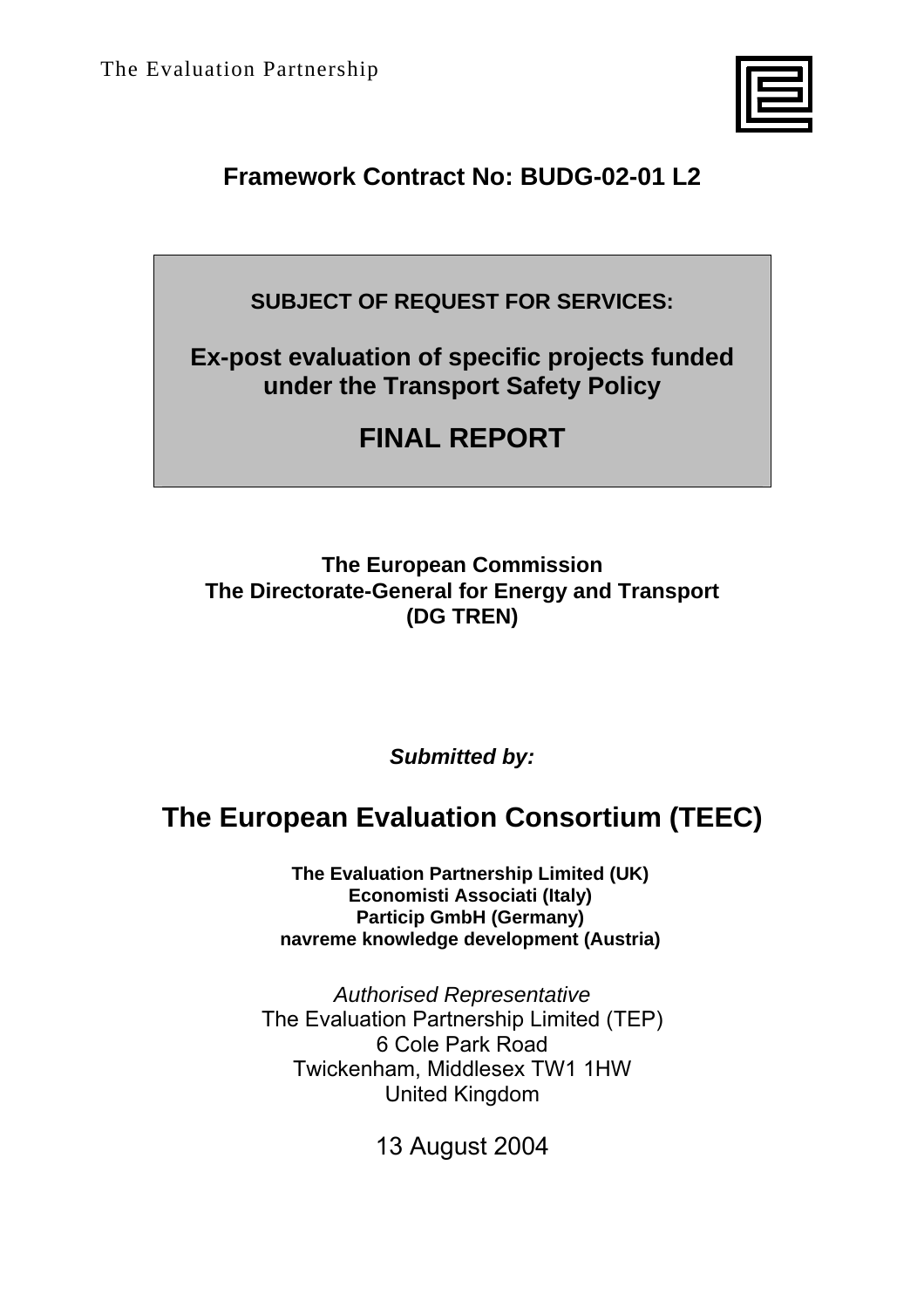Framework contract for evaluation and evaluation-related services.

### Ex-post evaluation of specific projects funded under the Transport Safety Policy

## **TABLE OF CONTENTS**

| 1                |                                                                                                                                     |  |
|------------------|-------------------------------------------------------------------------------------------------------------------------------------|--|
|                  | 1.1                                                                                                                                 |  |
|                  | 1.1.1                                                                                                                               |  |
|                  | 1.1.2                                                                                                                               |  |
|                  | 1.1.3                                                                                                                               |  |
|                  | 1.2                                                                                                                                 |  |
|                  | 1.2.1                                                                                                                               |  |
|                  | 1.2.2                                                                                                                               |  |
|                  | 1.2.3                                                                                                                               |  |
|                  | MAIN EVALUATION CONCLUSIONS AND RECOMMENDATIONS 8<br>1.3                                                                            |  |
|                  | 1.3.1                                                                                                                               |  |
|                  | 1.3.2                                                                                                                               |  |
|                  | 1.3.3                                                                                                                               |  |
|                  | 1.3.4                                                                                                                               |  |
|                  | 1.3.5                                                                                                                               |  |
|                  | Conclusions and recommendations relating to indicators for the monitoring of interventions  14<br>1.3.6                             |  |
|                  | 1.3.7                                                                                                                               |  |
|                  | Conclusions and recommendations relating to the suitability of extensions and future similar<br>1.3.8                               |  |
|                  | Conclusions and recommendations relating to the consistency among different objectives 17<br>1.3.9                                  |  |
|                  | 1.3.10<br>Conclusions and recommendations relating to possible improvements in the added value of<br>the funding 18<br>1.4<br>1.4.1 |  |
| $\boldsymbol{2}$ |                                                                                                                                     |  |
| 3                |                                                                                                                                     |  |
|                  |                                                                                                                                     |  |
|                  | 3.1                                                                                                                                 |  |
|                  | 3.2                                                                                                                                 |  |
|                  | 3.3                                                                                                                                 |  |
|                  | 3.3.1                                                                                                                               |  |
|                  | 3.3.2                                                                                                                               |  |
|                  | 3.3.3                                                                                                                               |  |
|                  | 3.3.4                                                                                                                               |  |
|                  | 335                                                                                                                                 |  |
| 4                |                                                                                                                                     |  |
|                  | 4.1                                                                                                                                 |  |
|                  | 4.1.1                                                                                                                               |  |
|                  | 4.1.2                                                                                                                               |  |
|                  | 4.1.3                                                                                                                               |  |
|                  | 4.1.4                                                                                                                               |  |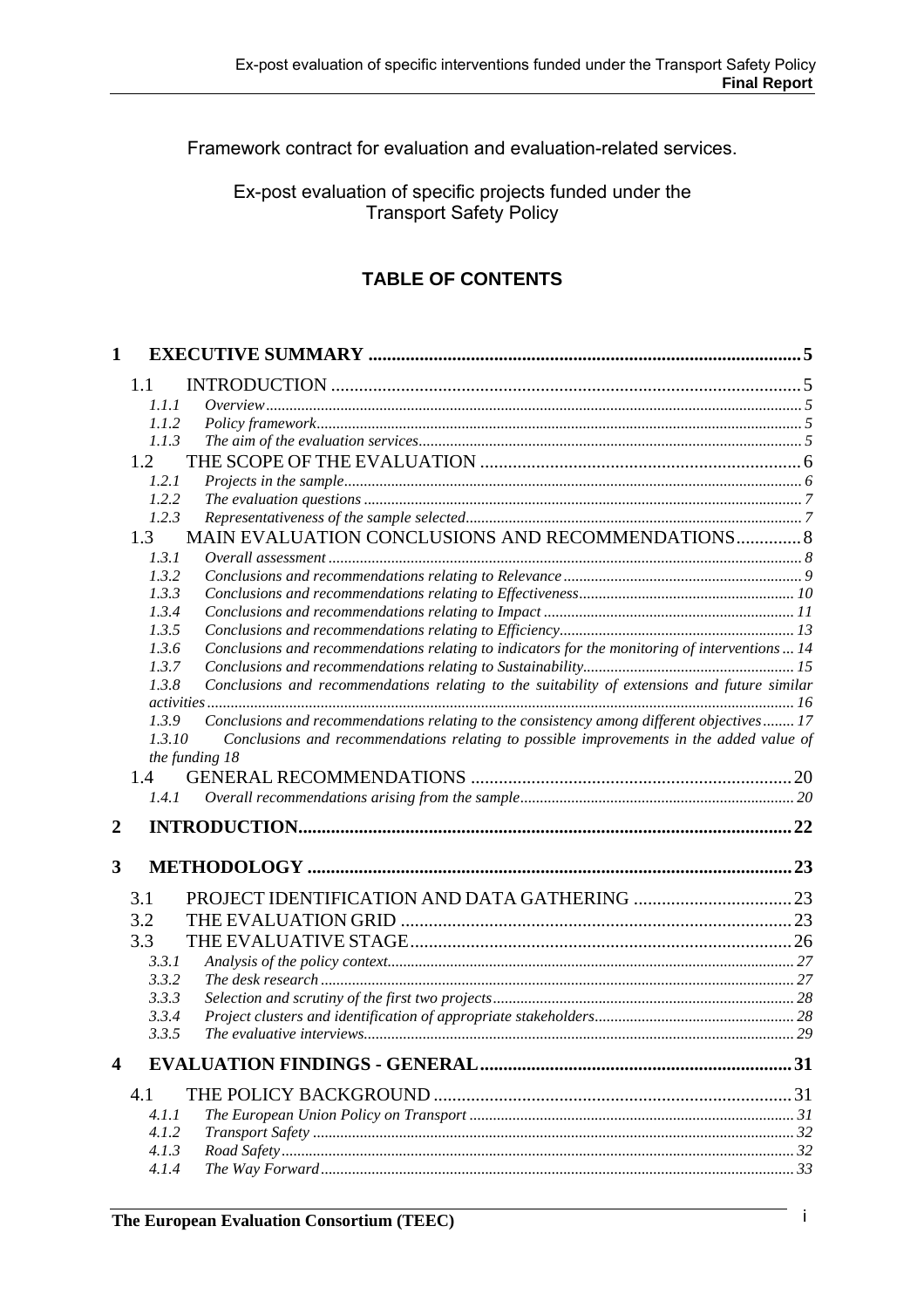|             | 4.2            | REPRESENTATIVENESS OF THE PROJECTS SELECTED 33                                             |  |
|-------------|----------------|--------------------------------------------------------------------------------------------|--|
|             | 4.2.1<br>4.2.2 |                                                                                            |  |
|             | 4.2.3          |                                                                                            |  |
|             | 4.2.4          |                                                                                            |  |
|             | 4.2.5          |                                                                                            |  |
|             | 4.2.6          |                                                                                            |  |
| 5           |                |                                                                                            |  |
|             | 5.1            | CONCLUSIONS FOR THE MAIN EVALUATION QUESTIONS 38                                           |  |
|             | 5.1.1          |                                                                                            |  |
|             | 5.1.2          |                                                                                            |  |
|             | 5.1.3          |                                                                                            |  |
|             | 5.1.4          |                                                                                            |  |
|             | 5.1.5          |                                                                                            |  |
|             | 5.2            | CONCLUSIONS FOR THE DERIVATIVE EVALUATION QUESTIONS 59                                     |  |
|             | 5.2.1          |                                                                                            |  |
|             | 5.2.2<br>5.2.3 |                                                                                            |  |
|             | 5.2.4          |                                                                                            |  |
|             | 5.2.5          |                                                                                            |  |
|             | 5.2.6          |                                                                                            |  |
| 6           |                |                                                                                            |  |
|             | 6.1            |                                                                                            |  |
|             | 6.1.1          |                                                                                            |  |
|             | 6.1.2          |                                                                                            |  |
|             | 6.1.3          |                                                                                            |  |
|             | 6.2            |                                                                                            |  |
|             | 6.2.1          |                                                                                            |  |
|             | 6.2.2          | Specific recommendations on the value added of the funding and on the effectiveness of the |  |
|             | 6.2.3          |                                                                                            |  |
| 7           |                |                                                                                            |  |
|             | 7.1            |                                                                                            |  |
|             | 7.2            |                                                                                            |  |
|             | 7.3            |                                                                                            |  |
|             | 7.4            |                                                                                            |  |
|             | 7.5            |                                                                                            |  |
|             | 7.6            |                                                                                            |  |
|             |                |                                                                                            |  |
|             | 7.7            |                                                                                            |  |
|             | 7.8            |                                                                                            |  |
|             | 7.9<br>7.10    |                                                                                            |  |
|             |                | ANNEX 1: TASK SPECIFICATIONS FOR THE ASSIGNMENT:  197                                      |  |
| $\mathbf 1$ |                |                                                                                            |  |
|             | 1.1            |                                                                                            |  |
|             | 1.1.1<br>1.1.2 |                                                                                            |  |
|             | 1.1.3          |                                                                                            |  |
|             | 1.2            |                                                                                            |  |
|             | 1.3            |                                                                                            |  |
|             | 1.4            |                                                                                            |  |
|             |                |                                                                                            |  |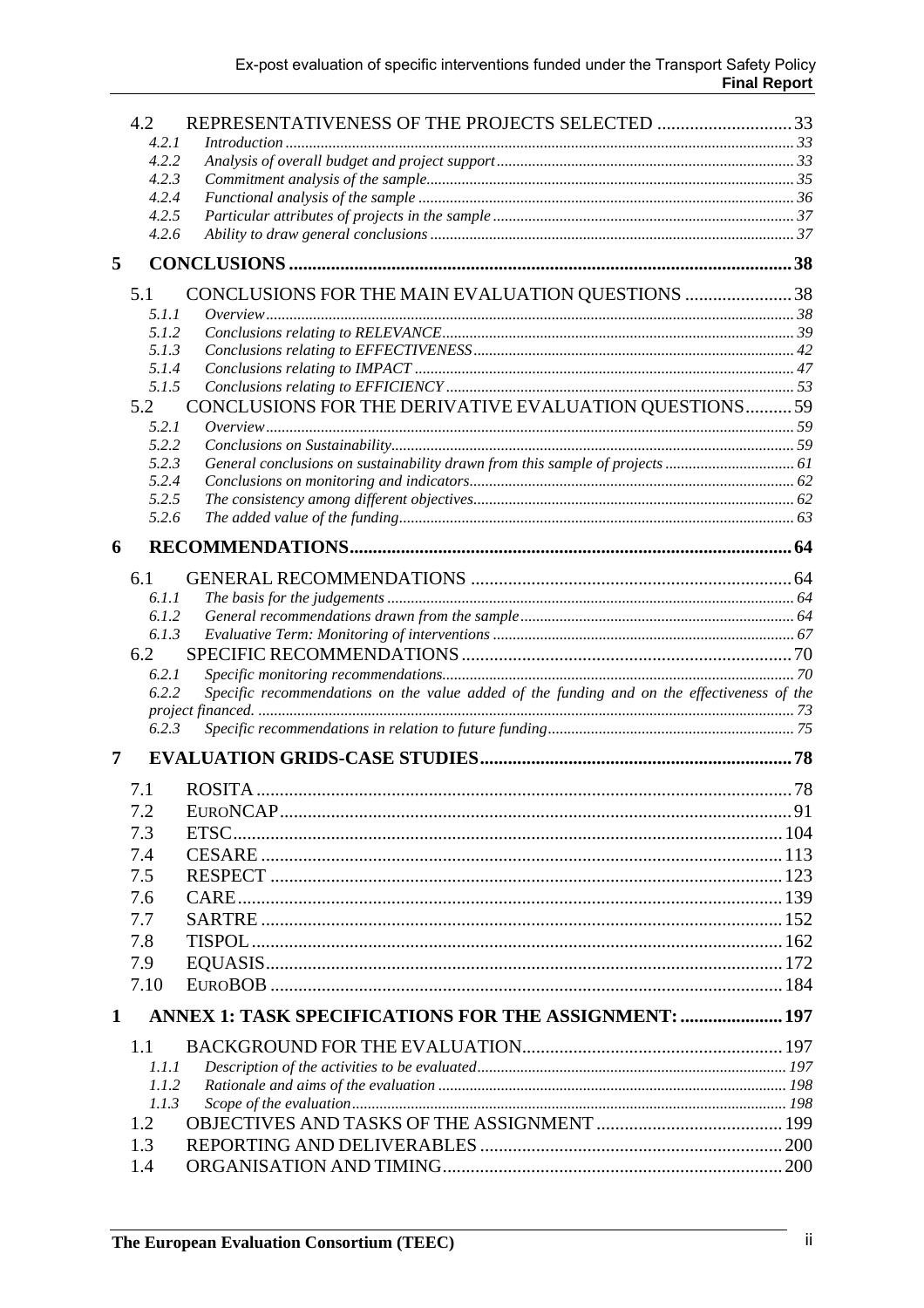| $\mathbf{2}$ |       | .202 |
|--------------|-------|------|
|              | 2.1.1 | 202  |
|              | 2.1.2 | 202  |
| 3            |       | 204  |
|              | 31    | 204  |
|              | 3.1.1 |      |
|              | 32    | .205 |
|              |       |      |
|              | 3.2.2 |      |
|              | 3.3   | .206 |
|              | 3.4   | 206  |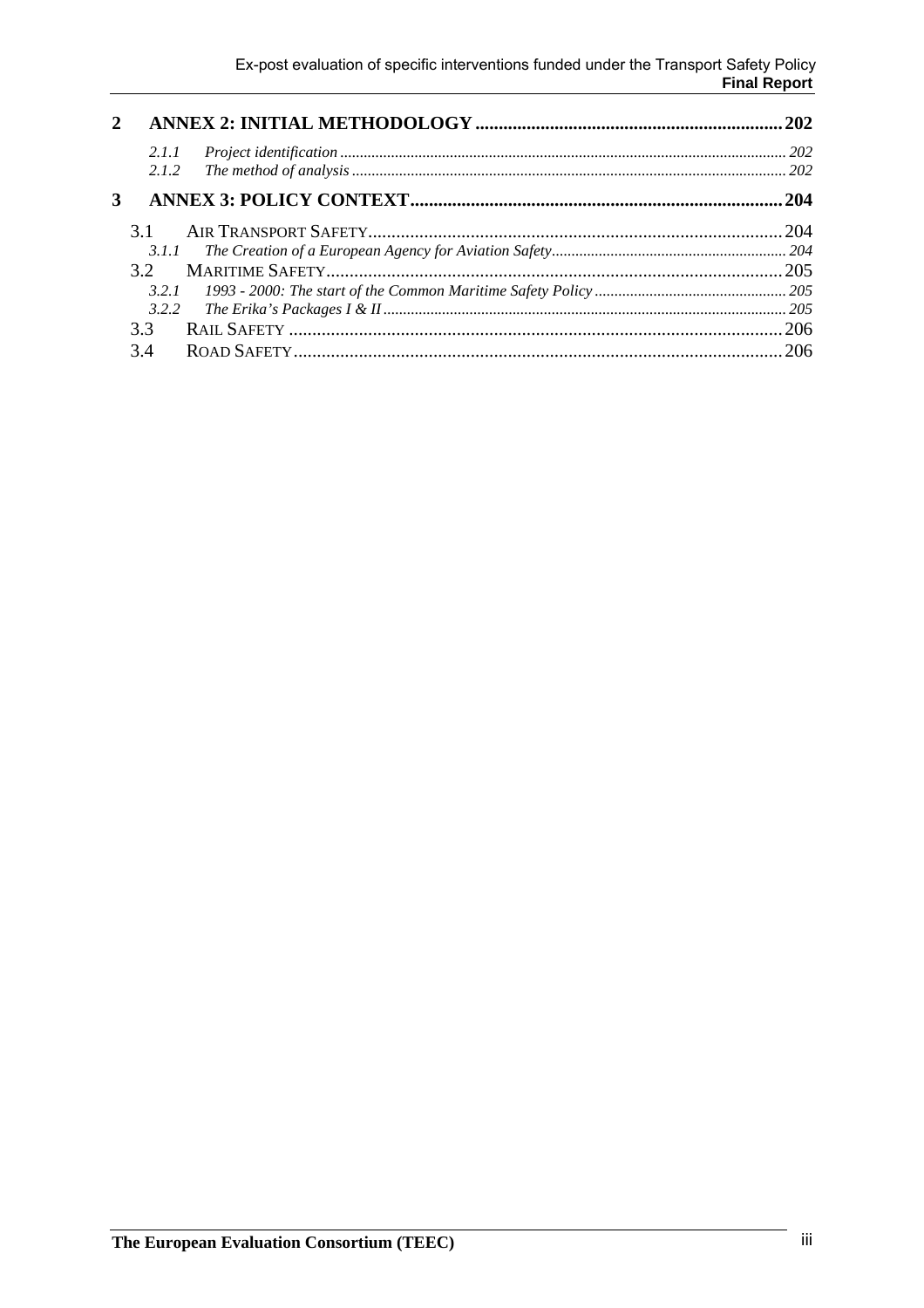*Submitted to:* 

**The European Commission The Directorate-General for Energy and Transport (DG TREN)**

*Submitted by:* 

*Mr. John P. WATSON, Managing Director TEP*

*Mr. Andres E. LARRIERA, Contract Manager TEP*

*Ms. Alice ROWLEY, Junior Consultant TEP* 

*Mr. Richard EDMUNDS, Senior Associate Consultant, Jacobs Consultancy* 

*Mr. Georg CASPARY, Associate Consultant*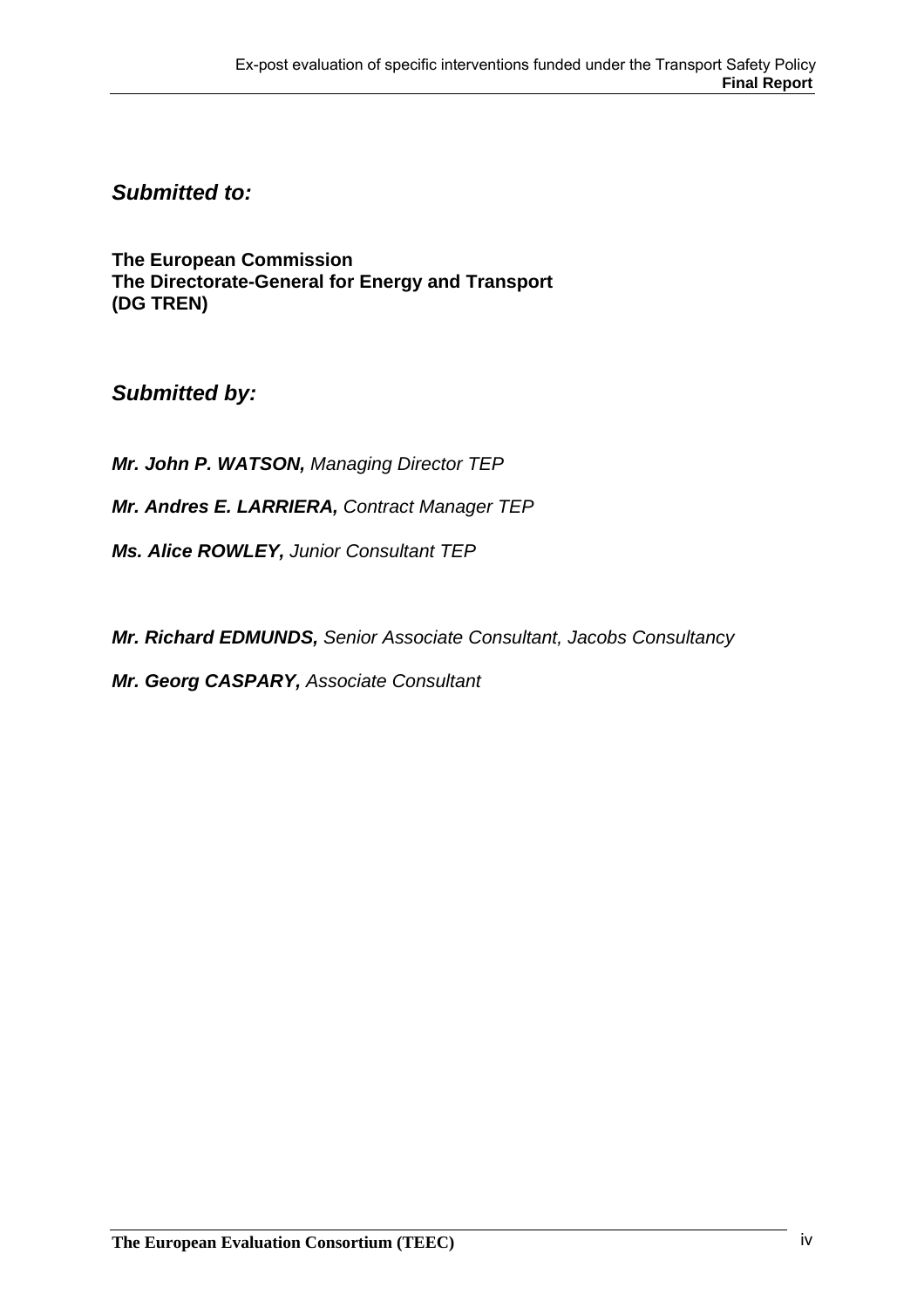### **1 EXECUTIVE SUMMARY**

### **1.1 INTRODUCTION**

### *1.1.1 Overview*

This ex-post, external evaluation was commissioned by the Unit A1 of the Directorate General for Energy and Transport of the European Commission (DG TREN) to The European Evaluation Consortium (TEEC), under the Framework Contract BUDG-02- 01 L2 for evaluation and evaluation-related services.

This executive summary presents an overview of the evaluation services, looking briefly at the aim and scope, the methodology applied and a synopsis of the conclusions and recommendations.

### *1.1.2 Policy framework*

The overall objective of the EU Policy with regard to transport safety is to improve the safety of land, air and sea transport, without unduly affecting the economic efficiency of these transport modes. The White Paper sets out the overarching goal, in road safety, of halving fatalities by 2010, and in maritime safety of eliminating the use in European waters of single hulled tankers.

The European Union's Action Plan for transport safety to implement the policy focuses on a number of activities:

- On setting of rules or legislation.
- On establishing standards for common use.
- On ensuring uniformity in enforcement methods and of penalties.
- On support for communications campaigns and provision of information.
- On evaluation studies to consider impacts and necessary adjustments.
- On monitoring of the incorporation of EU legislation by Member States in national law.

### *1.1.3 The aim of the evaluation services*

According to the Financial Regulation, actions funded on an annual basis have to be subject to an evaluation every six years. DG TREN commissioned this evaluation to provide the European Commission with the results of its interventions in this policy area and to help orient future interventions.

Specifically, the evaluation is aimed at providing a judgement of value on the ten selected projects co-financed by the Safety Transport budget line (B2-7020) by:

- Identifying their achievements and impacts with respect to the operational, specific and general objectives.
- Drawing conclusions on their effectiveness and efficiency of these projects and by suggesting, wherever possible, to integrate indicators into the monitoring of current and future interventions.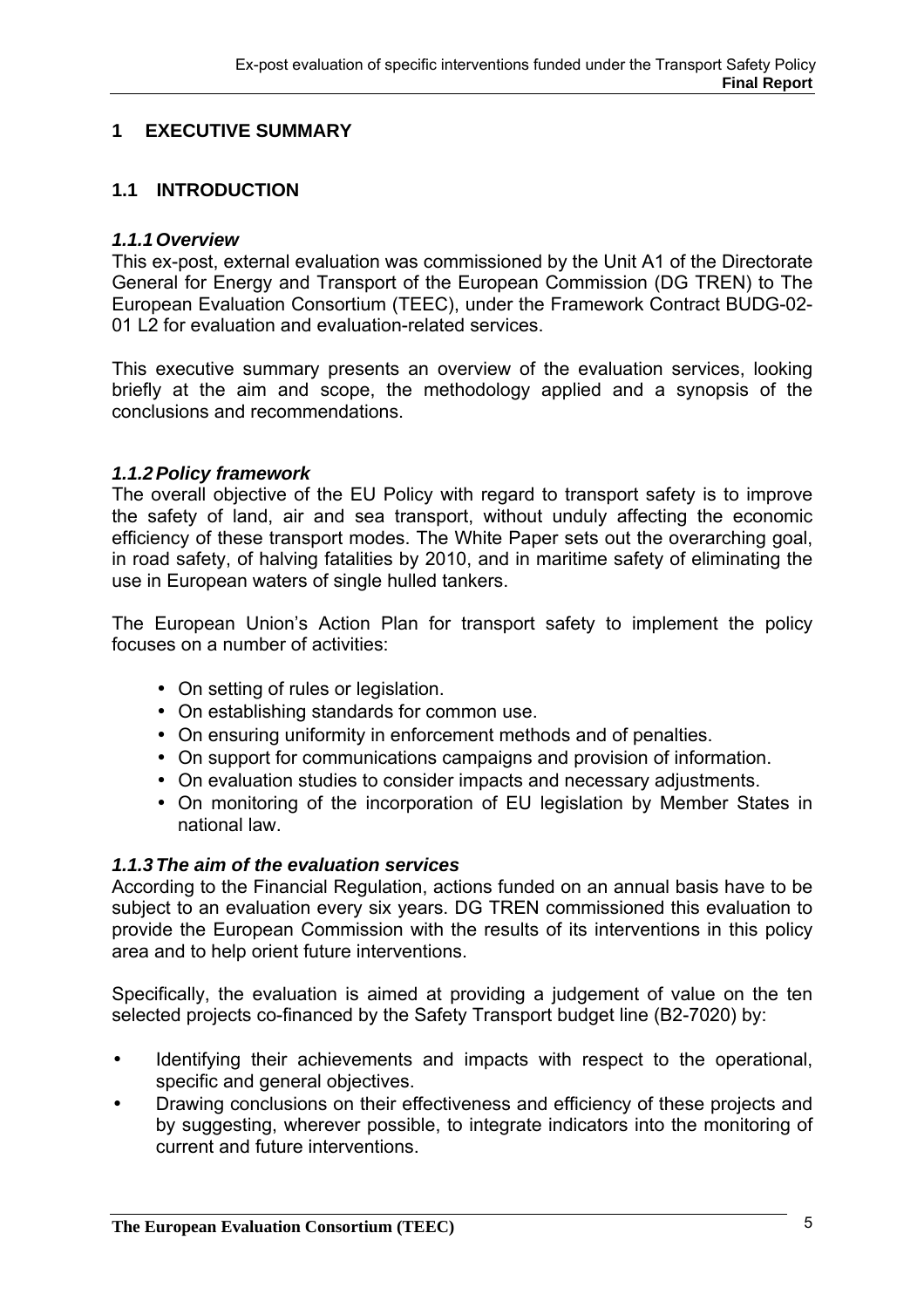- Allowing the Commission to judge the suitability of an extension and a future recurrence of similar activities.
- To take action, whenever necessary, to improve the added value of the funding.

### **1.2 THE SCOPE OF THE EVALUATION**

### *1.2.1 Projects in the sample*

Considering the large number and variety of projects funded under the EC Transport Safety Policy over the past years and in view of staggered implementation phases and funding on a multi-annual basis, a limited number of projects were selected by the EC for evaluation. They were chosen to illustrate the various components of the EC Transport Safety Policy.<sup>1</sup> The following projects, including both studies and subventions, were included in the evaluation:

- ¾ **"ROSITA (I, II)"**, with the operational objective of evaluating and making recommendations on roadside (drug) testing equipment.
- ¾ **"EuroNCAP"**: a multi-annual action with the operational objective of setting up a New Car Assessment Programme in order to create a safer market offering adequate consumer information.
- ¾ **"European Transport Safety Council (ETSC) studies, conferences, lectures and co-ordination of experts action"**: a multi-annual action with the operational objective of increasing information exchange and dialogue among transport safety stakeholders, such as authorities, industrialists, operators, scientific institutes and consumers.
- ¾ **"CESARE (I, II)"**: a multi-annual action with the operational objective of designing and introducing an interoperable service for electronic fee collection on tolled networks in the ASECAP Member States. CESARE III is planned.
- ¾ **"Periodic training and testing through simulators (RESPECT I, II)"**: a multiannual action with the operational objective of completing data on the effectiveness of continuous education of truck drivers.
- ¾ **"CARE":** a multi-annual action with the operational objective of setting up and developing an accident database.
- ¾ **"SARTRE (I, II)"**, with the operational objective of informing about user behaviour related to transport safety measures.
- ¾ **"TISPOL"**, a database on trucks and buses and enforcement (Phase I). Phase II is planned.
- ¾ **"Operational Grant for EQUASIS information system"**: a multi-annual action with the operational objective of setting up a database to increase the safety of maritime traffic in European waters.

 $\overline{a}$ <sup>1</sup> The projects are co-financed under the Transport Safety Policy in accordance with Articles 71, 80, 154, 155 and 156 of the Treaty establishing the European Community giving to the Commission the prerogative of specific competence in these fields.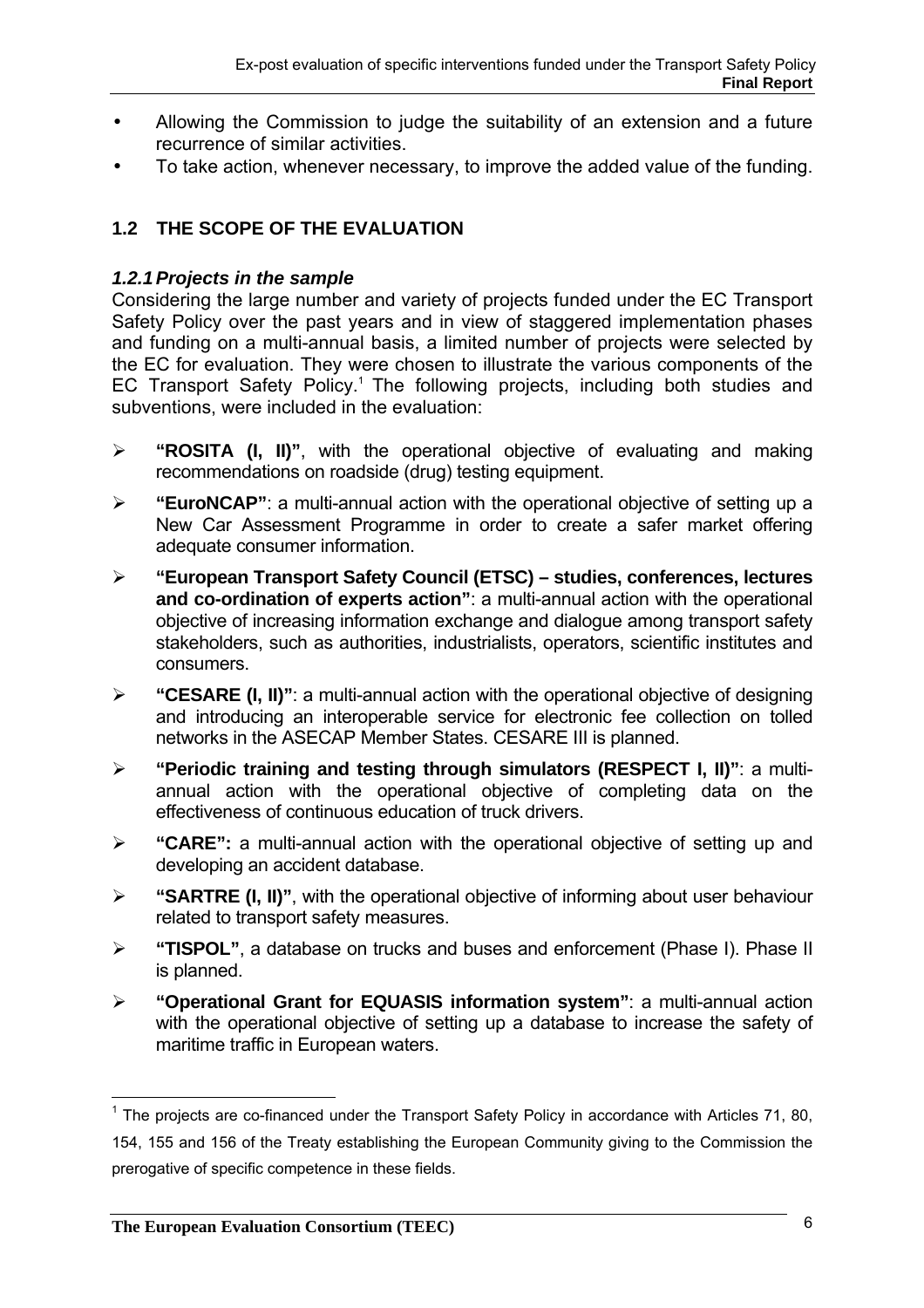¾ **"Designated driver campaign - EuroBOB"**: an information campaign on user behaviour.

### *1.2.2 The evaluation questions*

The ex-post evaluation aims to put forward a judgement of value of the selected projects in order to respond to nine evaluation questions<sup>2</sup>.

The **main evaluation questions** are the following:

- 1. Relevance to the policy.
- 2. Effectiveness of the projects.
- 3. Impact of the projects.
- 4. Efficiency (or cost-effectiveness) of the projects.

Five further elements for analysis are included in the mandate; they can be considered as **derivative evaluation questions**, in the sense that their answer is largely based on the responses given to the previous evaluative questions:

- 5. Define indicators for the monitoring of current and future interventions.
- 6. Facilitate the Commission's judgement on the suitability of an extension and a future recurrence of similar activities.
- 7. Facilitate the Commission's judgement on the sustainability of the activities particularly in the event of the withdrawal of EC funding.
- 8. Verify consistency among different objectives.
- 9. Facilitate the Commission's decision to take action, if necessary, to improve the added value of the funding.

### *1.2.3 Representativeness of the sample selected*

Representativeness of the projects selected is analysed with regard to the overall budget and the range of activities undertaken for transport safety under the budget heading. Overall, from the point of view of the project and programme management, the sample can be seen as sufficiently representative across project size, duration and type to be able to draw some valid conclusions relating to the management of projects within the budget line as a whole.

The total of the commitments made under the budget heading between 1998 and 2003 was Euro 51.8 million under 207 different types of expenses (grants, services and studies). In total the budget for the sample of projects selected was Euro 16.7 million over 33 contracts. Allowing for the fact that some projects appear to have been co-funded by other stakeholders some contracts were prior to 1998, the sample represents about 21% of the total committed funds and 13% of the contracts over the period 1998-2003.

Nine of the ten programmes evaluated were in the road sector and one in the maritime sector. This reflects the change of responsibility for the air and maritime

 2 Rephrasing from the Terms of Reference.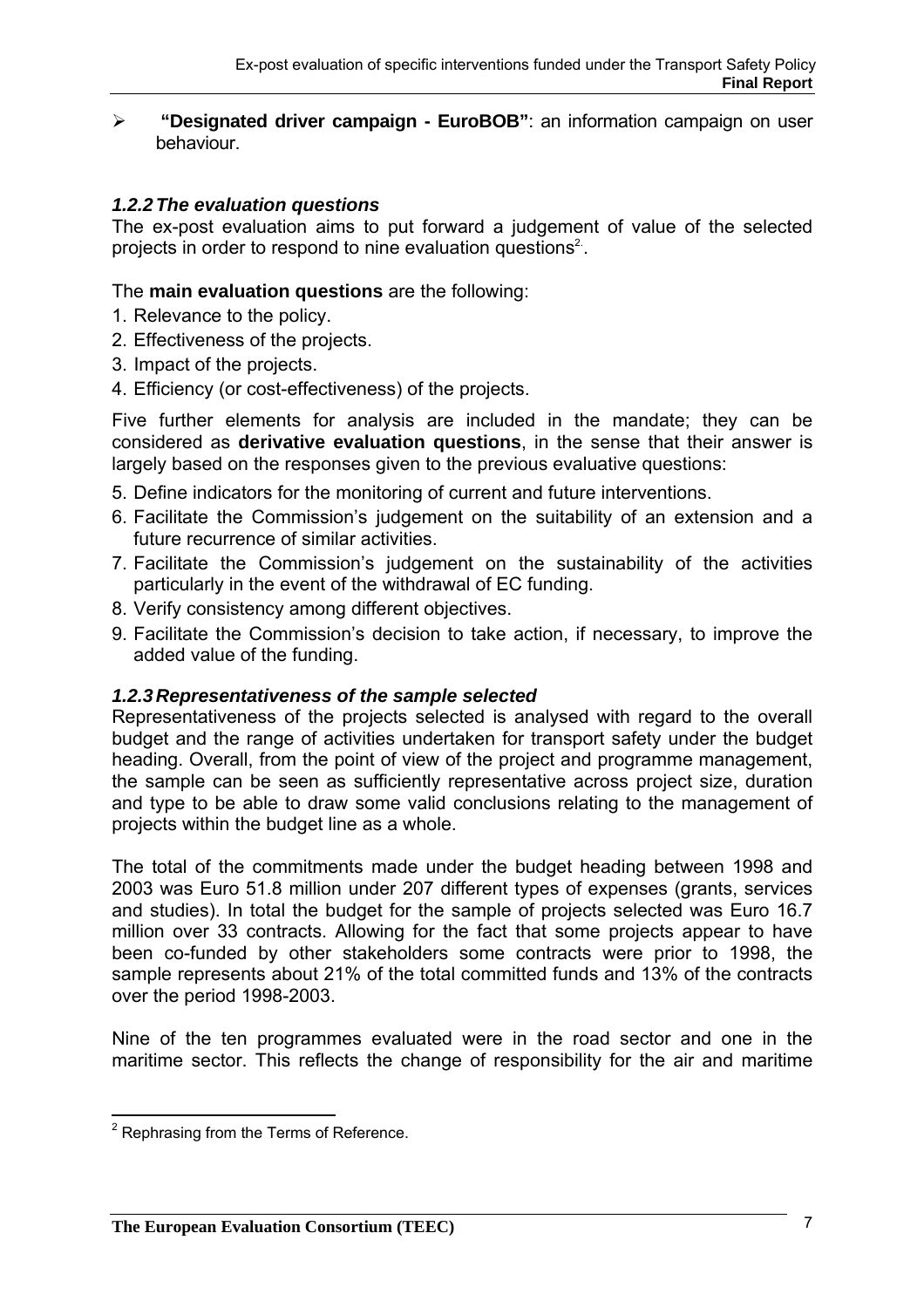safety aspects to alternative budget lines (Air and Maritime Agencies). It also reflects the principal concern of the EC in transport safety. $3$ 

The commitments in the sample range in size from less than Euro 50,000 to in excess of Euro 1 million, reflecting the full range of budget allocations which were included in the period from 1998.

The majority of the total safety budget, 76%, was directed through "subventions"; studies carried out to full terms of reference from the EC, represented 13% of the budget; 11% was "services" procured directly, and a mixture of "other" small scale purchases. In the sample 70% were subventions (including CARE initially), 20% were studies (CESARE and SARTRE though both had partner funding), and 10% related to a service contract.

The sample demonstrates a good cross section of the activities which might be expected to be addressed at EC level such as the setting of rules or **legislation** (6 projects), establishing **standards** for common use (3 projects), ensuring uniformity in **enforcement methods** and of penalties (2 projects), support for communications campaigns and provision of **information** (5 projects), evaluation studies to consider impacts and necessary adjustments, and monitoring of the incorporation of EU legislation by Member States in national law (2 projects)<sup>4</sup>.

### **1.3 MAIN EVALUATION CONCLUSIONS AND RECOMMENDATIONS**

### *1.3.1 Overall assessment*

Our overall assessment of the ten projects is as follows:

- All the projects selected were **relevant to the policy** on transport safety with one exception, CESARE, which was more related to interoperability and therefore to the Sustainable Mobility Policy.
- On average, the projects proved to be **effective in relation to their scope**, and of an **acceptable level of efficiency**.
- The **impact** of the projects on the areas analysed was **tangible and important**, and **confirms the overall positive assessments made**.

### **1.3.1.1 Ratings - General assessment guidelines**

- **LOW** Design/ performance require significant modifications for improvement
- **MEDIUM** Design/ performance are generally solid, though some adjustments are required for improvement

 $\overline{a}$  $3$  Euro 160 billion/ annum, is the estimated cost of road accidents in the EU.

 $4$  Please note – several projects include activities in more than one area.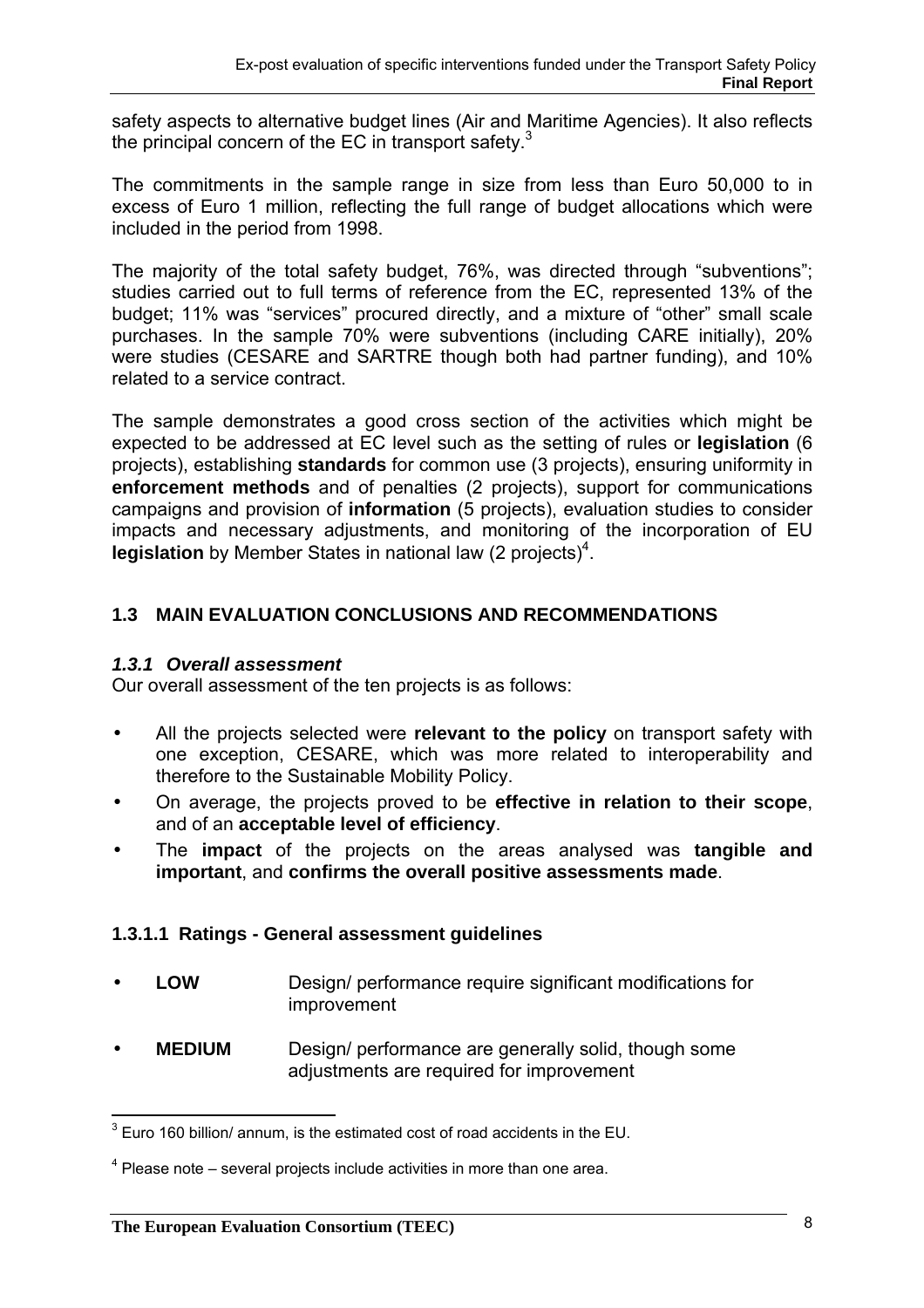- **HIGH** Design/ performance are strong, there is scope for marginal improvement
- **VERY HIGH** Design/ performance are outstanding and are considered to be benchmarks

Figure 1 summarises the overall rankings against the four main evaluation questions (Relevance, Effectiveness, Impact, and Efficiency):

| <b>Project</b>    | <b>Relevance</b> | <b>Effectiveness</b> | Impact        | <b>Efficiency</b> |
|-------------------|------------------|----------------------|---------------|-------------------|
| <b>ROSITA</b>     | <b>HIGH</b>      | <b>HIGH</b>          | <b>HIGH</b>   | <b>HIGH</b>       |
| EuroNCAP          | <b>HIGH</b>      | <b>VERY HIGH</b>     | <b>HIGH</b>   | <b>HIGH</b>       |
| <b>ETSC</b>       | <b>HIGH</b>      | <b>HIGH</b>          | <b>HIGH</b>   | HIGH              |
| <b>CESARE</b>     | LOW*             | <b>MEDIUM</b>        | <b>MEDIUM</b> | <b>MEDIUM</b>     |
| <b>RESPECT</b>    | <b>HIGH</b>      | <b>HIGH</b>          | <b>HIGH</b>   | <b>HIGH</b>       |
| <b>CARE</b>       | <b>HIGH</b>      | <b>MEDIUM</b>        | <b>MEDIUM</b> | <b>MEDIUM</b>     |
| <b>SARTRE III</b> | <b>HIGH</b>      | <b>HIGH</b>          | <b>MEDIUM</b> | <b>HIGH</b>       |
| <b>TISPOL</b>     | <b>HIGH</b>      | <b>MEDIUM</b>        | <b>MEDIUM</b> | <b>MEDIUM</b>     |
| <b>EQUASIS</b>    | VERY HIGH        | <b>HIGH</b>          | <b>MEDIUM</b> | <b>HIGH</b>       |
| <b>EuroBOB</b>    | VERY HIGH        | <b>MEDIUM</b>        | <b>HIGH</b>   | <b>MEDIUM</b>     |

Note (\* CESARE relates more to mobility and interoperability rather than directly to safety)

**Figure 1- Rankings attributed under each of the main evaluation questions** 

The following paragraphs provide more detail of these conclusions, against each of the evaluation questions. In each case where there is general conclusion, a recommendation is also given for improved project performance.

### *1.3.2 Conclusions and recommendations relating to Relevance*

In regard to relevance to the policy on transport safety, nine out of ten of the projects scrutinised are directly relevant, while the relevance of one project (CESARE) appeared to be more related to mobility and interoperability.

There are some common themes related to relevance that can be drawn from the sample. In summary these are:

| <b>Conclusion</b>                                                                                                                                                                                                                 | <b>Recommendation</b>                                                                                                                                                                                                                                                                                                                 |
|-----------------------------------------------------------------------------------------------------------------------------------------------------------------------------------------------------------------------------------|---------------------------------------------------------------------------------------------------------------------------------------------------------------------------------------------------------------------------------------------------------------------------------------------------------------------------------------|
| The individual projects or programmes all<br>stem from a clear understanding of the policy<br>needs and directions, and are focused on<br>supporting policy goals.                                                                | Existing mechanisms to ensure the clear<br>supporting relationship between projects<br>and the Transport Safety Policy should be<br>maintained; extensions that would increase<br>relevance should be considered.                                                                                                                     |
| Two of the projects were very highly relevant and<br>a further seven highly relevant. This underscores<br>the clear focus on accident reduction, although<br>there is scope for marginal improvement for<br>these seven projects. | Contractors should be required to detail how<br>project objectives will support the policy goals,<br>as part of their proposal. In addition, in several<br>of the projects examined (and particularly<br>EuroNCAP), there is large scope for feasible<br>project extension activities that would serve the<br>policy objectives well. |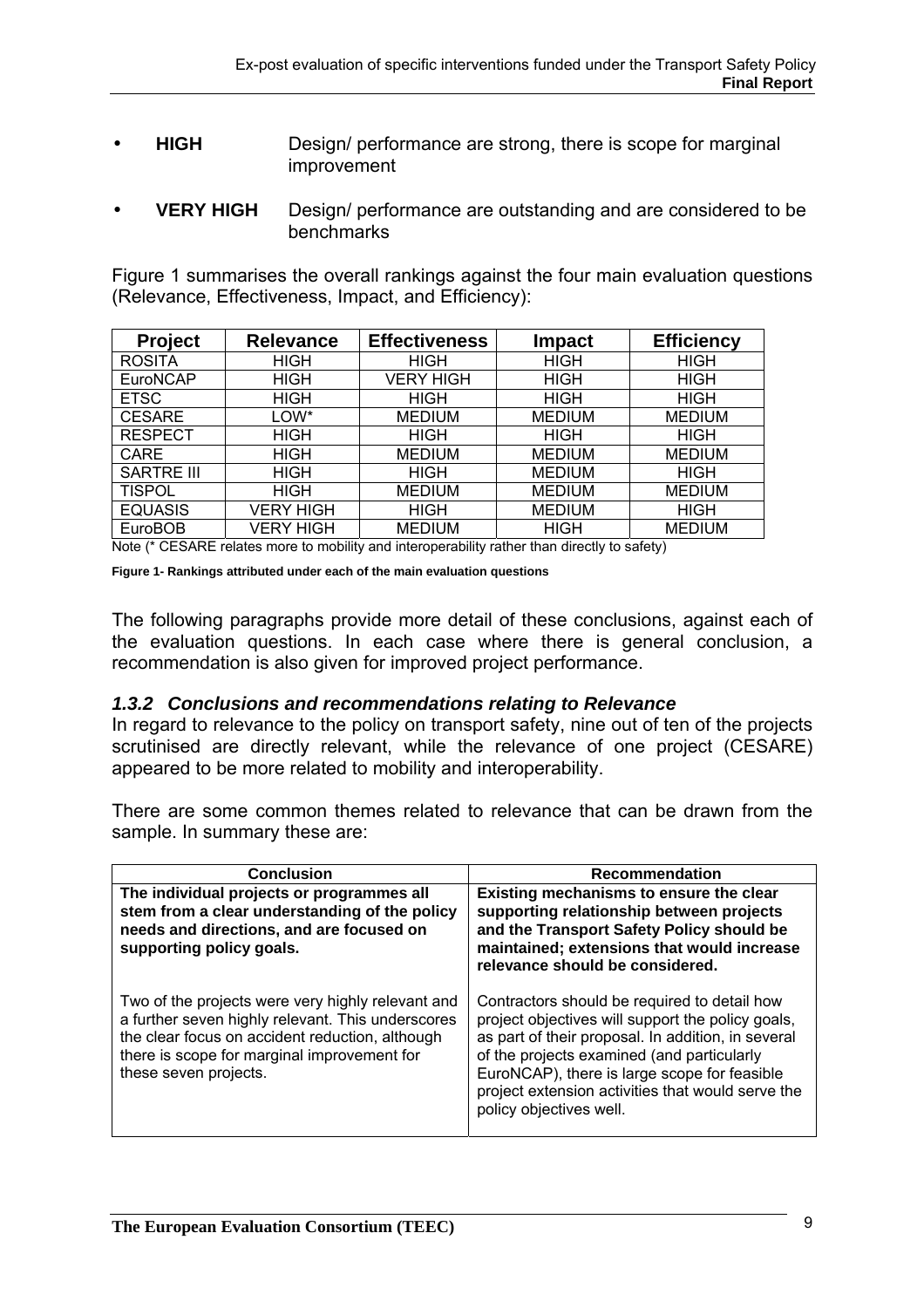| Occasionally, the relevance to policy is<br>reduced by a lack of clear and feasible<br>objectives.                                                                                                                                                    | During the drafting of terms of reference,<br>procedures for peer scrutiny of the<br>feasibility and link to policy goals of project<br>objectives should be established. |
|-------------------------------------------------------------------------------------------------------------------------------------------------------------------------------------------------------------------------------------------------------|---------------------------------------------------------------------------------------------------------------------------------------------------------------------------|
| For example the objectives of ETSC are not<br>tightly focused enough on road safety; the<br>relevance of EuroBOB is undermined by its wide<br>definition of target groups; and TISPOL<br>relevance would be improved with more defined<br>objectives. | This would ensure that within the resources<br>available, focused and feasible objectives are<br>set.                                                                     |

### *1.3.3 Conclusions and recommendations relating to Effectiveness*

In general, all the projects were effective in addressing their specific contractual obligations; some differences in the degree of effectiveness were remarked upon and are reported in the main text.

The terms of reference of the projects under assessment were clear and understandable, in setting the objectives of the contract. Project outputs were of a good quality even within reports of a highly technical nature (most were written in clear and understandable terms). Naturally, the detailed technical concepts in the supporting material for projects such as CESARE and EuroBOB were directed at their technical group.

The projects were judged to be effective in addressing the policy goals to which they refer. Some scope for improvement was noted, but this tended to be further investment in activities already undertaken to some extent, and in particular to further dissemination of results.

There are some common themes related to effectiveness that can be drawn from the sample. In summary these are:

| <b>Conclusion</b>                                                                                                                                                                                                                                                       | <b>Recommendation</b>                                                                                                                                                              |
|-------------------------------------------------------------------------------------------------------------------------------------------------------------------------------------------------------------------------------------------------------------------------|------------------------------------------------------------------------------------------------------------------------------------------------------------------------------------|
| The preparation and definition of projects<br>ensured that all projects were targeted at clear<br>policy goals and all specific objectives were<br>met.                                                                                                                 | Mechanisms to ensure that projects must<br>be well defined with clear goals and<br>specific objectives should be maintained.                                                       |
| Within the projects, one was rated very high and a<br>further five highly effective. The remaining ones<br>were all ranked as medium. Projects with clear<br>aims which were able to deliver their results clearly<br>and widely achieved higher effectiveness ratings. | The terms of reference must set out clear<br>objectives and indicate how these are to be<br>monitored throughout the project.                                                      |
| Improving access to the results, improving<br>communication of results/activities is a clear<br>need across many projects.                                                                                                                                              | Wider access to the results of projects<br>through improved communication<br>strategies should be provided.                                                                        |
| In the case of some projects, results are well<br>communicated to the research community (e.g.<br>SARTRE), although this was not consistent across<br>the sample. There are some projects where                                                                         | Within each project, special provision should<br>be made for dissemination along with<br>monitoring of its means, reach and quality.<br>Each project budget should have a separate |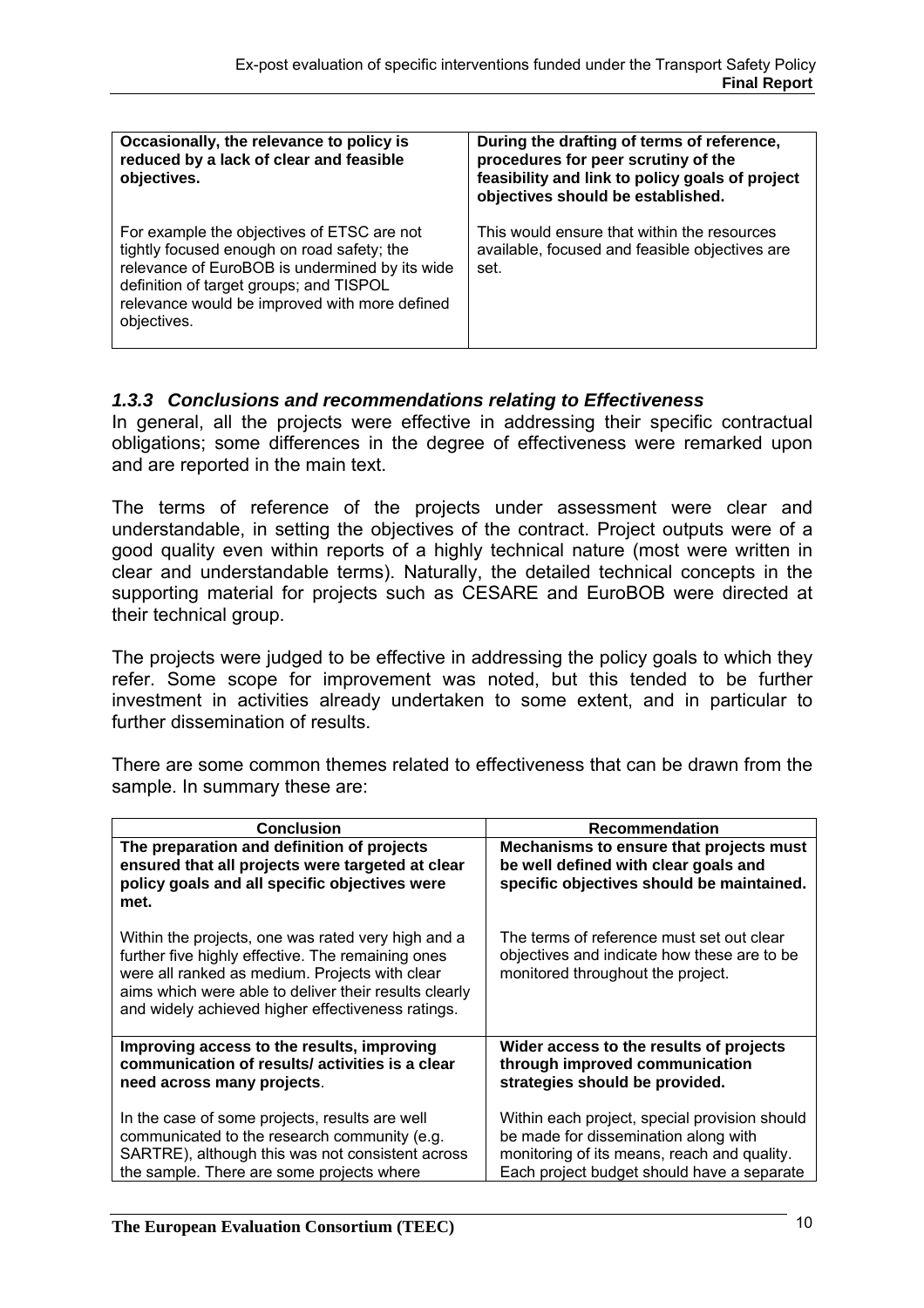| communications are already very high (EuroNCAP;<br>EuroBOB) and future funding on increasing<br>communication would yield diminishing returns.                                                                         | budget line for these activities.                                                                                                          |
|------------------------------------------------------------------------------------------------------------------------------------------------------------------------------------------------------------------------|--------------------------------------------------------------------------------------------------------------------------------------------|
| Projects belonging to a long-term programme,<br>need continuity in aims, project leadership and<br>procurement (e.g. CARE, CESARE).                                                                                    | Longer-term funding or strategies to<br>ensure continuity should be considered<br>for projects which are part of a long-term<br>programme. |
| A balance must also be struck between keeping the<br>overall aim clearly in mind whilst having a project<br>structure which permits opportunity for<br>reconsideration of the means and adjustments to<br>the methods. | Multi-year budgets (where appropriate) with<br>clear reporting and monitoring indicators<br>included should be considered.                 |
| Output target range is sometimes too wide.<br>Improved focus on a limited number of key<br>outputs would be more effective than targeting<br>a wider range.                                                            | Project objectives should be limited to a<br>number of key outputs.                                                                        |
| For example, a focus on making sure that<br>information is up to date and complete (applicable<br>to CARE and EQUASIS projects) rather than<br>providing a broad response with less depth (e.g.<br>ETSC).              | Peer scrutiny during the definition of terms<br>of reference should centre on ensuring the<br>focus and feasibility of outputs.            |

### *1.3.4 Conclusions and recommendations relating to Impact*

Our overall conclusions relating to impact analysed under four common areas<sup>5</sup> was as follows:

- 1. **Impact on policymaking**: All of the projects are intended to continue to keep safety at the forefront of legislators agendas (e.g. the work of the ETSC in researching and communicating safety issues), to inform decision makers about the progress of their actions (e.g. CARE providing a single source of accident data to monitor the EC overall safety objective), to assist in understanding how policy should be best formed (e.g. SARTRE revealing, in a standard way, attitudes to driving and enforcement across Europe), to lay the basis for certain technical aspects of a policy (e.g. ROSITA (on drug testing devices) or RESPECT (on the use of driver training simulators) preparing the ground on the prescription of certain types of transport safety-related technical tools) or to improve enforcement methods (e.g. TISPOL where Member States police forces can share best practice).
- 2. **Secondary impact on other policies**: Overall there was little or no direct impact on policies in other areas. Nevertheless, all projects will have a dimension which impacts health and environment and as such might be influential in informing the development of policies in that area. Training projects such as RESPECT or TISPOL might encourage policy makers in other areas to explore ways of effective training in support of policy goals.
- 3. **Communication and media**: All projects were well known within their community of users or researchers. Some were expert-focused projects (e.g.

 $\overline{a}$ <sup>5</sup> They are: Policymaking; Secondary impact on policymaking; Communication and media; Industry.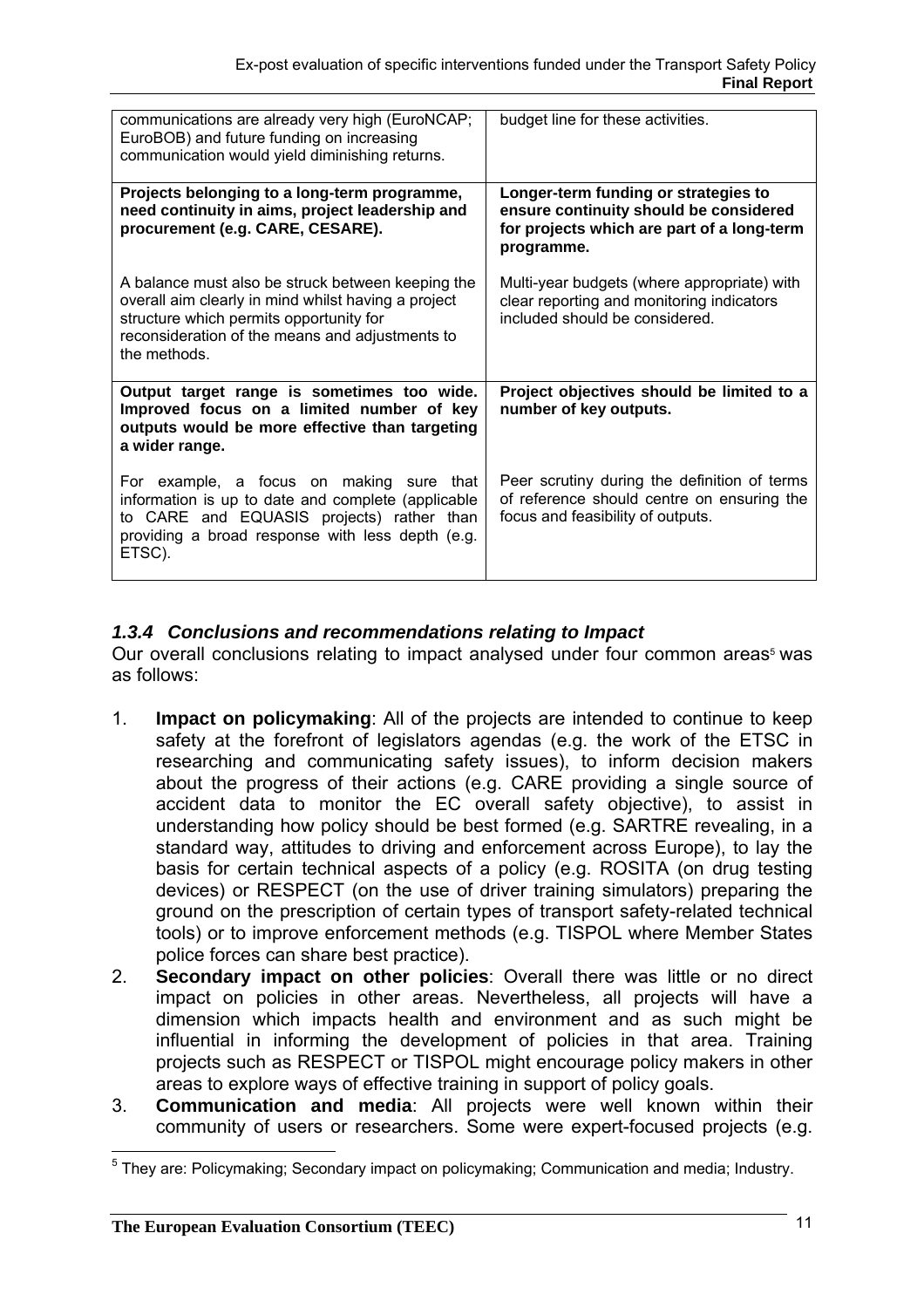ROSITA; CARE); some projects focused on small groups of stakeholders other than experts (truck drivers and their employers, in the case of RESPECT; the shipping community in the case of EQUASIS); while other projects had a significant media impact (EuroBOB and, maybe most importantly, EuroNCAP which frequently receives television coverage).

4. **Impact on industry**: Most projects in the sample were not directly related to an industrial output and could be expected to have an impact only in the longer term following, for example, standardisation of electronic road charging equipment or the development of standard enforcement equipment.

There are some common themes related to impact that can be drawn from the sample. In summary these are:

| <b>Conclusion</b>                                                                                                                                                                                                                                                                                                                                                                                                                  | <b>Recommendation</b>                                                                                                                                                                                                                                                                                                                                                                                                                                                                                    |
|------------------------------------------------------------------------------------------------------------------------------------------------------------------------------------------------------------------------------------------------------------------------------------------------------------------------------------------------------------------------------------------------------------------------------------|----------------------------------------------------------------------------------------------------------------------------------------------------------------------------------------------------------------------------------------------------------------------------------------------------------------------------------------------------------------------------------------------------------------------------------------------------------------------------------------------------------|
| There is room for improvement in access to<br>the results and, communication of results/<br>activities, across all projects.                                                                                                                                                                                                                                                                                                       | Special attention to providing access to<br>results through improving and targeting<br>communication must be incorporated<br>across all projects.                                                                                                                                                                                                                                                                                                                                                        |
| Five of the projects were ranked highly and a<br>further five as medium impact. However, several<br>non-performances related factors reduced the<br>rating of impact for some projects. These<br>included the non-completion of the project<br>(SARTRE, TISPOL, CESARE), or projects that<br>were incomplete due to data difficulties beyond<br>the control of the present contractor (CARE,<br>EQUASIS).                          | Within each project, special budget provision<br>should be made for dissemination together<br>with measures of monitoring its means, reach<br>and quality. In addition, information should be<br>tailored to the user. This requires in-depth<br>understanding of the categories of user. For<br>instance, to know the impact of EQUASIS,<br>knowledge of how many database users were<br>shipping companies and how many were<br>insurers would contribute to a clearer<br>understanding of the impact. |
| As might be expected, little impact was<br>recorded beyond individual projects' direct<br>relevance in their particular field.                                                                                                                                                                                                                                                                                                     | Opportunities should be taken to deliver a<br>consistent high-level message calling on a<br>cross-section of projects and results.                                                                                                                                                                                                                                                                                                                                                                       |
| Only a few projects are likely to have yet further<br>secondary / indirect impacts. One example is the<br>positive environmental impact that is likely to<br>come from RESPECT. However, most projects<br>funded under the Transport Safety Policy can be<br>expected to have at least some secondary/<br>indirect impact on health policy (through reduced<br>accidents, injuries and fatalities) and thus on<br>public spending. | Possibilities to take secondary impacts<br>explicitly into account should be encouraged.<br>Doing so could be highly beneficial to some of<br>the projects, especially if this may leverage<br>additional funding.                                                                                                                                                                                                                                                                                       |

Overall, no negative impacts<sup>6</sup> of the projects under scrutiny were observed.

 $\overline{a}$  $6$  Negative impact (or perverse effect) is considered as an unexpected consequence of the project that negatively affects the beneficiary of the project, other addressees, or the broader project objectives.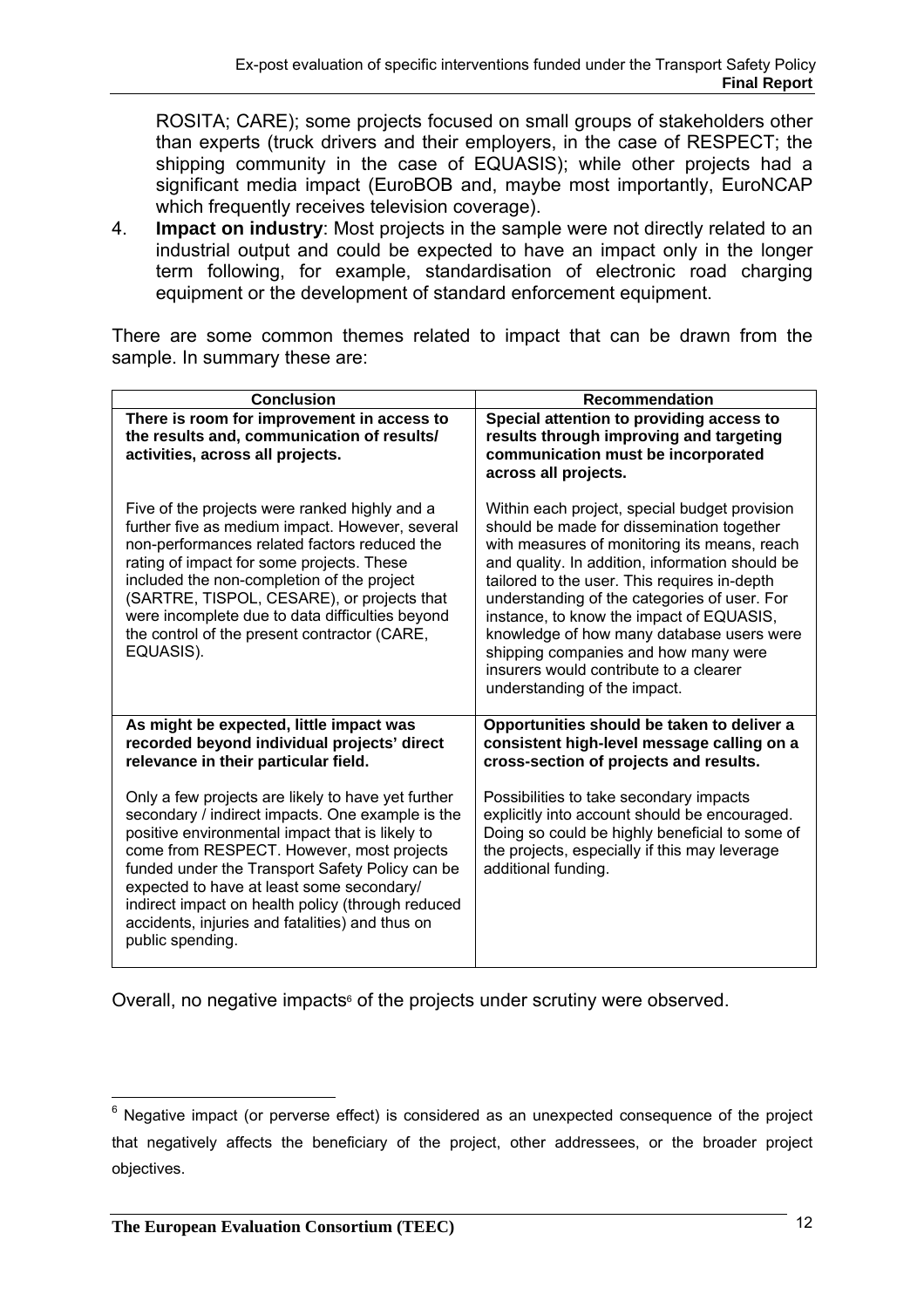### *1.3.5 Conclusions and recommendations relating to Efficiency*

Regarding the use of resources, no evidence of over-allocation of resources was identified. In fact, it is important to note that many organisations leading projects within this sample were often national organisations which did not have any suitable structures (or adequate resources) to lead a European project or perhaps even to cooperate in a European partnership. EC involvement as an added value increases efficiency both from the perspective of the organisations leading the project, as well as in the achievement of European-wide impact.

Additionally, professional fees are in line with the fees that have been observed in other DGs of the European Commission. Where higher fees have been noted, this appears to be justified by the highly technical skills required to consultants working on those projects.

In terms of outputs and outcomes, as the projects have been successful in terms of effectiveness and impact, they have been judged as using their resources efficiently so cost effectiveness is likely to have been satisfactory. In some circumstances it has been possible to benchmark against other work in different fields. For example, in the work of SARTRE the average cost of an interview compares well with similar commercial interview programmes.

There are some common themes relating to efficiency that can be drawn from the sample. In summary these are:

| <b>Conclusion</b>                                                                                                                                                                                                                    | <b>Recommendation</b>                                                                                                                                                                                                                                                                                                                    |
|--------------------------------------------------------------------------------------------------------------------------------------------------------------------------------------------------------------------------------------|------------------------------------------------------------------------------------------------------------------------------------------------------------------------------------------------------------------------------------------------------------------------------------------------------------------------------------------|
| The individual projects or programmes<br>arising from proposals all have appeared to<br>demonstrate a good use of resources in<br>delivering results.                                                                                | In order to maximise efficiency, specific<br>cost-benefit analysis, using a case study<br>approach, would allow DG TREN to make<br>more informed choices when allocating<br>further funding.                                                                                                                                             |
| For efficiency, six of the projects were ranked<br>high, and the other four, medium. Factors used<br>in this assessment include benchmarking<br>(where possible), analysis of professional fees,<br>as well as project deliverables. | A record of average fee rates can be used as<br>one basis (a benchmark for input costs) for this<br>type of exercise. In the case of a project having<br>to be applied separately in various countries<br>(e.g. EuroBOB), every effort should be made to<br>exploit synergies and avoid duplication of costs<br>where it can be avoided. |
| In the case of co-funding there is no overall                                                                                                                                                                                        | In the case of co-funding an overall record,                                                                                                                                                                                                                                                                                             |
| record (except through the outputs) of the                                                                                                                                                                                           | in a standard format, of the value and effort                                                                                                                                                                                                                                                                                            |
| value and effort actually input by third                                                                                                                                                                                             | actually input by third parties should be                                                                                                                                                                                                                                                                                                |
| parties.                                                                                                                                                                                                                             | required.                                                                                                                                                                                                                                                                                                                                |
| All projects reported acceptable fee rates but                                                                                                                                                                                       | A record of actual inputs by the contractors and                                                                                                                                                                                                                                                                                         |
| there was some scope for improved cost                                                                                                                                                                                               | third parties should be required from the project                                                                                                                                                                                                                                                                                        |
| effectiveness in those classified as medium.                                                                                                                                                                                         | monitoring reports.                                                                                                                                                                                                                                                                                                                      |
| Some projects (such as ROSITA) have been                                                                                                                                                                                             | Collaboration agreements such as the current                                                                                                                                                                                                                                                                                             |
| able to exploit economies of scale through                                                                                                                                                                                           | collaboration with US institutes in the case of                                                                                                                                                                                                                                                                                          |
| collaboration agreements (in the case of                                                                                                                                                                                             | ROSITA should be sought to exploit economies                                                                                                                                                                                                                                                                                             |
| ROSITA with the US).                                                                                                                                                                                                                 | of scale.                                                                                                                                                                                                                                                                                                                                |
| Objective monitoring indicators are not                                                                                                                                                                                              | <b>Standard objective monitoring indicators</b>                                                                                                                                                                                                                                                                                          |
| embedded in the reporting.                                                                                                                                                                                                           | should be embedded in the reporting                                                                                                                                                                                                                                                                                                      |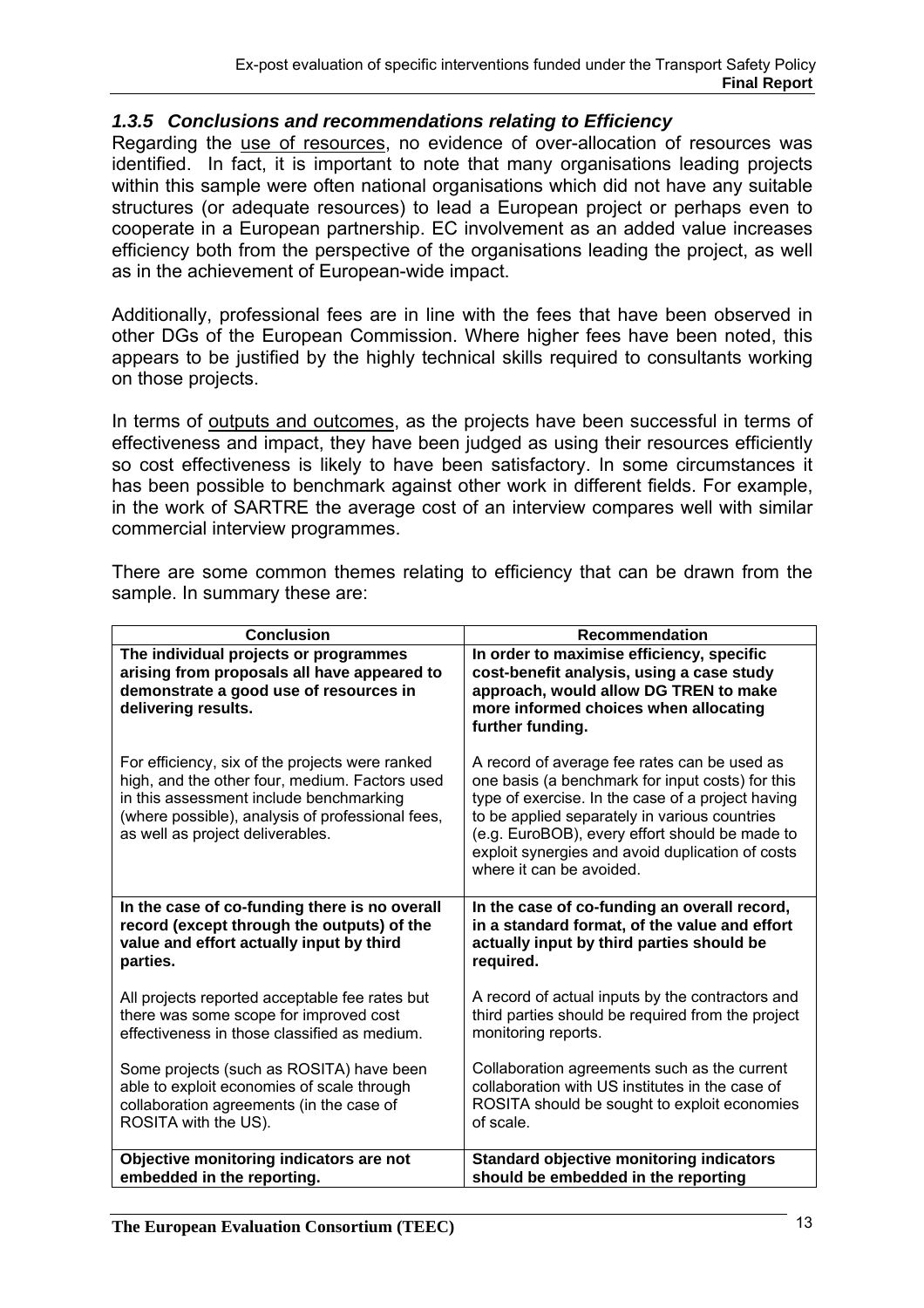| While there are some general indicators<br>provided in the form of days and fees and the<br>cost of delivery there are no clear records of<br>actual days input, fee rates, or cost per user.                                                                                                  | framework for projects.<br>When the terms of reference are established the<br>monitoring measures must be determined and<br>included together with the means of objective<br>verification. These should relate to standard<br>items such as costs, manpower inputs, and<br>costs per output. |
|------------------------------------------------------------------------------------------------------------------------------------------------------------------------------------------------------------------------------------------------------------------------------------------------|----------------------------------------------------------------------------------------------------------------------------------------------------------------------------------------------------------------------------------------------------------------------------------------------|
| Most contracts appear to have been well<br>targeted, possibly in a number of discrete<br>phases to ensure manageability of<br>outcomes.<br>The major exception is CARE where several<br>changes of ownership and a multitude of<br>contracts must have led to less than efficient<br>delivery. | For multiple contract projects special<br>consideration must be given to ensuring<br>stability of management and direction.<br>Multi-year budgets (where appropriate) with<br>clear reporting and monitoring indicators<br>included should be considered.                                    |

### *1.3.6 Conclusions and recommendations relating to indicators for the monitoring of interventions*

Regarding the monitoring of interventions, there is room for improvement in the setting of specific objective and cost effectiveness indicators, in addition to qualitative monitoring. Standardised formats would allow DG TREN to more effectively make comparisons between divergent projects.

Good practice in monitoring depends on the quality of the preparation of the terms of reference or the application for funding. There are well understood guide lines (Project Cycle Management Handbook, EC) for the preparation of these documents, common themes relative to the procurement routes used are:

- To define clearly the objectives of any project or intervention.
- To state clearly the means by which that can measure their achievement.
- To include a clear description of the methodology proposed, the work plan and the resources to be used.
- To require regular reports from the contractors/beneficiary for monitoring of the progress of the project funded.

Note: As the sample projects were initiated under the earlier mechanisms of "open" calls for proposals (2001-2002), current requirements relating to objectives and indicators (elaborated in 2003-4) have only been considered in the recommendations of this section<sup>7</sup>.

There are some common themes relating to monitoring that can be drawn from the sample. In summary these are:

| <b>Conclusion</b>                             | <b>Recommendation</b>               |
|-----------------------------------------------|-------------------------------------|
| There is a general lack of specific objective | In addition to the deliverables,    |
| indicators for projects except through the    | requirements for specific objective |

 $\overline{a}$ <sup>7</sup> http://europa.eu.in/comm.dgs/energy\_transport/home/calls/2004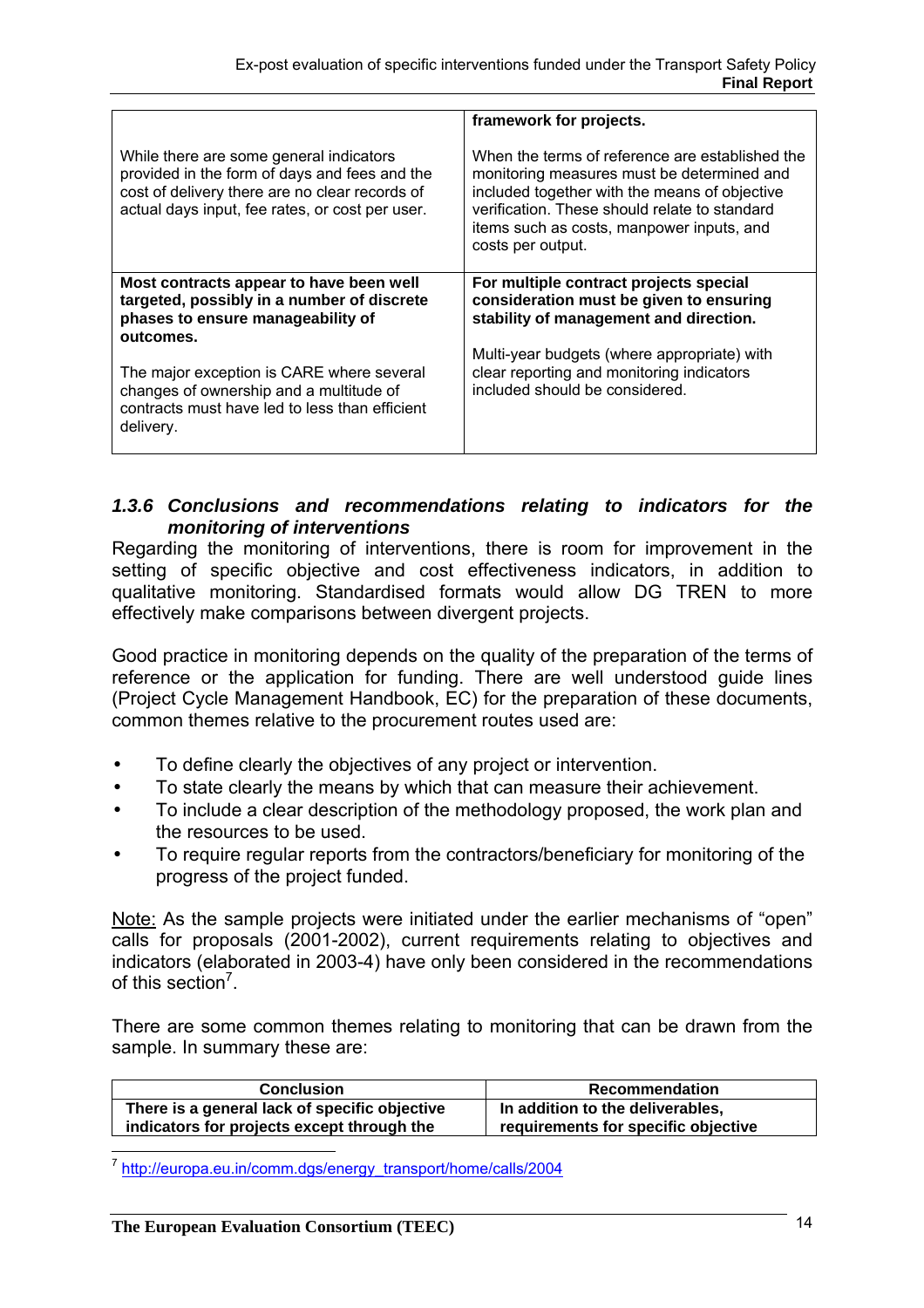| means of the deliverables.<br>This is surprising in those cases where these<br>would be easy to provide (e.g. the number of times<br>a certain type of user accessed a transport safety<br>database), even though some aspects of<br>monitoring would require the establishment of<br>more sophisticated indicators with substantial need<br>for data collection and treatment (e.g. monitoring<br>the degree of safety innovation in the car industry<br>that demonstrably results from EuroNCAP testing). | indicators should continue to be<br>included for each project terms of<br>reference.<br>Objective indicators can be at all levels from<br>policy (target to reduce accidents), through to<br>specific activity indications, such as number<br>of conference attendees, number of citations<br>in international conferences. |
|-------------------------------------------------------------------------------------------------------------------------------------------------------------------------------------------------------------------------------------------------------------------------------------------------------------------------------------------------------------------------------------------------------------------------------------------------------------------------------------------------------------|-----------------------------------------------------------------------------------------------------------------------------------------------------------------------------------------------------------------------------------------------------------------------------------------------------------------------------|
| It is challenging to measure cost effectiveness                                                                                                                                                                                                                                                                                                                                                                                                                                                             | Requirements for specific indicators to                                                                                                                                                                                                                                                                                     |
| and impact as the final objective is a general                                                                                                                                                                                                                                                                                                                                                                                                                                                              | verify cost effectiveness should be                                                                                                                                                                                                                                                                                         |
| improvement in transport safety/ reduction in                                                                                                                                                                                                                                                                                                                                                                                                                                                               | included in the project terms of                                                                                                                                                                                                                                                                                            |
| accidents.                                                                                                                                                                                                                                                                                                                                                                                                                                                                                                  | reference.                                                                                                                                                                                                                                                                                                                  |
| Linking each project/ intervention with the overall<br>outcome in terms of changes in accidents is<br>complex. Nevertheless, intermediate and proxy<br>indicators could be used. One intermediate<br>indicator would be the use of the information<br>provided by an appropriate group of stakeholders -<br>for example in the project EQUASIS the use of<br>information by insurers and vessel charters.                                                                                                   | These should relate to programme<br>performance relating to such aspects as:<br>Cost and volume of inputs.<br>Inputs and access by users.<br>$\bullet$<br>Use/ citation of project in EC, research<br>$\bullet$<br>literature, media.<br>Website hits by category of user.                                                  |
| Qualitative monitoring though feasible is also                                                                                                                                                                                                                                                                                                                                                                                                                                                              | A budget allowance for qualitative                                                                                                                                                                                                                                                                                          |
| complex; none of the sample projects currently                                                                                                                                                                                                                                                                                                                                                                                                                                                              | monitoring should be a standard element                                                                                                                                                                                                                                                                                     |
| monitor the quality of their outputs.                                                                                                                                                                                                                                                                                                                                                                                                                                                                       | of projects.                                                                                                                                                                                                                                                                                                                |
| Qualitative indicators could be monitored through                                                                                                                                                                                                                                                                                                                                                                                                                                                           | Additionally, user surveys, reporting user                                                                                                                                                                                                                                                                                  |
| user surveys and feedback conducted either                                                                                                                                                                                                                                                                                                                                                                                                                                                                  | feedback on the quality and use of                                                                                                                                                                                                                                                                                          |
| through the project itself or through independent                                                                                                                                                                                                                                                                                                                                                                                                                                                           | information/results, could be undertaken as                                                                                                                                                                                                                                                                                 |
| means.                                                                                                                                                                                                                                                                                                                                                                                                                                                                                                      | an independent evaluative exercise.                                                                                                                                                                                                                                                                                         |

### *1.3.7 Conclusions and recommendations relating to Sustainability*

The evaluation has reviewed those aspects of the project which might continue after the withdrawal of EC funds, the key factors which support sustainability both from within the project and from the perspective of the users of the information generated, and a view of financing alternatives.

Overall, as it is unlikely that these projects would have been initiated without EC instigation, it is expected that they will require at least some form of EC funding to be sustained.

There are some common themes relating to sustainability which can be drawn from the sample. In summary these are:

| <b>Conclusion</b>                                                                                                                   | <b>Recommendation</b>                                                                                                         |
|-------------------------------------------------------------------------------------------------------------------------------------|-------------------------------------------------------------------------------------------------------------------------------|
| Projects directly supportive of policymaking or<br>entirely instigated by the EC are unlikely to<br>continue should EC funding end. | Projects directly supportive of EC<br>policymaking or instigated by the EC<br>should be prioritised for continued<br>funding. |
| There is likely to be little pan-EU Member State<br>interest in continuing these projects, especially if                            | The implications for future spending on new<br>topics and continuation of current topics will                                 |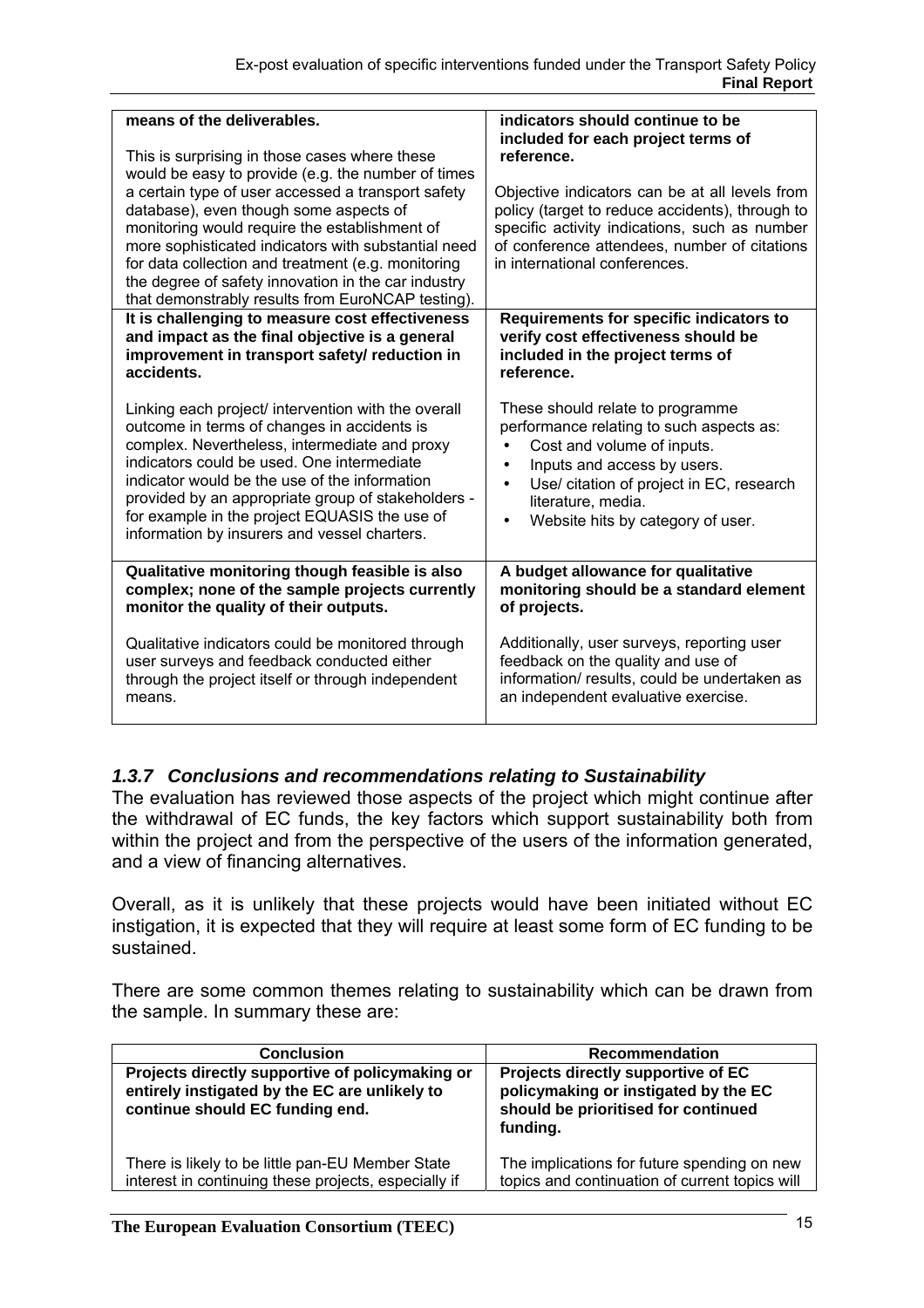| the costs of supporting the project by one country<br>alone are high, whilst the benefits accrue to many<br>countries.                                                                                                                                                                                                                                                                                                                                                                                                                                                       | need to be considered when deciding on<br>any new long term project.                                                                                                                                                                                                                                                                                                      |
|------------------------------------------------------------------------------------------------------------------------------------------------------------------------------------------------------------------------------------------------------------------------------------------------------------------------------------------------------------------------------------------------------------------------------------------------------------------------------------------------------------------------------------------------------------------------------|---------------------------------------------------------------------------------------------------------------------------------------------------------------------------------------------------------------------------------------------------------------------------------------------------------------------------------------------------------------------------|
|                                                                                                                                                                                                                                                                                                                                                                                                                                                                                                                                                                              |                                                                                                                                                                                                                                                                                                                                                                           |
| Improving access to the results, improving<br>communication of results/activities is a clear<br>need across all projects.                                                                                                                                                                                                                                                                                                                                                                                                                                                    | There is a need for centralised access to<br>the results, and regular citing of source<br>material from projects, at the EC level, so<br>that they are regarded as authoritative<br>sources.                                                                                                                                                                              |
| In particular, the source material needs to be<br>regularly cited and seen to be used as an<br>authoritative source. For some types of projects,<br>one of the best measures of success is if its results<br>become authoritative enough for them to be taken<br>as benchmarks even by a industry and consumers<br>at large (as is the case e.g. for the star rating of<br>EuroNCAP). Since this secures interest and<br>possible funding by alternative sources, it may be<br>one of the best ways to achieve long-term<br>sustainability even with reduced EC involvement. | One option for raising the profile of activities<br>on transport safety would be the<br>development of a single and discrete EC<br>website related to all aspects of safety. This<br>site, accessed through the current Europe<br>transport site, could be linked to all the<br>project sites which are or have been<br>sponsored through the transport safety<br>budget. |
| Without securing ongoing programmes it is<br>likely that the impacts achieved would<br>dissipate over time.                                                                                                                                                                                                                                                                                                                                                                                                                                                                  | An analysis of future sustainability must<br>be included as an integral part of the<br>terms of reference of any intervention.                                                                                                                                                                                                                                            |
| Future sustainability must be considered as an<br>integral part of any intervention. This includes not<br>only technical issues and personnel resources but<br>also the impact on the organisation undertaking<br>the work and the means to fund the activity after<br>EC funding is withdrawn.                                                                                                                                                                                                                                                                              | In particular this should focus on the impact<br>of the project on the organisation<br>undertaking the work and the means to fund<br>the activity, if it is to continue, after EC<br>funding is withdrawn.                                                                                                                                                                |
|                                                                                                                                                                                                                                                                                                                                                                                                                                                                                                                                                                              | Monitoring of this aspect should be<br>undertaken at least once during any project<br>and at the end, so that suitable continuity or<br>effective termination can be considered.                                                                                                                                                                                          |
| In certain projects, where there is one tangible<br>product (databases and information),<br>sustainability is often limited by a lack of<br>continued attention to maintenance.                                                                                                                                                                                                                                                                                                                                                                                              | Attention should be paid to ensuring that<br>existing projects are up to date and well<br>maintained before embarking on wider<br>activities.                                                                                                                                                                                                                             |
| The key to sustainability is to ensure that once set<br>up (the formative stage) databases and information<br>are up to date, comprehensive and continue to<br>deliver (the maintenance stage).                                                                                                                                                                                                                                                                                                                                                                              | The opportunity should be taken at the end<br>of a project, or at planned phases in a long<br>term programme, to assess how useable<br>results can be delivered with what is<br>available.                                                                                                                                                                                |

### *1.3.8 Conclusions and recommendations relating to the suitability of extensions and future similar activities*

Specific, detailed conclusions are formulated in the main text for each of the projects evaluated. They provide indications regarding the suitability of an extension of the financing, and regarding the suitability of the recurrence of future similar activities. Overall proposals which can be drawn from the sample are as follows: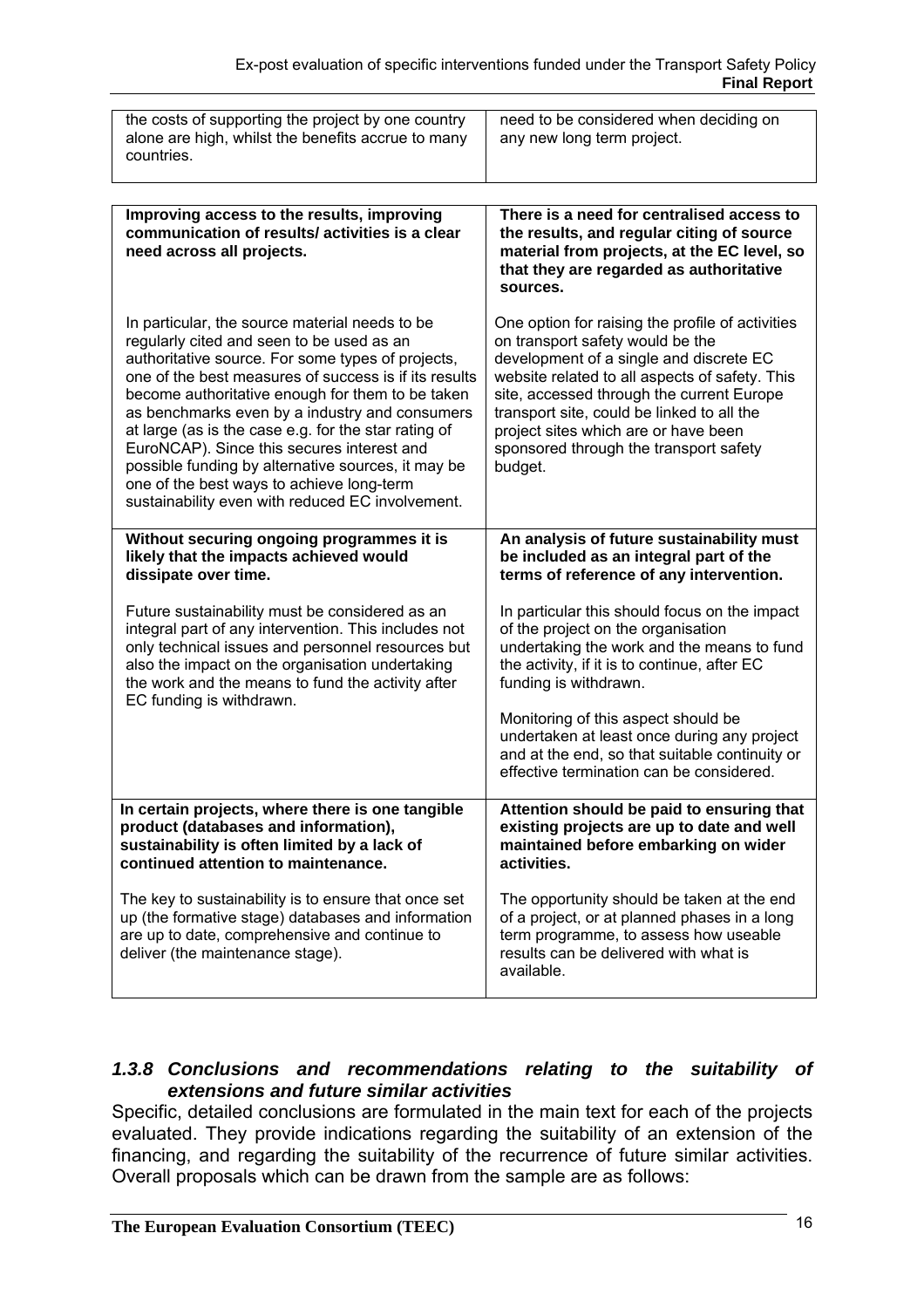- 1. The **suitability for future funding**: While some of the projects are one-off they might also be part of a longer term programme (for example CESARE), most are in support of ongoing programmes either required by the EC for analytical purposes (e.g. CARE, SARTRE), are targeted at wider dissemination of information or techniques (e.g. ETSC, TISPOL , ROSITA ), provide tests to increase safety standards (EuroNCAP), raise awareness on safety-related issues (EuroBOB) or provide safety-related training (RESPECT). As a result, unless severe disruption is to be avoided, in all cases continued funding is likely to be required in the short term.
- 2. The **potential for extension and/ or alteration**: All the contracts under assessment can be considered for some form of extension or alteration. In particular the enlargement of the EU poses significant challenges in the arena of safety. The expansion to a further ten States with different policing, enforcement and driving conditions will pose particular challenges.
- 3. The **potential for improving value for money**: This is particularly highlighted where long term information sources (e.g. CARE, SARTRE, EQUASIS) are proposed for funding under a more certain funding regime.

All of the projects can be considered as continuing projects except CESARE and possibly RESPECT which have definite termination goals.

### *1.3.9 Conclusions and recommendations relating to the consistency among different objectives*

The focus of the policy objective on transport safety and the specific objectives of halving fatal accidents on the roads by 2010 and eliminating single hulled tankers from European waters, means that there is a clear consistency in direction for the projects.

The sample demonstrates **coherent support** across all of the areas which might be expected to be generated at EC level – relating to the formation of legislation, providing standards for safe operation, ensuring that legislation is enforced and best practice is enacted and that decision makers can be informed about the progress of their policies.

There are some **projects which address similar needs**, for example TISPOL and EuroBOB both relate to improving driving safety. There is potential in such projects to consider linkages which reinforce the need for both information on the penalties and the assurance that enforcement will be delivered.

An overall measure of the **consistency between objectives across the sample** is the recent Communication from the Commission, "European Road Safety Action Programme", issued in June 2003. Each of the road related projects (except CESARE and indirectly, SARTRE) is mentioned by name and referenced as a building block in the overall strategy.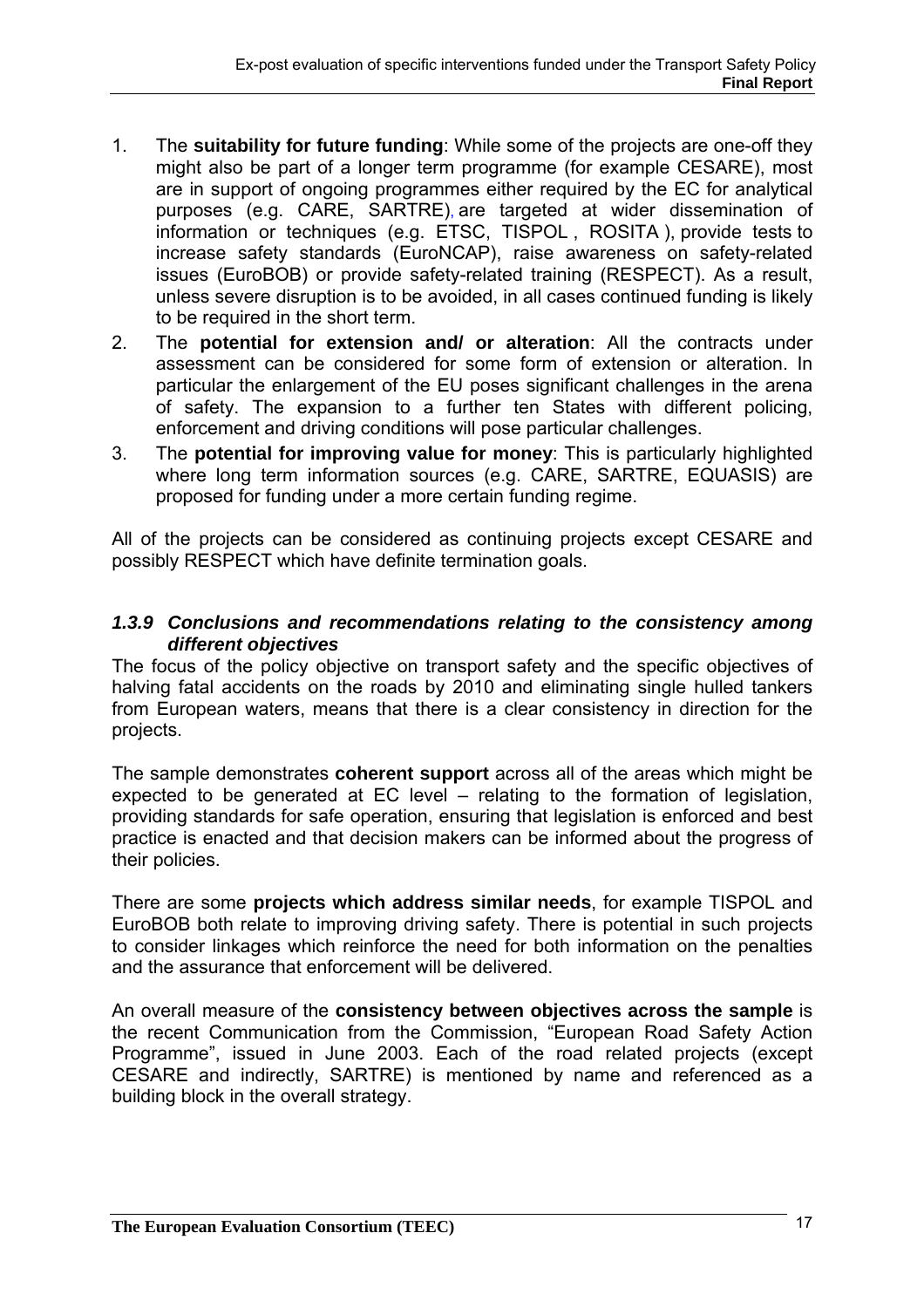### *1.3.10 Conclusions and recommendations relating to possible improvements in the added value of the funding*

Based on the evaluation findings, no major project measures are deemed necessary to improve the added value from funding. However, extension of project coverage to the 'old' EC Member states that have hitherto not participated in the specific project, as well as to new Member States is obviously one means of enhancing the European dimension.

In particular:

- Whilst it is possible that some of these projects may have been instigated as cooperative activities between Member States (for example TISPOL), or out of commercial interests (for example EuroNCAP), it is highly unlikely that, without EC funding, coordination, and provision of suitable pan-European structures, they would have been implemented. This is particularly relevant to the information sharing projects.
- Added value from this sample of projects is derived from the partnerships and networks established between organisations at the European level.
- Additionally it should be noted that Transport Safety Policy implementation, via these projects, brings added value to the policy making process itself. For example, in the absence of EC financing of these projects (policy-off scenario), it is possible that EC policy making may have been less evidence-based.
- All the projects evaluated contributed directly or indirectly to the European policy on safety, so that no need emerges for strategies to increase their contribution to European policies.
- In general, methodologies adopted (when described) were consistent with the projects' objectives.

Some of the projects related to information sources which were under development (for example, CARE and EQUASIS). There will be added value in making sure that such projects are suitably directed to ensuring that their **information is up to date**, has full coverage and is accurate to encourage use and reliance on the results.

There is a common theme that **improved communication of results** would be beneficial across all projects. This includes not only the circle of directly interested researchers and government agencies which are intimately involved in the work but also a wider audience across the safety arena who might be able to connect disparate strands of information in unexpected ways. For example, ways of approaching collaboration between public and private sector in providing information for general use as in EQUASIS might be usefully transferred to other projects which have a similar dissemination objective.

Better support for **wide dissemination of results** would be achieved by distribution of reports to interested parties, publication on a dedicated, EC sponsored readily accessible web site, and through frequent and established newsletters.

Finally, the value added of much of the funding might increase through greater efforts at reaching **economies of scale**. This should primarily happen through collaboration with extra-EC bodies or with efforts going on in parallel at the national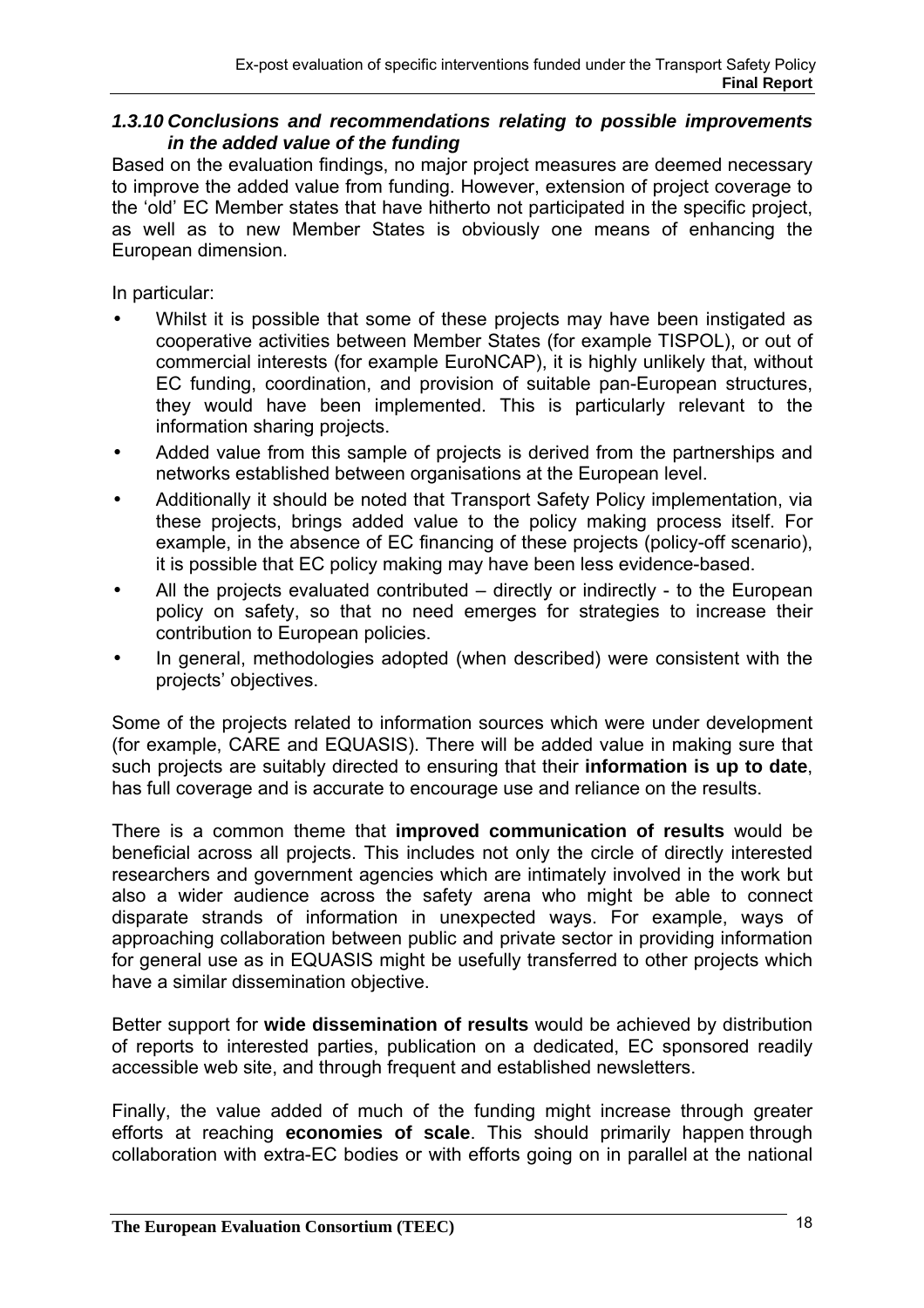level. The intense collaboration with US researchers in the context of ROSITA is an example of this.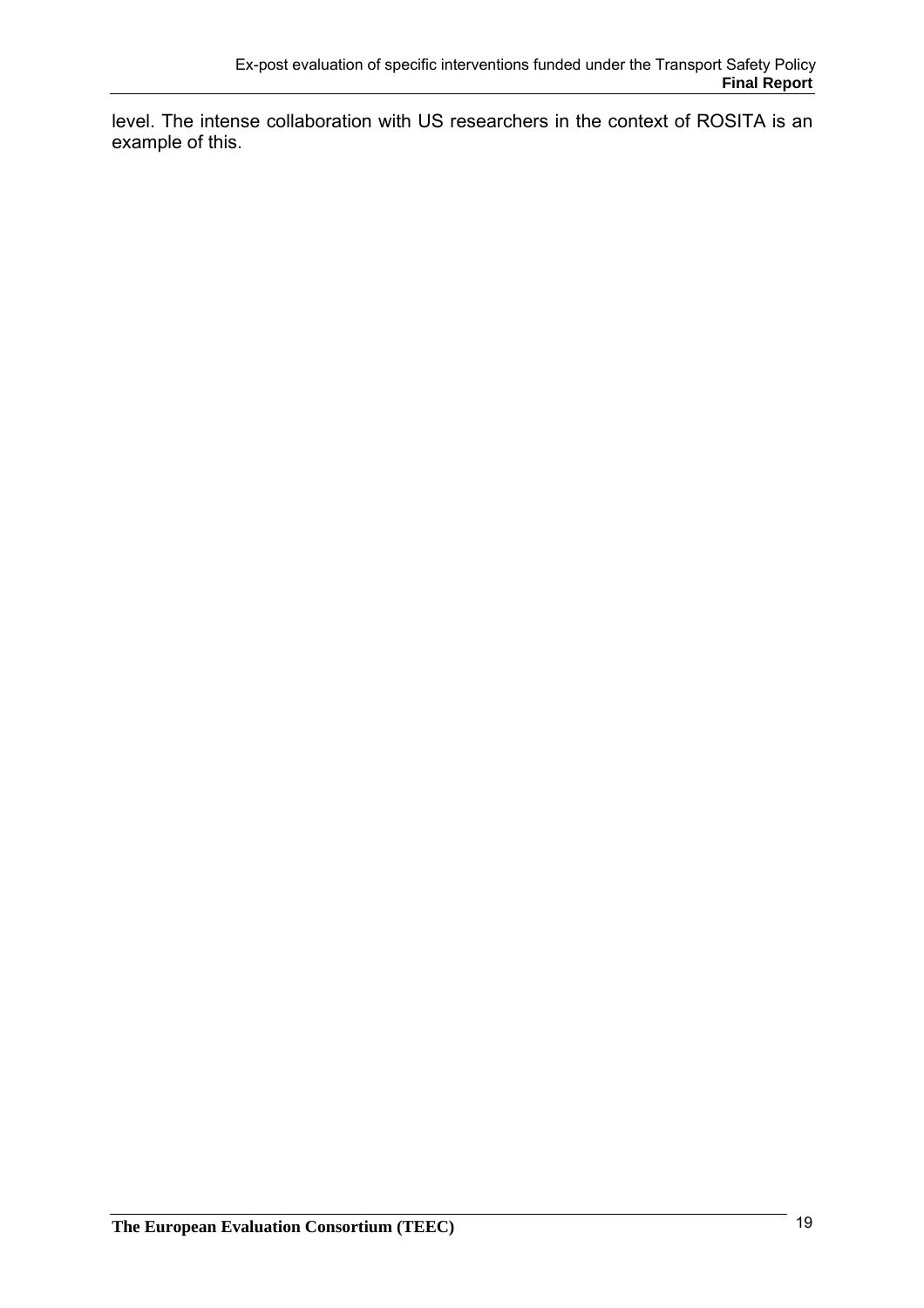### **1.4 GENERAL RECOMMENDATIONS**

Our conclusions and recommendations arising from the detailed evaluation questions have been presented in the previous section. In addition, on the basis of the findings and the conclusions formulated, the following general recommendations which are likely to be applicable to all projects funded under the Transport Safety Policy are presented.

### *1.4.1 Overall recommendations arising from the sample*

#### **Recommendation:**

**While some general lessons can be learnt, it is strongly recommended to follow-up this first evaluation with a second, wider exercise. This second exercise could build on the results and experiences of this first evaluation in terms of methodology and evaluation tools**.

Further reasons for follow-up evaluations:

- Some projects were not finished at the point of this evaluation;
- Some projects were about to enter major extension activities (e.g. EuroNCAP moving into active safety);
- Several projects require in principle such a methodologically complex evaluation that this was impossible within the context of the present evaluation;
- Several projects were about to be extended to additional countries (e.g. EuroBOB); if there are new EU members among such additional countries, the background conditions for the project and hence its likelihood for being relevant, effective, efficient and having impact may differ substantially.

#### **Recommendation:**

**Within any project, there should be a clear focus on a limited number of objectives. Recent moves within DG TREN to better elaborate requirements in calls for proposals should be extended.** 

The evaluation has indicated that some projects from this sample have a tendency to be too all embracing and as a result the effort can be spread too thinly. (This may be the result of applicant contractors trying to demonstrate the extensive nature of their activities, and could be avoided by limiting the number and/ or scope of objectives).

Each project under consideration should be reviewed by a peer group, within the scope of the main objectives and resources available, to ensure that there is a clear focus on a limited range of objectives and associated activities and that they are feasible.

#### **Recommendation:**

#### **Programmes with a recognised long term potential should be considered for long term funding support.**

Most of the projects considered in the sample were part of a long term commitment to providing information. These relate to EU wide databases or activities which derive their principal benefit from the fact that they are consistent and comparable across Member States and across time. These types of projects should be examined to establish whether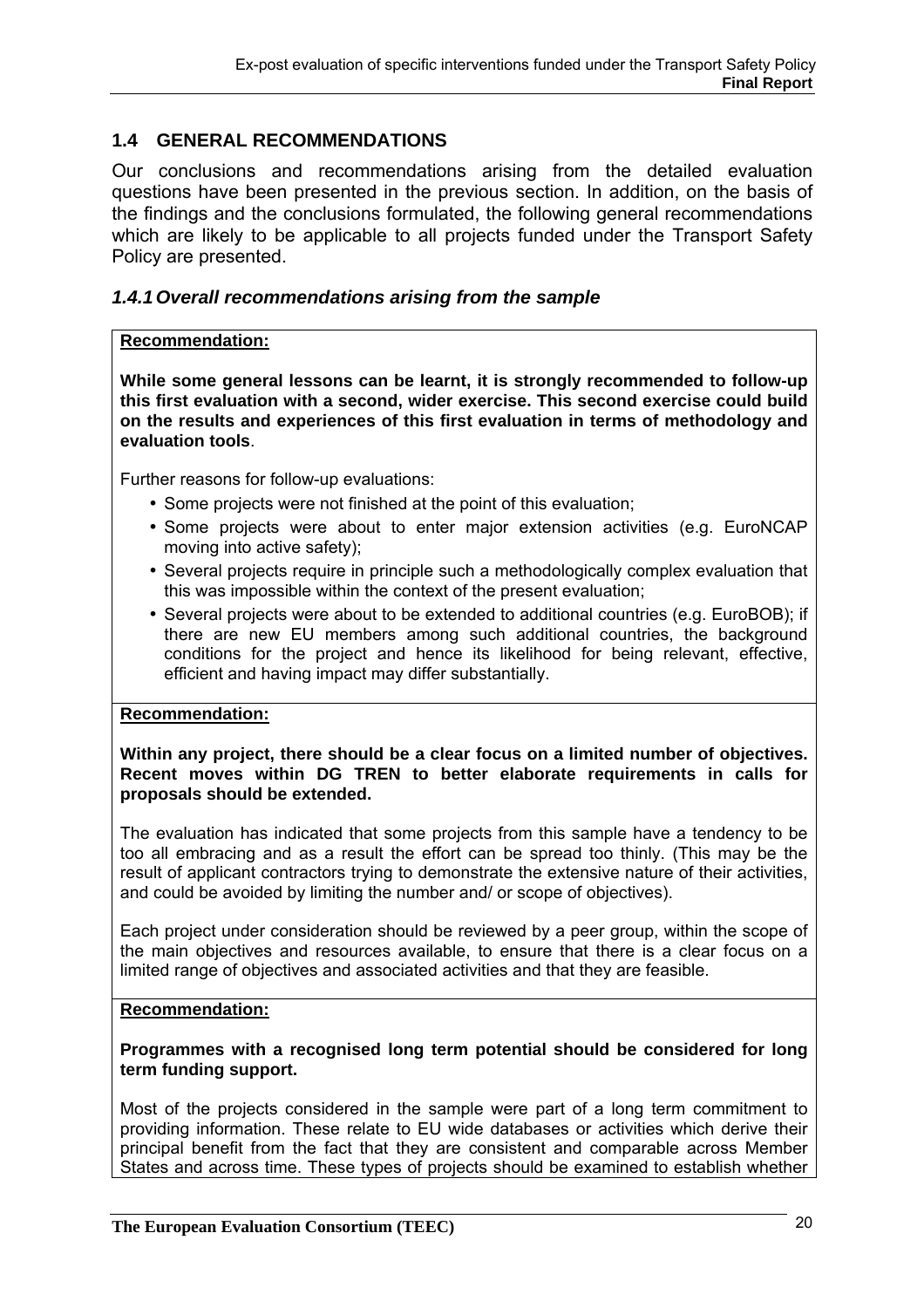a more secure long-term funding and procurement regime can be arranged. This will ensure stability and most likely enhance value for money as repeated contract procurement is avoided.

#### **Recommendation:**

**Monitoring through specific indicators, (including qualitative and cost indicators) at all levels within the projects should be an integral part of all projects. This relates particularly to efficiency, effectiveness and impact measures.** 

Following the Logical Framework approach each objective should be accompanied by a number of objective indicators, measured both quantitatively and qualitatively, and which can be independently and objectively verified. Straightforward objectives indicators on total cost, cost per person day, cost per output, and cost per user can all be readily achieved and are normal aspects of any project reporting system. A standard form of reporting should be built into all projects for this.

Qualitative monitoring of outputs and the impact on decision-making are more difficult. Nevertheless, it is possible to consider at the outset how these objectives are to be set and therefore how success in achieving them will be measured. User feedback and surveys to assess quality and use of information can either be built into projects or carried out independently.

#### **Recommendation:**

**Effective accountability mechanisms, linked to monitoring, should be designed and implemented. Monitoring performance against targets, and particularly whether it delivers the agreed services at the specified costs, should be an integral part of the accountability system.** 

Responsibility itself is not sufficient assurance of effective performance. Yet something may be lost when responsibility is reduced to a set of performance indicators and auditable statements. New forms of performance assessment, and auditable statements should be considered, to more effectively account for the transport safety budget.

#### **Recommendation:**

#### **Communication of the results of projects and of the transport safety initiatives overall should be improved.**

The projects demonstrate a profound understanding of activities in their respective areas of interest. They are usually well known with their specialist fields. However there is scope for more general communication of results both from individual projects and for the programme as a whole.

Communication of results should be built into each project as an integral activity and suitably funded and monitored. More widely, the disparate activities undertaken within the safety arena might be referenced collectively through a single web site and information made available through newsletters and wide media coverage of the overall work carried out.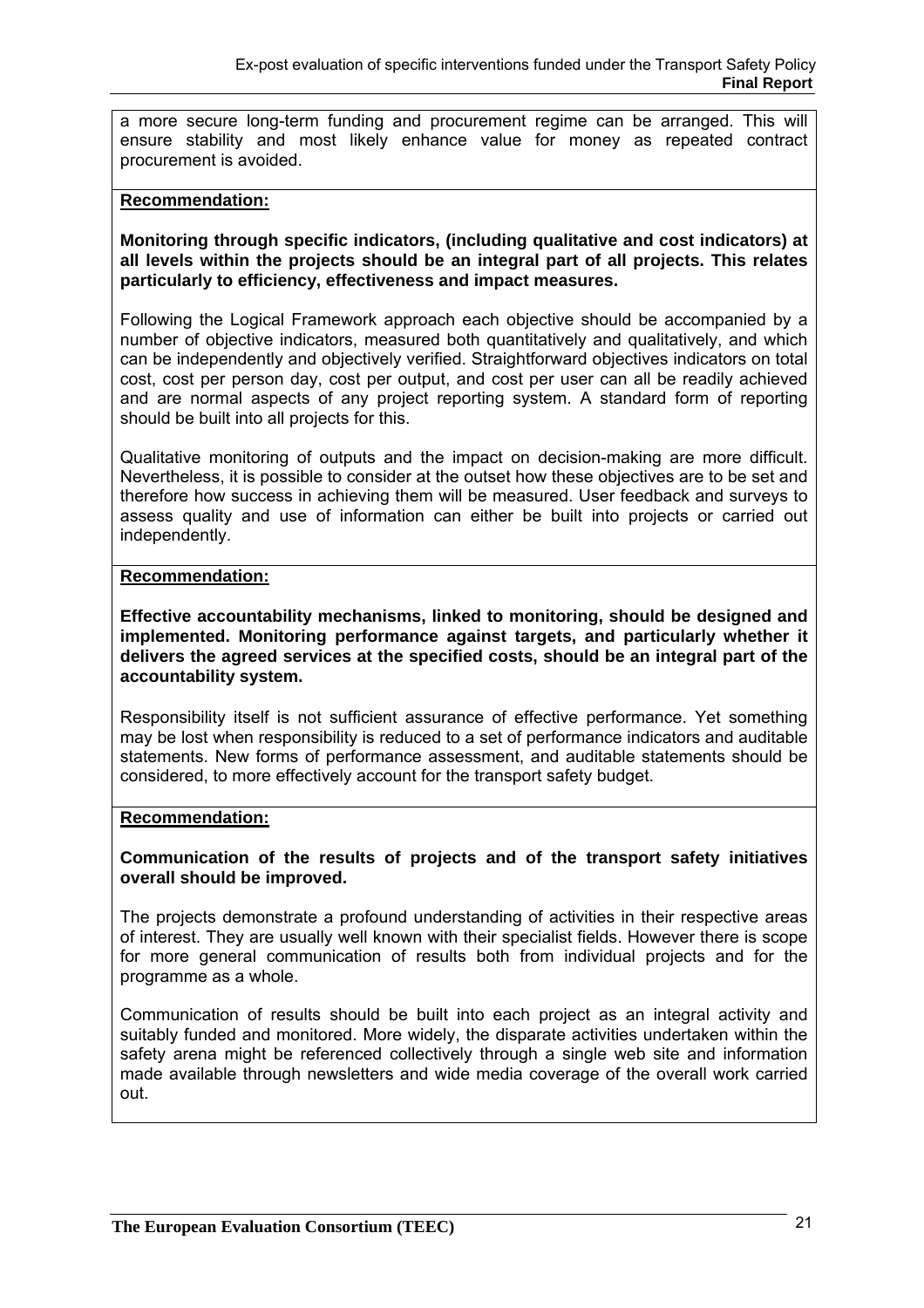### **2 INTRODUCTION**

The contract for the ex-post evaluation of specific projects funded under the EC Transport Safety Policy with the general objective of reducing accidents in Road, Maritime and Air Transport was signed between the European Evaluation Consortium (TEEC) and the Directorate-General for Energy & Transport (DG TREN) on the 29<sup>th</sup> of December 2003.

An **Inception Report** was delivered on 31 March 2004, and approved following a meeting with the Steering Group of the evaluation. A **Draft Final Report** was then submitted on the  $28<sup>th</sup>$  May 2004. Due to unexpected challenges in the appointment of a transport expert to this evaluation, an extension was granted and Jacobs Consulting was appointed to work together with The European Evaluation Consortium (TEEC) to produce a **Revised Draft Final Report.**

The present **Final Report** is therefore the fourth of four deliverables to be presented by TEEC during its evaluation of ten projects funded under the Transport Safety Policy. It presents and summarises the findings of the evaluations and provides evaluative conclusions and recommendations for each individual projects.

The report is organised as follows:

- Section 1: Executive Summary
- Section 2: Introduction
- Section 3: Methodology
- Section 4: Evaluation Findings General
- Section 5: Conclusions
- Section 6: Recommendations
- Section 7: Evaluation Grids-Case studies
- Annex 1: Task Specifications for the Assignment
- Annex 2: Initial Methodology
- Annex 3: The Policy Context

We would like to thank the project coordinators and other experts and stakeholder that accepted our invitation to express their opinions and perceptions on specific projects assessed in the course of this overall evaluation. In doing so, they greatly supported and enhanced the evaluation efforts.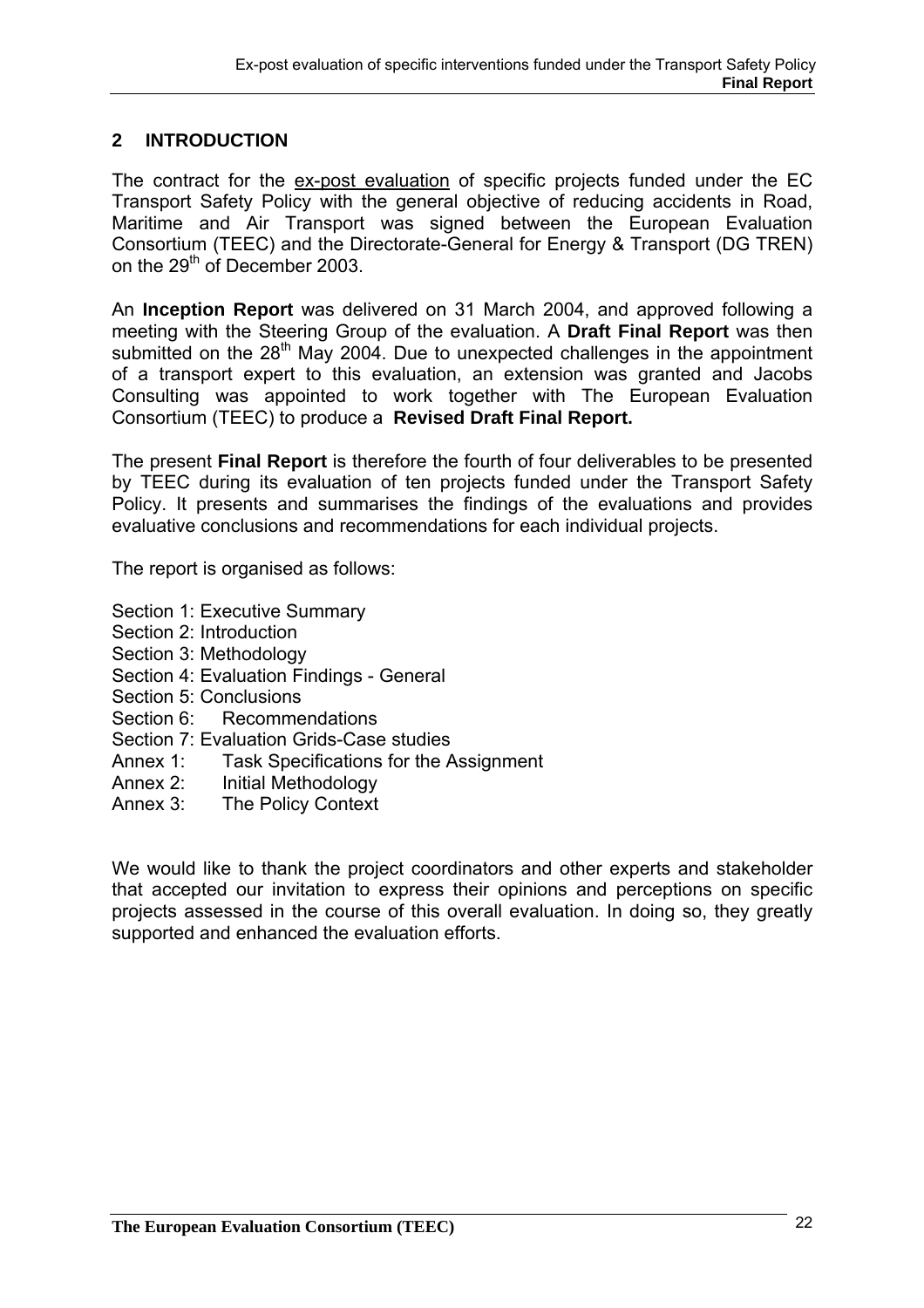### **3 METHODOLOGY**

This chapter details the methodology that was followed during the evaluation, including project identification and data gathering, an explanation of the evaluation grid applied to each individual project, and further details on the evaluative stage. Importantly, the methodological approach to project evaluation was already detailed and presented in the Inception Report and approved by the Steering Committee.

The evaluation follows three sequential stages: briefing and preparation, field work and draft final reporting, and final reporting. As planned, the activities of the first stage were concluded with the submission of the Inception Report; those of the second stage are concluded with the delivery of the present Final Report for approval by the Steering Committee.

### **3.1 PROJECT IDENTIFICATION AND DATA GATHERING**

During the briefing and preparation phase, the basic project documents needed to assess the projects under evaluation were collected with the help of relevant Task Managers at DG TREN. The following documents were collected and mapped into the evaluation grids for each individual case study:

- Formal identification of the project (contract number; year of contract; nature of financing).
- Terms of Reference of the projects.
- Intermediary and Final Reports of activity.
- Basic budget figures (overall budget, and overall budget financed by the EC, number of the overall working days of the contractor). Note here that it was generally difficult to obtain detailed information on the overall budget for fees and the overall budget for fees financed by the  $EC - as$  foreseen by the evaluation grid.

Further substantial research was carried out to assess the impact of the projects on the media, research, and industry. This included extensive internet research (via the use of major search engines), consultation of various external documents (articles from scientific journals, industry magazines, etc)., and intensive contact and coordination with Task Managers.#

### **3.2 THE EVALUATION GRID**

The project documents were examined in order to adjust and test the methodology proposed. The objective was to make the methodology fully coherent with the evaluation objectives.

Key concepts were extracted from the logframe approach to customise a more specific, project-oriented analytical tool, called "Project evaluation grid". The purpose of the grid is to present the basic information and the evaluation findings of each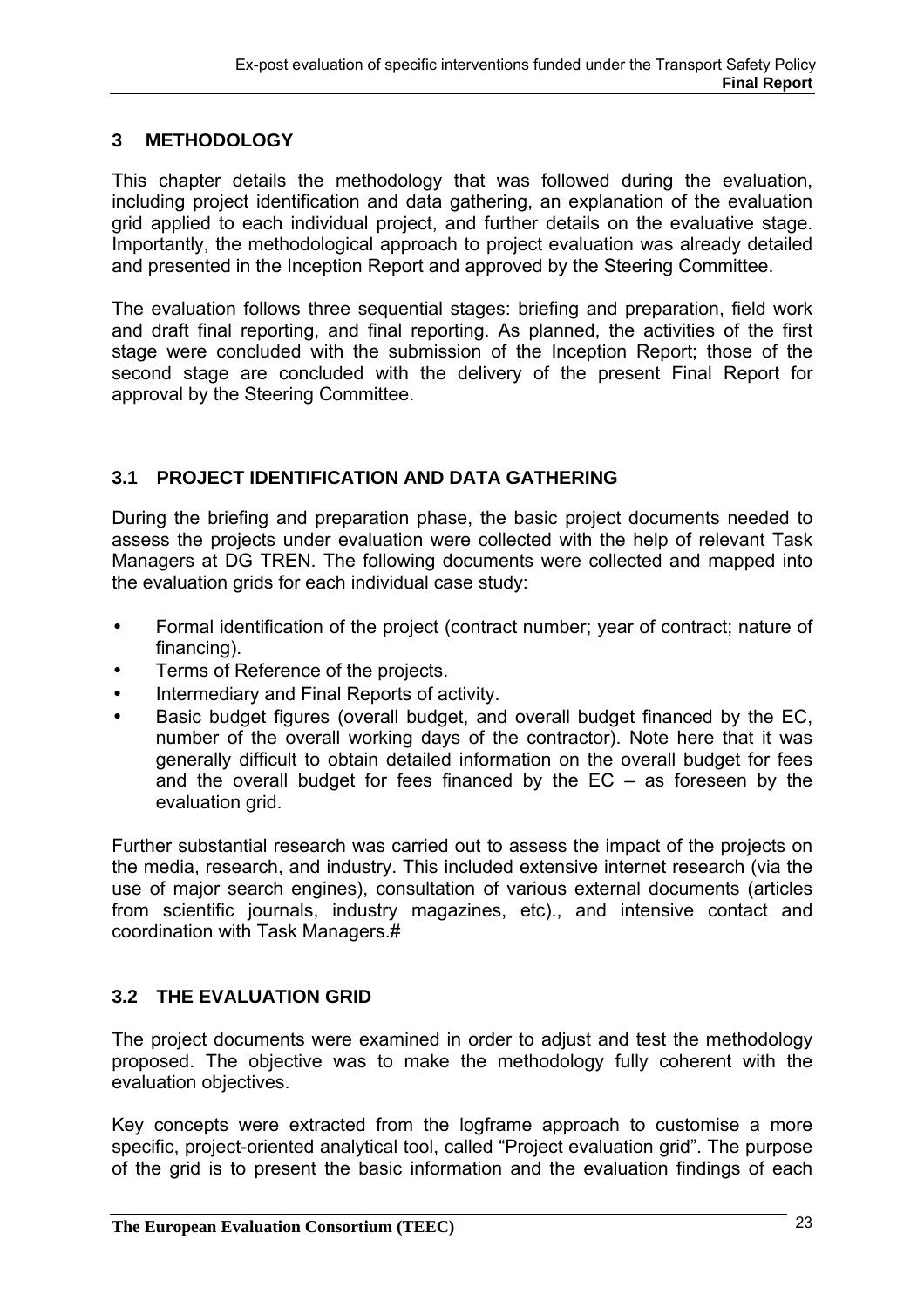project in a standardised format. The four evaluative areas mentioned in the mandate (Relevance; Effectiveness; Impact; and Efficiency) were considered for every project under evaluation.

The filling out of the grid for each project was progressive throughout the first two stages of the evaluation. It means that some descriptive sections were filled during an initial desk-based activity, while others were gradually filled following the interviews conducted with the EC Task Managers, Contractors, and External Stakeholders, where possible. Further bibliographic research was conducted for all the projects towards the end of the evaluation, and its results reported in the grids. Before their finalisation, the evaluation grids were validated by the relevant Task Managers.

The standard project evaluation grid is presented below, with some explanatory notes to clarify its use during the project evaluations.  $\blacksquare$ 

|                                                                                              |                                                                                               | The main elements<br>for the             |  |
|----------------------------------------------------------------------------------------------|-----------------------------------------------------------------------------------------------|------------------------------------------|--|
| Project<br>and<br>title<br>number                                                            |                                                                                               | <i>identification</i> of<br>the project. |  |
| Type of funding                                                                              | % of financing                                                                                |                                          |  |
| Overall EC budget $\epsilon$                                                                 | Contract: year                                                                                |                                          |  |
| Budget for fees $\epsilon$<br>(Overall EC budget<br>minus reimbursables<br>and direct costs) | N. person/days<br>(overall<br>person<br>days, irrespective<br>categories of<br>οf<br>experts) |                                          |  |

|                                      |                                                               |                            | <b>Background and genesis</b>                                                                                                                                                                                           |                                                                          |  |
|--------------------------------------|---------------------------------------------------------------|----------------------------|-------------------------------------------------------------------------------------------------------------------------------------------------------------------------------------------------------------------------|--------------------------------------------------------------------------|--|
|                                      | Policy background                                             |                            |                                                                                                                                                                                                                         |                                                                          |  |
|                                      | of the project                                                |                            |                                                                                                                                                                                                                         |                                                                          |  |
|                                      | under assessment.                                             |                            | <b>Typology of project</b>                                                                                                                                                                                              |                                                                          |  |
| project<br>process<br>The<br>adopted | in<br>policymaking<br>methodology<br>Geographical<br>coverage | he<br>the<br>Reformulation | Role: pre-legislative study; study for the<br>assessment of legislation; preparation of technical<br>specifications<br>Methodology adopted by the contractor<br>Geographic coverage of the contract under<br>assessment |                                                                          |  |
|                                      |                                                               | from the Tory.             | <b>Specific project objectives</b>                                                                                                                                                                                      |                                                                          |  |
|                                      |                                                               |                            | Possibilities and limits of evaluating the project                                                                                                                                                                      | Limitation to the<br>assessment of the project<br>during the evaluation. |  |
|                                      | Desk-study,<br>interviews, visits                             |                            | Activities undertaken during the evaluation                                                                                                                                                                             |                                                                          |  |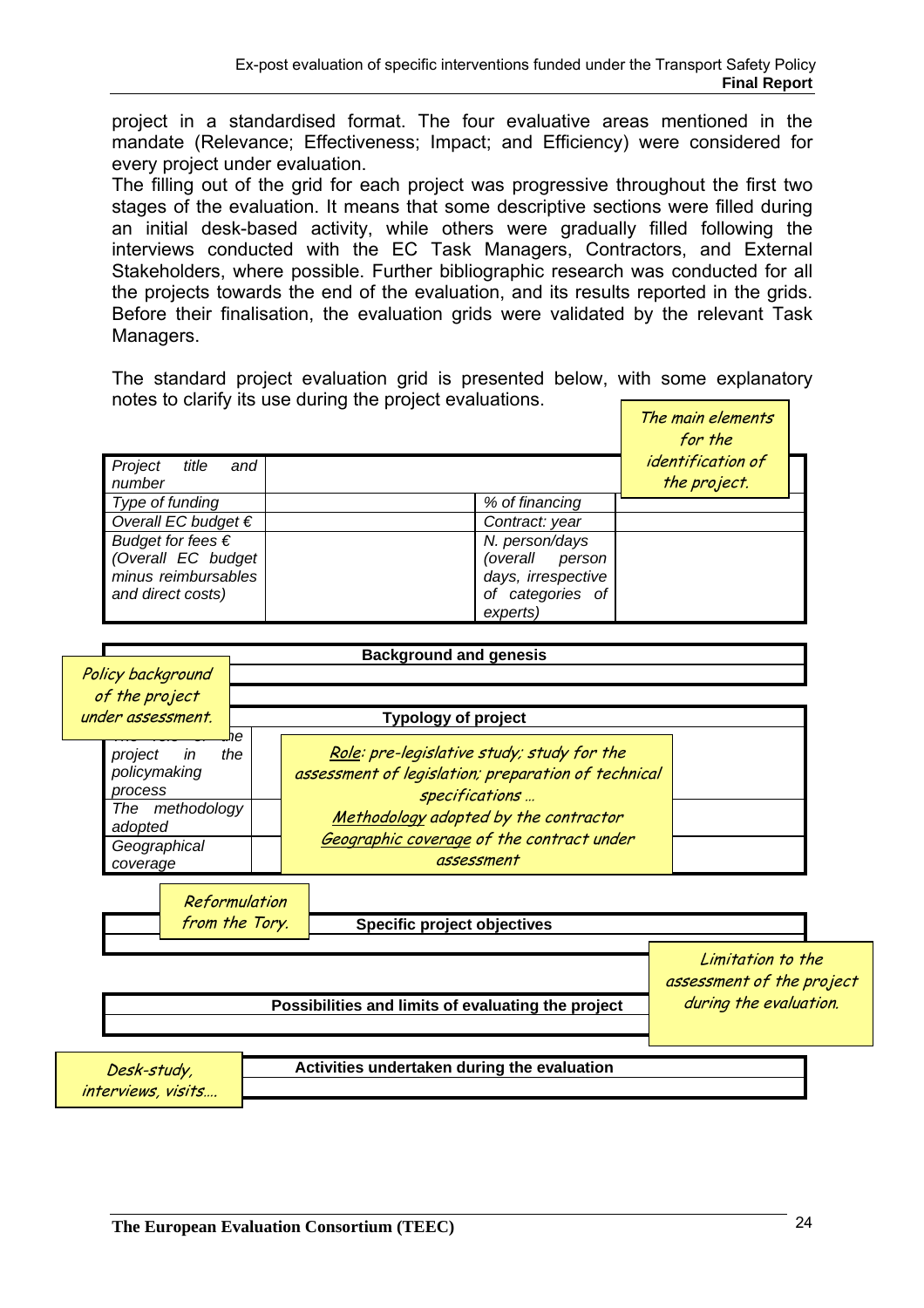| <b>Relevance to the Policy</b>                                                                                                                      |                                                                                                                                                                                                                       |  |  |
|-----------------------------------------------------------------------------------------------------------------------------------------------------|-----------------------------------------------------------------------------------------------------------------------------------------------------------------------------------------------------------------------|--|--|
| the<br>project<br>Is<br>evaluated relevant<br>Policy<br>the<br>to<br>goals?                                                                         | <b>Relevance</b> is defined as the degree of<br>adequacy of the objectives of each project to                                                                                                                         |  |  |
| How<br>the<br>could<br>relevance<br>the<br>οf<br>project<br>be<br>improved<br>have<br>been<br>improved<br>through<br>adjustments at the<br>margins? | (some of) the objectives of the EU Safety<br>Transport Policy.<br>The following question is furthermore<br>answered: "Could a higher level of relevance<br>have been obtained through adjustments of<br>the project?" |  |  |
| Further<br>project-<br>specific remarks                                                                                                             |                                                                                                                                                                                                                       |  |  |

|                                                                                                               | <b>Effectiveness</b> | <b>Effectiveness</b> is analysed in two ways:                                                                                                          |
|---------------------------------------------------------------------------------------------------------------|----------------------|--------------------------------------------------------------------------------------------------------------------------------------------------------|
| Has<br>the<br>project<br>evaluated<br>been<br>effective<br>in<br>addressing<br>its<br>specific<br>objectives? |                      | the capacity of the project to<br>1.<br>achieve its objectives.<br>the capacity of the project to<br>2.<br>address the specific policy goals.          |
| Have the outputs<br>effective<br>been<br>in<br>addressing<br>the<br>Policy goals?                             |                      | The focus of the analysis of<br>effectiveness is on project outputs.<br>The following question is furthermore                                          |
| the<br>How<br>could<br>effectiveness<br>Ωf<br>the<br>project<br>be<br>improved<br>have<br>been<br>improved    |                      | answered: "Could more effects have<br>been obtained by organising the<br>implementation differently from what<br>originally planned?" Lessons learned. |
| through<br>adjustments at the<br>margins?<br>Further<br>project-<br>specific remarks                          |                      |                                                                                                                                                        |

|--|

| Aspects             |                                                                    |  |
|---------------------|--------------------------------------------------------------------|--|
| continue            | Sustainability centres on the question of whether the project will |  |
| continue al         | be able to maintain the momentum of the initiative when EU         |  |
| of EC invol         | funding ends. The focus of a sustainability analysis may be        |  |
| <b>Factors</b> infl | • What aspects and impacts of the project are likely to            |  |
| sustainabill        | continue and in what form, following the end of the                |  |
| Financing           |                                                                    |  |
| alternatives        | initiative or of EC involvement?                                   |  |
|                     | • Are there clearly identifiable factors that influence            |  |
|                     | sustainability? (e.g. an individual who has driven the             |  |
|                     | project to an unusually high degree, and whose departure           |  |
|                     | might compromise the sustainability of the project)                |  |
|                     |                                                                    |  |
|                     | • How viable is the project financially even if one of the         |  |
|                     | current financiers (EC or other) drops out?                        |  |
|                     |                                                                    |  |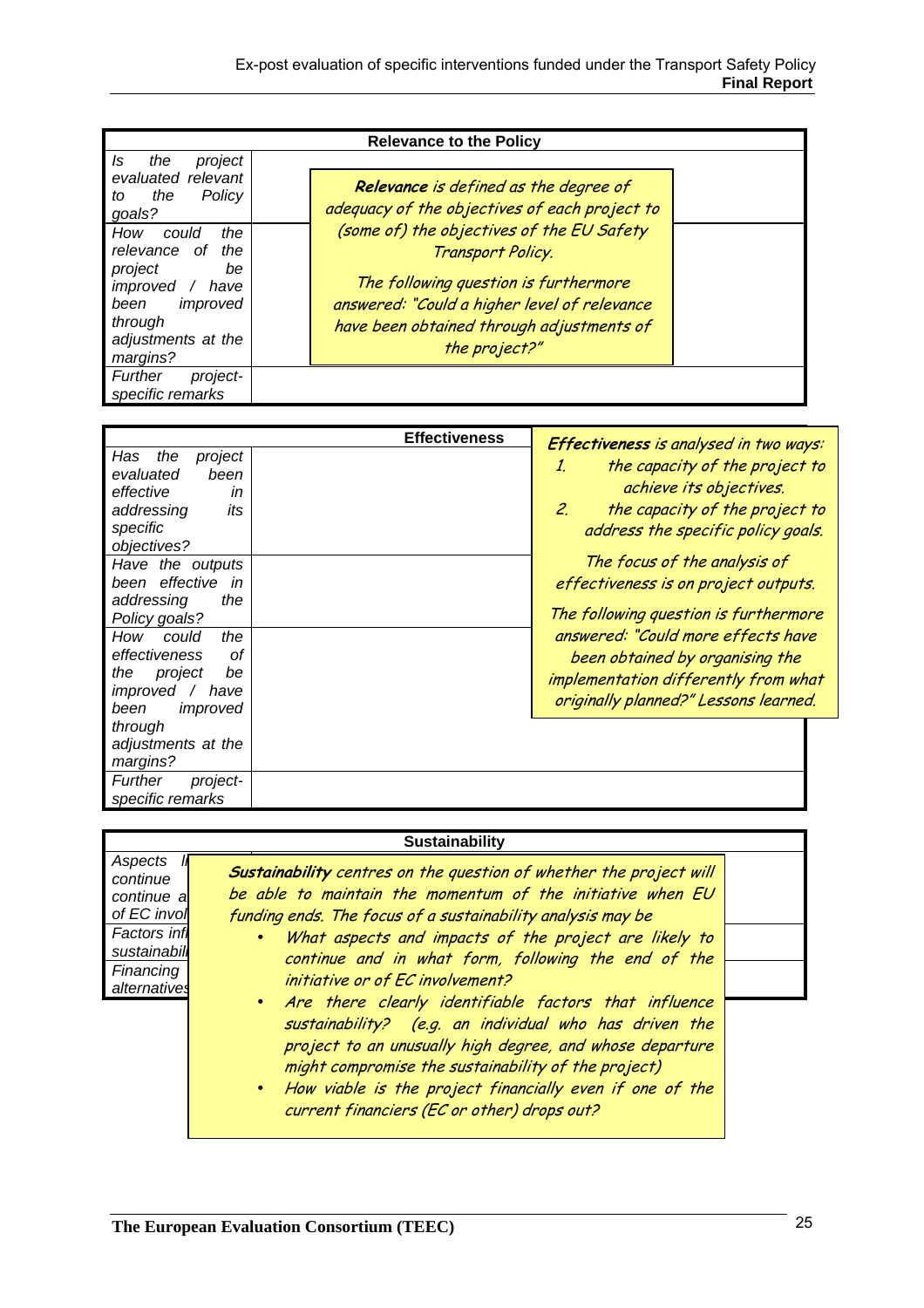| Impact              |                                                                     |  |  |
|---------------------|---------------------------------------------------------------------|--|--|
| Impact on<br>making | Impact refers to the ultimate results or outcomes of the            |  |  |
| Secondary           | projects. It is here analysed as an indirect consequence of the     |  |  |
| impacts on          | project activities, in five different areas. Unexpected effects are |  |  |
| policies            | also taken into consideration, if they can be observed.             |  |  |
| Communica           |                                                                     |  |  |
| and media           | In order to be observed, certain impacts require a considerable     |  |  |
| Impact on in        | elapse of time after the end of the project activities.             |  |  |
|                     |                                                                     |  |  |

|                                                         | <b>Efficiency</b> | <b>Efficiency</b> is defined as the capacity to obtain<br>the (planned) effects at a reasonable cost. |
|---------------------------------------------------------|-------------------|-------------------------------------------------------------------------------------------------------|
| Efficiency in the<br>use of resources                   |                   | Efficiency is here assessed both at inputs                                                            |
| Cost effectiveness<br>in terms of results<br>and impact |                   | level (use of resources) and at<br>outputs/outcomes level (in terms of results<br>and impact)         |

**Scope for integration of indicators into the monitoring of current and future interventions** 

Wherever possible, projects should also be evaluated on the basis of (quantifiable) **Indicators** 

**Suitability of extension/ future recurrence of similar activities** 

Other instruments that have not been used during this evaluation because of limited resources, but could be of further help for the analysis of the project.

**Ways of increasing value added from the funding**

The same project might yield greater value added for the same amount of money through appropriate adjustments at the margin

### **3.3 THE EVALUATIVE STAGE**

After the gathering of the needed project documents and an initial pre-filling-in of the project evaluation grids, further evidence was collected through analysis of policy context, desk research into the individual projects, field visits, and evaluative interviews. The clustering of projects helped to identify appropriate stakeholders.

The evaluation grid provided the basic format for the structuring of the qualitative analysis of information gathered during field visits and interviews. Questions addressed the projects' impact, relevance, effectiveness, and efficiency, against the specific and general objectives. Two focus projects (RESPECT, EuroNCAP) were also selected during the first evaluation phase to test the evaluation grid approach.

In the process of mapping the evaluation grid, important contacts were established with EC Task Managers, Contractors, and External Stakeholders.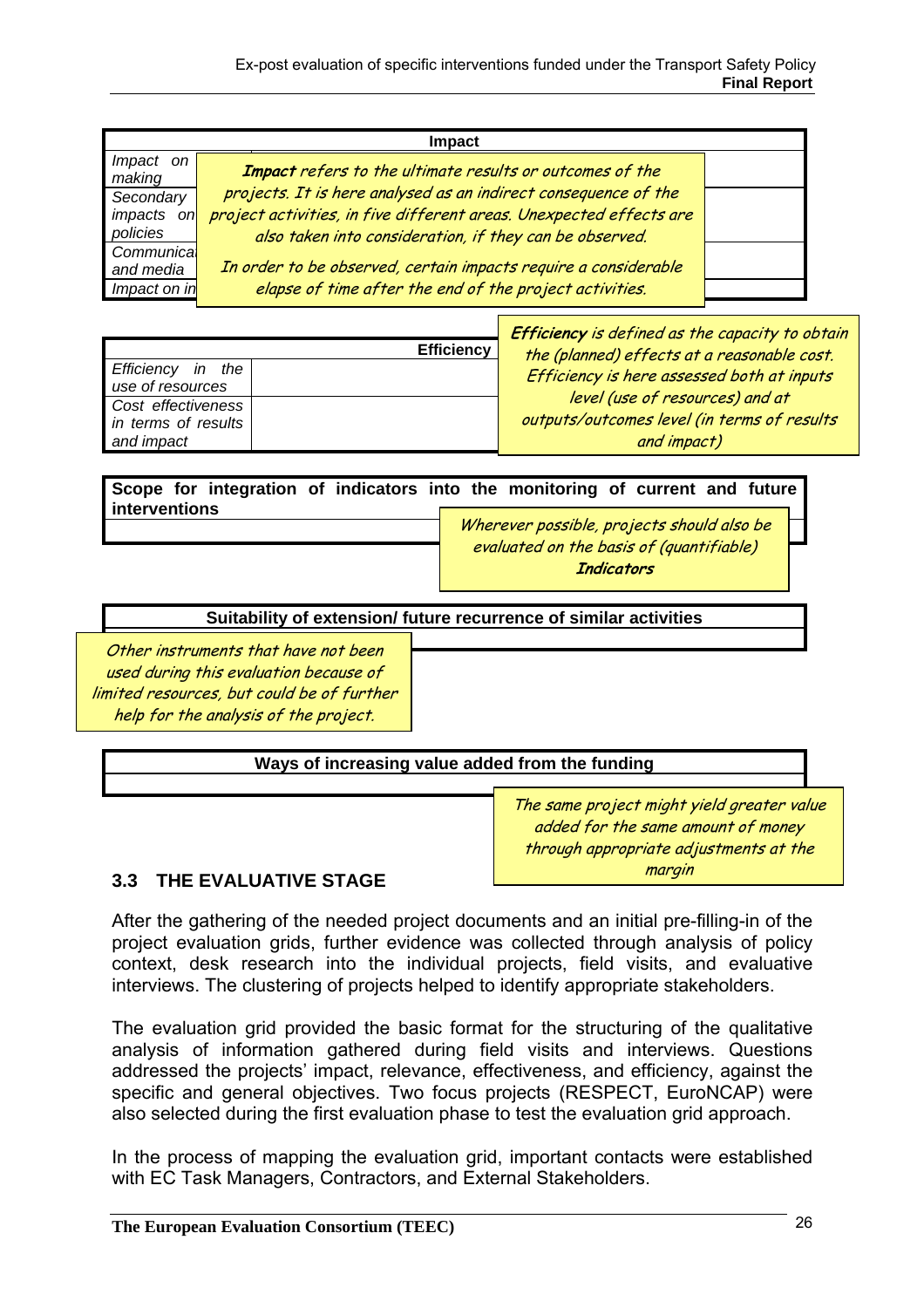### *3.3.1 Analysis of the policy context*

One of the key points of the evaluation was the analysis of the relevance of the cases to the objectives of the EU Transport Safety Policy. A short analysis of the Policy context was therefore carried out with a historical perspective in order to understand and report the fundamentals of the Policy of reference, and its developments over time. The Policy context analysis is presented in Annex 3.

### *3.3.2 The desk research*

The desk research yielded a descriptive analysis of the 10 projects under evaluation and classified the selection within the policy context by:

- Collecting existing information for the case studies from the Commission.
- Identifying stakeholders and potential interviewees.
- Completing the project background and typology sections of the evaluation grid.
- Developing questionnaires for the telephone and visit interviews.
- Conducting initial telephone interviews.

For specific projects, we have proposed the following approach to obtain the value of a human life in Europe:

### **Approach to the value of a human life**

Before embarking on an evaluation of a series of Transport Safety projects, the evaluators had to take a stance on the basic question of how to put a statistical / monetary value of a human life. The evaluators considered this crucial, particularly in the 'efficiency'-parts of the grid where, as much as possible, the financial input into the project is compared to the output of saved lives.

After inspecting the evidence on this issue, several studies were found to be of sufficient reference and soundness to be included.

One of the most convincing approaches was found in a study from the German context, and values the cost of a fatal accident at 1,174,064 Euro. $8$  The method is developed on the basis of earlier conceptual and empirical research.<sup>9</sup>

The main types of costs on which the calculation model is based are, firstly, those that spring from the attempt to reproduce the situation of before the accident; and, secondly, those that spring from the 'loss of resources' resulting from accidentrelated damage to persons:

• The cost related to the rehabilitation of the accident victims can in turn be divided into a direct and an indirect kind. The direct cost, in this sense, means

<sup>9</sup> Krupp, R., Hunhausen, G. (1984): Volkswirtschaftlifche Bewertung von Personschaden im strassenverkehr, Bergisch Gladbach.

 $\overline{a}$ <sup>8</sup> Bundesanstalt für Strassenwesen (2001): Wissenschaftliche Informationen der Bundesanstalt für Strassenwesen: Volkswirtschaftliche Kosten durch Strassenverkehrsunfälle in Deutschland 2001.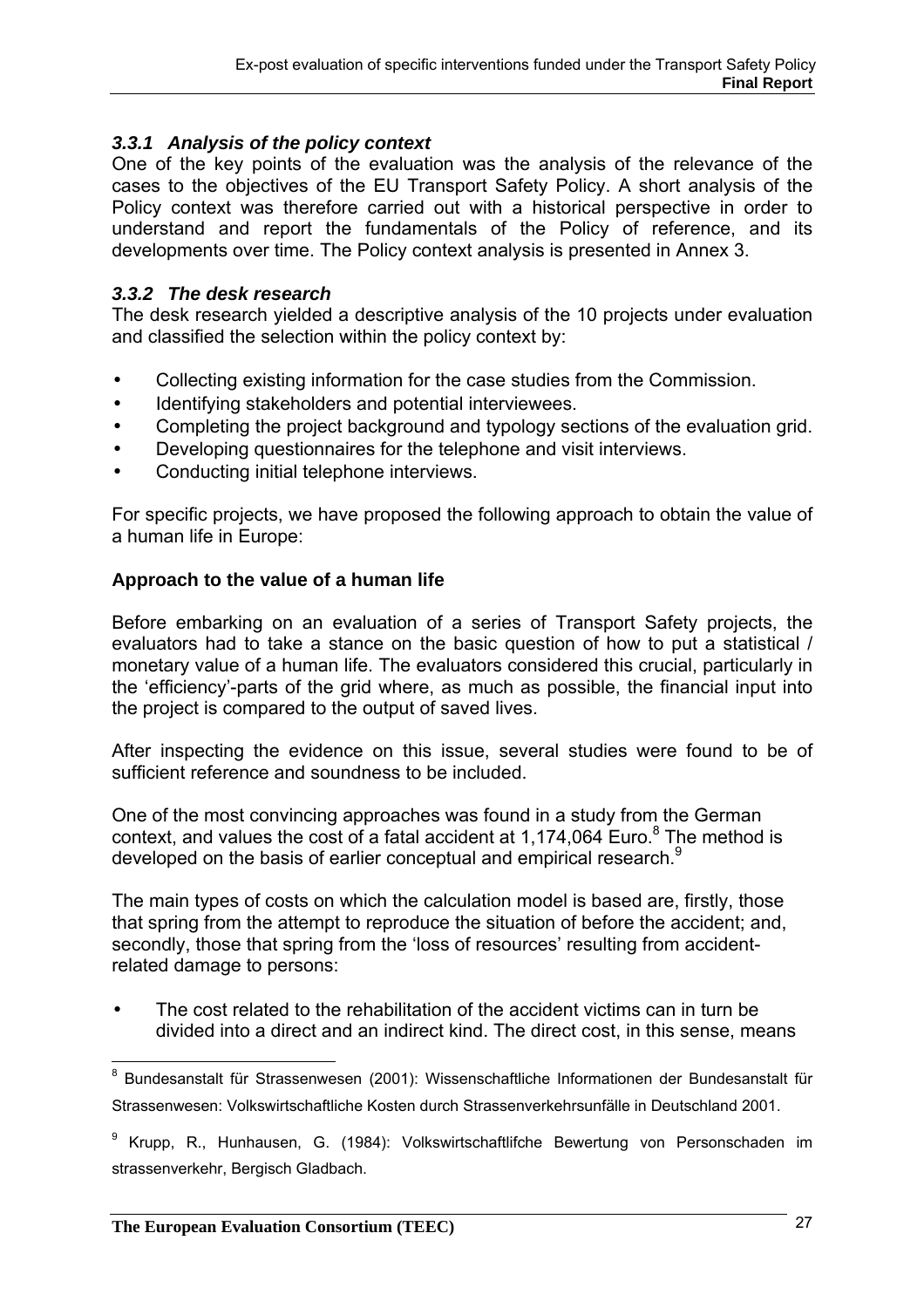the medical cost in treating the victim; as well as the cost involved in ensuring that the victim is professionally 're-integrated' subsequent to the accident. The indirect cost relates to those expenses associated with the work of the police and judicial bodies as well as insurance companies in attempting to re-establish the pre-accident situation.

The costs related to the loss of resources result from the inability of the injured or killed persons to contribute to national output.

### *3.3.3 Selection and scrutiny of the first two projects*

During the first phase of the evaluation, two projects were selected for scrutiny (RESPECT, EuroNCAP). Detailed analysis of these projects, including extensive desk and field research as well as interviews with EC Task Managers and external stakeholders on the basis of the grid gave an opportunity to test the adopted evaluative tool and demonstrated the usefulness of the evaluation grid.

The selected projects were presented in the Inception Report, approved in the Second Steering Group Meeting on 2 April 2004 and then developed into "Focus Case Studies".

### *3.3.4 Project clusters and identification of appropriate stakeholders*

As interviews with Stakeholders are the most representative way to assess effectiveness and impact of the projects under analysis, one of the key activities of the evaluation consisted of interviewing an appropriate sample of stakeholders to collect evaluative evidence and opinions.

Stakeholders are "individuals, groups or organisations with an interest in the evaluated project". Both Task Managers and Contractors are essential stakeholders of the projects under assessment. To better identify relevant stakeholders, consultants identified project clusters following preliminary desk research.<sup>10</sup> The nature of the relevant stakeholders of each project changes according to the different characteristics of these clusters of projects. The clusters are:

- 1. **Studies following legislation** they aim to support the European Commission with instruments to report to the European Parliament and the Council of the European Union on the effectiveness and the state of application of a given piece of legislation. The main Stakeholders in this cluster include the main client of the study inside the EC and related personnel preparing the report to the European Parliament and the Council, the President of the relevant European Parliament Commission, and other DGs/ services of the EC and other EU institutions.
- 2. **Studies preceding legislation** they aim to support the European Commission with instruments to decide whether to launch a legislative process; or to support the European Commission in the preparation of a legislative initiative. Stakeholders are again the client of the study inside the EC and other personnel involved in preparing the legislative proposal, external experts consulted in the process, and the appropriate contacts from the relevant European Parliament Commission.

 $\overline{a}$ 

 $10$  The classification of a project into one cluster is not exclusive. A given project could have different scopes, letting it fall under different cluster of projects.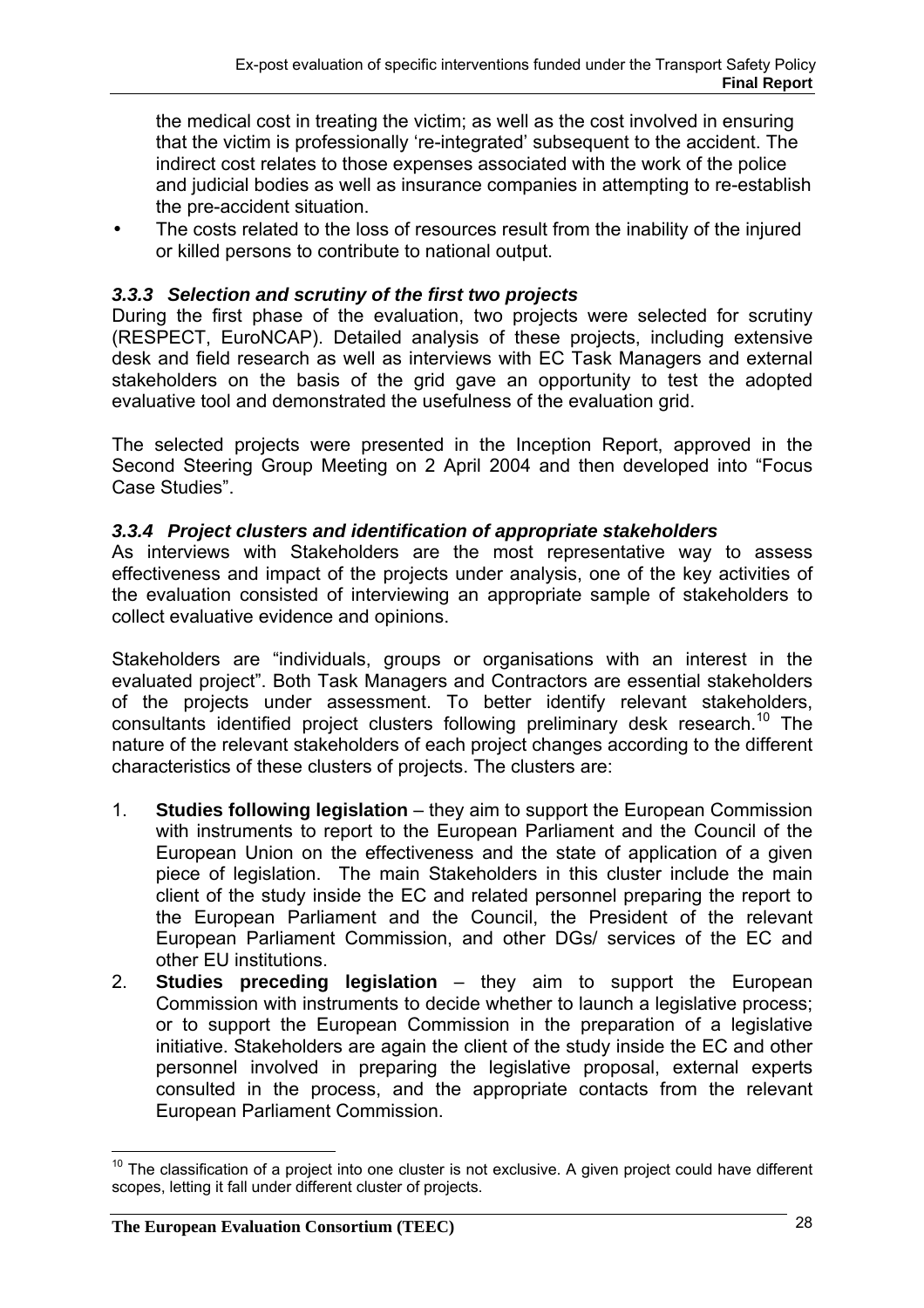3. **Studies/ initiatives aimed to support industry and/ or Member States** – they aim to provide industry and/or Member States with studies, services or technical standards to support their decisions; and/or to facilitate the implementation of their national policies, in application of a common European approach/policy; and/or to support them with operational instruments for the application at national level of a European legislative act. In this cluster, the identification of the most relevant stakeholders turned out to be most difficult as the wide access to deliverables/reports meant that any reader addressee was a Stakeholder of the project. Groups of users and federations (of services, of industry) could generally be said to be the preferred addressees in this cluster.

On the basis of these clusters, projects were classified as follows:

- **1. Studies Following Legislation:** CARE, EQUASIS, ETSC.
- **2. Studies Preceding Legislation:** ROSITA.
- **3. Studies Aimed to Support Industry and/or Member States:** CARE, EuroNCAP, SARTRE, EuroBOB, RESPECT, TISPOL.

As a general rule, only stakeholders already informed about the project outputs were interviewed. Furthermore, the decision about the relevant stakeholders to be interviewed for each project was determined on a case by case basis, taking into consideration the specific characteristics of each study/subsidy and by closely coordinating this with EC Task Managers. To ensure a well-balanced evaluation, EC Task Managers sought to put consultants into contact with Contractors that were critical of their specific projects.

### *3.3.5 The evaluative interviews*

Following extensive desk research and the identification of relevant stakeholders, consultants identified gaps in their knowledge and developed questionnaires aimed at filling precisely those gaps left over from desk research.

A semi-structured approach was adopted for all the interviews and questionnaires sent by e-mail. Besides the project-specific questions posed to fill the gaps identified, EC Task Managers, Contractors, and other stakeholders were also given the entire list of evaluation questions as contained in the grid to allow them to comment on any of the major issues. In other words, while keeping a very flexible and project-oriented approach, all the interviews and questionnaires covered some common issues.

Given the involvement of EC Task Managers in the implementation and monitoring of the project activities and outputs, their contribution provided the evaluation with invaluable elements to understand specific issues of the projects that could not be obtained from any other stakeholders. Stakeholders possessing an "external" nature provided additional elements needed for the assessment of the projects from an outsider perspective.

Interviews with Task Managers typically touched upon the following topics:

• Validation of the background and genesis of the project.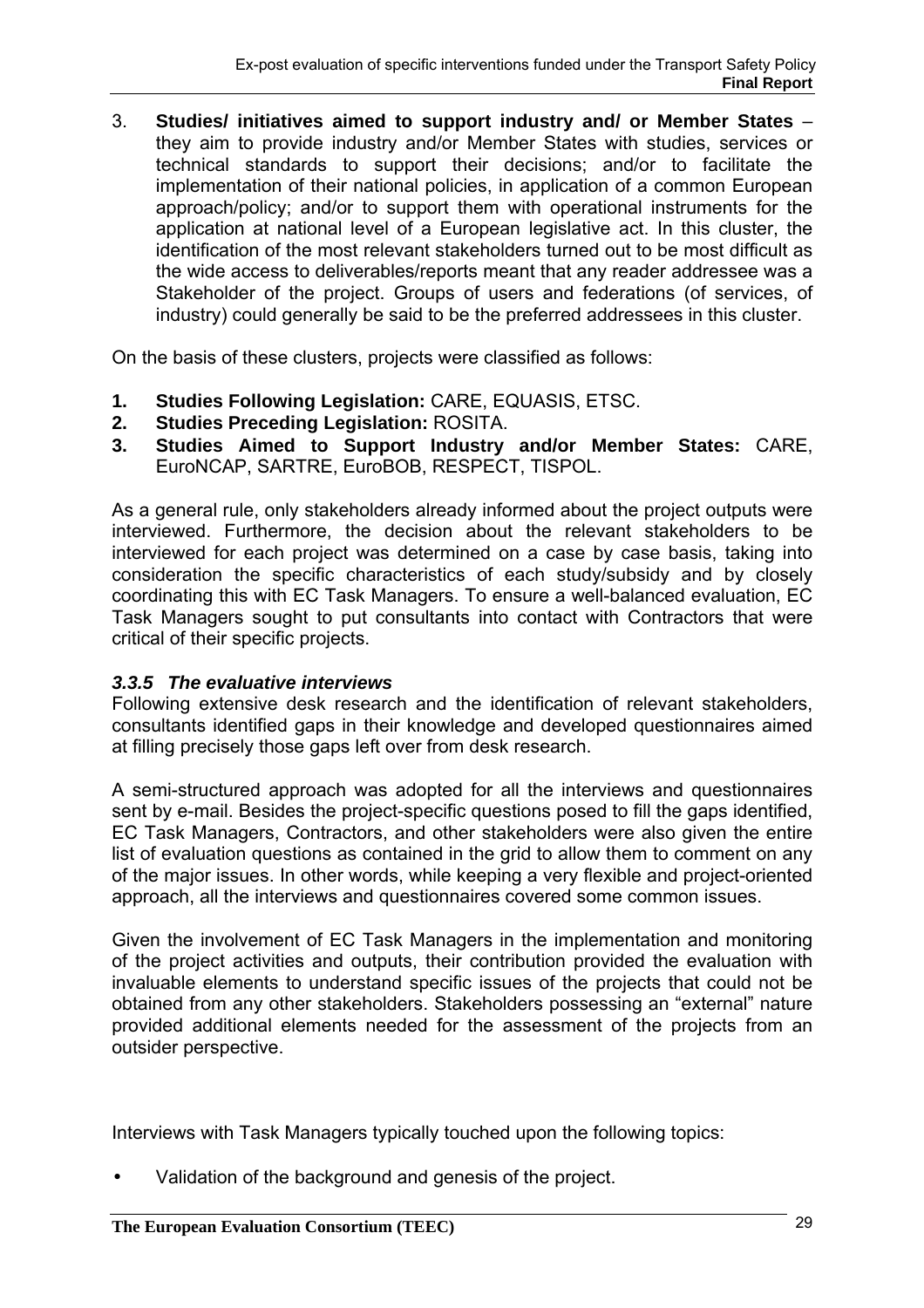- History of the project, its management, obstacles and solutions adopted.
- Adjustments of the project (contractual/extra-contractual).
- Satisfaction with the achievements of the project.
- Effectiveness in relation to the project objectives.
- Effectiveness in relation to the policy objectives.
- Impact of the project under the relevant areas.
- Publicity given to the project and its outputs.
- Actions/activities/further projects undertaken/launched/planned after the project.
- Review of the contact details already given / request for support in the identification of stakeholders.
- Further project-specific issues.

Interviews with "external" Stakeholders were carried out after interviews with the Task Managers. To acquire additional elements for the assessment, the following evaluative issues were typically addressed:

- Effectiveness in relation to the policy objectives.
- Impact of the project under the relevant areas.

Interviews with Contractors or Project Managers to acquire further evaluative elements from an insider perspective, wherever necessary, did not follow a standard format, but usually followed the evaluation grid set up.

The interviews needed to evaluate the projects were primarily conducted via phone or on the basis of questionnaires sent by email. Project visits and the possibility to conduct face-to-face by the Project Manager and the Transport Expert in Brussels were taken up whenever considered effective and efficient to the scope of the project.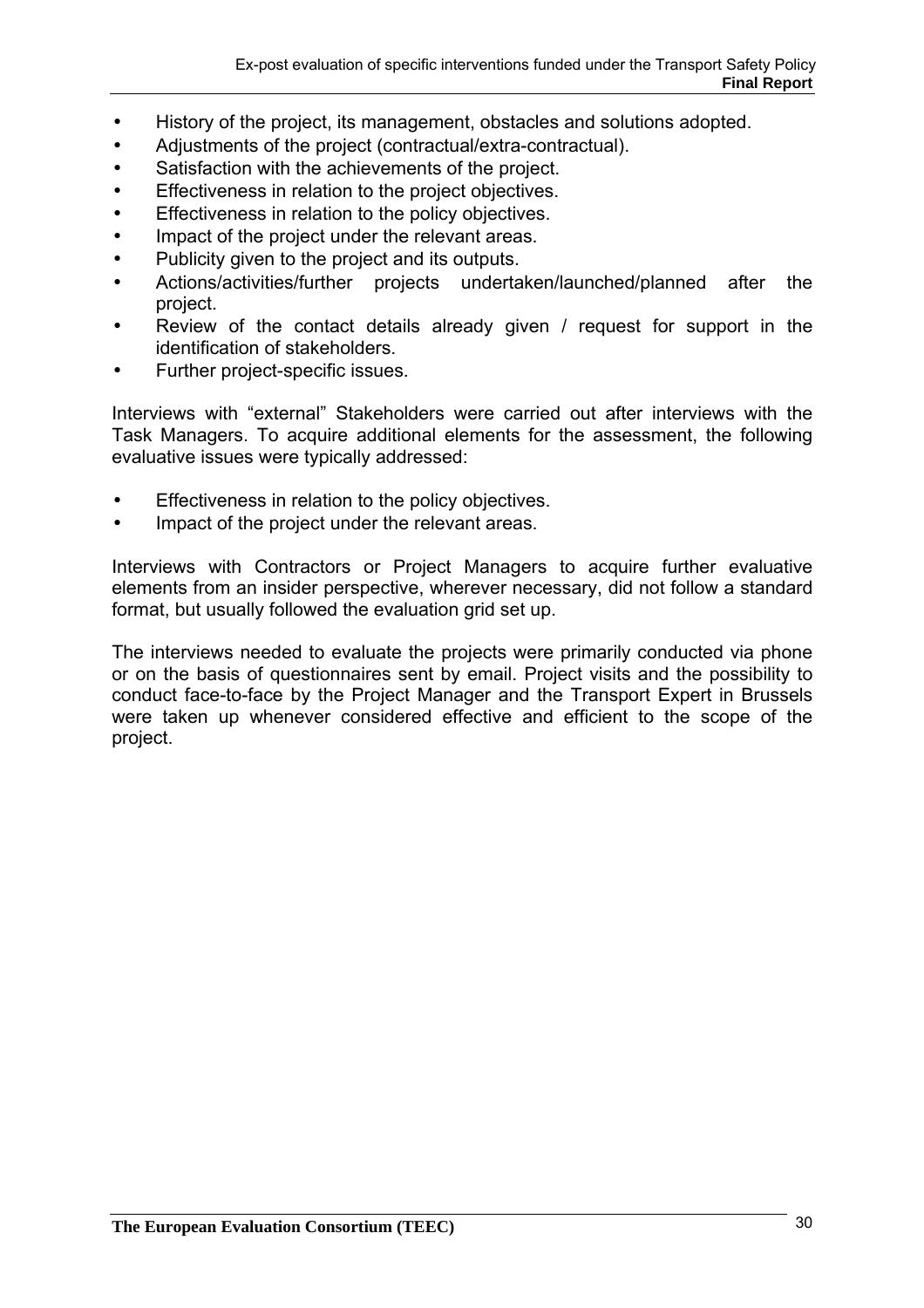### **4 EVALUATION FINDINGS - GENERAL**

### **4.1 THE POLICY BACKGROUND**

### *4.1.1 The European Union Policy on Transport*

The aim of this section is to provide the reader with an understanding of the essential elements of the present European Union policy on transport and in particular on transport safety. The text below is a summary of the policy derived from the White Paper issued in 2001, with a clear focus on road safety. A more detailed description of the broad approach to Transport Safety Policy across all transport sectors is set out in Annex B.

In September 2001, the European Commission published a White Paper entitled "European Transport Policy for 2010: Time to Decide"11. This document provides clear direction for the development and implementation Europe wide and national policies in transport. The key priorities are set out in the White Paper as follows:

- **To shift the balance between modes**. This sets the tone for the paper as a whole. The paper argues that the total costs of transport need to be internalised so that users at the point of consumption can make rational decisions. In particular the paper sets out the need to improve quality in the road sector, revitalise the railways and improve interoperability, to control the growth of air transport and to improve interconnection between transport modes.
- **To eliminate bottlenecks.** This sets out the need for improved integrated transport for both freight and passengers, the provision of new infrastructure at key points in the TENs network and the need to find and support innovate means of financing these schemes.
- **To place users at the heart of transport policy.** This sets out the need to consider transport from the point of view of the driver, passenger and resident who has to interact with transport vehicles and facilities. Significant themes include alleviating the appalling tragedy of 40,000 fatalities on our roads each year, overcoming poor integration and interoperability and promoting good urban transport.
- **To manage globalisation in transport.** This sets out ways to ensure that international developments in transport are compatible with European sensibilities.

The White Paper identifies 60 measures ranging from pricing, to revitalising modes of transport alternative to road, and targeted investment in the trans-European network. These measures are presented as a '…first essential step towards a sustainable transport system that will ideally be in place in 30 years' time'. The

 $\overline{a}$ 11 COM(2001)0370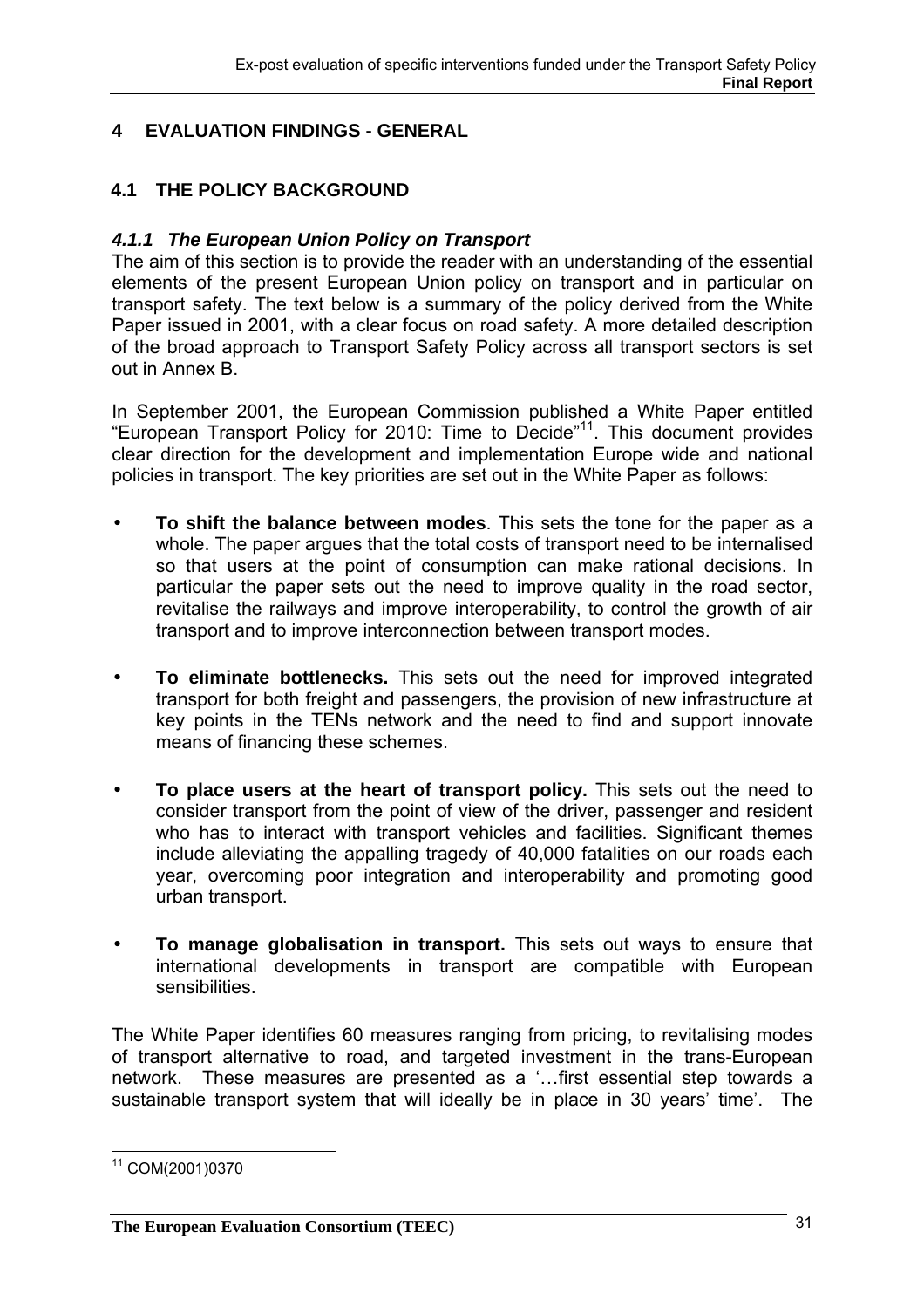thirteen basic guidelines presented for the Common Transport Policy until 2010 were:

- 1. To revitalise the railways.
- 2. To improve quality in the road transport sector.
- 3. To promote short sea shipping and inland waterway transport.
- 4. To strike a balance between growth in air transport and the environment.
- 5. To turn intermodality into reality.
- 6. To continue the building of the trans-European transport.
- 7. To improve road safety.
- 8. To adopt a policy on effective charging for transport.
- 9. To recognise the rights and obligations of users.
- 10. To develop high quality urban transport.
- 11. To put research and technology at the service of clean and efficient transport.
- 12. To manage the effects of globalisation.
- 13. To develop medium and long-term environmental objectives for a sustainable transport system.

### *4.1.2 Transport Safety*

A key element in the transport policy relates to safety. The White Paper sets out the need for improved safety actions in:

- **Air transport** through the establishment of a European Aviation Safety Authority to ensure cooperation between all administrations.
- **Sea transport** tightening up safety rules and cooperation with International Maritime Organisation and International Labour Organisation and developing a maritime traffic management system. Information on the quality of vessels is a primary consideration. This led directly to one of the sample projects EQUASIS.
- **Rail transport** through the issue of the Safety Directive, setting of standards for interoperability and establishing a European structure for railway safety.
- **Road transport** a comprehensive approach to cutting by half the number of road deaths by 2010 through better enforcement, use of new technologies, harmonised approaches to signs, training, alcohol levels, in-vehicle passenger protection means and the shift of emphasis from the vehicle to the human who has to face living dangerously with ever increasing traffic.

### *4.1.3 Road Safety*

Of particular concern for the sample of projects under evaluation is safety in relation to road transport which concerns nine out of ten of the interventions examined.

The EUR-15 now has more than 40,000 fatalities and 1.7 million persons injured every year in road accidents, at a total cost estimated at 160 billion €/ year. To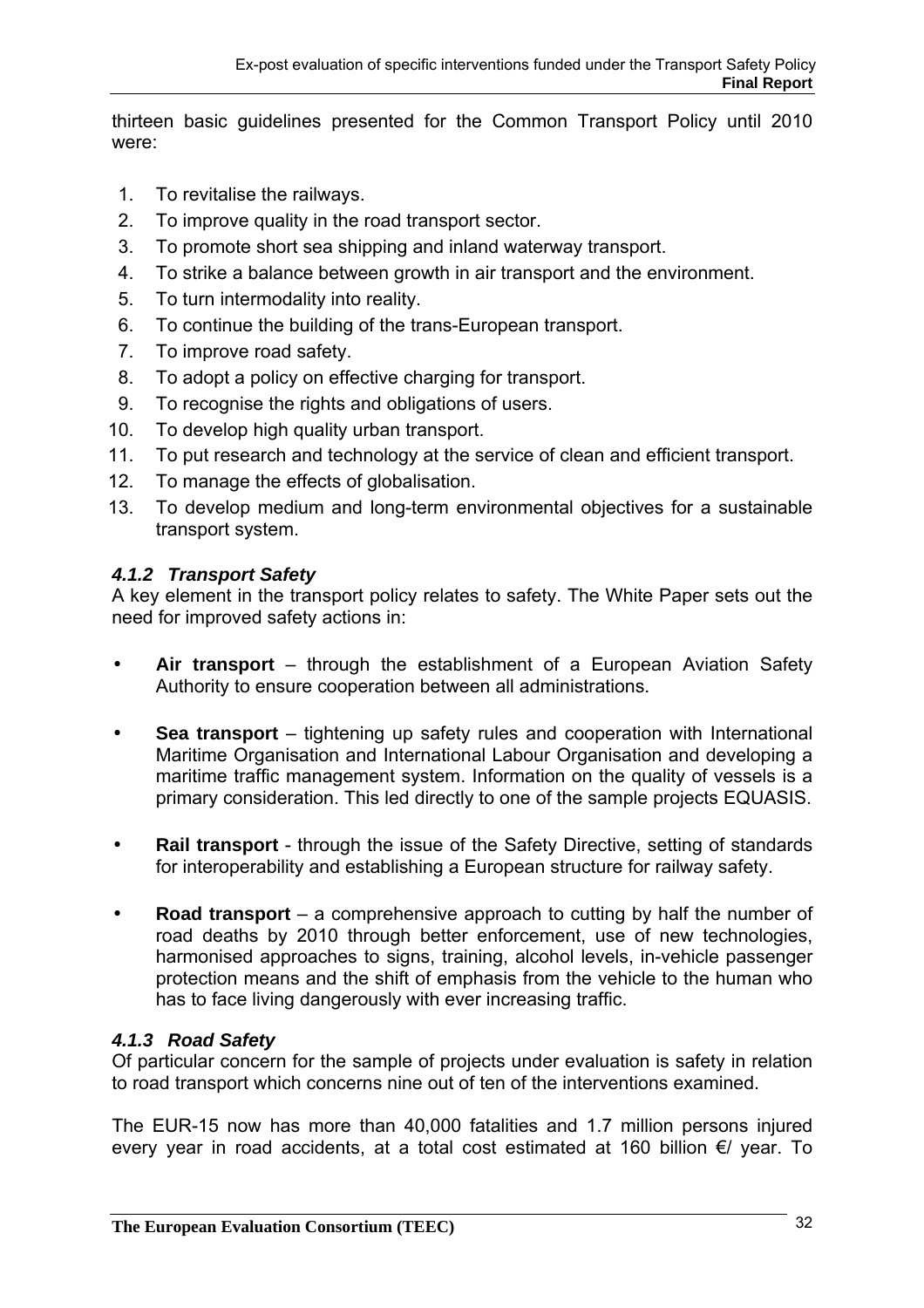modify this situation the Commission has proposed an ambitious target of reducing by 50% the number of road fatalities by the year 2010.<sup>12</sup>

In order to contribute to the achievement of this target the Commission published a European Road Safety Action Programme in June 2003. This programme offers a framework for all partners and it guides the EU action by:

- Stimulating road users towards a more responsible behaviour, in particular through a better respect of existing rules, initial and continuous training of private and professional drivers and a better enforcement against dangerous behaviour.
- Making vehicles safer through improved technical performance standards.
- Improving the road infrastructure, in particular through the identification and diffusion of best practices and the elimination of black spots.

### *4.1.4 The Way Forward*

The White Paper includes an action programme extending until 2010, with periodic milestones. In 2005, the Commission will make an overall assessment of the implementation of the measures advocated in this document. Taking into account economic, social and environmental consequences of the proposed measures, this review will check whether the precise targets are being attained or whether adjustments are needed.

### **4.2 REPRESENTATIVENESS OF THE PROJECTS SELECTED**

### *4.2.1 Introduction*

The evaluation covered ten projects or interventions selected from the range of activities undertaken by DG TREN over the period 1998 to 2003. This section sets out our review of the sample as a whole and assesses its representativeness with regard to the overall work undertaken under the safety budget line.

The representativeness of the projects selected is analysed within the context of the overall balance of projects and expenditure within the budget line, the size of the sample projects relative to all safety interventions and the balance of the sample across the range of activities undertaken. The following paragraphs in turn discuss these aspects.

### *4.2.2 Analysis of overall budget and project support*

The Transport Safety Policy was, until 2003, funded on an annual basis under the budget line B2-7020. From 2004 onwards, Transport Safety Policy is funded according to the new Activity Based Budgeting under 06 02 03, in compliance with the general competencies allowed by the Treaty to the Commission. Commitments are entered into through three basic routes:

 $\overline{a}$  $12$  White Paper on the European Policy for Transports, September 2001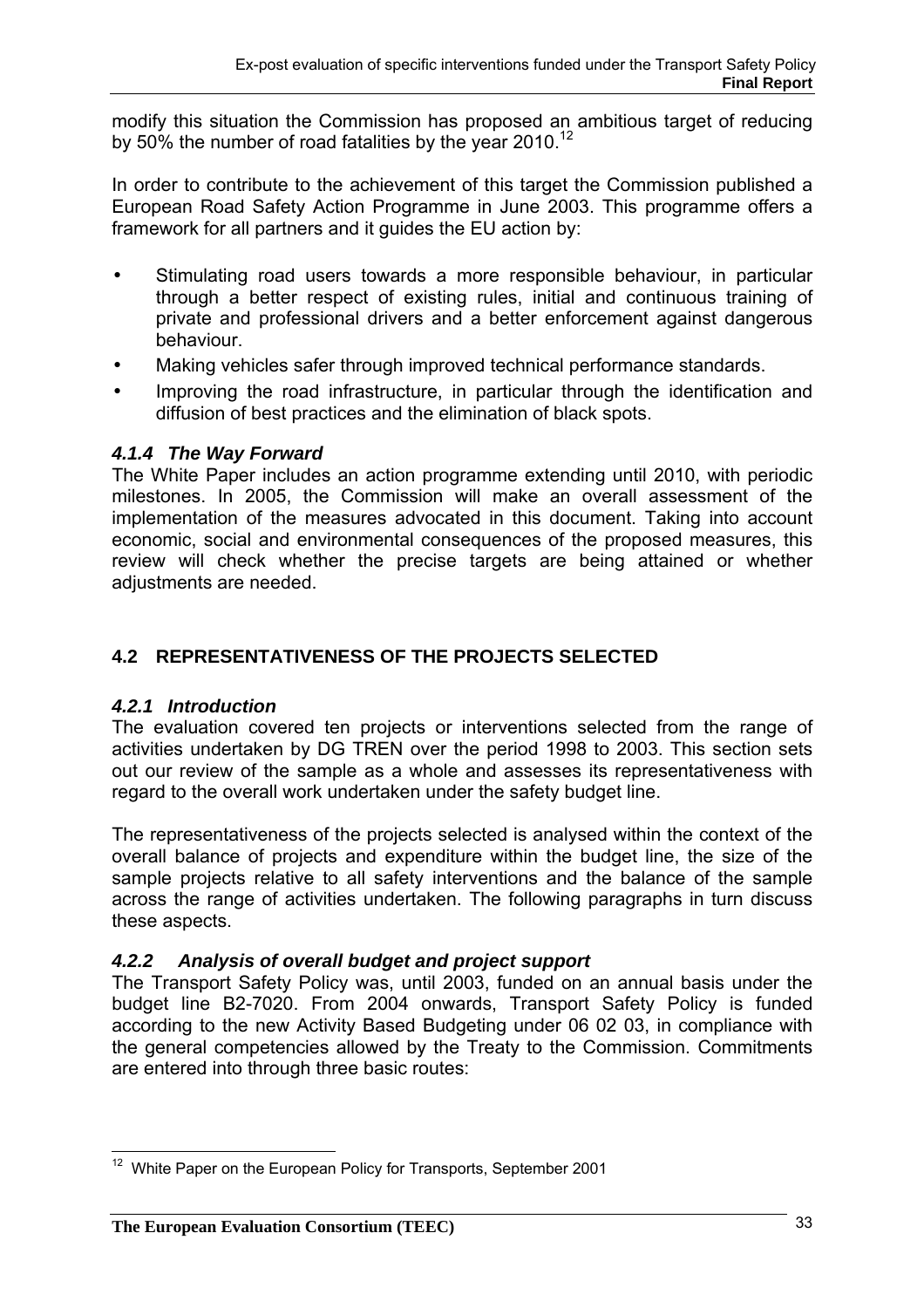- A call for proposals against a limited number of programme themes. Proposals are submitted and evaluated. EC contribution can be up to 50% - typically "subventions"13;
- A call for tender against a clearly defined specification set out by the EC. Proposals are submitted and evaluated. EC contribution will normally be 100% - typically "studies".
- "Services" commitments made to secure services directly, for example computer support services of the sort identified for the later CARE contracts. EC contribution will normally be 100%.

The following table gives a brief overview of the evolution of the budget line for Transport Safety between 1998 and 2004.

| Year  | <b>Budget</b><br><b>Transport</b><br>Safety (in € | Number of<br>projects | <b>Average EC</b><br>contribution |
|-------|---------------------------------------------------|-----------------------|-----------------------------------|
| 1998  | 5,311,483                                         | 36                    | 147,000                           |
| 1999  | 7,457,629                                         | 44                    | 186,000                           |
| 2000  | 6,763,658                                         | 28                    | 241,000                           |
| 2001  | 6,928,215                                         | 22                    | 346,000                           |
| 2002  | 14,921,185                                        | 41                    | 403,000                           |
| 2003  | 10,461,270                                        | 36                    | 307,000                           |
| 2004* | 3,701,278                                         | 17                    | 264,000                           |

**Figure 2 – Evolution of the overall budget** 

Note: (to April 2004 only)

Funding has been consistent over the period at around Euro 7 million. Two years showed significant increases related basically to an increased number of projects. Over the period there has been a significant increase in the average size of the intervention, virtually a doubling. This reflects a deliberate decision by the EC to fund through a smaller number of larger contracts, therefore increasing the impact of the funding while at the same time simplifying and reducing the administrative burden.

The budget over the period 1998 -2003 is further analysed by the type of funding commitment entered into as follows:

 $\overline{a}$  $13$  Subventions are co-financing of activities of the Beneficiary that contribute directly or indirectly to the attainment of one or other of the objectives of the European Union. With the words of the Council Regulation No 1605/2002 on the Financial Regulation applicable to the general budget of the European Communities (Article 108), "*Grants are direct financial contributions, by way of donation, from the budget in order to finance: (a) either an action intended to help achieve an objective forming*  part of a European Union policy; (b) or the functioning of a body which pursues an aim of general *European interest or has an objective forming part of a European Union policy*." Since the present Financial Regulation, grants are subject to an annual programme, to be published at the beginning of each year.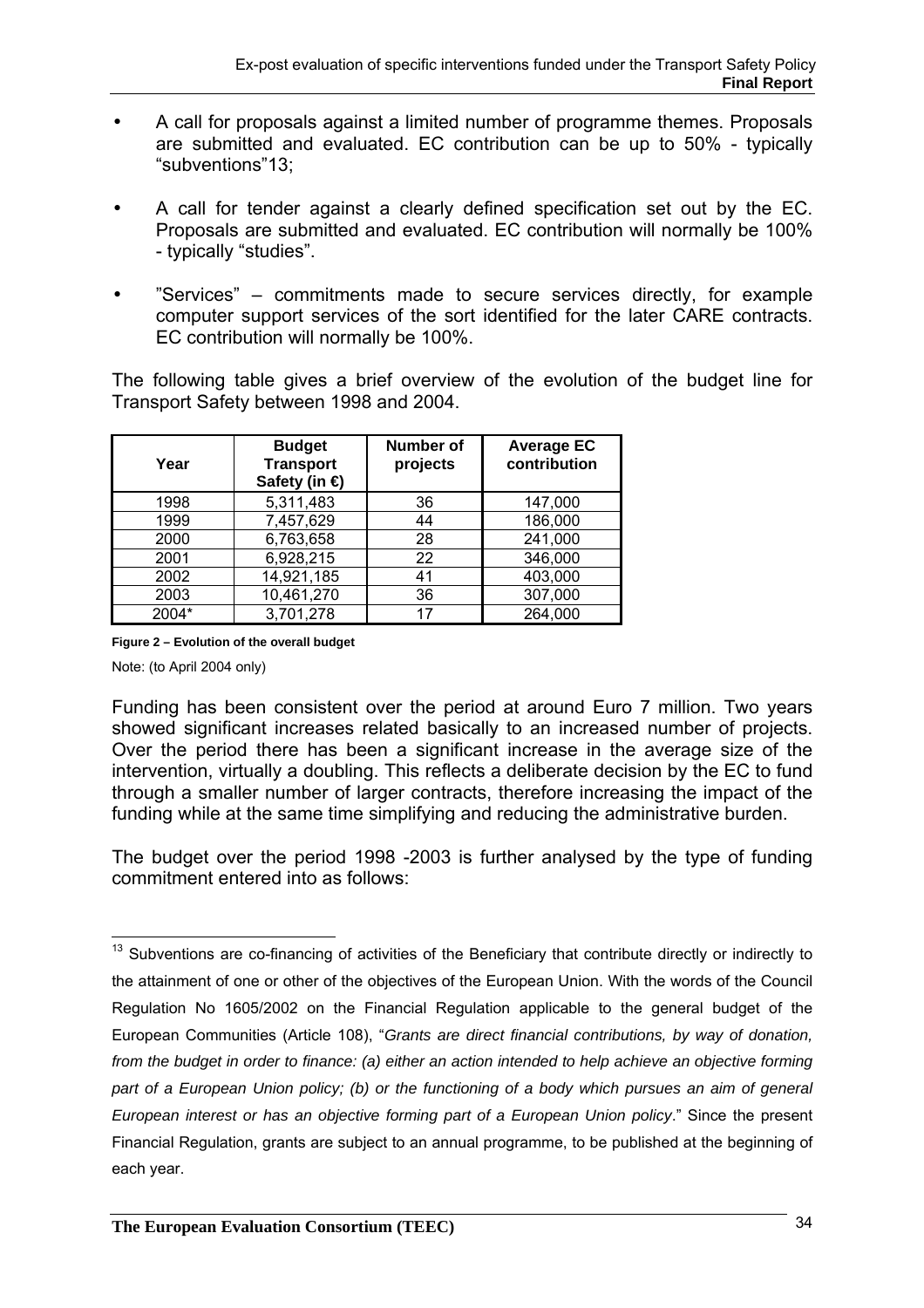| Year    | <b>Studies</b> | <b>Subventions</b> | <b>Services</b> | Other   |
|---------|----------------|--------------------|-----------------|---------|
| 1998    | 240,900        | 3,755,400          | 929,800         | 385,400 |
| 1999    | 383,400        | 6,058,100          | 28,800          | 383,400 |
| 2000    | 131,500        | 5,515,200          | 1,117,000       |         |
| 2001    | 1,212,400      | 5,715,800          |                 |         |
| 2002    | 2,554,900      | 11,435,300         | 681,100         | 250,000 |
| 2003    | 1,819,800      | 7,163,200          | 1,478,400       |         |
| Overall | 13%            | 76%                | 8%              | 3%      |

 **Figure 3 – Analysis of the budget by commitment type** 

The majority of the budget, 76%, was directed at supporting cooperative or ongoing activities. In this way the EC was able to gain maximum leverage from the funds which it contributed. Studies carried out to full terms of reference from the EC represented 13% of the budget. The balance of 11% related to all other commitments entered into under the budget line.

In the selected sample 70% were subventions (including CARE initially), 20% were studies (although in the cases of CESARE and SARTRE both had partner funding), and 10% related to a service contract. Thus the overall balance of the sample is reasonably well representative of the balance of spending within the budget line as a whole.

### *4.2.3 Commitment analysis of the sample*

The sample is analysed by the sector, the number of contracts which were affected during the project to date, the years in which commitments were entered into, the range of commitment amounts entered into. The total funds committed by the EC to the projects over the evaluation period were also considered. The results are set out in Table below.

| Project           | <b>Sector</b> | Number of<br><b>Contracts</b> | <b>Start of</b><br>commitments     | Range of EC<br>contributions<br>('000 Euro) | <b>Total EC</b><br>contribution<br>('000 Euro) |
|-------------------|---------------|-------------------------------|------------------------------------|---------------------------------------------|------------------------------------------------|
| <b>ROSITA</b>     | Road          | $\overline{2}$                | 1998, 2002                         | $399 - 400$                                 | 800                                            |
| <b>EuroNCAP</b>   | Road          | 6                             | 1999, 2000,<br>2001                | $52 - 480$                                  | 2,200                                          |
| <b>ETSC</b>       | Road          | $\overline{2}$                | 2001                               | 150 - 360                                   | 510                                            |
| <b>CESARE</b>     | Road          | $\overline{2}$                | 1998, 2000                         | $400 - 600$                                 | 1,000                                          |
| <b>RESPECT</b>    | Road          | 1                             | 2002                               | 960                                         | 960                                            |
| <b>CARE</b>       | Road          | 12 <sup>2</sup>               | 1996, 1997,<br>1999, 2000,<br>2002 | $30 - 3,000$                                | $6,100*$                                       |
| <b>SARTRE III</b> | Road          |                               | 2002                               | 1,200                                       | 1,200                                          |
| <b>TISPOL</b>     | Road          | 1                             | 2002                               | 800                                         | 800                                            |
| <b>EQUASIS</b>    | Maritime      | 4                             | 1998, 2001,<br>2002, 2003          | 230 - 431                                   | 1,250                                          |
| <b>EuroBOB</b>    | Road          | 2                             | 2001, 2002                         | $785 - 1.100$                               | 1,885                                          |
| <b>TOTALS</b>     |               | 33                            |                                    |                                             | 16,705                                         |

**Figure 4 – Commitment Analysis of the sample** 

Note (\* Euro 3.4 million under associated programmes – STAIRS, CRASH, PENDANT and Euro 689,000 prior to 1998)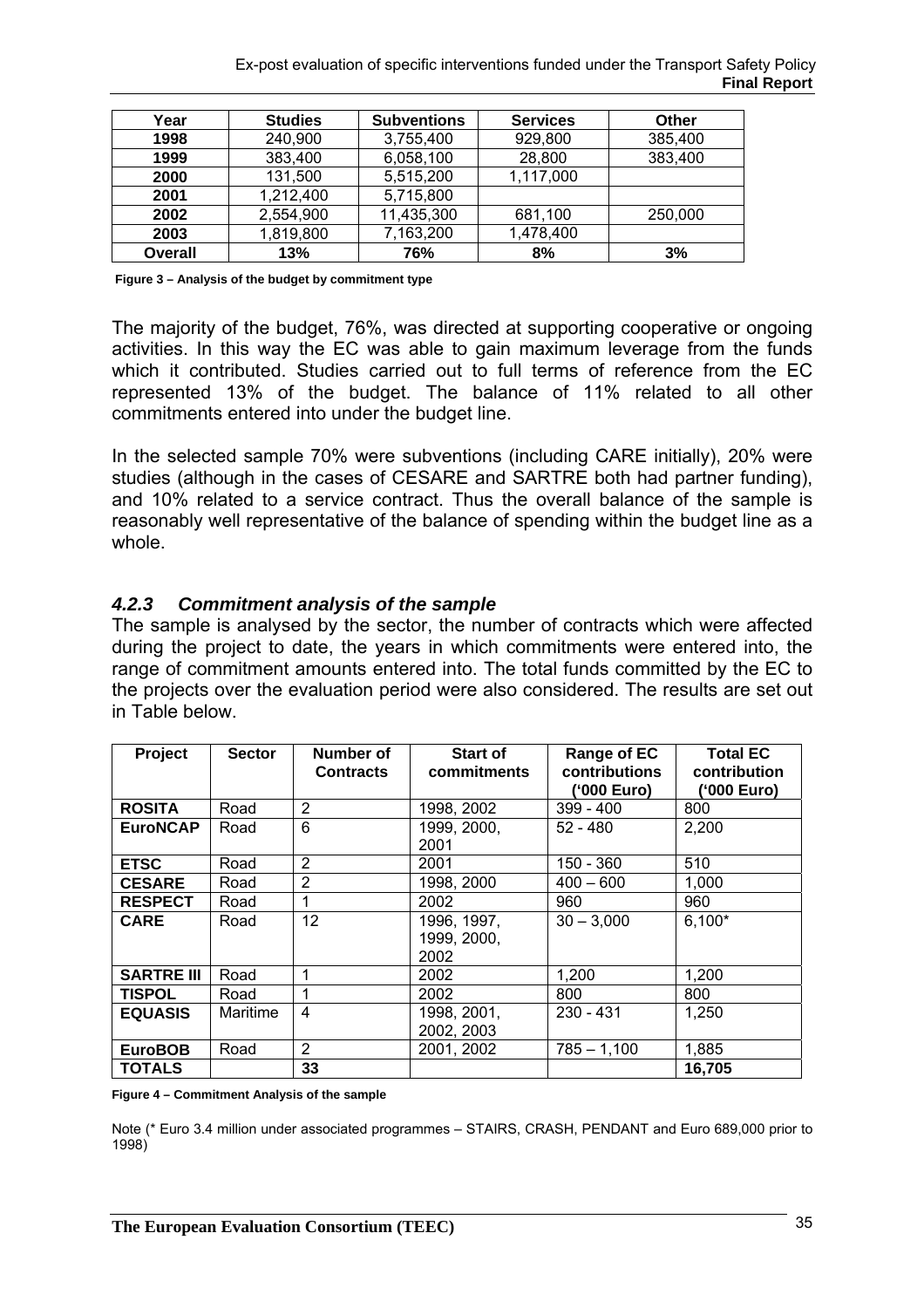The sample has examples from each of the years since 1998, contains a range of contract types and complexities and has examples of the full range of contract commitments.

In total the budget for the sample of projects was Euro 16.7 million, which allowing for the fact that in CARE the Pendant project (Euro 3 million) appears to have been funded from other sources and several contracts were prior to 1998 (Euro 2.5 million), means that the sample represents 11.2/51.7, or 21% of the total committed funds over the period 1998-2003. Thus while the number of projects evaluated is limited, the scale of the EC activities in the safety sector is reasonably well represented.

Nine of the ten programmes evaluated were in the road sector and one in the maritime sector. This reflects the change of responsibility for the air and maritime safety aspects to alternative budget lines (Air and Maritime Agencies). It also reflects the principal concern of the EC in transport safety considering the huge, Euro160 billion/ annum, estimated cost of road accidents in the EU.<sup>14</sup>

## *4.2.4 Functional analysis of the sample*

The sample demonstrates a good cross section of the activities which might be expected to be addressed at EC level. As set out in the European Road Safety Action Programme, the actions expected at the level of the EU relate to:

- Setting of rules or **legislation** (e.g. on mandatory use of seat belts) which would be drawn up at EU level and enacted in Member States.
- Establishing **standards** for common use so that transport users, equipment manufacturers and operators have clear interoperability.
- Ensuring uniformity in **enforcement methods** and of penalties so that transport users expect a similar level of enforcement in each Member State.
- Support for communications campaigns and provision of **information** so that the advice on improved safety derived from research is widely disseminated and can be acted on.

We have set out these intervention areas as a series of headings in the table below and highlighted the main area(s) where we consider that the projects have been focused.

| Project        | Legislation <sup>15</sup><br>(in EU or MS) | Information &<br><b>Forums</b> | <b>Enforcement</b><br><b>Methods</b> | <b>Standards</b> |
|----------------|--------------------------------------------|--------------------------------|--------------------------------------|------------------|
| <b>ROSITA</b>  |                                            |                                |                                      |                  |
| EuroNCAP       |                                            |                                |                                      |                  |
| <b>ETSC</b>    |                                            |                                |                                      |                  |
| <b>CESARE</b>  |                                            |                                |                                      |                  |
| <b>RESPECT</b> |                                            |                                |                                      |                  |
| <b>CARE</b>    |                                            |                                |                                      |                  |

 $\overline{a}$ <sup>14</sup> White Paper, EC Transport Policy-Time to Decide, 2001.

<sup>15</sup> Projects undertaken in direct support of expected future EU legislation of enactment in Member States.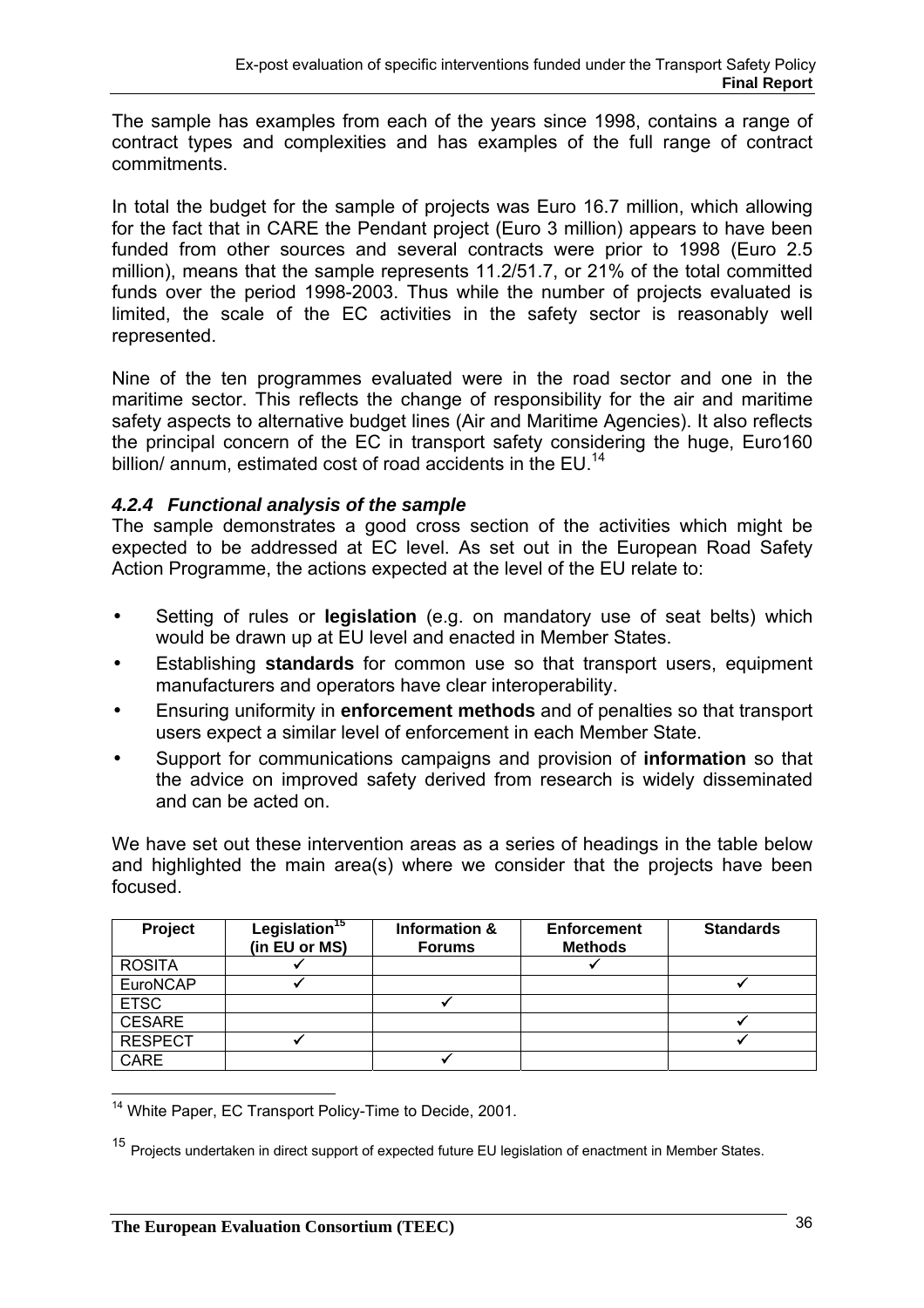| <b>SARTRE III</b> |  |  |
|-------------------|--|--|
| <b>TISPOL</b>     |  |  |
| <b>EQUASIS</b>    |  |  |
| EuroBOB           |  |  |

**Figure 5 – Functional analysis of the sample** 

As can be seen the sample covers a wide range of the activity areas which might be expected at EU level in addressing safety. They demonstrate a good spread of activities and should permit the drawing of clearer general conclusions if common concerns or best practice can be identified across the sample.

Although each of the projects or interventions is separate they do demonstrate that there is an opportunity to consider inter-dependencies and linkages through which it might be possible to gain additional benefits outside the scope of any one intervention. For example there might be lessons on best practice in providing information and communication of results from the experiences gained in the five projects related principally to information exchange; experiences in sharing the methods of enforcement techniques between TISPOL and ROSITA; approaches to the development of standards through EuroNCAP, CESARE and RESPECT. EuroBOB for example, deals with raising awareness about the effects of drink driving but will be made more effective if the uniform enforcement of drink driving were to be delivered in the way envisaged through TISPOL.

### *4.2.5 Particular attributes of projects in the sample*

The commitments in the sample range in size from less than Euro 50,000 to in excess of Euro 1 million, reflecting the full range of budget allocations which were included in the period from 1998. They include some which have been totally completed and some which are ongoing. All of the projects were part of long-term programmes in one form or another. In this regard much of their value will lie in repeated application of a standard approach (e.g. SARTRE, CARE, EQUASIS), or the extended application or development of their work (e.g. CESARE concluding the standard, RESPECT getting Member State legislation in place). This will have an implication for the future funding conclusions that might not be generally applicable to other one-off projects.

#### *4.2.6 Ability to draw general conclusions*

Overall, from the point of view of project and programme management, the sample should be sufficiently representative across project size, duration and type to be able to draw some valid conclusions relating to the management of projects within the budget line as a whole. While the road sector is the one particular sector most clearly represented, there are lessons that can be developed from these projects that might be applicable generally across the work of the whole section. Naturally, lessons relating to specific projects or programmes should be valuable in their own right to guide future work in that particular field.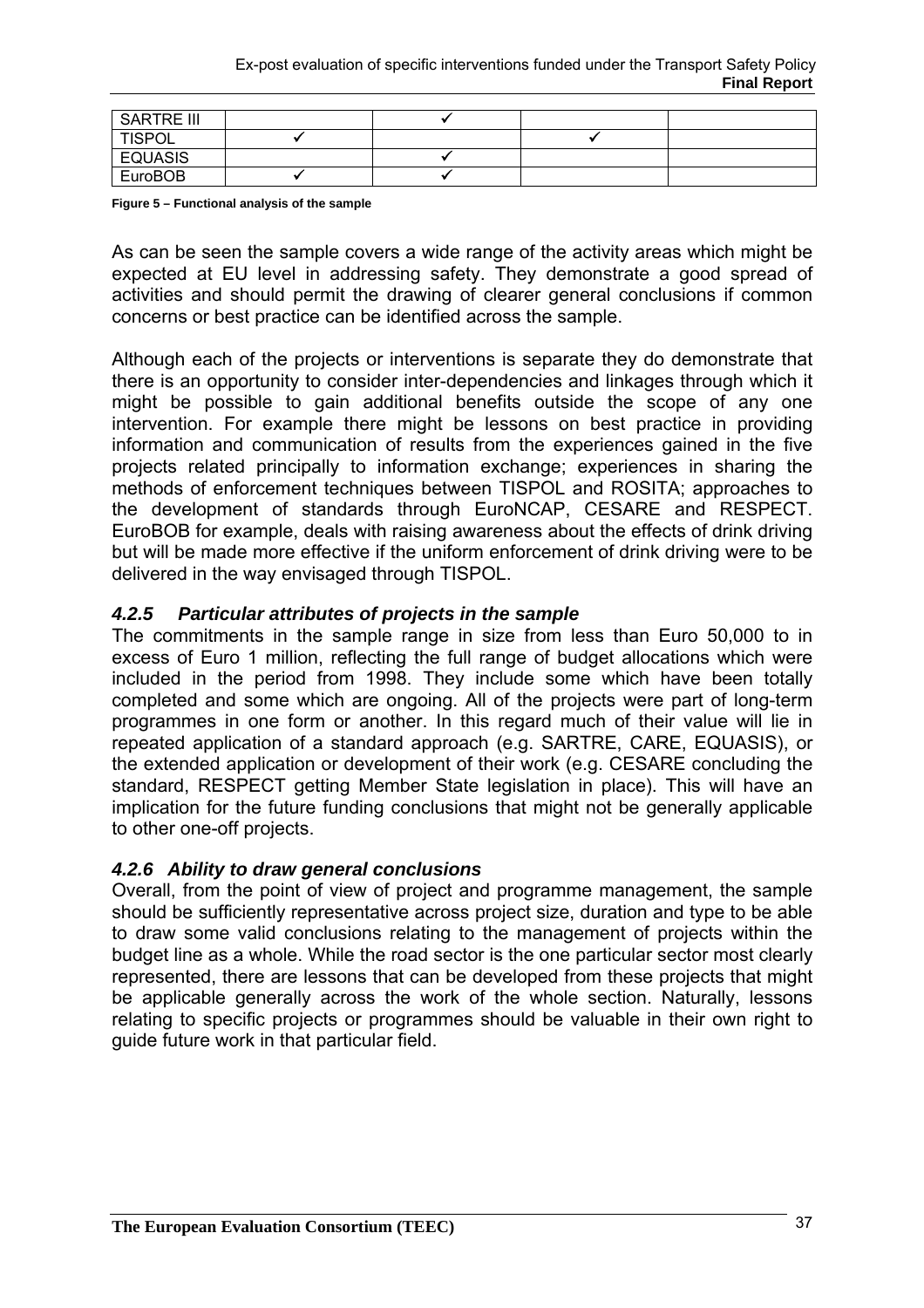# **5 CONCLUSIONS**

### **5.1 CONCLUSIONS FOR THE MAIN EVALUATION QUESTIONS**

#### *5.1.1 Overview*

This section of the report provides, in summary form, the conclusions from the evaluation of the projects organised under the headings of the principal evaluation questions (see section 1.2.2). They are based on the evaluation findings, which are reported project by project, in full evaluation grids (see Section 7). Conclusions are presented at the project level, and then as general conclusions drawn from the sample.

This section summarises the conclusions against the four main evaluation terms (Relevance, Effectiveness, Impact, and Efficiency) that are discussed in the rest of the section. A rating was attributed to each of the projects, under each of the four above areas. The possible ratings were:

#### **5.1.1.1 Ratings - General assessment guidelines**

- **LOW** Design/ performance require significant modifications for improvement
- **MEDIUM** Design/ performance are generally solid, though some adjustments are required for improvement
- **HIGH** Design/ performance are strong, there is scope for marginal improvement
- **VERY HIGH** Design/ performance are outstanding and are considered to be benchmarks

#### **5.1.1.2 Ratings across projects**

| <b>Project</b>    | <b>Relevance</b> | <b>Effectiveness</b> | <b>Impact</b> | <b>Efficiency</b> |
|-------------------|------------------|----------------------|---------------|-------------------|
| <b>ROSITA</b>     | <b>HIGH</b>      | <b>HIGH</b>          | <b>HIGH</b>   | <b>HIGH</b>       |
| EuroNCAP          | <b>HIGH</b>      | <b>VERY HIGH</b>     | <b>HIGH</b>   | <b>HIGH</b>       |
| <b>ETSC</b>       | <b>HIGH</b>      | <b>HIGH</b>          | <b>HIGH</b>   | <b>HIGH</b>       |
| <b>CESARE</b>     | LOW*             | <b>MEDIUM</b>        | <b>MEDIUM</b> | <b>MEDIUM</b>     |
| <b>RESPECT</b>    | <b>HIGH</b>      | <b>HIGH</b>          | <b>HIGH</b>   | <b>HIGH</b>       |
| <b>CARE</b>       | HIGH             | <b>MEDIUM</b>        | <b>MEDIUM</b> | <b>MEDIUM</b>     |
| <b>SARTRE III</b> | <b>HIGH</b>      | <b>HIGH</b>          | <b>MEDIUM</b> | <b>HIGH</b>       |
| <b>TISPOL</b>     | <b>HIGH</b>      | <b>MEDIUM</b>        | <b>MEDIUM</b> | <b>MEDIUM</b>     |
| <b>EQUASIS</b>    | <b>VERY HIGH</b> | <b>HIGH</b>          | <b>MEDIUM</b> | <b>HIGH</b>       |
| <b>EuroBOB</b>    | VERY HIGH        | <b>MEDIUM</b>        | <b>HIGH</b>   | <b>MEDIUM</b>     |

**Figure 6 - Rankings attributed under each of the main evaluative questions** 

Note (\* CESARE relates more to mobility and interoperability rather than directly to safety).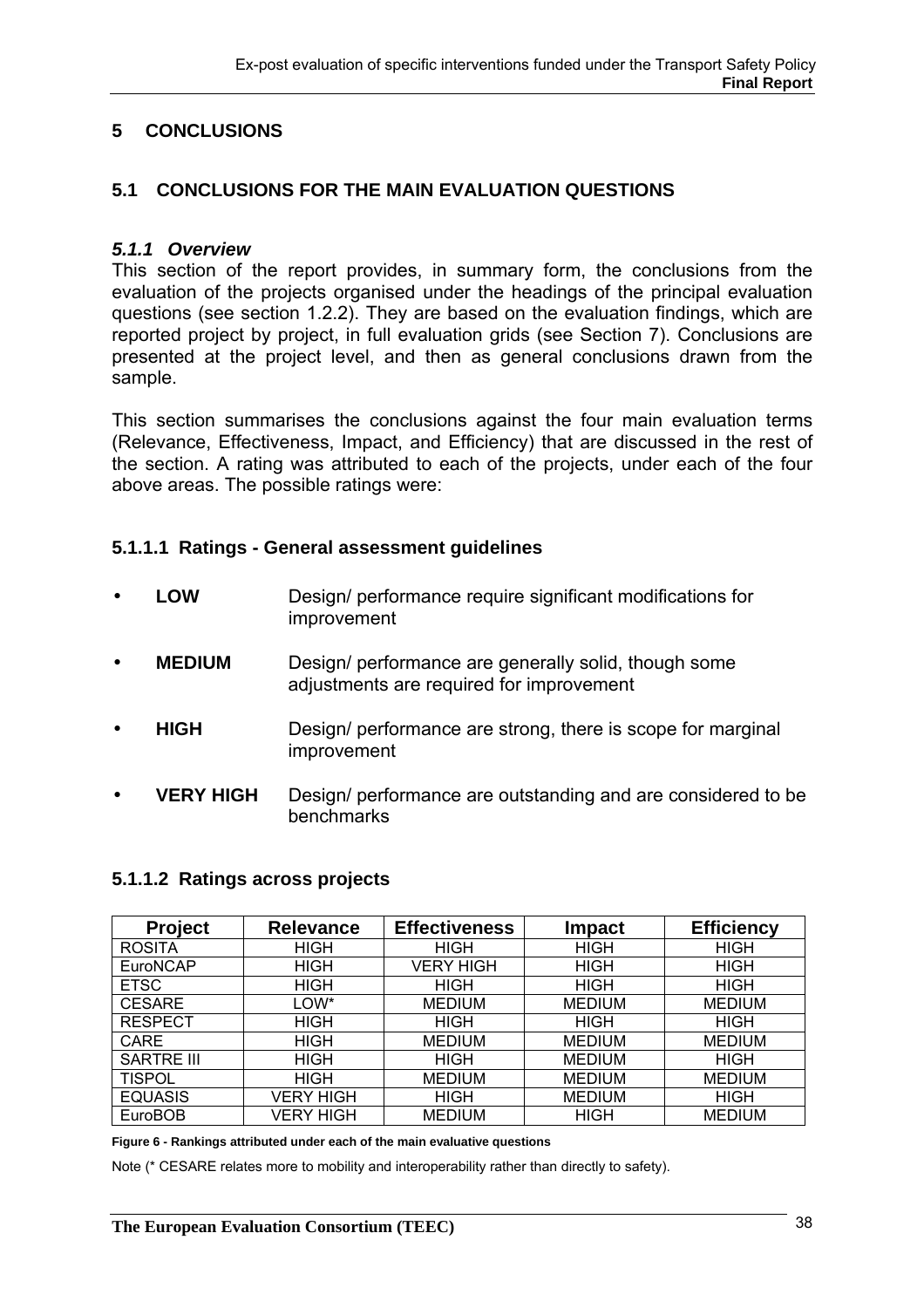# *5.1.2 Conclusions relating to RELEVANCE*

This section examines: firstly, the relevance of each project against the policy objectives: secondly, where marginal changes in the scope of the project might have improved the relevance of each project; and thirdly, some general conclusions for the overall sample as a whole that might be applicable to the entirety of projects funded under the Transport Safety Policy.

## **5.1.2.1 Relevance against the EU policy on Transport Safety**

The relevance of the projects was considered from the viewpoint of EU policy and the way in which the project supported or could be attributed to the execution or preparation for policy. There is a shared understanding of the basic approach to improving transport safety and the White Paper sets out a number of ways in which the EC hopes to improve safety. It also sets out the overarching goal, in road safety, of halving fatalities by 2010 and in maritime safety of eliminating the use in European waters of single hulled tankers.

The table below presents assessments of the degree of relevance of the projects to the European Union Transport Safety Policy. To summarise this analysis, nine out of ten of the projects scrutinised below are considered to be directly relevant, while in one case (CESARE) this relevance appears to be indirect. We also considered how the relevance of the project as described might have been improved through marginal changes in the specification or direction of the project. Results are summarised in the table below:

| <b>Project</b>  | <b>Relevance to EC policy goals</b>                                                                                                                                                                                                                                                                                                                                                                   | <b>Potential for</b><br>improvement                                                                                              |
|-----------------|-------------------------------------------------------------------------------------------------------------------------------------------------------------------------------------------------------------------------------------------------------------------------------------------------------------------------------------------------------------------------------------------------------|----------------------------------------------------------------------------------------------------------------------------------|
| <b>ROSITA</b>   | <b>HIGH</b> relevance against EC policy goals.<br>ROSITA prepares the ground for<br>major legislative/ policy measures<br>to counteract driving under<br>influence of drugs and medicines.<br>Noting the increased concern with<br>$\bullet$<br>drugged driving, ROSITA is firmly<br>embedded in EC Road Policy<br>Safety.                                                                            | Duplication should be<br>avoided in the work of<br>ROSITA, (ROSITA 2<br>does appear to be<br>exploiting potential<br>synergies). |
| <b>EuroNCAP</b> | <b>HIGH</b> relevance against EC policy goals.<br>EuroNCAP has helped the<br>$\bullet$<br>successful establishment of<br>market for safety. As a result,<br>comparatively safe cars are widely<br>marketed by industry as such, with<br>EuroNCAP widely accepted as a<br>reliable 'safety label'.<br>EuroNCAP has led to<br>$\bullet$<br>transparency on car safety<br>information that has helped to | EuroNCAP is so far<br>mainly limited to passive<br>safety, and should move<br>into active safety.                                |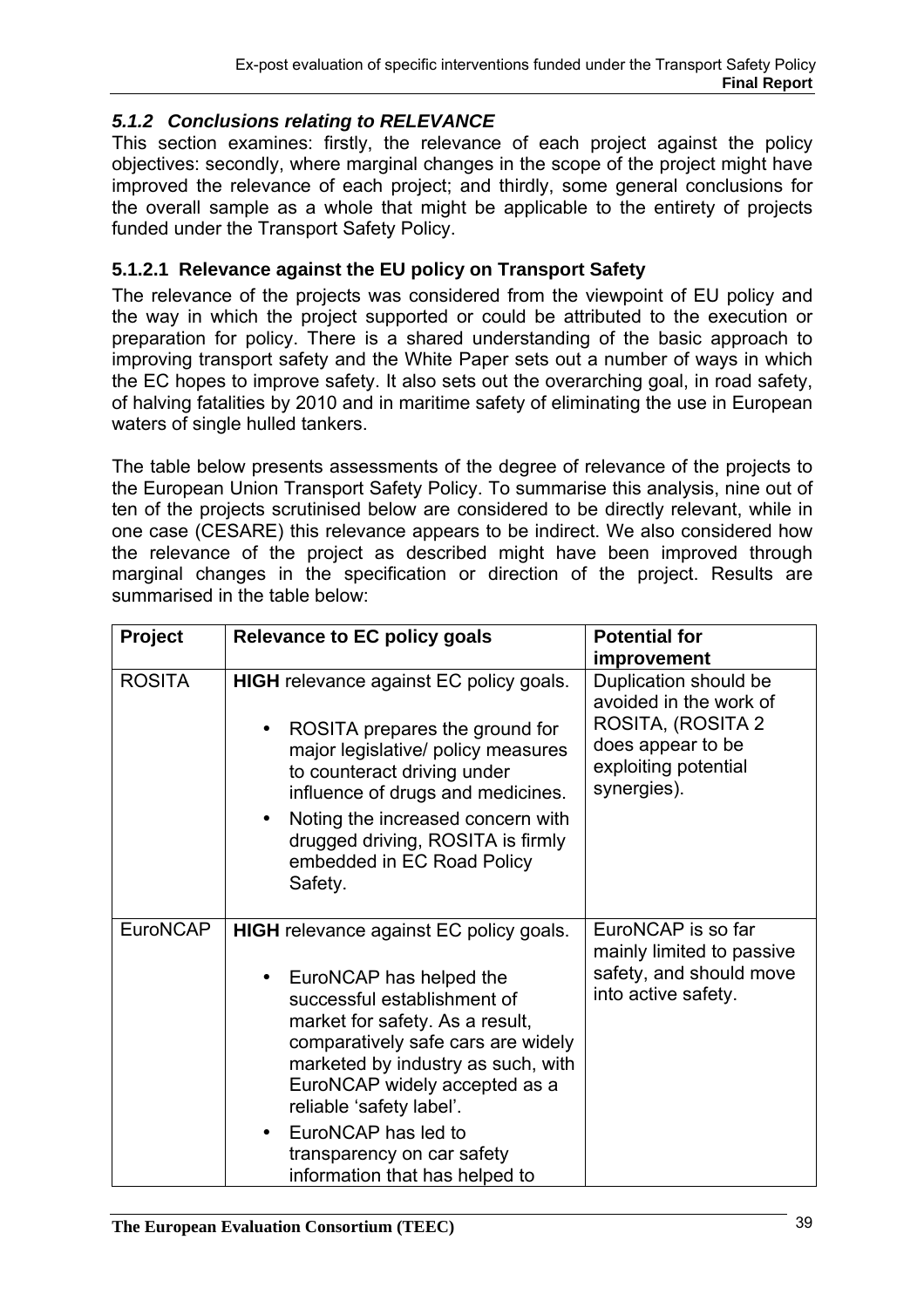| <b>ETSC</b>       | raise consumer awareness on<br>safety.<br>EuroNCAP is also the leading<br>$\bullet$<br>mechanism on the testing of<br>pedestrian-friendliness of cars.<br><b>HIGH</b> relevance against EC policy goals.                                                                                                                                                                                 | There could be better<br>focus on a more<br>restricted range of issues,                                                              |
|-------------------|------------------------------------------------------------------------------------------------------------------------------------------------------------------------------------------------------------------------------------------------------------------------------------------------------------------------------------------------------------------------------------------|--------------------------------------------------------------------------------------------------------------------------------------|
|                   | ETSC provides a high level and<br>well regarded pan European forum<br>for discussion and exchange of<br>information on safety.<br>This is a direct measure set out in<br>the White Paper.                                                                                                                                                                                                | for example only on road<br>safety.                                                                                                  |
| <b>CESARE</b>     | LOW relevance against EC policy goals<br>on safety.<br>CESARE is developed in support<br>of interoperability and<br>implementation of charging<br>system for roads across Europe.<br>This is only indirectly associated<br>$\bullet$<br>with transport safety.                                                                                                                           | As the detailed approach<br>to a standard develops,<br>there will be a need to<br>involve a wider audience<br>of stakeholders.       |
| <b>RESPECT</b>    | <b>HIGH</b> relevance against EC policy goals.<br>RESPECT is a well-targeted and<br>nevertheless comprehensive way<br>of addressing the need for truck-<br>driver training (a need which is<br>raised in a number of EC<br>documents).<br>It also provides evidence on the<br>usefulness of simulators in such<br>training (which is important given<br>the high cost of these devices). | There should be an effort<br>to add more specialised<br>training modules (e.g. for<br>drivers of dangerous<br>goods) to the project. |
| <b>CARE</b>       | <b>HIGH</b> relevance against EC policy goals.<br>CARE is the direct outcome from a<br>Directive requiring such<br>information.<br>It provides the only source of<br>٠<br>comparable consistent accident<br>data across the EU.                                                                                                                                                          | To further improve<br>CARE's relevance it<br>should be made<br>comprehensive and<br>extended to new Member<br>States.                |
| <b>SARTRE III</b> | <b>HIGH</b> relevance against EC policy goals.                                                                                                                                                                                                                                                                                                                                           | To improve SARTRE's                                                                                                                  |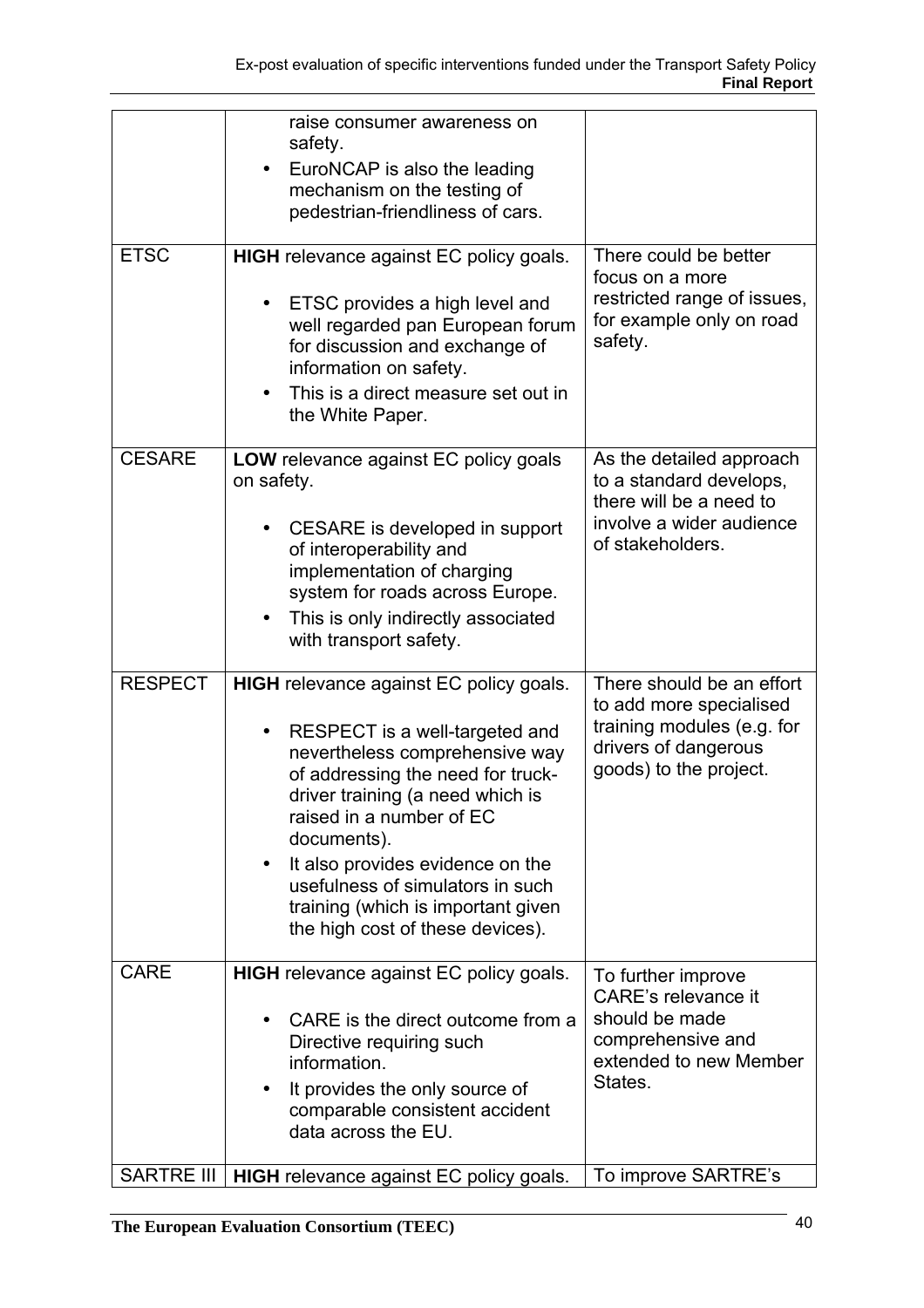|                | It is the only source of comparable<br>$\bullet$<br>consistent trend and attitudinal<br>data across EU.<br>SARTRE is the direct outcome of<br>an EC request for such<br>information.                                                                                                                                   | relevance results should<br>be better disseminated<br>both to the research<br>community and, in a<br>more readily understood<br>manner by legislators and<br>the public.            |
|----------------|------------------------------------------------------------------------------------------------------------------------------------------------------------------------------------------------------------------------------------------------------------------------------------------------------------------------|-------------------------------------------------------------------------------------------------------------------------------------------------------------------------------------|
| <b>TISPOL</b>  | <b>HIGH</b> relevance against EC policy goals.<br>The existing inter police work<br>activities are targeted at improving<br>the chances of the implementation<br>of policy on uniform enforcement<br>across the EU.<br>This is a direct policy measure in<br>$\bullet$<br>the White Paper.                             | Improvements could be<br>made by more tightly<br>focusing objectives and<br>localising approaches.                                                                                  |
| <b>EQUASIS</b> | <b>VERY HIGH</b> relevance against EC policy<br>goals.<br>EQUASIS is the direct outcome of<br>$\bullet$<br>an EC request for such<br>information, a freely available<br>access to worldwide databases on<br>vessel quality.<br>It is in direct accord with the policy<br>$\bullet$<br>to remove single hulled tankers. | To improve EQUASIS's<br>relevance to policy, the<br>database, it must be<br>made as comprehensive<br>as possible.                                                                   |
| <b>EuroBOB</b> | <b>VERY HIGH</b> relevance against EC policy<br>goals.<br>Drinking and driving among young<br>people is a serious road safety<br>problem.<br>Awareness-raising is key to<br>tackling it.                                                                                                                               | The target group could be<br>defined more narrowly,<br>e.g. especially targeting<br>young men who are more<br>likely to be involved in<br>drunk driving compared<br>to young women. |

**Figure 7 – Evaluation findings related to relevance** 

## **5.1.2.2 Further findings regarding relevance**

Several projects have been set out in planned stages. In this way the EC is able to control the development of the project and adjust its content to evolving circumstances. Examples include the development of the information databases (e.g. EQUASIS in four phases, CARE over 12 related contracts) and the standards (e.g. CESARE which is in four phases). Other projects similarly structured include SARTRE which is repeated every five years but allows for customisation each time. However, delays between the stages of the project can hamper its development and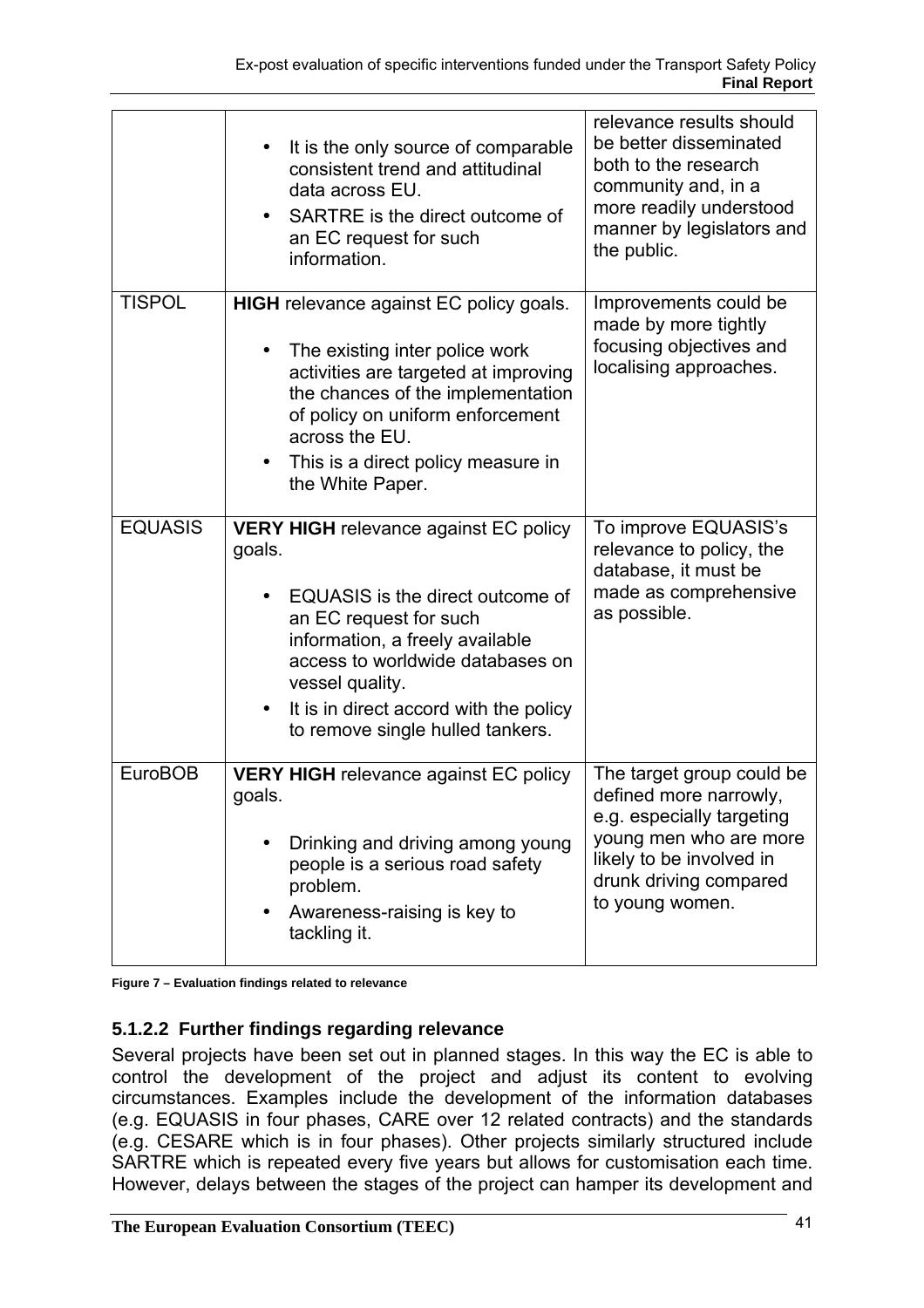prove very costly. This has been especially the case for RESPECT, which has experienced delays between Phases 1 and 2, leading to considerable costs (particularly due to high running costs of the driving simulators that are central to the project).

There are, however, potential risks in this approach. The CARE programme illustrates the difficulties that might arise over a long programme period, especially administrative challenges for example through changes in Task Managers and the execution and monitoring of multiple contracts.

**5.1.2.3 General conclusions on relevance drawn from this sample of projects** 

There are some common themes related to relevance that can be drawn from the sample that might be applicable to the entirety of projects funded under the Transport Safety Policy. In summary these are:

- $\triangleright$  The individual projects or programmes all stem from a clear understanding of the policy needs.
- $\triangleright$  Directions are focused on supporting policy goals.
- $\triangleright$  Ways to improve relevance appear to tend towards the need to ensure focus so that within the resources available a clear set of reasonable objectives are set. Careful review of the scope of work at the time of setting the terms of reference is necessary.

# *5.1.3 Conclusions relating to EFFECTIVENESS*

This section examines: firstly, the effectiveness of each project against contractual objectives: secondly, against the specific policy objectives; thirdly, where marginal changes in the scope of the project might have improved the effectiveness of each project; and finally, some general conclusions for the overall sample as a whole that might be applicable to the entirety of projects funded under the Transport Safety Policy.

## **5.1.3.1 Effectiveness in addressing the project objectives**

The possibility of assessing the effectiveness of a project bears a direct relation to the performance of the contractor/beneficiary; the level of detail of the terms of reference; and the quality of the project outputs.

The specific objectives of the projects in the sample were clear and understandable, and set out precisely the objectives of the contract. Reports, even those of a highly technical nature, were written in clear and understandable terms. Project outputs were of a general good quality, and allowed the evaluators to assess whether project objectives were achieved. In most cases the outputs were practical - databases, draft MoUs, enforcement exercises, which could be observed. However, effectiveness was considered to be hindered in a number of cases through restricted access to the information which had been collected or made available. For example the detailed CARE statistics are only available to a small number of users.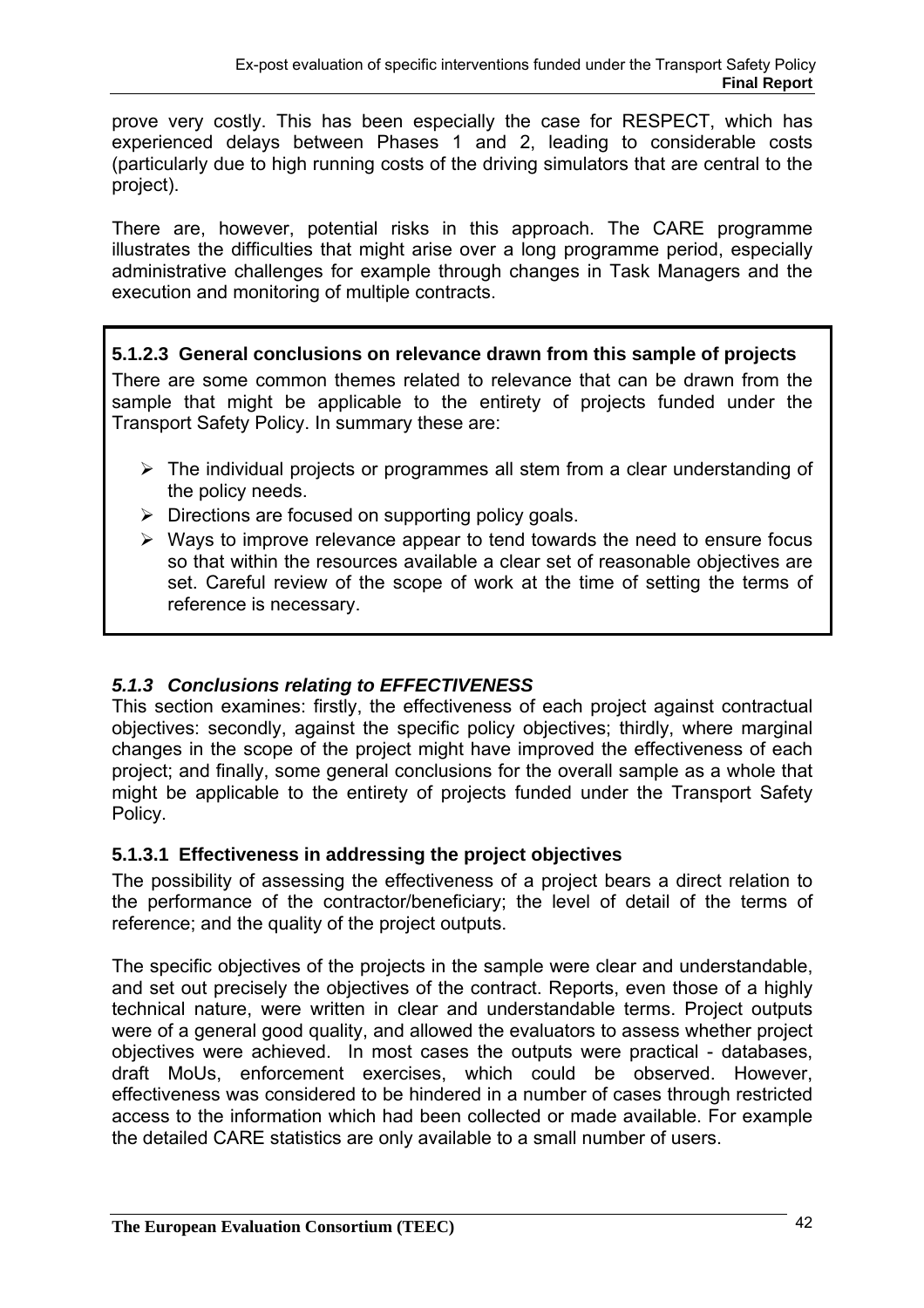In general, all the projects selected for evaluation were effective in addressing their specific contractual obligations; some differences in the degree of effectiveness were remarked in a few cases. Several specific comments were formulated, which are fully reported in each individual evaluation grid.

The following table summarises the main findings from the assessment of effectiveness:

| Project       | <b>Meeting its specific</b>                                                                                                                                                                                                  | <b>Effective in</b>                                                                                                                                                                                      | <b>Scope for</b>                                                                                                                                                                                                                                                                          |
|---------------|------------------------------------------------------------------------------------------------------------------------------------------------------------------------------------------------------------------------------|----------------------------------------------------------------------------------------------------------------------------------------------------------------------------------------------------------|-------------------------------------------------------------------------------------------------------------------------------------------------------------------------------------------------------------------------------------------------------------------------------------------|
|               | objectives                                                                                                                                                                                                                   | addressing policy                                                                                                                                                                                        | improvement                                                                                                                                                                                                                                                                               |
|               |                                                                                                                                                                                                                              | goals                                                                                                                                                                                                    |                                                                                                                                                                                                                                                                                           |
| <b>ROSITA</b> | <b>HIGH</b> effectiveness                                                                                                                                                                                                    |                                                                                                                                                                                                          |                                                                                                                                                                                                                                                                                           |
|               | The contractor quantified<br>and qualified the<br>prevalence of drugged<br>driving; evaluated the<br>newest roadside tests;<br>identified collection of<br>oral fluid as the preferred<br>means of roadside drug<br>testing. | The project helps<br>legislators to assess<br>importance and<br>feasibility of<br>countermeasures<br>against drugged<br>driving, and<br>manufacturers to<br>improve equipment<br>and estimate<br>demand. | Improvements<br>could be made<br>through<br>improving<br>existing contacts<br>with other<br>projects /<br>initiatives (e.g.<br><b>CERTIFIED:</b><br>IMMORTAL).<br>Additionally, more<br>work is needed<br>on best practice<br>in 'drugged<br>driving' and<br>relevant police<br>training. |
| EuroNCAP      | <b>VERY HIGH effectiveness</b>                                                                                                                                                                                               |                                                                                                                                                                                                          |                                                                                                                                                                                                                                                                                           |
|               | The contractor carried<br>out the tests as planned,<br>and on this basis<br>provided the safety<br>ratings for a range of car<br>types.                                                                                      | The project supports<br>the policy goals since<br>there is a proven<br>inverse relationship<br>between number of<br>stars and fatal<br>accident risk.                                                    | In addition to<br>increased<br>attention to<br>active and<br>pedestrian<br>safety,<br>effectiveness<br>may be improved<br>via more precise<br>empirical studies.                                                                                                                          |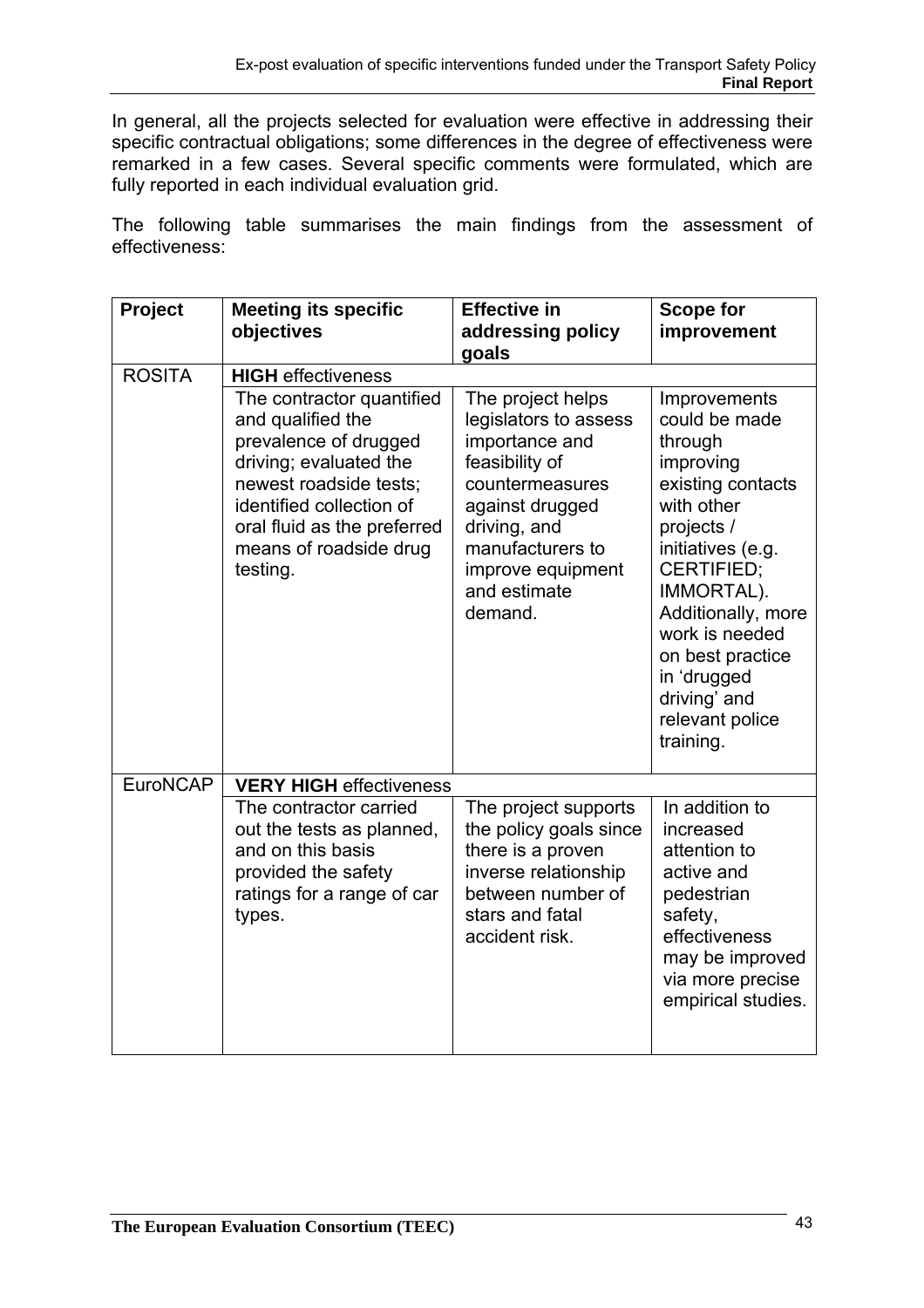| <b>ETSC</b>    | <b>HIGH</b> effectiveness<br>The contractor produced<br>all the expected<br>deliverables including:<br><b>ETSC's Annual Brussels</b><br>Lecture, ETSC's Annual<br><b>Traffic Safety</b><br><b>Conference in Brussels</b><br>and ETSC Newsletters.<br>Users confirmed the high<br>regard for the work of<br>ETSC.                | The project clearly<br>supported the policy<br>goal through wider<br>awareness of road<br>safety.                                                                                                                                                                                                        | Improvement<br>could be made<br>through a focus<br>on smaller range<br>of key activities<br>allowing more<br>input to improved<br>communication.                                                                                                    |
|----------------|---------------------------------------------------------------------------------------------------------------------------------------------------------------------------------------------------------------------------------------------------------------------------------------------------------------------------------|----------------------------------------------------------------------------------------------------------------------------------------------------------------------------------------------------------------------------------------------------------------------------------------------------------|-----------------------------------------------------------------------------------------------------------------------------------------------------------------------------------------------------------------------------------------------------|
| <b>CESARE</b>  | <b>MEDIUM</b> effectiveness                                                                                                                                                                                                                                                                                                     |                                                                                                                                                                                                                                                                                                          |                                                                                                                                                                                                                                                     |
|                | The contractor produced<br>all the expected<br>deliverables. Including:<br>Phase I: Service<br>definition, technical and<br>operational<br>Interoperability. Phase II:<br>Contractual<br>interoperability and<br>feasibility validation<br>Outputs are being field<br>tested in next Phase of<br>the project.                   | The project supports<br>wider use of IT to<br>enable<br>interoperability for<br>charging at point of<br>road use.                                                                                                                                                                                        | Improvement<br>could be made<br>through higher<br>involvement of a<br>wider<br>stakeholder<br>group.                                                                                                                                                |
| <b>RESPECT</b> | <b>HIGH</b> effectiveness                                                                                                                                                                                                                                                                                                       |                                                                                                                                                                                                                                                                                                          |                                                                                                                                                                                                                                                     |
|                | The contractors produced<br>all the expected<br>deliverables for Phase 1.<br>(Phase 2 is not part of<br>this evaluation):<br><b>RESPECT has</b><br>successfully been defined<br>and been made<br>operational in<br>Switzerland.<br>The contractor has also<br>established a convincing<br>measurement and<br>evaluation scheme. | The project supports<br>the policy objectives<br>by successfully<br>implementing truck<br>driver training for<br>improved road safety,<br>called for in many<br>policy documents.<br><b>RESPECT also</b><br>prepares the ground<br>for legislation on truck<br>driver training and<br>use of simulators. | The<br>measurement<br>evaluation<br>scheme could be<br>statistically more<br>rigorous, e.g.<br>through<br>stratification by<br>company size,<br>driver age or<br>experience.<br>Industry<br>knowledge might<br>further assess the<br>effectiveness. |
| <b>CARE</b>    | <b>MEDIUM</b> effectiveness                                                                                                                                                                                                                                                                                                     |                                                                                                                                                                                                                                                                                                          |                                                                                                                                                                                                                                                     |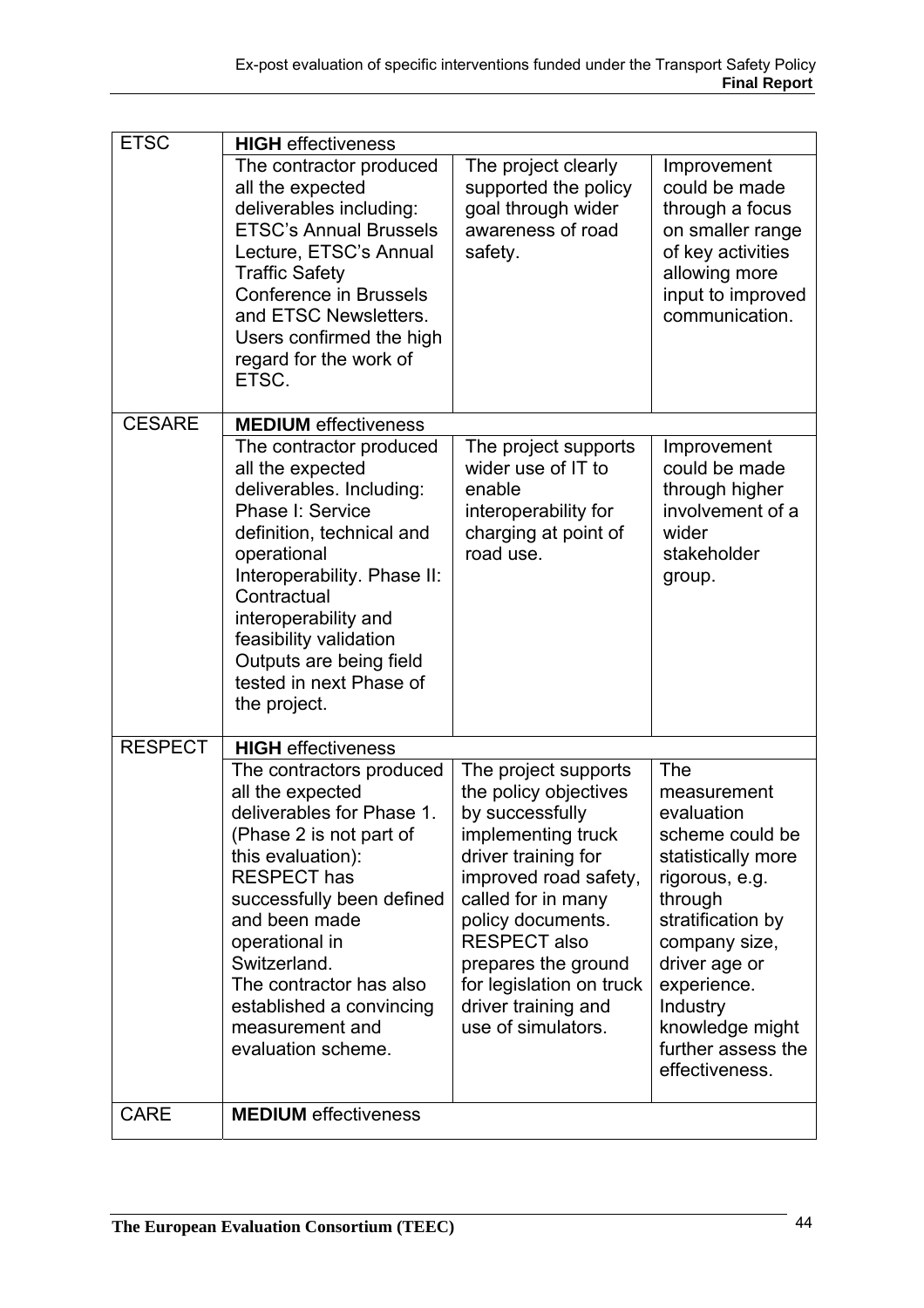|               | The contractor produced<br>all the expected<br>deliverables for CARE I<br>including: Feasibility<br>study for the creation of<br>the CARE database, pilot<br>operation of the CARE<br>database, harmonisation<br>of the data contained in<br>the database and full<br>operation. The database<br>is still incomplete for EU-<br>15 for reasons outside<br>the contractor's control.                                                        | The project supports<br>the objective<br>measure of meeting<br>the EC goal on<br>halving road deaths<br>by 2010.                 | Improvement<br>might be better<br>effected through<br>enabling<br>improved access<br>to results.                                                   |
|---------------|--------------------------------------------------------------------------------------------------------------------------------------------------------------------------------------------------------------------------------------------------------------------------------------------------------------------------------------------------------------------------------------------------------------------------------------------|----------------------------------------------------------------------------------------------------------------------------------|----------------------------------------------------------------------------------------------------------------------------------------------------|
| <b>SARTRE</b> | <b>HIGH</b> effectiveness                                                                                                                                                                                                                                                                                                                                                                                                                  |                                                                                                                                  |                                                                                                                                                    |
| Ш             | The contractor produced<br>all the expected<br>deliverables to date.<br>Including a survey and<br>detailed analysis on<br>attitudes and self-<br>reported behaviour of car<br>drivers.<br>Further detailed analysis<br>and dissemination stages<br>still underway.                                                                                                                                                                         | The project supports<br>the objective<br>measure of pan-EU<br>attitudes towards<br>enforcement and new<br>legislation in safety. | Improvement<br>could be made<br>through more<br>dissemination of<br>results.                                                                       |
| <b>TISPOL</b> | <b>MEDIUM</b> effectiveness                                                                                                                                                                                                                                                                                                                                                                                                                |                                                                                                                                  |                                                                                                                                                    |
|               | The contractor has<br>produced all the expected<br>deliverables to date on<br>pan-European road<br>safety checks and<br>improvement to safety<br>measures. These relate<br>to alcohol and driving,<br>commercial vehicle and<br>bus/coach<br>roadworthiness,<br>techniques for safe driver<br>monitoring and<br>dissemination on best<br>practice. Further work on<br>enforcement best<br>practice and<br>dissemination still<br>underway. | The project supports<br>the harmonisation of<br>enforcement methods<br>across the EU.                                            | Improvement<br>could be made<br>through a focus<br>on a number of<br>smaller<br>cooperation<br>activities as well<br>as expanding the<br>database. |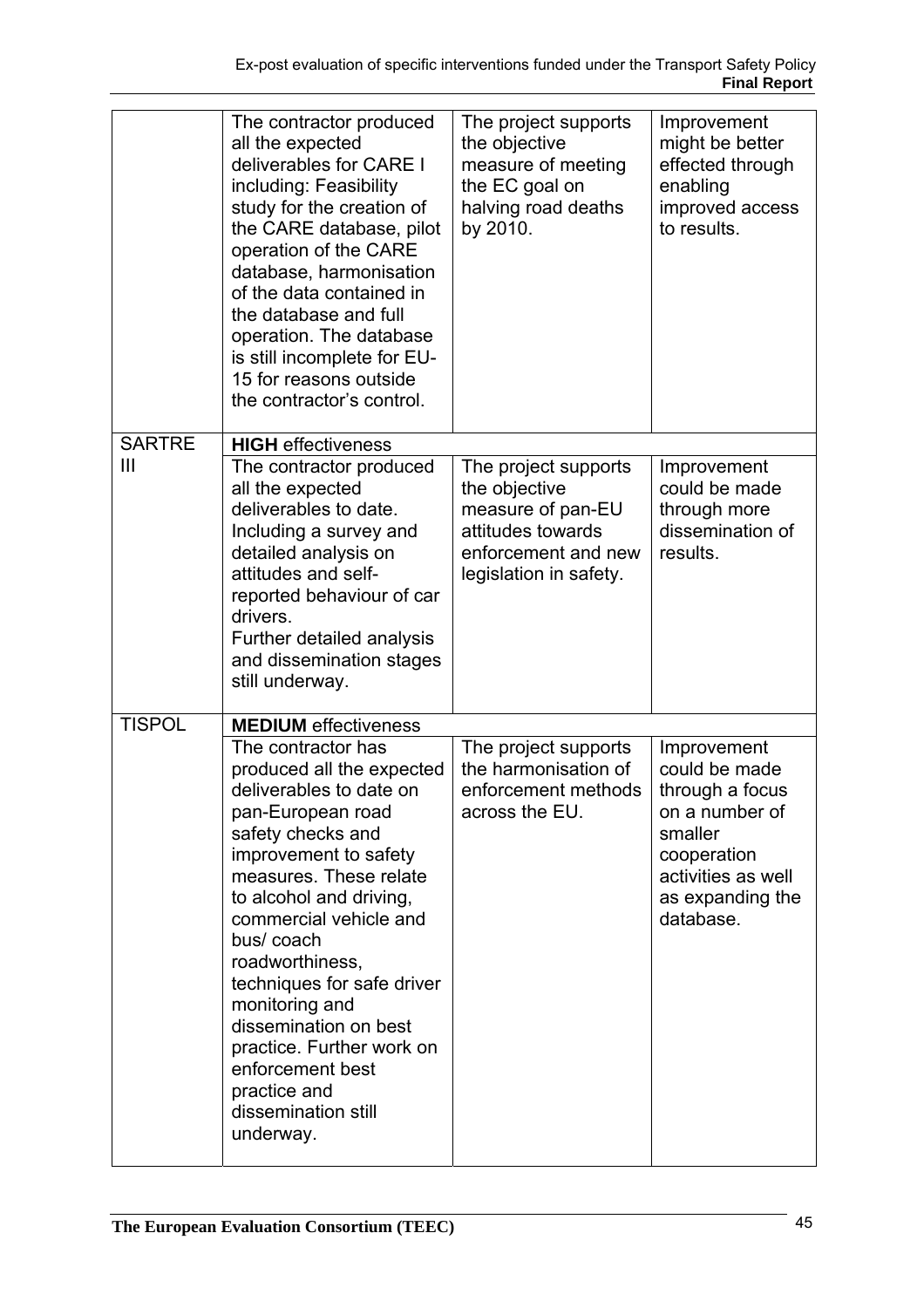| <b>EQUASIS</b> | <b>HIGH</b> effectiveness   |                       |                     |
|----------------|-----------------------------|-----------------------|---------------------|
|                | The contractor produced     | The project supports  | Improvement         |
|                | all the expected            | the EC goal on        | could be made       |
|                | deliverables but the        | removing unsafe       | through more        |
|                | database is still           | ships from the fleet. | communication of    |
|                | incomplete for reasons      |                       | results.            |
|                | outside the contractor's    |                       |                     |
|                | control. The aim of the     |                       |                     |
|                | EQUASIS project is to       |                       |                     |
|                | provide a readily           |                       |                     |
|                | available database          |                       |                     |
|                | covering safety related     |                       |                     |
|                | information on the whole    |                       |                     |
|                | worldwide fleet.            |                       |                     |
|                |                             |                       |                     |
| <b>EuroBOB</b> | <b>MEDIUM</b> effectiveness |                       |                     |
|                | The contractor has          | The project supports  | <b>Improvements</b> |
|                | successfully implemented    | the objectives        | could be made       |
|                | the project in a number of  | through a             | through going       |
|                | countries, with focus on    | combination of        | beyond 'message     |
|                | each country's cultural     | awareness-raising     | dissemination'      |
|                | specificities.              | with co-ordinated     | with respect to     |
|                |                             | repressive measures   | the avoidance of    |
|                |                             | of proven             | drink driving, to   |
|                |                             | effectiveness in      | measuring           |
|                |                             | combating drink       | behavioural         |
|                |                             |                       |                     |
|                |                             | driving.              | change.             |

**Figure 8 – Evaluation findings related to effectiveness** 

## **5.1.3.2 Further findings, effectiveness in addressing the specific policy goals**

In the majority, the projects were effective in addressing the policy goals to which they refer. Only one exception is noted:

• The CESARE project relates more to interoperability and transport mobility rather than transport safety. In this case; its effectiveness is likely to be found when addressing the specific goals of those policies.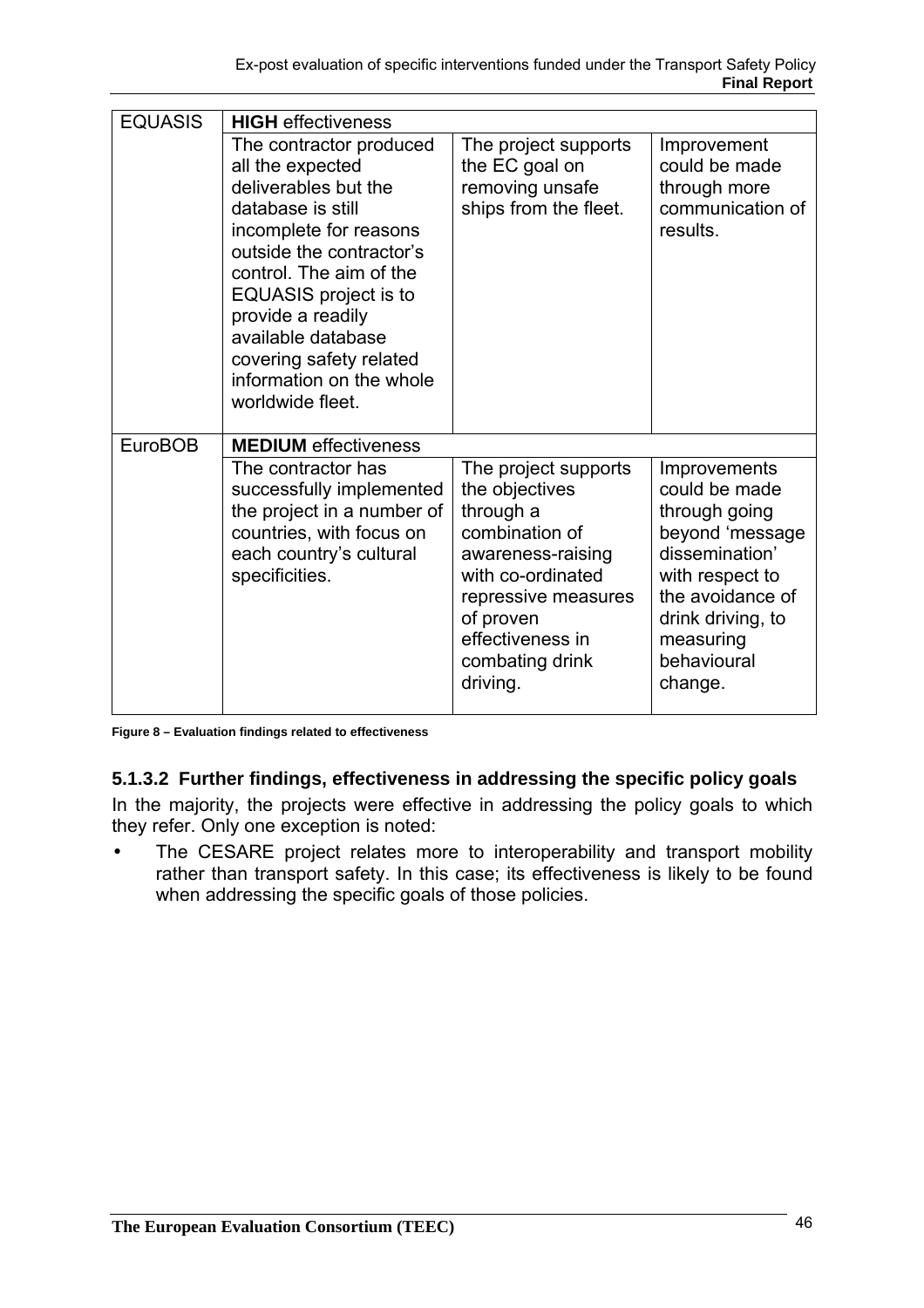### **5.1.3.3 General conclusions on effectiveness drawn from this sample of projects**

There are some common themes related to effectiveness that can be drawn from the sample that might be applicable to the entirety of projects funded under the Transport Safety Policy. In summary these are:

- $\triangleright$  All projects were targeted at clear policy goals and all specific objectives were met. It is worthwhile taking the time to clearly define the expected project outputs.
- $\triangleright$  Where projects are part of a long-term programme there is a need to ensure continuity of aims, project leadership and procurement (e.g. CARE, CESARE). A balance must also be struck between keeping the overall aim clearly in mind but having a project structure which permits opportunity for reconsideration o the means and adjustments to the methods.
- $\triangleright$  Improving access to the results, improving communication of results/activities is a clear need across all projects.

Similarly, improved focus on a limited number of key attributes might be better than wider efforts. For example a focus on making sure that information is up to date and complete (e.g. CARES where the information from Germany might be made available or EQUASIS where more timely data on vessel safety status might be available).

## *5.1.4 Conclusions relating to IMPACT*

This section provides: firstly, a summary overview of impact per project; secondly, their impact on policies other than that of transport safety; thirdly, their impact through communications and the media; fourthly, their impact on industry; fifthly, where marginal changes in the scope of the project might have improved the effectiveness of each project; sixthly, of the impact of each project on policy making in transport safety: and finally, some general conclusions for the overall sample as a whole that might be applicable to the entirety of projects funded under the Transport Safety Policy.

A largely accepted definition of impact, which is adopted in the present Report, is; "*The ultimate planned and unplanned consequences of a programme; an expression of the changes actually produced as a result of the program, typically several years*  after the programme has stabilised or been completed<sup>16</sup>."

Due to the short time that has elapsed since the completion of (some of) the projects selected for this evaluation, assessing impact is difficult. Therefore, the evaluation team consulted with Task Managers, contractors as well as users to document their

 $\overline{a}$ <sup>16</sup> Organizational Assessment, A Framework for Improving Performance. Charles Lushes, Marie-Hélène Adrian, Gary Anderson, Fred Cardin, and George Pinion Montalba. IDRC/IDB 2002; ISBN 0- 88936-998-4.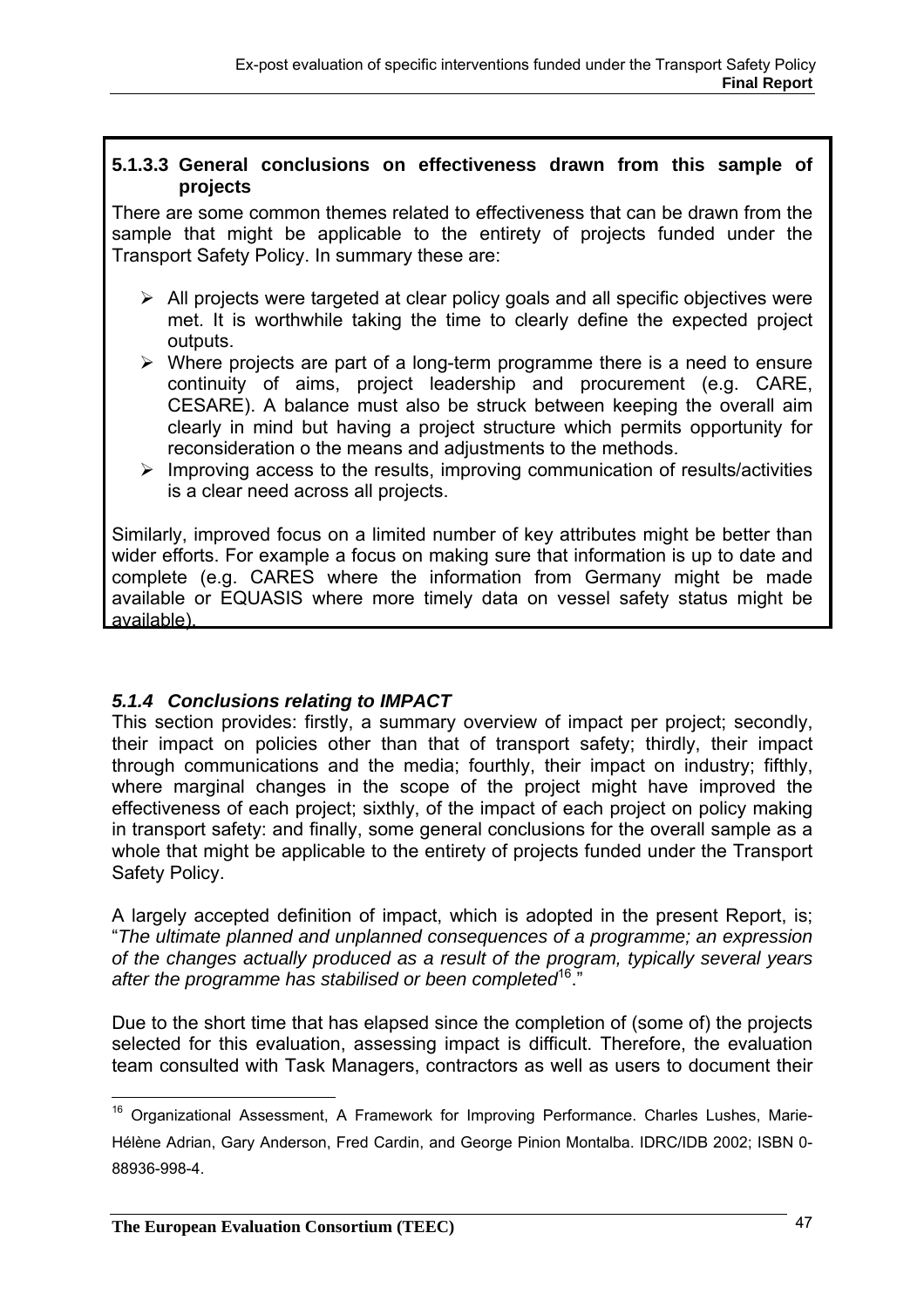views on actual and expected impacts. These results are set out in full in the main evaluation grids.

## **5.1.4.1 Overview of Project Impacts**

The following table shows the areas where a positive impact was observed, per project, under the four areas that were taken into consideration for all the projects. At the crossings between rows (the projects under assessment) and columns, one of the three following values is reported:

- **Yes** a positive impact was observed.
- **No** no impact was observed.
- **Expected** a positive impact is likely to be produced in the near future.

| Project           |                                                   |                                            |                    |             |               | <b>Totals per project</b> |                |          |
|-------------------|---------------------------------------------------|--------------------------------------------|--------------------|-------------|---------------|---------------------------|----------------|----------|
|                   | making<br>Policy<br>safety<br>င်္<br>$\mathbf{a}$ | development<br>policy<br>other<br>৳<br>င်္ | communication<br>å | On Industry |               | Yes                       | $\frac{1}{2}$  | Expected |
| <b>ROSITA</b>     | Yes                                               | No.                                        | No                 | Yes         |               | $\overline{2}$            | $\overline{2}$ |          |
| <b>EuroNCAP</b>   | Yes                                               | No.                                        | Yes                | Yes         |               | 3                         | 1              |          |
| <b>ETSC</b>       | Yes                                               | No.                                        | Yes                | Expected    |               | 2                         | 1              | 1        |
| <b>CESARE</b>     | Expected                                          | <b>No</b>                                  | No                 | Expected    |               |                           | $\overline{2}$ | 2        |
| <b>RESPECT</b>    | Yes                                               | <b>No</b>                                  | <b>Yes</b>         | Yes         |               | 3                         | 1              |          |
| <b>CARE</b>       | Expected                                          | <b>No</b>                                  | <b>Yes</b>         | No.         |               | 1                         | $\overline{2}$ | 1        |
| <b>SARTRE III</b> | Expected                                          | No                                         | Yes                | No          |               | 1                         | $\overline{2}$ | 1        |
| <b>TISPOL</b>     | Expected                                          | No                                         | Yes                | Expected    |               | 1                         | 1              | 2        |
| <b>EQUASIS</b>    | No                                                | No.                                        | Yes                | Expected    |               | $\mathbf{1}$              | 2              | 1        |
| <b>EuroBOB</b>    | Yes                                               | No                                         | Yes                | Yes         |               | 3                         | 1              |          |
|                   |                                                   |                                            |                    |             | <b>Totals</b> | 17                        | 15             | 8        |

| <b>TOTALS</b>   |    |  | <b>Totals</b> |
|-----------------|----|--|---------------|
| Yes             |    |  |               |
| No              | ١U |  | Ð             |
| <b>Expected</b> |    |  |               |

**Figure 9 - Impact of the projects – a summary** 

Every project under scrutiny was considered to have a positive impact. In consideration of the short time elapsed since the completion of (some of) the projects, this has to be regarded as a very conservative evaluation result. Some projects, in fact, are expected to produce their full impacts in a longer term perspective, and a later evaluation would better help to understand this aspect. No negative impacts of the projects under scrutiny have been observed.

**Impact on policymaking** - Any direct impact on policy formulation that the project was expected to have (such as support for the formulation of a legislative initiative) is considered here: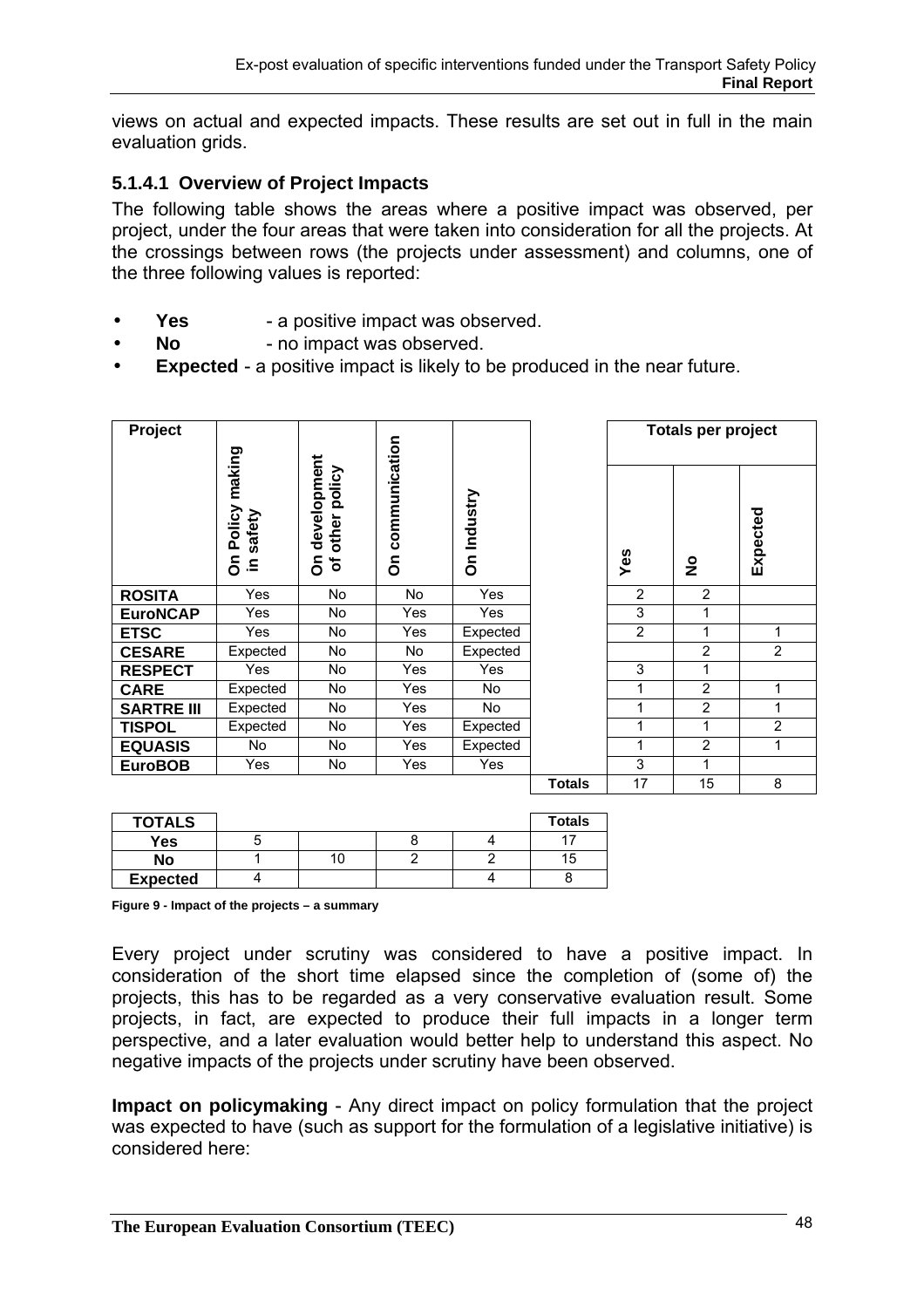- All of the projects were derived from the stated policy objective of the EC to improve transport safety. They are intended to continue to keep safety at the forefront of legislators agendas (e.g. the work of the ETSC in researching and communicating safety issues), to inform decision makers about the progress of their actions (e.g. CARE providing a single source of accident data to monitor the EC overall safety objective), to assist in understanding how policy should be best formed (e.g. SARTRE revealing, in a standard way, attitudes to driving and enforcement across Europe) or improving enforcement methods (e.g. TISPOL where Member States police forces can share best practice).
- 9 out of 10 projects are judged to have had or expected to have a direct impact on policy making in transport safety. The other 1 related to actions which have directly resulted from policy decisions.

**Secondary impact on other policies** – We consider under this category any direct impact on formulation of policies different from the direct safety related policy.

- Overall there was little or no discernable impact on policies in other areas. The work pursued through these projects was very focused on the objectives in mind (i.e. transport safety). Some of the results might be expected to encourage the more rapid adoption of safety policies in Member States (e.g. the introduction of better enforcement or more rigorous training requirements). Some projects might benefit from potential secondary impacts being monitored more closely, especially if such secondary impacts have beneficiaries that could participate in the future funding of the project (e.g. if RESPECT leads to fuel-efficient driving being adopted by truck drivers/ transport firms on a large scale, the project may benefit from additional funding from public funds aimed at emissions reduction).
- There might also be some indirect impacts on policy development in other arenas such as health and environment. Almost all projects are likely to ultimately have an effect on public health policy by reducing death and injury (and, by reducing the cost associated with these, the policies have an impact on the public purse). Secondly, some projects are likely to have impacts even beyond that – e.g. if truck drivers are taught fuel-efficient driving in RESPECT, the emissions-reducing (hence environmental) effects could be sizeable).
- None of the projects are judged to have had or are expected to have a direct impact on policy making in the development of other policies in other areas. However, there might be secondary impacts through greater awareness of, for example, health and environmental impacts.

**Impact on Communication and media** – Under this category we considered the communication developed within the project and the evidence that the work accomplished in the project had been disseminated.

- All projects were well known within their community of users or researchers.
- There was evidence in all cases that the results of the projects had been communicated more widely (e.g. TISPOL reports included evidence of newspaper articles, EQUASIS has a distinctive promotional brochure, ETSC conferences and newsletters are widely distributed)

While communication to those directly interested in the work of the project (researchers, government agencies etc) was generally observed, the depth of impact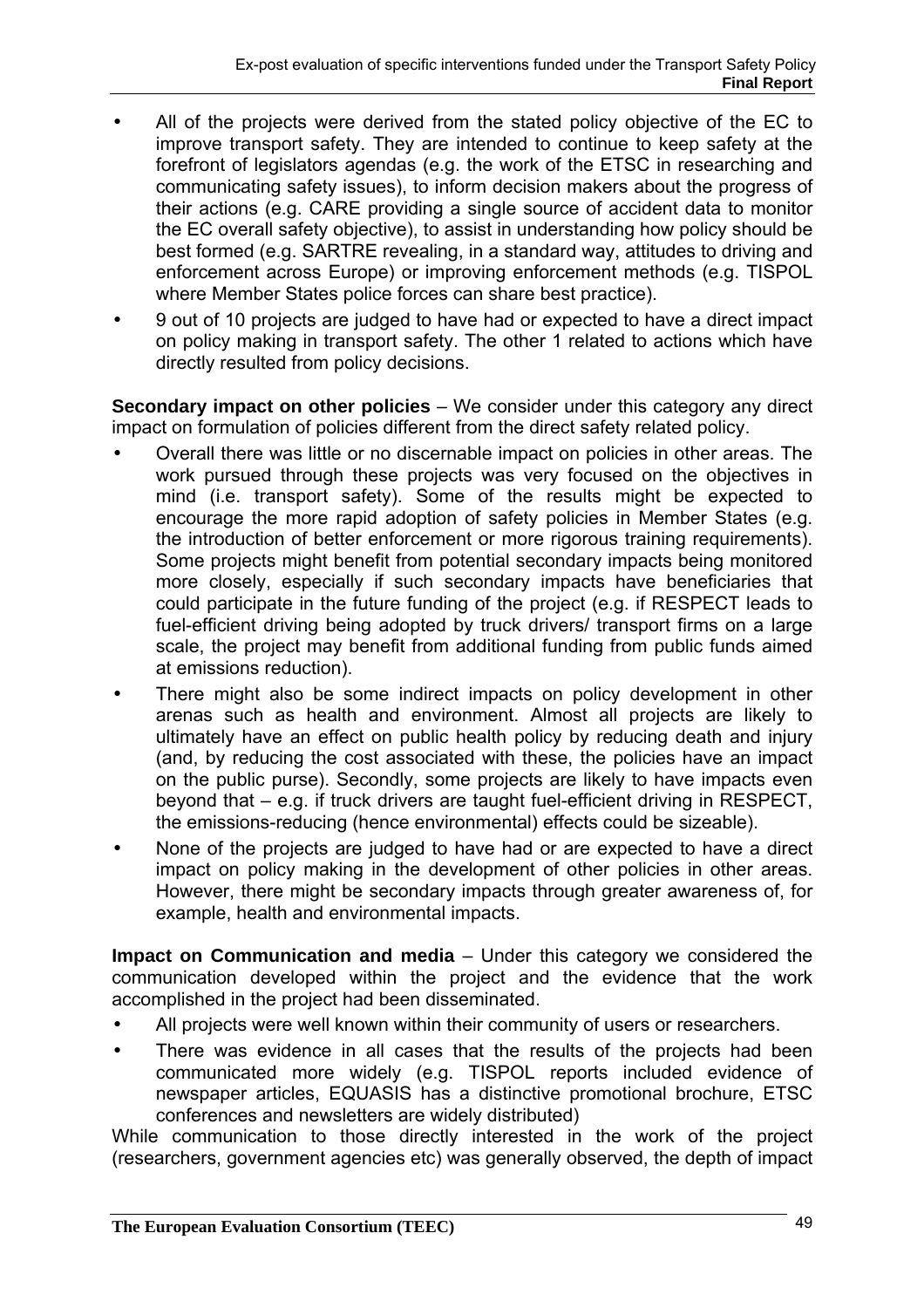is likely to be restricted due to difficulty in accessing the detailed information available in the project (e.g. access to the CARE database is very restricted).

8 out of 10 projects are judged to have had or expected to have a direct impact on communications and media in relation to transport safety. The other 2 relate to actions which have directly related to specific technical outcomes which are mostly relevant to a very narrow specialist user community.

**Impact on industry** – We consider under this category any impact on transportrelated industries.

- Most projects in the sample were not directly related to industrial processes nor outputs. Even in the case of CESARE and EQUASIS, which are targeted at their sectors, the former has not delivered a standard and the latter is regarded only as one tool in vessel charter decision-making.
- Nevertheless, certain projects could have an impact in time such as CESARE on the standardisation of electronic road charging equipment or TISPOL in the development of standard enforcement equipment.

# **5.1.4.2 Impact related to projects**

A detailed summary of the impacts of the projects is set out in the table below under the four headings related to impact.

| Project         | <b>Impact on Policy</b>                                                                                                                                                                                                     | Impact on                                                                                                                                                     | <b>Impact on industry</b>                                                                                                                                          |
|-----------------|-----------------------------------------------------------------------------------------------------------------------------------------------------------------------------------------------------------------------------|---------------------------------------------------------------------------------------------------------------------------------------------------------------|--------------------------------------------------------------------------------------------------------------------------------------------------------------------|
|                 | making in safety                                                                                                                                                                                                            | <b>Communications</b>                                                                                                                                         |                                                                                                                                                                    |
|                 |                                                                                                                                                                                                                             | & media                                                                                                                                                       |                                                                                                                                                                    |
| <b>ROSITA</b>   | ROSITA has a <b>HIGH</b> impact                                                                                                                                                                                             |                                                                                                                                                               |                                                                                                                                                                    |
|                 | ROSITA's<br>recommendations are<br>incorporated in<br>national drug testing<br>requirements<br>worldwide.<br>Governments use/<br>await results for the<br>activation of legislative<br>proposals (e.g.<br>Netherlands; UK). | There is still a<br>need for a clearer<br>and better-funded<br>communication<br>strategy to industry<br>and experts,<br>including a more<br>detailed website. | Industry has been<br>involved in ROSITA<br>from early stage.<br>ROSITA has also<br>been shown to clearly<br>influence company's<br>R&D on drug testing<br>devices. |
| <b>EuroNCAP</b> | EuroNCAP has a <b>HIGH</b> impact                                                                                                                                                                                           |                                                                                                                                                               |                                                                                                                                                                    |
|                 | There has been some,<br>albeit limited, impact<br>on policymaking (e.g.<br><b>Directive</b><br>2003/102/EC).                                                                                                                | Impact in this<br>respect is very<br>strong, with much<br>of it being done by<br>industry itself in<br>their car marketing<br>strategies.                     | Impact in this respect<br>is strong, but the rate<br>of adoption of specific<br>measures following<br>from EuroNCAP is not<br>yet clear.                           |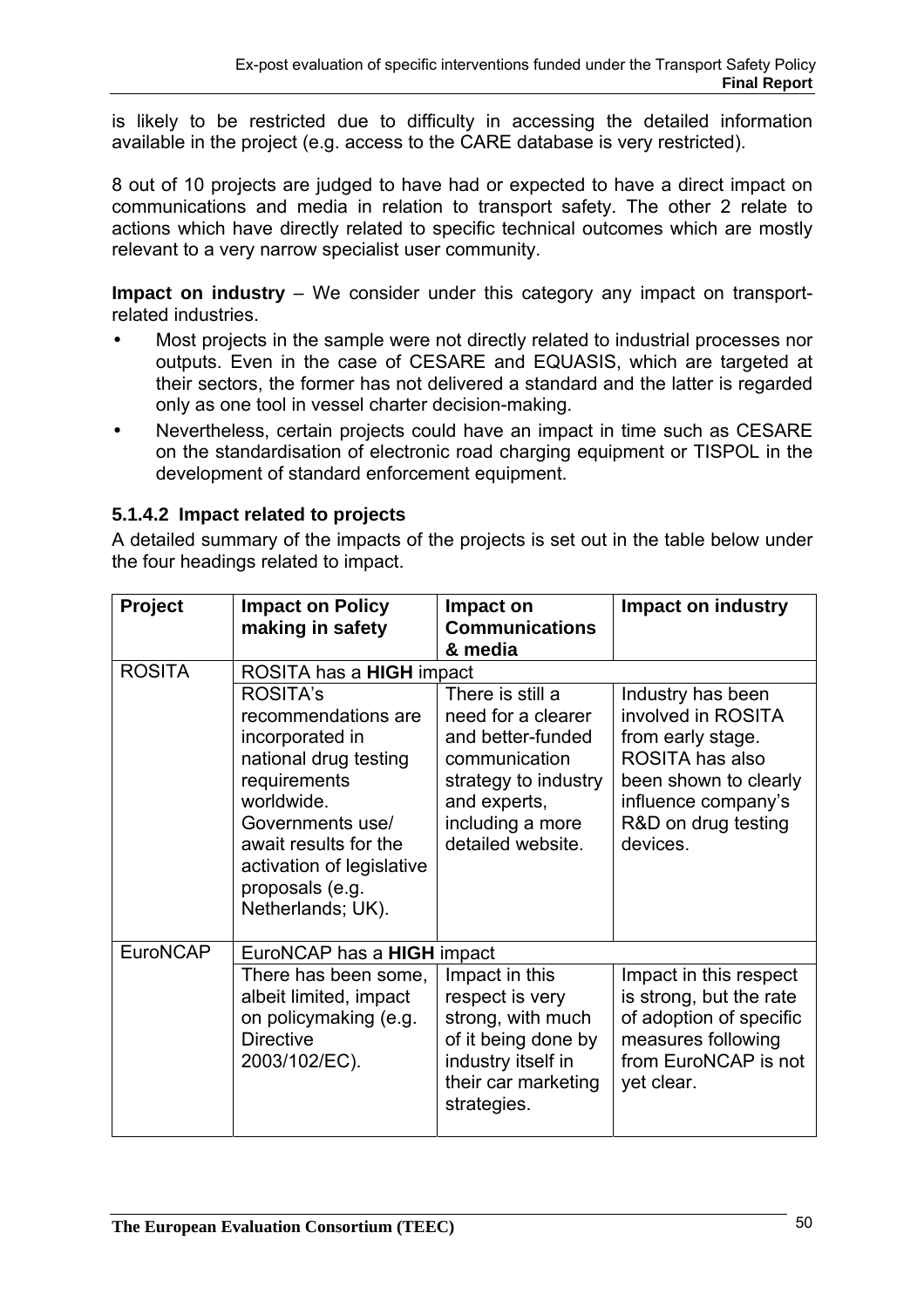| <b>ETSC</b>    | ETSC has a <b>HIGH</b> impact                     |                                                          |                                                  |  |
|----------------|---------------------------------------------------|----------------------------------------------------------|--------------------------------------------------|--|
|                | The project arose as a                            | The work of ETSC                                         | None discernable.                                |  |
|                | direct result of policy<br>to provide support for | is well known and<br>well regarded in its                |                                                  |  |
|                | an independent forum                              | relevant sectoral                                        |                                                  |  |
|                | to inform pan-EU                                  | circles. Wider<br>dissemination is                       |                                                  |  |
|                | policy-making.<br>Cited as being                  | not considered a                                         |                                                  |  |
|                | formative in                                      | priority.                                                |                                                  |  |
|                | pedestrian<br>protection<br>Directive;            |                                                          |                                                  |  |
|                | 20 mph speed<br>$\bullet$<br>limits in UK;        |                                                          |                                                  |  |
|                | introduction of<br>$\bullet$<br>airbags.          |                                                          |                                                  |  |
| <b>CESARE</b>  | CESARE has a MEDIUM impact                        |                                                          |                                                  |  |
|                | The project is                                    | The work is well                                         | There has been                                   |  |
|                | formative in policy<br>making, seeking            | known in relevant<br>sectoral circles. Its               | limited up take of<br>results to date as no      |  |
|                | standards for                                     | impact beyond                                            | standard is yet in                               |  |
|                | interoperability.<br>Development of               | these spheres is<br>limited.                             | place.                                           |  |
|                | Memorandum of                                     |                                                          |                                                  |  |
|                | Understanding for a                               |                                                          |                                                  |  |
|                | new standard on<br>interoperability is            |                                                          |                                                  |  |
|                | expected to be the                                |                                                          |                                                  |  |
|                | basis for EU wide                                 |                                                          |                                                  |  |
|                | enactment.                                        |                                                          |                                                  |  |
| <b>RESPECT</b> | RESPECT has a HIGH impact                         |                                                          |                                                  |  |
|                | This has been limited<br>so far (with one         | Due to the early<br>stage of the                         | There has been a high<br>interest from industry, |  |
|                | example being                                     | project, this can                                        | suggesting that                                  |  |
|                | <b>Directive</b>                                  | only be assessed                                         | <b>RESPECT may bring</b>                         |  |
|                | 2003/59/EC), given                                | for Switzerland,                                         | high potential gains to                          |  |
|                |                                                   |                                                          |                                                  |  |
|                | the early stage of the<br>project.                | where there clearly<br>has been some<br>impact on media. | industry.                                        |  |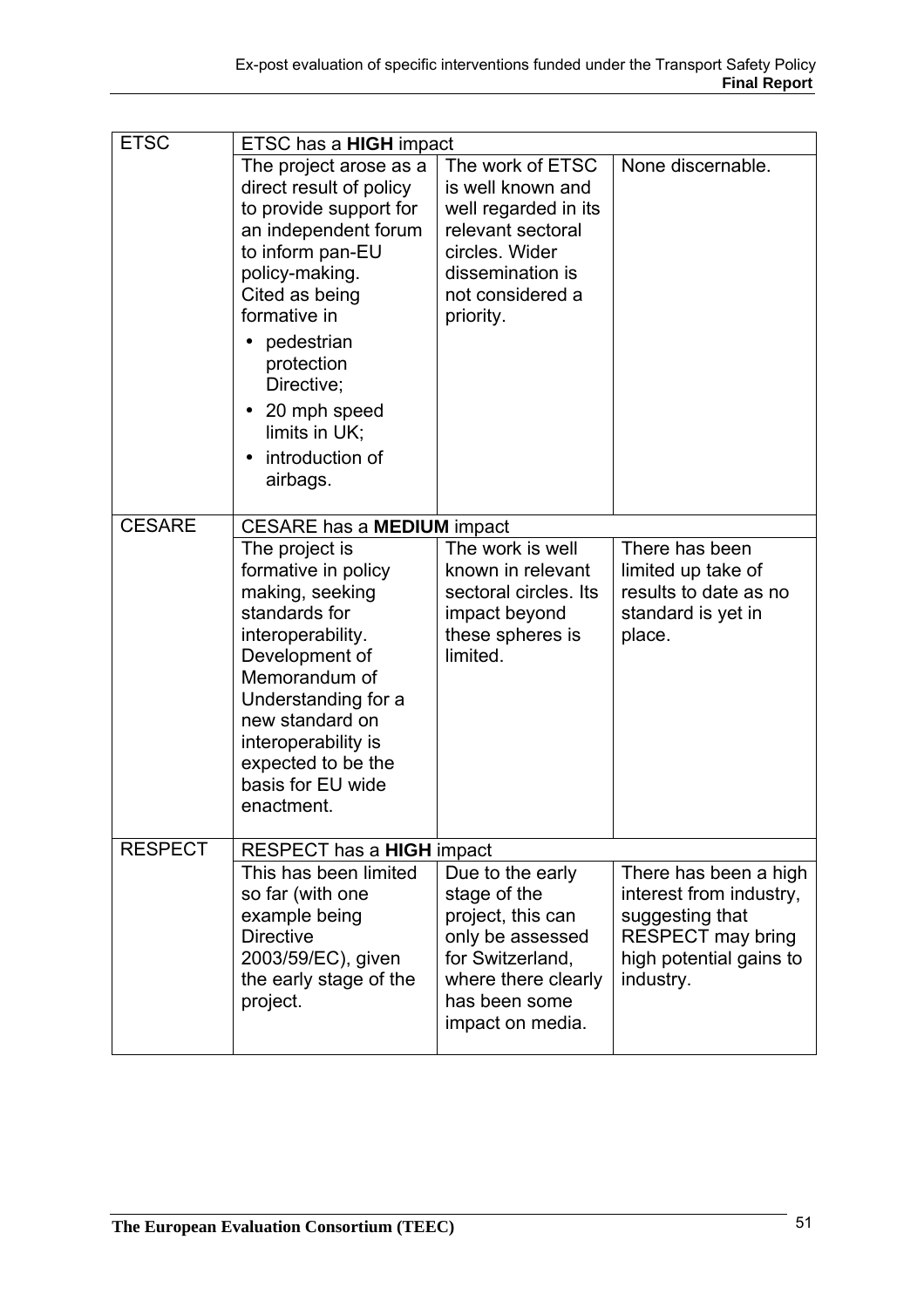| <b>CARE</b>       | CARE has a <b>MEDIUM</b> impact                                                                                                                                                                                                                                                          |                                                                                                                                                  |                                                                              |  |
|-------------------|------------------------------------------------------------------------------------------------------------------------------------------------------------------------------------------------------------------------------------------------------------------------------------------|--------------------------------------------------------------------------------------------------------------------------------------------------|------------------------------------------------------------------------------|--|
|                   | The project arose as a<br>direct result of policy<br>to provide an<br>independent means to<br>inform pan-EU policy-<br>making.<br>Cited as being used to<br>support the European<br><b>Road Safety Action</b><br>Programme;<br>Safe Child Campaign<br>of the International<br>Red Cross. | The work is well<br>known in relevant<br>circles but this is<br>undermined by<br>access, which is<br>very restricted.                            | None discernable.                                                            |  |
| <b>SARTRE III</b> | SARTRE III has a MEDIUM impact                                                                                                                                                                                                                                                           |                                                                                                                                                  |                                                                              |  |
|                   | The project arose as a<br>direct result of policy<br>to provide an<br>independent means to<br>inform pan-EU policy-<br>making.<br>Cited as being<br>supportive in the<br>development of policy<br>in relation to drink<br>driving alcohol limits.                                        | The work of the<br>project is well<br>known in relevant<br>sectoral circles.<br>Wider<br>dissemination is<br>not considered to<br>be a priority. | None discernable.                                                            |  |
| <b>TISPOL</b>     | TISPOL has a <b>MEDIUM</b> impact                                                                                                                                                                                                                                                        |                                                                                                                                                  |                                                                              |  |
|                   | The project arose as a<br>direct result of policy<br>to encourage effective<br>enforcement on safety<br>pan-EU.<br>Testing new speed<br>monitoring equipment<br>which might be<br>introduced EU wide.                                                                                    | The work of the<br>project is well<br>known in relevant<br>circles. It has<br>helped to establish<br>good contacts<br>between police<br>forces.  | There is some<br>potential for<br>enforcement<br>equipment<br>manufacturers. |  |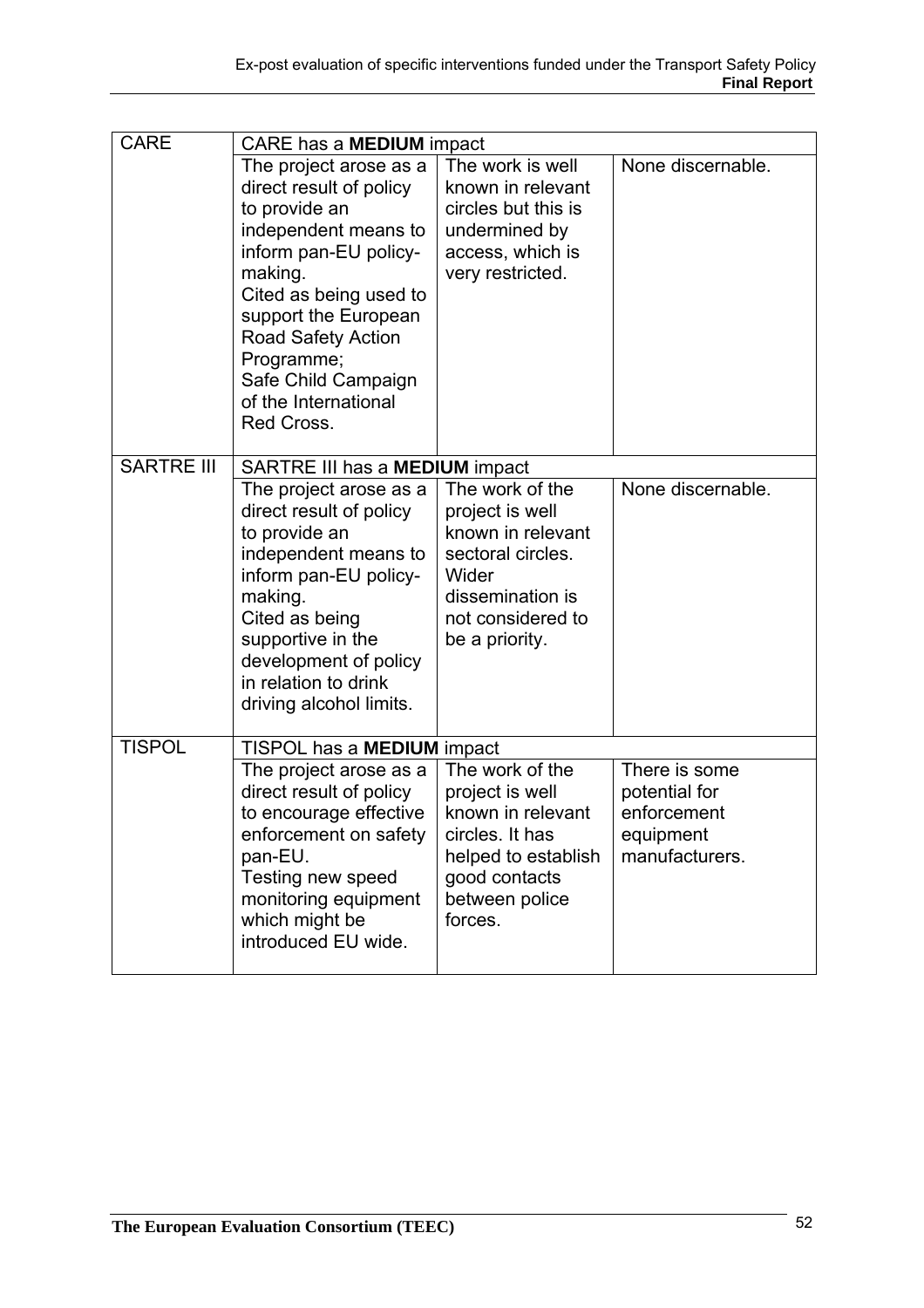| <b>EQUASIS</b> | <b>EQUASIS has a MEDIUM impact</b>                                                                       |                                                                                                             |                                                                                                     |  |
|----------------|----------------------------------------------------------------------------------------------------------|-------------------------------------------------------------------------------------------------------------|-----------------------------------------------------------------------------------------------------|--|
|                | The project arose as a<br>direct result of policy<br>to provide an                                       | The work of the<br>project is well<br>known in relevant                                                     | There might be scope<br>for changes in the<br>insurance sector and                                  |  |
|                | independent means to<br>inform decision<br>makers about<br>choosing a safe<br>vessel.                    | circles.                                                                                                    | selection of vessels.                                                                               |  |
| <b>EuroBOB</b> | EuroBOB has a <b>HIGH</b> impact                                                                         |                                                                                                             |                                                                                                     |  |
|                | EuroBOB has<br>influenced<br>recommendations at<br>the EC level even<br>though this was not<br>intended. | Impact in this<br>respect has been<br>very high $-$<br>publicity is at the<br>very heart of the<br>project. | Brewer and bar-owner<br>associations are<br>heavily involved in<br>some participating<br>countries. |  |

**Figure 10 – Review of Impacts of the projects** 

### **5.1.4.3 General conclusions on impact drawn from this sample of projects**

There are some common themes related to impact that can be drawn from the sample that might be applicable to the entirety of projects funded under the Transport Safety Policy. In summary these are:

- $\triangleright$  Projects were directly supportive of policy making.
- $\triangleright$  As might be expected, little impact was felt beyond their direct relevance in their particular field but collectively there was an opportunity to deliver a consistent high-level message.
- $\triangleright$  Improving access to the results, improving communication of results/ activities is a clear need across all projects.
- $\triangleright$  Direct impacts on industry are small and difficult to determine.

#### *5.1.5 Conclusions relating to EFFICIENCY*

This section examines the efficiency of each project through: firstly, setting out its procurement profile; secondly, examining its use of resources; thirdly, examining the cost effectiveness of each project in achieving its outputs; and finally, providing general conclusions for the overall sample as a whole that might be applicable to the entirety of projects funded under the Transport Safety Policy.

The analysis of efficiency was undertaken via an examination of inputs and outputs/ outcomes. As most of the projects were directed at supporting a common aim, accident reductions, it has been impossible to define cost effectiveness in terms of outcomes as each might have contributed to the overall objective and there is no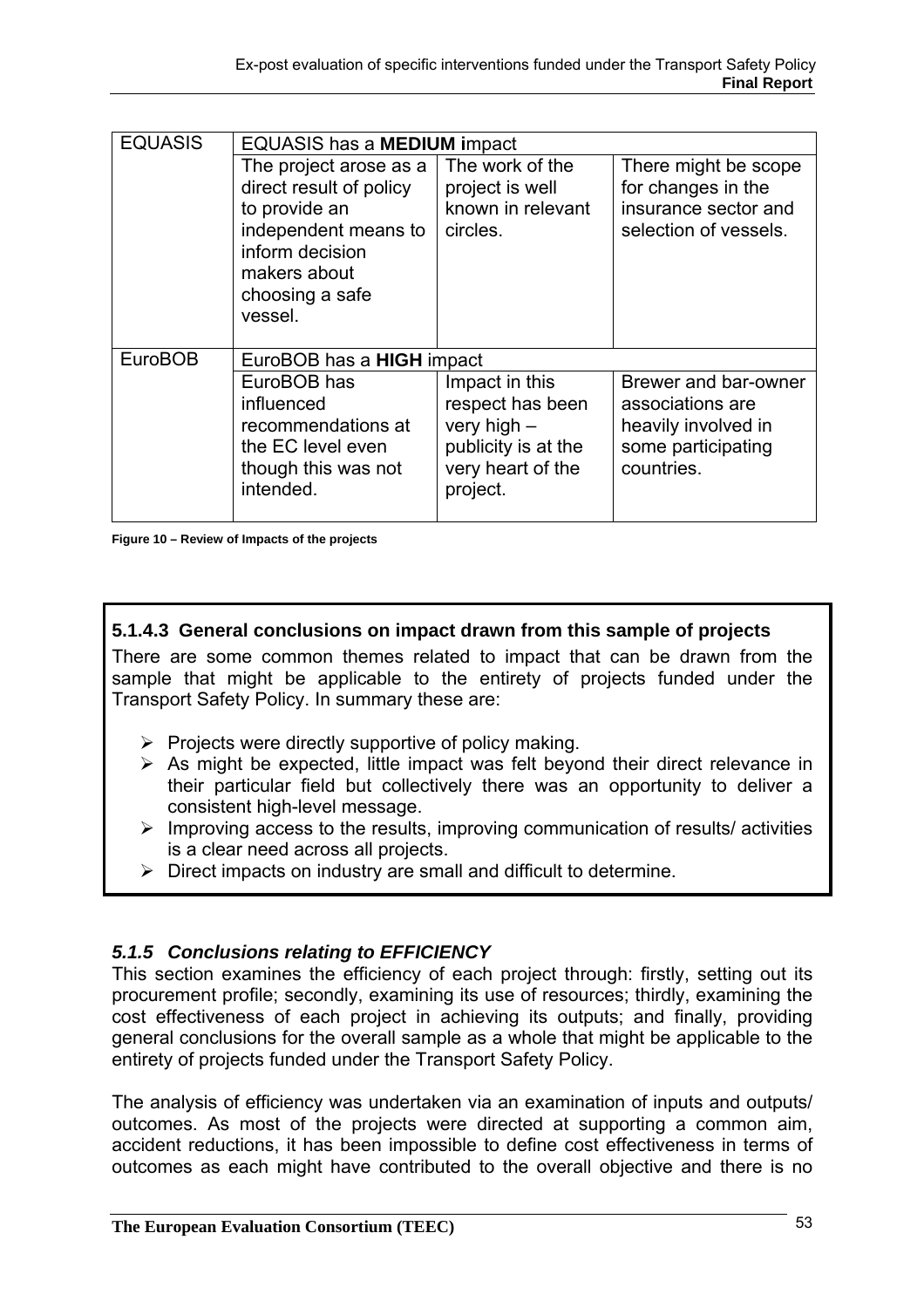current method for distinguishing the impact of the different factors presented in the projects. Nevertheless, we have attempted to benchmark the cost of resources and the cost of activities wherever possible including overall fee rates where they were able to be estimated.

| <b>Project</b>  | <b>Procurement</b>                                                                                                                                            | Use of resources                                                                                                                              | <b>Cost effectiveness</b>                                                                                                                                                                                                                                                                              |
|-----------------|---------------------------------------------------------------------------------------------------------------------------------------------------------------|-----------------------------------------------------------------------------------------------------------------------------------------------|--------------------------------------------------------------------------------------------------------------------------------------------------------------------------------------------------------------------------------------------------------------------------------------------------------|
| <b>ROSITA</b>   | ROSITA has a <b>HIGH</b> efficiency                                                                                                                           |                                                                                                                                               |                                                                                                                                                                                                                                                                                                        |
|                 | Provided over two<br>contracts. ROSITA:<br>up to 50% of<br>allowable costs or<br>100% of additional<br>costs. ROSITA 2:<br>44.69% of estimated<br>total cost. | This was high given<br>the large number of<br>inputs (especially<br>experts' time)<br>provided for free.                                      | This was high, given<br>the considerable<br>economies of scale<br>reached through<br>intense cooperation<br>and sharing of work<br>with US partners.                                                                                                                                                   |
| <b>EuroNCAP</b> | EuroNCAP has a HIGH efficiency                                                                                                                                |                                                                                                                                               |                                                                                                                                                                                                                                                                                                        |
|                 | Provided over six<br>contracts. EC<br>funding ranging from<br>25% to 50%, co-<br>funding in particular<br>from public national<br>sources.                    | Generally high, but<br>there is greater<br>scope for car<br>industry shouldering<br>part of cost. Average<br>fee rates: €470 in<br>1999-2000. | Benefits in terms of life<br>saved are considerable<br>when compared to<br>inputs. Depending on<br>the value given to a<br>human life, EuroNCAP<br>is cost effective as<br>soon as savings<br>between 3 to 6 human<br>lives are reached (1 to<br>2 lives when measured<br>against EC<br>contribution). |
| <b>ETSC</b>     | ETSC has a HIGH efficiency                                                                                                                                    |                                                                                                                                               |                                                                                                                                                                                                                                                                                                        |
|                 | Provided over 2<br>contracts,<br>50% EC funding with<br>co-funding.                                                                                           | Support for<br>administration and<br>communication.<br>Average fee rates:<br>€379 in 2001.                                                    | The work is well<br>thought of but ETSC is<br>operating in a market<br>with many providers of<br>safety information.<br>While there are details<br>on attendees there is<br>no direct measure of<br>cost effectiveness.                                                                                |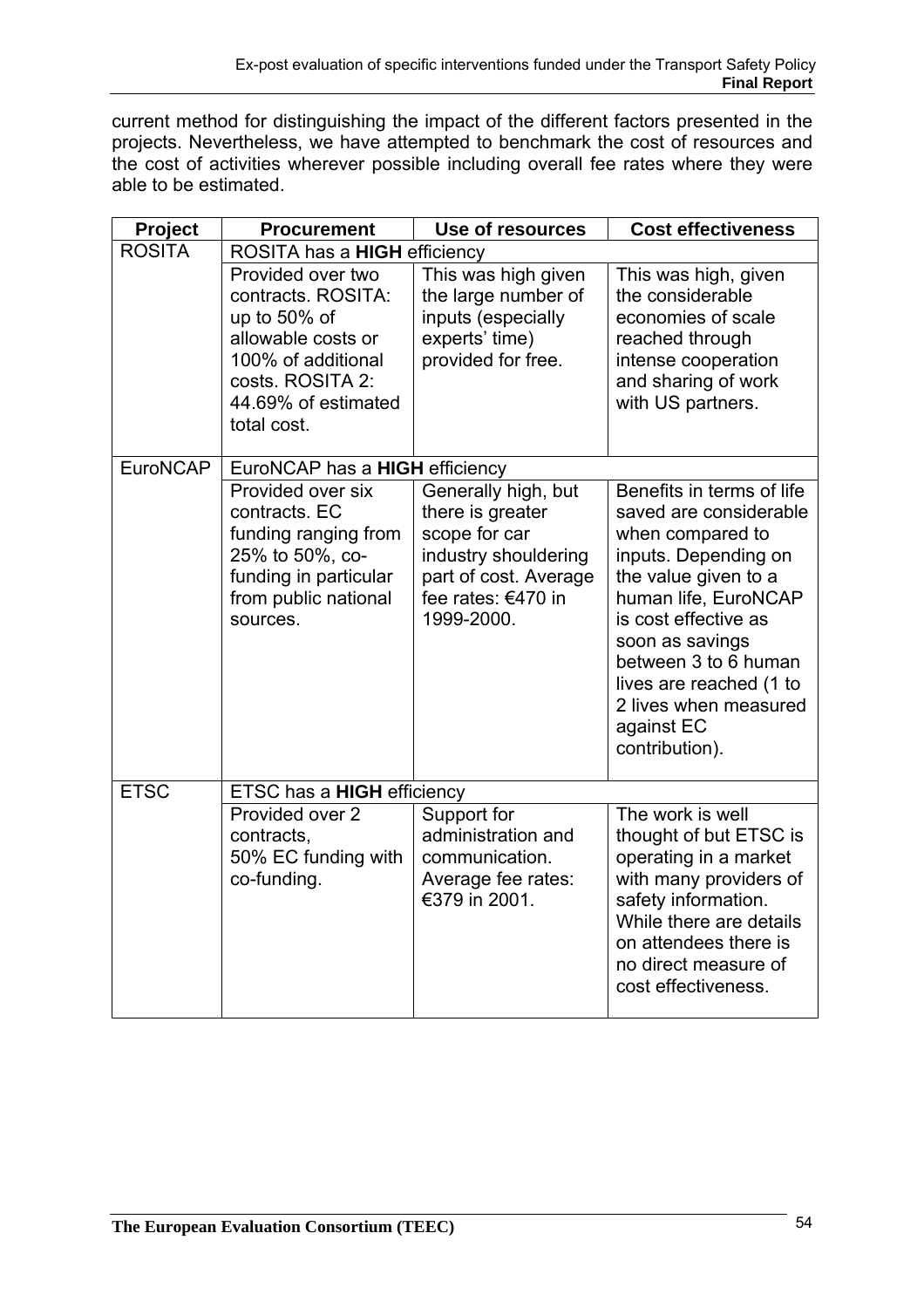| <b>CESARE</b>  | <b>CESARE has a MEDIUM efficiency</b>                                                                                                                           |                                                                                                                                                                         |                                                                                                                                                                                                                         |  |
|----------------|-----------------------------------------------------------------------------------------------------------------------------------------------------------------|-------------------------------------------------------------------------------------------------------------------------------------------------------------------------|-------------------------------------------------------------------------------------------------------------------------------------------------------------------------------------------------------------------------|--|
|                | Provided over 2<br>contracts,<br>50% EC funding with<br>co-funding from<br>private sector.                                                                      | Average fee rates:<br>€461 in 1998-1999 in<br>CESARE 1. The<br>development of the<br>MoU required legal<br>and tax advice in<br><b>CESARE 2.</b>                        | The project is phased<br>and two further stages<br>required to complete<br>the expected<br>interoperability<br>standards                                                                                                |  |
| <b>RESPECT</b> | RESPECT has a HIGH efficiency                                                                                                                                   |                                                                                                                                                                         |                                                                                                                                                                                                                         |  |
|                | One contract, 50%<br>EC funding.<br>(Contract for<br><b>RESPECT Phase 2</b><br>was not part of this<br>evaluation as Phase<br>2 only started in April<br>2004). | This could be<br>improved, especially<br>since delays<br>between RESPECT<br>1 and RESPECT 2<br>led to a suboptimal<br>use of resources.                                 | Efficiency was<br>achieved at the<br>company level as soon<br>as 4 companies<br>became involved<br>(which is currently the<br>case), efficiency at the<br>public level as soon as<br>2550 drivers have<br>been trained. |  |
| <b>CARE</b>    | CARE has a MEDIUM efficiency                                                                                                                                    |                                                                                                                                                                         |                                                                                                                                                                                                                         |  |
|                | Provided over 12<br>contracts,<br>EC funding rising<br>from 50% to 100%<br>over the period<br>1996-2004.                                                        | Large number of<br>individual contracts<br>and support funded<br>irregularly. This is<br>likely to have had a<br>high transaction<br>coordination cost.                 | Limited access to the<br>database restricts its<br>wider usefulness and<br>thus cost<br>effectiveness.                                                                                                                  |  |
| <b>SARTRE</b>  | SARTRE has a <b>HIGH</b> efficiency                                                                                                                             |                                                                                                                                                                         |                                                                                                                                                                                                                         |  |
| III            | Provided over 1<br>contract,<br>EC funding of 50%,<br>co-funding from MS<br>authorities.                                                                        | Average cost per<br>interview with<br>analysis €52<br><b>Benchmark</b><br>comparison is €70<br>per interview based<br>on experience of the<br>evaluator <sup>17</sup> . | The survey provides<br>the only consistent,<br>comparable data set<br>across EU.                                                                                                                                        |  |

 $\overline{a}$  $17$  Jacobs Consultancy LTD, Proposal for surveys, 2004, Department for Transport, UK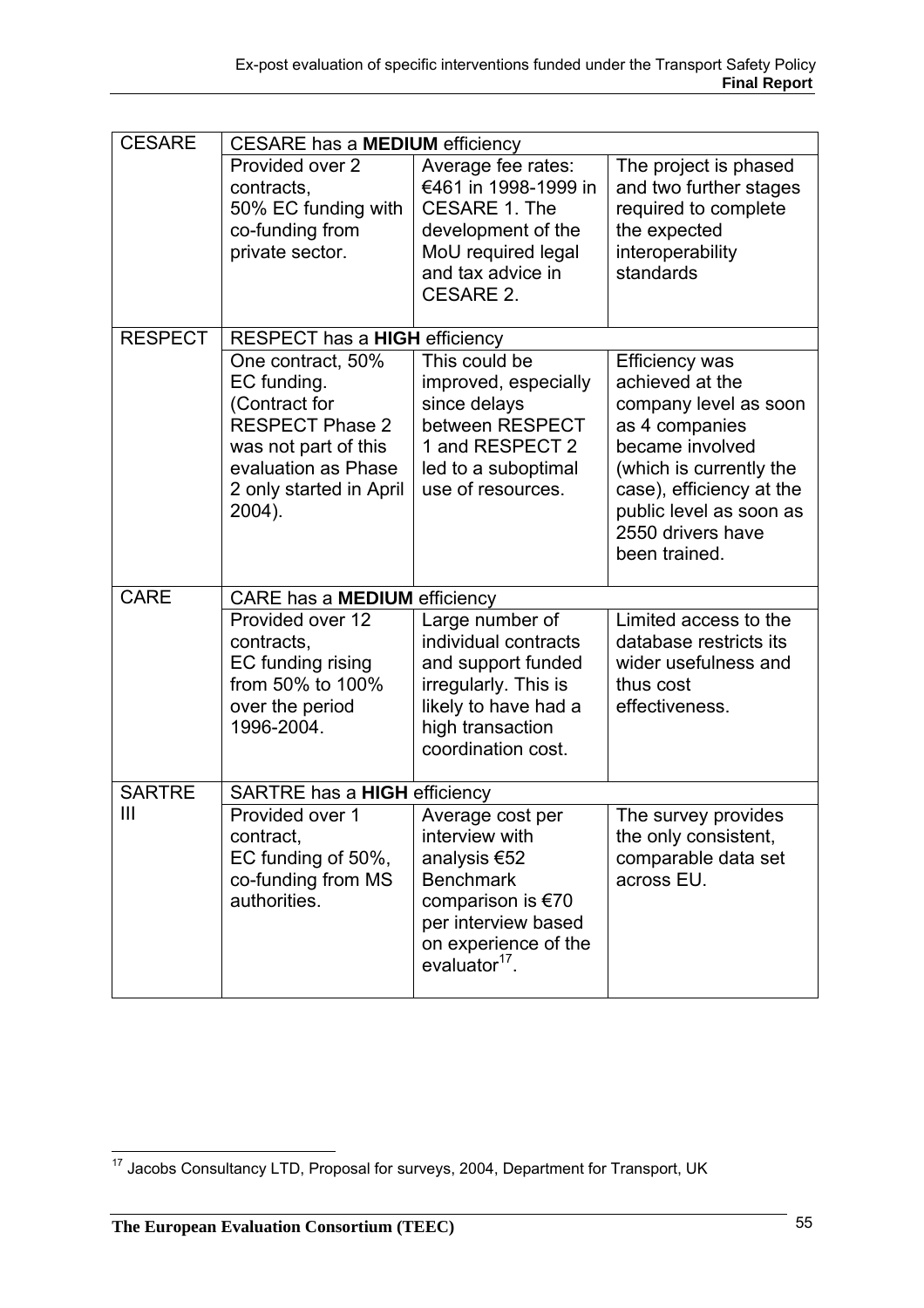| <b>TISPOL</b>  | TISPOL has a MEDIUM efficiency  |                       |                                   |  |
|----------------|---------------------------------|-----------------------|-----------------------------------|--|
|                | Provided over 1                 | Average fee rates:    | One part of the project           |  |
|                | contract,                       | €550. Leverage of     | resulted in over 26,000           |  |
|                | EC funding of 50%               | over €20 million in   | defective vehicles and            |  |
|                | co-funding from MS              | associated police     | drivers being stopped.            |  |
|                | police authorities.             | time committed.       |                                   |  |
| <b>EQUASIS</b> | EQUASIS has a HIGH efficiency   |                       |                                   |  |
|                |                                 |                       |                                   |  |
|                | Provided over 4                 | Average fee rates:    | The database is well              |  |
|                | phases/contracts,               | €387 in 1998-2000.    | regarded and records              |  |
|                | EC funding falling              | EC funding gradually  | about 93,600 users per            |  |
|                | from 50% to 33%,                | reduced as different  | annum <sup>18</sup> . There is no |  |
|                | co-funding from MS              | sources of funding    | record of users'                  |  |
|                | authorities.                    | take on further       | feedback on the quality           |  |
|                |                                 | responsibility.       | or use of the                     |  |
|                |                                 |                       | information.                      |  |
|                |                                 |                       |                                   |  |
| <b>EuroBOB</b> | EuroBOB has a MEDIUM efficiency |                       |                                   |  |
|                | Provided over two               | High cost (939K       | Input/ output analysis            |  |
|                | contracts, with EC              | Euros p.a)., but very | not possible due to the           |  |
|                | funding of 44.66%               | widespread            | nature of the project.            |  |
|                | and 41.05%                      | campaign over         | While having different            |  |
|                | respectively.                   | various countries     | national campaigns is             |  |
|                |                                 |                       |                                   |  |
|                |                                 | where such            | useful for effectiveness          |  |
|                |                                 | resources are         | of the projects, further          |  |
|                |                                 | arguably justified.   | synergies between                 |  |
|                |                                 | Some minor            | these (with positive              |  |
|                |                                 | evidence of           | cost effects) might be            |  |
|                |                                 | suboptimal use of     | possible.                         |  |
|                |                                 | resources in some     |                                   |  |
|                |                                 | countries (e.g.       |                                   |  |
|                |                                 | Spain).               |                                   |  |

**Figure 11 – Evaluation findings related to efficiency** 

## **5.1.5.1 Further findings, efficiency in the use of resources**

From an analysis of the efforts allocation, there is no evidence of over-allocation of resources. In addition, all the efforts planned appear to be justified by the objectives of the projects, and the tasks to be carried out by the consultants/ beneficiaries.

Where it has been possible, a basic fee analysis was carried out for the projects under evaluation, dividing the budget for fees of each specific project per the number of its working days. The resulting figures do not take into consideration the professional experience of the experts (senior consultant, expert, junior consultant),

 $\overline{a}$  $18$  This figure is based on the 7,800 users per month recorded in 2003. It does not differentiate between single and repeat users.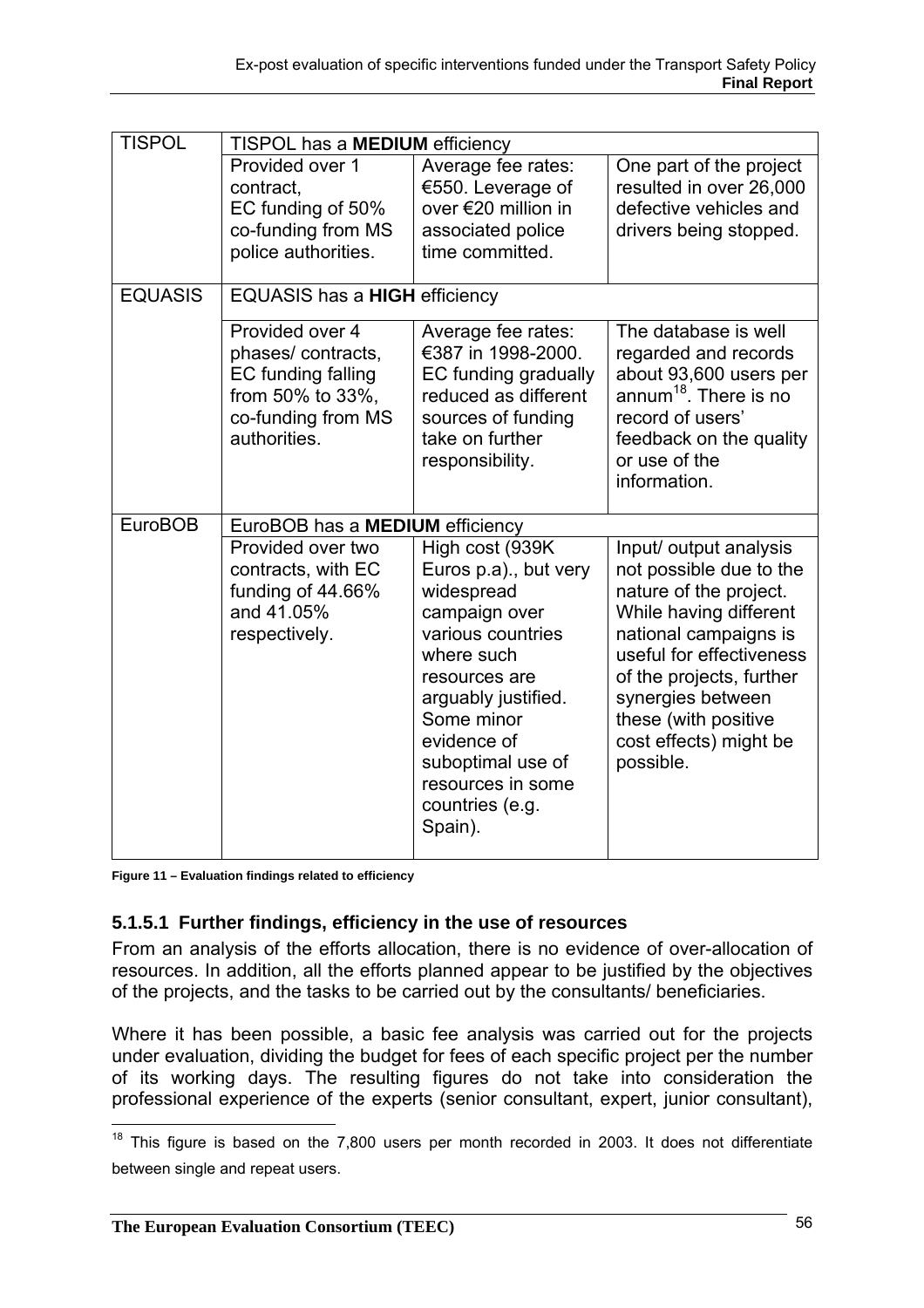and correspond to the average daily costs of each project in terms of professional fees. The following table reports the results of this analysis, per project and contractual year:

| Project           | 1998/1999 | 2000/2001 | 2001/2002 | 2003/2004 |
|-------------------|-----------|-----------|-----------|-----------|
| <b>ROSITA</b>     |           |           |           |           |
| <b>EuroNCAP</b>   |           | 473       |           |           |
| <b>ETSC</b>       |           | 379       |           |           |
| <b>CESARE</b>     | 461       |           |           |           |
| <b>RESPECT</b>    |           |           |           |           |
| <b>CARE</b>       |           |           |           |           |
| <b>SARTRE III</b> |           |           |           |           |
| <b>TISPOL</b>     |           |           | 546       | 546       |
| <b>EQUASIS</b>    | 387       | 387       |           |           |
| <b>EuroBOB</b>    |           |           |           |           |

**Figure 12 - Average fees, per contract, per year** 

Over the period under evaluation the daily fee rates ranged from Euro 379 to Euro 546. The sample is considered representative of the range of projects funded under the Transport Safety Policy. On average the fee rates are in line with the fees that have been observed by the evaluators in other DGs of the European Commission<sup>19</sup>.

### **5.1.5.2 Cost effectiveness in attaining results and impacts**

The work undertaken through the projects under consideration was difficult to define in terms of direct outcomes as all were related to the overall objective of reducing accidents. In some circumstances it has been possible to benchmark against other work in different fields. For example, in the work of SARTRE the average cost of an interview (including all analysis) was Euro 52. This compares well with recent examples known to the evaluators of similar commercial interview programmes which cost Euro 70 per interview. As regards user access to the EQUASIS database on safe vessels, this costs less then Euro 2 per inquiry. Since this database gives unique access to a wide range of vessel data, it is regarded to be good value.

In general, the projects have been successful in terms of effectiveness and impact, they have been judged as using their resources efficiently and so cost effectiveness is likely to have been satisfactory.

Experts – from 400 to 500  $\epsilon$ 

 $\overline{a}$ 

 $19$  The fees observed in other DGs of the European Commission during the same period<sup>19</sup> are in the following ranges:

<sup>•</sup> Senior experts – from 550 to 750  $\epsilon$ 

Junior experts – from 300 to 450  $\in$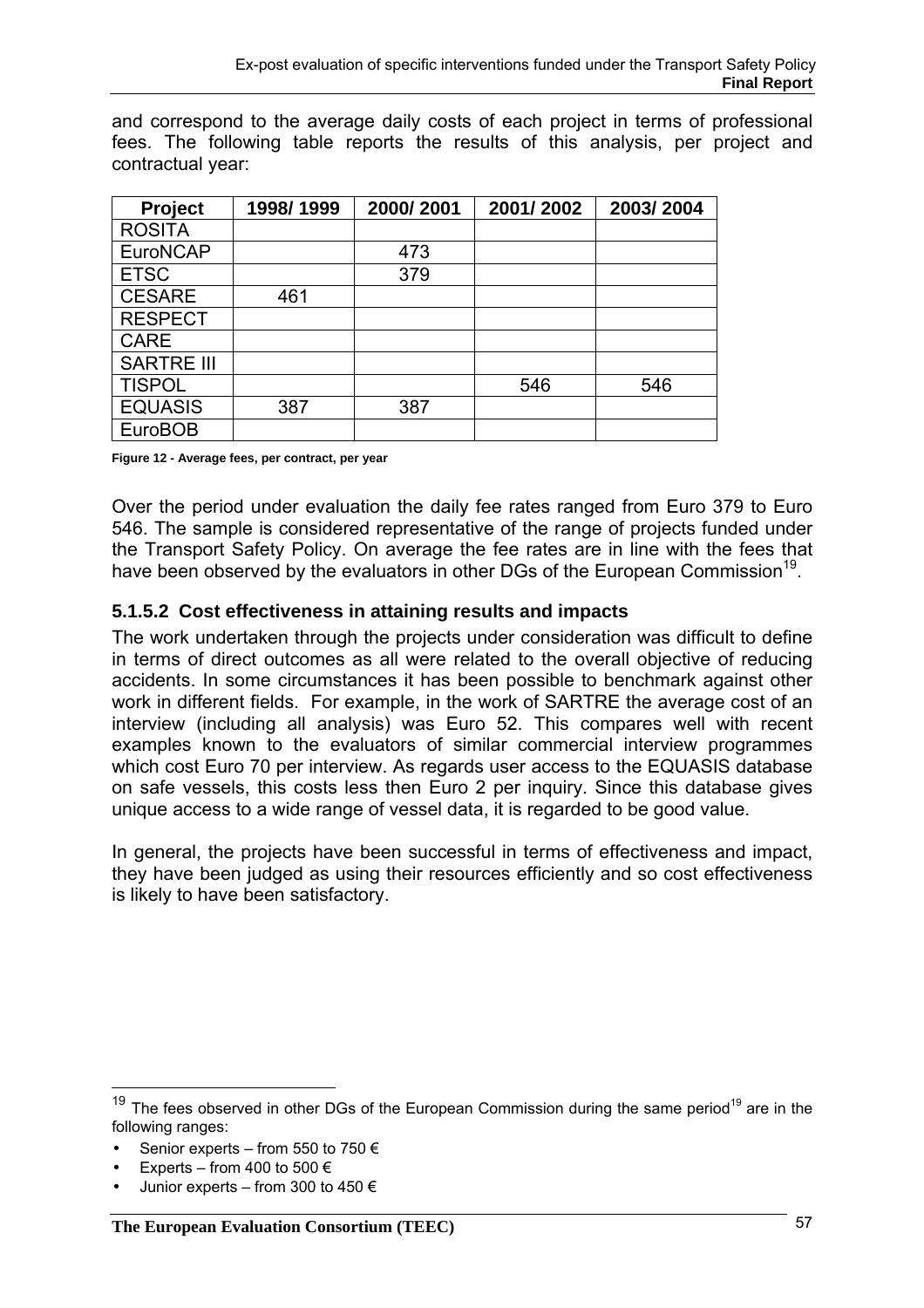## **5.1.5.3 General conclusions on efficiency drawn from this sample of projects**

There are some common themes related to efficiency that can be drawn from the sample that might be applicable to the entirety of projects funded under the Transport Safety Policy. In summary these are:

- $\triangleright$  That the individual projects or programmes arising from proposals all have appeared to demonstrate a good use of resources in delivering. Given that there is also a substantial Member State or third-party contribution they also will be interested in securing good value for money.
- $\triangleright$  Objective monitoring indicators are not embedded in the reporting. While there are some general indicators provided in the form of days and fees and the cost of delivery, there are no clear records of actual days input, fee rates, cost per user etc.
- $\triangleright$  In the case of co-funding there is no overall record (except through the outputs) of the value and effort actually input by third parties.
- $\triangleright$  Most contracts appear to have been well targeted, possibly in a number of discrete phases to ensure manageability of outcomes. The major exception is CARE where several changes of ownership and a multitude of contracts must have led to less than efficient delivery.
- $\triangleright$  Changes in EC procurement rules in January 2003 led to the stalling of some programmes (notably RESPECT which was delayed about one year) and extra expense for contractors. Centrally generated change or delays that adversely impact contractors, unless compensated, are likely to lead to poorer future responses.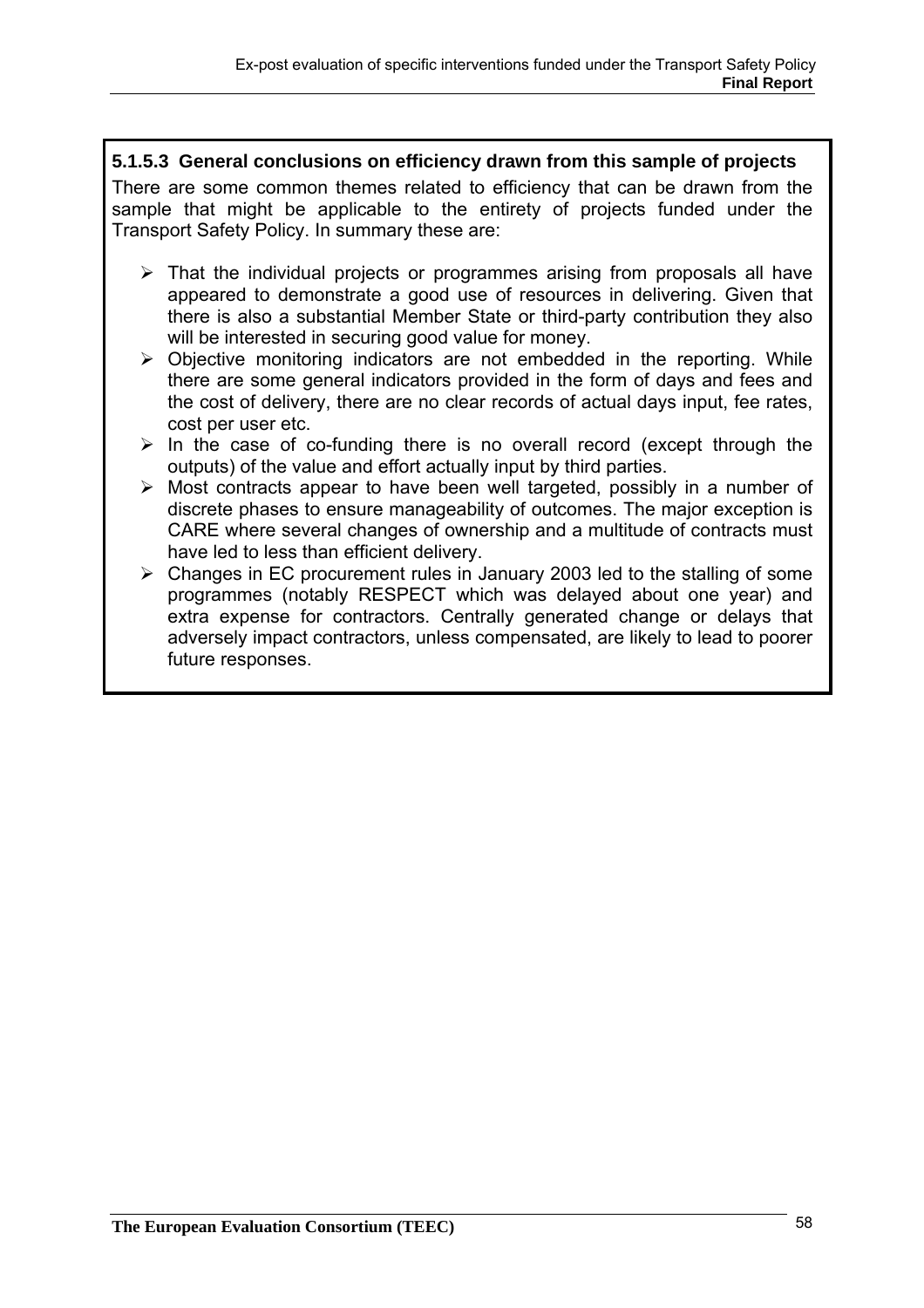## **5.2 CONCLUSIONS FOR THE DERIVATIVE EVALUATION QUESTIONS**

#### *5.2.1 Overview*

This section of the report provides, in summary form, the conclusions from the evaluation of the projects organised under the headings of the derivative evaluation questions (the sustainability of the activities particularly in the event of the withdrawal of EC funding; the monitoring of current and future interventions the consistency among different objectives; and, the added value of the funding).

These are based on the evaluation findings, which are reported project by project, in full evaluation grids as part of the main body of the report. Conclusions for sustainability are presented at the project level and as general concluding remarks drawn from the sample. The other conclusions to derivative evaluation questions are presented at the general level, as they draw from cross-project evaluation.

#### *5.2.2 Conclusions on Sustainability*

Sustainability is assessed for each project through an examination of the following issues: firstly aspects of the projects likely to continue after the withdrawal of EC funds; secondly, factors which promote sustainability; thirdly, proposals for alternative/ supplementary funding sources; and fourthly, some general conclusions for the overall sample as a whole. The results are set out in the table below:

| Project       | <b>Aspects likely to</b><br>continue after EC                                                                                                                                                      | <b>Factors for</b><br>sustainability                                                                            | Alternative and/ or<br>supplementary<br>financing                                                                                                                             |
|---------------|----------------------------------------------------------------------------------------------------------------------------------------------------------------------------------------------------|-----------------------------------------------------------------------------------------------------------------|-------------------------------------------------------------------------------------------------------------------------------------------------------------------------------|
| <b>ROSITA</b> | Expected to stop<br>without EC<br>contribution. (But<br>once devices are<br>defined, strong<br>likelihood that<br>project can be<br>self-sustaining as<br>devices can be<br>marketed and<br>sold). | Key role for Prof<br>Verstraete; but also<br>strong commitment by<br>project partners should<br>he discontinue. | <b>National</b><br>governments; drug<br>testing device<br>manufacturers.<br>Possibly also from<br>automobile clubs,<br>pharmaceutical<br>industry or medical<br>associations. |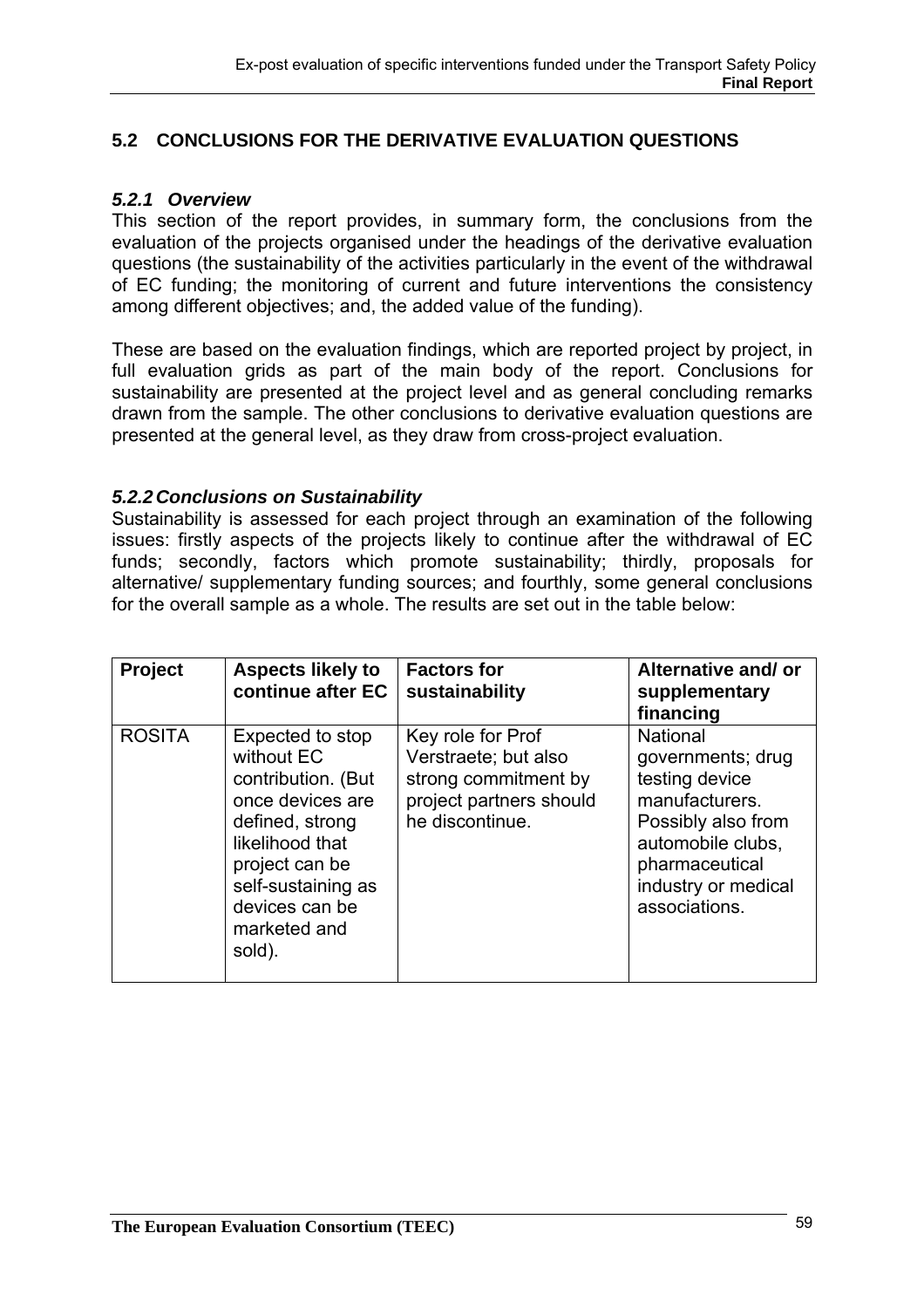| <b>EuroNCAP</b>   | <b>Expected to</b><br>continue given that<br>EuroNCAP has<br>managed to attract<br>much funding from<br>non-EC sources.               | Relevance to industry<br>demands.<br>Funding agencies'<br>perception of marginal<br>rate of return in safety via<br>further EuroNCAP work.<br>Rate of use of the star-<br>rating system, including in<br>firms' marketing<br>strategies. | National or private<br>road safety<br>associations /<br>research institutes.<br>Private industry, to a<br>limited extent<br>(EuroNCAP needs<br>to carefully guard its<br>independence from<br>private influence). |
|-------------------|---------------------------------------------------------------------------------------------------------------------------------------|------------------------------------------------------------------------------------------------------------------------------------------------------------------------------------------------------------------------------------------|-------------------------------------------------------------------------------------------------------------------------------------------------------------------------------------------------------------------|
| <b>ETSC</b>       | <b>Expected to revert</b><br>to research<br>institute with<br>limited external<br>communication.                                      | Focus on smaller number<br>of key activities<br>Improve profile and speak<br>with authority.                                                                                                                                             | Private sector or MS<br>research contracts.<br>Private contracts<br>might affect<br>independence.                                                                                                                 |
| <b>CESARE</b>     | <b>Expected to</b><br>continue only if<br>there is a clear<br>commercial<br>rationale.                                                | Reaching standards goal<br>rapidly.<br>Achieve wide industry<br>buy-in.                                                                                                                                                                  | Private sector<br>consortium of<br>operators and<br>manufacturers.                                                                                                                                                |
| <b>RESPECT</b>    | Expected to stop<br>without EC<br>contribution. Other<br>funding sources so<br>far not sufficient.                                    | Ability to evoke demand<br>for training in companies.                                                                                                                                                                                    | Road safety<br>organisations.<br>Contributions (but<br>not full funding) can<br>be expected from<br>participating<br>companies.                                                                                   |
| <b>CARE</b>       | Expected to stop<br>without EC<br>contribution with<br>any particular<br>drive for pan-EU<br>data from Member<br>States individually. | Complete and up to date.<br>Cited with authority and<br>seen to be used.                                                                                                                                                                 | No alternative<br>funding sources<br>have been<br>identified.                                                                                                                                                     |
| <b>SARTRE III</b> | <b>Without EC</b><br>involvement the<br>project would end,<br>other funding<br>sources are not<br>sufficient.                         | Industry involvement, and<br>standardised core<br>questions.<br>Cited with authority and<br>seen to be used.                                                                                                                             | Possible funding<br>from consortium of<br>Member States.                                                                                                                                                          |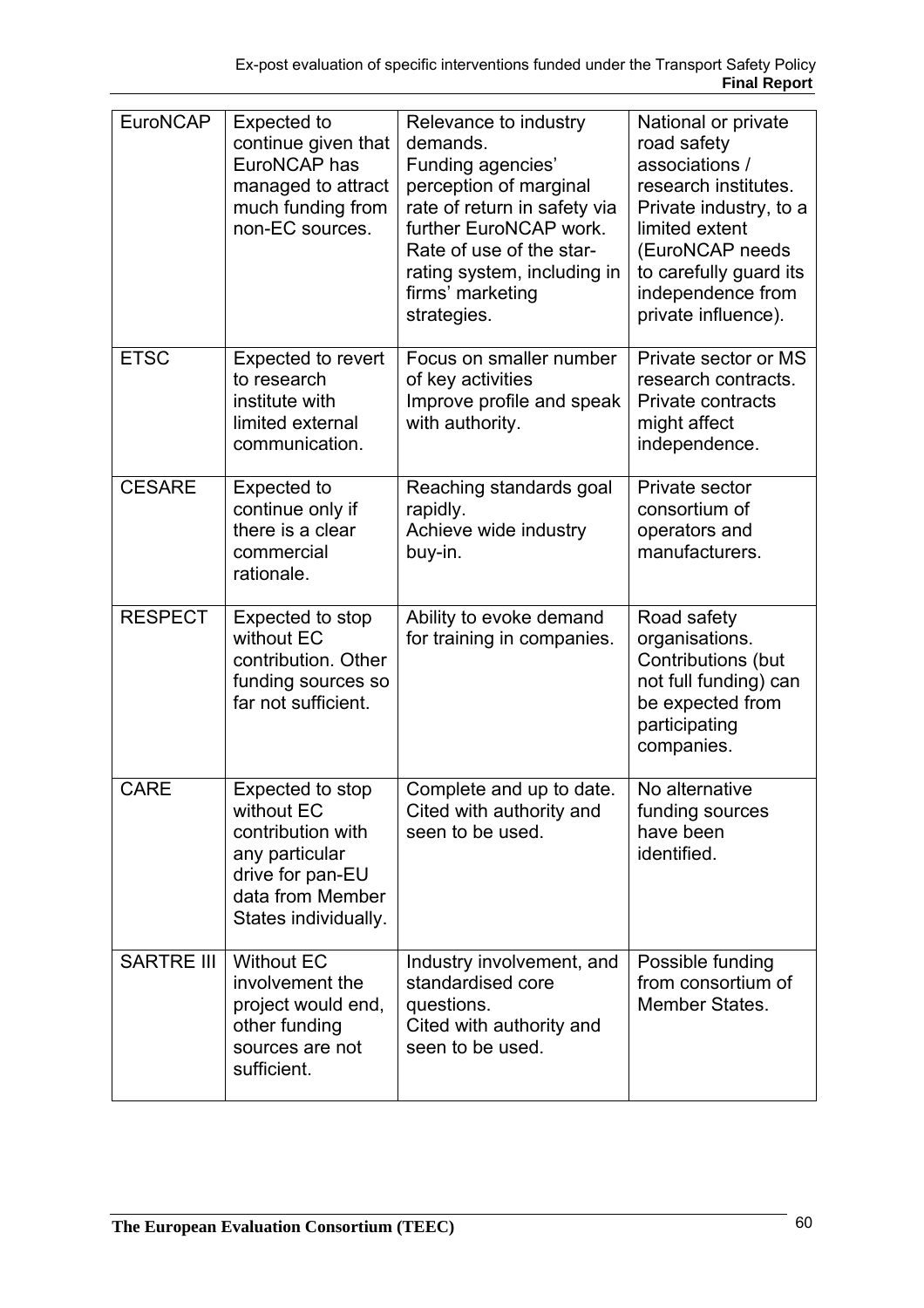| <b>TISPOL</b>  | Expected to be<br>much reduced with<br>only limited<br><b>Member States</b><br>initiatives.                                                                                    | Make relevant at local<br>level.<br>Measurable outcomes.                                                       | Possible funding<br>from consortium of<br>Member States.                                                                                                                                                                              |
|----------------|--------------------------------------------------------------------------------------------------------------------------------------------------------------------------------|----------------------------------------------------------------------------------------------------------------|---------------------------------------------------------------------------------------------------------------------------------------------------------------------------------------------------------------------------------------|
| <b>EQUASIS</b> | Expected to<br>continue as its<br>value is clear but<br>cooperation from<br>database<br>providers might be<br>affected.                                                        | The quality of the<br>information and industry<br>cooperation. Cited with<br>authority and seen to be<br>used. | Possible funding<br>from consortium of<br>Member States,<br>international<br>maritime agencies<br>and users fees.                                                                                                                     |
| <b>EuroBOB</b> | Expected to<br>continue in those<br>countries where<br>project is<br>established (e.g.<br>Belgium).<br>Expected to stop<br>in recent ones and<br>the prospective<br>newcomers. | Level of public interest in<br>drunk driving among<br>young people.                                            | Possible funding<br>from national road<br>safety<br>organisations;<br>private sector (bar<br>owner and brewer<br>associations). Small<br>private<br>organisations very<br>active in combating<br>drunk driving among<br>young people. |

**Figure 13 – Evaluation findings relating to project sustainability** 

## *5.2.3 General conclusions on sustainability drawn from this sample of projects*

There are some common themes related to sustainability that can be drawn from the sample that might be applicable to the entirety of projects funded under the Transport Safety Policy. In summary these are:

- $\triangleright$  That projects directly supportive of policymaking or instigated by EC are unlikely to continue if EC funding is withdrawn. There is likely to be little pan-EU interest in, or capacity to, continue these programmes.
- $\triangleright$  The key to sustainability is to ensure that once set up (the formative stage) atabases and information are up to date and comprehensive and continue to deliver (the maintenance stage). There is often more interest in the formation stage than in the maintenance stage.
- $\triangleright$  Improving access to the results, improving communication of results/ activities is a clear need across all projects.
- $\triangleright$  Future sustainability must be considered as an integral part of any intervention. This includes not only technical issues and personnel resources but also the impact on the organisation undertaking the work.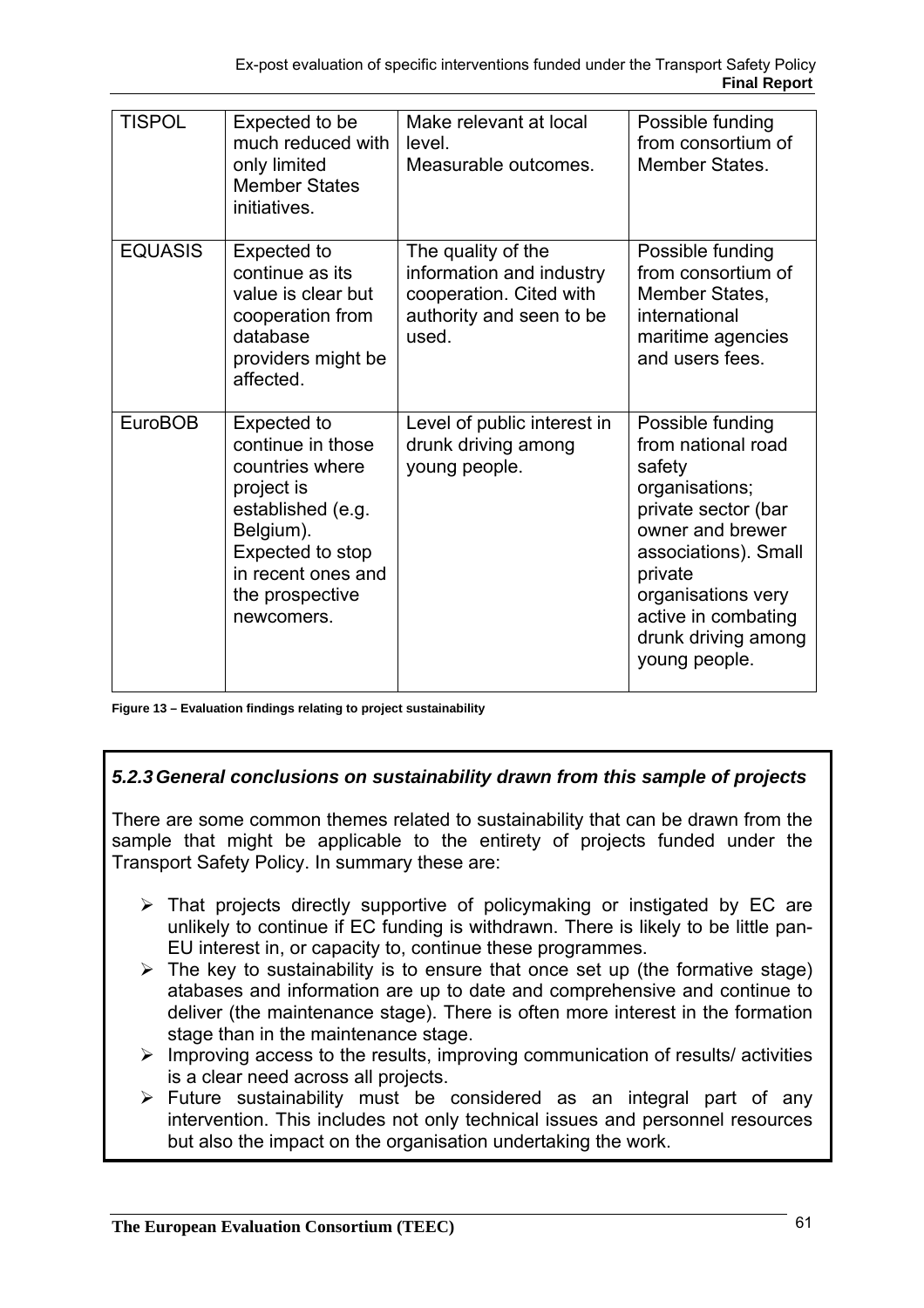## *5.2.4 Conclusions on monitoring and indicators*

### *General conclusions on monitoring drawn from this sample of projects*

There are some common themes related to monitoring that can be drawn from the sample that might be applicable to the entirety of project funded under the transport safety policy. In summary these are:

- $\triangleright$  There is a general lack of specific objective indicators for projects except through the means of the deliverables.
- $\triangleright$  Cost effectiveness, effectiveness and impact are all difficult to measure as the final objective is an improvement in safety/ reduction in accidents. Linking each project/ intervention with the overall outcome in terms of changes in accidents has been a challenge. Nevertheless, specific indicators can be developed at least relating to such aspects as:
	- Cost and volume of inputs.
	- Inputs and access by users.
	- Use/citation of project in EC, research literature, media etc.
	- Website hits by category of user.
- $\triangleright$  More challenging is the monitoring of the quality of the information produced by a project. This might be monitored through user surveys and feedback conducted either through the project itself or through independent means. Reporting of user feedback should be a standard element of any project.

#### *5.2.5 The consistency among different objectives*

The focus of the policy objective on transport safety and the specific objectives of halving fatal accidents on the roads by 2010 and eliminating single hulled tankers from European waters, means that there is a clear consistency in direction for all of the projects.

As previously set out when examining the sample, the projects demonstrate coherent support across all of the areas which might be expected to be generated at EC level – relating to the formation of legislation, providing standards for safe operation, ensuring that legislation in enforced and best practice is enacted and that decision makers can be informed about the progress of their policies.

The measure of the overall consistency between objectives across the sample is the recent Communication from the Commission, "European Road Safety Action Programme", issued in June 2003. The Communication sets out the plan for achieving the halving of road accident victims by 2010. Within the document each of the road related projects (except CESARE and not directly, SARTRE) is mentioned by nme and referenced as a building block in the overall strategy.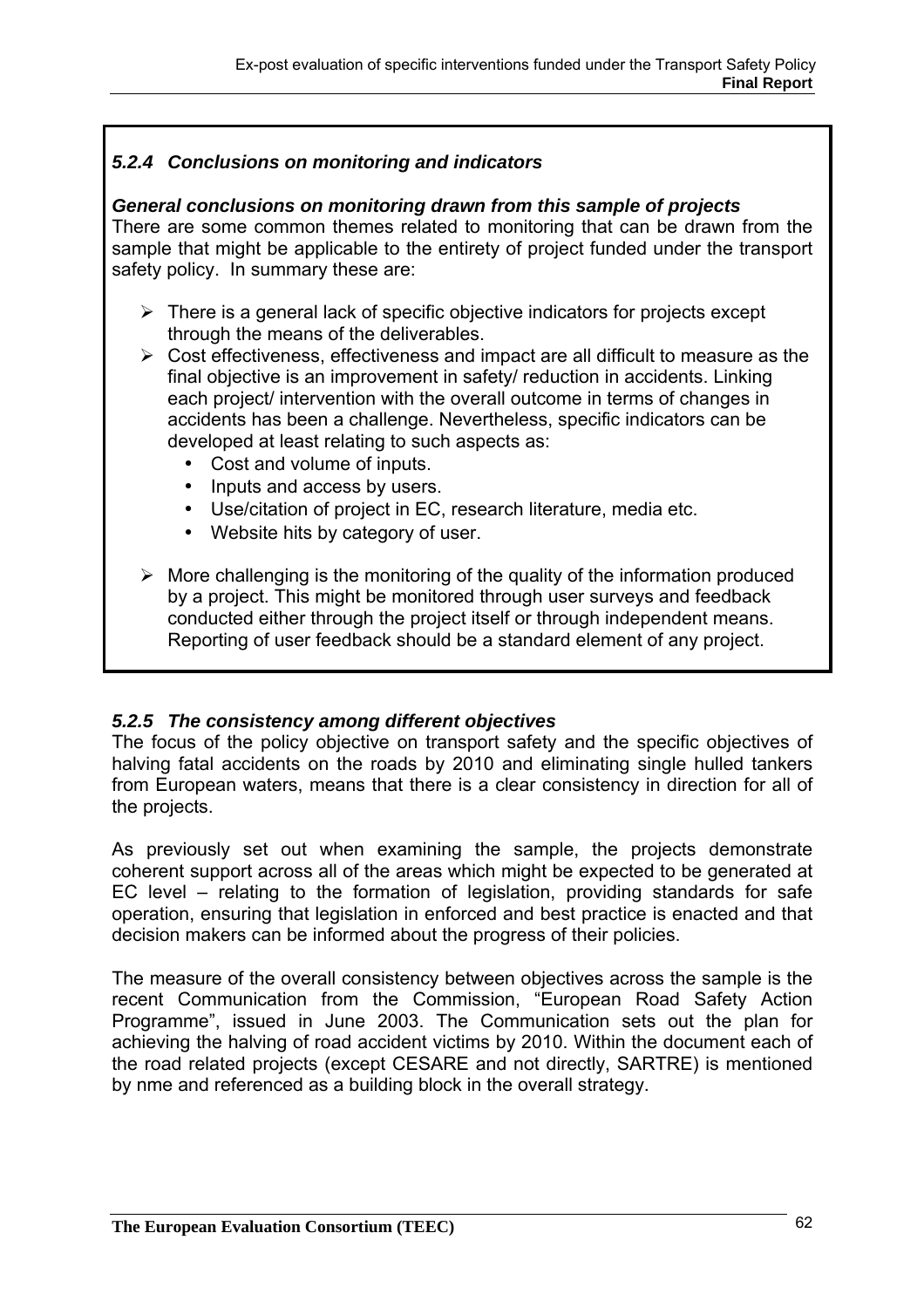## *5.2.6 The added value of the funding*

This section sets out proposals for improving value added from the projects in the future through: firstly, proposal related to individual projects; and secondly, some general conclusions for the overall sample as a whole.

The evaluators were required to assess the need for strategies to improve the added value of the funding.

Based on the evaluation findings, no major project measures are deemed necessary to improve the added value from funding, although extension of project coverage to the new Member States is obviously one means of enhancing the European dimension. Once again, this refers to the sample of the projects selected.

In particular:

- Whilst it is possible that some of these projects may have been instigated as cooperative activities between Member States (for example TISPOL), or out of commercial interests (for example EuroNCAP), it is highly unlikely that, without EC funding, coordination, and provision of suitable pan-European structures, they would have been implemented. This is particularly relevant to the information sharing projects.
- Added value from this sample of projects is derived from the partnerships and networks established between organisations at the European level.
- Additionally it should be noted that Transport Safety Policy implementation via these projects brings added value to the policy making process itself. For example, in the absence of EC financing of these projects (policy-off scenario), it is possible that EC policy making may have been less evidence-based.
- All the projects evaluated contributed directly or indirectly to the European policy on transport safety, so that no need emerges for strategies to increase their contribution to European policies.
- In general, methodologies adopted (when described) were consistent with the projects' objectives.

Some of the projects related to information sources which were under development (for example, CARE and EQUASIS). There will be added value in making sure that such projects are suitably directed to ensuring that their information is up to date, has full coverage and is accurate to encourage use and reliance on the results.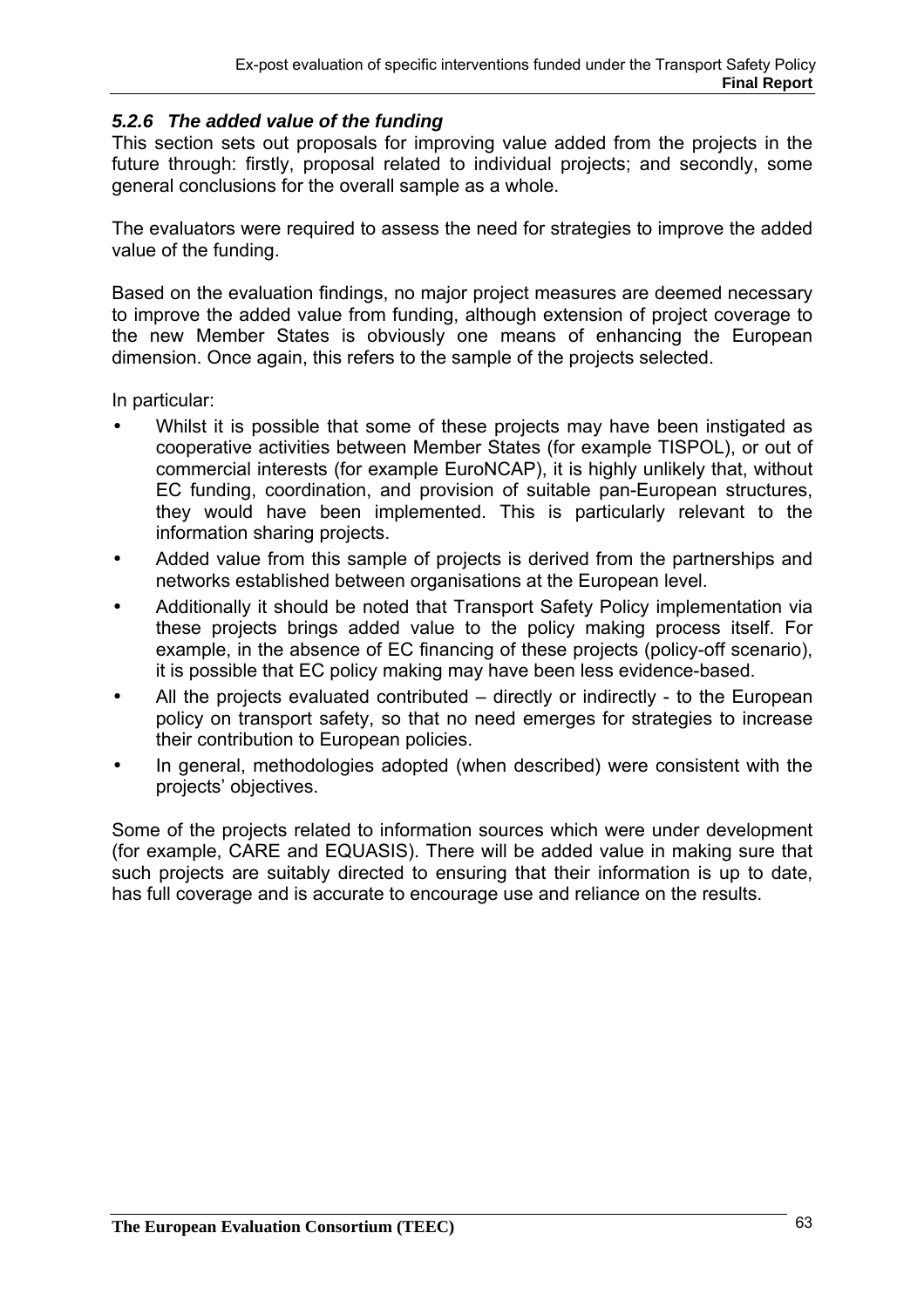# **6 RECOMMENDATIONS**

Recommendations are presented initially at the general level, project specific recommendations follow in section 6.2.

# **6.1 GENERAL RECOMMENDATIONS**

On the basis of the findings and the conclusions formulated in sections 4 and 5, the following general recommendations are presented. They are in four parts: one relating to the basis for these judgements, one relating to the key evaluative terms, one relating to good project management in general, and the other to some broad cross-cutting themes which appeared during the course of the evaluation.

### *6.1.1 The basis for the judgements*

The evaluation undertaken on a sample of selected projects provides indications that are deemed useful for the future European Commission's activities under transport safety. While some general lessons can be learnt it is strongly recommended to follow-up this first evaluation with a second, wider exercise. This second exercise could build on the results and experiences of this first evaluation in terms of methodology and evaluation tools.

### *6.1.2 General recommendations drawn from the sample*

### **6.1.2.1 Evaluative Term: Relevance**

- Projects need to stem from a clear understanding of the policy needs and must be focused on supporting policy goals. For example the EQUASIS database provides a clear example of the development of a specifically targeted information source to assist decision makers in support a straightforward policy goal of eliminating the use of unsafe ships.
- Projects should be carefully established to ensure that within the resources available a clear set of reasonable and achievable objectives are set. For example, particularly when funding is thorough subventions using an established organisation, there is a need to recognise what that organisation is equipped with to deliver well and what might be better placed in a different project or procured in a different way. For example, the ETSC work is particularly strong through its dissemination channels relating to road safety issues and support should focus on this area.

## **6.1.2.2 Evaluative Term: Effectiveness**

• Projects must be well defined with clear goals and specific objectives. While most projects were well specified, there is a need to relate the specific objectives to the overall objectives within the policy area to ensure a continued clear focus. Building and maintaining a database, as in CARE or EQUASIS or collecting social-behavioural data as through SARTRE, are not ends in themselves but means to informing decision makers in the search to find ways to reduce the number of accidents.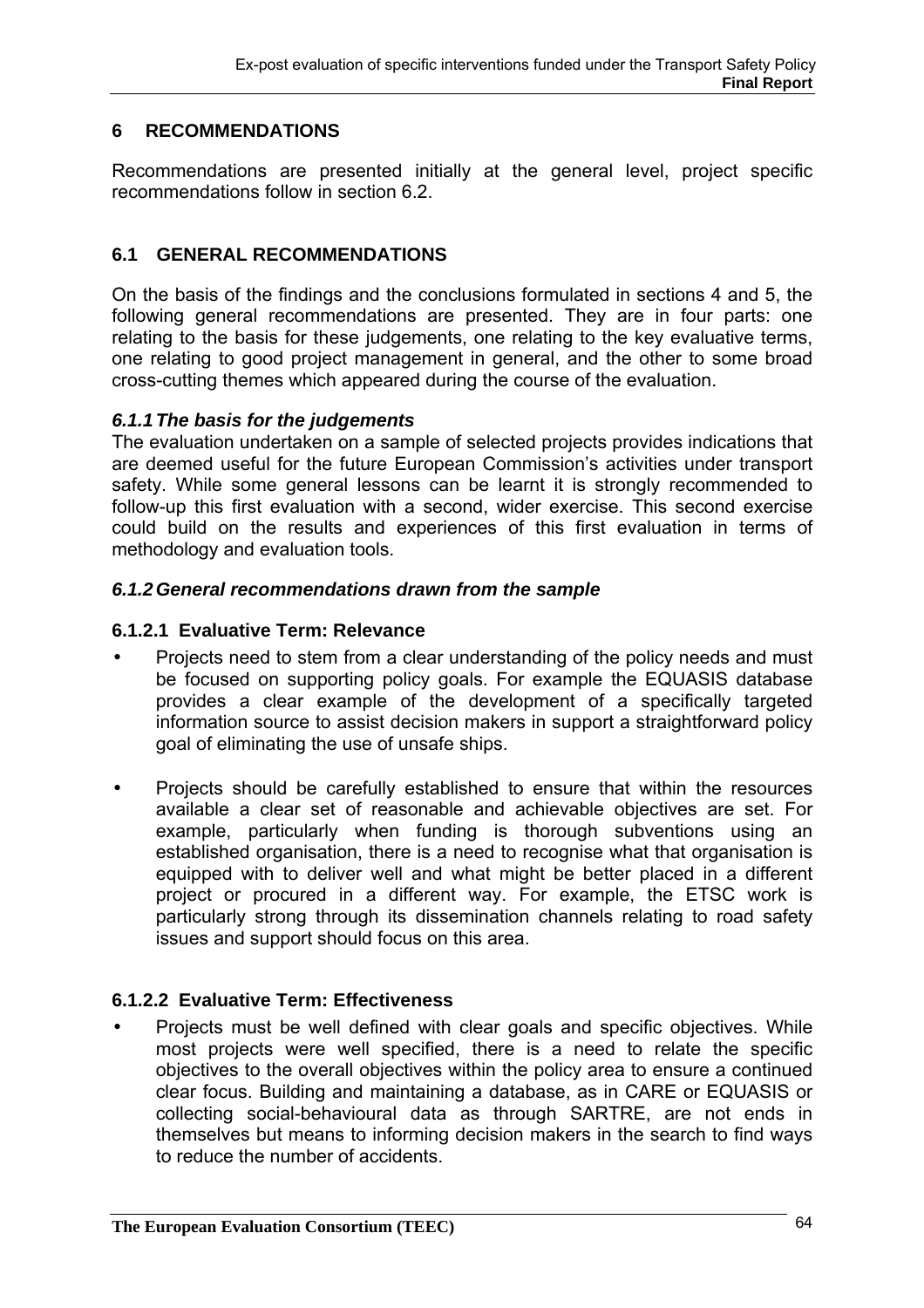- Where projects are part of a long-term programme continuity of aims, project leadership and procurement must be ensured. Inevitably in any long term project or programme stretching over many years there will be changes of personnel both in the client organisation and in the contractor organisation. For example, this is inherent in the long term nature of the database projects but also is evident in projects which take several years over several phases such as RESPECT and CESARE.
- Wider access to the results of projects through improved communication should be provided, as a general principle. All of the projects have dissemination in their terms of reference. However, it must be recognised that the contractors who are well equipped to deliver technical excellence might not be best equipped to deliver dissemination of their results particularly beyond the immediate circle of their peer group or in a form which is readily digestible by a wider non-technical audience.
- Project objectives should be limited to a number of key outputs. Recognition of the key elements in the work should focus requirements on the key deliverables. For example in SARTRE the contract documents clearly set out the limited but explicit number of tasks all related to the core objective of the survey and analysis of driver behaviour.

# **6.1.2.3 Evaluative Term: Efficiency**

- Objective monitoring indicators should continue to be embedded in the reporting framework for projects. These should relate to standard items that would be normally present in any contract to measure the use of resources, the timeliness of the work and the achievement of deliverables. These include such items as costs, manpower inputs, costs per output, work to plan, quality assessment of deliverables. These should be required as a standard part of the regular project reporting regime.
- In the case of co-funding, an overall record in a standard format of the value and effort actually input by third parties should be required. While commitments entered into and the contracts set out the planned expenditure it should be a requirement to have at least some sort of record of the actual resources input into the project from the third parties. It is only in this way that a check on the actual fee rates and resources consumed can be monitored and efficiency measured.
- For long term projects special consideration must be given to ensuring the continuity of management and direction. Examples in the sample under consideration include the long term database contracts as well as other projects which set out in phases inevitably take a long time to complete.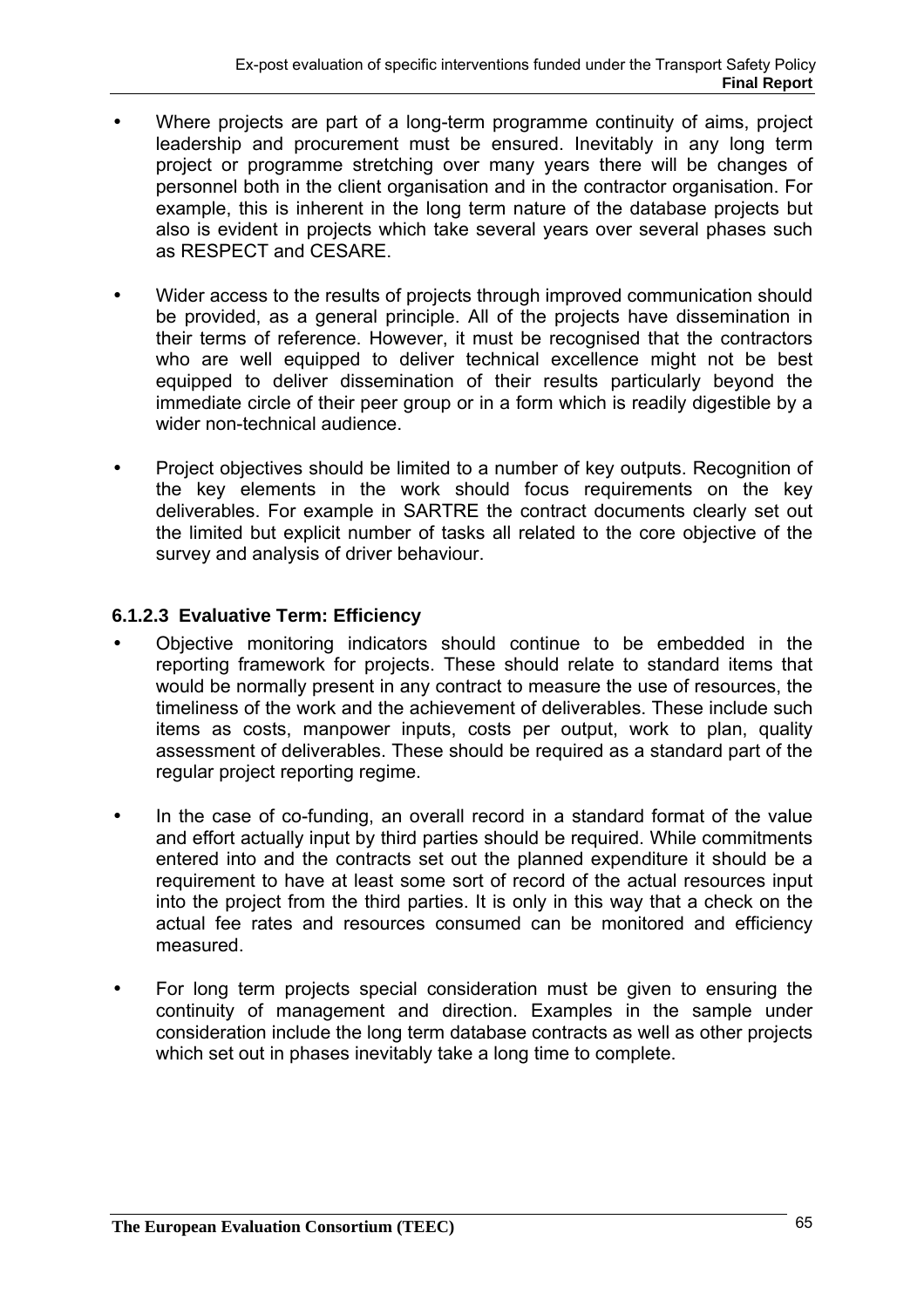## **6.1.2.4 Evaluative Term: Impact**

- To improve the overall impact of research, opportunities should be taken to deliver a consistent high-level message calling on a cross-section of projects and results. It might be appropriate to consider the development of a discrete website through which access to all to these projects can be accessed and through which dissemination to a broader non-technical audience could be delivered. This is similar to the way in which the EQUASIS team have provided an invaluable link across a number of separate databases to permit easy access.
- Access to the results through improving communication must be seen as a clear need across all projects.
	- Regulation 1049/200120 implements the Article 255 of the Treaty, providing for citizens' rights to access documents held by the Commission, the Parliament, and the Council. Every citizen has the right to access (among other documents) the Final Reports of the projects financed. The means of access to these documents are many, and the European Commission is one of the institutions mostly attentive to publishing on its web numerous documents of interest, worldwide.
	- An intrinsic part of most projects is the need to communicate results. The very essence of the work of ETSC is, for example, the dissemination of its work through conferences, papers and newsletters. The EQUASIS database is designed to be freely available to all who wish to use it through the internet. Most projects supported through subvention related to a project web site where information on the work of the project could be consulted. This might relate also to the general work of the supported organisation e.g. SARTRE is available through the general website of the French road safety research organisation INTRETS, TISPOL has its own site and the results of the specific Organisational Project which is being supported by EC funds are alluded to within it.
	- Some projects are less available as they concern privacy of personal data. So the detailed information on the CARE database is restricted to only a very few individuals and the detailed information collected in SARTRE can only be made available in an un-attributable format.
	- Nevertheless, there is a common theme that improved communication of results would be beneficial across all projects. This includes not only the circle of directly interested researchers and government agencies which are intimately involved in the work but also a wider audience across the transport safety arena who might be able to connect disparate strands of information in unexpected ways.

 $\overline{a}$ 

 $^{20}$  Regulation (EC) No 1049/2001 of 30 May 2001 regarding public access to European Parliament, Council and Commission documents.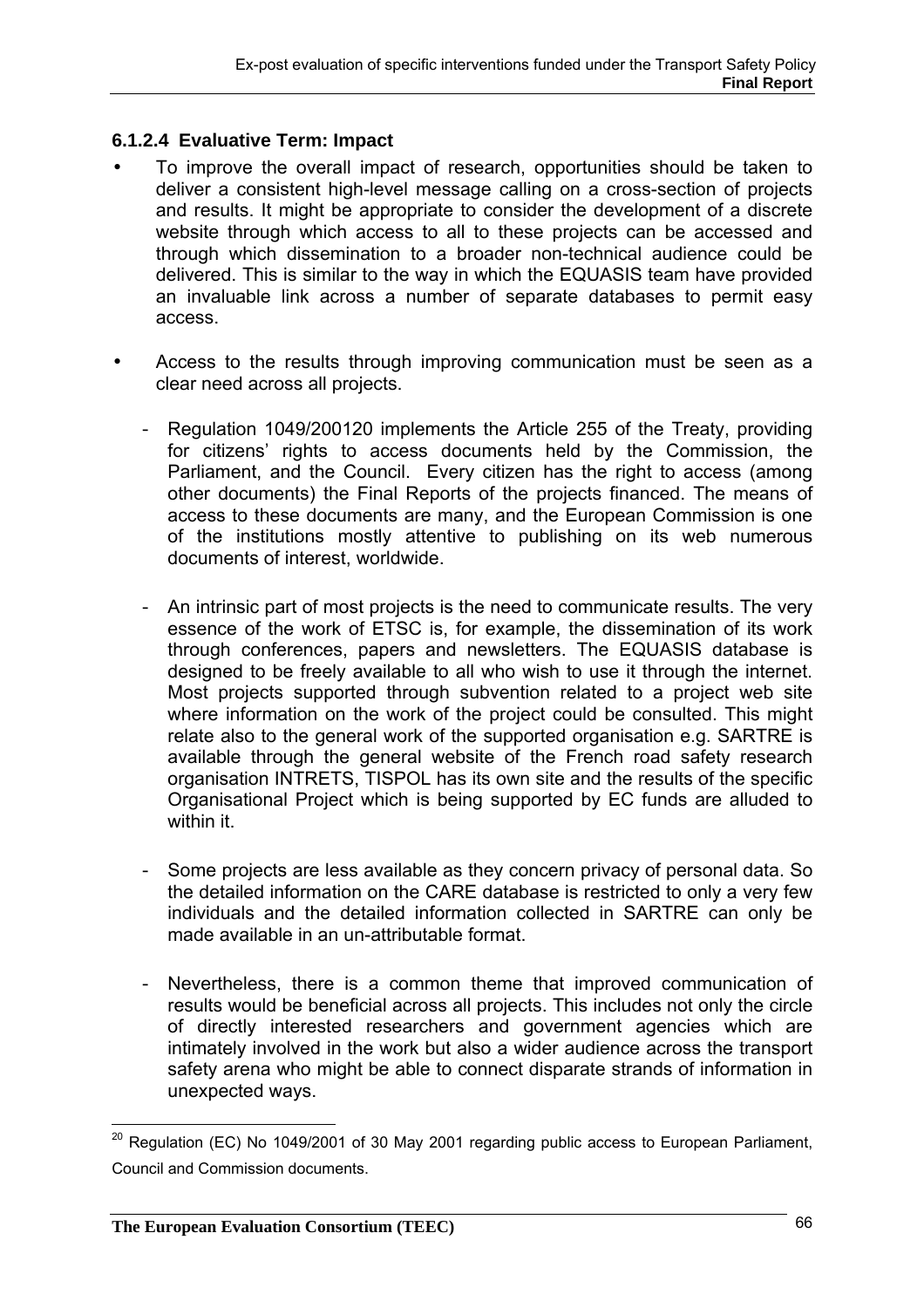- Better support for wide dissemination of results through distribution of reports to interested parties, publication on a readily accessible web site, and through frequent and established newsletters, could all help in this regard.

## **6.1.3** *Evaluative Term: Monitoring of interventions*

- In addition to the deliverables, specific objective indicators should continue to be included for each project. The output from the projects must be delivered but within the context of the overall objectives. For example, the SARTRE survey is carried out, but only becomes relevant when it is providing information which can be used to understand ways in which research might be directed or enforcement developed to effect accident reductions.
- Qualitative monitoring should be included in projects. This can often be accomplished through user surveys. Some projects include direct feedback as results are taken forward and developed in subsequent phases, for example CESARE 2 to CESARE 3, only if the quality of the deliverable from the initial phase is adequate. Some projects include feedback from users as routine at least in a particular manner through website surveys of users for example EQUASIS. However, there needs to be a more regular and independent means of assessing the outcomes through objective surveys of users to determine whether and to what extent they made use of the project output, and in which way might the data have contributed to the overall objective of accident reduction.
- To refine the application of current monitoring techniques, it is recommended to draw on both emerging good practices and international best practices in performance management. Best practices from the performance management school of thought includes methodological guidelines depicted below:
	- Strategy Aims, objectives and actions plans: Define aims and objectives and priorities that DG TREN is seeking to achieve, identify key factors that could significantly affect the achievement, and determine activities and resources.
	- Measures Design measures of objectives and activities that are aligned with strategic objectives, demonstrate results clearly, respond to the Transport Safety policy priorities, do not place unnecessary burdens on DG TREN, and meet stakeholders' needs.
	- Targets Identify intended levels of performance: Set targets in priority areas and tailor and cascade targets to those who deliver services.
	- Results Actual performance achieved: Collect sufficiently complete accurate and consistent data to document performance and support decision-making at various organisational levels, report performance information, and communicate performance information to key stakeholders and the public.
	- Verification Assurance (Internal/ External).
	- Monitoring Assess progress towards targets and identify variations in performance.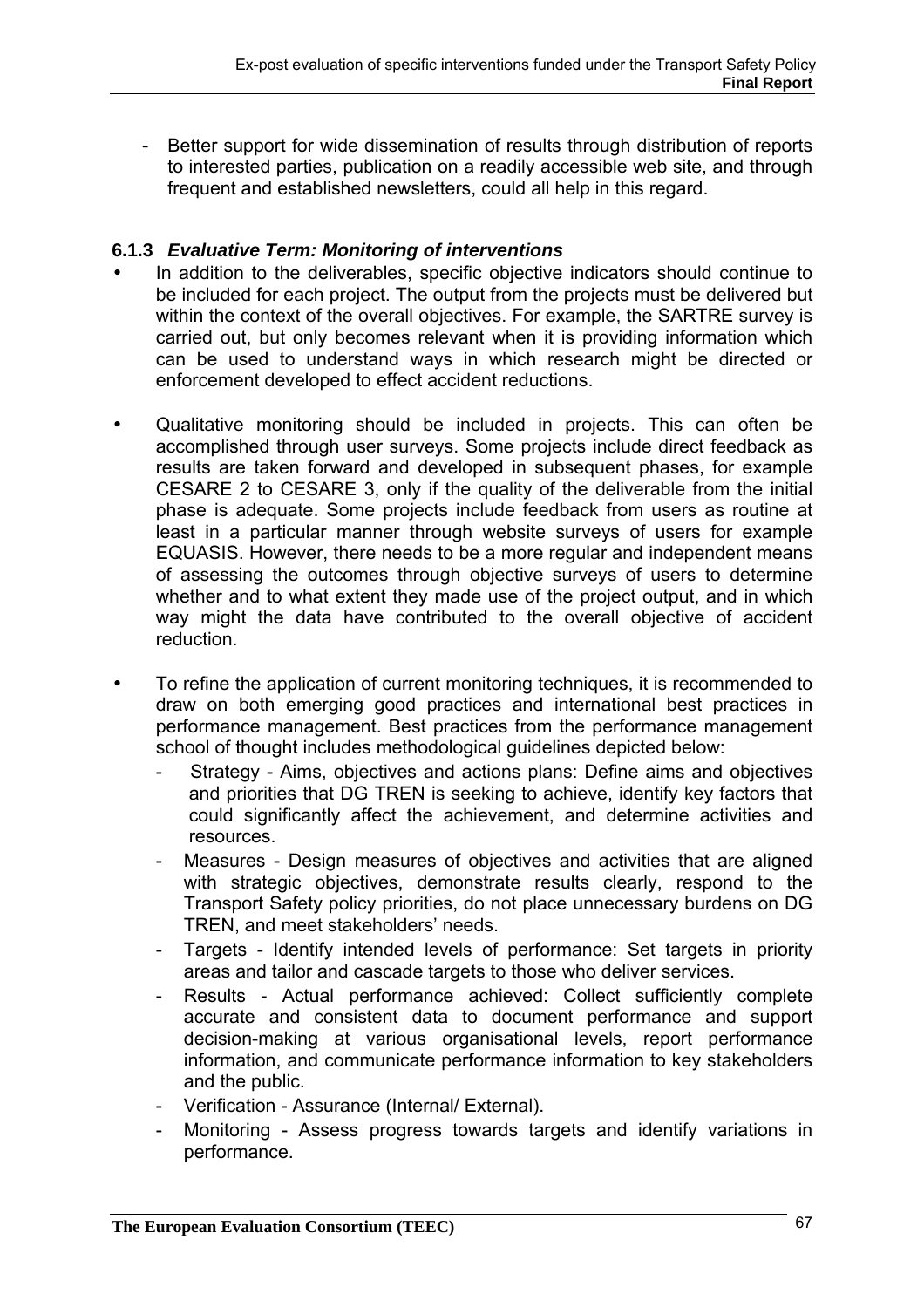- Evaluation Review strategy, activities and measurement system using information from a range of sources including evaluation, pilot studies and performance measures.
- Metrics should be evaluated to determine progress towards the objectives as well as to determine whether or not the current metrics are still relevant. As problems are identified, alternative corrective actions can be recommended and evaluated and the appropriate corrective action(s) can be finalised. The corrective actions should either be acted upon immediately or be further assessed to determine the root cause of the problem.
- Collection, reporting, monitoring and analysis of metrics should be executed throughout the life of the initiatives. The assessment of project performance should focus on progress against project baselines, variances between actual and baselines, and other pertinent developments, including quality and risk.
- Items typically addressed during project assessment include:
	- o cost (effort) and schedule variances that exceed specified thresholds
	- o cost (effort) and schedule performance indices that exceed specified thresholds
	- o estimate at completion versus budget at completion actual vs. planned accomplishment of project milestones
	- o actual vs. planned resource utilisation
	- o trends in cost (effort), schedule, resource utilisation, etc. across multiple reporting periods
	- o progress in mitigating project risks and closing project issues
	- o progress in achieving project quality measures
- The proposed methodology is expected to bring the associated benefits listed below:
	- o Help to clarify objectives
	- o Develop agreed measures of activity
	- o Gain a greater understanding of the activities
	- o Facilitate comparison of performance
	- o Facilitate the setting of targets
	- o Promote accountability to its stakeholders

# **6.1.3.1 Evaluative Term: Sustainability**

- As it is unlikely that these projects would have been initiated without EC instigation, it is expected that they will require at least some form of EC funding. EU wide databases required by EC policy makers are almost certainly going to require EC funding. This must be secured through the most stable procurement means to ensure continuity both for client and contractor while also permitting regular scrutiny of inputs, outputs and methods.
- The EC should ensure that attention is paid to ensuring that existing projects, especially information/database projects, are up to date and well maintained before embarking on wider activities. Extending existing projects, for example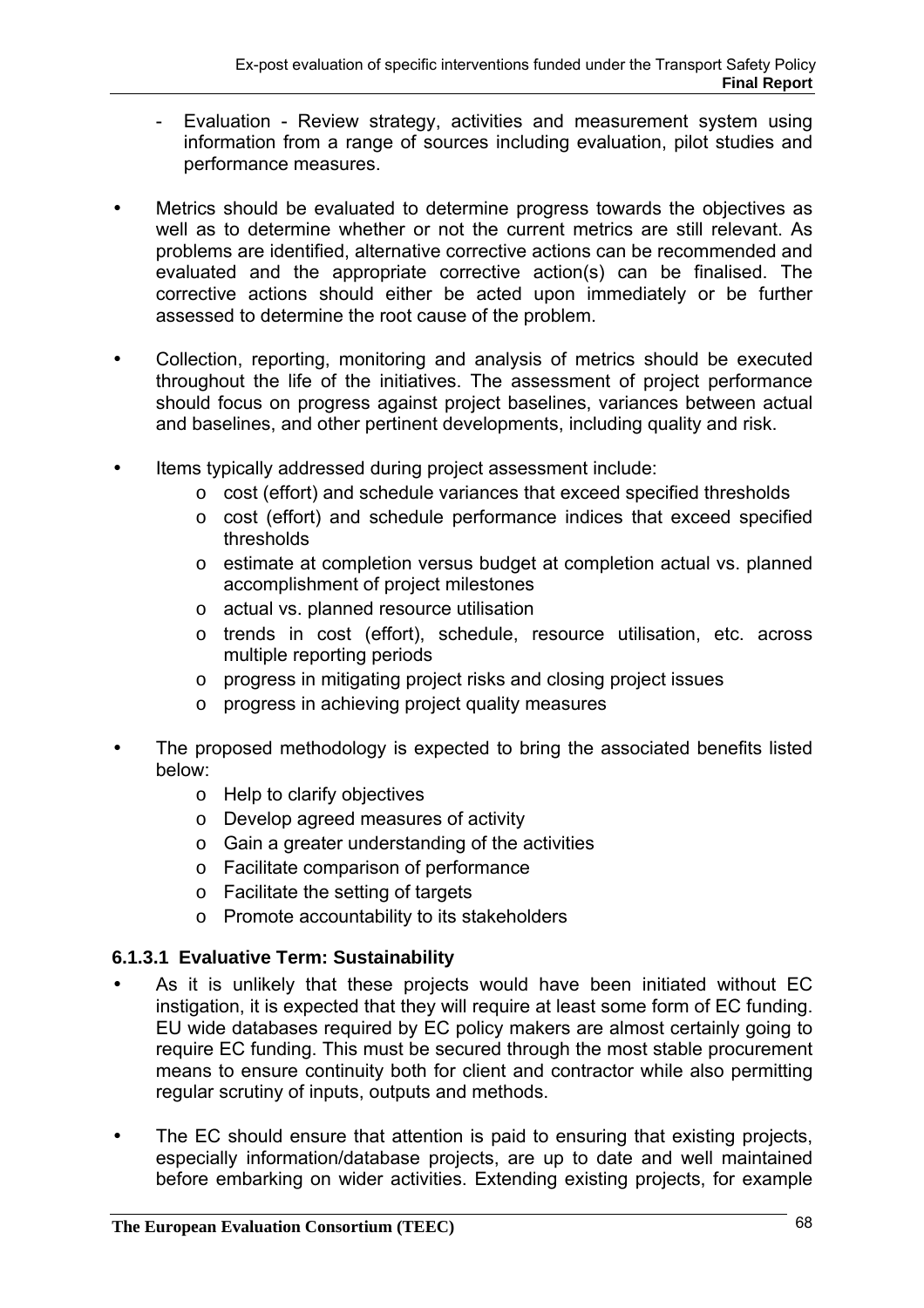TISPOL or CARE, into, for example, the new Member States, or widening the range and complexity of the EQUASIS database, are likely to be essential and exciting projects for researchers. Nevertheless equal attention must be paid the need to maintain the existing information sources to ensure that they are up to date and continue to meet policy makers' needs.

- The EC should maximise its role in improving access to the results, and regularly cite source material from projects so that they are regarded as authoritative sources. The European Road Safety Action Programme provides a good example of the way in which the EC brought together and publicised the work which was being carried out over a number of projects. Opportunities such as this and the many times that officials address conference or provide papers should be taken as opportunities to cite the project sources with authority.
- An analysis of future sustainability must be included as an integral part of the terms of reference of any intervention. In particular this should focus on the impact of the project on the organisation undertaking the work and the means to fund the activity, if it is to continue, after EC funding is withdrawn. Feed back from each of the contractors carrying out the projects evaluated indicated that withdrawal of EC funds would lead to the termination of the project or its severe curtailment. To avoid disruption from the termination of projects and to assess how and whether project activities could be delivered in the future without EC support, an assessment of sustainability should be a standard part of each project.
- Without ongoing programmes we would generally expect the impact achieved from the programmes to date to dissipate over time. Without CESARE, SARTRE or CARE individual countries would likely pursue their own agenda with the benefits quickly lost. The EQUASIS database might continue under the current or other private sector partners in their own right, but it is likely that there would be a charge at the point of use. This would be a disincentive to potential users and contrary to the programmes objective of making data available to everyone. ETSC receives part of its funding from private sector firms. Without EC contributions the programme may stop or be tilted towards manufacturers interests.
- RESPECT should be sustainable without EC funding if truck companies can be made aware of the potential benefits to them. Likewise funding for ROSITA is likely to be available from other sources e.g. national governments. TISPOL would likely continue but in a reduced form with high profile blanket operations the most likely to disappear. EuroBOB, effective to date in message dissemination, would likely continue in some countries without EC funding and disappear in others. EuroNCAP would be likely to continue in some form without funding, as manufacturers are aware of the relevance to their industry and the potential benefits to their sales of high ratings.

# **6.1.3.2 Evaluative Term: Suitability for future funding**

While some of the projects are one-off they might be part of a longer term programme (e.g. CESARE), most are in support of ongoing programmes either required by the EC for analytical purposes (e.g. CARE, SARTRE) or are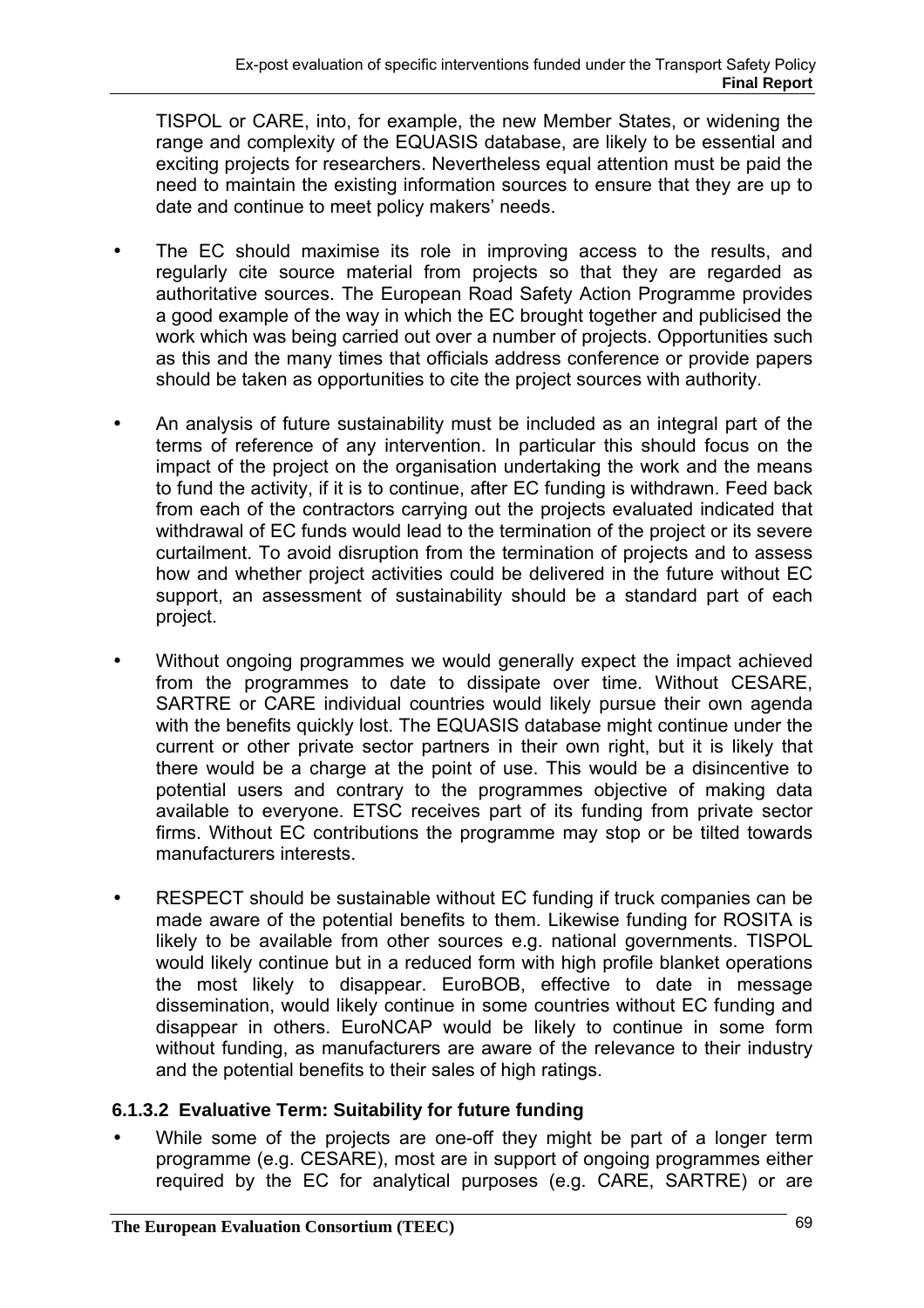targeted at wider dissemination of information or techniques (e.g. ETSC, TISPOL). As a result, unless severe disruption is to be avoided, in all cases continued funding is likely to be required in the short term.

## **6.1.3.3 Evaluative Term: Potential for extension and/ or alteration**

• All the contracts under assessment can be considered for some form of extension or alteration. In particular the enlargement of the EU poses significant challenges in the arena of transport safety.

### **6.1.3.4 Evaluative Term: Potential for improving value for money extension and/ or alteration**

- This is particularly highlighted where long term information sources (e.g. CARE, SARTRE, EQUASIS) are proposed for funding under a more certain funding regime.
- All of the projects can be considered as continuing projects except CESARE and possibly RESPECT which have definite termination goals.

# **6.2 SPECIFIC RECOMMENDATIONS**

This section draws on the conclusions and provides recommendations at the project level. These relate to project-specific monitoring recommendations; programmatic recommendations; and recommendations for future funding.

## *6.2.1 Specific monitoring recommendations*

Monitoring is considered an "exhaustive and regular examination of the resources, outputs and results of public interventions<sup>21"</sup>. Monitoring is an activity to be carried out during the life of the project, or programme. In this, it differs from ex-post evaluation, which is conducted after the ending of the project/programme to be assessed $^{22}$ .

 $22$  Monitoring focuses on the outputs of projects/programmes, and their contribution to the planned outcome(s). It tracks and assesses performance through analysis and comparison of indicators over time. It is conducted by project managers, and the funding institutions; sometimes it is externalised to independent consultants. It aims to provide managers and other stakeholders with continuous feedback on implementation; it alerts them about problems in performance; and aims to provide options for corrective actions. For differences between monitoring and evaluation, see also the Monitoring and Evaluation Strategy of UNDP, published at http://www.undp.org.in/MnE/outcome.htm. For the externalisation of monitoring activities, see the experience acquired by the programme Tacos of the European Commission. Some useful bibliography includes European Commission, (former) DG XVI: The new programming period 2000-2006: methodological working papers; WP3 – Indicators for Monitoring and Evaluation: an indicative methodology (undated, likely year 1999). See also the issue N.8 of the series "Lessons and Practices" of the Operations Evaluations Department of the World Bank Group:

http://lnweb18.worldbank.org/oed/oeddoclib.nsf/DocUNIDViewForJavaSearch/770FD50EAE49C6CD

 $\overline{a}$  $21$  EC Structural Funds, Evaluating socio-economic programmes. European Commission, MEANS collection, vol. 6. CX-10-99-006-EN-C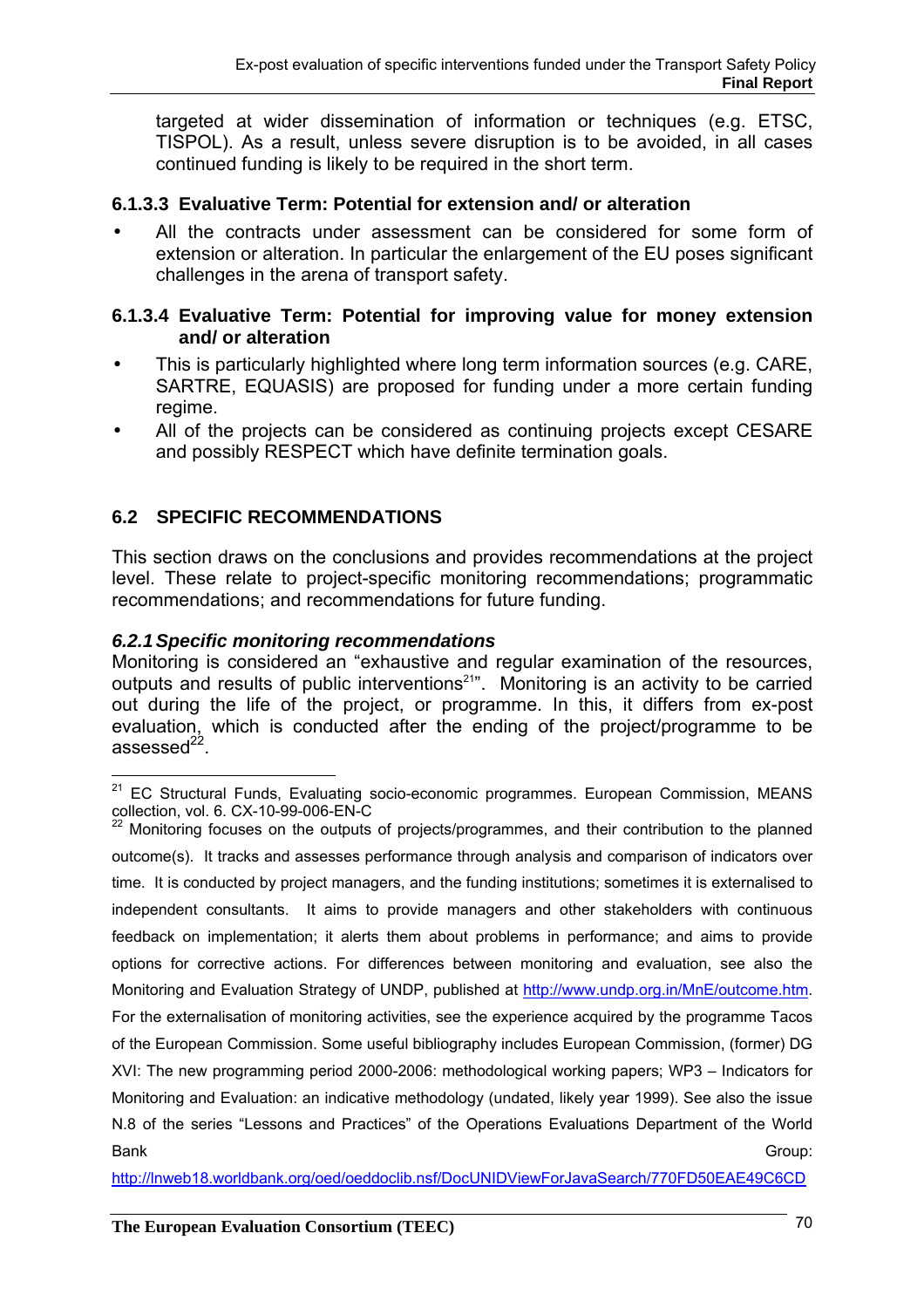The results of this evaluation can facilitate the definition of indicators that can be recommended for inclusion into a future monitoring plan, and also the tools that will be most appropriate.

These are in addition to the normal monitoring measures that would be expected in any project relating to timeliness, use of budget and resources and quality of output.

Relevant objective indicators and sources for their verification are provided, per project, below:

| Project         | <b>Objective indicators</b>                                                                                                                                                                                               | <b>Sources for independent</b><br>verification                                                                                                                                                                                                                  |
|-----------------|---------------------------------------------------------------------------------------------------------------------------------------------------------------------------------------------------------------------------|-----------------------------------------------------------------------------------------------------------------------------------------------------------------------------------------------------------------------------------------------------------------|
| <b>ROSITA</b>   | Extent of production and<br>$\bullet$<br>marketing of drug detection<br>devices by industry in line<br>with ROSITA<br>recommendations.                                                                                    | Project reports.<br>$\bullet$<br>Police and traffic participant<br>feedback on usefulness of<br>devices.                                                                                                                                                        |
| <b>EuroNCAP</b> | Impact of EuroNCAP on<br>each class of the car market.<br>Rate of responsiveness of<br>industry to EuroNCAP-<br>findings.                                                                                                 | Project reports.<br>$\bullet$<br>Research on the basis of<br>$\bullet$<br>accident statistics.<br>Analysis of safety features<br>$\bullet$<br>developed by car industry.                                                                                        |
| <b>ETSC</b>     | Conferences held.<br>$\bullet$<br>Research projects generated<br>Quality and use of<br>information.<br>Citations in research<br>journals.<br>Citations in development of<br>policy in both EU and<br><b>Member States</b> | Project reports.<br>$\bullet$<br>Conference papers.<br>$\bullet$<br>Number of users, (conference<br>$\bullet$<br>attendees, subscribers).<br>Research papers.<br>$\bullet$<br>User feedback/surveys.<br>$\bullet$<br>Quantified evidence reported.<br>$\bullet$ |
| <b>CESARE</b>   | Well defined deliverables:<br>MoU.<br>Technical specification.<br>Business model.<br>Stakeholder involvement.                                                                                                             | Project reports.<br>$\bullet$<br>Independent technical<br>$\bullet$<br>assessment.<br>Evidence of attendees at<br>$\bullet$<br>working groups.<br>Evidence of dissemination of<br>information.                                                                  |

 852567F5005D80C7?opendocument. Finally, refer to the issue 7/1996 of the TIPS series of the USAID Centre for Development Information and Evaluation: http://www.dec.org/partners/evalweb/resources/index.cfm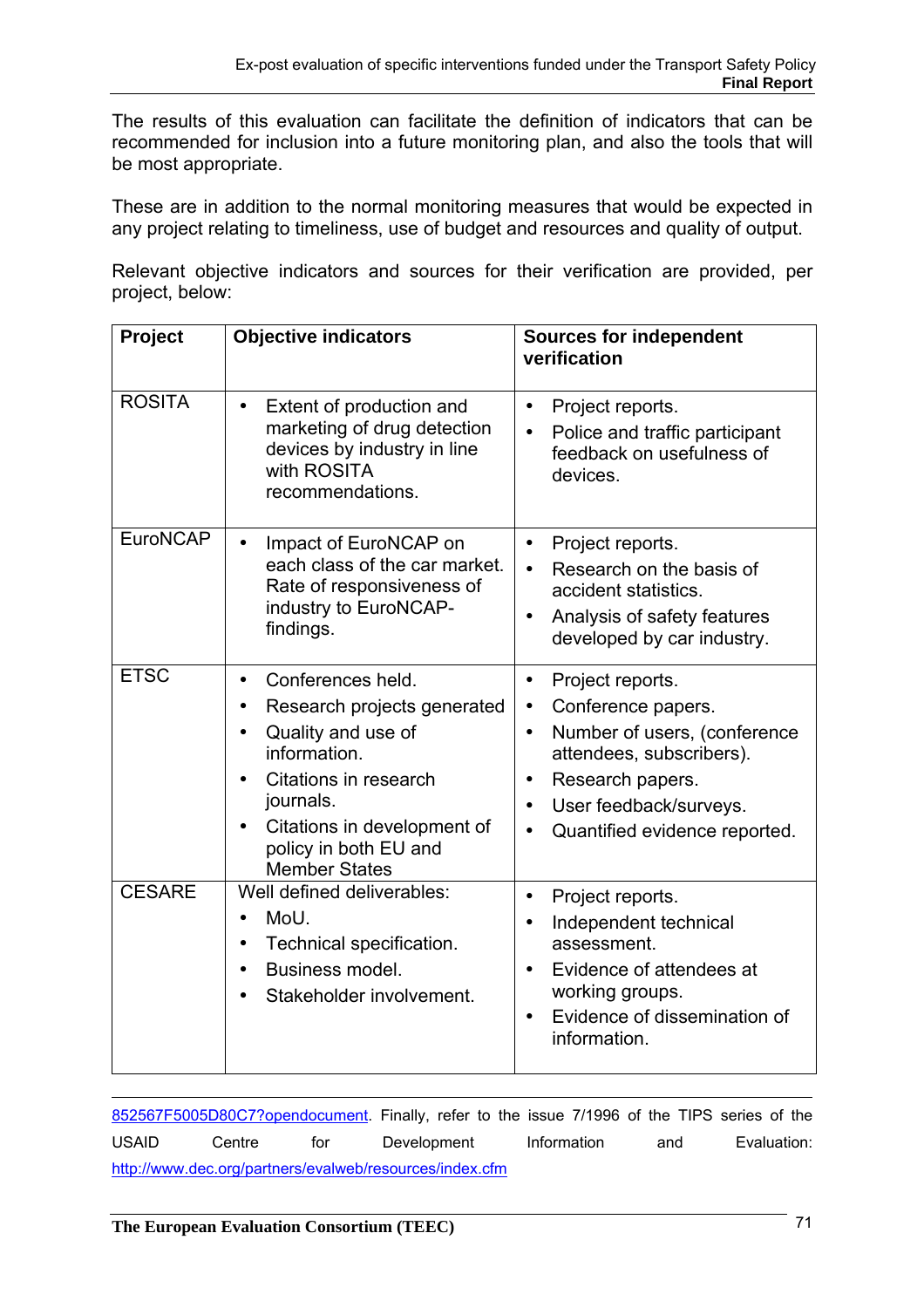| <b>RESPECT</b>    | 'Before-and-after-training'<br>test results.                                                                                                                                                                                                       | Project reports.<br>$\bullet$<br><b>Accident statistics.</b><br>$\bullet$<br>Feedback from participating<br>$\bullet$<br>firms and possibly from<br>insurance companies.                                                                                                                                             |
|-------------------|----------------------------------------------------------------------------------------------------------------------------------------------------------------------------------------------------------------------------------------------------|----------------------------------------------------------------------------------------------------------------------------------------------------------------------------------------------------------------------------------------------------------------------------------------------------------------------|
| <b>CARE</b>       | Availability of database.<br>$\bullet$<br>Availability of detailed<br>analysis.<br>Quality and use of<br>$\bullet$<br>information.<br>Citations in research<br>journals.<br>Citations in development of<br>policy in both EU and<br>Member States. | Project reports.<br>$\bullet$<br>Analysis of hits on website.<br>$\bullet$<br>Number of users, (conference<br>$\bullet$<br>attendees, subscribers,<br>applications for information).<br>Reports of user requests.<br>$\bullet$<br>User feedback/ surveys.<br>$\bullet$<br>Quantified evidence reported.<br>$\bullet$ |
| <b>SARTRE III</b> | Availability of survey results.<br>$\bullet$<br>Availability of detailed<br>analysis.<br>Quality and use of<br>information.<br>Citations in research<br>journals.<br>Citations in development of<br>policy in both EU and<br>Member States.        | Project reports.<br>$\bullet$<br>Analysis of hits on website.<br>$\bullet$<br>Number of users, (conference<br>$\bullet$<br>attendees, subscribers).<br>Reports of user requests.<br>$\bullet$<br>User feedback/surveys.<br>$\bullet$<br>Quantified evidence reported.<br>$\bullet$                                   |
| <b>TISPOL</b>     | Well defined deliverables -<br>$\bullet$<br>scale, content and timing of<br>police actions such as road<br>side enforcement and new<br>techniques testing.<br>Quality and use of activities/<br>$\bullet$<br>advice.                               | Project reports.<br>$\bullet$<br>Evaluation feedback fro<br>$\bullet$<br>participating police forces.<br>User feedback/surveys.<br>$\bullet$<br>Newspaper or police journal<br>$\bullet$<br>citations.                                                                                                               |
| <b>EQUASIS</b>    | Availability of database.<br>$\bullet$<br>Availability of accurate data.<br>$\bullet$<br>Quality and use of<br>$\bullet$<br>information.<br>Data accuracy.<br>$\bullet$<br>Information used in decision<br>$\bullet$<br>on chartering.             | Project reports.<br>$\bullet$<br>Number of users.<br>$\bullet$<br>User feedback/surveys<br>$\bullet$<br>particularly from industry<br>sectors including finance,<br>insurance and chartering<br>community.                                                                                                           |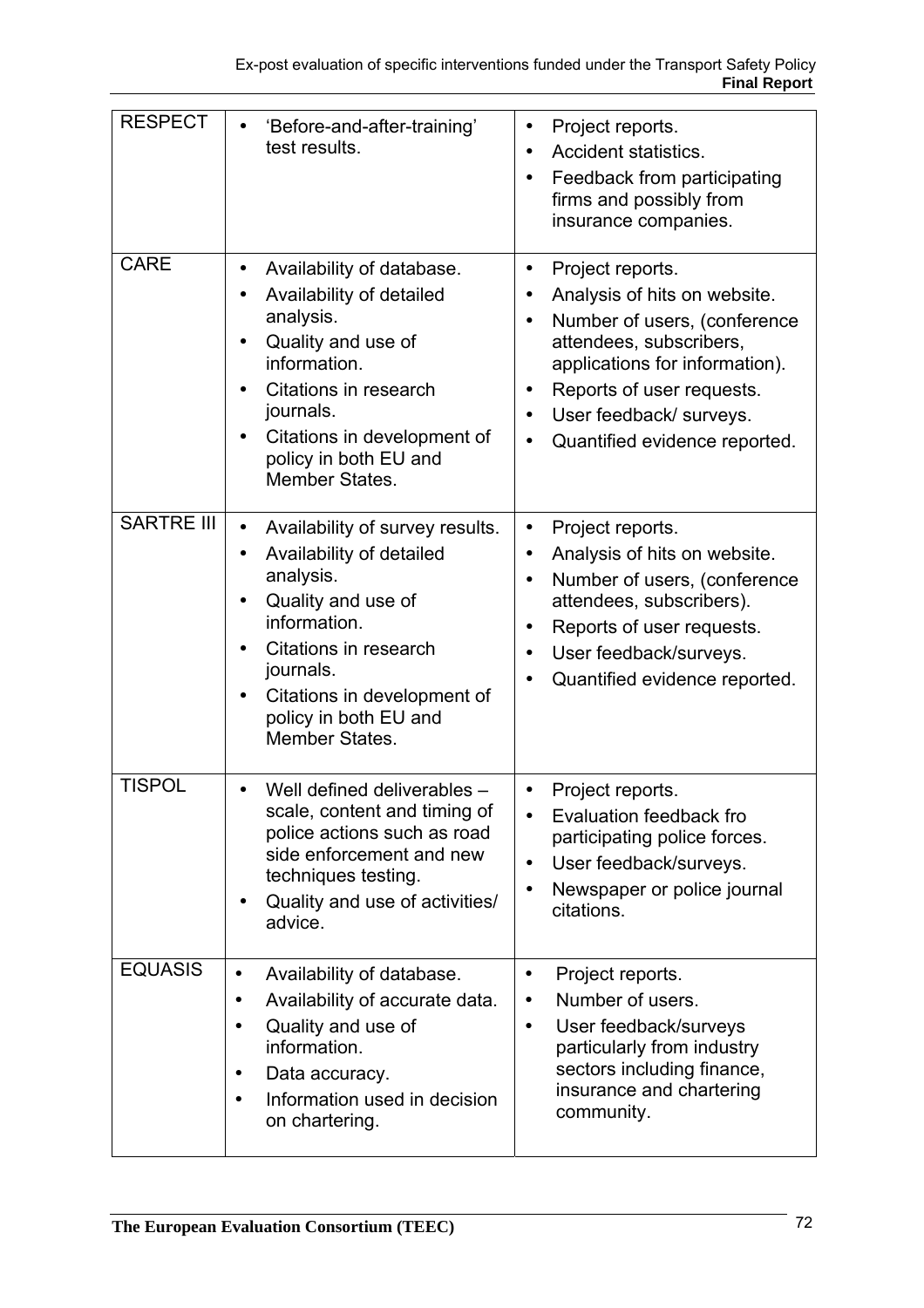| <b>EuroBOB</b> | Number of young people<br>$\bullet$<br>choosing to become a<br>designated driver, and how<br>many doing so in response<br>to the EuroBOB campaign.<br>Geographical and temporal<br>correlation between positive<br>developments in accident<br>statistics and intensity of<br>EuroBOB activities. | • Project reports.<br>Questionnaires for young<br>people on their behaviour.<br><b>Statistics comparing EuroBOB</b><br>$\bullet$<br>activity with accident statistics<br>and/ or alcohol consumption. |
|----------------|---------------------------------------------------------------------------------------------------------------------------------------------------------------------------------------------------------------------------------------------------------------------------------------------------|-------------------------------------------------------------------------------------------------------------------------------------------------------------------------------------------------------|

**Figure 14 – Evaluation proposals relating to monitoring for specific projects** 

# *6.2.2 Specific recommendations on the value added of the funding and on the effectiveness of the project financed.*

There are some additional actions which could be easily undertaken, and have a beneficial impact both on the added value of the funding, and on the effectiveness of the projects financed. These are set out in the table below in relation to the individual projects under consideration.

| Project         | <b>Core recommendations</b>                                                                                                                                                                                                                                                                                            |
|-----------------|------------------------------------------------------------------------------------------------------------------------------------------------------------------------------------------------------------------------------------------------------------------------------------------------------------------------|
| <b>ROSITA</b>   | Draft EU-level guidelines on use of roadside testing equipment on<br>the basis of ROSITA 2 results.                                                                                                                                                                                                                    |
|                 | Collect comparable data on the prevalence of drugged driving<br>and the main types of drugs encountered and responsible for<br>fatal accidents.                                                                                                                                                                        |
|                 | Moreover, police training to identify and remove drugged drivers<br>from traffic should be improved; a more explicit communication /<br>media strategy on ROSITA results and the dangers of drugged<br>driving should be developed; and efforts stepped up to classify<br>and appropriately label impairing medicines. |
| <b>EuroNCAP</b> | Continue the work of EuroNCAP on passive safety and<br>pedestrian protection; move into active safety. Effectiveness may<br>be improved via more precise empirical studies.                                                                                                                                            |
|                 | Assess relative return on investment in various parts of<br>EuroNCAP work (monitoring closely the marginal return on future<br>investments as cars become safer), and apportion funding<br>accordingly.                                                                                                                |
|                 | Design a monitoring/ tracking system to assess the<br>responsiveness of EuroNCAP to technological developments.                                                                                                                                                                                                        |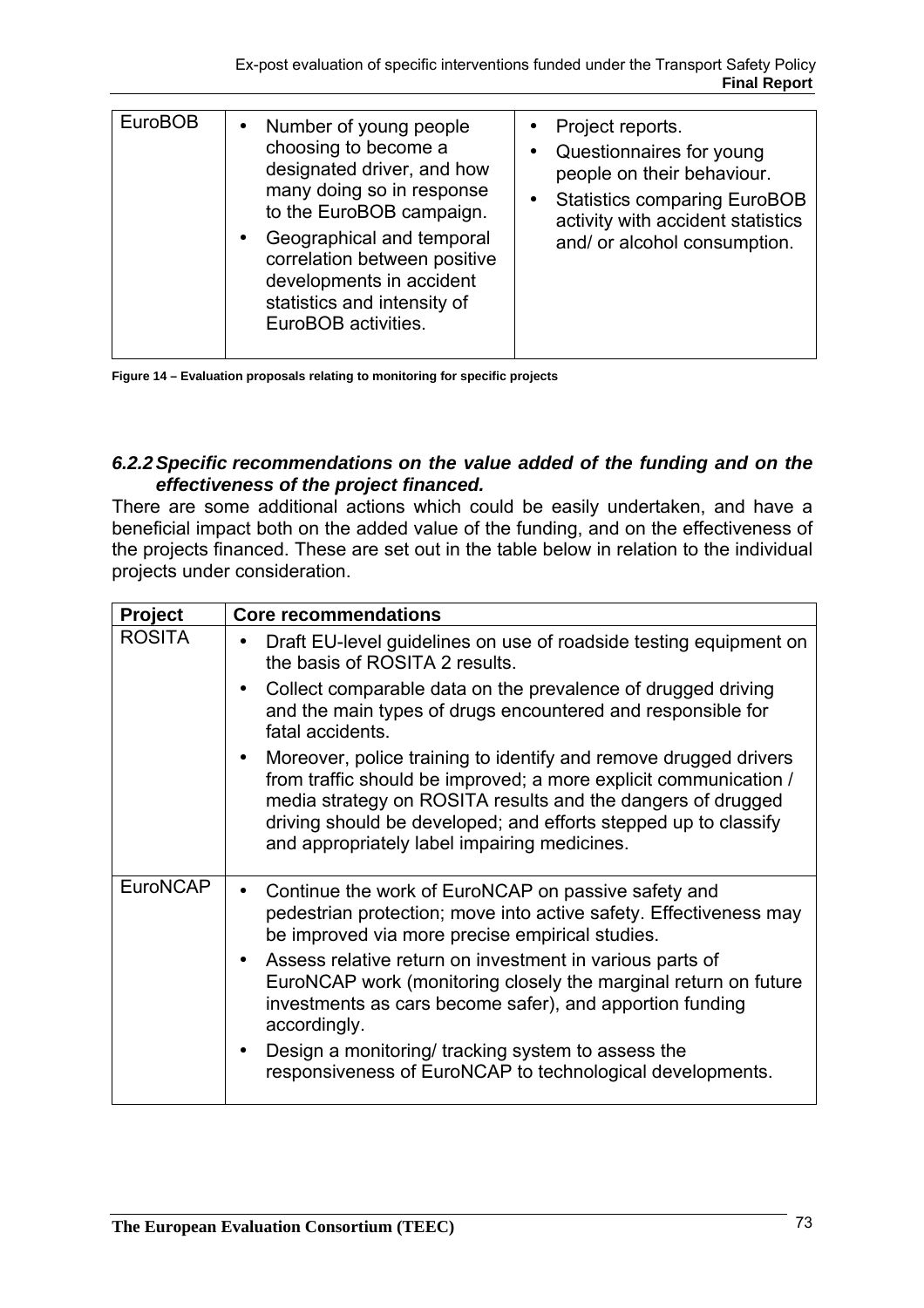| <b>ETSC</b>       | Concentrate on a more focused number of activities. This is likely<br>to be in the dissemination of their work through conferences,<br>newsletters and other media so that the impact of their work can<br>be more widely felt.                                                                                                                                                                                                                                                           |
|-------------------|-------------------------------------------------------------------------------------------------------------------------------------------------------------------------------------------------------------------------------------------------------------------------------------------------------------------------------------------------------------------------------------------------------------------------------------------------------------------------------------------|
| <b>CESARE</b>     | Complete the development of the standard. While the work<br>$\bullet$<br>undertaken in the project has value in its own right as an up to<br>date understanding of the technical and business issues related<br>to interoperability in electronic charging for roads, it is in the<br>conclusion of the work and the delivery and implementation of the<br>standard that the fullest impact will be felt.                                                                                 |
| <b>RESPECT</b>    | Consider the array of alternative funding sources. This includes in<br>$\bullet$<br>particular participating transport firms, to whose benefits from<br>RESPECT training are sizeable.<br>Moreover, RESPECT may consider more closely the positive<br>secondary effects it generates. Again, this may help in future<br>funding if the evidence on positive secondary effects can be used<br>to convince beneficiaries of these secondary effects to participate<br>in RESPECT funding.   |
| <b>CARE</b>       | Complete the database. There are significant omissions in the<br>database arising from privacy laws and the sharing of data. Ways<br>to overcome these issues might be pursued.<br>Extending the data collation and standardisation of results to the<br>enlarged EU-25 is necessary to complete the EU wide nature of<br>the information. The important aspects of data maintenance and<br>the need for consistent and continuous up dating must not be<br>neglected nor underestimated. |
| <b>SARTRE III</b> | Continue the surveys to ensure that a consistent picture of<br>evolving trends is maintained.<br>Extending the data collation and standardisation of results to the<br>enlarged EU-25 is necessary to complete the EU wide nature of<br>the information. The important aspects of data analysis and<br>dissemination must not be neglected nor underestimated.                                                                                                                            |
| <b>TISPOL</b>     | Concentrate on a more focused number of activities which take<br>account of local knowledge more fully.<br>Europe wide simultaneous activities might be exchanged for<br>more targeted inter-police force actions which still develop<br>cooperation and spread of best practice.                                                                                                                                                                                                         |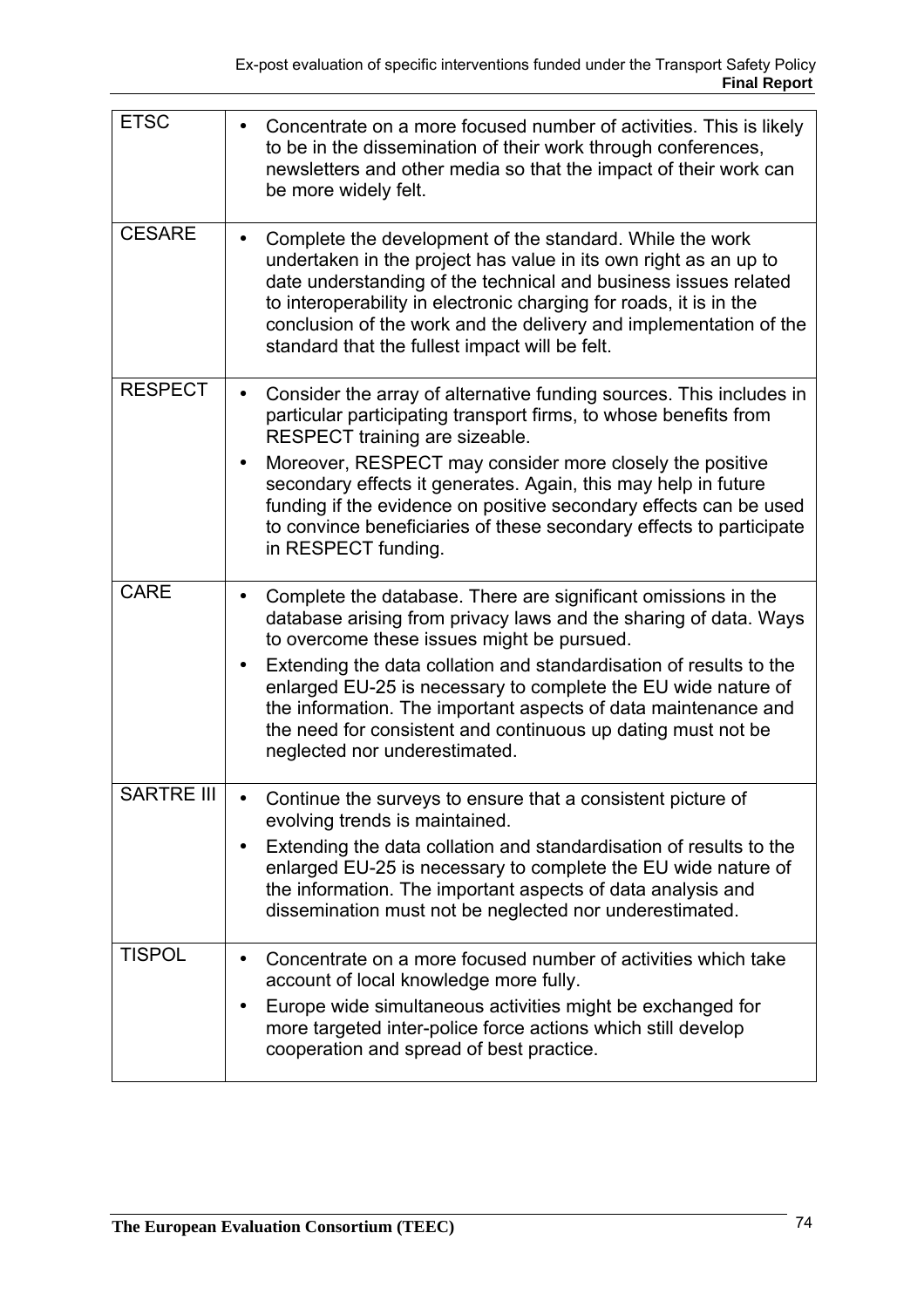| <b>EQUASIS</b> | Ensure that the database is accurate, presents its information<br>clearly and is timely.<br>This latter feature requires increased cooperation with data<br>providers to capture recent information on vessels more promptly.     |
|----------------|-----------------------------------------------------------------------------------------------------------------------------------------------------------------------------------------------------------------------------------|
| <b>EuroBOB</b> | Improve reporting on effectiveness and efficiency, going beyond<br>mere message dissemination towards measuring behavioural<br>change among young drivers and reduced accidents as a result<br>of EuroBOB.                        |
|                | Extend project to other countries (both 'old' EU members that<br>have so far not taken part and new EU members). Finally, risk<br>groups might be defined more narrowly; and cooperation with pub<br>owners and brewers extended. |

**Figure 15 – Project specific recommendations for improving value for money** 

# *6.2.3 Specific recommendations in relation to future funding*

Recommendations for the projects evaluated in relation to future funding are set out in summarised form in the table below.

| Project       | <b>Recommendation</b><br>regarding future<br>financing                                                                                  | <b>Recommendations</b><br>for project<br>extension/alteration                                                                                                                                                            | <b>Scope for improving</b><br>value for money                                                                                                                                                                                                                          |
|---------------|-----------------------------------------------------------------------------------------------------------------------------------------|--------------------------------------------------------------------------------------------------------------------------------------------------------------------------------------------------------------------------|------------------------------------------------------------------------------------------------------------------------------------------------------------------------------------------------------------------------------------------------------------------------|
| <b>ROSITA</b> | Funding to<br>continue while<br>ensuring move<br>towards<br>marketability of<br>devices (and<br>hence self-<br>financing of<br>ROSITA). | Elaborate<br>complementary<br>strategies, e.g.<br>improved police<br>training on identifying<br>drugged drivers.<br>Classify and<br>appropriately label<br>impairing medicines,<br>and harmonise<br>national approaches. | Consider a more<br>explicit<br>communication/media<br>strategy to promote<br>dissemination of<br>results and raise<br>awareness of Driving<br>Under the Influence of<br>Drugs (DUID) among<br>industries and<br>authorities. Provide<br>more detail on the<br>website. |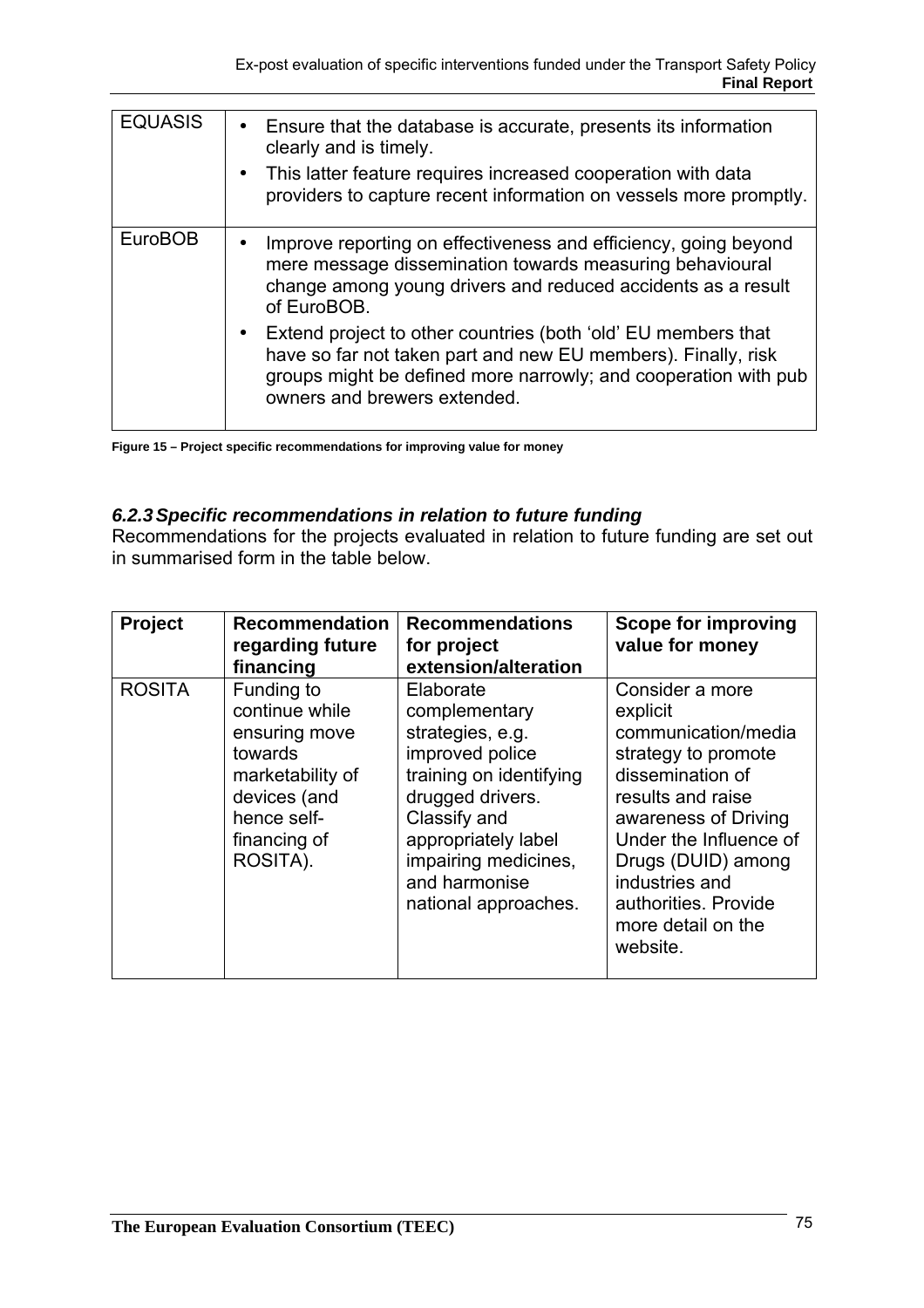| EuroNCAP                        | Funding to<br>continue,<br>especially<br>considering the<br>large scope for<br>useful possible<br>project extensions. | Other aspects of<br>passive safety, e.g.<br>whiplash protection, or<br>compatibility of cars in<br>car-to-car impact.<br><b>Extension into active</b><br>safety, e.g. ABS. | Design of a<br>monitoring/tracking<br>system to assess the<br>responsiveness of<br>EuroNCAP to<br>technological<br>developments. |
|---------------------------------|-----------------------------------------------------------------------------------------------------------------------|----------------------------------------------------------------------------------------------------------------------------------------------------------------------------|----------------------------------------------------------------------------------------------------------------------------------|
| <b>ETSC</b>                     | Funding to<br>continue following<br>review of areas for<br>specialisation.                                            | The project support<br>should focus on a<br>limited range of<br>activities e.g. road<br>safety.                                                                            | Focus on conferences<br>and research, and<br>research<br>dissemination.                                                          |
| <b>CESARE</b>                   | Funding to<br>continue if a<br>resulting standard<br>can be achieved in<br>a reasonable time.                         | The project should<br>specifically include the<br>involvement of a wider<br>stakeholder group.                                                                             | Take action to ensure<br>that all EU Member<br>States represented<br>and participating.                                          |
| <b>RESPECT</b>                  | Funding to<br>continue at current<br>levels.                                                                          | Specialised training,<br>e.g. for drivers of<br>dangerous goods.                                                                                                           | Take positive<br>secondary effects of<br>project more explicitly<br>into account to open<br>new funding sources.                 |
| <b>CARE</b>                     | Funding to<br>continue at<br>enhanced level.                                                                          | The project should be<br>extend to include EU-<br>25.                                                                                                                      | Maintenance of the<br>database to be funded<br>under a more stable<br>long term financing<br>regime.                             |
| <b>SARTRE</b><br>$\mathbf{III}$ | Funding to<br>continue at<br>enhanced level.                                                                          | The project should be<br>extend to include EU-<br>25.                                                                                                                      | Maintenance of the<br>survey to be funded<br>under a more stable<br>long term financing<br>regime.                               |
| <b>TISPOL</b>                   | Funding to<br>continue, following<br>review of areas for<br>specialisation.                                           | The project support<br>should be focused on<br>a limited range of<br>activities e.g. sharing<br>of specific enforcement<br>methods.                                        | Better combination of<br>local knowledge with<br>centrally directed pan-<br>European police force<br>activity.                   |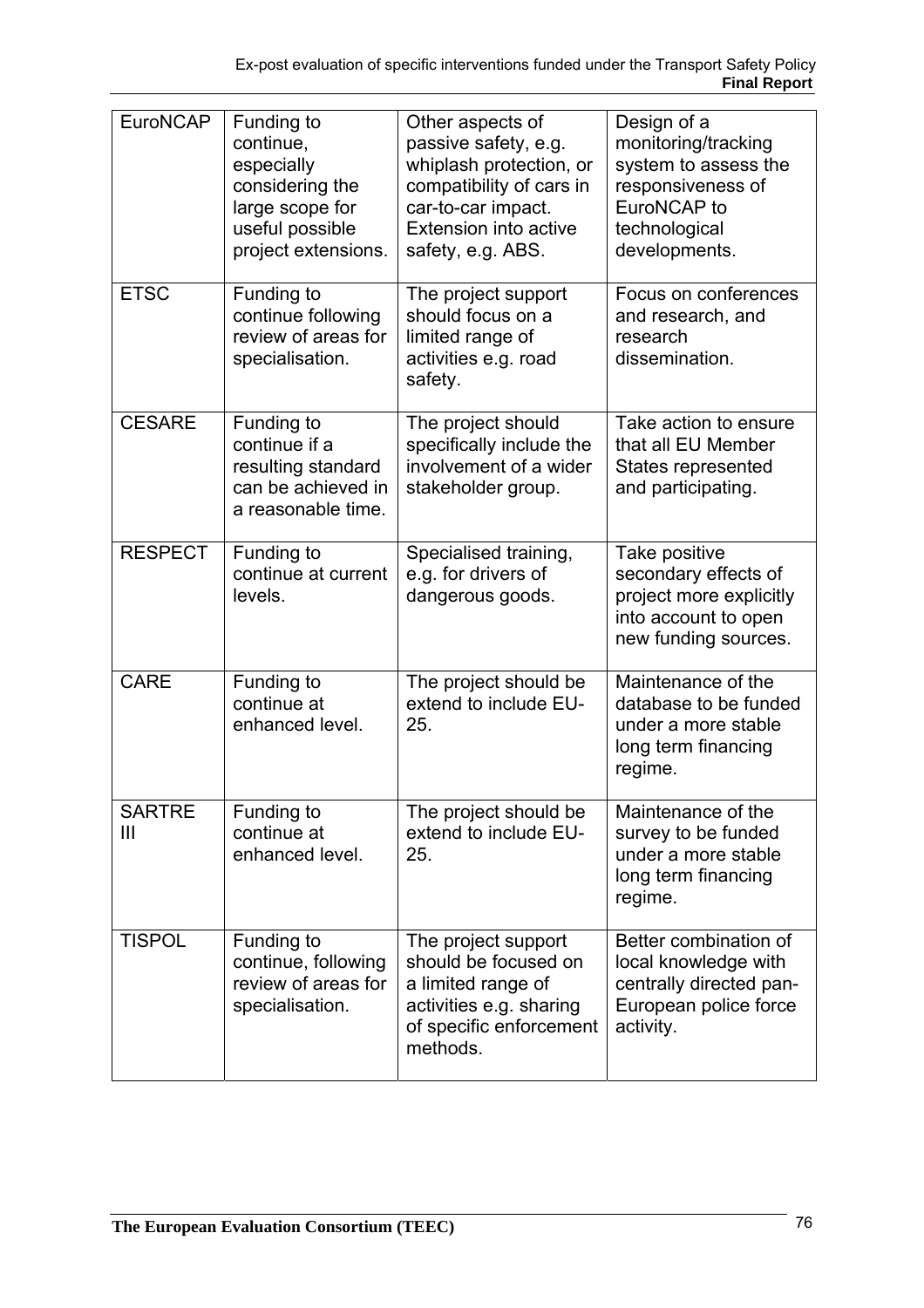| <b>EQUASIS</b> | Funding to<br>continue at current<br>levels. Develop a<br>plan for eventual<br>withdrawal of EC<br>funds. | The project support<br>should be focused on<br>maintenance of the<br>database. | Maintenance of the<br>database to be funded<br>under a more stable<br>long term financing<br>regime.                       |
|----------------|-----------------------------------------------------------------------------------------------------------|--------------------------------------------------------------------------------|----------------------------------------------------------------------------------------------------------------------------|
| <b>EuroBOB</b> | Funding to<br>continue at levels<br>allowing extension<br>to new countries.                               | Funding to continue<br>into new participating<br>countries.                    | Using synergies<br>between various<br>national campaigns as<br>much as possible, and<br>providing for better<br>reporting. |

**Figure 16 – Evaluation proposals relating to suitability for future funding**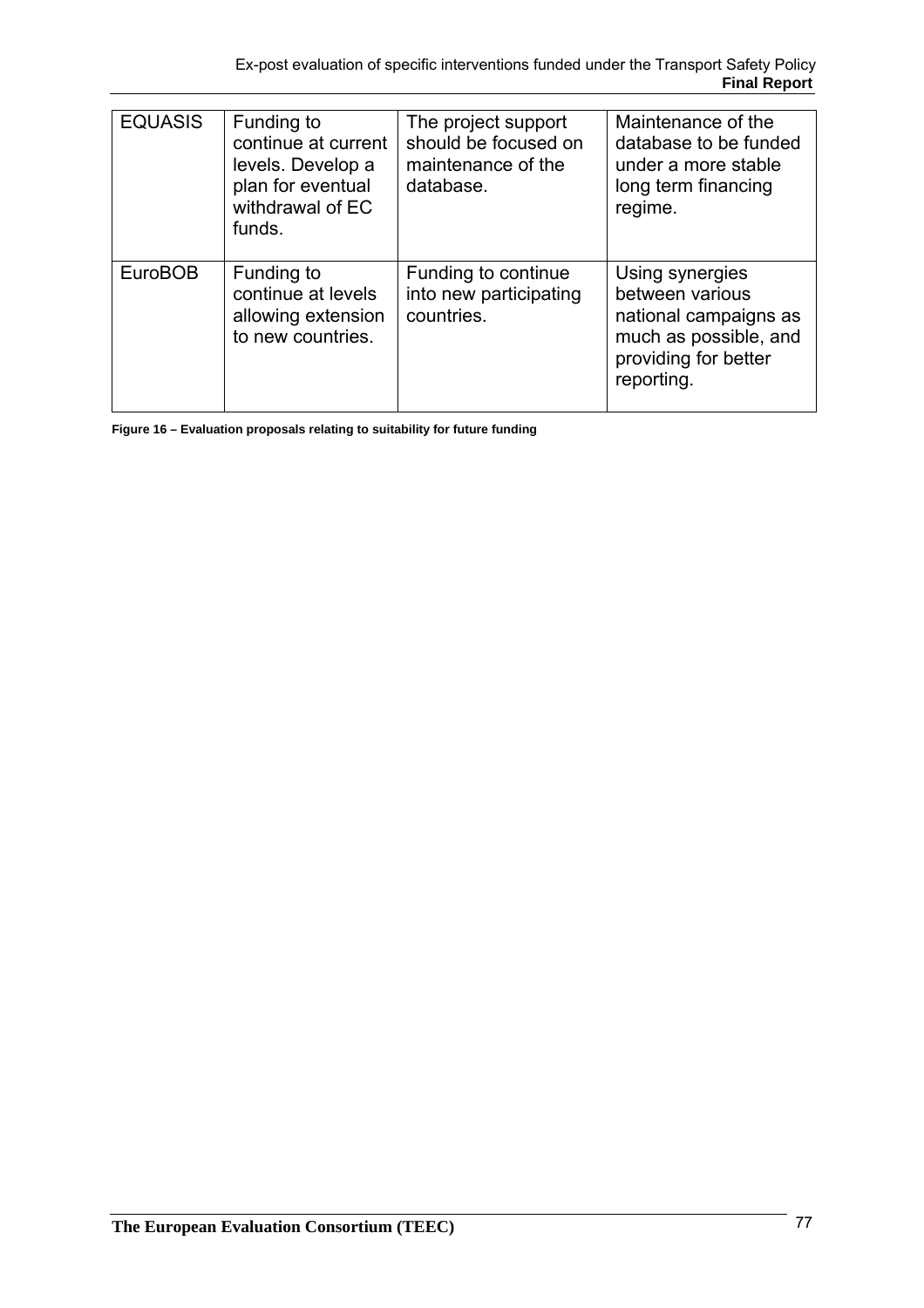# **7 EVALUATION GRIDS-CASE STUDIES**

All the main findings resulting from the evaluation of the selected projects are reported in the evaluation grids; therefore, they should ideally be included in Section 4 (Evaluation Findings - General) of this Final Report. However, in consideration of their length, and with a view to the reader's convenience, they are included in this separate section.

# **7.1 ROSITA**

Note: This evaluation covered ROSITA as well as ROSITA 2. This was decided in coordination with the EC.

| <b>Project title</b>                                                    | Roadside Testing Assessment: ROSITA (R), ROSITA 2 (R2)                                                                                                                                                                                   |                                                                                                                                                                        |                                                                                                                                                             |
|-------------------------------------------------------------------------|------------------------------------------------------------------------------------------------------------------------------------------------------------------------------------------------------------------------------------------|------------------------------------------------------------------------------------------------------------------------------------------------------------------------|-------------------------------------------------------------------------------------------------------------------------------------------------------------|
| <b>Type of funding</b>                                                  | <b>R:</b> Transport Research and<br><b>Technological Development</b><br>(RTD), 4 <sup>th</sup> Framework<br>Programme<br>R2: Grant, DG for Energy<br>and Transport (DG TREN):<br>Evaluation of roadside oral<br>fluid drug tests for the | % of financing:<br>$R:$ up to 50% of<br>allowable costs<br>or 100 % of<br>additional costs,<br>as appropriate <sup>23</sup><br><b>R2:</b> 44.69% of<br>estimated total | R: Contract N°<br>RO-98-SC.3032<br><b>R2:</b> Contract $N^{\circ}$<br>Sub/B27020B-E3-<br>S07.18222-2002                                                     |
| <b>Overall EC budget</b><br>allocated for this<br>project in $\epsilon$ | detection of drivers under<br>the influence of drugs<br><b>R:</b> Total estimated<br>allowable costs:<br>€ 1,103,395. EC<br>contribution: $\in$ 399 995<br><b>R2: Total Budget</b><br>€ 895 000 .EC contribution:<br>€ 400 000           | cost (max).<br>Contract: year                                                                                                                                          | $R: 01.01.99 -$<br>30.09.00 (21 months)<br><b>R2:</b> $31.12.02 - 31.12.05$<br>$(36$ months)                                                                |
| <b>Budget for fees</b><br>allocated for this<br>project $\epsilon$      | Precise estimates could not<br>be obtained.                                                                                                                                                                                              | N person/days                                                                                                                                                          | R: 31 609 total man-hours<br>or 471 257 $\epsilon$ billed to the<br>project.<br>R2: Budget for staff is 558<br>625 € of which EC paid 164<br>325 €. $^{24}$ |

#### **Background and genesis**

R: The 1997 – 2001 EC Programme '*Promoting road safety in the European Union'* identifies measures '*aimed at combating driving while in a state of fatigue or under the influence of alcohol, medicines or drugs'* as essential elements and emphasises the primary role of the Commission in supporting research. 25

 $\overline{a}$ 

<sup>23</sup> FOB the cosa basis, refer to the table Estimated Breakdown of the Allowable Costs in the Actual Cost Contract for ROSITA. 24 Correspondence with Prof. Verstraete, ROSITA Project Co-ordinator, University of Gent, Belgium, 17/05/2004.

<sup>25</sup> Communication from the Commission to the Council, the European Parliament, the Economic and Social Committee and the Committee of the Regions, COM(97) 131 final.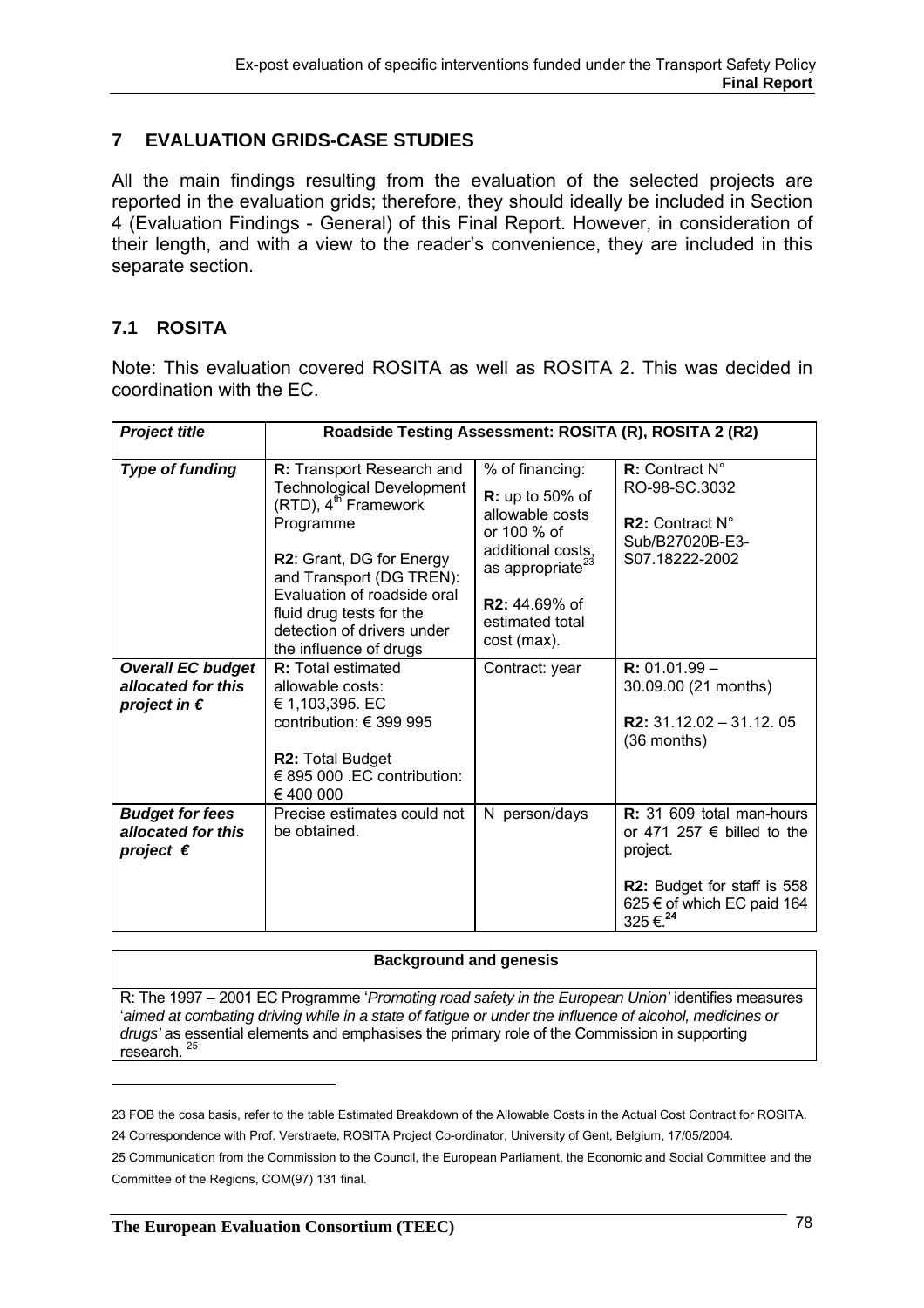While driving under the influence of alcohol is already established as an offence in all European countries,<sup>26</sup> '*the use of illicit drugs and some medicines is an increasingly worrying factor...<sup>' 27</sup> countries,<sup>26</sup> '<i>the use of illicit drugs and some medicines is an increasingly worrying factor...'* According to the EC contact Mr. Norroy, approximately 10% of accidents are at least in part due to misuse of drugs or medication.<sup>28</sup> As opposed to 'drink' driving, 'drugged' or Driving Under the Influence of Drugs (DUID) is not very well understood and legislative/ enforcement activities to combat DUID are hampered by the non-availability of reliable drug tests.

R2: The EC's 2001 White Paper "*European Transport Policy for 2010: Time to Decide"* sets the target of reducing the number of road accident victims by half by 2010.**<sup>29</sup>** Driving under the influence of alcohol and drugs is identified as a major cause of road accidents.

On the basis of extensive research, roadside evaluation of available testing equipment and interviews with police officers, industrial partners and policymakers, the ROSITA study concluded that the need for reliable drug tests had increased, with a preference for oral fluid tests. ROSITA 2's task thus is '*to evaluate innovative oral fluid drug detection technology for use by police either at the roadside or at a police station'.***<sup>30</sup>**

| <b>Typology of the project</b>                                |                                                                                                                                                                                                                                                                                                                                                                                                                                                                                                                                                                                                         |
|---------------------------------------------------------------|---------------------------------------------------------------------------------------------------------------------------------------------------------------------------------------------------------------------------------------------------------------------------------------------------------------------------------------------------------------------------------------------------------------------------------------------------------------------------------------------------------------------------------------------------------------------------------------------------------|
| The Role of the<br>project in the<br>policymaking<br>process. | ROSITA and ROSITA 2 are the outcome of EC action programs and official<br>proposals aimed at improving road safety. As this is a research project it does<br>not directly address specific policies. By quantifying and qualifying the need for<br>roadside drug tests, can nevertheless guide laboratories, the police, legislators'<br>and policy-makers' on roadside drug testing and the enforcement of road safety.                                                                                                                                                                                |
|                                                               | R: Given the increasing concern with DUID, a number of EU countries were<br>either preparing or implementing laws addressing this. $31$ To assess the value of<br>planned initiatives, legislators and politicians need to know the strengths and<br>weaknesses of available testing equipment. Device manufacturers can use the<br>results from ROSITA to determine market needs and target research efforts at<br>the problems encountered in the study. Ultimately, the availability of reliable,<br>easy-to-handle drug tests is crucial to make enforcement action against DUID<br>more effective. |
|                                                               | R2: Given the ROSITA results, ROSITA 2 only evaluates oral fluid testing<br>devices in the field. The project also seeks to obtain internationally comparable<br>results, which may yield a more accurate picture of the prevalence of drugged<br>driving and facilitate the development of harmonised specifications for<br>equipment in the EU. ROSITA 2's role in the policymaking process is overall<br>very similar to ROSITA.                                                                                                                                                                     |
| The methodology<br>adopted                                    | <b>R:</b> ROSITA consists of five deliverables elaborated over the course of 21<br>months. To identify the requirements for roadside drug testing equipment,<br>ROSITA synthesises existing scientific information on impairing drugs and<br>medicines, surveys operational, legal, and user requirements for such                                                                                                                                                                                                                                                                                      |

26 See Commission Recommendation (OJ C 48/2), dated 17/01/2001.

27 EC European Road Safety Action Programme, 'Halving the number of road accident victims in the EU by 2010: A shared responsibility', COM(2003) 311 final, dated 02/06/2003.

28 Mr. Norroy is the EC's Project Officer for ROSITA 2. The information stems from a telephone conversation with him on 10/05/2004.

29 COM (2003) 370, dated 12/09/2001.

30 See Annex 1, paragraph 1(b) of the ROSITA 2 Grant Agreement.

31 The Eurobarometer survey of young people across Europe in spring 2002 found that 79.4% of respondents agreed that police should test for drugs at the same time as alcohol. Cited in the ELDD Comparative Study 'Drugs and Driving' European Monitoring Centre for Drugs and Drug Addiction (EMCDDA), 06/2003, p.3.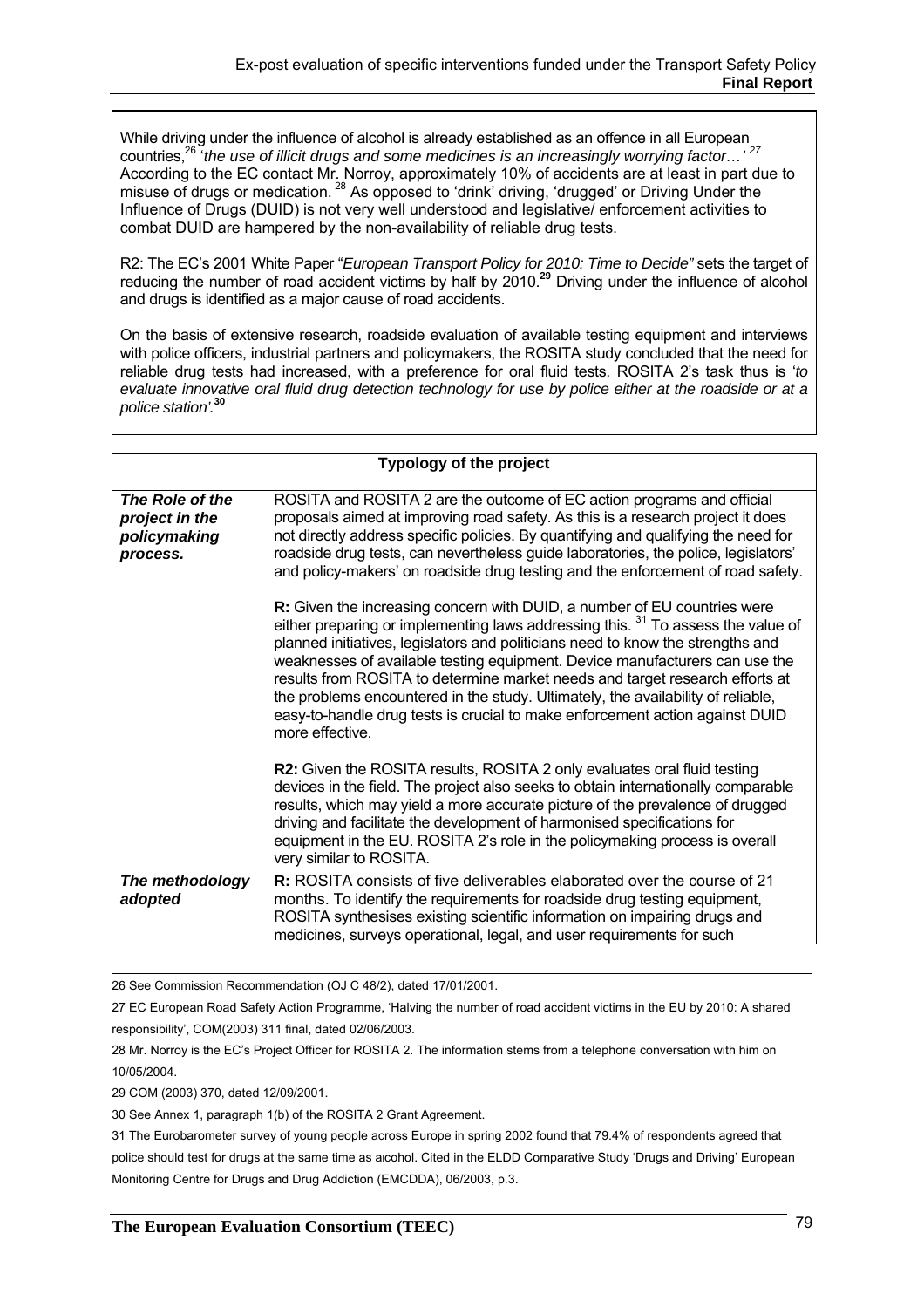|                          | equipment across the EU, evaluates state-of-the-art roadside drug tests, and<br>makes recommendations for their application.                                                                                                                                                                                                                                                                                                                                        |
|--------------------------|---------------------------------------------------------------------------------------------------------------------------------------------------------------------------------------------------------------------------------------------------------------------------------------------------------------------------------------------------------------------------------------------------------------------------------------------------------------------|
|                          | R2: For ROSITA 2, US and European teams composed of scientists and<br>local police units test drug detection devices in major metropolitan areas.<br>Data will be collected over two 9-month periods. Following initial training of<br>research teams and the selection of testing devices, each team follows a<br>commonly agreed research protocol and works toward the collection of<br>comparable data (demographic, behavioural, and toxicological variables). |
|                          | In both projects, drug tests are evaluated according to accuracy, specificity<br>and sensitivity. Drugs tested for include amphetamines, cannabinoids,<br>cocaine, opiates and, pending the availability of sufficiently sensitive tests,<br>benzodiazepines.                                                                                                                                                                                                       |
| Geographical<br>coverage | R: The ROSITA consortium includes the EC and 12 contractors from industry<br>and research institutes based in Belgium, Finland, the UK, Germany, Spain,<br>France, Italy, and Norway. <sup>32</sup> The survey of operational, user and legal<br>requirements (D3) covers 13 EU and 6 non-EU countries. 33                                                                                                                                                          |
|                          | R2: The main co-ordinator of ROSITA and another six contractors continue to<br>be part of the ROSITA 2 team, but ROSITA 2 now works with US partners <sup>34</sup> ,<br>where both sides co-operate on methodology, evaluation protocols, and<br>results through a number of multilateral meetings. <sup>35</sup> In Europe, the<br>contractors are based in Belgium, Germany, France, Norway, Spain, and<br>Finland. <sup>36</sup>                                 |

#### **Specific project objectives**

**R:** ROSITA is aimed at identifying the requirements for roadside drug tests and assessing state-ofthe-art testing equipment. As specified in the cost contract, the five deliverables survey:

- D1) Drugs/ medicines that impair driving as identified by the scientific literature.
- D2) Available testing equipment for urine, oral fluid and sweat.
- D3) Operational, user and legal requirements for roadside testing equipment across EU Member States.
- D4) Validity, reliability, usability and usage cost of existing tests.

The final report (D5) makes recommendations for the use of roadside testing equipment. These are expected to facilitate the development of the legal framework, the harmonisation of technical procedures and the development of EU guidelines for roadside tests, effective enforcement action and, more generally, the deterrence of DUID.

**R2:** ROSITA 2 is expected to yield:

Data to demonstrate the extent of illegal drugs used by drivers, impairing medication, and their

 32 For specifics see http://www.rosita.org/contractors.html.

<sup>33</sup> The latter include the Czech Republic, Slovenia, Iceland, Norway, Poland, and Switzerland.

<sup>34</sup> The US partners are co-ordinated by The Walsh Group (Bethesda MA, USA). The US part of ROSITA will be entirely funded by the US government.

<sup>35</sup> The first organisational meeting took place between 04–05/07/2003 in Strasbourg, France. The second ROSITA 2 meeting was held on 25–26/02, 2004 in Tampa, Florida and the third meeting has been scheduled for November 5 – 6, 2004, with a venue still to be determined.

<sup>36</sup> For details refer to the ROSITA 2 Grant Agreement, Annex I, paragraph 1(b).

<sup>37</sup> See, in particular, the Commission Recommendation on enforcement in the field of road safety, C(2003) 3861 final, 21/10/2003, paragraph 16 and recommendation (4).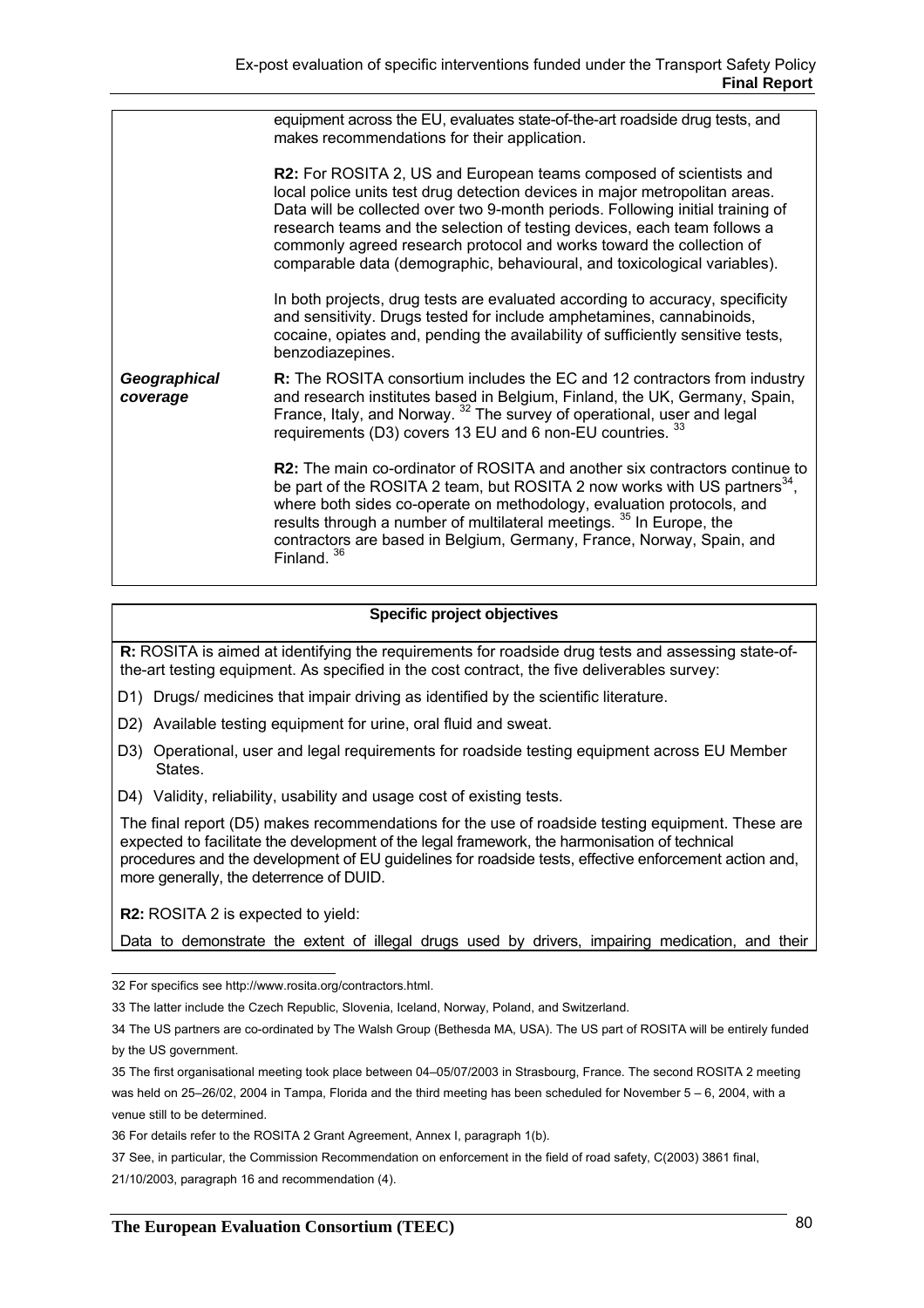combination with alcohol.

Data regarding the accuracy/ reliability of oral fluid tests and information on their practical and operational aspects.

Clues as to whether current police detection capabilities are acceptable.

The results of ROSITA 2 could serve as strategic input into policymaking for transport, health, and safety. The evaluation of newer oral fluid tests may also yield a more concrete basis for legislative changes and targeted measures to improve police training. The data collected will furthermore help to quantify the extent of driving under drugs, which has so far not been clearly documented or data was not comparable across countries. 37

#### **Possibilities and limits of evaluating the projects**

Since ROSITA and ROSITA 2 are research projects with no direct policy objective, it is difficult to evaluate the project with reference to the policy outcome. This evaluation furthermore only addresses conceptual, procedural and implementation issues and does not entail an in-depth assessment of the scientific implications of the proposals. And while a large number of external sources were consulted, the project-specific evaluation draws heavily from the project documentation and communication with the main co-ordinators. Independent assessments to guarantee a more balanced evaluation were not available.

On ROSITA 2, an interim report is not yet available and the project itself is still in the data collection phase. The project is expected to be completed by the end of 2005.

#### **Activities undertaken during the evaluation**

- Background research on the project and policy context and analysis of key project material obtained from the Commission (project contracts and annexes), from Prof. Verstraete (meeting reports, press articles, ROSITA Exploitation and Dissemination Report) and through Internet research (e.g. www.rosita.org; DG TREN websites).
- Various interviews and e-mail exchanges with ROSITA EC contact Mr. Norroy and the main project coordinator Prof. Verstraete; follow-up questions were also been to members of the EC Working Group on Drugs, Medicines and Driving.
- Contact with stakeholders, e.g. the Portuguese Directorate General for Traffic / Ministry of the Interior (Ms M.A. Núncio); and the Swedish National Road Authority (Mr Hans Laurell).
- Consultation of the EC's European Road Safety Action Programme; the Commission Recommendation on Enforcement in the Field of Road Safety; Recommendations by the EC Working Group on Drugs, Medicines and Driving; information provided by the Council of Europe's Pompidou Group; a comparative legal study on 'Drugs and Driving' by European Monitoring Centre for Drugs and Drug Addiction (EMCDDA); and further references contained in the material.<sup>38</sup>

**<sup>38</sup> Detailed references are given in the respective footnotes.**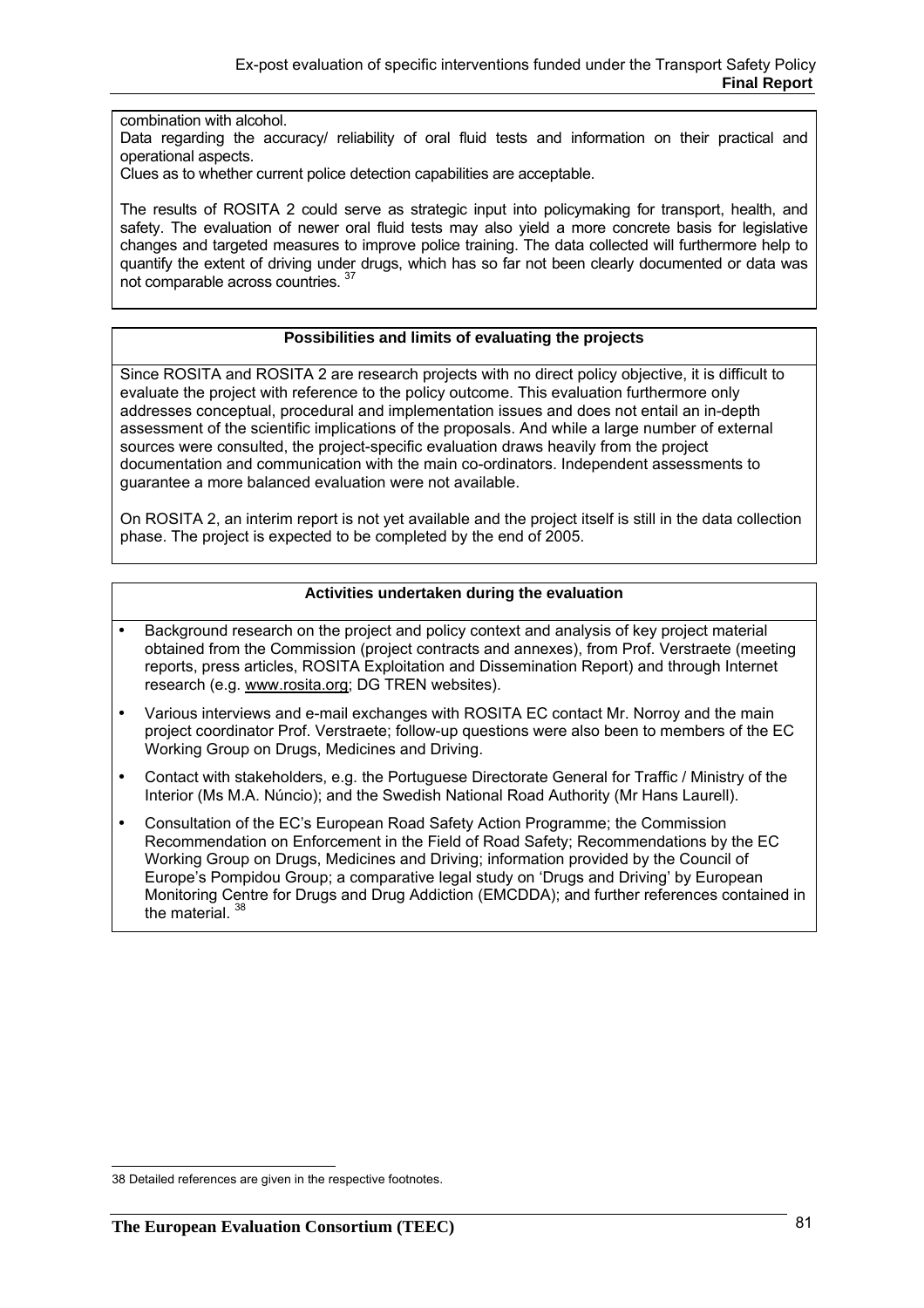| Relevance to the policy                                             |                                                                                                                                                                                                                                                                                                                                                                                                                                                                                                                                                                                                                                                                                                                                                                                                                   |  |
|---------------------------------------------------------------------|-------------------------------------------------------------------------------------------------------------------------------------------------------------------------------------------------------------------------------------------------------------------------------------------------------------------------------------------------------------------------------------------------------------------------------------------------------------------------------------------------------------------------------------------------------------------------------------------------------------------------------------------------------------------------------------------------------------------------------------------------------------------------------------------------------------------|--|
| How is the project<br>evaluated relevant<br>to the policy<br>goals? | R: ROSITA is firmly embedded in the 1997–2001 EC road safety programme,<br>which has the objective of establishing the scientific basis for future policy<br>measures to combat drugged driving and thus to reduce the number of (fatal)<br>road accidents. <sup>39</sup>                                                                                                                                                                                                                                                                                                                                                                                                                                                                                                                                         |  |
|                                                                     | Because of much lower concentrations and the diverse range of substances, the<br>detection of drugs in body fluids is much more complex than for alcohol. The<br>possibility to use rapid roadside screening tests, supplemented by police training<br>to identify drivers DUID, is a key element in the enforcement process. Their<br>evaluation is thus a prerequisite for developing appropriate legislation and<br>effective enforcement measures. At the same time, it is crucial to vigorously<br>pursue efforts aimed at combating other driving practices that are said to be the<br>main causes of (fatal) road accidents, namely drunk driving, speeding, and<br>driving without seatbelt. <sup>40</sup> To what extent these practices may be combined with<br>drug use/ abuse is, however, not clear. |  |
|                                                                     | The Commission involvement clearly allows for a greater scale of the projects in<br>terms of devices and subjects tested. It also improves the scope of both projects<br>by placing them into the broader EC Transport Safety Policy context and by<br>facilitating the co-ordination of national efforts.                                                                                                                                                                                                                                                                                                                                                                                                                                                                                                        |  |
|                                                                     | R2: The policy relevance of ROSITA 2 lies within the objective of the 2001 White<br>Paper of halving the number of road accidents by 2010. ROSITA 2 also<br>responds to the Commission's Expert Group on Drugs, Medicines and Driving,<br>which recommended in February 2002:                                                                                                                                                                                                                                                                                                                                                                                                                                                                                                                                     |  |
|                                                                     | 'To support research activities to develop roadside testing for illicit drugs<br>$\bullet$<br>based on non-invasive methods and to support their use in the field by<br>police,                                                                                                                                                                                                                                                                                                                                                                                                                                                                                                                                                                                                                                   |  |
|                                                                     | To adopt a harmonised procedure to test for illicit drugs all drivers involved<br>in all fatal accidents. <sup>41</sup>                                                                                                                                                                                                                                                                                                                                                                                                                                                                                                                                                                                                                                                                                           |  |
|                                                                     | ROSITA 2's data collection efforts are also likely to provide a more concrete<br>basis for the development of legislative/ policy measures:                                                                                                                                                                                                                                                                                                                                                                                                                                                                                                                                                                                                                                                                       |  |
|                                                                     | 'Statistics collected by Member States on the prevalence of drugs in road<br>accidents are still too fragmentary and, statistically, are not comparable.<br>They do not give a sufficiently detailed picture of the situation and do not<br>permit identification and evaluation of the most effective possible counter-<br>measures.' 42                                                                                                                                                                                                                                                                                                                                                                                                                                                                         |  |
| How could the                                                       | Duplication should be avoided in the work of ROSITA, (ROSITA 2 does                                                                                                                                                                                                                                                                                                                                                                                                                                                                                                                                                                                                                                                                                                                                               |  |

 39 For precise estimates on illicit drugs in road traffic and their impacts, refer to the literature review by de Gier, 'Review of investigations of prevalence of illicit drugs in road traffic in different European countries', in Pompidou Group (2000), 'Road Traffic and Drugs', pp. 55 – 56. On the UK, see Tunbridge et al. (2000), 'The Incidence of drugs and alcohol in road traffic accident fatalities', Transport Research Laboratory Report No. 495. Research from Northern Ireland suggests that the incidence of DUID may have been a multiple in the 1990s of what it was in the 1980s. Further recent evidence is to be found e.g. in Robert E. Mann et al (2003): 'Effects du cannabis sur la conduite', Transport Canada; or in Alvarez, F. J., Sancho, M., Vega, J., Del Rio, M. C., Rams, M. A., and Queipo, D. (1997): Drugs other than alcohol (medicines and illicit drugs) in people involved in fatal road accidents in Spain, in Mercier-Guyon, C., (Ed)., Alcohol, Drugs and Traffic Safety. Annecy, France: CERMT. 40 See especially footnote 39.

41 For the findings of the Expert Group on Drugs, Medicines and Driving, refer to

http://europa.eu.int/comm/transport/road/roadsafety/behaviour/medicines/index\_en.htm.

42 See footnote 40.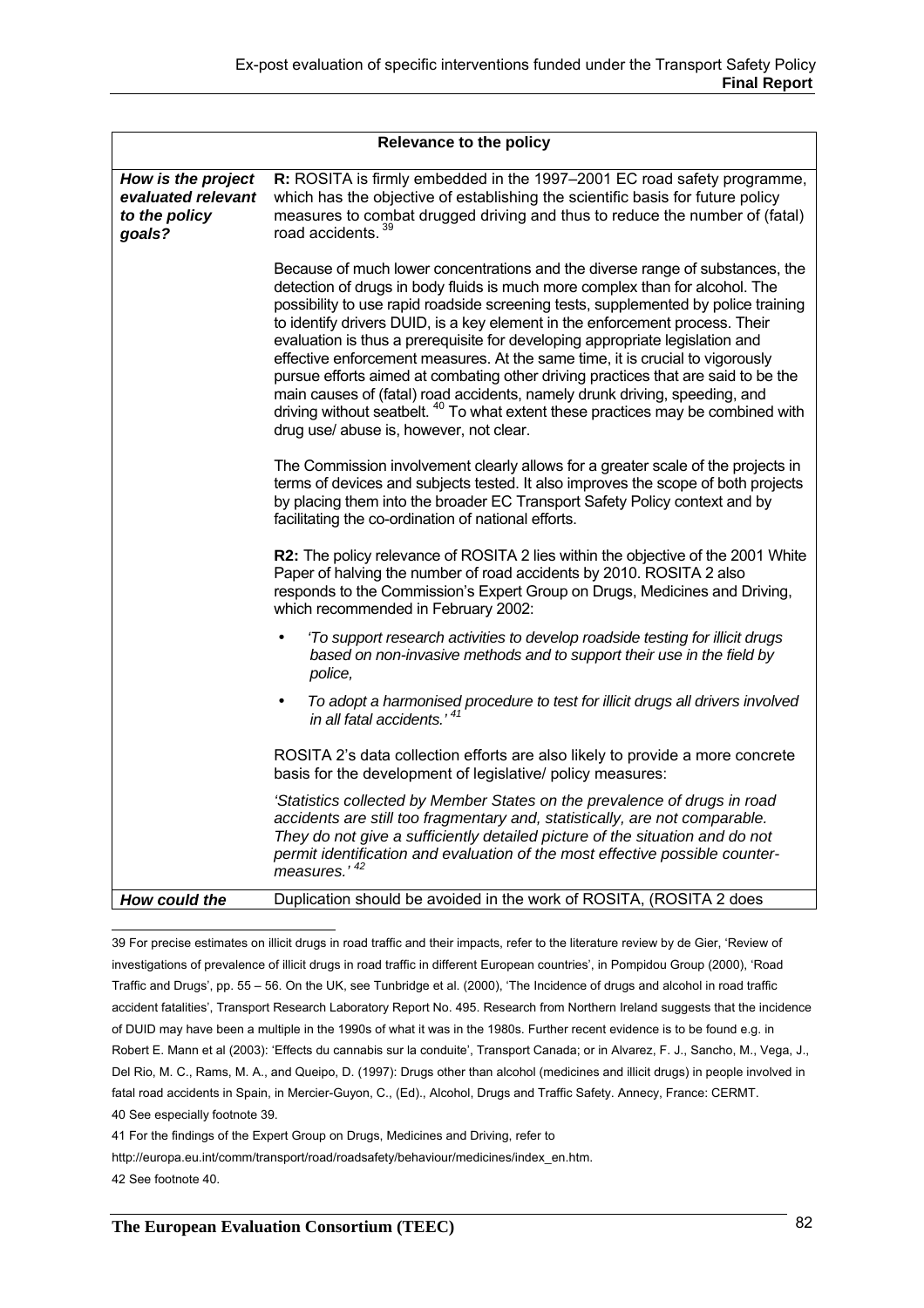| relevance of the<br>project be<br>improved / have | appear to be exploiting potential synergies). By seeking to make<br>improvements over ROSITA, ROSITA 2 has already undertaken a number of<br>adjustments, for further detail see 'Effectiveness'. |
|---------------------------------------------------|---------------------------------------------------------------------------------------------------------------------------------------------------------------------------------------------------|
|                                                   |                                                                                                                                                                                                   |
| through<br>adjustments at                         | During the evaluation, the question as to the rationale of funding two<br>complementary projects from different budget lines came up at various                                                   |
|                                                   |                                                                                                                                                                                                   |
| been improved<br>the margins?                     | points. According to Mr. Norroy, this decision was however of purely pragmatic nature and dictated by a pending rules change. <sup>43</sup>                                                       |

# **Overall Rating on Relevance: HIGH**

| <b>Effectiveness</b>                                      |                                                                                                                                                                                                                                                                                                                                                                                                                                                                                                                                                                                           |  |  |
|-----------------------------------------------------------|-------------------------------------------------------------------------------------------------------------------------------------------------------------------------------------------------------------------------------------------------------------------------------------------------------------------------------------------------------------------------------------------------------------------------------------------------------------------------------------------------------------------------------------------------------------------------------------------|--|--|
| Has the project<br>evaluated been                         | R: The work packages agreed upon set out clear research questions that<br>were timely and comprehensively answered by the project:                                                                                                                                                                                                                                                                                                                                                                                                                                                        |  |  |
| effective in<br>addressing its<br>specific<br>objectives? | D1) Identified the detrimental impact of drugs and medicines on driving<br>ability. An up to date, unique comparison of drug classifications across<br>countries and the need for uniform categorisation and labelling of<br>impairing medicines.                                                                                                                                                                                                                                                                                                                                         |  |  |
|                                                           | D2) Provided an inventory of roadside drug testing devices that were in<br>existence at the time of the study. The market study included 19<br>devices, of which 16 were designed for the screening of urine samples<br>and three for saliva, one of which could also be applied to sweat. Tests<br>were classified according to type (e.g. pipette, dip, and cup tests), single<br>or multiple parameters, and drugs being tested for. The analysis is,<br>however, now partially obsolete and a significant number of new tests<br>have appeared.                                       |  |  |
|                                                           | D3) Identified oral fluid as the preferred sample and provided important<br>information to manufacturers for improving devices. The legal survey<br>showed that most European countries lacked clear legal framework to<br>combat DUID. Two differing legislative approaches currently prevail,<br>impairment-type (UK) or zero tolerance legislation (Germany, Belgium).                                                                                                                                                                                                                 |  |  |
|                                                           | D4) Tested 2968 subjects in 8 European countries, a survey of<br>unprecedented scale. The tests with oral fluid appeared most promising,<br>but testing methods at the time were not satisfactory. Tests were also<br>not sensitive enough for cannabis and benzodiazepines, the increasing<br>use of which is concerning. 44                                                                                                                                                                                                                                                             |  |  |
|                                                           | Overall, the findings clearly demonstrate the need for reliable drug tests.<br>Such tests can increase the confidence of police officers when prosecuting<br>drugged drivers and, more generally, save time and simplify the enforcement<br>procedure. They can save taxpayers' money by excluding drugs as a cause<br>of the drug impairment, thereby avoiding more expensive laboratory analysis.<br>In addition, effective tests may reduce the inconvenience to people who<br>stopped by the police and found not to be DUID by not keeping them waiting<br>too long at the roadside. |  |  |
|                                                           | R2: ROSITA 2 is an ongoing project and a progress report is not yet<br>available. US partners have standardised research protocols across sites<br>and established a centralised database. The first data collection phase has<br>delayed as testing devices are still under revision and more subjects have to<br>be included. Overall, the goal is to evaluate as many devices as possible and                                                                                                                                                                                          |  |  |

 <sup>43</sup> See footnote 28.

<sup>44</sup> EMCDDA, as cited in footnote 32.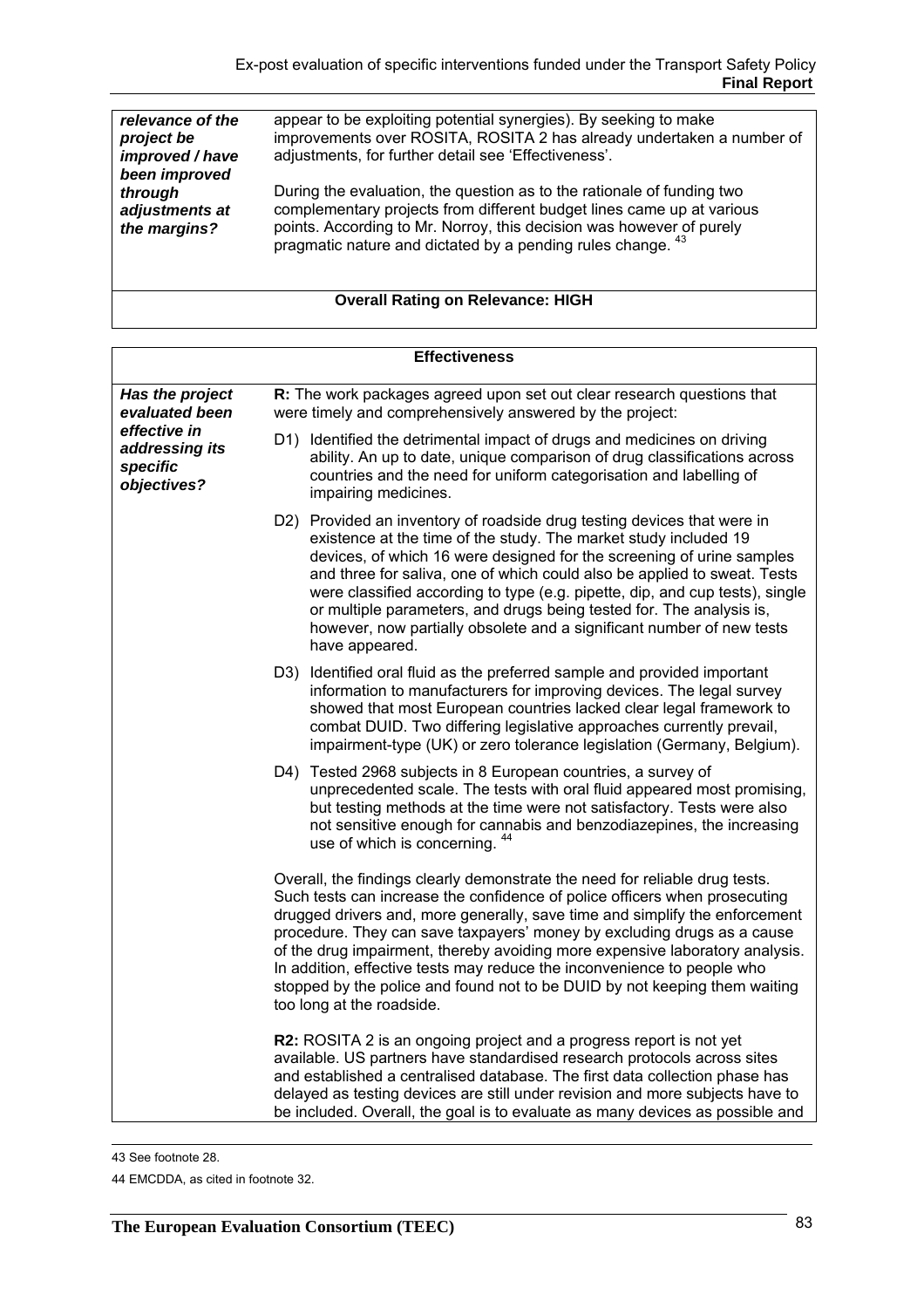|                                                                                                                                       | to test up to 3000 subjects. According to Mr. Norroy, the project was going<br>well, with research good progress with research institutes progressing and<br>industry participation.                                                                                                                                                                                                                                                                                                                       |
|---------------------------------------------------------------------------------------------------------------------------------------|------------------------------------------------------------------------------------------------------------------------------------------------------------------------------------------------------------------------------------------------------------------------------------------------------------------------------------------------------------------------------------------------------------------------------------------------------------------------------------------------------------|
|                                                                                                                                       | ROSITA 2 improves upon ROSITA in a number of ways:                                                                                                                                                                                                                                                                                                                                                                                                                                                         |
|                                                                                                                                       | By focusing on oral fluid devices, which ROSITA showed to be the<br>preferred option among the police and testing personnel.                                                                                                                                                                                                                                                                                                                                                                               |
|                                                                                                                                       | By ensuring uniform study protocols across testing sites to obtain more<br>meaningful and comparable results.                                                                                                                                                                                                                                                                                                                                                                                              |
|                                                                                                                                       | By collaborating with US partners, thus achieving important economies of<br>scale and increasing the scope of the project.                                                                                                                                                                                                                                                                                                                                                                                 |
|                                                                                                                                       | By buying some of the devices to ensure evaluation independent of<br>manufacturers' claims.                                                                                                                                                                                                                                                                                                                                                                                                                |
|                                                                                                                                       | With a focus on providing internationally comparable data on DUID,<br>developing the specification for testing equipment should fulfil, and identifying<br>gaps in current research and problems encountered in practice, ROSITA 2<br>will provide for the framework for future legislative and enforcement action.<br>Once the issues with respect to roadside testing have been clarified,<br>harmonised testing specifications for the EU could be developed to guide<br>manufacturers and users.       |
| <b>Have the outputs</b><br>been effective in<br>addressing the                                                                        | By providing comprehensive statistics on DUID and evaluating existing<br>devices, the project supports the need for legislative/ policy action to combat<br>these practices and provide an assessment of the testing devices.                                                                                                                                                                                                                                                                              |
| policy goals?<br>How could the<br>effectiveness of<br>the project be<br>improved / have<br>been improved<br>through<br>adjustments at | To improve the project's effectiveness, contacts between ROSITA 2 with other<br>projects or initiatives in related fields could be improved, such as with the EC-<br>funded road transport project CERTIFIED (conception and evaluation of<br>roadside testing instruments to formalise impairment evidence in drivers) and the<br>EU-wide initiative IMMORTAL (Impaired Motorists, Methods of Roadside Testing<br>and Assessment for Licensing) to avoid duplication and exploit synergies. <sup>45</sup> |
| the margins?                                                                                                                          | The ROSITA study also pointed to the importance of special police training to<br>identify DUID. Even without sufficient legal basis, police counsel may go some<br>way toward reducing the number of accidents caused DUID. A focus on<br>identifying best practices in the field of police control and training could add to<br>drug test evaluations and hence directly target the policy objectives.                                                                                                    |
|                                                                                                                                       |                                                                                                                                                                                                                                                                                                                                                                                                                                                                                                            |

## **Overall Rating on Effectiveness: HIGH**

| <b>Sustainability</b>                                                       |                                                                                                                                                                                                                                                                                                                                                                                                                                                                                                     |  |  |
|-----------------------------------------------------------------------------|-----------------------------------------------------------------------------------------------------------------------------------------------------------------------------------------------------------------------------------------------------------------------------------------------------------------------------------------------------------------------------------------------------------------------------------------------------------------------------------------------------|--|--|
| <b>Aspects likely to</b><br>continue/not<br>continue after the<br>end of EC | ROSITA has already been completed and ROSITA 2 is the second phase of<br>the project. In both cases, the contractors involved account for approximately<br>50% of the project costs.                                                                                                                                                                                                                                                                                                                |  |  |
| involvement                                                                 | According to Prof. Verstraete, all partners in the project participate because<br>they believe it is important to independently assess testing equipment. Given<br>the rapid technological progress in this field and the potential bias involved<br>when manufacturers sponsor evaluation, the need for independent evaluation<br>of new testing equipment is not likely to significantly reduce in the short term.<br>ROSITA has already had an influence beyond the borders of the participating |  |  |

<sup>&</sup>lt;sup>45</sup> See http://www.cordis.lu/transport/src/48319.htm and http://www.immortal.or.at.

 $\overline{a}$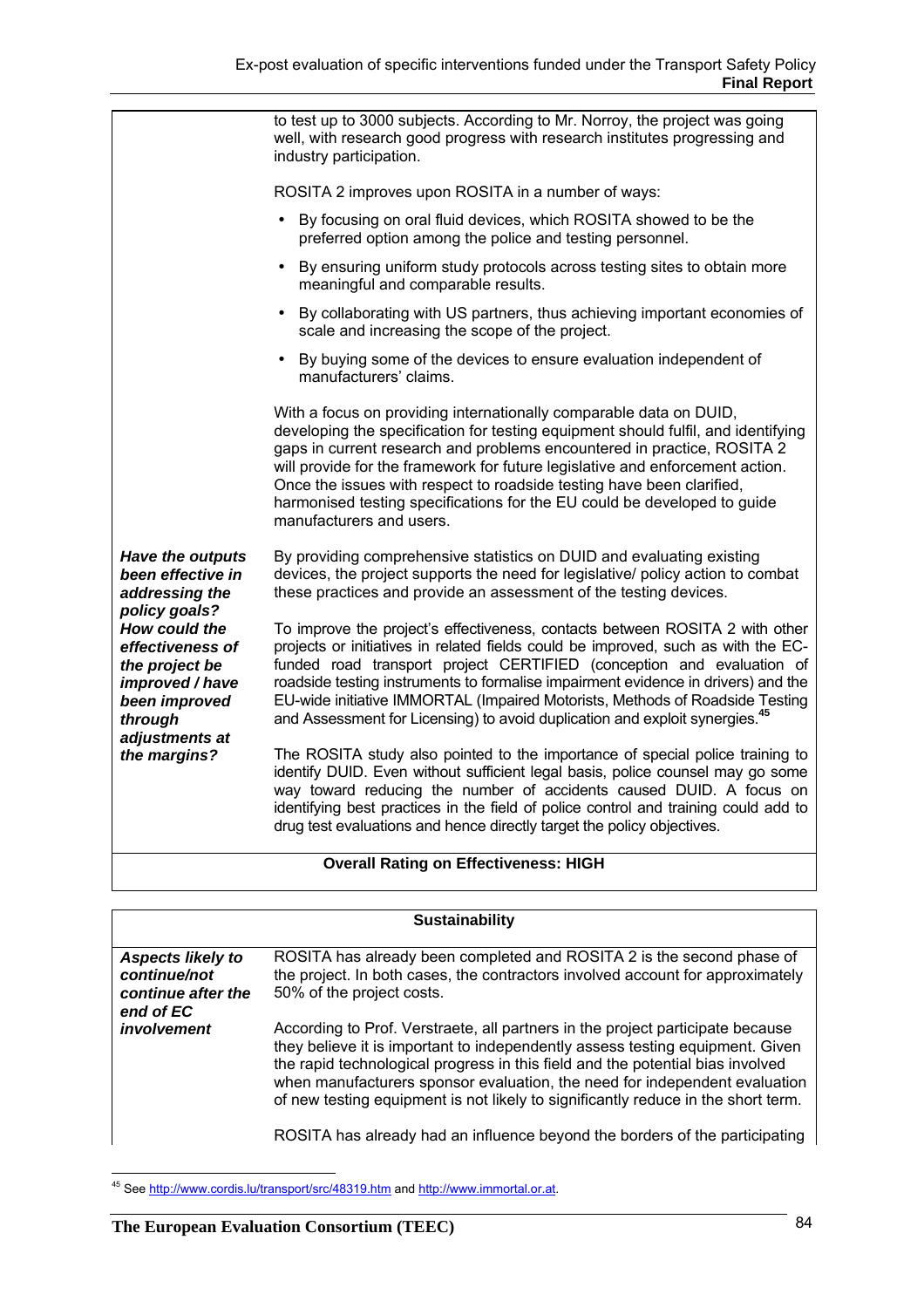|                                                 | Member States. The US-EU collaboration on ROSITA 2 was initiated by Dr.<br>Walsh, who was impressed with the advances of ROSITA. <sup>46</sup> Upon<br>successful completion, the reach of ROSITA 2 is likely to increase further.<br>Mr. Norroy noted that once a reliable and easy-to-handle device had been<br>identified, it could be marketed, sold, and the returns be used to finance<br>further improvements. Following the 'big push' investment from public<br>sources, the project could thus be self-financing. Because of the two different<br>legal approaches in Europe, he noted that future legislative work in this area<br>would be unavoidable and that will be based around the availability and<br>technical functioning of testing equipment. |
|-------------------------------------------------|----------------------------------------------------------------------------------------------------------------------------------------------------------------------------------------------------------------------------------------------------------------------------------------------------------------------------------------------------------------------------------------------------------------------------------------------------------------------------------------------------------------------------------------------------------------------------------------------------------------------------------------------------------------------------------------------------------------------------------------------------------------------|
| <b>Factors</b><br>influencing<br>sustainability | Given the long-standing involvement of Prof. Verstraete on both projects, the<br>question of his role in their overall sustainability arises. Given his relatively<br>young age, it is not very probable that he will depart from the project any time<br>soon. In view of the strong commitment by project partners, it is also very<br>likely that one of them would take over should Prof. Verstraete be unable to<br>continue work on the project.                                                                                                                                                                                                                                                                                                               |
| <b>Financing</b><br>alternatives                | Considering the large number of parties concerned with road safety,<br>financing is likely to be available from alternative sources, e.g., national<br>governments and device manufacturers, but potentially also from automobile<br>clubs, the pharmaceutical industry, or medical associations. <sup>47</sup> Other<br>groups/institutions exploring the relation between drug abuse and road traffic<br>accidents, such as the Pompidou Group, might also be interested in getting<br>involved. <sup>48</sup>                                                                                                                                                                                                                                                     |

|                                                  | <b>Impact</b>                                                                                                                                                                                                                                                                                                                                                                                                                                                                                                                                                                                                                                                                                                                                                                                                                                                                                                                                                                                                                                                            |
|--------------------------------------------------|--------------------------------------------------------------------------------------------------------------------------------------------------------------------------------------------------------------------------------------------------------------------------------------------------------------------------------------------------------------------------------------------------------------------------------------------------------------------------------------------------------------------------------------------------------------------------------------------------------------------------------------------------------------------------------------------------------------------------------------------------------------------------------------------------------------------------------------------------------------------------------------------------------------------------------------------------------------------------------------------------------------------------------------------------------------------------|
| <i>Impact on policy</i><br>making                | The ROSITA study has given a general boost to roadside drug testing and its<br>conclusions are still valid: oral fluid is a promising specimen for roadside drug<br>testing, but more research (R&D) is needed. The work of ROSITA was<br>intensely followed by several governments that were considering improved<br>legislation on drugs and driving, including France, Denmark, Austria, the<br>Netherlands, and even Australia. ROSITA's results were discussed during<br>the Pompidou Group's two sessions on drugs and driving in 1999 and 2003<br>and ROSITA 2 is cited in the EU Council Resolution (2004/C 97/01). 49<br>In anticipation of reliable saliva tests, the development of new drugs and<br>driving legislation in the Netherlands was temporarily halted. Mr. Hage<br>informed us that the legislation will be activated as soon as ROSITA 2 results<br>are presented. <sup>50</sup> Furthermore, the British Forensic Science Service used the<br>results of ROSITA as the basis for drafting requirements for roadside saliva<br>and sweat tests. |
| <b>Secondary</b><br>impacts on other<br>policies | Deterrence DUID as a result of effective enforcement or the removal of<br>impaired drivers following a positive test results could yield cost savings to<br>the public health and tax systems by reducing the number of (fatal) accidents.                                                                                                                                                                                                                                                                                                                                                                                                                                                                                                                                                                                                                                                                                                                                                                                                                               |

#### 46 See footnote 35.

47 The British Medical Association closely follows the issue of drugged driving, see

http://www.bma.org/ap.nsf/Content/DrugsDriving?OpenDocument&Highlight=2,drug.

48 Drugged driving was extensively considered by the Council of Europe's Pompidou Group as part of its 1997 – 2000 work programme. See the special report in the Group's newsletter No. 1, 03/2004.

49 Council Resolution on combating the impact of psychoactive substances use on road accidents, published in the Official Journal of the European Union on 22/04/2004.

50 Mr. Aad Hage works in the Traffic and Vehicle Safety Directorate, Dutch Min. Verkeer en Waterstaat. He participates in the WG on Drugs, Medicines and Driving. E-mail of 24/05/2005.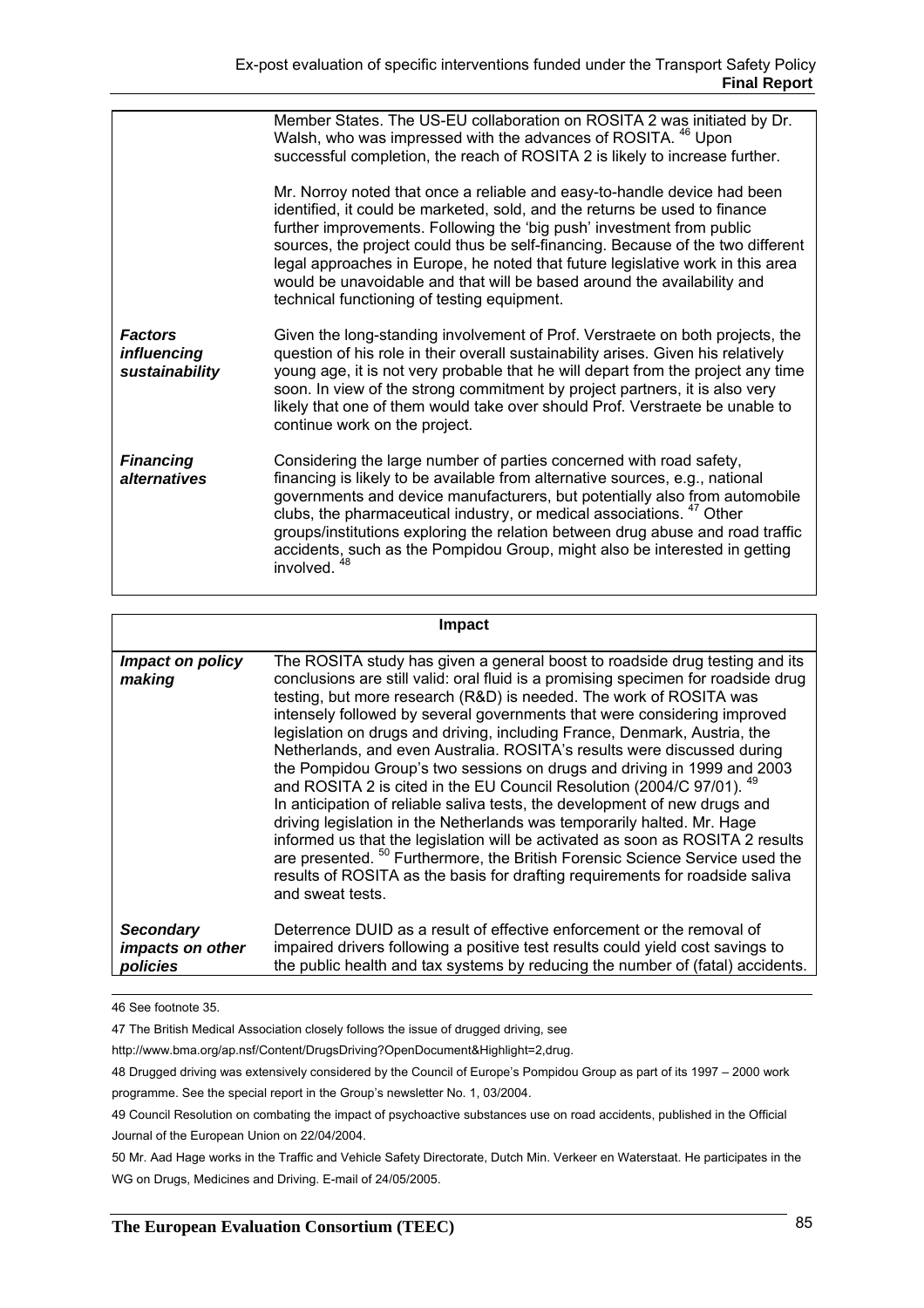|                                   | The direct and indirect cost of injuries and deaths associated with road<br>accidents have been estimated at € 160 billion p.a., or 2% of EU GNP. <sup>51</sup>                                                                                                                                                                                                                                                                                          |
|-----------------------------------|----------------------------------------------------------------------------------------------------------------------------------------------------------------------------------------------------------------------------------------------------------------------------------------------------------------------------------------------------------------------------------------------------------------------------------------------------------|
|                                   | Increased awareness of the effects of drugs on driving could reduce the<br>consumption of illegal drugs and provide incentives for people under<br>medication to take these in a more responsible manner, again indirectly<br>lowering costs to the public health and welfare systems.                                                                                                                                                                   |
|                                   | The finding that special police training to identify drugged drivers increased<br>the probability of obtaining positive drug test results, has resulted in a greater<br>focus on appropriate police control and training and led to the establishing<br>best practices, perhaps even at EU level. Increased contact between US and<br>EU police officers as a result of ROSITA 2 could also lead to new policy and<br>training approaches. <sup>52</sup> |
| <b>Communication</b><br>and media | Mr. Norroy confirmed that the media and communications aspect had not<br>played a large role in either project. ROSITA 2 was not even officially<br>launched with the press. Much of this stems from the fact that drugged<br>driving is difficult to address with a public that tends to confuse it with the<br>issue of drugs in general.                                                                                                              |
|                                   | The ROSITA website does not go beyond basic project information and the<br>deliverables. More detailed procedural information or links to related projects<br>would be desirable. ROSITA 2 is, apart from a little note, not mentioned at all.<br>Prof. Verstraete agreed that there should be more information on the website,<br>but this had not been budgeted for and has been done on a voluntary basis.                                            |
|                                   | To achieve a large distribution of results, plans for the exploitation of the<br>results of ROSITA have nevertheless been pursued extensively. <sup>53</sup> They were<br>presented at scientific meetings and published in various journals. <sup>54</sup> ROSITA<br>has also been mentioned in newspapers in some of the participating<br>countries. <sup>55</sup>                                                                                     |
|                                   | ROSITA 2 foresees the publication of the results in the scientific literature<br>and will make the final report available on the internet. According to Prof.<br>Verstraete, ROSITA 2 was covered by Spanish and Finnish newspapers and<br>on Finnish TV. <sup>56</sup>                                                                                                                                                                                  |
| Impact on<br><i>industry</i>      | Three device manufacturers were amongst the contractors working on<br>ROSITA, this demonstrates the interest of industry in having their tests<br>evaluated and in the project more generally to 'help them determine the<br>needs of the European market for roadside testing'. <sup>57</sup> Indications of greater<br>demand for such products may then stimulate private research and<br>development activities or investment in manufacturing.      |

51 See COM(2003) 311 final, 02/06/2003, p. 6.

52 Following the ROSITA 2 Tampa meeting, several EU police officers were invited to observe police checkpoints in the US.

53 For more details, refer to the ROSITA 'Exploitation and Dissemination Report, 20/05/2003 (confidential document).

54 E.g., Kintz, P., Cirimele, V., and Ludes, B. (2000), 'Detection of cannabis in oral fluid (saliva) and forehead wipes (sweat) from impaired drivers', Journal of Analytical Toxicology 24, pp. 557–561; and Gronholm, M and Lillsunde, P. (2001),"A

comparison between on-site immunoassay drug-testing devices and laboratory results', Forensic Science International 121, pp. 37–46.

- 56 For a recent article, refer to http://www.helsinginsanomat.fi/english/article/1076152512752.
- 57 See ROSITA Technical Annex, Section 9.

<sup>55</sup> The Exploitation and Dissemination Report (see footnote 30) lists all newspaper articles.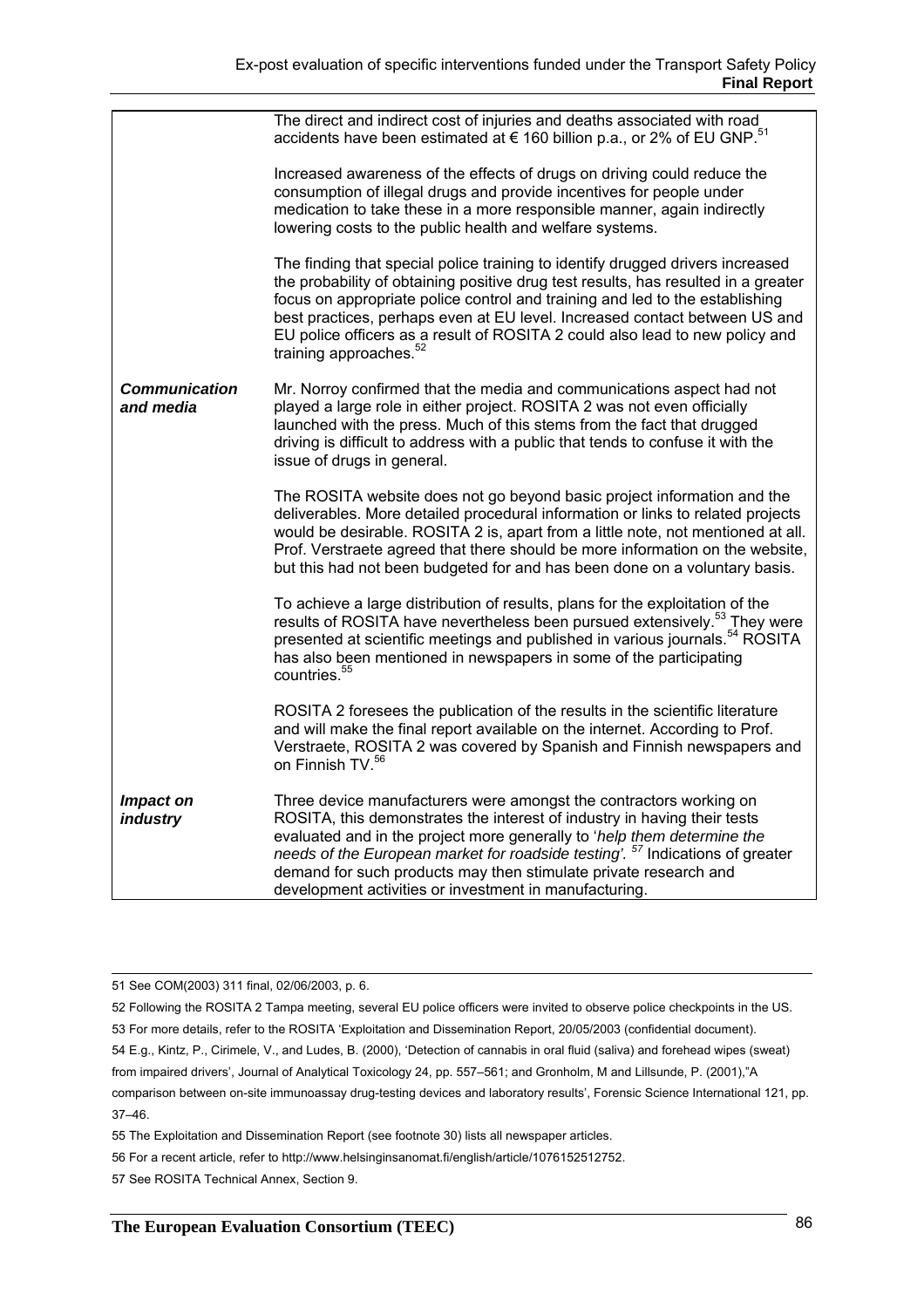Regarding ROSITA 2, the transatlantic cooperation increases the project's credibility and profile with the industry, which attracts the participation of manufacturers of testing equipment. It also gives manufacturers the opportunity to have their equipment evaluated in the US or to collaborate on new devices. For example, the new system concept to detect drug abuse was developed by Dräger Safety and the US Company OraSure Technologies on the basis of ROSITA findings. The press release makes explicit reference to ROSITA, illustrating the project's impact on industry.<sup>58</sup>

#### **Overall Rating on Impact: HIGH**

| <b>Efficiency</b>                                          |                                                                                                                                                                                                                                                                                                                                                                                                                                                                                                                                          |  |  |  |
|------------------------------------------------------------|------------------------------------------------------------------------------------------------------------------------------------------------------------------------------------------------------------------------------------------------------------------------------------------------------------------------------------------------------------------------------------------------------------------------------------------------------------------------------------------------------------------------------------------|--|--|--|
| <b>Efficiency in the</b><br>use of resources               | Both projects are considered to be quite cost-efficient, not least because of the<br>fact that police officers mainly participated for free and industry donated devices<br>for evaluation. Furthermore, equipment evaluations could be undertaken at little<br>extra cost to laboratories: a lot of the work is performed with instruments that<br>laboratories use in their routine work.                                                                                                                                              |  |  |  |
|                                                            | The EC's resources increase scale and scope of the projects. Prof. Verstraete<br>underlined that EC involvement allowed for EU-wide coverage, thus enabling a<br>(quantitative) comparison of drug tests under different legal system, climatic<br>conditions, and types of drugs.                                                                                                                                                                                                                                                       |  |  |  |
|                                                            | R2: The preliminary laboratory phase was performed and financed by the US<br>partners. Economies of scope and scale, due to intense co-operation and<br>sharing of the work with US partners, will further improve the cost-efficiency of<br>the research.                                                                                                                                                                                                                                                                               |  |  |  |
|                                                            | Compared to ROSITA, ROSITA 2 has a larger budget for testing devices.<br>Project partners wanted to be freer in selecting devices for inclusion in the<br>evaluation to assure independent evaluation and avoid problems with<br>manufacturers that are not happy with the results, as was the case with ROSITA.<br>Using more sophisticated methods for testing saliva specimen in the laboratory<br>will also be more costly, but as this assures more accurate and reliable<br>evaluation, cost-efficiency should still be warranted. |  |  |  |
| Cost<br>effectiveness in<br>terms of results<br>and impact | According to Mr. Norroy, the projects when compared with other similar projects<br>of its size and complexity, gives very good value for money.                                                                                                                                                                                                                                                                                                                                                                                          |  |  |  |
| <b>Overall Rating for Efficiency: HIGH</b>                 |                                                                                                                                                                                                                                                                                                                                                                                                                                                                                                                                          |  |  |  |

#### **Scope for integration of indicators into the monitoring of current and future interventions**

The key indicator that might serve ROSITA would be to what extent drug devices are developed by industry in line with ROSITA's recommendations.<sup>59</sup>

58 The press release can be found at

http://www.draeger.com/ST/internet/CS/en/PressCenter/pressreleases2004/26\_2004/26\_2004.jsp.

<sup>59</sup> Correspondence and Interview with Hans Laurell of the Swedish National Road Authority, 12/07/04 and 16/07/04 respectively.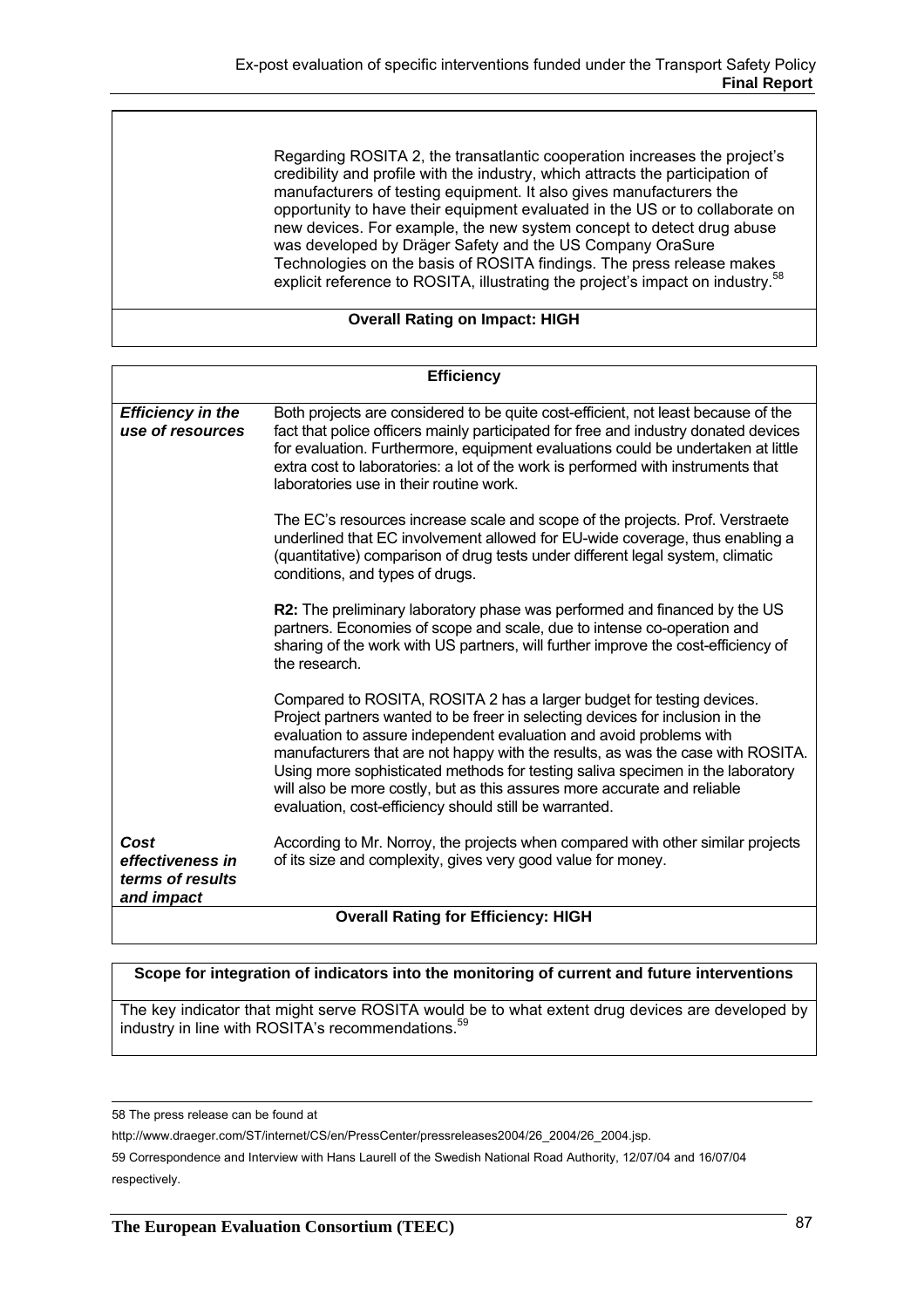#### **Suitability of extension / future recurrence of similar activities**

Besides completing ROSITA 2 and continuing the evaluation of new devices, a number of extensions to the current ROSITA approach to this project should be considered to ensure that the project remains focused on its primary policy objectives.

- Enforcement actions will only be optimally effective when combined with campaigns to raise awareness about the dangers of DUID. Even without a legal basis for enforcement, awareness campaigns on the basis of ROSITA evidence could deter DUID. Mr. Norroy support the view that enforcement of DUID backed up with information campaigns could yield significant synergies. Prof. Verstraete nevertheless noted that drink driving awareness campaigns, such as EuroBOB, were hesitant to cover DUID as this was considered a different problem. <sup>60</sup>
- Given that even a drug test that is fully acceptable to all stakeholders will take a bit more time to be realised, a focus on training police officers/simple tests to detect DUID may be an important interim step to reducing DUID casualty accidents.<sup>61</sup>
- Efforts on labelling and categorising impairing medicines should be pursued on a larger scale and in line with recommendations by ROSITA. In view of an increasing use of anti-depressants and an ageing population with the potential increase use of medication, this step could help both the medical professionals and the users in providing appropriate quidance. <sup>62</sup>
- Future activities in the context of ROSITA could aim at collecting more disaggregated data on the profile of DUID drivers to permit identification and evaluation of the most effective countermeasures, e.g. targeted awareness campaigns or enhanced drivers' license requirements. For wider dissemination, ROSITA 2 data could be included in the CARE database on traffic accidents. 63
- As the new EU Member States have yet been fully engaged in ROSITA/ROSITA 2, an extension of coverage and involved should be considered.

## **Ways of improving value added from the funding**

As already mentioned above, ROSITA and ROSITA 2 were not considered very expensive projects. Hence, the EC did not really consider the question of how to improve the value added from a funding perspective. The importance of this question, as well as of the previous one on suitable extensions to ROSITA/ ROSITA 2, is also diminished by the fact that the EC is planning a  $\epsilon$  15 million research project on driving under the influence of drugs (to date unnamed) under the heading '*Research to support the European Transport Policy'* as part of the 2002–2006 work programme. 64 Suggestions on how to improve value added from the funding may nevertheless be used to guide future activities in this field.

Given the explicitly stated aim of a large distribution of results/obtained data and exploitation and dissemination efforts undertaken by project partners, setting a small part of the budget aside for a more explicit media/communication strategy may increase the project's outreach beyond

60 For an overview of Commission-supported awareness campaigns, refer to

61 Even without sufficient legal basis, accurate identification of drugged drivers through improved training of police officers and

making drivers aware of the possible dangers may still lead to a reduction of serious road accidents as a consequence of drugged driving.

62 As suggested by the European Road Safety Charter launched on January 29, 2004. See

http://europa.eu.int/comm/transport/roadsafety/charter/news/index\_en.htm.

http://europa.eu.int/comm/transport/care/index\_en.htm .

64 For more details on the new project, refer to point 1.6.2: 'Sustainable Surface Transport' of the 2002 – 2006 work programme, in particular objective 4 and the research domain 4.2.

http://europa.eu.int/comm/transport/road/roadsafety/behaviour/campaign/index\_en.htm.

<sup>63</sup> The CARE database is available to the public via graphs and tables at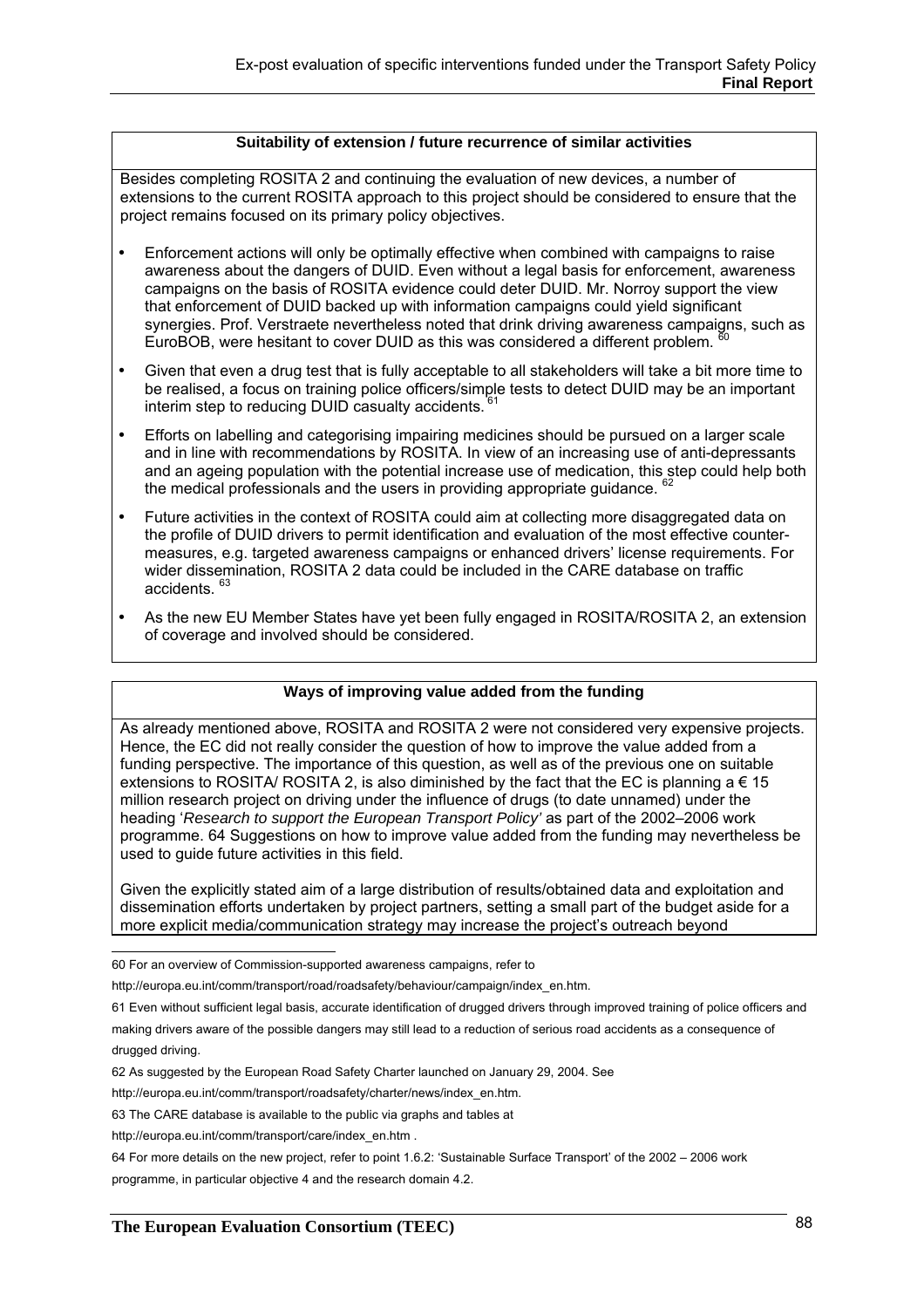researchers and legislators. The suggestions made above, including the sharing of data with established traffic accident databases, co-operation with related projects, and co-ordination efforts with awareness campaigns, should also be seen in this light.

Prof. Verstraete remarked that there had been some budget reallocations for ROSITA and ROSITA 2. However, as he had not yet been provided with precise cost statements, more detailed information is not available. Another point to note is that it took the EC two years to approve the final cost statement for ROSITA so that partners had to pre-finance the project. Timely provision of funds would allow the project to focus on research objectives.

# **Conclusions**

**Relevance: HIGH** As research projects, ROSITA/ROSITA 2 prepare the ground for major legislative/policy measures to counteract driving under the influence of drugs and medicines. By evaluating existing roadside drug tests, they also provide a major stimulus to industry research and development (of new and improved testing devices) and put DUID into the spotlight. Noting the increasing concern with DUID, ROSITA and ROSITA 2 are firmly embedded in EC Road Safety Policy and will help to understand the problem/prevalence of DUID better.

**Effectiveness: HIGH** Through quantification and better understanding of the prevalence of DUID and evaluation of the most recent roadside drug tests, the projects help legislators to assess the importance and feasibility of countermeasures, and manufacturers to improve equipment and estimate market demand for such tests. ROSITA has indeed been highly effective in demonstrating the need for reliable drug tests. ROSITA 2 is still in progress, so effectiveness can only be judged upon its completion. With regard to achieving the specific policy goals, the projects can, by their research nature, not be explicitly assessed with regard to their effectiveness.

Those involved in the ROSITA project have confirmed its high relevance. The need to bring the project to the stage were its implementation can be achieved is of significant benefit to the member States and to the Commission's explicit Road Safety objective to reduce road traffic accident casualties. This project will provide additional support to the existing drink driving campaign that has already been highly successful in several of the Member states.

**Impact: HIGH** Besides a high impact on industry research and development, the ROSITA projects are followed by national governments all over the world, recommendations are incorporated into national drug testing requirements, and results are eagerly awaited for the activation of legislative proposals. The Netherlands and Britain provide concrete examples on ROSITA being used in the first steps of policy aimed at combating DUID. Private industry has been involved and has through ROSITA received the basic research on which it can soon expect to build for the regular production and marketing of testing devices. The overall impact could nevertheless be improved by defining (and budgeting) a complementary communication strategy and by making obtained data more widely accessible to inform industry/policymakers/legislators about the prevalence of DUID – on which there is, to date, no widely available data.

**Efficiency: HIGH** In view of the relatively small size of the projects and a large number of inputs provided for free (e.g. many researchers participated for free in ROSITA), project efficiency is clearly warranted.

#### **Recommendations**

**Future funding: Continue funding at current levels.** Continue the evaluation of devices under the new framework programme until testing devices are satisfactory developed and implemented across Member States, with the expectation being that the project will then be self-financing by the device-producing industry.

**Improve value added of the funding:** Consider the drawing up of EU-level guidelines for the use of roadside testing equipment on the basis of the ROSITA 2 results. Focus explicitly on the collection of broadly comparable data on the prevalence of DUID driving, the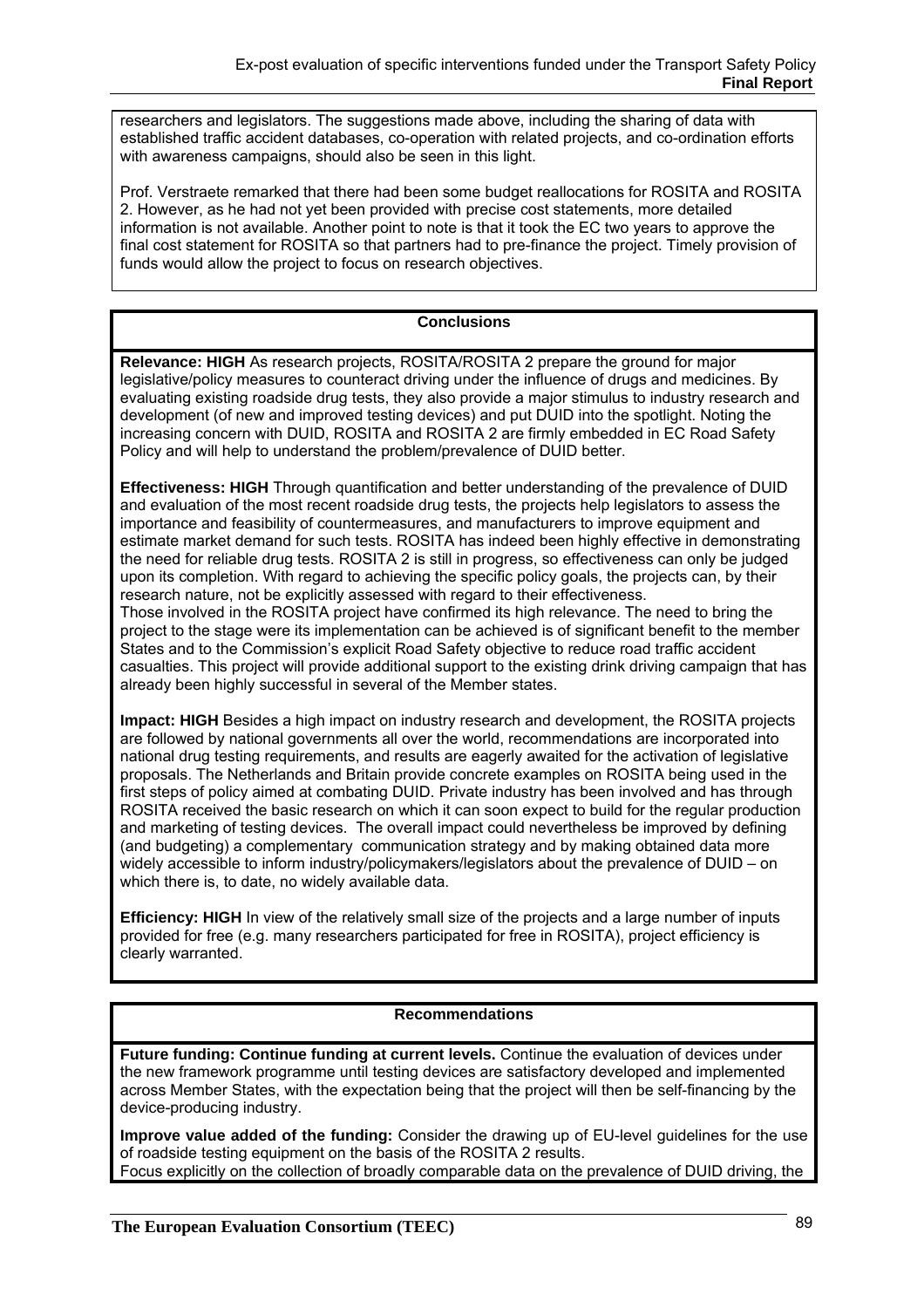main type of drugs encountered and responsible for driver impairment leading to casualty accidents, and possible linkages between drug use/abuse and other risky driving practices. Elaborate complementary strategies and activities aimed at reducing the number of fatal road accidents,<sup>65</sup> with a special emphasis on improved police training to identify and remove DUID drivers from the road.

Consider a more explicit communication/media strategy to promote dissemination of results and raise awareness of DUID among industries and authorities and giving full information on impairing drugs and medicines. This could be accomplished in a very effective and efficient manner by exploring and exploiting synergies with other related (EC) projects.

Promote efforts to classify and appropriately label impairing medicines. EU-wide standards or guidelines should be considered as a possibility to harmonise national approaches and render them more effective.

 $\overline{a}$ <sup>65</sup> See footnote 38.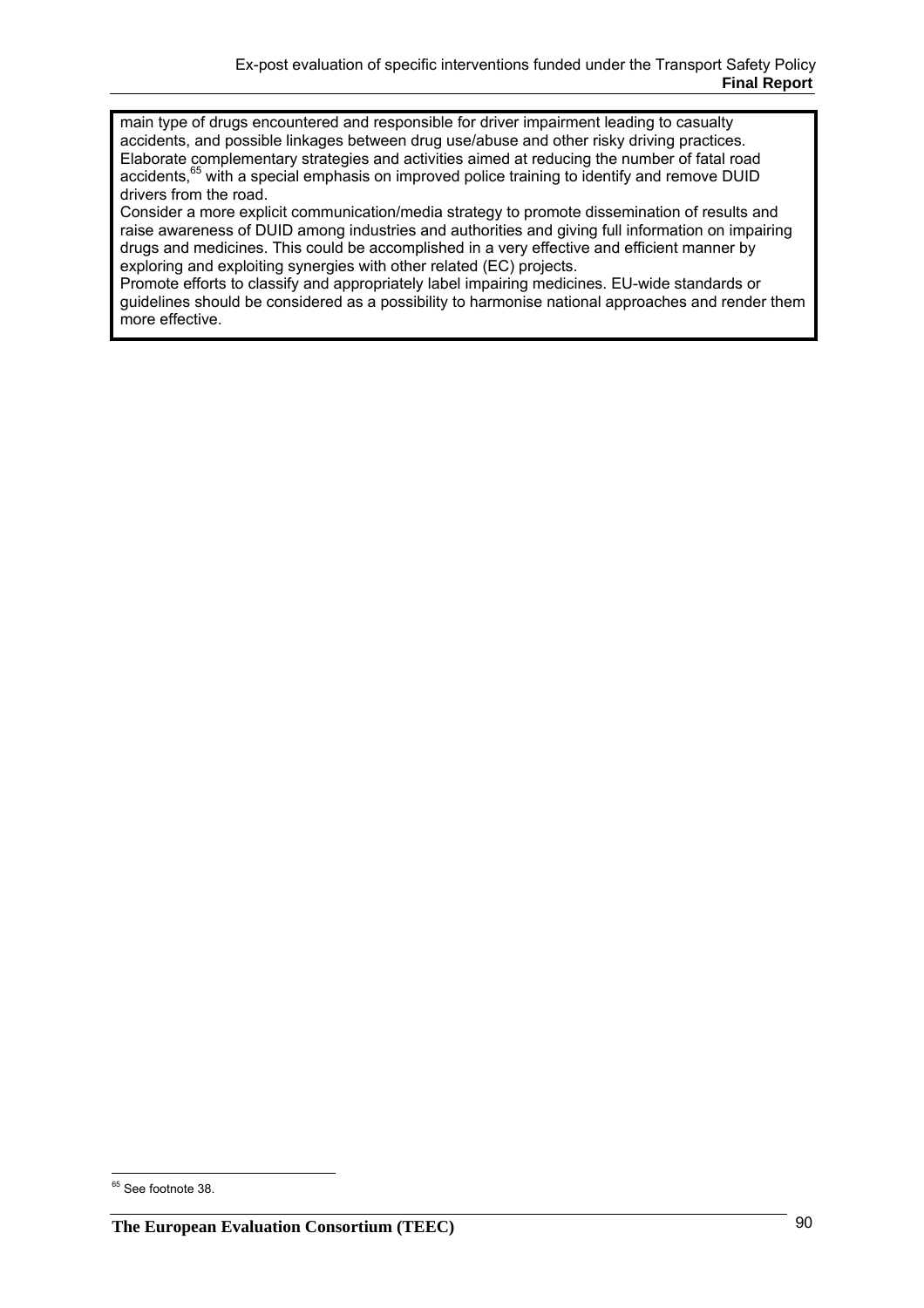# **7.2 EuroNCAP**

Note: the evaluation of EuroNCAP consists of a series of contracts .After the initial discussion with EC contact Mr. Maes, the evaluators decided to treat these contracts as one project in the context of the evaluation.

| Project title,<br>numbers and type                                                              | <b>EuroNCAP 2</b> (according to our EC contact Mr Maes, the first project relevant<br>for our purposes is contract No. 2 on the list of individual EuroNCAP<br>contracts)                                                                                                                                  |                        |                                                              |
|-------------------------------------------------------------------------------------------------|------------------------------------------------------------------------------------------------------------------------------------------------------------------------------------------------------------------------------------------------------------------------------------------------------------|------------------------|--------------------------------------------------------------|
| Type of funding                                                                                 | Subvention                                                                                                                                                                                                                                                                                                 | % of financing:<br>30% | Total budget:<br>€ 1 346 969<br>EC contribution:<br>€401 127 |
| <b>Overall EC budget</b><br>€                                                                   | Contract no.2 (B2-702B-<br>SI2.53983): Phase 7A,<br>Safety rating of super mini<br>cars and city cars                                                                                                                                                                                                      | Contract: year         | Period: 20.04.99 -<br>20.04.2000                             |
| Budget for fees $\epsilon$<br>(Overall EC<br>budget minus<br>reimbursables<br>and direct costs) | Total staff cost of project<br>indicated as €54,099. (This<br>only indicates cost of the<br>EuroNCAP staff. It does not<br>include certain<br>expenditures of fees for<br>subcontractors, in particular<br>the costs of the personnel<br>employed by the<br>subcontractors to execute<br>the crash tests). | N.<br>person/days      | In Progress                                                  |

| Project title,<br>numbers and type                                                              | <b>EuroNCAP3</b>                                                                                                                                                     |                        |                                                            |
|-------------------------------------------------------------------------------------------------|----------------------------------------------------------------------------------------------------------------------------------------------------------------------|------------------------|------------------------------------------------------------|
| <b>Type of funding</b>                                                                          | Subvention                                                                                                                                                           | % of financing:<br>50% | Total budget:<br>€ 105 391<br>EC contribution:<br>€ 52 431 |
| <b>Overall EC budget</b><br>€                                                                   | Contract no.3 (B2-702B-<br>SI2.62183): Training for<br>inspectors                                                                                                    | Contract: year         | Period: 10.05.99 -<br>10.02.2000                           |
| Budget for fees $\epsilon$<br>(Overall EC<br>budget minus<br>reimbursables<br>and direct costs) | Total staff cost of project<br>indicated as 13,230. (Does<br>not include certain<br>expenditures of fees for<br>subcontractors, e.g.<br>interpretation at meetings.) | N.<br>person/days      | 28                                                         |

| Project title,<br>numbers and type | <b>EuroNCAP4</b>                   |                |                                   |
|------------------------------------|------------------------------------|----------------|-----------------------------------|
| Type of funding                    | % of financing:<br>Subvention      |                | Total budget:€ 937 381            |
|                                    |                                    | 42%            | EC contribution: $\in$ 397<br>449 |
| <b>Overall EC budget</b><br>€      | Contract no.4 (B99-B2-<br>7020 10- | Contract: year | Period: 01.10.99 -                |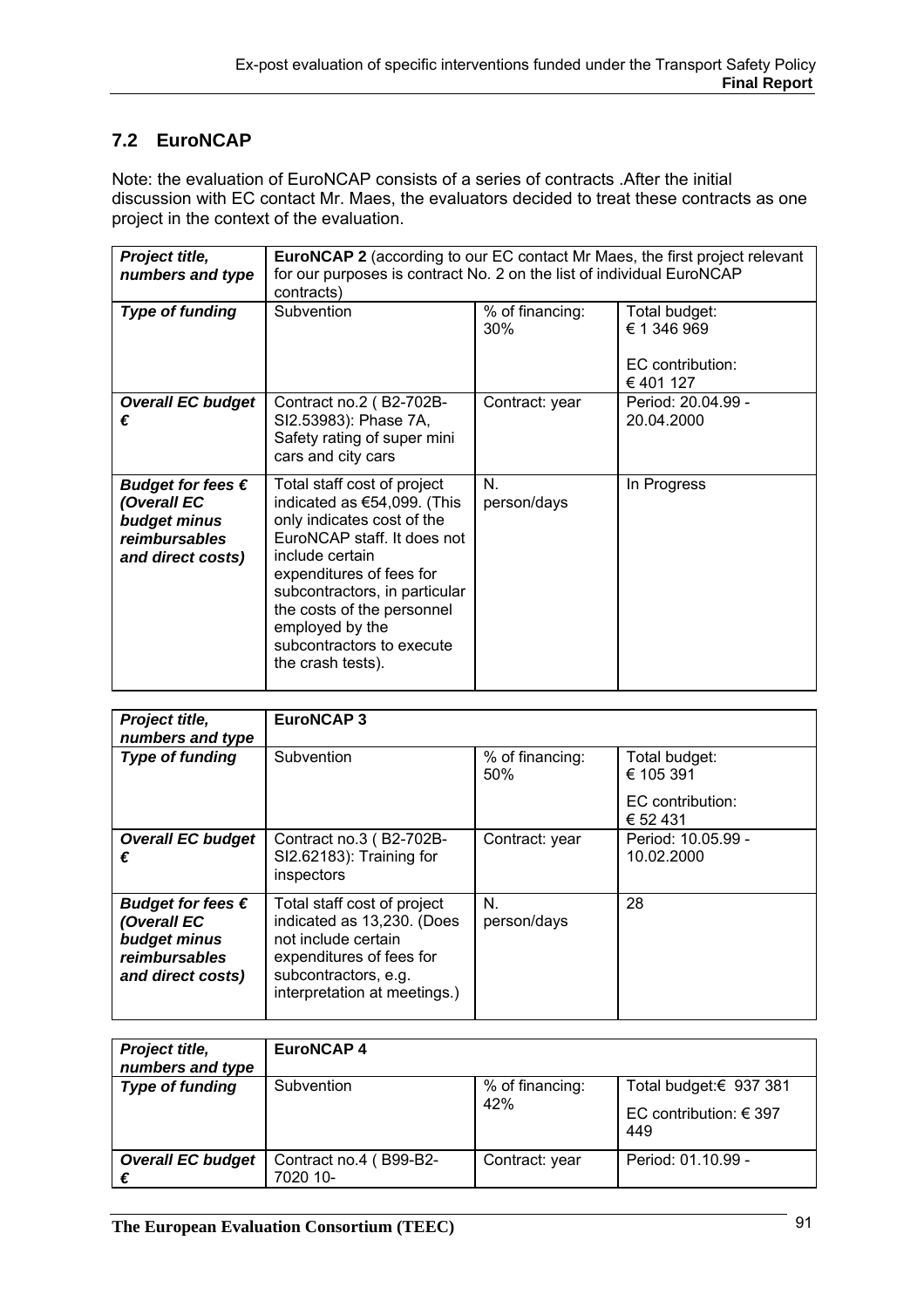|                                                                                                   | SI2.100754/IB399009/SUB<br>NCAP): Phase 7B                                                                                                                       |                   | 01.10.2000  |
|---------------------------------------------------------------------------------------------------|------------------------------------------------------------------------------------------------------------------------------------------------------------------|-------------------|-------------|
| Budget for fees $\epsilon$ a<br>(Overall EC<br>budget minus<br>reimbursables<br>and direct costs) | Total staff cost of project<br>indicated as 98,178. (Does<br>not include certain<br>expenditures of fees for<br>subcontractors, e.g.<br>personnel to move cars). | N.<br>person/days | In Progress |

| Project title,                                                                                 | <b>EuroNCAP5</b>                                                                                                                                                              |                        |                                    |
|------------------------------------------------------------------------------------------------|-------------------------------------------------------------------------------------------------------------------------------------------------------------------------------|------------------------|------------------------------------|
| numbers and type                                                                               |                                                                                                                                                                               |                        |                                    |
| <b>Type of funding</b>                                                                         | Subvention                                                                                                                                                                    | % of financing:<br>37% | Total budget:<br>€ 1 126 760       |
|                                                                                                |                                                                                                                                                                               |                        | EC contribution:<br>€418785        |
| <b>Overall EC budget</b><br>€                                                                  | Contract no.5 (B2-702B-<br>SI2.230241): Phase 8                                                                                                                               | Contract: year         | Period: 01.05.2000 -<br>01.10.2001 |
| <b>Budget for fees €a</b><br>(Overall EC<br>budget minus<br>reimbursables<br>and direct costs) | Total staff cost of project<br>indicated as 90,200. (Does<br>not include certain<br>expenditures of fees for<br>subcontractors, e.g.<br>website maintenance,<br>bookkeeping). | N.<br>person/days      | In Progress                        |

| Project title,<br>numbers and type                                                                | <b>EuroNCAP6</b>                                                                       |                        |                                                             |
|---------------------------------------------------------------------------------------------------|----------------------------------------------------------------------------------------|------------------------|-------------------------------------------------------------|
| <b>Type of funding</b>                                                                            | Subvention                                                                             | % of financing:<br>43% | Period: 06.11.2000 -<br>06.01.2002                          |
| <b>Overall EC budget</b><br>€                                                                     | Contract no. 6 (B2-702B-<br>SI2.294279): Phase 9<br>(Safety rating of family<br>cars)  | Contract: year         | Total budget:<br>€ 1 073 226<br>EC contribution:<br>€456954 |
| Budget for fees $\epsilon$ a<br>(Overall EC<br>budget minus<br>reimbursables<br>and direct costs) | Category has remained<br>empty in financial report<br>made available to<br>evaluators. | N.<br>person/days      | In Progress                                                 |

| <b>Project title</b>                              | <b>EuroNCAP7</b>                                                                                                                                               |                        |                                                          |
|---------------------------------------------------|----------------------------------------------------------------------------------------------------------------------------------------------------------------|------------------------|----------------------------------------------------------|
| Project title,<br>numbers and type                | Subvention                                                                                                                                                     | % of financing:<br>25% | Period: 12.10.2001 -<br>12.12.2002                       |
| <b>Overall EC budget</b><br>€                     | Contract no. 7<br>(TREN/E3/012/SI2.324366)<br>: Phase 10A (Safety rating<br>of Sports utility vehicles,<br>four wheel drive vehicles<br>and some other models) | Contract: year         | Total budget:€ 1 923 672<br>EC contribution:€ 479<br>355 |
| Budget for fees €a<br>(Overall EC<br>budget minus | Total staff cost of project<br>indicated as 87,250. (Does<br>not include certain                                                                               | N.<br>person/days      | In Progress                                              |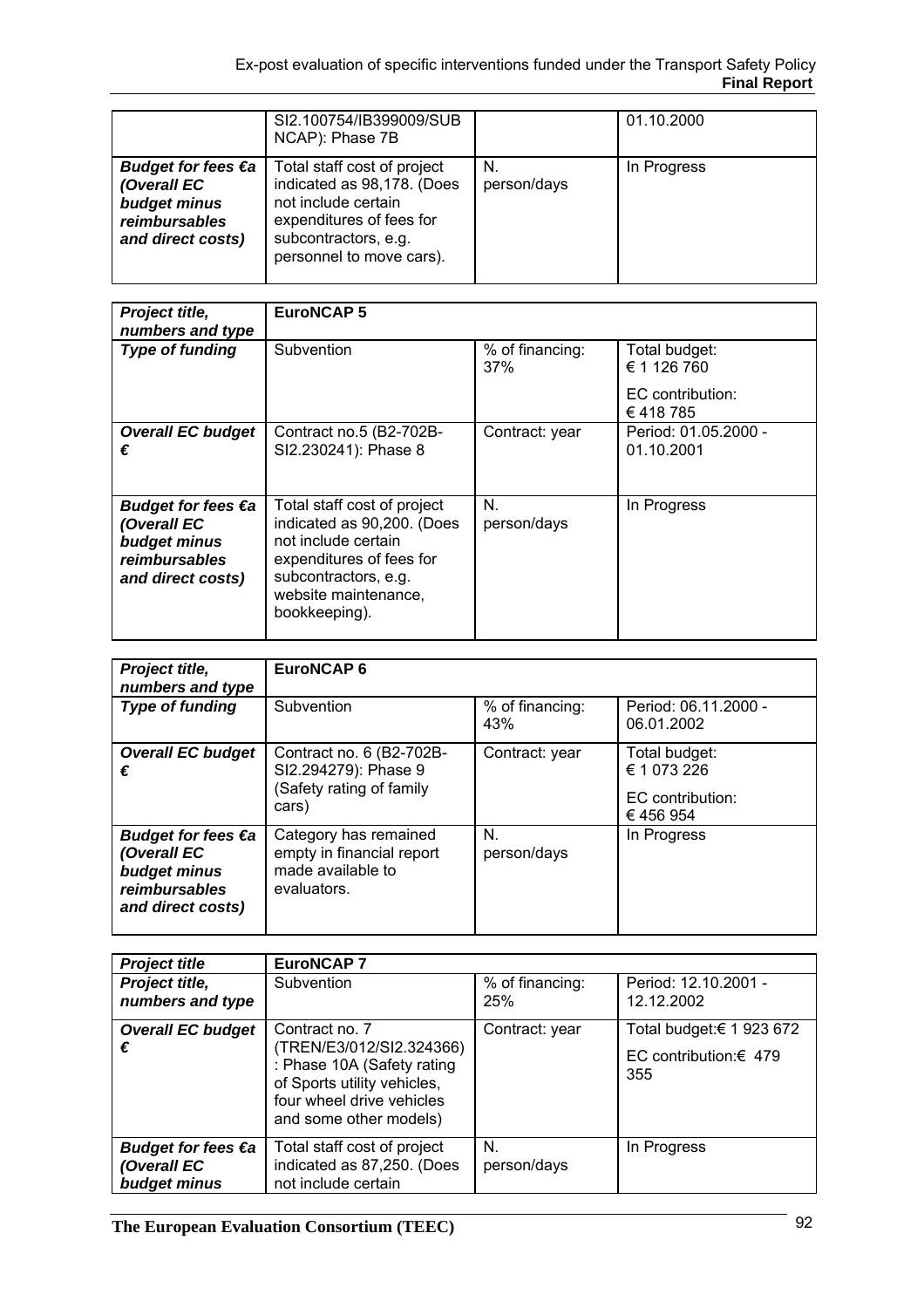| reimbursables     | expenditures of fees for                             |  |
|-------------------|------------------------------------------------------|--|
| and direct costs) | subcontractors, e.g.<br>interpretation at meetings). |  |
|                   |                                                      |  |

#### **Background and genesis**

The Road Safety Communication of 1997 announced the EC's intention to support the development of a New Car Assessment programme in order to create a market for safety. It is to do so by making available adequate consumer information about the passive safety of cars, i.e. their safety 'once an accident has happened'.<sup>66</sup>

EuroNCAP aims to provide an incentive for manufacturers to improve the safety of cars and make comparative safety information about cars available to consumers. The Commission is actively involved in EuroNCAP's decision-making process, including the technical committee, which shapes the technical content of the programme.

|                                                               | <b>Typology of project</b>                                                                                                                                                                                                                                                                                                    |
|---------------------------------------------------------------|-------------------------------------------------------------------------------------------------------------------------------------------------------------------------------------------------------------------------------------------------------------------------------------------------------------------------------|
| The role of the<br>project in the<br>policymaking<br>process. | The case for encouraging a market for safety through increased and transparent<br>consumer information was endorsed in the Commission's Green Paper entitled:<br>'Towards Fair and Efficient Pricing in Transport'. It stated that:                                                                                           |
|                                                               | "Publicising the relative safety performance of cars through analysis of their<br>performance in road accident crash simulations has proved to be successful<br>in influencing buying decisions and so reducing user's risk. Relative safety<br>evaluation of passenger cars should be encouraged at EU level." <sup>67</sup> |
|                                                               | The EC White Paper on Transport (2001) stresses the importance, among<br>other measures, of making "life safer for pedestrians and cyclists." In this way,<br>the paper argues that "safety standards could help save up to 2000 lives a<br>year." <sup>68</sup>                                                              |
|                                                               | EuroNCAP is not principally designed to develop policy, as it requires more than<br>what current legislation prescribes. Rather, it is a mechanism to encourage the<br>development of safety mechanisms that are more rigorous than currently                                                                                 |

 66 Thus, passive safety contrasts with active safety, which refers to accident avoidance.

<sup>67</sup> EC, Green Paper: Towards fair and efficient pricing in transport. (2000) p. 26.

<sup>68</sup> The European Commission: European Transport Policy: time to decide (2001), p. 72.

<sup>69</sup> Interview with Mr. Willy Maes, 03/05/04.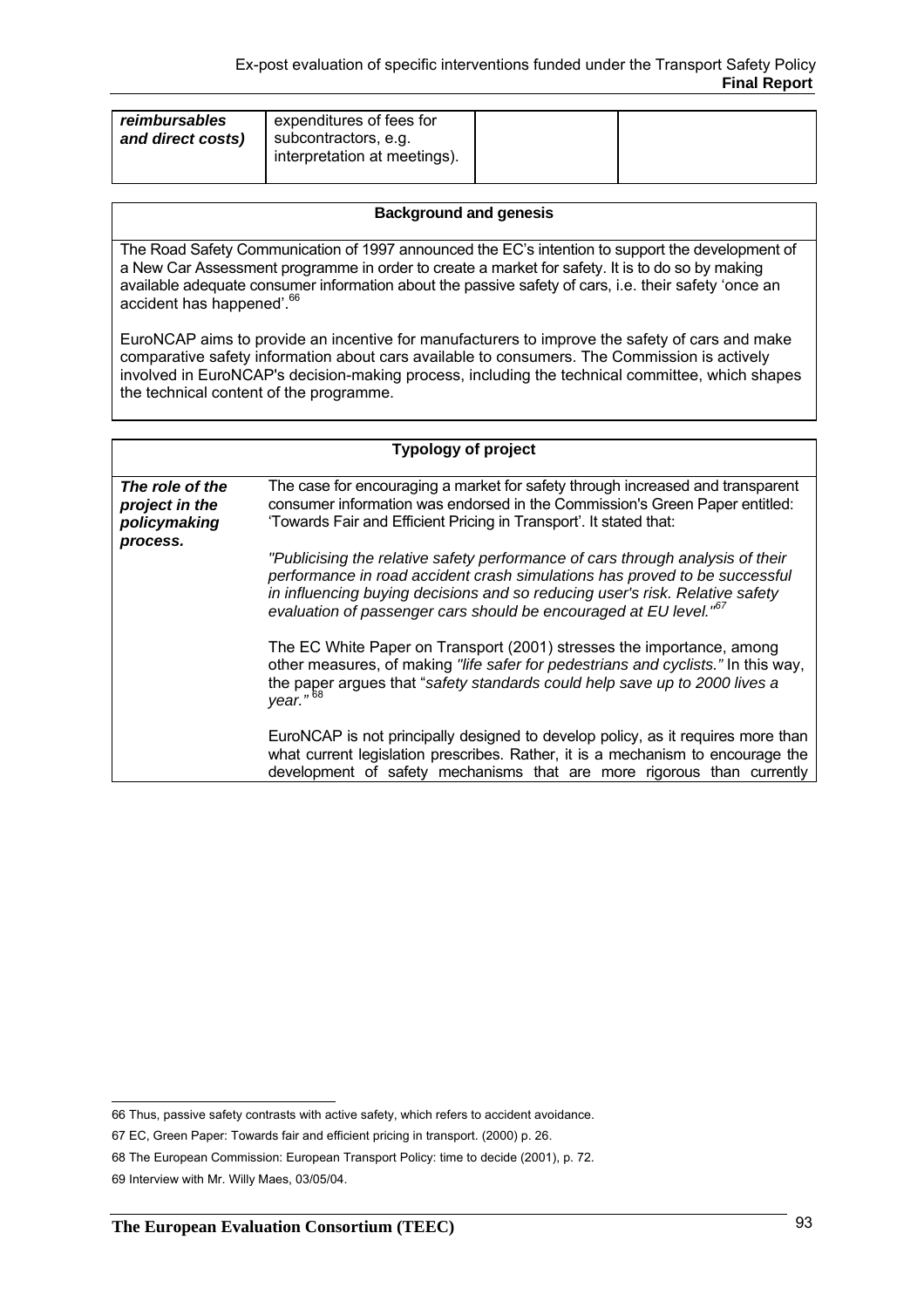| The method<br>adopted    | required. <sup>69</sup><br>EuroNCAP is a crash test programme. In 1996 the programme began with<br>frontal collision tests, adding in 2000 side-impact pole tests and today also<br>covering 'pedestrian friendliness' tests. <sup>70</sup>                                                                                                                                                                                                                                                                                                                                                                                                      |
|--------------------------|--------------------------------------------------------------------------------------------------------------------------------------------------------------------------------------------------------------------------------------------------------------------------------------------------------------------------------------------------------------------------------------------------------------------------------------------------------------------------------------------------------------------------------------------------------------------------------------------------------------------------------------------------|
|                          | During the various tests crash investigation experts assess the risk of injury<br>using a number of sources, including data from dummy's, the examination of<br>high-speed film as well as the crashed vehicle. Following the tests, a vehicle<br>is given a rating of injury risk in relation to different body regions.                                                                                                                                                                                                                                                                                                                        |
|                          | In recent years EuroNCAP has also compared the cars' performance against<br>vulnerable road users as well as the performance of cars in protecting children<br>when child restraint systems are used.                                                                                                                                                                                                                                                                                                                                                                                                                                            |
|                          | The programme works both as a catalyst for car safety, and responds to<br>technological developments in car safety. <sup>71</sup>                                                                                                                                                                                                                                                                                                                                                                                                                                                                                                                |
| Geographical<br>coverage | The EuroNCAP consortium now involves the EC, the UK, German, French,<br>Swedish and Dutch Departments of Transport, the Foundation for the<br>Automobile and Society (FIA) / Alliance Internationale de Tourisme (AIT) and<br>their touring clubs, some motor insurers as well as consumer organisations. <sup>72</sup><br>Evidently EuroNCAP extends beyond the borders of these countries in various<br>ways, for example the 'star rating system' is used by companies to market<br>cars beyond the borders of involved countries and equally consumers in other<br>countries are taking the star ratings into account when making decisions. |

#### **Specific project objective**

DG TREN's involvement in EuroNCAP serves two objectives, shared by the Commission, namely:

- Greater consumer awareness and understanding based on objective scientifically sound information.
- The encouragement of a market in safety with car manufacturers competing to market the enhanced safety performance of their cars in crashes.

## **Possibilities and limits of evaluating the projects**

The safer cars become, the longer it takes to obtain/ gather credible real work data on how these vehicles have performed in crashes.<sup>73</sup> (As cars become safer, in the passive sense, the more injuries are reduced, therefore extending the time needed to collect adequate observations for serious statistical analysis). It is important therefore that ex-post/ retroactive studies are commissioned several years after initial testing, in order to align initial results with real-life accident statistics. For this evaluation, few studies of EuroNCAP results on real-world crashes and injuries were available; those available were of limited value due to a lack of adequate data. The main obstacle to better study effects of EuroNCAP are the lack of usable national police statistics as well as individual police accident reports. In order to better test the effect of EuroNCAP, policy accident reports and police statistics would have to specify car models, type of crash, and suffered injuries.

#### **Activities undertaken during the evaluation**

70 John Berry / EC (2003): Evaluation of the Previous Achievements Before Launching the 2003 Phase, p. 3.

71 John Berry / EC (2003): Evaluation of the Previous Achievements Before Launching the 2003 Phase, p. 3.

72 European Commission (no date given): Communication from the Commission to the Council, the EP, the Economic and Social Committee and the Committee of the Regions. Note that the government of Catalonia is also represented.

73 The 1st European Transport Safety Lecture. Speech by Neil Kinnock, then European Commissioner for Transport, Brussels, 26th January 1999.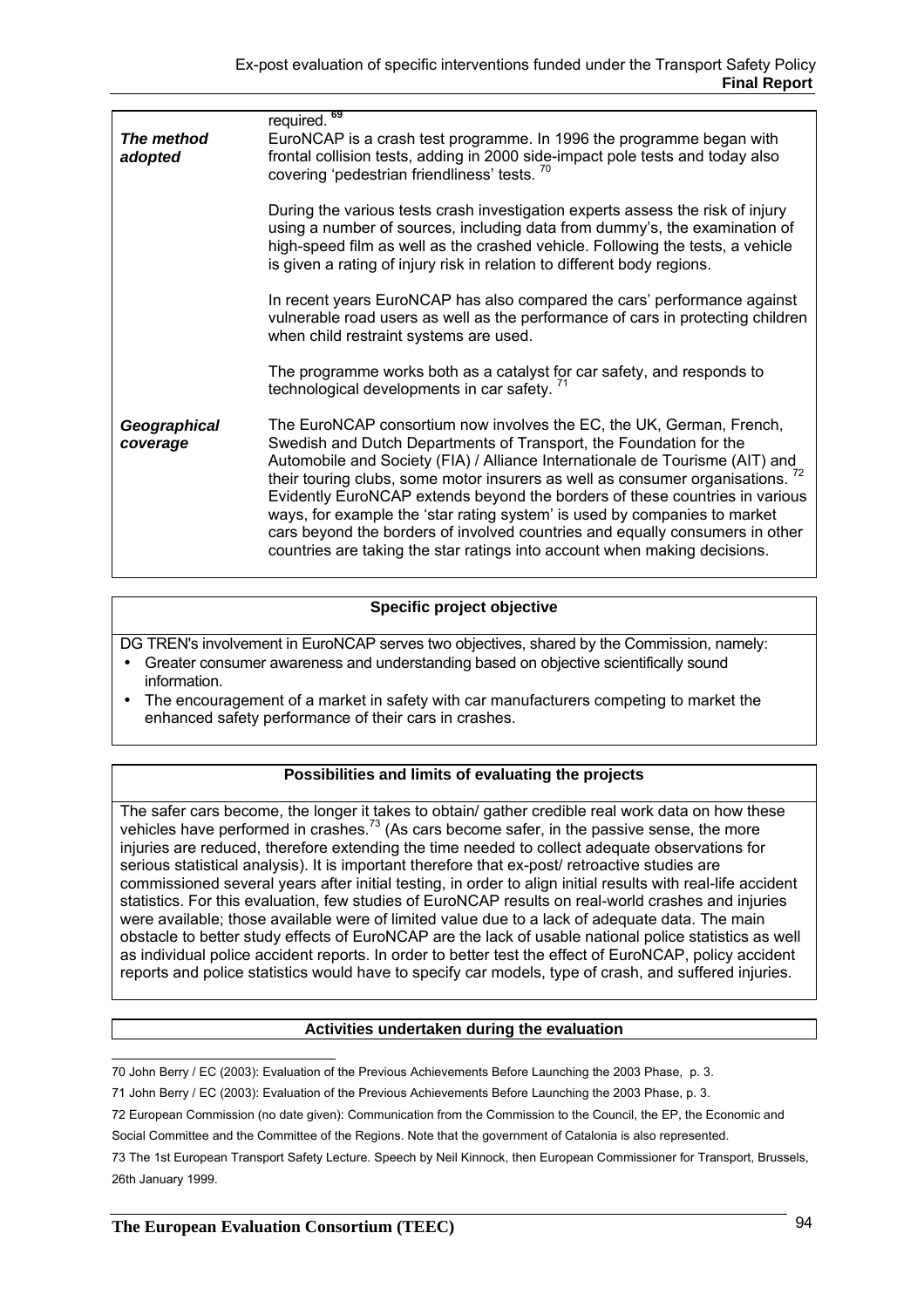|                                                                                                                  | <b>Relevance to the policy</b>                                                                                                                                                                                                                                                                                                                                                                                                                                                                                                                                                                                                                                                                                                                                                                                                                                                                                                                  |  |
|------------------------------------------------------------------------------------------------------------------|-------------------------------------------------------------------------------------------------------------------------------------------------------------------------------------------------------------------------------------------------------------------------------------------------------------------------------------------------------------------------------------------------------------------------------------------------------------------------------------------------------------------------------------------------------------------------------------------------------------------------------------------------------------------------------------------------------------------------------------------------------------------------------------------------------------------------------------------------------------------------------------------------------------------------------------------------|--|
| How is the project<br>evaluated relevant<br>to the Policy<br>goals?                                              | EuroNCAP is relevant to its stated policy goals as it is clearly designed to<br>enhance safety; it has lead to transparent and well-marketed information<br>contributing to consumer awareness; and has established a market in safety,<br>in which industry participates.                                                                                                                                                                                                                                                                                                                                                                                                                                                                                                                                                                                                                                                                      |  |
|                                                                                                                  | Furthermore, EuroNCAP has raised the profile of protection of pedestrians in<br>car safety: In 1999 EuroNCAP stated that the frontal structures of modern<br>cars are being strengthened in a way that, in some cases, has negative<br>effects on pedestrian protection. <sup>74</sup> EuroNCAP is the forum in which the issue<br>of 'pedestrian friendly' cars has been raised, and is therefore meeting the<br>White Papers policy objective of reducing pedestrian fatalities.                                                                                                                                                                                                                                                                                                                                                                                                                                                              |  |
|                                                                                                                  | While EuroNCAP has mainly focused on passive safety aspects, it has now<br>taken steps to also move to issues related to active safety, and has recently<br>appointed a project manager to look at these issues. <sup>75</sup> There now is a<br>technical working group drafting guidelines for active safety assessments on<br>for example braking and lighting.                                                                                                                                                                                                                                                                                                                                                                                                                                                                                                                                                                              |  |
| How could the<br>relevance of the<br>project be<br>improved / have<br>been improved<br>through<br>adjustments at | Relevance of EuroNCAP is high, however its testing procedures have been<br>limited due to limited funds. This has lead to the omission of statistics on certain<br>accident types. <sup>77</sup>                                                                                                                                                                                                                                                                                                                                                                                                                                                                                                                                                                                                                                                                                                                                                |  |
|                                                                                                                  | Additionally, EuroNCAP continues to only focus on the dangers of children sitting<br>in the backseat, and is not looking at the effects of a crash on adults, an issue<br>particularly important for elderly persons.                                                                                                                                                                                                                                                                                                                                                                                                                                                                                                                                                                                                                                                                                                                           |  |
| the margins?                                                                                                     | Another adjustment at the margins could be the examination of problems related<br>to seat belt loads.                                                                                                                                                                                                                                                                                                                                                                                                                                                                                                                                                                                                                                                                                                                                                                                                                                           |  |
|                                                                                                                  | Finally, in striving for greater relevance EuroNCAP might strive at a greater<br>balance between being industry-focused on the one hand and on the other<br>hand taking the views and arguments of accident victim support groups into<br>account. During interviews with these groups, two suggestions were put<br>forward: possibly developing a black box that keeps a record of speed, and<br>would thus be the most effective way in deterring speeding. <sup>78</sup> Another<br>suggestion was to place more emphasis on design of speedometers that<br>enable drivers to more effectively see the different speed limits (i.e. highlight<br>the national or – once they exist – European speed limits). <sup>79</sup> Unfortunately,<br>both suggestions are likely to face opposition by industry, but should<br>nevertheless be explicitly discussed by EuroNCAP without being led merely<br>by the demands and opinions of industry. |  |
| <b>Further project-</b>                                                                                          | None                                                                                                                                                                                                                                                                                                                                                                                                                                                                                                                                                                                                                                                                                                                                                                                                                                                                                                                                            |  |
| specific remarks                                                                                                 |                                                                                                                                                                                                                                                                                                                                                                                                                                                                                                                                                                                                                                                                                                                                                                                                                                                                                                                                                 |  |
| <b>Overall Rating on Relevance: HIGH</b>                                                                         |                                                                                                                                                                                                                                                                                                                                                                                                                                                                                                                                                                                                                                                                                                                                                                                                                                                                                                                                                 |  |

#### **Effectiveness**

 74 EUroNCAP Press launch, Brussels, 26 January 1999.

<sup>75</sup> Correspondences with Mr Maurice Eaton of EuroNCAP, 17/06/04; and Mr Willy Maes of the EC (DG TREN), 14/06/04.

<sup>76</sup> Correspondence with Mr Willy Maes of the EC (DG TREN), 14/06/04.

<sup>77</sup> Interview with Mr. Adrian Hobbs, Secretary-General of EuroNCAP, 14/05/04.

<sup>78</sup> Interview with Ms Z. Stow of RoadPeace, 16/07/04

<sup>79</sup> Interview with Ms Z. Stow of RoadPeace, 16/07/04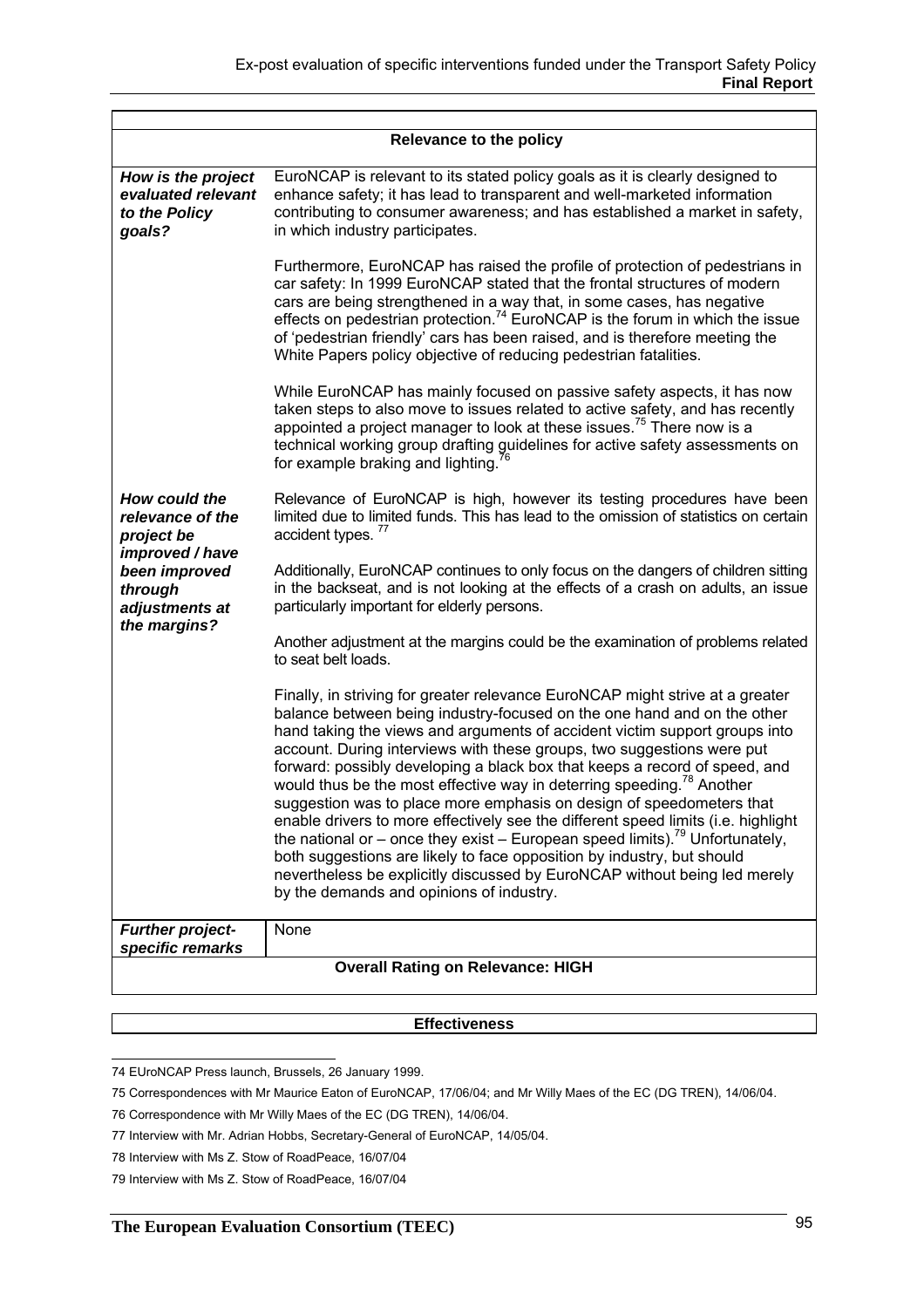| Has the project<br>evaluated been<br>effective in | EuroNCAP has so far been considered a particularly effective project, as the<br>following quotes illustrate:                                                                                                                                                                                                                                                                                                                                                                                                                                     |
|---------------------------------------------------|--------------------------------------------------------------------------------------------------------------------------------------------------------------------------------------------------------------------------------------------------------------------------------------------------------------------------------------------------------------------------------------------------------------------------------------------------------------------------------------------------------------------------------------------------|
| addressing its<br>specific<br>objectives?         | "EuroNCAP is seen by all Road Safety institutions and interest groups to be<br>the jewel in the crown promoting the application of state-of the art vehicle<br>safety." 80                                                                                                                                                                                                                                                                                                                                                                       |
|                                                   | "It is clear on this basis that the EuroNCAP programme which has done so<br>much to reduce the severity of injury in accidents in recent years is still<br>regarded as the most significant Road Safety action to improve Road Safety<br>in the future." $81$                                                                                                                                                                                                                                                                                    |
|                                                   | "EuroNCAP is a success and has been the catalyst for dramatic<br>improvements of crashworthiness performance of modern cars." 82                                                                                                                                                                                                                                                                                                                                                                                                                 |
|                                                   | "Established in 1997 and now backed by five European Governments, the<br>European Commission and motoring and consumer organisations in every<br>EU country. Euro NCAP has rapidly become a catalyst for encouraging<br>significant safety improvements to new car design. The program has helped<br>to make Europe the leading market for safety." <sup>83</sup>                                                                                                                                                                                |
|                                                   | EuroNCAP has become the single most important mechanism for achieving<br>advances in vehicle safety. This will continue as EuroNCAP's testing and<br>assessment protocols are extended to take account of developing vehicle<br>safety technology, as well as technology that encompasses accident<br>avoidance as well as injury reduction systems. <sup>84</sup> EuroNCAP provides<br>consumers with an independent and harmonised assessment of the safety<br>performance of many popular cars sold in Europe.                                |
|                                                   | When examining independent, outside assessments of EuroNCAP similar<br>positive evaluation results were reported, confirming positive EC-internal<br>assessments.                                                                                                                                                                                                                                                                                                                                                                                |
|                                                   | For instance, one study <sup>85</sup> found that each star awarded according to the<br>criteria of the EuroNCAP programme can be associated with a reduction of<br>almost 10% in fatal accident risks to occupants. The study showed that cars<br>awarded five stars have a 36% lower intrinsic fatal accident risk than vehicles<br>that are simply designed to meet the legal standard.                                                                                                                                                        |
|                                                   | A Swedish study <sup>86</sup> compared real-world crash outcomes with crash test<br>results and found that drivers of vehicles that earned ratings of four stars are<br>about 30% less likely to be severely injured in a crash. To come to this<br>conclusion, the researchers investigated police-reported injuries of 12,214<br>drivers in Sweden over a period of six years, and compared the results to<br>EuroNCAP ratings. The result was a statistically significant decrease in injury<br>risk for the driver for each additional star. |

 80 Evaluation of the Previous Achievements before launching the 2003 phase, Action n. 3.

<sup>81</sup> European Commission (no date given): Communication from the Commission to the Council, the EP, the Economic and Social Committee and the Committee of the Regions.

<sup>82</sup> Ibid.

<sup>83</sup> EC (2003): Saving 20 000 Lives on our Roads – A shared responsibility.

<sup>84</sup> John Berry / EC (2003): Evaluation of the Previous Achievements Before Launching the 2003 Phase, p. 3.

<sup>85 &#</sup>x27;Quality criteria for the safety assessment of cars based on real-world crashes.' Project SARAC, conducted by Mr Langwieder, Munich.

<sup>86</sup> Anders Lie and Claes Tingvall: "How do EuroNCAP results correlate with real-life injury risks?" in: Traffic Injury Prevention 3:  $288 - 93$ .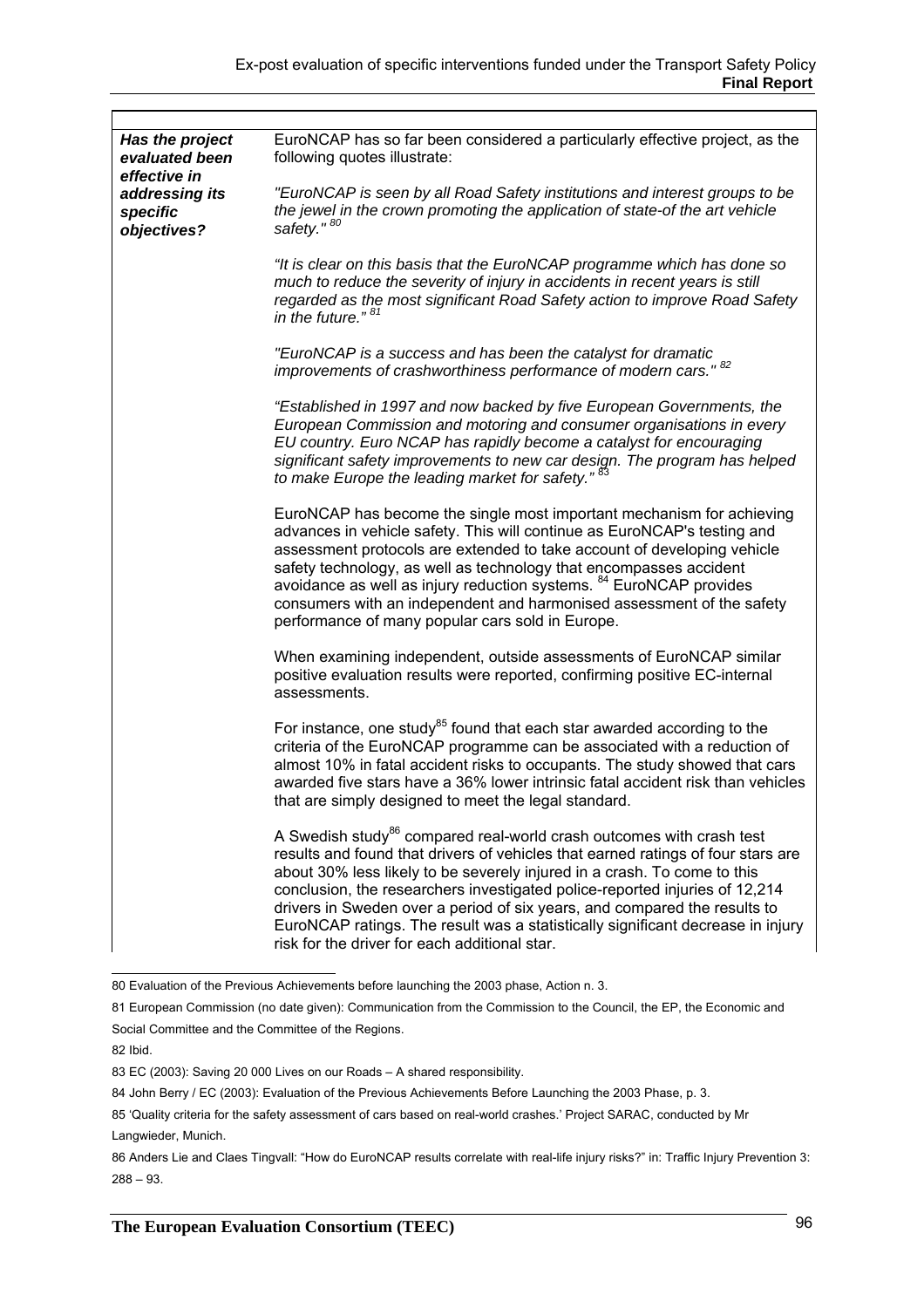|                                                                                       | Furthermore, Jeremy Broughton of the Transport Research Laboratory, UK,<br>found that on of the most important aspects in reducing accident injuries is<br>the improvements in vehicle safety. <sup>87</sup>                                                                                                                                                                                                      |  |
|---------------------------------------------------------------------------------------|-------------------------------------------------------------------------------------------------------------------------------------------------------------------------------------------------------------------------------------------------------------------------------------------------------------------------------------------------------------------------------------------------------------------|--|
|                                                                                       | The programme has had an effect on the design of new car models and<br>installation of safety equipment in car models. It has also raised consumer<br>awareness. 88                                                                                                                                                                                                                                               |  |
|                                                                                       | However, EuroNCAP has been less effective in addressing pedestrian<br>protection. The final report on EuroNCAP Phase 10 showed dramatic<br>differences in the Vehicle rating (average 3.875 out of 5) and Pedestrian rating (average rating 1.14 out of 5). <sup>89</sup> The same report also indicated that there are<br>still "poor frontal impact results for some recently introduced models." <sup>90</sup> |  |
|                                                                                       | However, overall the use of stars has allowed EuroNCAP to create conditions<br>whereby the car industry is now using passive safety as a competitive issue.<br>A result of the Action Plan is that more progressive manufacturers in Europe<br>are now keen to extend the EuroNCAP's testing protocol to include<br>innovative safety systems.                                                                    |  |
| Have the outputs<br>been effective in<br>addressing the<br>policy goals?              | The project has been effective in addressing policy goals.                                                                                                                                                                                                                                                                                                                                                        |  |
| How could the<br>effectiveness of<br>the project be<br>improved/have<br>been improved | More precise empirical studies on the precise nature of injuries incurred in<br>cars of different safety levels would be useful and could then be linked to<br>EuroNCAP crash tests. This could aid in determining precise weak points of<br>specific cars e.g. protection of the head. 91                                                                                                                        |  |
| through<br>adjustments at<br>the margins?                                             | Studying what precisely happens, during a crash, to cars of different safety<br>levels would be useful. (e.g. if one type of car of a certain 'safety level' leads<br>repeatedly to head injuries, it would help to know what the type of accident<br>impact on this car is that leads to these frequent head injuries). 92                                                                                       |  |
|                                                                                       | Crash test should continue to be improved to better mimic real crashes.                                                                                                                                                                                                                                                                                                                                           |  |
| <b>Further project-</b><br>specific remarks                                           | None                                                                                                                                                                                                                                                                                                                                                                                                              |  |
| <b>Overall Rating on Effectiveness: VERY HIGH</b>                                     |                                                                                                                                                                                                                                                                                                                                                                                                                   |  |

 <sup>87</sup> Broughton, Jeremy (2000): The numerical context for setting national casualty reduction targets. TRL Report 382, Transport Research Laboratory, London.

90 Final Report on EuroNCAP Phase 10, of 10 December 2002.

92 Interview with Mr. Adrian Hobbs, Secretary-General of EuroNCAP, 14/05/04.

<sup>88</sup> The 1st European Transport Safety Lecture. Speech by Neil Kinnock, then European Commissioner for Transport, Brussels, 26th January 1999.

<sup>89</sup> Final Report on EuroNCAP Phase 10, of 10 December 2002. Calculations of averages of ratings were done by the authors of this evaluation on the basis of figures presented in the report.

<sup>91</sup> The lack of knowledge about the precise types of injuries is closely linked to the fact that policy reports on accidents tend not to be detailed enough on this front. (In this context it should also be pointed out that all studies so far have been based on national statistics; cross-national studies might yield far more useful results, but are bound to be difficult e.g. due to different reporting formats in police reports in different European countries).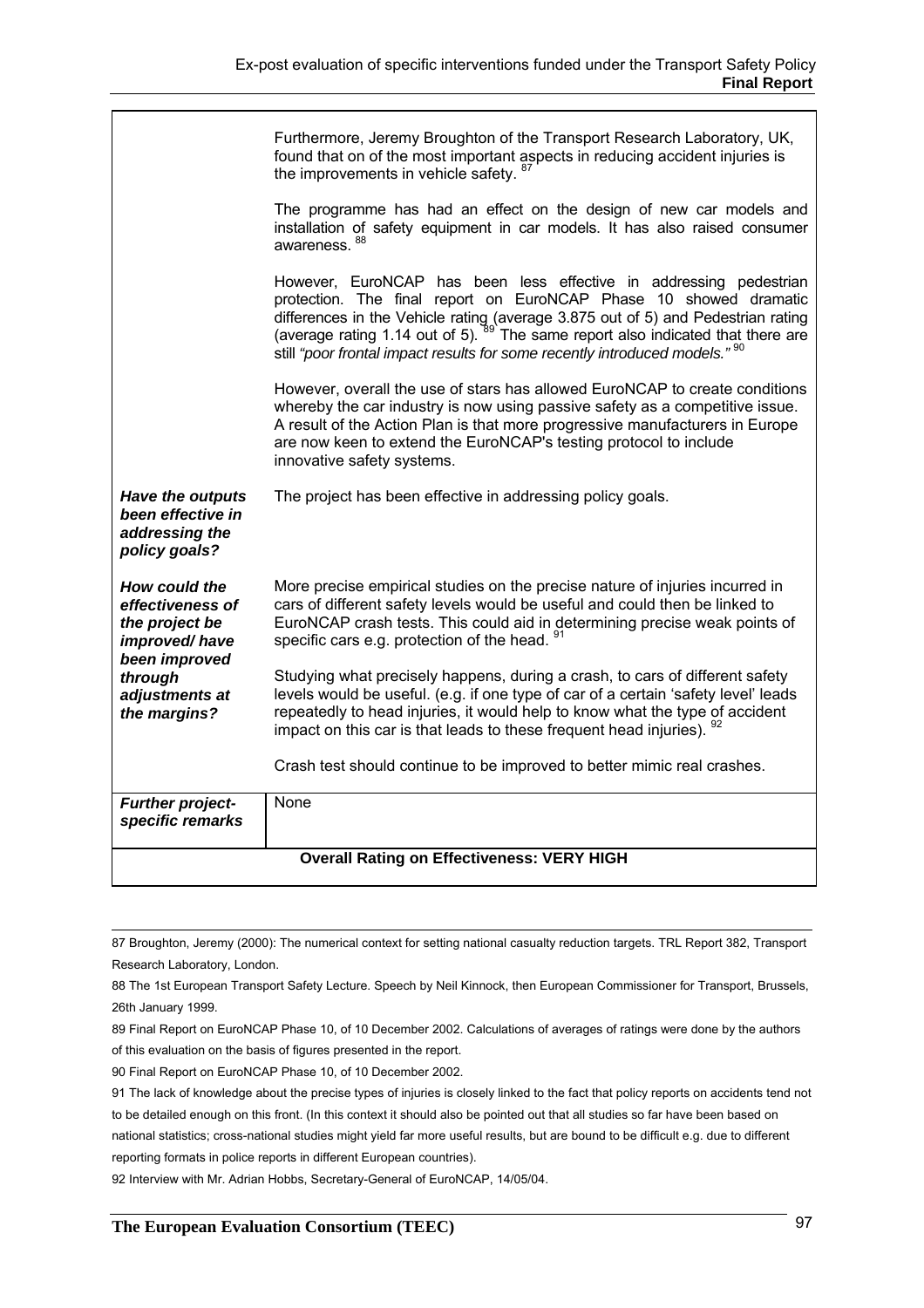|                                                         | <b>Sustainability</b>                                                                                                                                                                                                                                                                                                                                                                                                                                                                                                |
|---------------------------------------------------------|----------------------------------------------------------------------------------------------------------------------------------------------------------------------------------------------------------------------------------------------------------------------------------------------------------------------------------------------------------------------------------------------------------------------------------------------------------------------------------------------------------------------|
| Is the initiative<br>sustainable in the<br>longer term? | The project has continued to be successful, despite decreased ratio of EC<br>contributions, mainly due to the wide-use of the star rating system, and the<br>publicity this resulted in, as well as the high relevance to the industry.                                                                                                                                                                                                                                                                              |
|                                                         | The programme reaches beyond the borders of participating Member States,<br>this is likely to continue with the result of possibly increasing the possibilities<br>of financial support should current sources of finance discontinue.                                                                                                                                                                                                                                                                               |
|                                                         | Moreover, the science of developing crash testing to better simulate real life<br>accidents is developing and the increasing competitiveness within the<br>industry for the EuroNCAP 5 star assessment means that there are<br>significant opportunities for EuroNCAP to lead in this field. This is even more<br>the case when taking into account that with its extension, the project is likely to<br>reach scale economies through a fixed cost for equipment being spread over an<br>increasing number of cars. |
|                                                         | There is no possibility, with the material made available to the evaluators, to<br>assess whether EuroNCAP has so far proved diminishing marginal returns to<br>investment in safety. At present, such diminishing marginal returns might<br>hamper the future growth of EuroNCAP or even its financial viability, as car<br>manufacturers could lose interest once they have reached a certain level of<br>safety.                                                                                                  |

|                            | <b>Impact</b>                                                                                                                                                                                                                                                                                                                                                                                                                                                                                     |
|----------------------------|---------------------------------------------------------------------------------------------------------------------------------------------------------------------------------------------------------------------------------------------------------------------------------------------------------------------------------------------------------------------------------------------------------------------------------------------------------------------------------------------------|
| Impact on policy<br>making | EuroNCAP is not principally designed to develop a policy, since it purposely requires more than what current legislation prescribes. <sup>93</sup> "The rationale of<br>EuroNCAP lies in the recognition that progress with vehicle safety legislation<br>can be slow, particularly as all EU Member States views have to be taken<br>into account. In order to speed up the safety improvements, EuroNCAP has<br>developed a combined star rating to indicate the safety level of a vehicle. "94 |
|                            | Nevertheless, there have been some considerable policy impacts: Firstly,<br>partly as reaction to negative tests in EuroNCAP, a Directive came about at<br>the end of 2003 which will likely lead to better pedestrian protection. <sup>95</sup><br>Secondly, there have been requests from Member States represented on the<br>Motor Vehicle Working Group to strengthen EU requirements for construction<br>of new cars, taking into account results obtained in EuroNCAP. 96                   |
|                            | EuroNCAP is likely to have further policy impacts as technical car safety<br>improvements are likely to result in increasingly higher passive safety<br>standards. Furthermore, as EuroNCAP results in increased demands for<br>improvements in active and pedestrian safety, legislation for these areas may<br>also be expected to follow. Although impact on policymaking is not high,<br>there is a considerable probability that the policy impact of EuroNCAP will                          |

 93 Interview with Mr. Willy Maes, 03/05/04.

<sup>94</sup> The 1st European Transport Safety Lecture. Speech by Neil Kinnock, then European Commissioner for Transport, Brussels, 26th January 1999.

<sup>95</sup> Directive 2003/102/EC approved by the European Parliament and Council on 17 November 2003, published in the official journal on 6 December 2003.

<sup>96</sup> Interview with Mr Maes of DG TREN on 19/07/2003.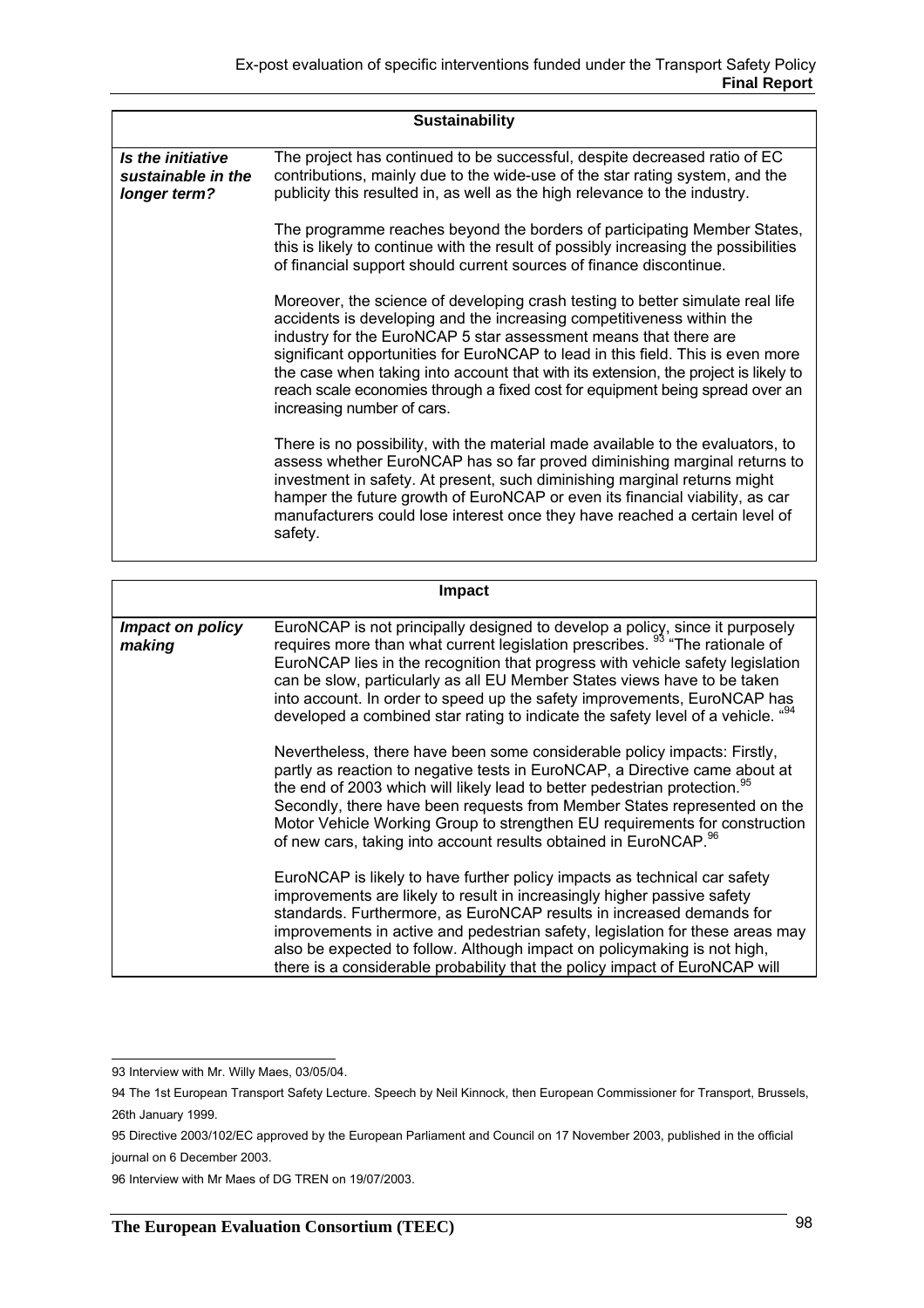|                                                   | rise towards a high or even a very high level.                                                                                                                                                                                                                                                                                                                                                                                                                                                                                                                                                                                                                                                            |
|---------------------------------------------------|-----------------------------------------------------------------------------------------------------------------------------------------------------------------------------------------------------------------------------------------------------------------------------------------------------------------------------------------------------------------------------------------------------------------------------------------------------------------------------------------------------------------------------------------------------------------------------------------------------------------------------------------------------------------------------------------------------------|
| <b>Secondary</b><br>impacts on other<br>policies. | There is considerable evidence that EuroNCAP has led and is leading to a<br>saving of lives on a large scale. <sup>97</sup> This in turn means that EuroNCAP impacts<br>on savings to the public health system, resulting from fewer injuries.                                                                                                                                                                                                                                                                                                                                                                                                                                                            |
|                                                   | Given that EuroNCAP provides highly transparent, publicly available and<br>easy-to-understand product safety information to consumers, there is a<br>considerable gain from EuroNCAP for consumer protection policy.                                                                                                                                                                                                                                                                                                                                                                                                                                                                                      |
| Communication<br>and media                        | EuroNCAP has an extensive communications programme, including media<br>events for every phase of the project. 98                                                                                                                                                                                                                                                                                                                                                                                                                                                                                                                                                                                          |
|                                                   | The Commission 'endorses' the results and ensures that they are<br>disseminated in the fairest possible way.                                                                                                                                                                                                                                                                                                                                                                                                                                                                                                                                                                                              |
|                                                   | It has received considerable publicity, particularly given that the programme<br>won the 1998 Road Safety Award from Autocar, the UK's leading motoring<br>magazine. <sup>99</sup> It also received the FT Global Automotive Award 1999; the IMI<br>Gold Medal Award 2000; and the Quattroroute Special Award for Safety<br>2001.100                                                                                                                                                                                                                                                                                                                                                                      |
|                                                   | According to the Federation Internationale de l'Automobile, the program took<br>only two years to become the industry standard for safety.                                                                                                                                                                                                                                                                                                                                                                                                                                                                                                                                                                |
| <b>Impact on</b><br><i>industry</i>               | Industry has used EuroNCAP to create much publicity for the safety label. <sup>102</sup>                                                                                                                                                                                                                                                                                                                                                                                                                                                                                                                                                                                                                  |
|                                                   | There are other signs that car manufacturers are reacting, for example,<br>Renault re-tested (at their own expense) <sup>103</sup> their Megane to demonstrate their<br>improved side impact protection, and to signal that the coveted four-star<br>rating may now not be enough.                                                                                                                                                                                                                                                                                                                                                                                                                        |
|                                                   | Non-European car manufacturers might be catching on more slowly. Apart<br>from Toyota, there has been little if any significant passive safety<br>improvements offered by the popular models from the Far East. 105                                                                                                                                                                                                                                                                                                                                                                                                                                                                                       |
|                                                   | Impact on industry is arguably greater through much industry involvement /<br>cooperation. However, some of the aspects of this cooperation may appear<br>to be problematic to outsiders, and need to be closely monitored. For<br>example, the Grant Agreement for EuroNCAP Phase 10a states that<br>"manufacturers are allowed  to agree to the test set-up. All the results and<br>inspection reports are shown to the manufacturer before any results are<br>published." This is of course agreeable up to a point, but given such features<br>of the project, EuroNCAP needs to guard against any external claims that car<br>manufacturers can, at any point, influence the results of the testing. |

 97 As mentioned, this is shown in various studies, including Anders Lie and Claes Tingvall: "How do EuroNCAP results correlate with real-life injury risks?" in: Traffic Injury Prevention 3: 288 – 93; or in Broughton, Jeremy (2000): The numerical context for setting national casualty reduction targets. TRL Report 382, Transport Research Laboratory, London.

<sup>98</sup> Telephone interview with EC contact Mr. Maes, 30/03/04.

<sup>99</sup> www.autocar.co.uk

<sup>100</sup> EuroNCAP Phase 10, Final Report.

<sup>101</sup> www.fia.com

<sup>102</sup> See e.g. http://www.renault.fr/RenaultSITe/news/articles/nw\_article.jsp?art=228396 or

http://www.807.peugeot.fr/html/detail/securite/wineuroncap.asp

<sup>103</sup> Personal interview with Mr. Willy Maes at the EC, 24/03/04

<sup>104</sup> EuroNCAP Press launch, Brussels, 26 January 1999.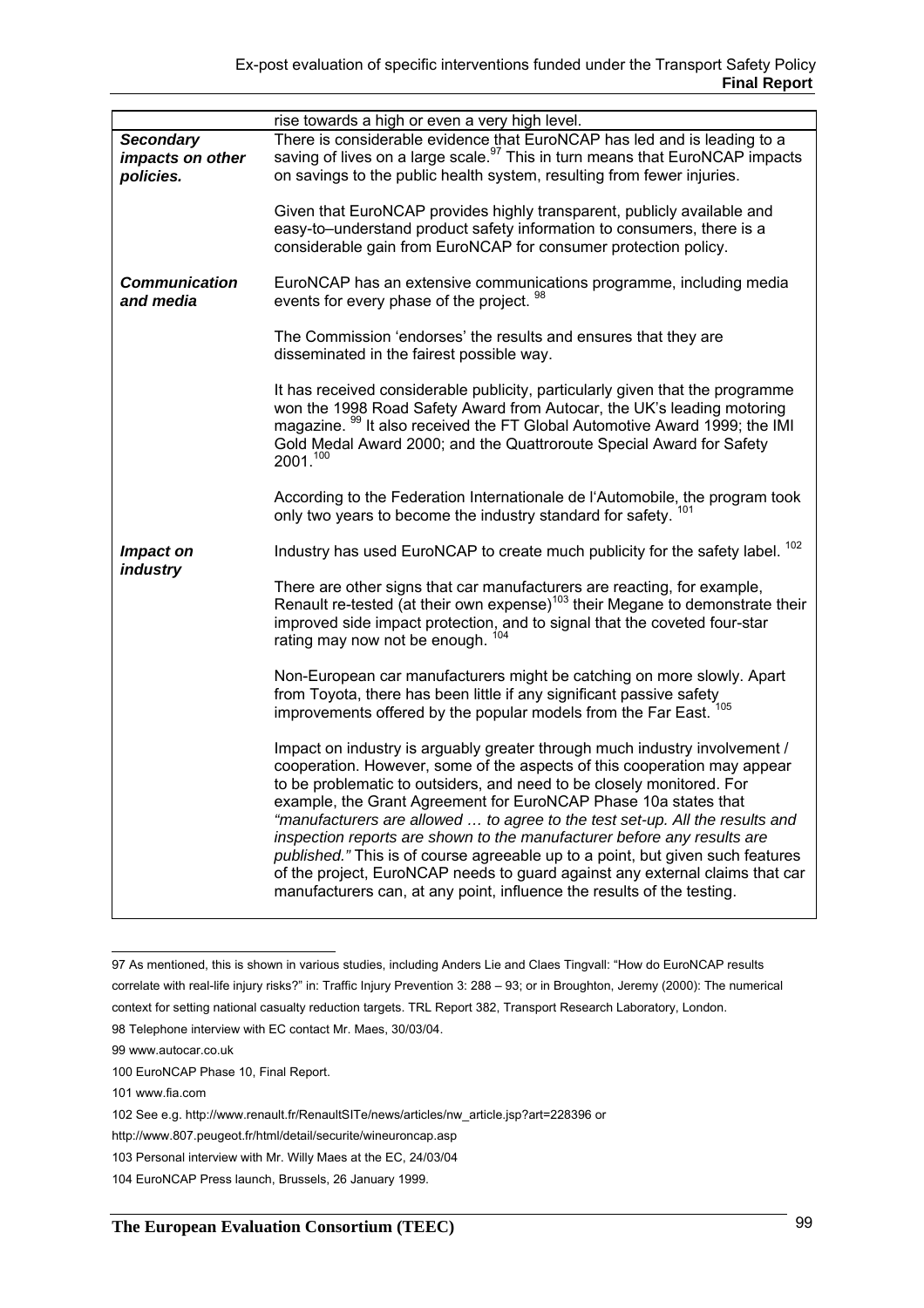#### **Overall Rating on Impact: HIGH**

| <b>Efficiency</b>                                          |                                                                                                                                                                                                                                                                                                                                                                                                                                                                                                                                                                                                                                                                                                                                                                                                                                                                                                                                                                                                                                                                                                                                   |  |
|------------------------------------------------------------|-----------------------------------------------------------------------------------------------------------------------------------------------------------------------------------------------------------------------------------------------------------------------------------------------------------------------------------------------------------------------------------------------------------------------------------------------------------------------------------------------------------------------------------------------------------------------------------------------------------------------------------------------------------------------------------------------------------------------------------------------------------------------------------------------------------------------------------------------------------------------------------------------------------------------------------------------------------------------------------------------------------------------------------------------------------------------------------------------------------------------------------|--|
| <b>Efficiency in the</b><br>use of resources               | While there are no clear inefficient uses of resources, the evaluators believe<br>that so far the capacity (and willingness) of car manufacturers to contribute to<br>the cost of EuroNCAP might be under exploited.                                                                                                                                                                                                                                                                                                                                                                                                                                                                                                                                                                                                                                                                                                                                                                                                                                                                                                              |  |
|                                                            | Generally, car manufacturers take great interest in EuroNCAP. They are in<br>direct communication with the programme's coordinators in order to time<br>product launches to ensure that the latest (and safest) model of car is crash-<br>tested. <sup>106</sup> The question of whether car manufacturers should be made to pay<br>a modest fee for the testing is not addressed adequately in the material, as<br>this could lead either to a real or a perceived lack of independence of the<br>EuroNCAP programme. However, a carefully designed modest fee system<br>would put EuroNCAP on a sounder footing without endangering its<br>independence. If all car manufacturers were charged the same fee (at least<br>the same for each type of car), there would, with close monitoring by<br>auditors, be little scope for distortion of results through the payments. While a<br>fee would deter some car manufacturers from participating, consumers can<br>be trusted to understand that those manufacturers who submit their cars for<br>testing are those likely to be most confident about the safety of their cars. |  |
| Cost<br>effectiveness in<br>terms of results<br>and impact | The last Road Safety Communication of the European Commission assesses<br>EuroNCAP to be the most cost-effective Road Safety initiative that the EC<br>can invest its Road Safety budget on. This view was endorsed by both the<br>Council and the Parliament in their positive response to the Road Safety<br>Communication, both singling out EuroNCAP for its outstanding success in<br>Road Safety. <sup>107</sup>                                                                                                                                                                                                                                                                                                                                                                                                                                                                                                                                                                                                                                                                                                            |  |
|                                                            | No cost-benefit analysis has been conducted for EuroNCAP. The benefits<br>have so far been considered so overwhelming that such an analysis was<br>considered to be of secondary priority. 108                                                                                                                                                                                                                                                                                                                                                                                                                                                                                                                                                                                                                                                                                                                                                                                                                                                                                                                                    |  |
|                                                            | The evaluators believe that EuroNCAP is a cost-efficient project in terms of<br>results and impacts. The total cost of the EuroNCAP contracts under<br>evaluation here is 6,513,399 euros. Comparing this to the monetary value of<br>a human life used in this evaluation (1.74 million euros), EuroNCAP would<br>only need to have saved five human lives to be considered efficient. (The<br>total EC contribution is 2,206,101 Euros, thus that EuroNCAP could be<br>considered efficient from the viewpoint of the EC contribution as soon as it<br>has saved two human lives). The studies cited in the effectiveness section of<br>the grid clearly suggest that more than four lives have been saved, which<br>leads us to the conclusion that the project is efficient both at a general level<br>and at the level of the EC contribution.                                                                                                                                                                                                                                                                               |  |
|                                                            | <b>Overall Rating on Efficiency: HIGH</b>                                                                                                                                                                                                                                                                                                                                                                                                                                                                                                                                                                                                                                                                                                                                                                                                                                                                                                                                                                                                                                                                                         |  |

#### **Scope for integration of indicators into the monitoring of current and future interventions**

There are currently no discussions on indicators taking place in the EuroNCAP consortium.

105 EuroNCAP Press launch, Brussels, 26 January 1999.

106 European Commission (no date given): Communication from the Commission to the Council, the EP, the Economic and Social Committee and the Committee of the Regions.

107 John Berry / EC (2003): Evaluation of the Previous Achievements Before Launching the 2003 Phase.

108 Interview with Mr Adrian Hobbs, Secretary-General, EuroNCAP, 14/05/2004.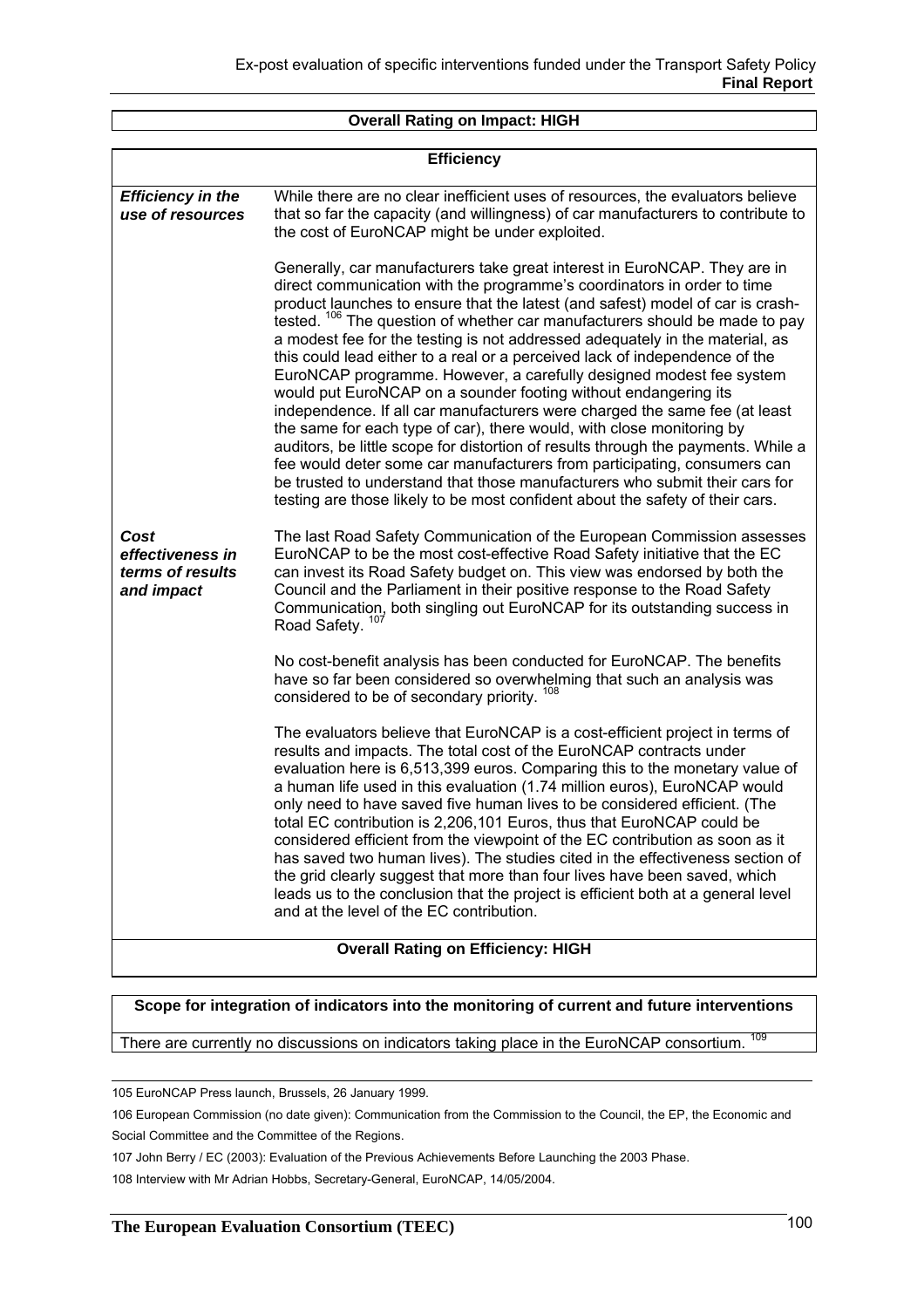Further evaluation activities for the programme could include a study into its impact on each class of the car market. For example, are impacts evenly distributed between medium-heavy and lightweight cars? Or are improvements emanating from the star rating system at the high-cost end of the market being replicated at the lower end? This type of study may aid in better identifying any gaps to allow for the programme to be adapted.

Specific research activities should also develop indicators for how responsive industry continues to be, in relation to EuroNCAP's findings, by implementing specific safety improvements shown to be necessary by EuroNCAP.

#### **Suitability of extension / future recurrence of similar activities**

There are opportunities for further developments of the EuroNCAP program into other aspects of passive safety, e.g. whiplash protection (through better construction of seats and headrests),<sup>110</sup> and the compatibility of vehicles in the event of car-on-car impact.

Additionally there could be an extension into active safety, i.e. accident avoidance. Car manufacturers are already very active in this area. Other areas are: 11 Examples of active safety advances include:

- Anti-lock braking system (ABS), Electronic Stability Program (ESP).
- Avoidance of collisions between lorries and cars: Community legislation already lays down requirements for the rear end, side guard and front of heavy goods vehicles in order to limit under-run by cars. 112
- Intelligent transport systems, particularly those analysing information from the vehicles environment to evaluate risk of accident. Need for integrated approach to improve effectiveness of these technologies (i.e. the Commission's eSafety-initiative <sup>113</sup>).
- It should be borne in mind that a project manager has just been appointed to work on some of these issues.

EuroNCAP could also build on the already introduced 5 star rating, for example, by including for example assessments for pedestrian protection integrated in the overall rating (they are currently rated separately) <sup>114</sup>, or better child protection through model-specific child restraint system design.<br><sup>115</sup> Some of these measures would also clearly enhance the relevance of the project, because, for example, pedestrian protection is given considerable focus in the White Paper (2001). For all 'extension activities', the key question is whether to have a separate rating or whether to integrate it in the current rating. The latter is presumably the simpler solution but would 'lump together' a set of fairly disparate issues. It would also raise methodological issues of how to weigh different safety aspects in the overall rating.

If some manufacturers score consistently low in the EuroNCAP tests, the threat of withholding vehicle type approval certifications should be implemented on top of the mere threat to manufacturers of bad testing results.

The questions of whether EuroNCAP has so far been reaching or might soon be reaching economies of scale, and whether there are currently signs on decreasing returns to scale to investment in safety, have not been treated extensively in the evaluation, as there was no information available on these aspects.

 <sup>109</sup> Telephone interview with EC contact Mr Maes, 30/03/04.

<sup>110</sup> Speech by the Dutch Minister of Transport, Public Works and Water Management, Mrs T. Netelenbos, Euro-NCAP phase 4 in Delft on 23 September 1998.

<sup>111</sup> Interview with Mr. Maes, 24/03/04.

<sup>112</sup> This goes back to Council Directive 70/221/EEC of 20 March 1970 on the approximation of the laws of the Member States relating to liquid fuel tanks and rear protective devices for motor vehicles and their trailers.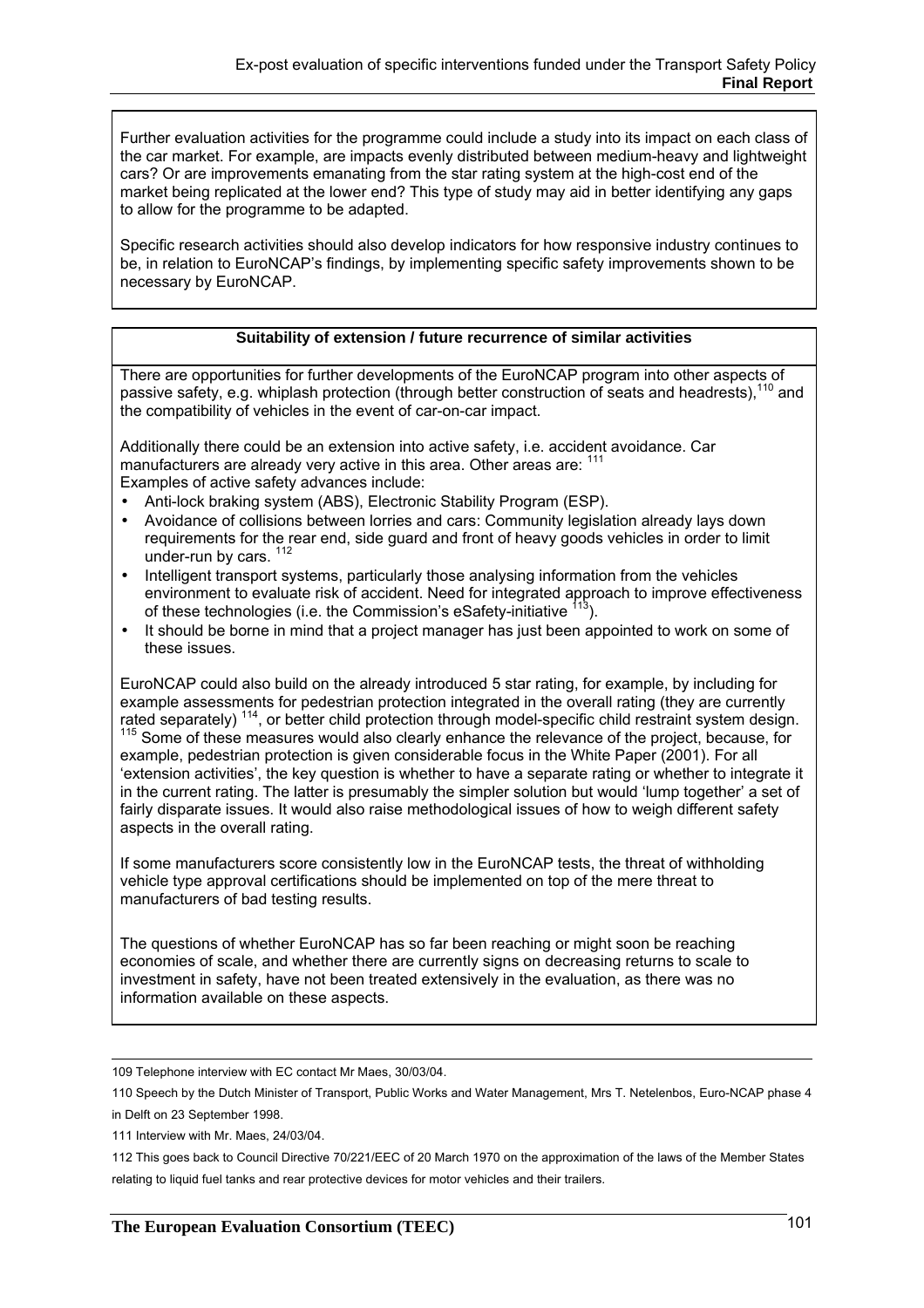#### **Ways of improving value added from the funding**

This might be obtained through small-scale studies into possible gaps in the testing methodology and the design of a monitoring/ tracking system to assess the responsiveness of EuroNCAP to technological developments (EuroNCAP may be lagging behind industry advances into active safety).

In the long term, one should aim at establishing further statistical proof of the effectiveness of EuroNCAP, ideally taking into account cross-country data. However, the severe methodological difficulties (in particular limited availability of suitable data on police accident records; and at car manufacturer level) that have been discussed in this evaluation have to be borne in mind in this context.

Furthermore, further research should be focused on:

- The effectiveness of EuroNCAP's new areas of work on improving passive safety (such as work on whiplash protection).
- The effectiveness of EuroNCAP's current efforts of moving into active safety.

Ideally, such research would establish a comparison between the value for money achieved within a certain timeframe (and with comparable amounts of funds) in work on improving passive safety versus improvements in passive safety.

## **Conclusions**

**Relevance: HIGH** EuroNCAP has successfully established a market for safety that is eagerly used by firms to market their cars. It has also resulted in transparent and well-marketed information contributing to consumer awareness. Finally, EuroNCAP is the leading testing mechanism on the 'pedestrian-friendliness' of cars. However, the project is limited to passive safety, and would need to be more inclusive (in particular concerning active safety and different types of impact) to increase relevance. The evaluators do recognise that EuroNCAP has started to actively look into these issues (e.g. by appointing a project manager to look into active safety, or by engaging in frequent discussion on the types of impacts to which the testing is to be extended). Should these gaps be filled, as currently appears likely, the evaluators suggest that the relevance of EuroNCAP is likely to be rated as 'Very High'.

**Effectiveness: VERY HIGH** Each star awarded according to EuroNCAP criteria can be associated with a reduction of 10% in fatal accident risks to occupants. Drivers of cars with four-star EuroNCAP rating have 30% lower risk of severe injury than drivers of cars with one-star EuroNCAP rating. EuroNCAPs work also receives support from research showing that the greatest improvements in injuries from accidents resulted from improvements in vehicle safety (rather than from, for example, enforcement of speed limits). Effectiveness measurements of EuroNCAP would nevertheless benefit from further statistical research, especially at a cross-country level. There is also a great need to establish why many cars have performed worse in real-world crashes compared to the EuroNCAP crashes.

**Impact: HIGH** There has been some impact on policymaking so far. It is also likely that technical car safety improvements will likely result in increasingly higher passive safety standards demanded by law. Once this materialises, the policy impact of EuroNCAP will likely move towards 'Very High'. There is also strong evidence for a high impact of EuroNCAP on industry; the establishment of indicators on the spill over from EuroNCAP into industry might help in defining the importance this latter impact more precisely.

**Efficiency: HIGH** EuroNCAP is highly efficient as the total costs of the projects evaluated is lower then the monetary value of the number of lives saved as a result of EuroNCAP's activities (see main

 <sup>113</sup> http://europa.eu.int/information\_society/programmes/esafety/index\_en.htm

<sup>114</sup> This has already been started and will result in pedestrian impact legislation in the EU, likely by late 2005 (see 'Automotive Engineer', April 2004).

<sup>115</sup> EuroNCAP Press launch, Brussels, 26 January 1999.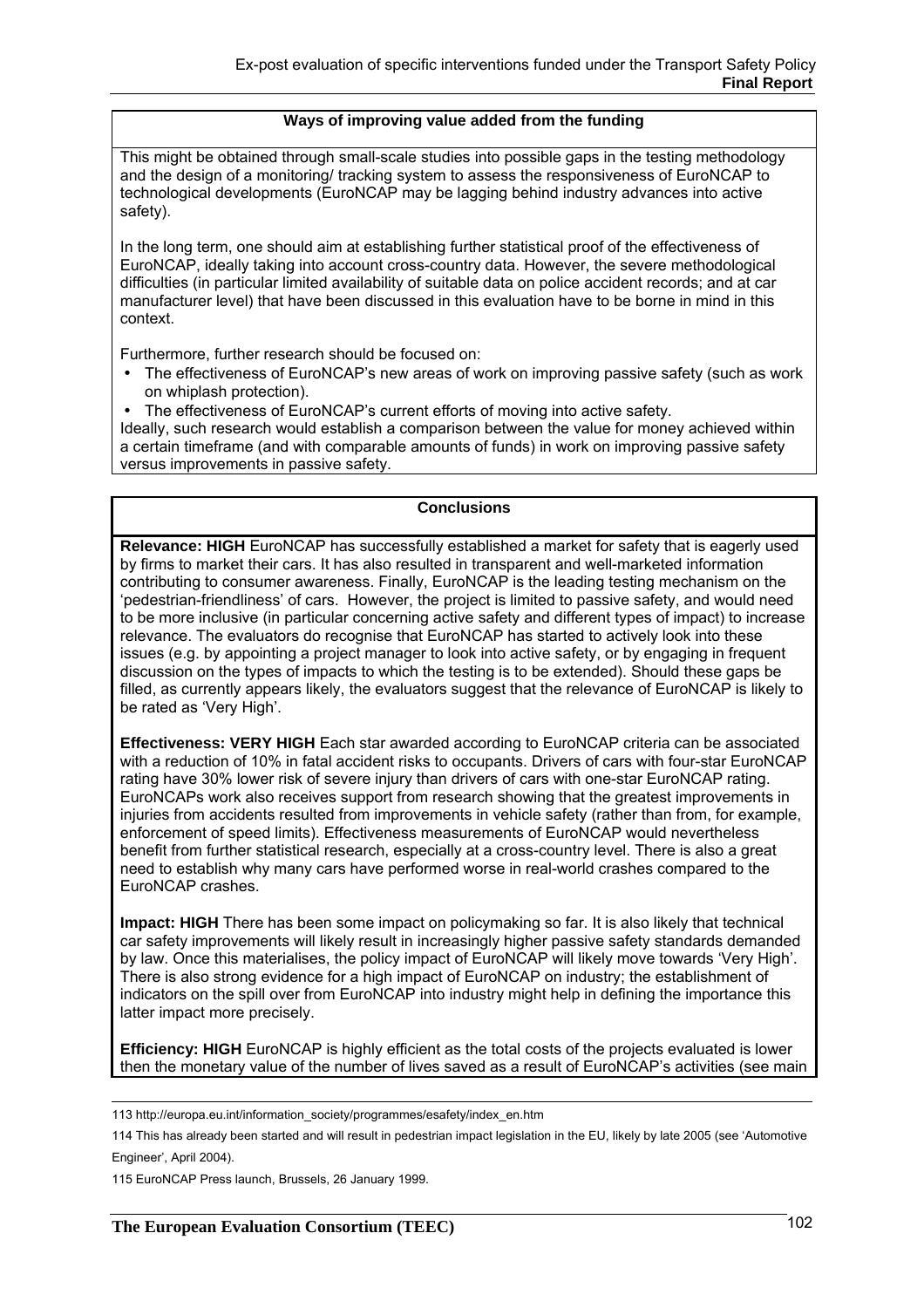efficiency section for full details). However, there is still room for further efficiency improvements. In particular, the evaluators believe that further savings to the firm could be achieved by ensuring further provision of free cars given current high interest from industry in EuroNCAP.

### **Recommendations**

**Future funding: Further funding at previous levels.** There has been no recent funding for EuroNCAP. However, based on this assessment, the project deserves further funding. Commission participation would mean that more cars and a wider variety of cars can be tested and that the project could move towards extending its activities (other aspects of passive safety such as whiplash protection; a general move into active safety, e.g. anti-lock braking system; extension of the 5-star rating to include e.g. pedestrian protection in the overall rating).

**Improve value added of the funding:** In particular, design of a monitoring/ tracking system to assess the responsiveness of EuroNCAP to technological developments. Moreover, as EuroNCAP moves into new fields (active safety; pedestrian protection), research on the respective return on investment in work on these different fields might help in difficult funding decisions.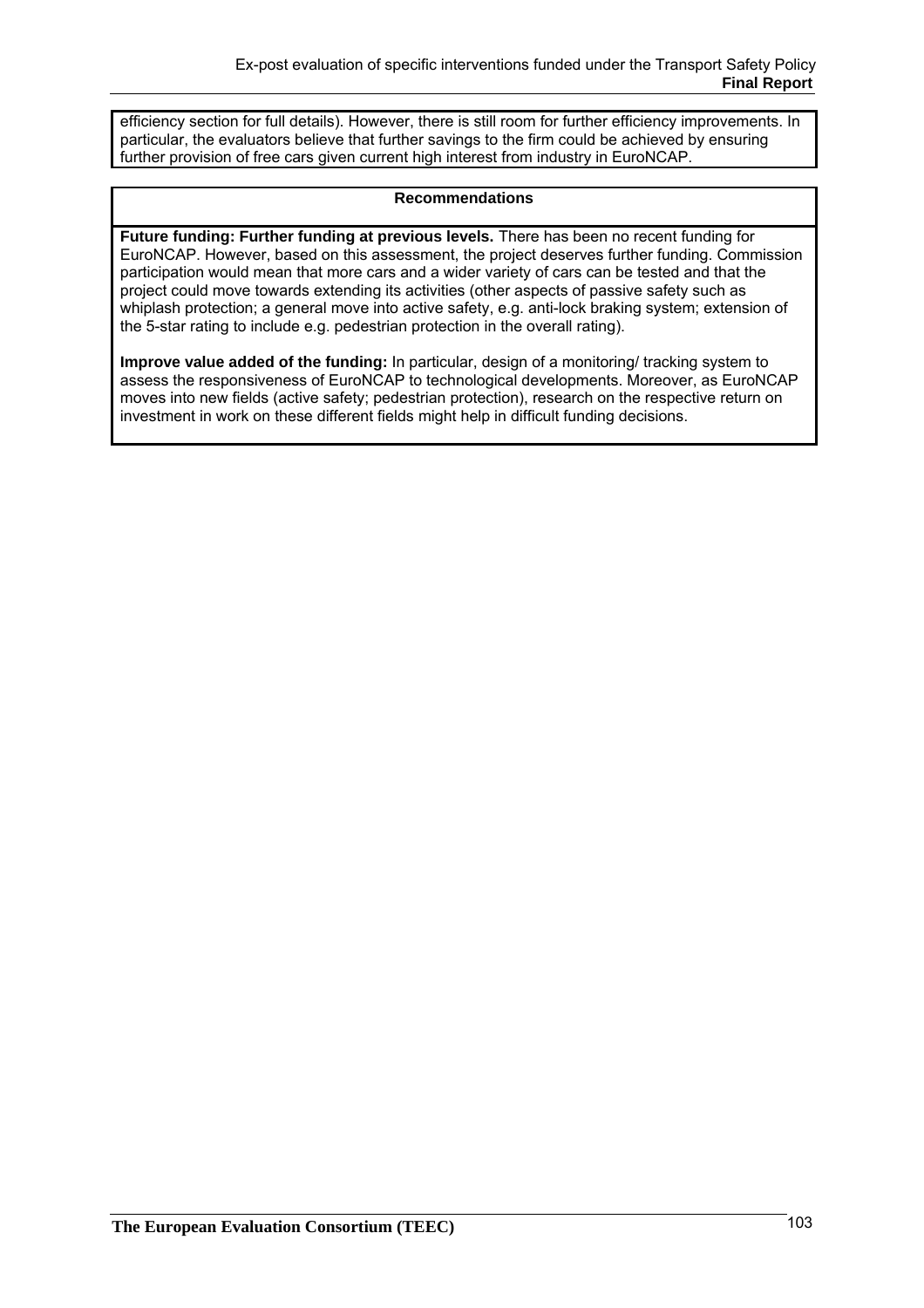# **7.3 ETSC**

| Project title,                                                                                  | ETSC #1 Programme of activity to identify and promote effective |                 |                 |
|-------------------------------------------------------------------------------------------------|-----------------------------------------------------------------|-----------------|-----------------|
| numbers and type                                                                                | transport safety measures in the European Union                 |                 |                 |
| Type of funding                                                                                 | Grant                                                           | % of financing  | 50%             |
| <b>Overall EC budget</b>                                                                        | Total Budget: € 729.650,                                        | Contract:<br>24 | B27020B/E3/06-  |
| €                                                                                               | EU Contribution: € 364.825                                      | months          | SI2.321795-2001 |
| Budget for fees $\epsilon$<br>(Overall EC<br>budget minus<br>reimbursables<br>and direct costs) | €475,350                                                        | N. person/days  | 1,210           |

| <b>Project title</b>       | ETSC #2 Programme of activity to identify and promote effective |                 |                         |
|----------------------------|-----------------------------------------------------------------|-----------------|-------------------------|
|                            | transport safety measures in the European Union                 |                 |                         |
| <b>Type of funding</b>     | Grant                                                           | % of financing  | 50%                     |
| <b>Overall EC budget</b>   | Total Budget: $\epsilon$ 299.100,                               | Contract:<br>24 | B27020B/E3/10/SI2.32261 |
| €                          | EU Contribution: € 149.550                                      | months          | $0 - 2001$              |
|                            |                                                                 |                 |                         |
| Budget for fees $\epsilon$ | € 130,650                                                       | N. person/days  | 390                     |
| (Overall EC                |                                                                 |                 |                         |
| budget minus               |                                                                 |                 |                         |
| reimbursables              |                                                                 |                 |                         |
| and direct costs)          |                                                                 |                 |                         |
|                            |                                                                 |                 |                         |

#### **Background and genesis**

Created in 1993, ETSC is a non-governmental organisation dedicated to the reduction of the number and severity of transport crash injuries in Europe. With the preparation of a series of reviews, briefings and the participation in key European events, ETSC seeks to identify and promote best practices in Transport Safety Policy.

Specifically, ETSC provides factual information to be used in the development of effective transport safety policies.

#### **Project stakeholders:**

a) ETSC council members: National Road Safety Boards (e.g. Austrian Road Safety Board); NGOs focusing on accident prevention (e.g. Swiss Council for Accident Prevention); Universities and Research Centres with a Transport / Transport Safety Focus (e.g. Danish Transport Research Institute).

b) Parties that receive the reviews and information issued by ETSC:

E.g. European Commission, DG TREN; Council of Ministers: Permanent Representatives (transport).

c) Attendants to the ETSC's annual Brussels Lecture.

d) Participants of the ETSC's annual traffic safety in from Brussels

|                 | <b>Typology of project</b>                                                    |
|-----------------|-------------------------------------------------------------------------------|
| The Role of the | The activity undertaken by the ETSC promotes the exchange of information      |
| project in the  | about policy making in the transport safety area. Understanding the nature of |
| policymaking    | the transport safety problems in Europe would eventually lead into the design |
| process.        | and implementation of effective policies in the Member states.                |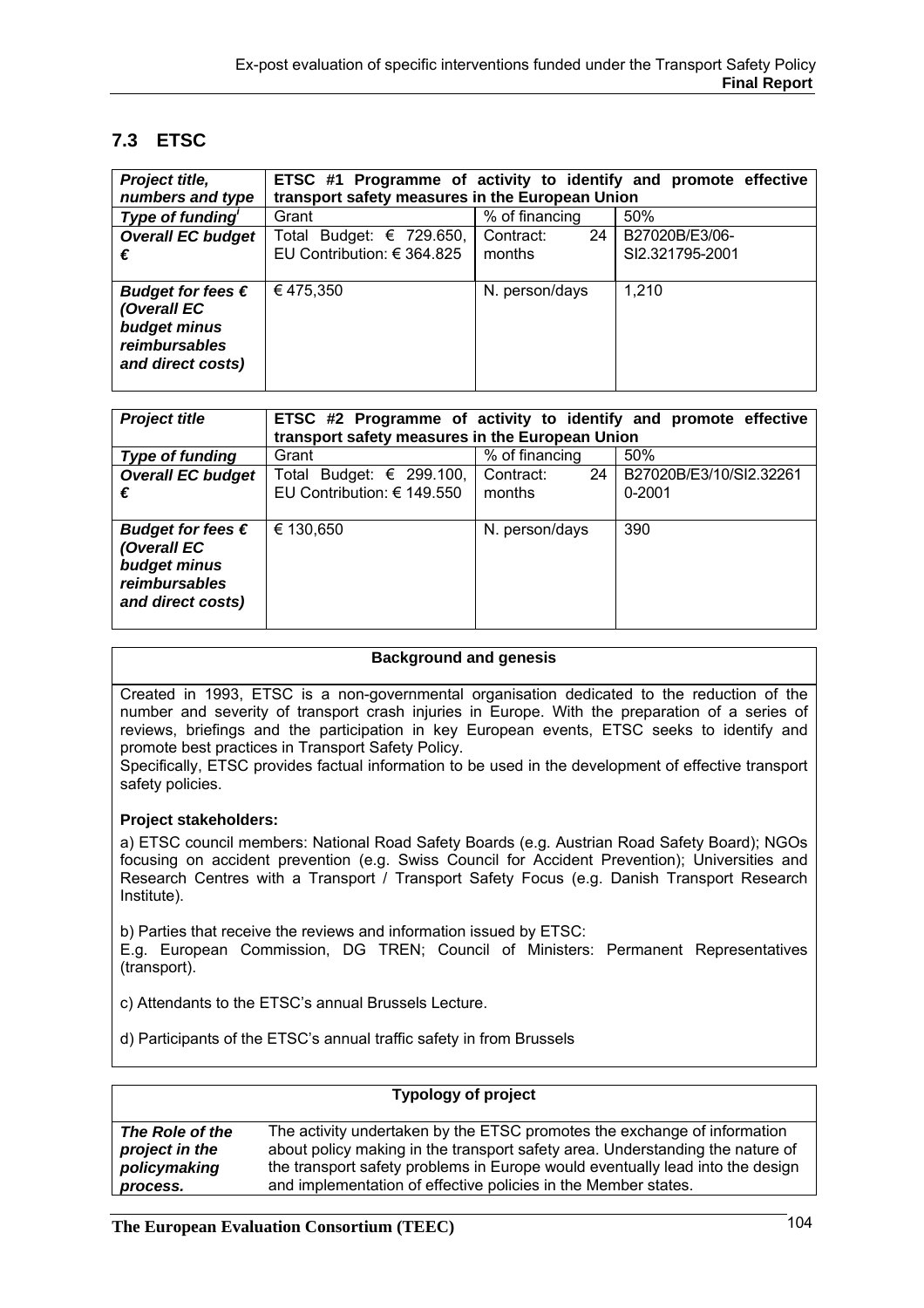|                               | A key reference point for this is the: 'European Transport Policy for 2010: 'time<br>to decide.'                                                                                                                                                                                                                                                   |
|-------------------------------|----------------------------------------------------------------------------------------------------------------------------------------------------------------------------------------------------------------------------------------------------------------------------------------------------------------------------------------------------|
|                               | "Set a target for the EU of reducing by half the number of people killed on<br>European roads by 2010 (). Tackle dangerous driving and exchange good<br>practices with a view to encouraging responsible driving through training and<br>education schemes aimed in particular at young drivers." <sup>116</sup>                                   |
|                               | Moreover, the cooperation and generation of information over issues related<br>to road safety are key factors to achieve the policy goal of halving the number<br>of deaths in road accidents by 2010. <sup>117</sup>                                                                                                                              |
| The methodology<br>adopted    | The activity undertaken by the ETSC is realised by the three following means:                                                                                                                                                                                                                                                                      |
|                               | 1. ETSC's Annual Brussels Lecture<br>An event organised to draw attention to the success of research based<br>Transport Safety Policymaking and to provide the opportunity for professional<br>networking and information exchange.                                                                                                                |
|                               | 2. ETSC's Annual Traffic Safety Conference in Brussels (Best in Europe).<br>This event highlights best practices and innovation in EU countries that can<br>make a difference in casualty levels.                                                                                                                                                  |
|                               | 3. ETSC Newsletters<br>ETSC provides factual information contained in newsletters in support of high<br>safety standards in EU harmonisation, the take-up of best practice and<br>transport safety research.                                                                                                                                       |
|                               | 3.1 ETSC Safety Monitor<br>A bi-monthly newsletter that provides information on major Transport Safety<br>Policy developments in the EU and information on ETSC activities.                                                                                                                                                                        |
|                               | 3.2 ETSC Annual CRASH Newsletter<br>CRASH is an Annual technical newsletter on vehicle crash protection that<br>assist researchers who need to keep up to date with scientific developments<br>in their fields. Topics of interest include impact test procedures, secondary<br>safety rating systems, dummy development and modelling techniques. |
|                               | 3.3 ETSC Update Newsletter Series<br>The ETSC Update Series monitor policy development in the EU and in<br>Member States in key areas of interest providing a source of useful<br>information on the new programmes introduced. It is issued on a quarterly<br>basis.                                                                              |
| Geographical<br>coverage      | Although ETSC is based in Brussels, the information elaborated by the<br>organisation is based on transport policy development in all the Member<br>States. That information is also available to the authorities of all EU members.                                                                                                               |
| <b>Specific</b><br>objectives | Preparation of a series of reviews and briefings, to give updates and<br>comprehensive account of the knowledge and experience, advantages and<br>disadvantages of how specific transport safety problems may be solved <sup>118</sup> .                                                                                                           |
|                               | Participation in key European where transport safety improvements are<br>discussed. ETSC attends and makes contributions and presentation to key                                                                                                                                                                                                   |

 116 The European Commission: European Transport Policy: time to decide (2001), p. 102.

<sup>117</sup> The European Commission: European Transport Policy: time to decide (2001), p. 66

<sup>118</sup> Detailed Project Description, p.3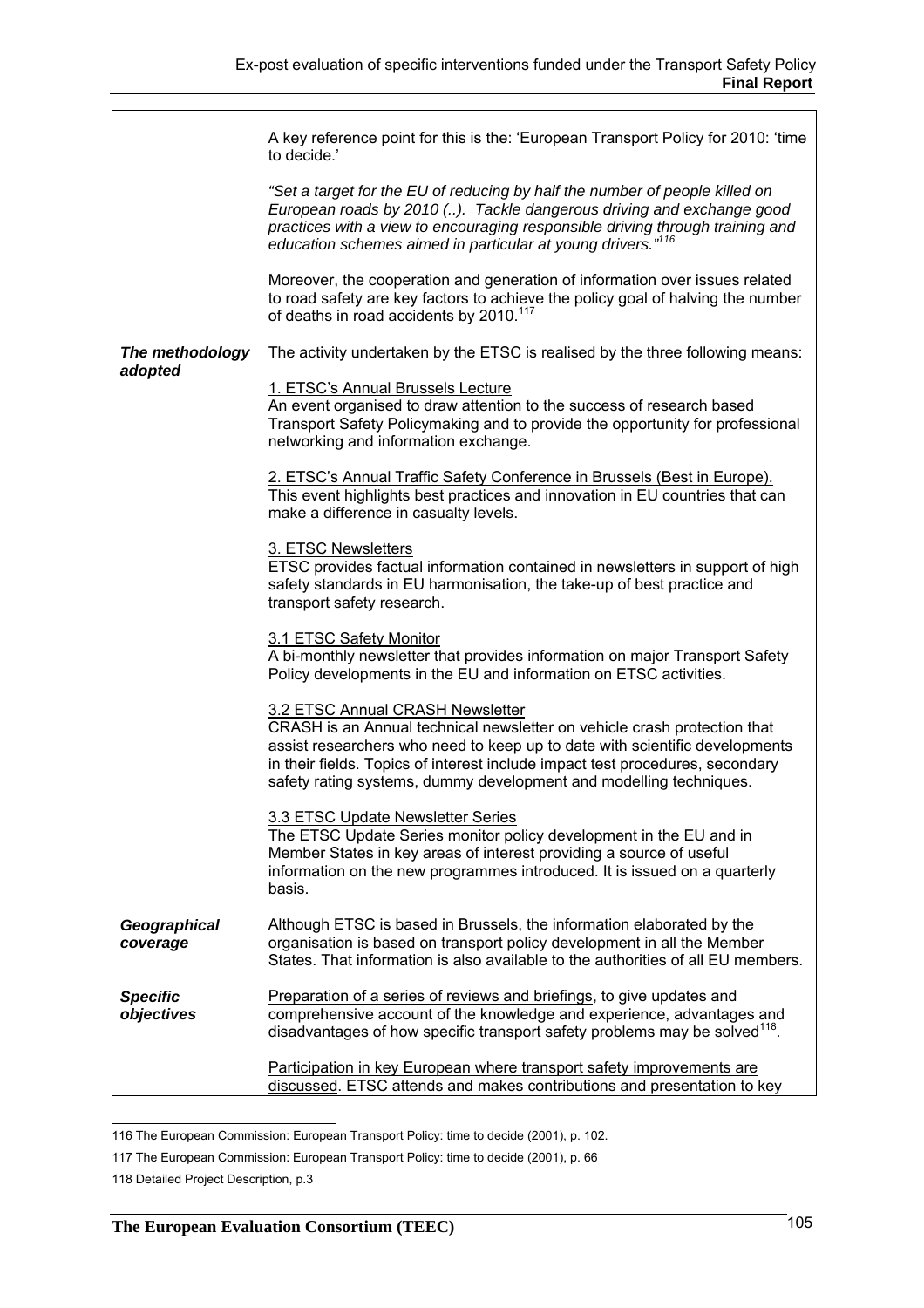conferences and meetings in Europe<sup>119</sup>.

Respond to transport safety enquires from transport-safety related institutions.

Technical reference section. A technical reference section provides a resource for ETSC's reviews. This section is open for both researchers and policy makers for better decision-making.

#### **Possibilities and limits of evaluating the projects**

The evaluation of the project is complex since it has to be addressed in a two step process

- Evaluation of primary objectives: This is a straightforward evaluation of the delivery of the publication and events that ETSC agreed to do.
- Evaluation of secondary objectives: The ultimate effect of this information sharing policy on the overall goal: To increase the transportation safety standards in the EU.

This project presents two major challenges in the evaluation:

- Although the evaluation of the primary objectives is clear, the effects on the overall policy are more difficult to address. None of the activities of the ETSC mentioned can unequivocally be said to have brought about a certain policy impact. Moreover, ETSC works in close association with a number of national Transport Safety Associations or Automobile/ Travel Clubs. Being members, these institutions 'make up' the ETSC, so any policy impact brought about with the help of the ETSC will always, to an unknown degree, have been brought about through the know-how of these various national institutions. In many ways, the ETSC is more a 'catalyst' of the know-how of these institutions.
- The other challenge that this evaluation faces is the fact that ETSC is not a one-off project. It is an on-going organisation that has been developing its diverse activities for several years. This makes for less straightforward evaluative statements than a temporally-limited, thematically clearly focused project.

#### **Activities undertaken during the evaluation**

- Background research into the policy context and the project.
- Analysis of background material provided by the EC.
- Correspondences with Mr Jean Paul Repussard of DG TREN (14/5/04) and Mr Jörg Beckmann of the ETSC (18/5/04).
- Information visit to the World Road Association, Paris.
- Discussions with transport safety consultants.
- Correspondence with users, e.g. the German Council on Transport Safety (Deutscher Verkehssicherheitsrat), Bonn; the Danish Transport Research Institute; Fundación Instituto Tecnológico para la Seguridad del Automóvil; and the Vehicle Safety Research Centre, University of Loughborough, RvTV, Netherlands.

#### **Possible project extension activities not undertaken during the evaluation (e.g. activities that would necessitate a longer time frame)**

Since the ETSC relies on the exchange of information as a means to improve road safety, a longer timeframe of impact observation is needed to assess more reliably whether this activity delivered positive impacts upon Transport Safety Policy.

119 Detailed Project Description, p.4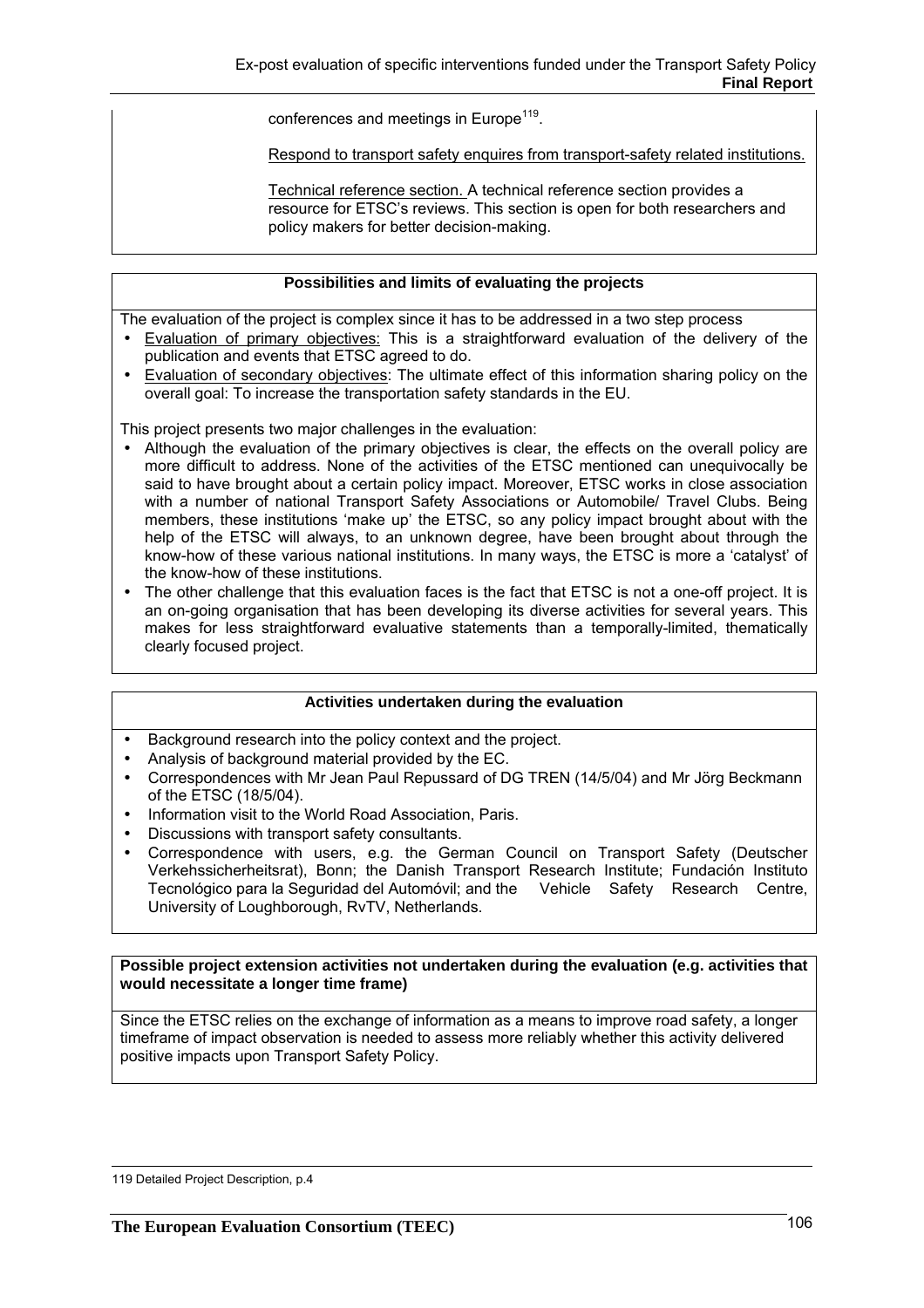| Relevance to the policy                                            |                                                                                                                                                                                                                                                                                                                                                                                                                                                                                                                                                                             |  |
|--------------------------------------------------------------------|-----------------------------------------------------------------------------------------------------------------------------------------------------------------------------------------------------------------------------------------------------------------------------------------------------------------------------------------------------------------------------------------------------------------------------------------------------------------------------------------------------------------------------------------------------------------------------|--|
| Is the project<br>evaluated<br>relevant to the<br>Policy goals?    | The core of the support to ETSC goes to Objectives 1 and 2. These are<br>clearly well focused in support of a primary policy implementation aim<br>regarding better information on safety well disseminated.                                                                                                                                                                                                                                                                                                                                                                |  |
|                                                                    | Objective 1: Preparation of a series of reviews and briefings, to give updates<br>and comprehensive account of the knowledge and experience, advantages<br>and disadvantages of how specific transport safety problems may be<br>solved. <sup>120</sup><br>Updates on recent research findings, or experiences in other countries are<br>key for public policy makers aiming to solve transport safety problems.                                                                                                                                                            |  |
|                                                                    | Objective 2: Participation in key European where transport safety<br>improvements are discussed. ETSC attends and makes contributions and<br>presentation at key conferences and meetings in Europe <sup>121</sup><br>Through its unique status as a pan-European organisation 'bundling' the<br>knowledge of national private and public transport safety-related institutions,<br>ETSC is a vital participant in transport safety-related conferences and<br>meetings across Europe.                                                                                      |  |
|                                                                    | Secondary objectives relate to the role of ETSC in handling inquires and as a<br>source of safety information.                                                                                                                                                                                                                                                                                                                                                                                                                                                              |  |
|                                                                    | Objective 3: Respond to transport safety enquires from transport-safety<br>related institutions.<br>There are many transport safety-related institutions in Europe to which<br>inquiries about the subject can be addressed. <sup>122</sup> However, ETSC is the only<br>one with a pan-European perspective, and has hence a unique comparative<br>advantage in providing this specific knowledge.                                                                                                                                                                         |  |
|                                                                    | Objective 4: Technical reference section. A technical reference section<br>provides a resource for ETSC's reviews. This section is open for both<br>researchers and policy makers for better decision-making.<br>Again, there are many transport safety-related institutions in Europe with<br>relevant technical reference sections. It is harder to see in this context how<br>ETSC has a comparative advantage through its pan-European perspective;<br>one example is presumably questions relating to comparisons and / or<br>standardisation across European borders. |  |
| How could the<br>relevance of the<br>project be<br>improved / have | At the margins, the overall relevance of ETSC could be improved by scaling up<br>the activities undertaken in support of Objectives 1 and 2, and scaling down the<br>activities undertaken in support of Objectives 3 and 4.                                                                                                                                                                                                                                                                                                                                                |  |
| been improved<br>through<br>adjustments at                         | The recognised independence of ETSC and its pan-European pedigree underline<br>the potential for making a significant impact through improved dissemination.                                                                                                                                                                                                                                                                                                                                                                                                                |  |
| the margins?                                                       | Concentration on road safety might provide a better focus than attempting to fund<br>safety activities in other sectors e.g. maritime.                                                                                                                                                                                                                                                                                                                                                                                                                                      |  |
| <b>Further project-</b><br>specific remarks                        | None                                                                                                                                                                                                                                                                                                                                                                                                                                                                                                                                                                        |  |
| <b>Overall Rating on Relevance: HIGH</b>                           |                                                                                                                                                                                                                                                                                                                                                                                                                                                                                                                                                                             |  |

 120 Detailed Project Description, p.3

<sup>121</sup> Detailed Project Description, p.4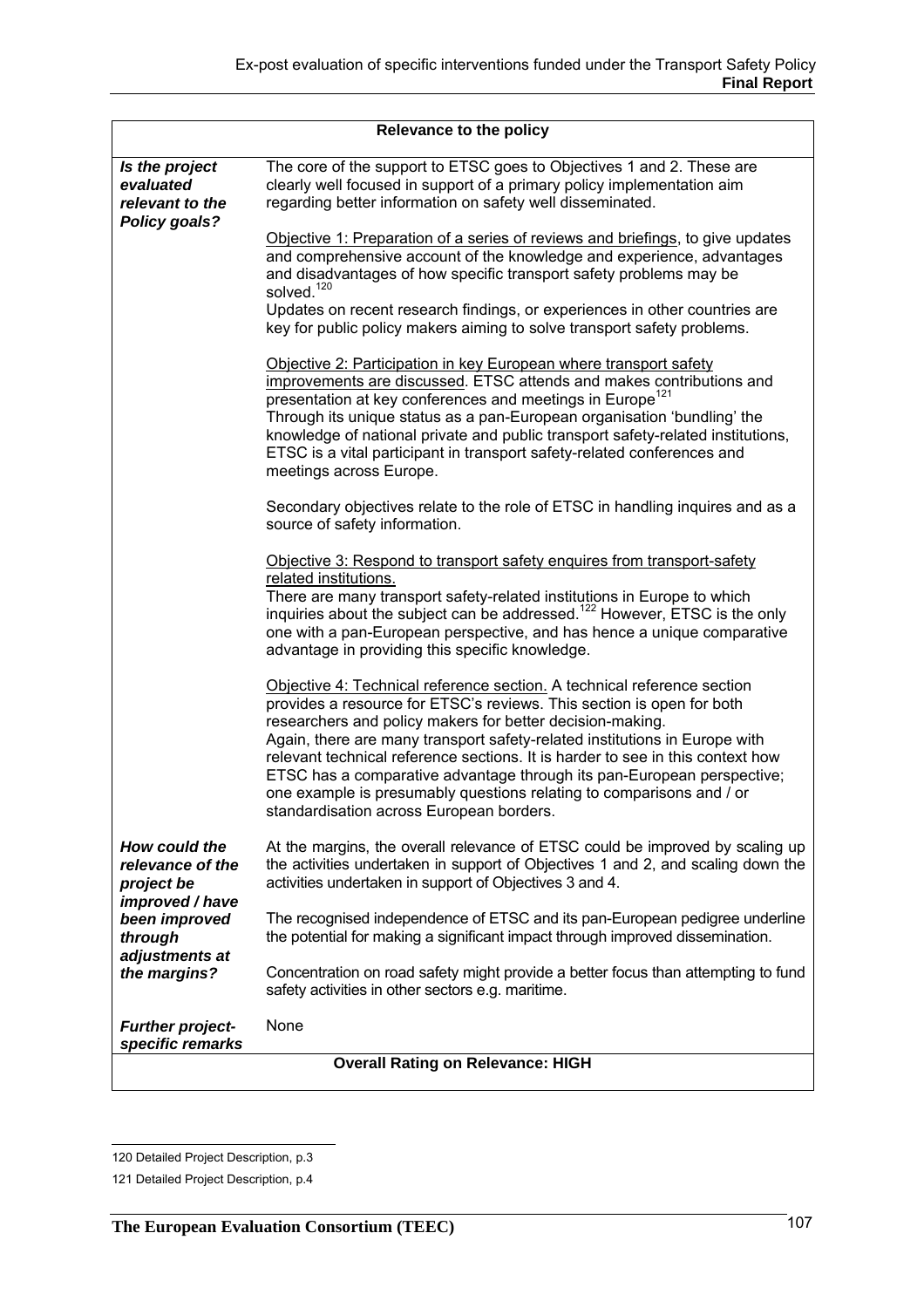| <b>Effectiveness</b>                                                            |                                                                                                                                                                                                                                                                                                                                                                                                                                                                                                                                                                                   |
|---------------------------------------------------------------------------------|-----------------------------------------------------------------------------------------------------------------------------------------------------------------------------------------------------------------------------------------------------------------------------------------------------------------------------------------------------------------------------------------------------------------------------------------------------------------------------------------------------------------------------------------------------------------------------------|
| Has the project<br>evaluated been<br>effective in<br>addressing its<br>specific | ETSC has been effective in sharing best practices and delivering independent<br>road safety information. The focus of these reports is naturally biased towards<br>road safety: there are seven on road safety, one on air safety, but none on<br>shipping or rail safety. ETSC was set up primarily, in response to concern about<br>road casualties.                                                                                                                                                                                                                            |
| objectives?                                                                     | The outputs involve many of the most prominent/ recognised transport safety<br>experts as well as experts in public policy on transport problems in different EU<br>Member countries (e.g. the ETSC Working Parties are without exception chaired<br>by a recognised European academic specialising on transport safety issues).<br>This ensures that the research provided by ETSC is in line with, firstly, cutting-<br>edge research on transport safety in Europe; secondly, relates to the most<br>prominent public policy problems of a given time in the Member countries. |
|                                                                                 | The conferences and lectures carried out received positive feedback from the<br>stakeholders interviewed. <sup>123</sup> Moreover, the information is freely available on the<br>ETSC website and is, after the sighting of a number of documents, of<br>considerable analytical quality.                                                                                                                                                                                                                                                                                         |
|                                                                                 | A limitation is that few of the documents are translated which hampers the<br>effectiveness of dissemination.                                                                                                                                                                                                                                                                                                                                                                                                                                                                     |
| <b>Have the outputs</b><br>been effective in<br>addressing the<br>Policy goals? | As the specific objectives of ETSC are relevant to the policy objectives and<br>ETSC has been effective at addressing its specific objectives, its outputs are<br>judged to have been effective in addressing the policy goals.                                                                                                                                                                                                                                                                                                                                                   |
|                                                                                 | Moreover, all the stakeholders involved in this evaluation remarked on the fact<br>that the publications and events developed by ETSC are considered as<br>reference in the field of road safety. For instance, the UK Parliamentary<br>Advisory Council for Transport Safety holds that the information and<br>recommendations provided by ETSC were a milestone in the development of<br>road safety policies in Member States. <sup>124</sup>                                                                                                                                  |
|                                                                                 | Moreover, there are various examples to show that the ETSC reports serve as<br>a reference tool to evaluate the effectiveness of the policies implemented in<br>several member states and the feasibility of their implementation at the local<br>level. <sup>125</sup>                                                                                                                                                                                                                                                                                                           |

 122 E.g. Allgemeiner Deutscher AUtomobil-Club (ADAC), www.adac.de; Birmingham Automotive Safety Centre, University of Birmingham, barc.bham.ac.uk; Comisariado Europeo del Automovil, www.cea-online.es; Deutscher Verkehrssicherheitsrat, www.dvr.de; Dutch Transport Safety Board, www.rvtv.nl; European Federation of Road Accident Victims, www.rvtv.nl; Fédération Internationale Motocycliste, www.fim.ch ; Fundación Instituto Tecnológico para la Seguridad del Automóvil, www.fundacionfitsa.org; National Society for Road Safety, www.ntf.se; Nordic Traffic Safety Council, www.rfsf.dk; Parliamentary Advisory Council for Transport Safety, www.pacts.org.uk; Swiss Council for Accident Prevention, www.bfu.ch; Vehicle Safety Research Centre, University of Loughborough, www.vsrc.org.uk; and the Verkehrsclub Deutschland, www.vcd.de. 123 www.etsc.be contains a detailed list of al the deliverables produced by ETSC. The website contains all the publications that were aimed to be produced in the original project description.

124The Parliamentary Advisory Council for Transport Safety (PACTS), UK. Draft Directive 6065/2000

125 The Parliamentary Advisory Council for Transport Safety (PACTS), UK. Executive Summary about the effectiveness of Airbags. Improving the standards of Airbags: The need for further research. PACTS research briefing (RB3/00) November 2000.

126 E.g. the Dutch Transport Safety Board, www.rvtv.nl; Swiss Council for Accident Prevention, www.bfu.ch; or the Austrian Road Safety Board, www.kfv.or.at.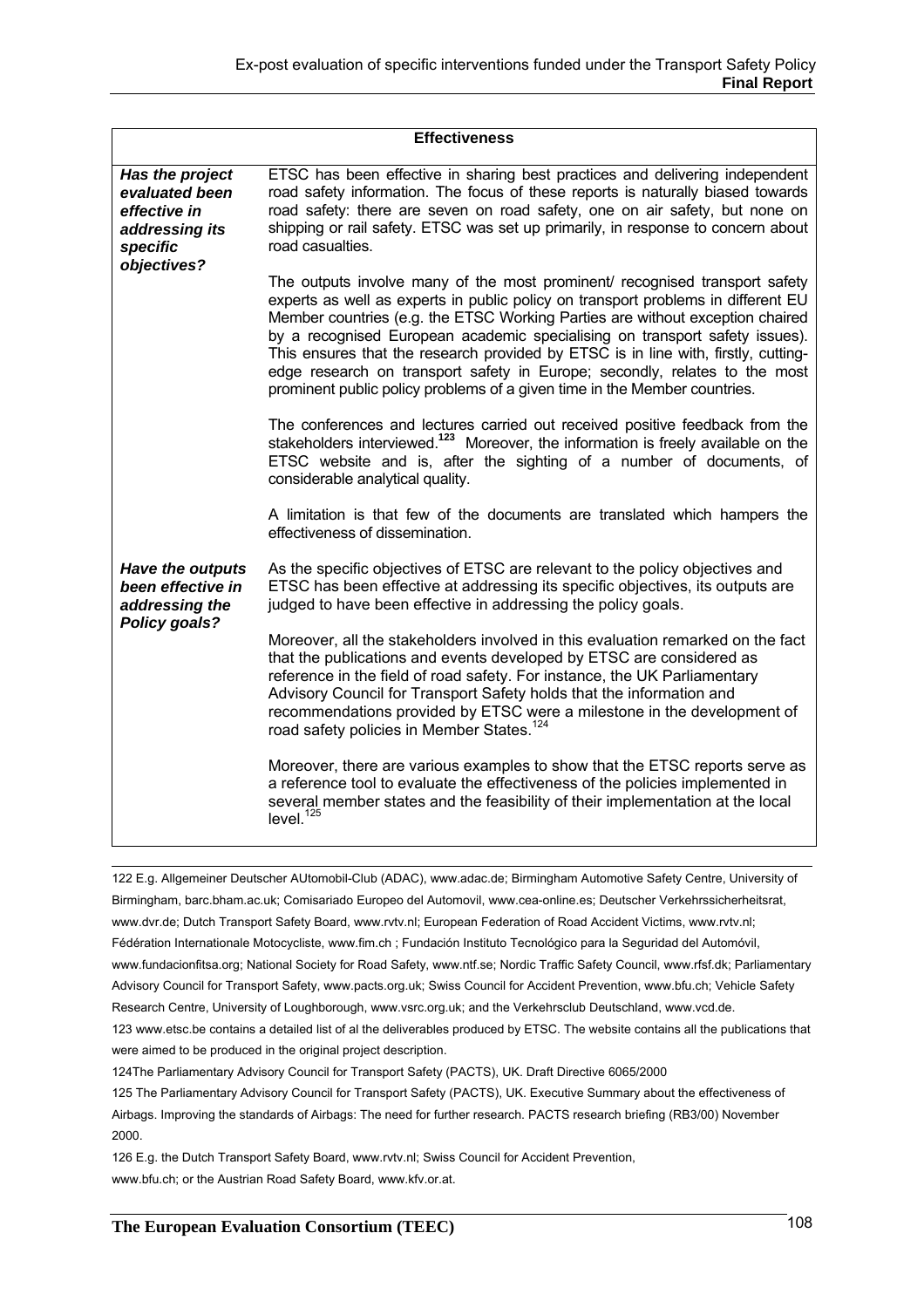|                                                                                                                                      | Additionally, ETSC is key in generating reliable and updated road safety<br>information. It also succeeds in communicating best practices identified in the<br>different member states. This can be illustrated by the fact that every major<br>road safety organisation in the EU is provided with information from the<br>ETSC. <sup>126</sup>                                                                                                          |
|--------------------------------------------------------------------------------------------------------------------------------------|-----------------------------------------------------------------------------------------------------------------------------------------------------------------------------------------------------------------------------------------------------------------------------------------------------------------------------------------------------------------------------------------------------------------------------------------------------------|
| How could the<br>effectiveness of<br>the project be<br>improved / have<br>been improved<br>through<br>adjustments at<br>the margins? | At the margins, effectiveness could have been improved through:<br>Focusing on dissemination of EU wide safety issues and research through<br>conference, newsletters and papers rather than on inquires and resource<br>centre activities.<br>Improved linkages between ETSC web site and safety related website in<br>other Member States.<br>• A focus on a limited number of sectors, possibly only road transport.<br>Translation of more documents. |
| <b>Further project-</b><br>specific remarks                                                                                          | None                                                                                                                                                                                                                                                                                                                                                                                                                                                      |
| <b>Overall Rating on Effectiveness: HIGH</b>                                                                                         |                                                                                                                                                                                                                                                                                                                                                                                                                                                           |

|                                                                                          | <b>Sustainability</b>                                                                                                                                                                                                                                                                                                                                                                                                                                                                                                                                                                                                |
|------------------------------------------------------------------------------------------|----------------------------------------------------------------------------------------------------------------------------------------------------------------------------------------------------------------------------------------------------------------------------------------------------------------------------------------------------------------------------------------------------------------------------------------------------------------------------------------------------------------------------------------------------------------------------------------------------------------------|
| <b>Aspects likely to</b><br>continue / not<br>continue after<br>end of EC<br>involvement | The basic resources of funding for ETSC is mainly provided (50%) by the EU<br>grant. Without these resources the day to day activities of the organisation<br>could not be undertaken <sup>127</sup> .                                                                                                                                                                                                                                                                                                                                                                                                               |
| <b>Factors</b><br>influencing<br>sustainability                                          | Other sources of funding include various private sectors firms (including BP,<br>KeyMed, Ford, Toyota, Shell and Volvo), however the future availability of<br>these funds is not clear <sup>128</sup> . These private funds tend to be for specific projects<br>only. There is also the risk that greater reliance on such funding will lead to<br>the tilting of the work of the ETSC towards those aspects of transport safety<br>where the private sectors has a particular interest. This would be to the<br>detriment of such aspects of ETSC with lower and less immediate payoffs for<br>the private sector. |
| <b>Financing</b><br><i>alternatives</i>                                                  | ETSC Members and other national-level transport safety institutions provide<br>an alternative source of (increased) funding. Private foundations with an<br>interest in transport safety are a further alternative, however one should note<br>that any involvement of such organisation will, similar to the situation with the<br>private firms mentioned above, interfere with ETSC's reputation for<br>impartiality.                                                                                                                                                                                             |

|                            | <b>Impact</b>                                                                                                                                                                                                                                                                                                                                                                                                                                                                                                                                                     |
|----------------------------|-------------------------------------------------------------------------------------------------------------------------------------------------------------------------------------------------------------------------------------------------------------------------------------------------------------------------------------------------------------------------------------------------------------------------------------------------------------------------------------------------------------------------------------------------------------------|
| Impact on policy<br>making | There is considerable evidence that ETSC has been influential in the<br>development of policy and action across Europe particularly in the field of road<br>safety. They have established a reputation for independent, high level advice<br>with the aura of academic objectivity. Examples include:<br>• Conclusions made by ETSC were used on the overall draft of the EU<br>Road Safety Policy found in the White Paper. <sup>129</sup><br>• ETSC recommendations were used to assess the feasibility of certain<br>policies in Member States. <sup>130</sup> |

 127 Correspondence with Mr Jean Paul Repussard

<sup>128</sup> http://www.etsc.be/mem.htm

<sup>129</sup> The European Commission: European Transport Policy: time to decide (2001), p. 68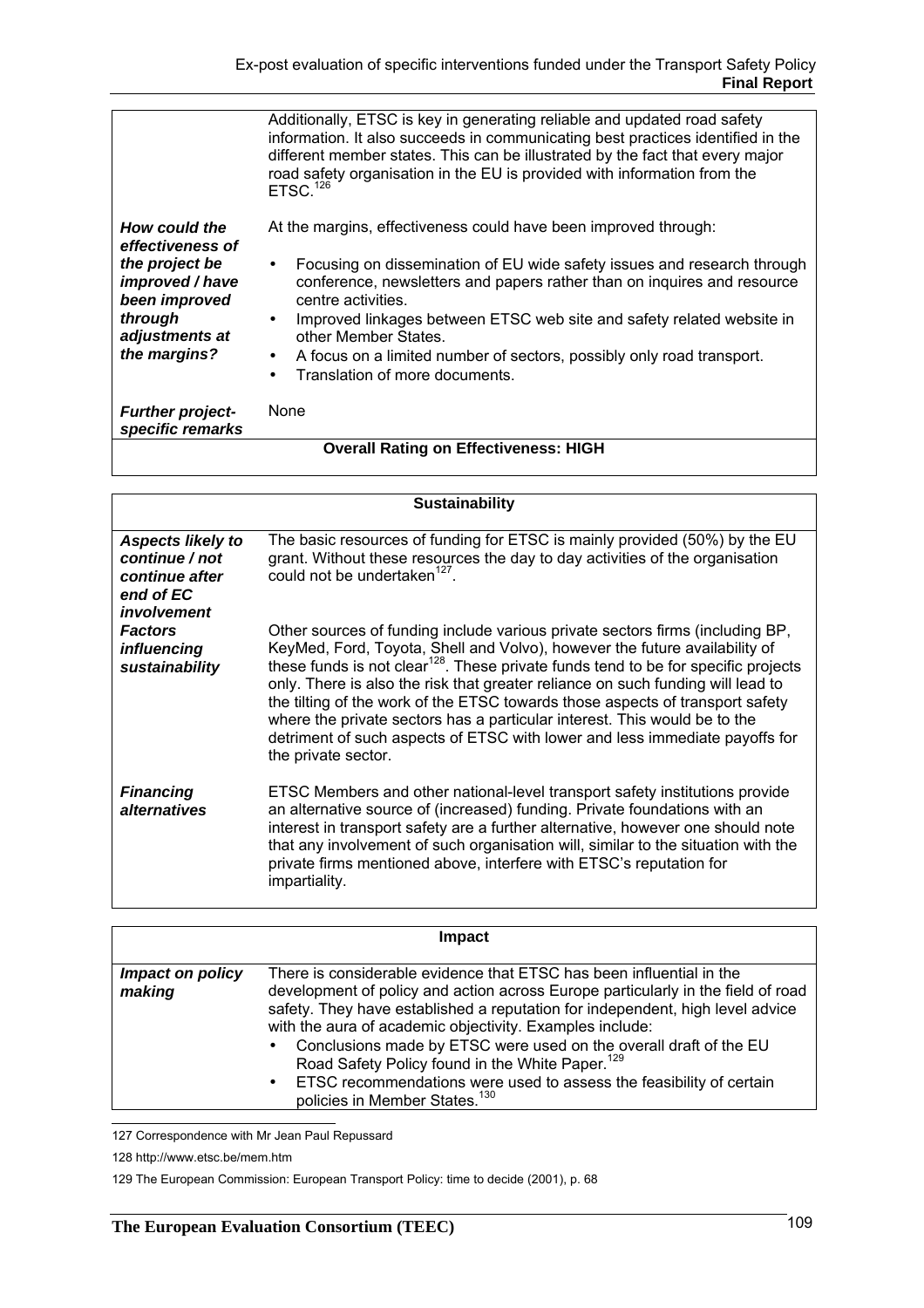|                                                  | There is a formal commitment to ETSC with the Commission Road Safety<br>Charter. ETSC was one of the first signatories to the EU Road Safety<br>Charter. In signing the Charter, ETSC has committed itself to broadening<br>and deepening the charter beyond road transport. <sup>131</sup> ETSC is committed<br>to launch 'The European Transport Safety Platform (ETSP)' that will<br>identify examples of best safety practice from one or more modes.<br>Additionally, it will provide experts, practitioners and decision makers with<br>a forum to explore possible 'lessons-learned' from their own experiences.<br>It has become evident that recommendations provided by ETSC could<br>and have lead to the implementation of new policy. A clear example of this<br>is 'The Third Road Action Safety Programme'.<br>The Commission stated that "a great proportion of Commission Road<br>Safety Policy has been inspired by the ETSC reports". <sup>132</sup> In particular the<br>Pedestrian Protection Directive. <sup>133</sup><br>Moreover, the EC white paper emphasises the importance of ETSC as an<br>independent organisation that "would improve the existing legislation". <sup>134</sup> |
|--------------------------------------------------|----------------------------------------------------------------------------------------------------------------------------------------------------------------------------------------------------------------------------------------------------------------------------------------------------------------------------------------------------------------------------------------------------------------------------------------------------------------------------------------------------------------------------------------------------------------------------------------------------------------------------------------------------------------------------------------------------------------------------------------------------------------------------------------------------------------------------------------------------------------------------------------------------------------------------------------------------------------------------------------------------------------------------------------------------------------------------------------------------------------------------------------------------------------------------------------------------------------|
| <b>Secondary</b><br>impacts on other<br>policies | No perceived impact on other polices outside road safety. As the work<br>supported in the project was exclusively focused on dissemination of road<br>safety issues it is not unexpected that no wider impacts were noted.                                                                                                                                                                                                                                                                                                                                                                                                                                                                                                                                                                                                                                                                                                                                                                                                                                                                                                                                                                                     |
| Communication<br>and media                       | ETSC developed some important aspects to achieve media coverage. For<br>2001 and 2002 11 press releases were released, in 2003 there were 14.<br>Specifically, they issue press releases for every major activity they<br>undertake. <sup>135</sup>                                                                                                                                                                                                                                                                                                                                                                                                                                                                                                                                                                                                                                                                                                                                                                                                                                                                                                                                                            |
|                                                  | When the media covers policy making in the road safety sector, ETSC is<br>usually covered as well.                                                                                                                                                                                                                                                                                                                                                                                                                                                                                                                                                                                                                                                                                                                                                                                                                                                                                                                                                                                                                                                                                                             |
|                                                  | While ETSC recognise that they have good coverage in the sector of road<br>safety, there is always the feeling that more media coverage is deserved. <sup>136</sup>                                                                                                                                                                                                                                                                                                                                                                                                                                                                                                                                                                                                                                                                                                                                                                                                                                                                                                                                                                                                                                            |
| Impact on<br>industry                            | The fact that several prominent private firms are funding ETSC <sup>137</sup> allows for<br>the conclusion that the industry is, to some extent, interested in the activity and development of the organisation. <sup>138</sup> Industry associations such as the<br>European Automobile Manufacturers Association (ACEA, www.acea.be) are<br>also involved in ETSC activities. As improvements in vehicle safety are an<br>essential element in overall safety (e.g. development of pedestrian protection<br>in vehicle design <sup>139</sup> ) the higher profile given to the work of ETSC through the<br>EC funding has enhanced the standing of its work and therefore influence on<br>the industry partners.                                                                                                                                                                                                                                                                                                                                                                                                                                                                                             |
| <b>Overall Rating on Impact: HIGH</b>            |                                                                                                                                                                                                                                                                                                                                                                                                                                                                                                                                                                                                                                                                                                                                                                                                                                                                                                                                                                                                                                                                                                                                                                                                                |

 130 The Parliamentary Advisory Council for Transport Safety (PACTS), UK. Executive Summary about the effectiveness of Airbags Research briefing (RB3/00) November 2000.

131 TETSC News Release Broadening and Deepening the Road Safety Charter, ETSC commitment strengthens Commission Road Safety Charter 6th April 2004

132 Correspondence with Mr Jean Paul Repussard

133 Directive70/156/EEC(COM(2003)67 final,19.2.2003)

134 The European Commission: European Transport Policy: time to decide (2001), p. 68

135 In http://www.etsc.be/pre.htm we could find more than 30 press releases starting from 1999.

136 Correspondence with Dr Jörg Beckmann and Mr Jean Paul Repussard

137 Especially from the automotive sector (Volvo, Ford, Toyota) and from the energy / fuel sector (BP, Shell).

138 http://www.etsc.be/mem.htm

139 PACTS, conversation

 $\mathbf{I}$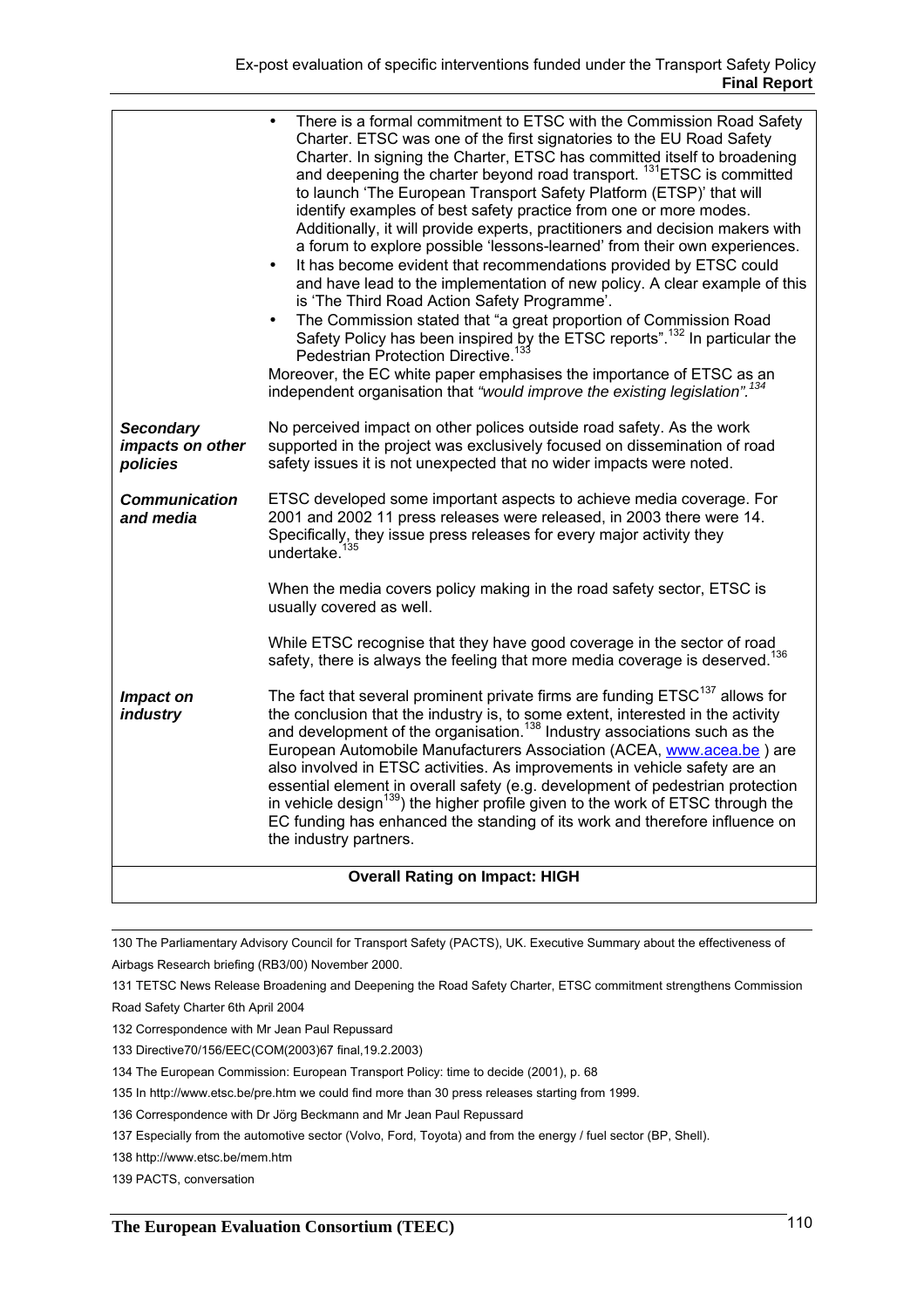| <b>Efficiency</b>                                                                    |                                                                                                                                                                                                                                                                                                                                                                                                                                                                                                                                                                                                                                                                                                |
|--------------------------------------------------------------------------------------|------------------------------------------------------------------------------------------------------------------------------------------------------------------------------------------------------------------------------------------------------------------------------------------------------------------------------------------------------------------------------------------------------------------------------------------------------------------------------------------------------------------------------------------------------------------------------------------------------------------------------------------------------------------------------------------------|
| <b>Efficiency in the</b><br>use of resources                                         | With an average annual budget of about 150,000 Euros, ETSC is able to fulfil<br>its mandate with only five members of staff. The EC contribution of 50% is<br>evidence of a substantial interest from other funding bodies to this work. Costs<br>per person day range form Euro335 in the first phase to Euro390 per day in<br>the second. This is well within the norms for such work <sup>140</sup> .                                                                                                                                                                                                                                                                                       |
|                                                                                      | ETSC manages to maintain 17 Working Parties; in each of these, there is<br>much reliance on outside recognised experts, many of who are unpaid (or at<br>least not paid out of the ETSC budget) for their contributions to ETSC. This is<br>evidence of good leverage of EC and other direct contributions.                                                                                                                                                                                                                                                                                                                                                                                    |
|                                                                                      | The budget has also supported numerous publications in recent years which<br>on sample inspection appear to be of high analytical quality (this holds both<br>for the four extensive reports produced in 2003 and for the quarterly<br>newsletter). While this is in fulfilment of the objectives, we suggest that<br>consideration of whether an alternative means of delivery of the same<br>information could achieve the objective more efficiently.                                                                                                                                                                                                                                       |
| Cost<br>effectiveness in<br>terms of results<br>and impact                           | There is no clear relationship between the ultimate results of the policies<br>implemented and the resources absorbed by ETSC. Being able to trace the<br>fact that a conference was held through ETSC and that this led to a reduction<br>in accidents might be difficult to establish. There is a need to obtain user<br>feedback on where information was obtained and the value that was placed<br>on it in decision making.                                                                                                                                                                                                                                                               |
|                                                                                      | There are comparable organisations including the World Road Association<br>(www.piarc.org) and the European Conference of Ministers of Transport,<br>which do much work on topics similar to those of ETSC. PIARC has a much<br>broader and more diverse membership and relies on a good deal of free<br>service from members/experts. The European Conference of Ministers of<br>Transport has the broader institutional support from the OECD and<br>substantive / analytical support from other relevant OECD Directorates. There<br>might be benefit in examining the overall cost effectiveness of using<br>alternatives channels for the delivery of this information as part of a wider |
| evaluation of dissemination mechanisms.<br><b>Overall Rating on Efficiency: HIGH</b> |                                                                                                                                                                                                                                                                                                                                                                                                                                                                                                                                                                                                                                                                                                |

#### **Scope for integration of indicators into the monitoring of current and future interventions**

Indicators for ETSC relate either to its outputs (conferences, papers, attendees, feedback quality assessments, website hits) or to its outcomes (reference/citation in development of policy). It is possible to develop these indicators into a formal monitoring framework focused as far as possible on outcomes rather than outputs. The outcomes focus on the quality and use of the information. This is most likely to be affected through user surveys or citations in the build up of policy which can be directly attributable to information made available through ETSC.

<sup>140</sup> The fees observed in other DGs of the European Commission during the same period are in the following ranges:

Senior experts – from 550 to 750 €

Experts – from 400 to 500  $\in$ 

Junior experts – from 300 to 450 €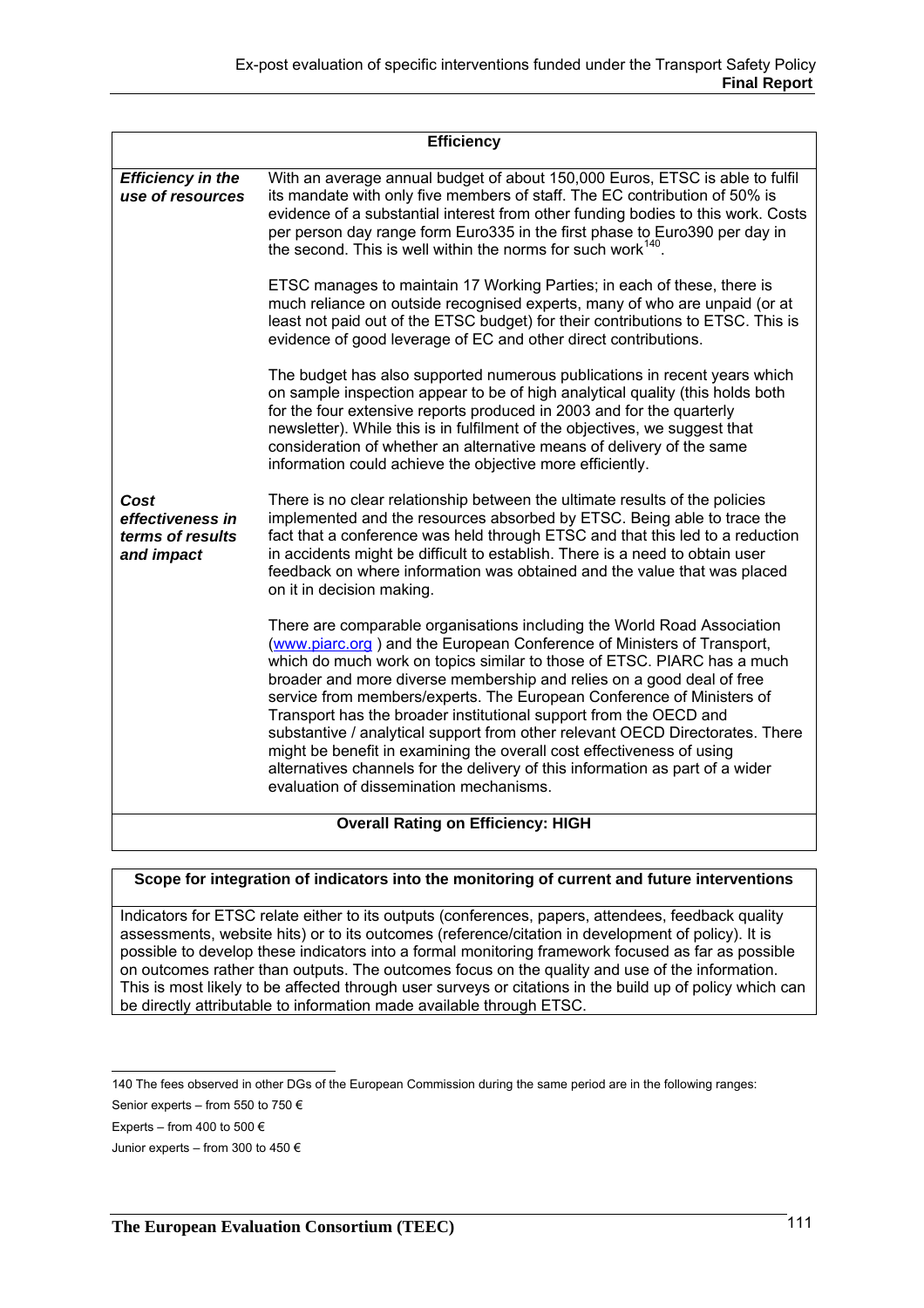#### **Suitability of extension / future recurrence of similar activities**

The success of ETSC as an independent collaborative body in providing high quality, high profile advice and information in the critical area of road safety suggests that this might be a model for further interventions. Targeted support for specific research or dissemination could be considered. The extension of the work of ETSC to the new Member States might also be a possibility.

#### **Ways of improving value added from the funding**

The key to improving the value added from the current funding is most likely through improved support for dissemination of results. This might include improvements to the website and linkages to other national or international research sources, support for publicity of results and support for limited translation of key documents and executive summaries especially targeted to high accident countries.

### **Conclusions**

**Relevance: HIGH** The ETSC is highly relevant in its direct support of EU policies on the improvement of transport safety particularly road safety. Its role is primarily in the understanding causes and dissemination of best practice methods of accident reduction.

**Effectiveness: HIGH** ETSC is well known and its outputs are well regarded by the safety community. At the margins there might be scope for further dissemination and wider translation of its key findings.

**Impact: HIGH** ETSC work is cited in the development of crucial legislation (seat belts) and standards (vehicle design for reducing pedestrian damage in accidents).

**Efficiency: HIGH** With a small central agency and high input from a wide cross section of acknowledged industry leaders it is able to provide authoritative contributions from a low cost base.

## **Recommendations**

**Future funding:** Further funding is recommended. This should follow a review of the ways in which ETSC can best deliver its safety message. This might require EC funding for particular dissemination activities or a commitment to support particular investigations. EC funding should focus on road safety. A particular project could be the support of the extension of ETSC into the new Member States.

Continued evidence of matching funding from other sources should be provided. However, in doing so one has to take particular care not to introduce private interests to the governance of ETSC, as it is important for ETSC to maintain a reputation of impartiality for long-term credibility.

**Improve value added of the funding:** Additional small scale support for publicity, website development and maintenance and translation of key documents could enhance the effectiveness of ETSC's work and give overall improved value for money.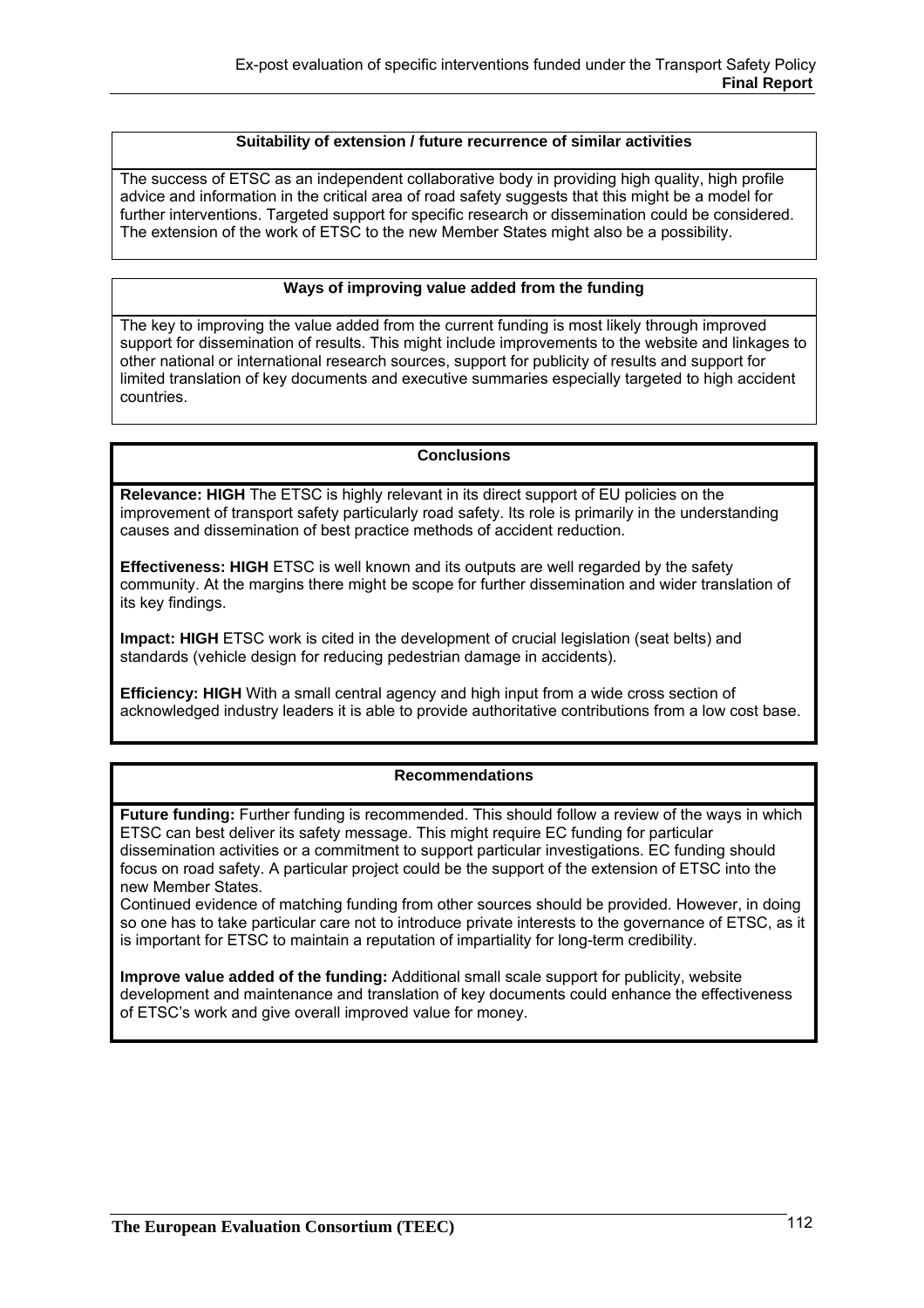# **7.4 CESARE**

| Project title,<br>numbers and type                                                              | <b>Common EFC System for an ASECAP Road Tolling European System</b><br><b>CESARE I and II. Financial Grant no. B98 B5-700</b>                                                                       |                |                              |
|-------------------------------------------------------------------------------------------------|-----------------------------------------------------------------------------------------------------------------------------------------------------------------------------------------------------|----------------|------------------------------|
| Type of funding"                                                                                | Study                                                                                                                                                                                               | % of financing | Not exceeding 50%            |
| <b>Overall EC budget</b><br>€                                                                   | <b>CESARE I</b><br>Total budget: .3 Million<br><b>ECU/Furo</b><br>Contribution: 0.4 Million<br>ECU/Euro<br><b>CESARE II Total budget:</b><br>1.35 Million Euro<br>Contribution: 0.6 Million<br>Euro | Contract: year | 1998 - 1999<br>$2000 - 2002$ |
| Budget for fees $\epsilon$<br>(Overall EC budget<br>minus<br>reimbursables and<br>direct costs) | CESARE I €955,938                                                                                                                                                                                   | N. person/days | <b>CESARE I</b><br>2075      |

#### **Background and genesis**

The CESARE project deals with the design, development, and implementation of a common interoperable Electronic Fee Collection System (EFC) on European toll roads.

As a background to the project, the ASECAP<sup>141</sup> Steering Committee decided in 1997 to study the Figure 3 statistical to the project, the rice of the steeling sommitted assistant ricer to staty the feasibility of a common EFC system for its members<sup>142</sup> to give vehicle drivers the opportunity of interoperable EFC systems on the Trans European Road network (TERN).<sup>143</sup> This system must allow existing electronic toll systems to be preserved for national or local application and be compatible with them under acceptable economic conditions. It should also be readily extendable to other, non-ASECAP countries.

Interoperability of EFCs involves three main aspects:

- Technical Interoperability: standardisation of the technical characteristics of both roadside and on-board equipment.
- Operational Interoperability: standardisation of all procedures involved in toll payments through an electronic means - from the distribution to the use of the on-board terminal and the charging of the user to the crediting of transport service operators.
- Contractual Interoperability: establishment of a contractual instrument binding signatory parties to provide a standardised service.<sup>14</sup>

 141 Association Européenne des Concessionaires d'Autoroutes et d'Ouvrages à Péage, www.asecap.com.

<sup>142</sup> Members include Austria, Belgium, Croatia, Denmark, France, Greece, Hungary, Italy, Norway, Portugal, Serbia, Slovenia, Spain, and Ukraine.

<sup>143</sup> Before the launching of the CESARE suite of projects the ASECAP members have contributed to the definition of a European Common Electronic Fee Collection (EFC) system providing their expertise in a number of studied financed by EC, TARDIS, VITA 1, CASH, and MOVE-IT.

<sup>144 &</sup>quot;The Business Integration Model is used to gain an integrated view of business and form a single coherent vision. It highlights the dependencies between the elements which must integrate to operate a business and is the structural model for planning, analyzing, improving, designing and engineering a business with the goal of delivering predictable quality outputs." See www.asecap.com.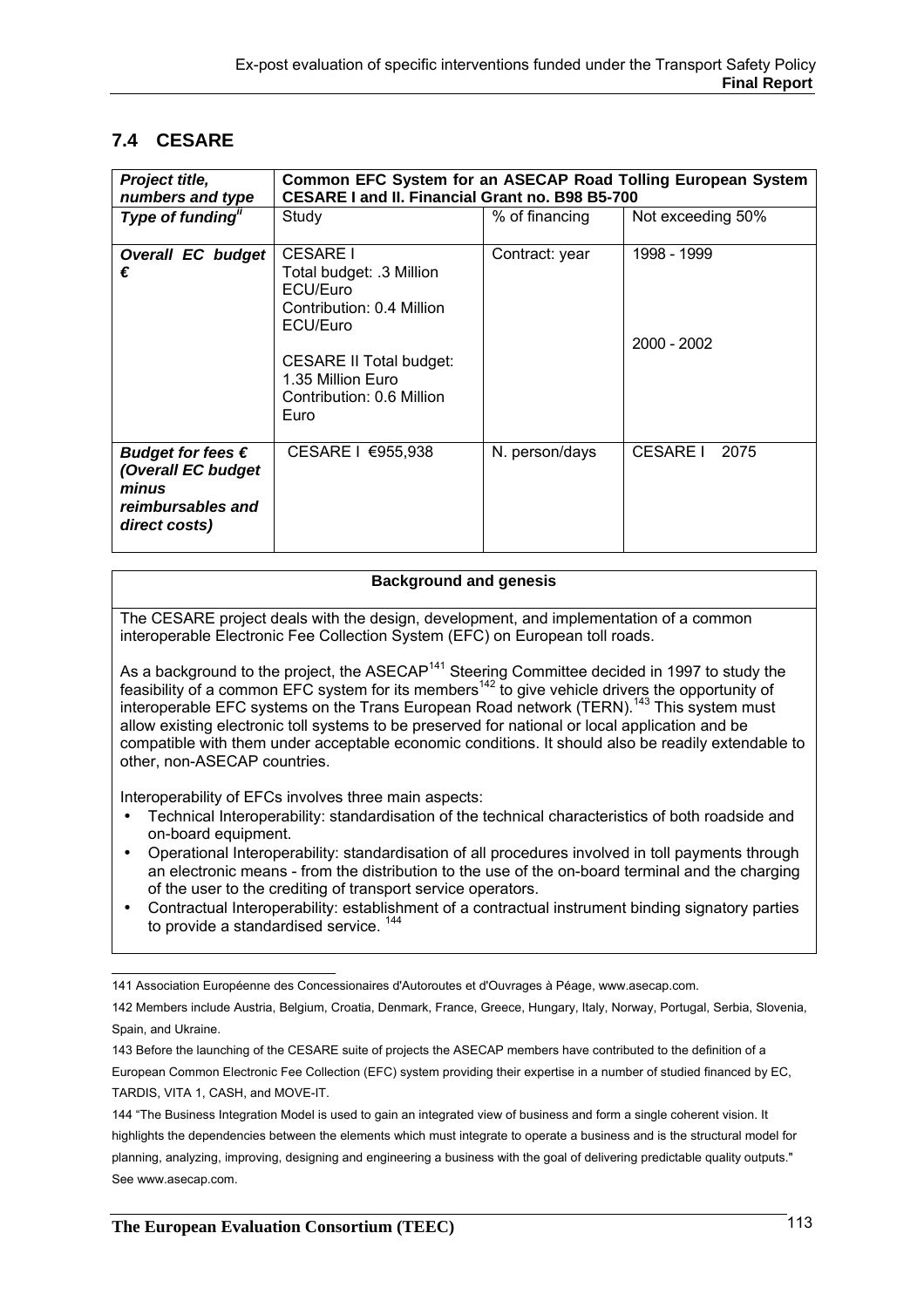The CESARE project takes place inside a group of projects managed by a Regulatory Committee of the Member States created by Directive 53/2004. This Committee is named "Comité Télépéage". The aim of the Committee is to work through an association of the EC, Member States and private sector stakeholders to deliver the objectives for interoperability of the Commission.

## **Project stakeholders include:**

• ASECAP and non-ASECAP Transport Service Providers (TSP)

ASECAP:

- AISCAT Italy, AIKA Hungary, ASETA Spain, ASFA France,
- ASFINAG Austria, BRISA Portugal, DARS Slovenia,
- NORVEGFINANS Norway, TEO Greece.

## Non-ASECAP:

- TRL, Finland (Country Representative), The Netherlands
- (Country Representative), Sweden (Country Representative),
- The United Kingdom (Country Representative)
- Manufacturers active in the market of EFC Systems
- (roadside equipment, monolithic on-board equipment and Smart
- Card based on-board equipment):
- Combitech Traffic systems AB Sweden, CS Communication &
- Systems France, GEA France, Thales and Transactions France, Kapisch AG Austria, and Q-Free ASA Norway.
- Ian Catling Consultancy, UK
- ITS, University of Leeds, UK
- FTA, UK
- Intelligent Transport Systems Forum, UK
- Strabag
- Department for Transport, UK

|                                                               | <b>Typology of project</b>                                                                                                                                                                                                                                                                                                                                                                                                                                                                                                                                                                                                                                                                                                                                                                                                                                                                                                       |
|---------------------------------------------------------------|----------------------------------------------------------------------------------------------------------------------------------------------------------------------------------------------------------------------------------------------------------------------------------------------------------------------------------------------------------------------------------------------------------------------------------------------------------------------------------------------------------------------------------------------------------------------------------------------------------------------------------------------------------------------------------------------------------------------------------------------------------------------------------------------------------------------------------------------------------------------------------------------------------------------------------|
| The Role of the<br>project in the<br>policymaking<br>process. | A common interoperable EFC system on European toll motorways as<br>envisaged by CESARE will allow European users to travel throughout the<br>TREN and pay for tolls through a unique interface by simply entering into a<br>contractual agreement with one of the possible providers.                                                                                                                                                                                                                                                                                                                                                                                                                                                                                                                                                                                                                                            |
|                                                               | The role of this project in the policymaking process has to be assessed from<br>two different points of view:<br>From the Commission side, interoperability is an important pre-requisite<br>for putting important transport policies into practice, especially those<br>dealing with pricing and environmental protection. In the 2001 White<br>Paper 'European Transport Policy for 2010: time to decide' interoperable<br>intelligent transport services and systems are considered a key tool to<br>reducing congestion via congestion charges and environmental and safety<br>improvements. <sup>145</sup><br>From the perspective of ASECAP members, CESARE is not merely a<br>$\bullet$<br>study, but a market project in which more than 20 different businesses<br>have to find a compromise on what requirements they are ready to accept<br>for EFCs. The first priority for Toll Road Operators, however, is to make |

 145 White Paper on the European Policy for Transports, September 2001, page 73.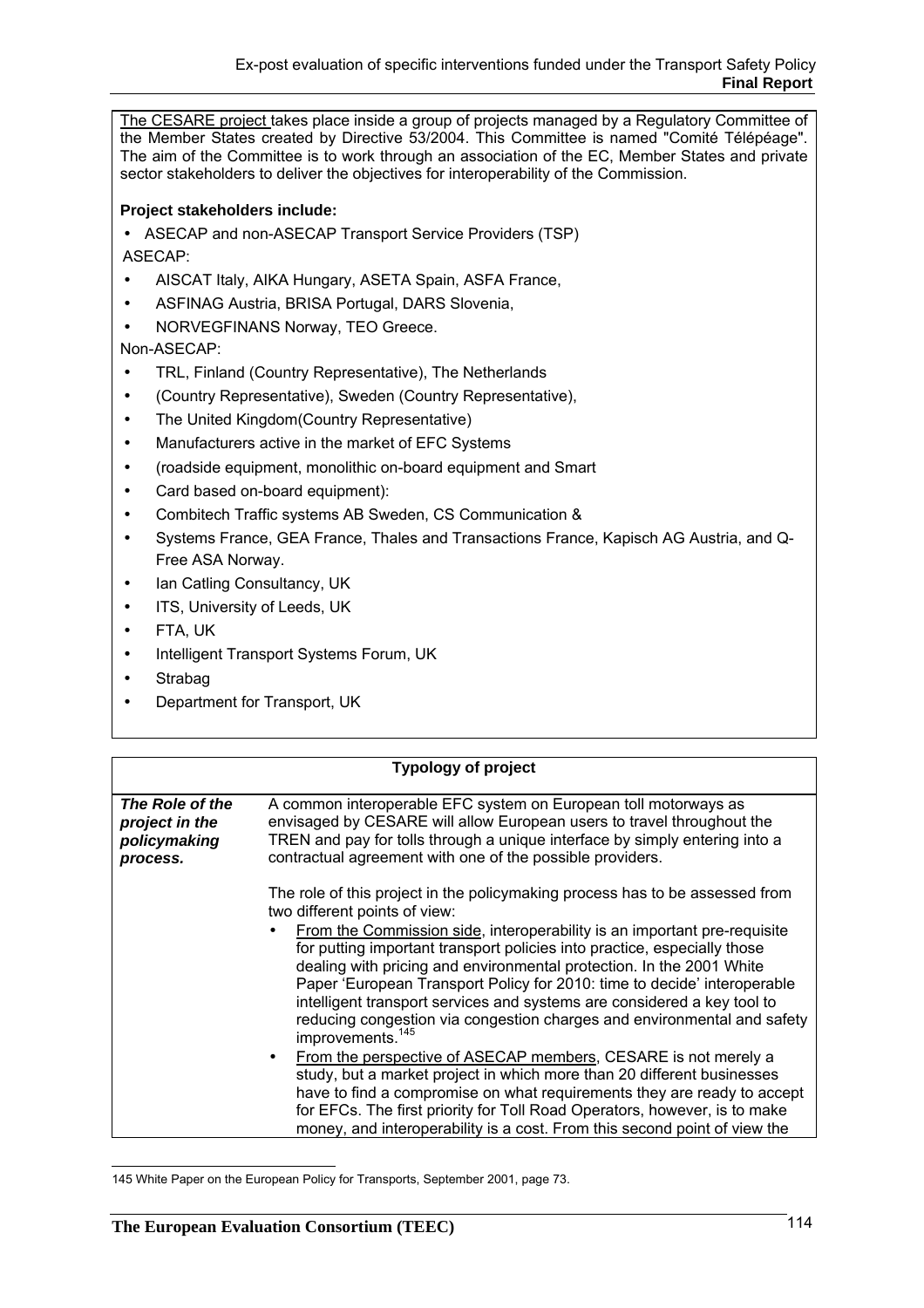|                            | project can be seen as an opportunity to "bring reality into the game", but<br>this has to be done bearing in mind "how far the real market is ready to<br>compromise."146                                                                                                                                                                                                                                                                                                                                                                                                                                                                                                                                                                                                                                                                                                                                                                                                                                                                                                                                                                                                                                                                                                                                                                                                                                                                                                                                                                                                                                                                                                                                                                                                                                                                                                                                |
|----------------------------|-----------------------------------------------------------------------------------------------------------------------------------------------------------------------------------------------------------------------------------------------------------------------------------------------------------------------------------------------------------------------------------------------------------------------------------------------------------------------------------------------------------------------------------------------------------------------------------------------------------------------------------------------------------------------------------------------------------------------------------------------------------------------------------------------------------------------------------------------------------------------------------------------------------------------------------------------------------------------------------------------------------------------------------------------------------------------------------------------------------------------------------------------------------------------------------------------------------------------------------------------------------------------------------------------------------------------------------------------------------------------------------------------------------------------------------------------------------------------------------------------------------------------------------------------------------------------------------------------------------------------------------------------------------------------------------------------------------------------------------------------------------------------------------------------------------------------------------------------------------------------------------------------------------|
| The methodology<br>adopted | CESARE is implemented in four phases:<br>Phase I: Service definition, technical and operational Interoperability. This<br>phase was closed by the end of 1999.<br>Phase II: Contractual interoperability and feasibility validation. The second<br>$\bullet$<br>phase was completed in 2002. The main output of CESARE II has been<br>the text of the Memorandum of Understanding (MoU), defining the<br>behaviour to be respected by all actors involved (operators, payment<br>mean issuers, and users).<br>Phase III: Tenders and system implementation. The third phase is<br>$\bullet$<br>expected to begin before the end of 2004.<br>Phase IV: Service rollout of EFC.<br>Based on a "Business Integration Model", <sup>147</sup> which highlights the<br>dependencies between all the elements that must be integrated to operate a<br>business, the CESARE project develops an integrated architecture for all<br>strategic elements, importantly the Memorandum of Understanding (MoU) and<br>organisational, operational, technical requirements, and EFC service delivery<br>support. <sup>148</sup> For the implementation of CESARE, a three-step methodology is<br>proposed that seeks to establish:<br>1) Requirements Agreement - defining the requirements that will drive the<br>architecture definition by detailing the service capabilities and the way<br>they can be implemented for each architecture element (organisation,<br>processes, and equipment). The set of capabilities considered will define<br>the scope of the services architecture.<br>2) Architecture Definition - for the conceptual design of each of the model<br>elements or groups of elements (organisational, operational, technical).<br>Detailed Design - where all models elements are specified to allow for the<br>3)<br>construction of a system and test specifications for the whole system are |
| Geographical<br>coverage   | detailed.<br>ASECAP countries: Austria, France, Italy, Norway, Portugal, Slovenia,<br>Greece, and Spain.                                                                                                                                                                                                                                                                                                                                                                                                                                                                                                                                                                                                                                                                                                                                                                                                                                                                                                                                                                                                                                                                                                                                                                                                                                                                                                                                                                                                                                                                                                                                                                                                                                                                                                                                                                                                  |

#### **Specific project objectives**

"*The main purpose of the CESARE common EFC System is allowing users to pay for transport services offered by toll road operators and, in case of further extensions, by new European operators in a dynamic way. The payment will be made by means of a single on-board equipment (OBE) linked to a unique contract*."<sup>149</sup> CESARE thus deals with all aspects of developing and implementing a Europe-wide EFC system.

Given this complexity, each project phase has its own specific objective. Most relevant to this evaluation, the second phase aimed at producing the draft text of the MoU, which defines the behaviour to be respected by all actors involved. On the basis of the finalised and signed MoU, operators are expected to set up the common circuit by adopting the CESARE specification for their own network. Other operators can join the circuit as soon as they are willing and able to commit to the commonly defined rules.

In the broader context of transport policy, a common interoperable EFC also supports the policy

146 Phone interview with Mr. Kallistratos Dionelis (ASECAP).

147 CESARE Project Technical Annex, Detailed Work plan, page 11.

148 The starting point for the architecture definition is the one defined in the Operating Vision of the MOVE-IT project.

149 CESARE II D013 Project synthesis page 4.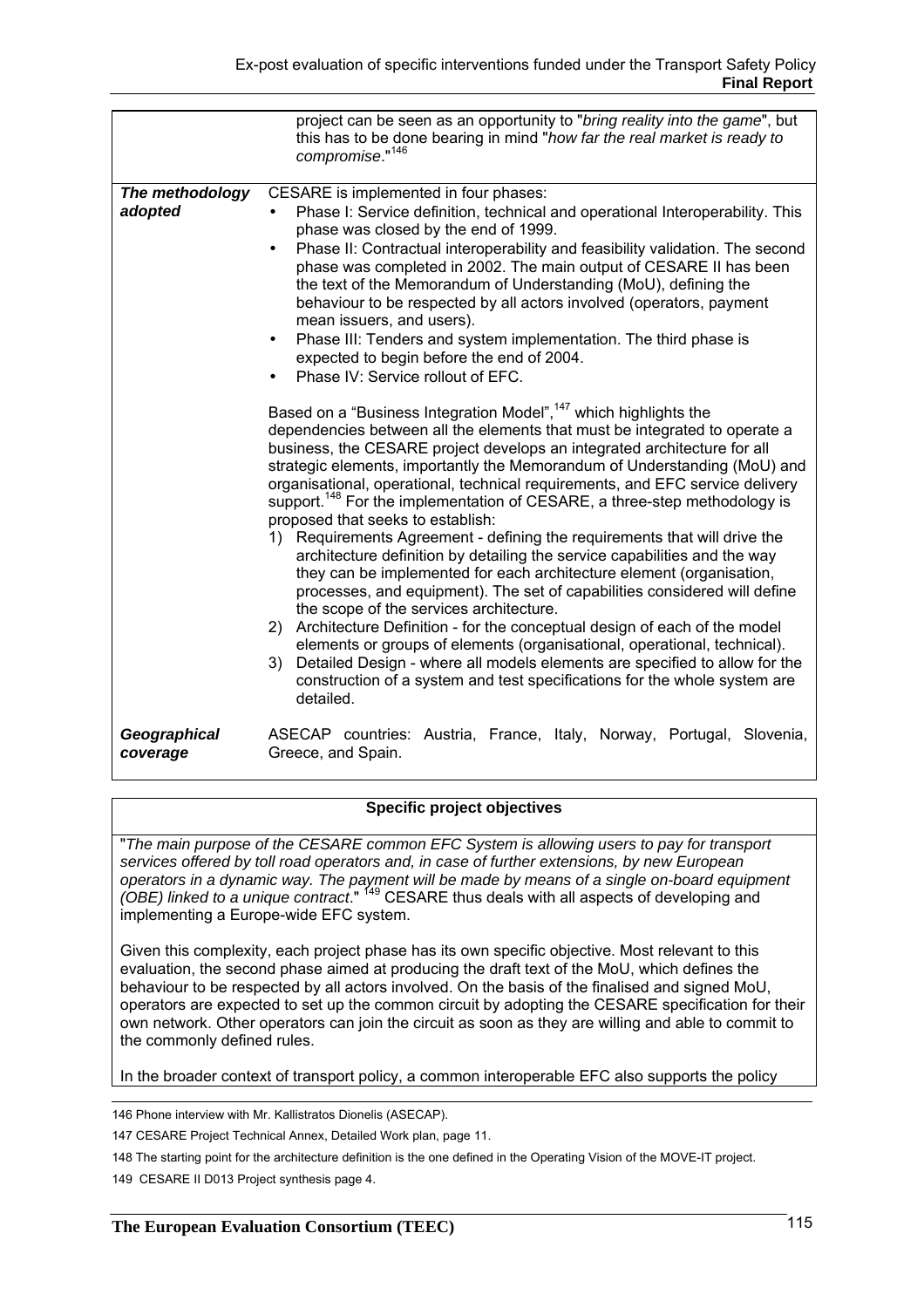objectives of making sure that road transport decisions include the economic and ecological costs. **Possibilities and limits of evaluating the projects** 

The evaluation is based on the two preliminary phases of the project that have been completed. Project effectiveness, impact and efficiency conclusions are thus based on the current status of the overall project. To this extent, there is the potential to consider whether the results to date merit the conclusion of the project rather than the focus on the evaluation of the incomplete CESARE project.

The evaluation of the CESARE project would benefit from an analysis of the work undertaken by related initiatives and other euroconsortia working in the same field to consider overlaps, gaps and potential for synergies. While this is outside the scope of this evaluation, it is understood that this is the principal work of the Comité Télépéage.

#### **Activities undertaken during the evaluation**

- Background research on ECF and interoperability inside and outside the EU.
- Analysis of material provided by the EC: Reports; CESARE I and CESARE II.
- Telephone Interview with EC Task Manager Mr. Hamet and Mr. Kalistratos Dionelis, Secretary General ASECAP.
- Further contacts with the Spanish Toll Road and Tunnel Association; Sund & Bælt (a Danish Company operating and maintaining the Great Belt Bridge, maintaining the Øresund motorway and collecting payment from users of the Great Belt Bridge); the 'World Highways' organisation; the International Bridge, Tunnel and Turnpike Association.
- Telephone contact with Ian Catling, Ian Catling Consultancy, UK. (No comment made)
- Telephone interview with Andrew Pickford, ITS, University of Leeds, UK
- Telephone interview with Donald Armour, Manager of Telematics, FTA, UK
- Telephone interview with Brian Grimwood, FTA, Intelligent Transport Systems Forum, UK
- Email exchange with Dr Herwig Schwarz, Strabag (No comment made)
- Telephone contact with Eric Sampson, Department for Transport, UK (Referred to their agent -Walnut Consulting)
- Telephone contact with Ken Perrett, Walnut Consulting (Agent of DfT, UK No comment made)
- Questionnaire response from Maurizio Rotundo, Aiscat.

| Relevance to the policy                                         |                                                                                                                                                                                                                                                                                                                                                                                                                                                                                                                                                                                                                                                                                                                                                                                                                                                                                                                                                                                                                                      |
|-----------------------------------------------------------------|--------------------------------------------------------------------------------------------------------------------------------------------------------------------------------------------------------------------------------------------------------------------------------------------------------------------------------------------------------------------------------------------------------------------------------------------------------------------------------------------------------------------------------------------------------------------------------------------------------------------------------------------------------------------------------------------------------------------------------------------------------------------------------------------------------------------------------------------------------------------------------------------------------------------------------------------------------------------------------------------------------------------------------------|
| Is the project<br>evaluated<br>relevant to the<br>policy goals? | The Council Resolution of 17 June 1997 on the development of telematics in<br>road transport (with a special emphasis on EFC) <sup>150</sup> calls on the EC and<br>Member States:<br>"To develop a strategy for the convergence of EFC systems in order to<br>achieve an appropriate level of interoperability at a European level, taking<br>into account systems already existing and the work in the European<br>standardisation bodies."<br>• "To propose and participate in projects to validate and/or implement road<br>transport telematics solutions to transport problems,and to encourage,<br>by way of these projects, active participation of the private sector in the<br>deployment of road transport telematics."<br>"To put forward a code of practice on the human machine interface,<br>covering in particular in-vehicle information devices" in consultation with<br>Member States and industry.<br>To take action to promote the acceleration of the standardisation process<br>in electronic fee collection. |

 150 OJ C 194, 25/06/1997.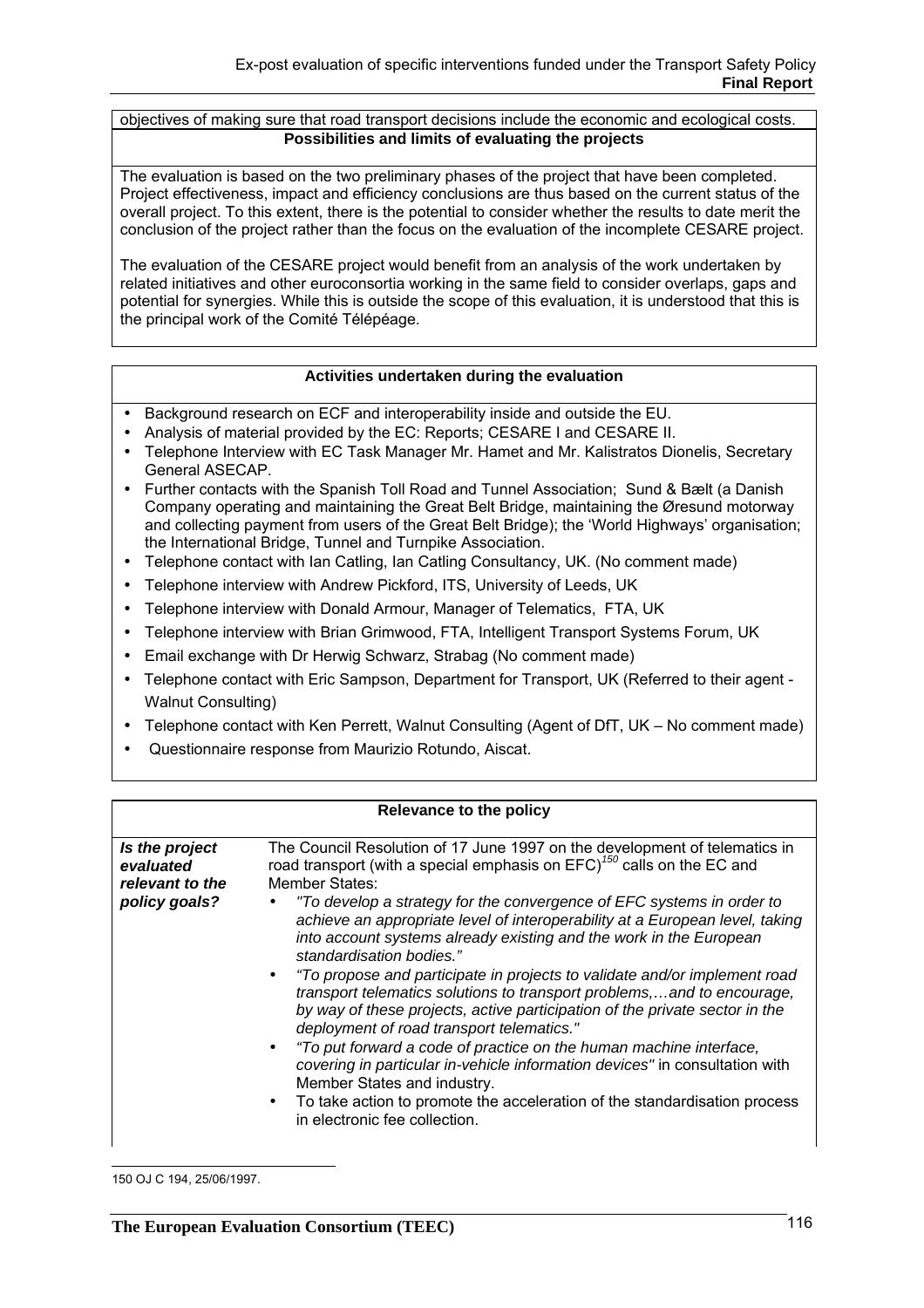|                                                                                                                                         | The 2001 White Paper (WP) on European Transport Policy further stresses<br>the importance of developing EFC systems at European level and the need for<br>a strategy to achieve appropriate levels of interoperability of existing<br>systems. <sup>151</sup> More specifically, the White Paper links the introduction of EFC to<br>several specific policy objectives, including safety improvement, the<br>harmonisation of penalties, monitoring of road haulage, and the charging for<br>external costs of road traffic.                                                                                                                                          |
|-----------------------------------------------------------------------------------------------------------------------------------------|------------------------------------------------------------------------------------------------------------------------------------------------------------------------------------------------------------------------------------------------------------------------------------------------------------------------------------------------------------------------------------------------------------------------------------------------------------------------------------------------------------------------------------------------------------------------------------------------------------------------------------------------------------------------|
|                                                                                                                                         | CESARE responds to these calls and concerns as follows:<br>Road charging objectives / economic objectives: EFC serves to meet the<br>requirement of new road charging policies planned at Community and<br>Member State level. <sup>152</sup> In particular, the need for an interoperable EFC<br>has become more important as studies on road transport externalities and<br>on fair competition between modes <sup>153</sup> have called for new pricing policies<br>in the road sector. <sup>154</sup><br>Environmental objectives: EFC, by reducing congestion in toll plazas,<br>$\bullet$<br>reduces the negative environmental impact of waiting and restarting |
|                                                                                                                                         | vehicles.<br>It is not obvious why this project is funded under the safety budget line as it<br>has little or nothing directly relevant to safety. It is possible to consider that<br>EFC could contribute to reducing the risk of accidents, particularly if combined<br>with other on-board components, such as emergency call capabilities;<br>however, this is not currently a consideration for the project team.                                                                                                                                                                                                                                                 |
| <b>How could the</b><br>relevance of the<br>project be<br>improved / have<br>been improved<br>through<br>adjustments at<br>the margins? | Given the tangential relevance of the project to fulfilling Road Safety Policy<br>objectives it is difficult to consider marginal changes that would have rendered<br>it more relevant. For these reasons two ratings have been provided, relating<br>both to safety and mobility/interoperability.                                                                                                                                                                                                                                                                                                                                                                    |
|                                                                                                                                         | In the context of the project as undertaken, the relevance of CESARE, could<br>have been improved. Increased participation in the project, especially with a<br>view to extending EFC to non-ASECAP countries; cross consultation with<br>other EC funded developments in telematics; input from emerging<br>technologies specialists to ensure relevance -new opportunities opened up by<br>satellite radio-navigation and the Galileo programme, 155 although the Comité<br>Télépéage takes up this role overall.                                                                                                                                                    |
|                                                                                                                                         | ASECAP and the EC had asked non-ASECAP countries to participate in<br>CESARE II, but, with the exception of TRL in UK, they declined. The main aim of<br>CESARE III will now be to adapt the results of CESARE II to the requirements of<br>the most advanced non-ASECAP countries, DE and UK.                                                                                                                                                                                                                                                                                                                                                                         |

 151 A number of earlier directives and Council resolutions also address, e.g. Directives 93/89 and 10/97. Also see Article 129 of the European Union Treaty.

152 High Level Group on Transport Infrastructure Charging, White Paper on the European Policy for Transports, September 2001.

153 European Commission, Towards Fair and Efficient pricing in Transport - Policy options for internalising the external costs of transport in the European Union, Green paper CON (95) 691.

154 See, for example, High Level Group on Transport Infrastructure Charging, Final Report on Estimating Transport Costs, September 1999; High Level Group on Transport Infrastructure Charging, Final Report on Options for Charging Users Directly for Transport Infrastructure Operating Costs, September 1999; High Level Group on Transport Infrastructure Charging (Working Group 1) Calculating Transport Infrastructure Costs, April 1999.

155 Systems to locate, identify and monitor vehicles and their loads will become increasingly reliable through the use of information and telecommunication technologies, especially satellite navigation systems (Galileo). Tariff schedules can then be more targeted and be drawn up according to infrastructure category (national, international) and use (distance travelled, length of time used). White Paper on the European Policy for Transports, September 2001, page 72.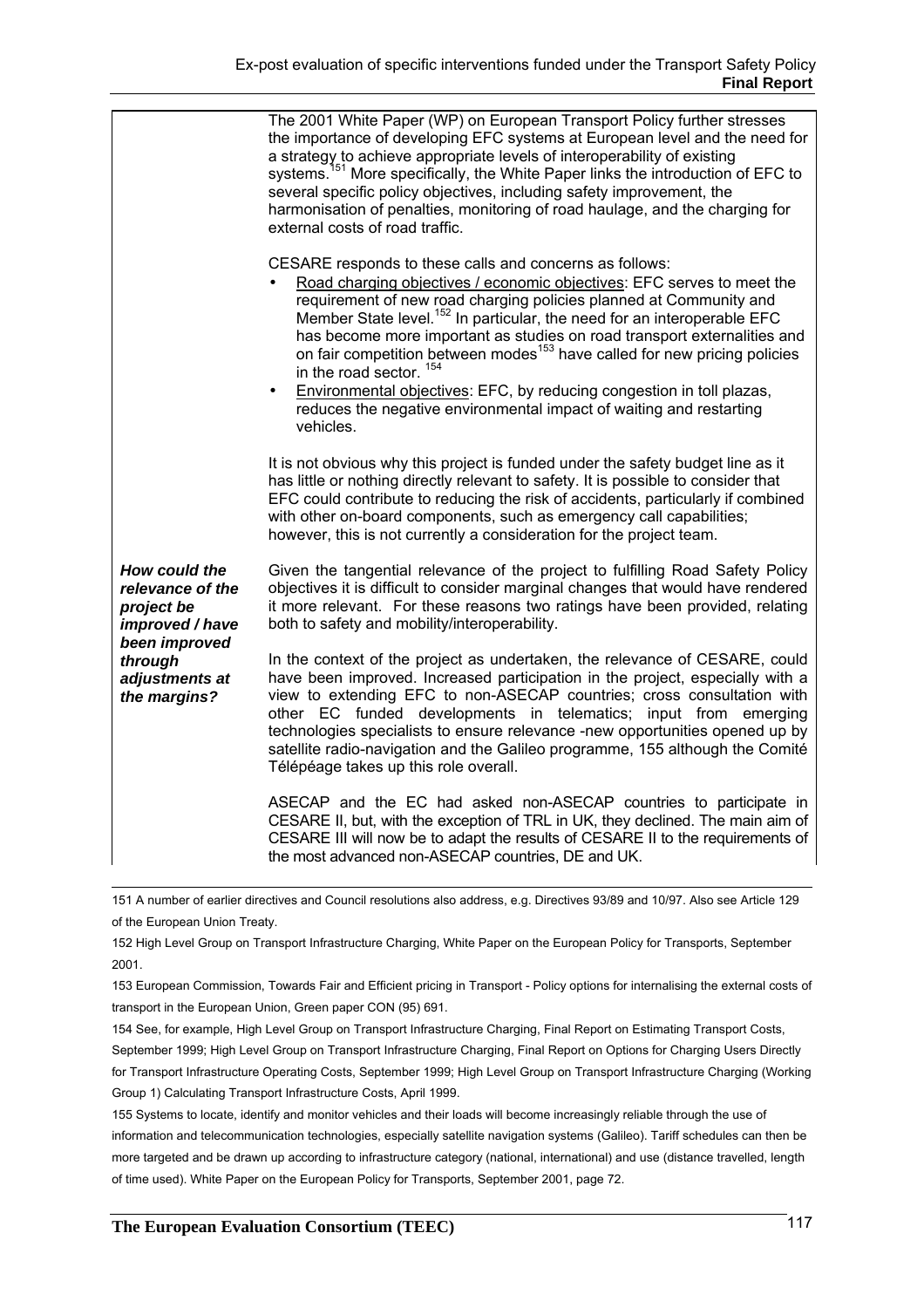*Further projectspecific remarks* None

#### **Overall Rating on Relevance: LOW (safety) HIGH (mobility, interoperability).**

| <b>Effectiveness</b>                                                                           |                                                                                                                                                                                                                                                                                                                                                                                                                                                                                                                                                                                                                                                                          |
|------------------------------------------------------------------------------------------------|--------------------------------------------------------------------------------------------------------------------------------------------------------------------------------------------------------------------------------------------------------------------------------------------------------------------------------------------------------------------------------------------------------------------------------------------------------------------------------------------------------------------------------------------------------------------------------------------------------------------------------------------------------------------------|
| Has the project<br>evaluated been<br>effective in<br>addressing its<br>specific<br>objectives? | All the expected deliverables were produced by the contractor for both<br>CESARE I and CESARE II.<br>The general effectiveness of the project was assessed positively by the<br>internal services of the European Commission "Excellent technical work has<br>been undertaken within CESARE and this will be of lasting value." <sup>156</sup>                                                                                                                                                                                                                                                                                                                           |
|                                                                                                | The programme has created the PISTA application platform that has been<br>adopted within many of the participating countries <sup>157</sup> , including Spain, Portugal<br>and France. Part of the application description has also been adopted in the<br>Swedish interoperability document 'Basic Requirements for Interoperable EFC<br>DSRC Systems in Sweden - PISTA and CARDME Specification' and in the<br>UK as part of OMISS vol 3. Other countries are also studying the relevance of<br>PISTA to their EFC operations.                                                                                                                                         |
|                                                                                                | However, as to the phase-specific objectives, while the text of the MoU has<br>been drafted, it has to date neither been implemented, nor finalised and<br>signed. According to the project documentation, the finalisation of the MoU is<br>still outstanding because "it does not make sense to define specific issues,<br>such as the technology upon which to base the data exchange among<br>operators, when they are strongly affected by the market development and<br>they may change until the MoU is implemented". <sup>158</sup> Finalisation thus depends<br>on the decision of some operators to set up the first module of an<br>interoperable EFC system. |
|                                                                                                | CESARE I and II have been useful in focusing the minds of Member States on<br>the need for a common approach to electronic fee collection, which would<br>otherwise pursue their own more narrow objectives <sup>159</sup> .                                                                                                                                                                                                                                                                                                                                                                                                                                             |
| Have the outputs<br>been effective in<br>addressing the<br>policy goals?                       | The outputs from CESARE II have been used effectively to advance the<br>overall progress of the programme and the standard definition. As such this<br>must be counted a success.                                                                                                                                                                                                                                                                                                                                                                                                                                                                                        |
|                                                                                                | A pilot trial of the CESARE MoU has been completed within the PISTA (Pilot<br>on Interoperable Systems on Tolling Application) project co-funded by the EC's Fifth Framework Programme. <sup>160</sup> One of the tasks of PISTA consisted of<br>studying and revising the CESARE II common service definition. The PISTA<br>results from testing the interoperability of four Spanish operators and one<br>French motorway can be indicative of the project's output effectiveness and<br>will, more generally provide an important input to finalising the CESARE<br>system with the aim of launching an EFC service.                                                  |
| How could the<br>effectiveness of                                                              | The effectiveness of the project at the margins could have been improved<br>through more interaction and co-operation with other projects dealing with                                                                                                                                                                                                                                                                                                                                                                                                                                                                                                                   |

 156 EU DGVII, CESARE 1 Final Assessment Form.

<sup>157</sup> Andrew Pickford, Transport Technology Consultants, UK

<sup>158</sup> CESARE II D013.1 Project Synthesis page 39.

<sup>159</sup> Donald Armour, FTA

<sup>160</sup> www.pistaproject.com.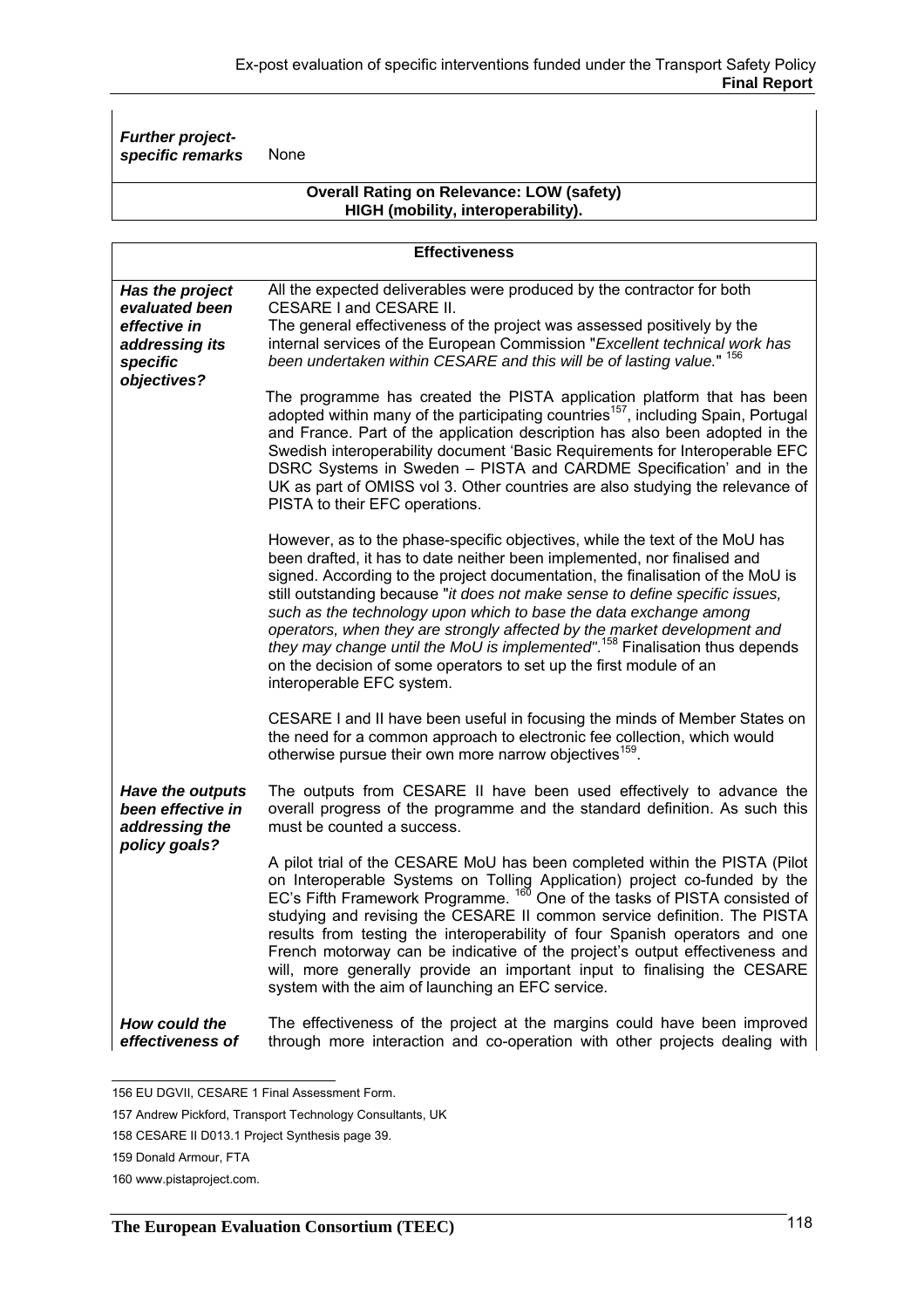*the project be improved / have been improved through adjustments at the margins?*  different aspects of road charging, interoperability of electronic road charging systems and other technologies for locate, identify and monitor road vehicles. Also, *"in order to increase the effectiveness of the project it is important to have more actors in the play. If we want an interoperable network we cannot have a hole just in the middle of Europe. Germany should enter into the play and the Commission should work into this direction*."161 The evaluators believe that in the short term it will prove difficult to bring Germany on board, given the great difficulties that the German national toll operating system is currently experiencing. However Germany has written to the Commission to express its commitment to participate in CESARE III. The same applies for all non ASECAP countries approached. *Further projectspecific remarks*  Although ASECAP was involved in all aspects of the project, and the ASECAP Board approved all reports, there is no indication of the commitment of ASECAP to the outcome of the project. As a result the MOU is not complete. However, the Comité Télépéage is the forum used to discuss and adopt the results of CESARE II and III so that they can enter into force as a Commission decision.

#### **Overall Rating on Effectiveness: MEDIUM**

| <b>Sustainability</b>                                                                    |                                                                                                                                                                                                                                                                                                                                                                                                                             |  |
|------------------------------------------------------------------------------------------|-----------------------------------------------------------------------------------------------------------------------------------------------------------------------------------------------------------------------------------------------------------------------------------------------------------------------------------------------------------------------------------------------------------------------------|--|
| <b>Aspects likely to</b><br>continue / not<br>continue after<br>end of EC<br>involvement | The EC contributes about 40% of the CESARE budget. The balance is<br>contributions from the private sector participants, the toll operators<br>association. In the absence of EC funding it is likely that the investigation of<br>common standards would continue but probably at a lower level than currently<br>and certainly without the discipline of a fixed and relatively firm delivery<br>schedule.                |  |
| <b>Factors</b><br><i>influencing</i><br>sustainability                                   | The existence of international funding also ensures a common external<br>motivation and highlights the rationale for co-operation. Without such a<br>motivation it is more likely that individual Member States or individual<br>operators would pursue their own system. Also, the EC would not be in a<br>position to be an informed client in this field to the detriment of a common<br>interoperable transport market. |  |
| <b>Financing</b><br><i>alternatives</i>                                                  | Without such a motivation it is more likely that individual Member States or<br>individual operators would pursue their own system. Also, the EC would not<br>be in a position to be an informed client in this field to the detriment of a<br>common interoperable transport market.                                                                                                                                       |  |

|                            | Impact                                                                                                                                                                                                                                                                                                                    |
|----------------------------|---------------------------------------------------------------------------------------------------------------------------------------------------------------------------------------------------------------------------------------------------------------------------------------------------------------------------|
| Impact on policy<br>making | The CESARE project was set up to test the practicality of introducing a common<br>EFC system as a response to an expressed policy aim. The first two phases of<br>the project have established the feasibility of such an approach although there<br>are still many technical, legal and fiscal (VAT) issues outstanding. |
|                            | CESARE has stimulated cooperation between highway operators, to enable<br>pan-European interoperability. The participation of highway operators is, and<br>will remain, critical to ensure the appropriate contractual procedures and                                                                                     |

 <sup>161</sup> Phone interview with Mr Kallistratos Dionelis.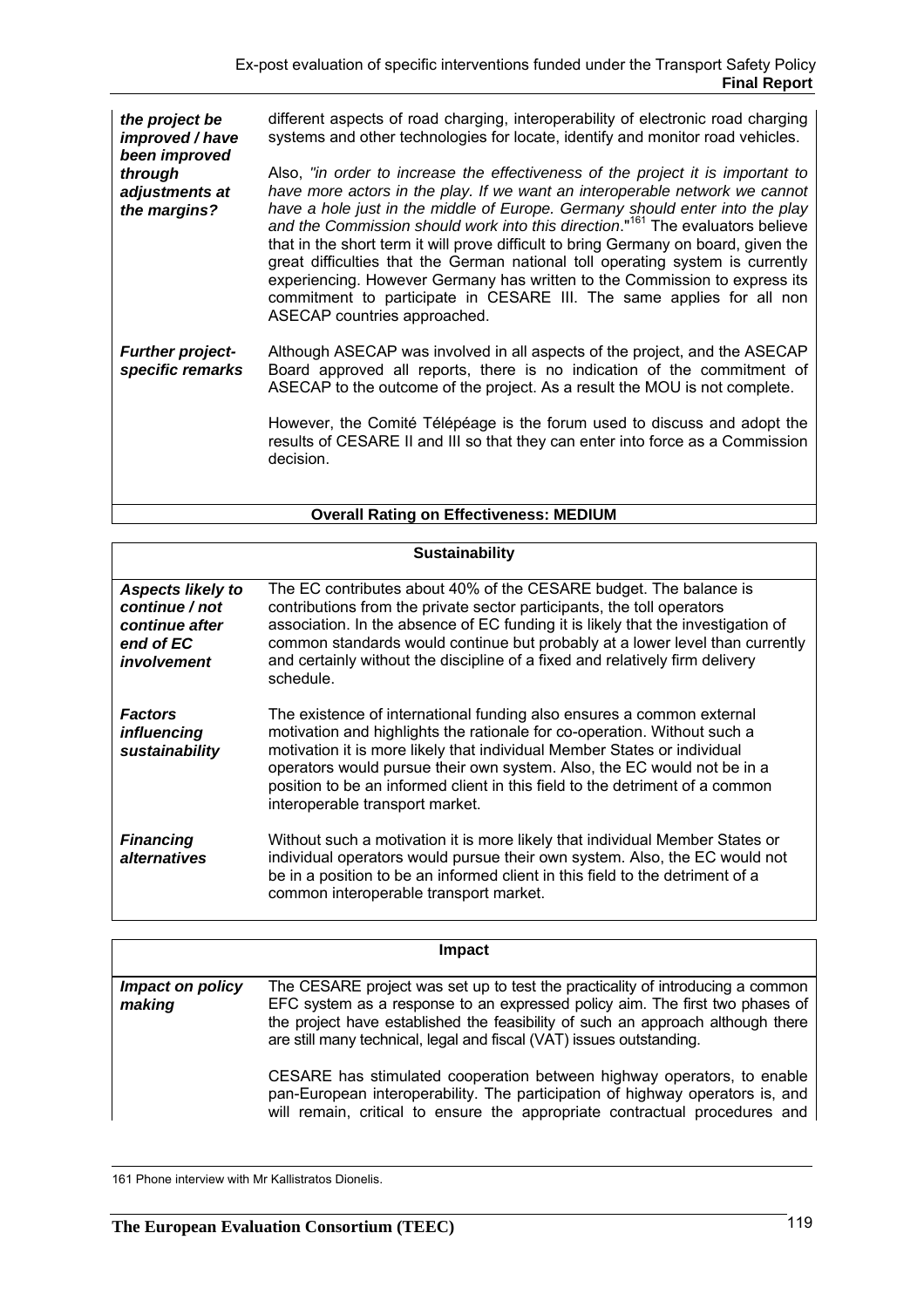|                                      | foreseen to be on Road Transport Operators (market incumbents and new<br>entrants) and EFC manufacturers.<br>The development of a common standard if taken to its conclusion could have                                                                                                                                                                                                                                                                                                                                                                                                                                              |
|--------------------------------------|--------------------------------------------------------------------------------------------------------------------------------------------------------------------------------------------------------------------------------------------------------------------------------------------------------------------------------------------------------------------------------------------------------------------------------------------------------------------------------------------------------------------------------------------------------------------------------------------------------------------------------------|
| and media<br>Impact on<br>industry   | through ASECAP newsletter. Results of the study were presented in ITS<br>Meetings.<br>Current impact is restricted to participants having access to the most up to<br>date research on road pricing technologies. The main future impact is                                                                                                                                                                                                                                                                                                                                                                                          |
| <b>Communication</b>                 | Information about the project is published on the ASECAP web site, and                                                                                                                                                                                                                                                                                                                                                                                                                                                                                                                                                               |
|                                      | Other secondary impacts are linked to the reduction of waiting time at the<br>tollbooths that will benefit both the users and the environment. According to<br>the White Paper, an interoperable EFC will ensure that "users have a quick<br>and easy way of paying infrastructure charges, using the same means of<br>payment throughout the network without losing any time at toll stations. At<br>present, for example, a motorist driving from Bologna to Barcelona has to pay<br>tolls at more than six stations without the electronic payments systems being<br>harmonised, even within individual countries. <sup>164</sup> |
| policies                             | Through interoperability, it would be possible to introduce new pricing criteria<br>for the use of tolled roads. The most important ones include the imposition of<br>charges to internalise transport environmental costs, pricing to reduce<br>congestion and optimise the use of the infrastructure, and pricing for<br>maintenance purposes or to invest in other transport modes.                                                                                                                                                                                                                                               |
| <b>Secondary</b><br>impacts on other | Although the main objective is interoperability of road tolling systems,<br>secondary impacts in future might be significant.                                                                                                                                                                                                                                                                                                                                                                                                                                                                                                        |
|                                      | CESARE strength comes from its increasing focus on contractual and procedural<br>issues, previously neglected in favour of a purely technological approach <sup>163</sup> .<br>However though toll operators are committed to the initiative the same level of<br>commitment needs to be shown by the Member States.                                                                                                                                                                                                                                                                                                                 |
|                                      | As a result the pursuit of the policy aim appears to be feasible. Further support for<br>Phase 3 of the project supports this result. More generally, as the project has<br>demonstrated, if the EC can support private sector operators and manufacturers<br>in agreeing to a common output specification then a significant policy aspiration in<br>the Euro-market can be seen to be deliverable.                                                                                                                                                                                                                                 |
|                                      | specification are developed <sup>162</sup> .                                                                                                                                                                                                                                                                                                                                                                                                                                                                                                                                                                                         |

|                                              | <b>Efficiency</b>                                                                                                                                                                                                                                                                                                                                                                                 |
|----------------------------------------------|---------------------------------------------------------------------------------------------------------------------------------------------------------------------------------------------------------------------------------------------------------------------------------------------------------------------------------------------------------------------------------------------------|
| <b>Efficiency in the</b><br>use of resources | Evidence from CESARE I suggests that fee rates are in line with market rates.<br>The project was co-funded by ASECAP with well over 50% of the financing.<br>The resources for the second phase included legal advice on contracts and<br>specialist financial advice on VAT. These areas might have attracted<br>significantly higher fee rates than technically based consultancy services, but |

162 Andrew Pickford, Transport Technology Consultants, UK

163 Mauricio Rotundo, Aiscat, Italy

164 White Paper on the European Policy for Transports, September 2001, page 72.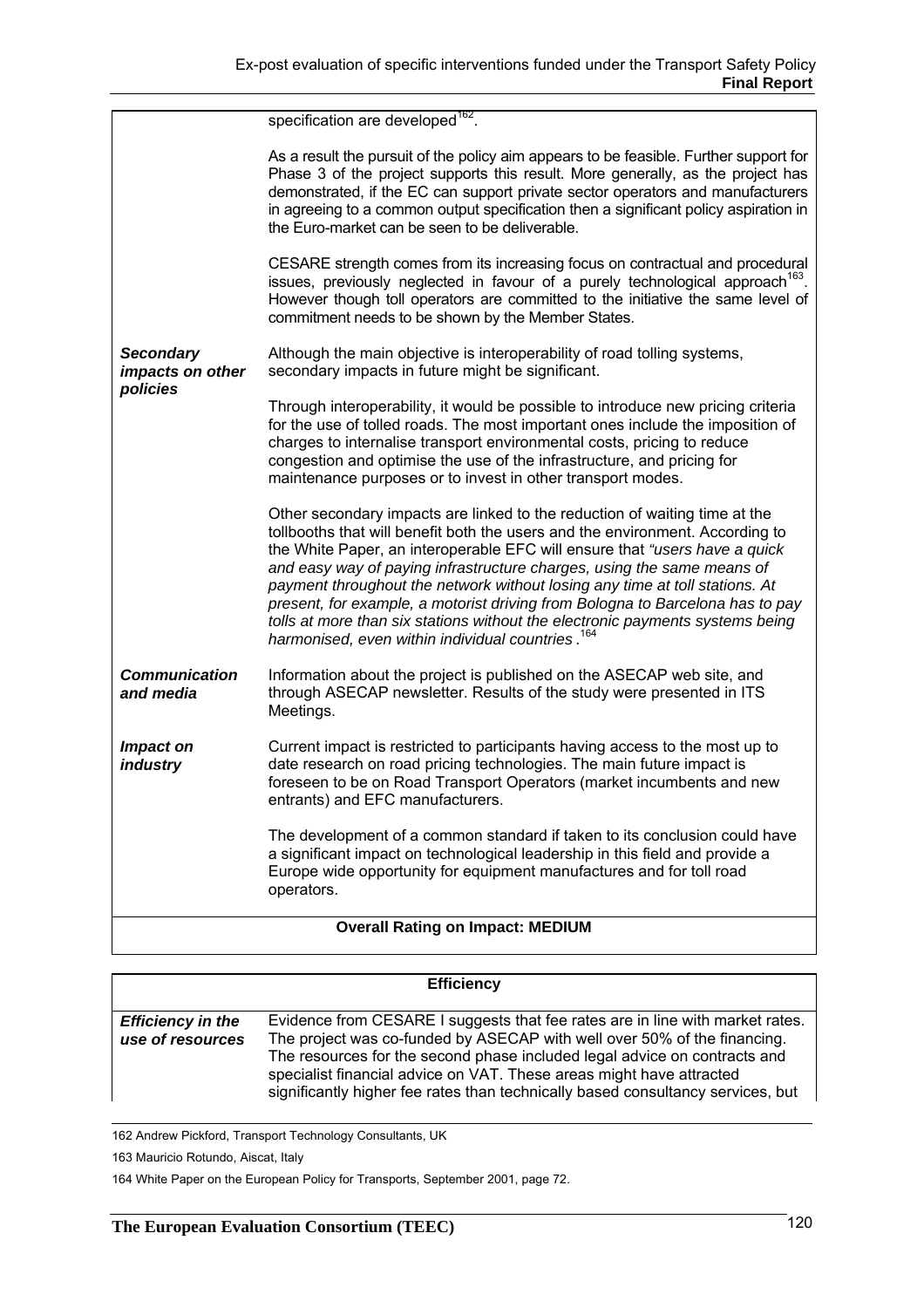there is no information regarding person/ day inputs.

*Cost effectiveness in terms of results and impact*  Given the incomplete nature of the project and interim results/ outputs produced up to CESARE II, it is difficult to evaluate CESARE's cost effectiveness in a meaningful way. Nevertheless, the production of the draft MoU was clearly a successful output from this stage of the programme. The PISTA project demonstrated that the MoU as defined by CESARE can be put in practice with success and could provide an indication of the cost effectiveness of CESARE. Cost effectiveness of the project in terms of results and impacts through collaboration has to be assessed against these facts as well against the financing sharing among the ASECAP members. In relation to these factors, the cost of defining the new service is not considered in a negative way. **Overall Rating on Efficiency: MEDIUM** 

#### **Scope for integration of indicators into the monitoring of current and future interventions**

Within the scope of the project to date, the main indicators are the delivery of project outputs on time and to an acceptable standard with a degree of shared acceptance of results and recommendations. The usual indicators relating to use of resources, project delivery and quality can be used (costs, cost/day, attendees at conferences).

Outcome indicators are more difficult for two reasons – the project is only half complete, and there is no direct measured performance with and without such a common system. Indicators on the desirability abound on national toll collection systems (usually comparing the cost of these toll collection systems against the free, state-sponsored provision of road infrastructure). However, there are so far no indicators on the cost of lack of interoperability of road tolling. This is all the more necessary to enable public policymakers to judge the cost effectiveness of further financing of interoperability, given the current low interest from private industry to invest in this issue. Further study of the cost of doing business without (delays, multiple billing, equipment costs, lack of euro competitiveness in a fragmented market and market distortions) and with the system would be necessary to generate significant and quantifiable indicators.

#### **Suitability of extension / future recurrence of similar activities**

The overall CESARE Program was conceived as a phased effort. Phase I and II have been completed. To fully exploit the work already done, it is important to complete the project by implementing the last two phases on tenders and evaluation as well as system implementation. To underpin this, it is crucial to finalise the MoU and encourage its implementation and overcome the concerns regarding contractual and fiscal issues raised. CESARE III will essentially review the compatibility of the results of CESARE II and PISTA with the constraints of the legal entities, levying taxes and fees in non ASECAP countries. Therefore Most of CESARE III will work on contractual  $issues<sup>165</sup>$ .

#### **Ways of improving value added from the funding**

The project is not complete. The key to improving and capturing value for money is to complete the project if it is considered to be likely to lead to an effective outcome. This can be tested by finalising the MoU through a number of site tests and clarifying the issues related to the capability of the current roadside equipment to operate as foreseen.

It is important to have the non-ASECAP countries playing an active role in the next steps of the

165 Philippe Hamet, CESARE Task Manager.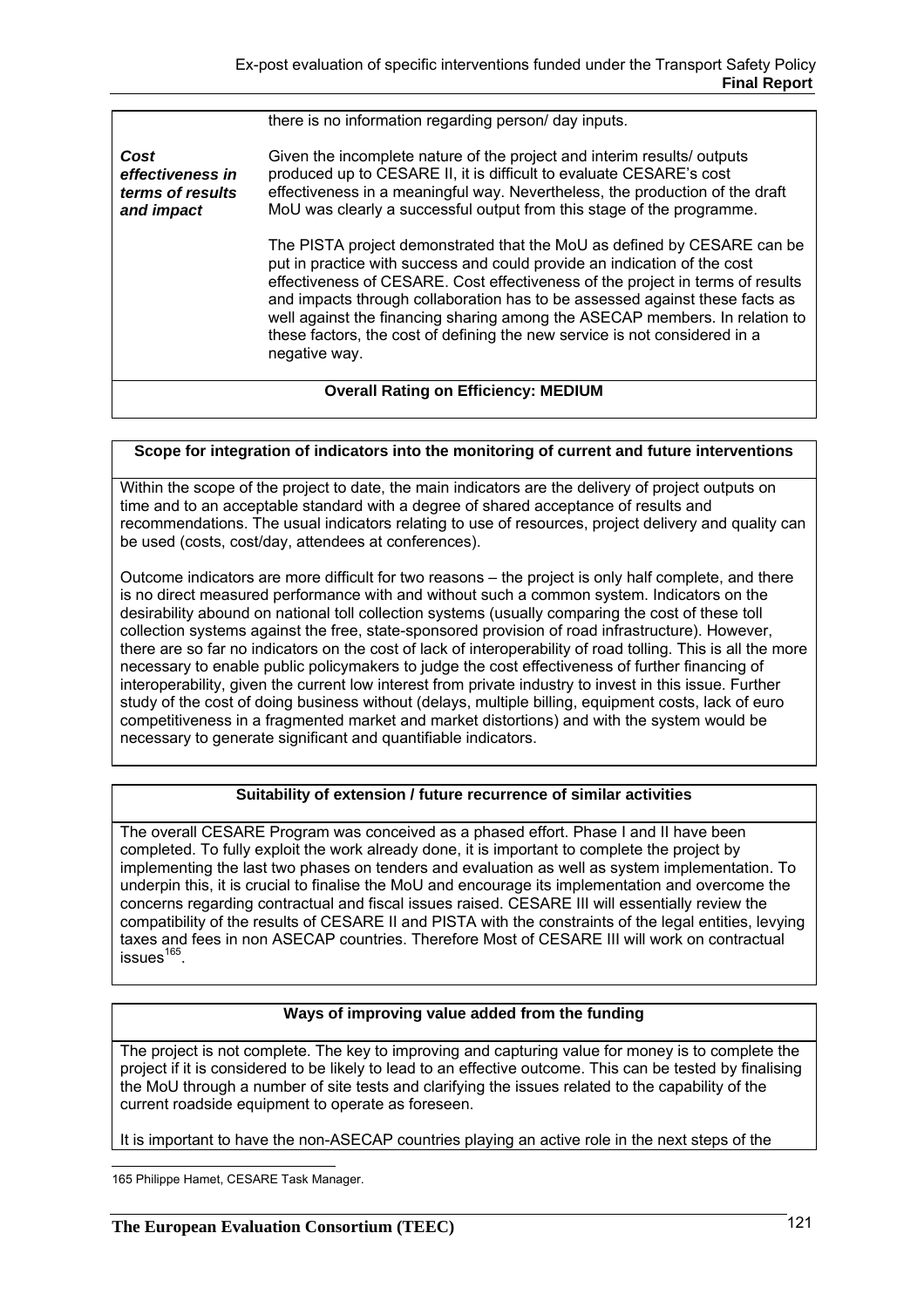project. The agreement on an interoperable Electronic Fee Collection system should involve not only the operators that already have an electronic system but also the ones that are planning to have such a system in the near future.

The project will benefit from more attention dedicated to the dissemination of the results to all stakeholders. This should include both national policy advisors and operators and help in appreciating the value of the project. The technical reports are of a high standard, but not really accessible by non-specialists. The publicising of project objectives, problems and results should also raise awareness of EFC and related policy objectives and increase an understanding of their importance by the public.

## **Conclusions**

**Relevance: (LOW for road safety and HIGH for mobility, interoperability,)** CESARE is highly relevant in its direct support of EU policies on the improvement of transport mobility. It could also have relevance to wider potential for in-vehicle intelligent systems for guidance, safety and environmental charging. Commitment to CESARE III by Germany would be a big step forward in focusing interest of non participating Member States. However its role directly related to road safety is seen as tenuous.

**Effectiveness: MEDIUM (to date)** The output from CESARE II is the draft MoU and the detailed approach to technical, legal and fiscal issues. While the MoU is being developed through field testing, the achievement of the EFC standard and its utilisation is still some way off. The project cannot be regarded as truly effective until as a standard for the single pan-European tolling system is agreed.

**Impact: MEDIUM** While the future impact might be significant if the standard is developed; to date the results are limited to the MOU and financial and legal issues. The MoU is being field tested and the operators are continuing to work together through the Association to establish a standard. There are opportunities for manufacturers and operators to reap benefits from a single standard. Similarly there are opportunities for legislators to introduce explicit road charges if legal and VAT issues can be overcome. Nevertheless, the issues raised at the end of Phase II are significant and relate mainly to legal and VAT matters. There are still countries which are pursuing their own approaches. But Germany has expressed a commitment to joining CESARE III.

**Efficiency: MEDIUM** Given the wide membership from an international association, the discipline of a well defined project with budget and timescale for deliverables has underpinned the efficiency. Leveraging of funding from stakeholders has reduced the need for EC funding over time and illustrates the efficiency of past investments.

## **Recommendations**

It would be desirable to have the **non-ASECAP countries playing an active role in the next steps** of the project especially Germany. The project will also benefit from more attention dedicated to the dissemination of the results to all stakeholders. This might be further affected through the work of the Comité Télépéage.

If the results of the appraisal are positive then **further funding should be continued** with the aim of completing and issuing a standard within a reasonable period. This will include finalisation of the MoU through a number of site tests and clarification of the issues related to the capability of the current roadside equipment to operate as foreseen. If this is not possible then an alternative mechanism should be considered.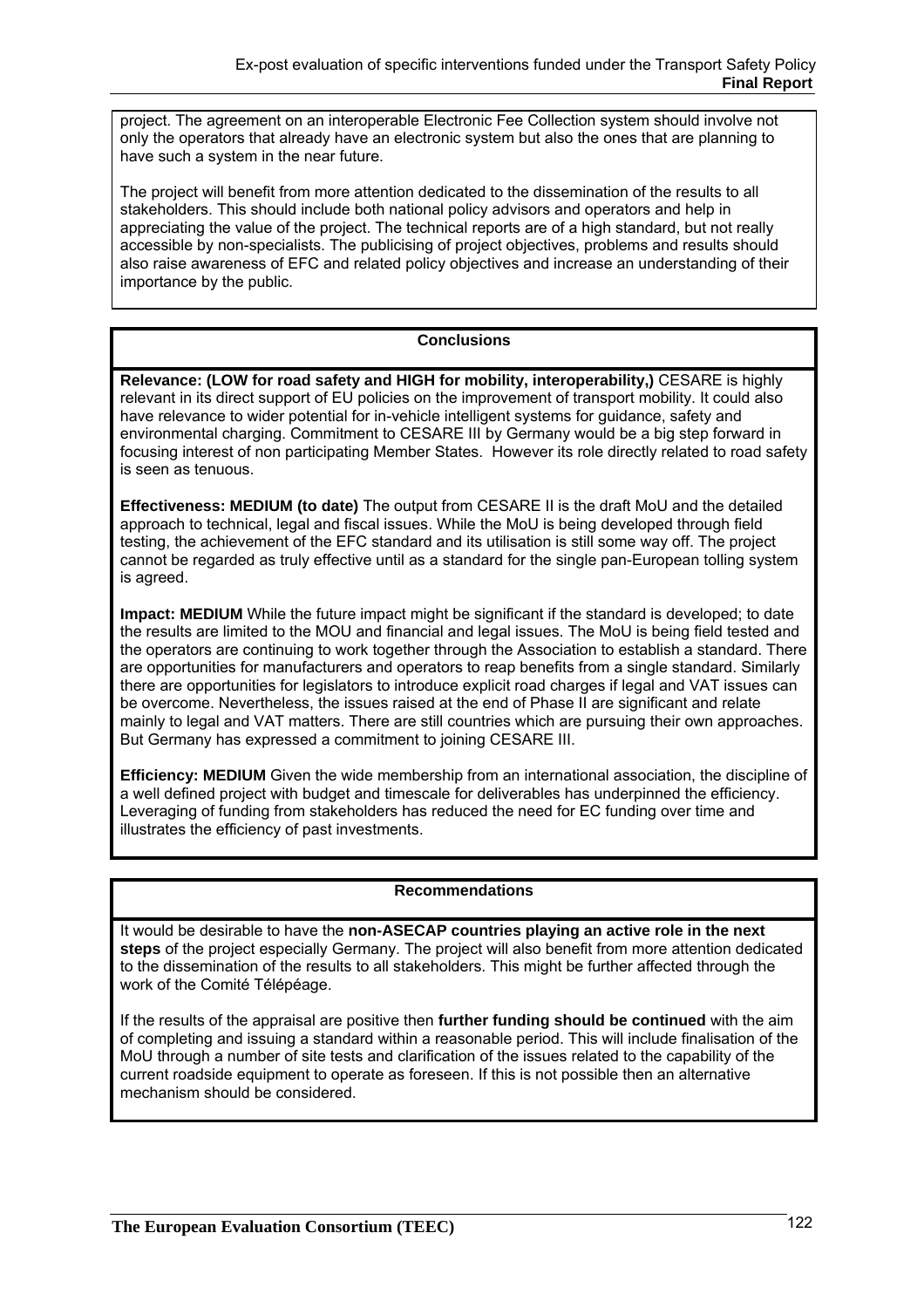# **7.5 RESPECT**

| <b>Project title</b>                                                                            | Regulator simulator-based performance training for professional truck<br>drivers - RESPECT |                   |                                        |
|-------------------------------------------------------------------------------------------------|--------------------------------------------------------------------------------------------|-------------------|----------------------------------------|
| Type of funding"                                                                                | Subvention                                                                                 | % of financing    | 50%                                    |
| <b>Overall EC budget</b><br>€                                                                   | Total budget: EUR<br>1.912.370, EU Contribution:<br>EUR 956.185                            | Contract: year    | SUB-B27020B-E3-NEA-<br>2002-SI2.334643 |
| Budget for fees $\epsilon$<br>(Overall EC budget<br>minus<br>reimbursables and<br>direct costs) | Information not available -<br>requested from EC                                           | N.<br>person/days | 2355                                   |

#### **Background and genesis**

RESPECT consists of setting up a 3-day education programme for truck drivers, with the aim of reducing the accident/damage rate and the fuel consumption of drivers. Its training package includes:

- A theoretical component: Classroom training.
- A practical component: In-vehicle driver training.
- A simulator component: Drivers practice in simulators in order to train in extreme and difficult situations.

#### **The project aims:**

#### **Phase 1 (complete):**

Defining state of the art and specific requirements for the training programmes, making the training programmes operational; and defining a measurement and evaluation scheme.

#### **Phase 2: (Started in April 2004):**

Implementing the training programme measuring the effects of the training programmes; and analysing and evaluating the effects.

## **Project stakeholders and their tasks 166:**

#### **a) Educational experts (provide the training program and part of the analysis):**

- Centraal Bureau Rijvaardigheidsbewijzen/ Contact Commissie Vakbekwaamheid (CBR/CCV), **Netherlands**
- Bundesamt für Transporttruppen (BALOG), Switzerland
- Teaching Institute of Transport and Logistics (AFT-FC F), France
- DEKRA Akademie GmbH (DEKRA), Germany

## **b) Simulator manufacturers (convert the training program into concrete simulations and provide part of the data to be analysed):**

- Oerlikon Contraves AG (OCAG), Netherlands
- Oerlikon Contraves AG (OCAG), Switzerland
- Thales Training & Simulation S.A. (TT&S), France
- Dornier GmbH, Germany

 $\overline{a}$ <sup>166</sup> See e.g. NEA Transport Research and Training: RESPECT Phase 2. July 2003.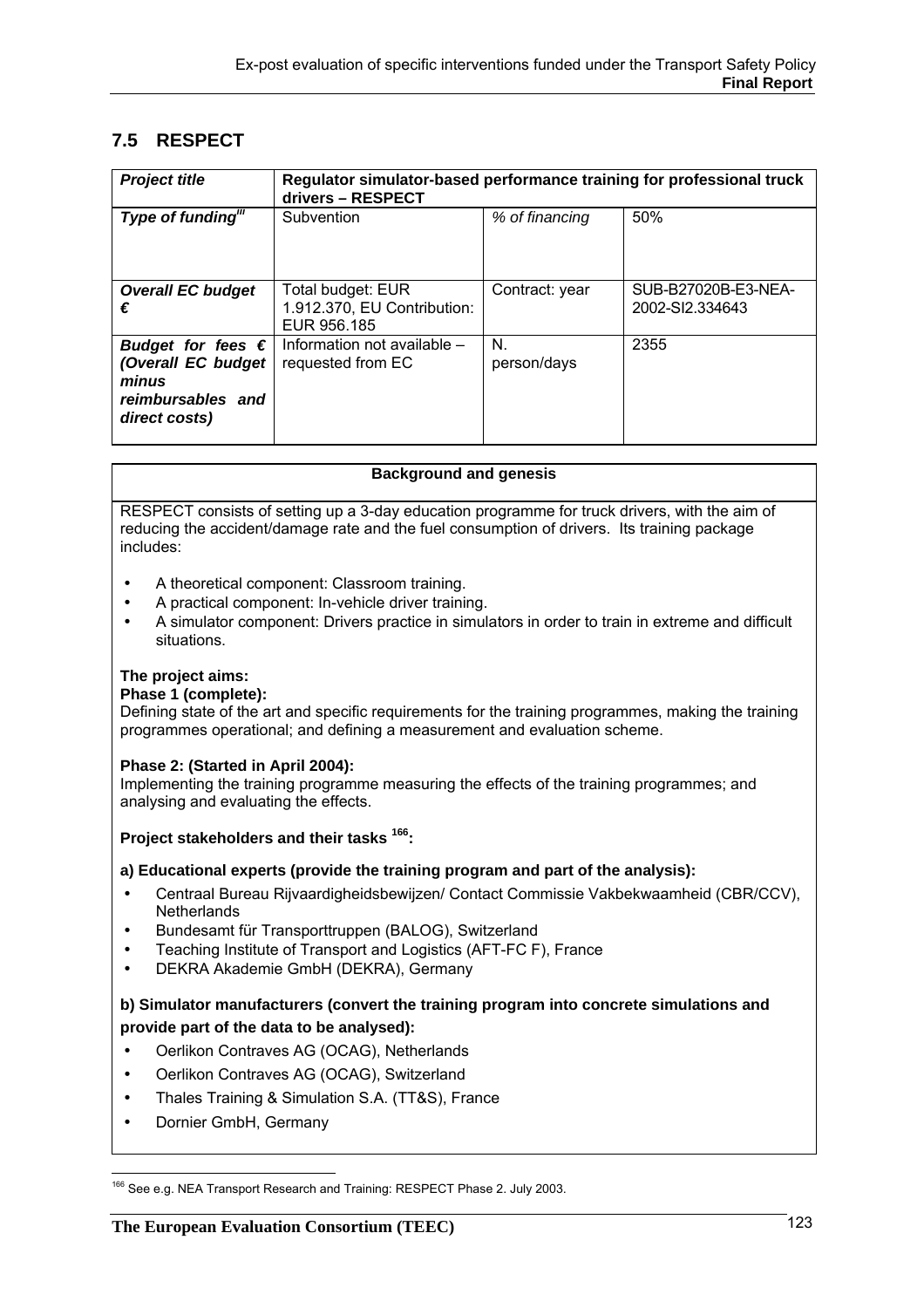**c) Various trucking companies (supply drivers for the programme in the four countries and, if possible, some long-term data on accident rates and energy use).** 

**d) Research institutes (set up the measurement and evaluation scheme and perform part of the evaluation of the programme):** 

- NEA Transport Research and Training (NEA), Netherlands
- Eidgenössisches Departement für Umwelt, Verkehr, Energie und Kommunikation (UVEK), Switzerland
- Institut National de Recherches sur les Transports et leur Sécurité (INRETS), France
- Institute of Applied Transport and Tourism Research (IVT), Germany

The programme is currently being tested with about 800 drivers.

| The role of the<br>project in the<br>policymaking<br>process. | The entire project (phases 1 and 2) is designed to be one way of<br>implementing various earlier-defined policies, formulated for economic, safety<br>and environmental goals, and thus aims at supporting industry and / or<br>Members States. <sup>16</sup><br>Its purpose is to:<br>Give an example of how transport safety legislation can be<br>transposed into national legislation;<br>Help to shape future policy goals, namely the insertion of simulators<br>$\bullet$<br>in training programmes;<br>Serve as an example in the definition of features that are most<br>$\bullet$<br>important for high-end simulators. 168 |
|---------------------------------------------------------------|---------------------------------------------------------------------------------------------------------------------------------------------------------------------------------------------------------------------------------------------------------------------------------------------------------------------------------------------------------------------------------------------------------------------------------------------------------------------------------------------------------------------------------------------------------------------------------------------------------------------------------------|
|                                                               | A key reference point for the role of the project is the: 'European Transport'<br>Policy for 2010: time to decide.'                                                                                                                                                                                                                                                                                                                                                                                                                                                                                                                   |
|                                                               | "A large number of Commission proposals are designed to provide the<br>European Union with full legislation to improve  Road Safety  In<br>particular, they seek  to develop vocational training; common rules have<br>been proposed on compulsory initial training for all new drivers of goods and<br>passenger vehicles and on ongoing training at regular intervals for all<br>professional drivers." 169                                                                                                                                                                                                                         |
|                                                               | It is worth noting the explicit targeting, by the White Paper, of driver training,<br>as legislation to be introduced.                                                                                                                                                                                                                                                                                                                                                                                                                                                                                                                |
|                                                               | A second important reference point for the projects is the European Road<br>Safety Action Programme <sup>170</sup> , which mentions the need for "life-long road user<br>training" as well as "the benefits  of simulators".                                                                                                                                                                                                                                                                                                                                                                                                          |
|                                                               | A third reference point is the Directive 2003/59/EC of the European Parliament<br>and of the Council of 15 July 2003 on the initial qualification and periodic                                                                                                                                                                                                                                                                                                                                                                                                                                                                        |

 167 Correspondence with Mr. Herald Ruyters, EC, 15 April 2004. In the same context, however, Mr. Ruyters stressed that the preparation and negotiations for the study started already way before the actual start of the project in 2002, and hence quite a few elements have influenced the decision making process of Directive 2003/59/EC (European Directive for Training of professional drivers). In this RESPECT, the reference to high-end simulators within this Directive is a direct result of the preparatory activities for this project.

168 Interview with Mr. Ruyters, 03/05/04.

<sup>169</sup> The European Commission: European Transport Policy: time to decide (2001), p. 26.

<sup>170</sup> European Commission (2003): European Road Safety Action Programme: Halving the number of road accident victims in the EU by 2010 – a shared responsibility.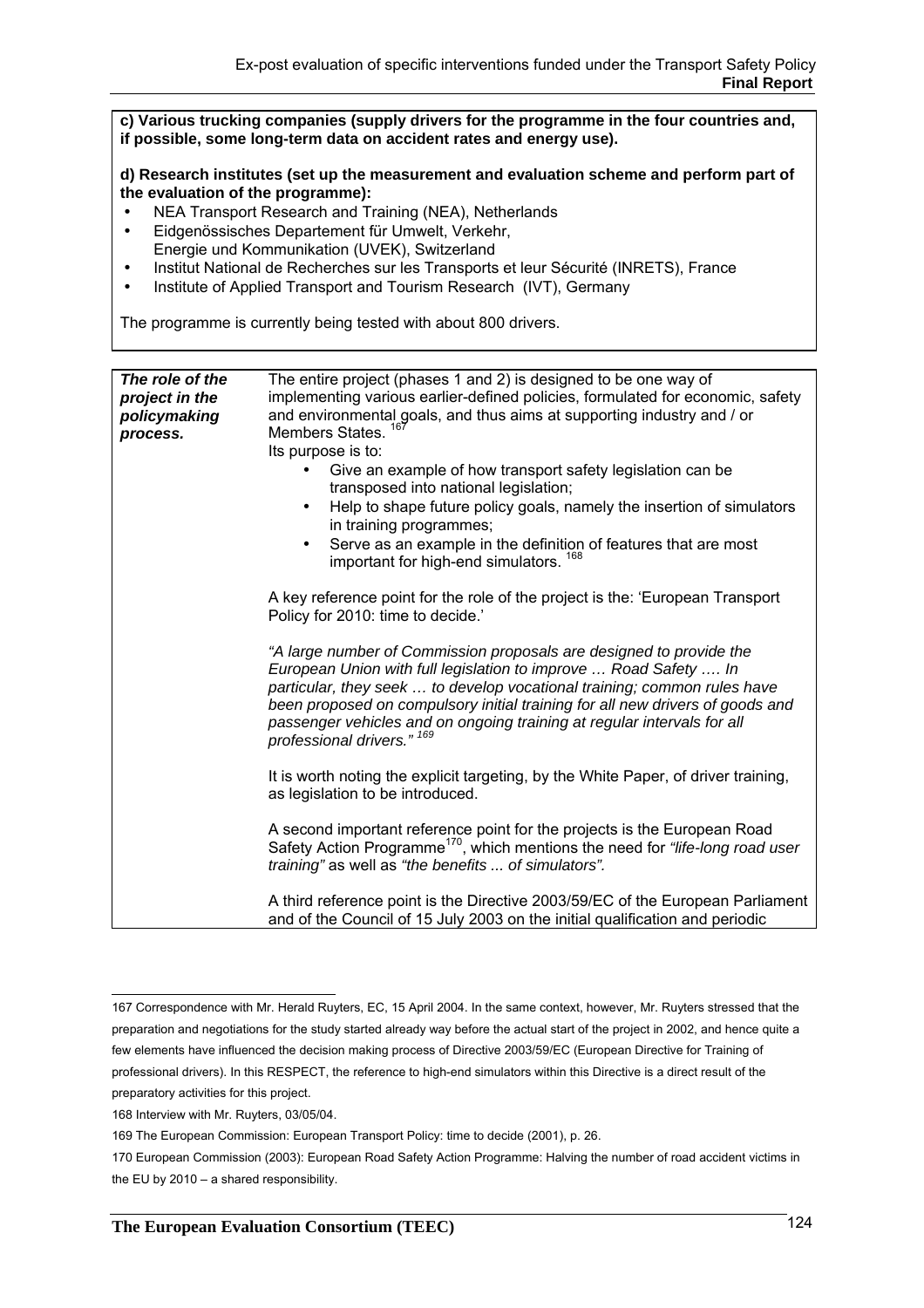training for drivers of certain road vehicles for the carriage of foods or passengers.171 This Directive foresees mandatory initial and continuous training of commercial drivers, since at present no more than 10% of commercial drivers have received training beyond what is required for obtaining their driving licences.

| <b>Typology of project</b> |                                                                                                                                                                                                                                                                                                                                                                                                                                                                                                                                                                               |  |
|----------------------------|-------------------------------------------------------------------------------------------------------------------------------------------------------------------------------------------------------------------------------------------------------------------------------------------------------------------------------------------------------------------------------------------------------------------------------------------------------------------------------------------------------------------------------------------------------------------------------|--|
| The methodology<br>adopted | There are three components of the project's methodology:                                                                                                                                                                                                                                                                                                                                                                                                                                                                                                                      |  |
|                            | 1. Theoretical component: Classroom training                                                                                                                                                                                                                                                                                                                                                                                                                                                                                                                                  |  |
|                            | 1.1 Objective of the theoretical component:<br>To improve the knowledge and awareness of the professional driver. This<br>can be done by computer-based training or by other means (e.g.<br>classroom lessons or presentations by experts).                                                                                                                                                                                                                                                                                                                                   |  |
|                            | 1.2 Aspects addressed in the theoretical components: 172                                                                                                                                                                                                                                                                                                                                                                                                                                                                                                                      |  |
|                            | Technical knowledge about the vehicle.<br>Rational use of the truck, minimising fuel consumption.<br>$\bullet$<br>Factors influencing fuel consumption and road safety.<br>$\bullet$<br>Safe driving style and defensive driving (anticipating, traffic participation,<br>weather conditions).<br>Braking technique.<br>$\bullet$<br>Stress, fatigue, personal care and health of the professional truck driver.<br>Safety rules regarding loading and unloading the truck.                                                                                                   |  |
|                            | 1.3 Final evaluation of individual drivers after the theoretical component:<br>Through tests (for example, with multiple choice assessment), the<br>knowledge level of the drivers can be measured after the theoretical<br>component. The tests focus on knowledge about regulations, technical<br>aspects of trucks, how to deal with risks and special circumstances,<br>defensive driving and fuel efficiency. <sup>173</sup> Particular gaps in knowledge from<br>the pre-training test are communicated to the trainers, so that the 'gap-<br>issues' can be addressed. |  |
|                            | 2. Practical component: In-vehicle driver training:<br>Traffic participation.<br>Manoeuvring.<br>Reduced vehicle operating costs (particularly reduced fuel consumption).<br>Vehicle handling.<br>Vehicle control.                                                                                                                                                                                                                                                                                                                                                            |  |
|                            | 2.1 Objective of the practical component:<br>To improve the knowledge, awareness and skills of the professional driver.                                                                                                                                                                                                                                                                                                                                                                                                                                                       |  |
|                            | 2.2 Aspects to be addressed in the practical component:<br>Demonstrating and instructing safe driving (e.g. speed adaptation,<br>respecting regulations, dealing with other road users, braking technique).<br>Demonstrating and instructing fuel-efficient driving style (use of brakes,<br>accelerating, shifting and use of gear box).<br>Demonstrating and instructing on driving economically and time                                                                                                                                                                   |  |

171 OJ L 226, p.4 of 10.9.2003.

172 Inception Report p. 28.

173 RESPECT Phase 2. NEA Transport Research and Training. July 2003.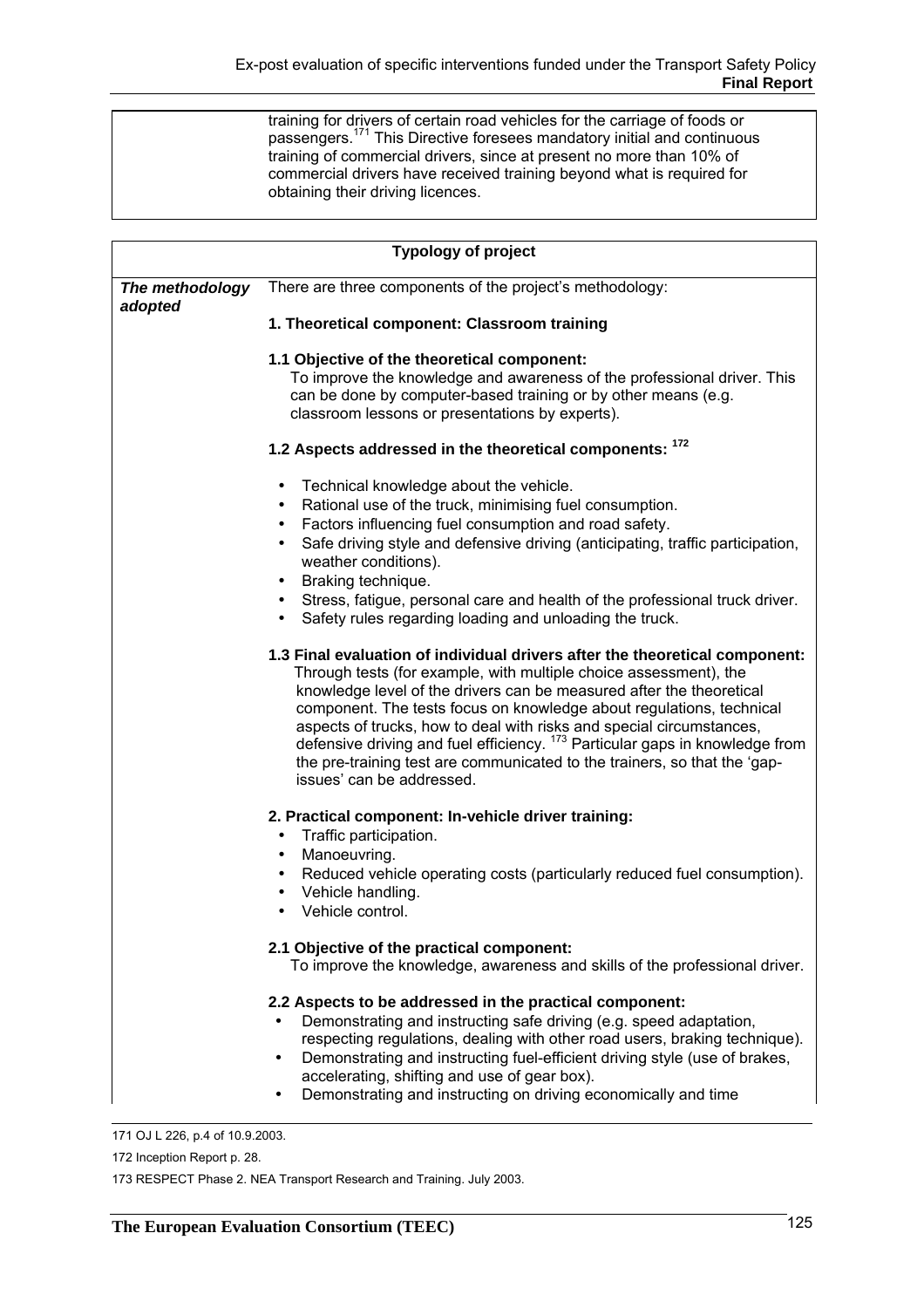|                          | efficiently.<br>Safe and time efficient manoeuvring (parking for loading/unloading,<br>turning).                                                                                                                                                                                                                                                                                         |
|--------------------------|------------------------------------------------------------------------------------------------------------------------------------------------------------------------------------------------------------------------------------------------------------------------------------------------------------------------------------------------------------------------------------------|
|                          | 2.3 Final evaluation of individual drivers after practical component:<br>A standardised instructor report should be made on the drivers'<br>performance and improvements. A standard format is prepared for this and<br>is to be filled in by the instructor (there is a considerable degree of<br>subjectivity here, since various instructors will be used throughout the<br>project). |
|                          | 3. Simulator component (truck driving simulators, especially for difficult<br>conditions):<br>Braking technique.<br>Defensive driving, safe driving.<br>$\bullet$<br>Manoeuvring.<br>٠<br>Reduction of fuel consumption.<br>$\bullet$<br>Special circumstances.<br>$\bullet$<br>Bad driving conditions.<br>$\bullet$                                                                     |
|                          | 3.1 Objective of the simulator component:<br>To improve the knowledge, awareness and skills of the professional<br>driver. The simulator provides the opportunity to train in driving<br>techniques and improves the performance of the driver under difficult<br>conditions.                                                                                                            |
|                          | 3.2 Aspects to be addressed in the simulator component:<br>Slippery roads (driving in snow and ice)<br>Narrow roads.<br>$\bullet$<br>Driving in mountainous areas.<br>Low visibility (e.g. fog).<br>Emergency braking / avoiding collision.<br>Optional: other (e.g. overtaking a truck going through a roundabout).                                                                     |
|                          | 3.3 Final evaluation of individual drivers after the simulator component:<br>An electronic report and data-file is to be made by the simulator. There is<br>also more long-term evaluation to be conducted through analysis of data<br>from transport companies, for example, on possible fuel consumption by<br>drivers who have undergone the training.                                |
| Geographical<br>coverage | Germany, Netherlands, Switzerland and France.<br>The choice of these countries was dictated by the availability of simulators. 174<br>However, so far the project has only been carried out in Switzerland as a pilot<br>application.                                                                                                                                                    |

## **Specific project objective**

#### **Safety objectives:**

- Reduce severe road accidents.<sup>175</sup>
- Reduce economic cost to society arising from death and injury.<sup>176</sup>

#### **Environmental objectives:**

• Environmental benefits arising from reduced Carbon emissions.<sup>177</sup>

 174 Interview with Herald Ruyters, 03/05/04.

<sup>175</sup> Final Technical Report p. 7.

<sup>176</sup> Inception Report p. 25.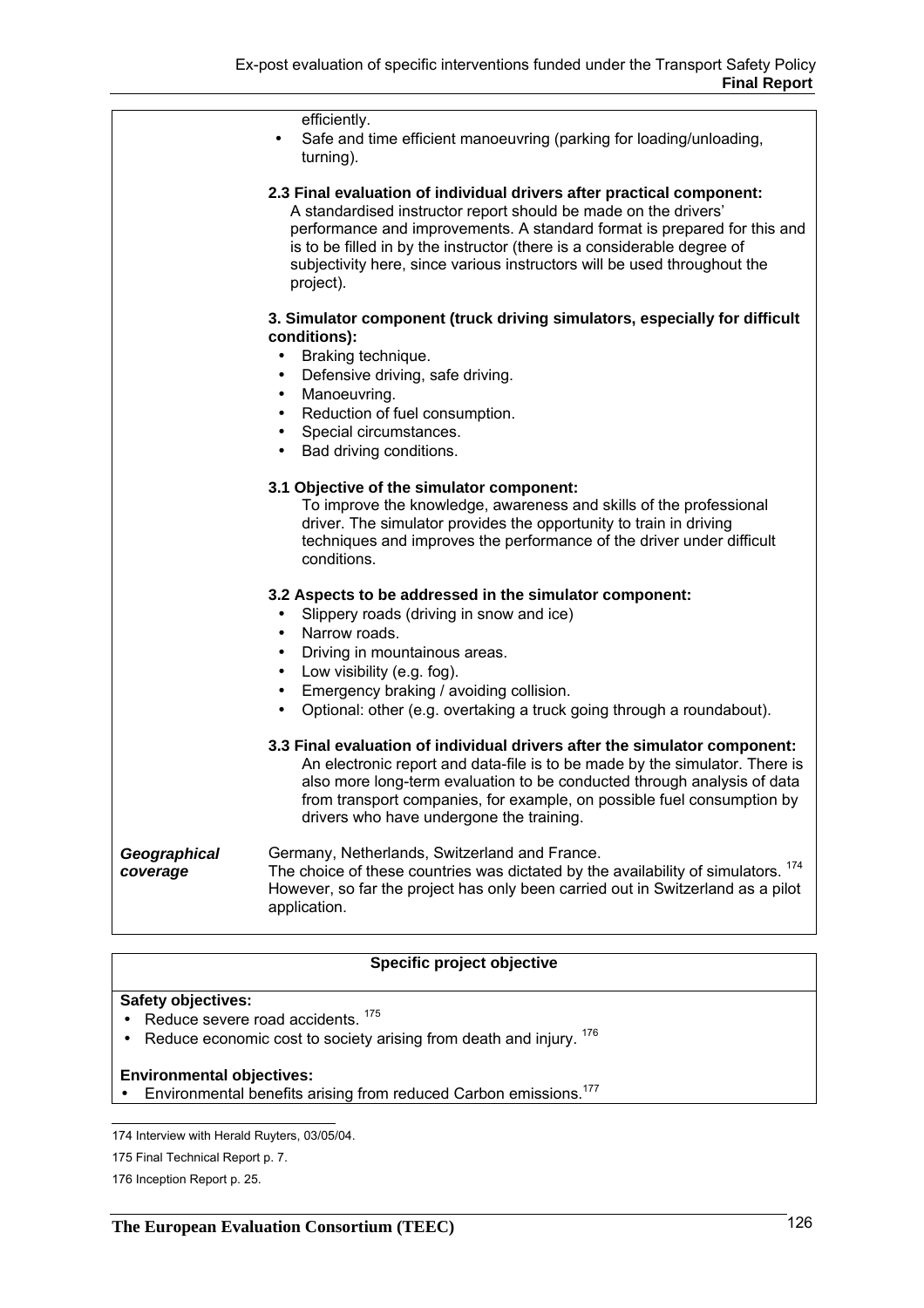- reduced noise emissions
- longer lifetime of truck components.

#### **Economic objectives:**

- Reduction of material wear, travel times and manoeuvring damages. <sup>178</sup>
- fuel-efficient driving. 179

#### **Possibilities and limits of evaluating the projects**

The main, 'implementation' part (Phase 2) of the project only started in April 2004. Hence, no conclusive evaluation is possible at this moment except for the Swiss Pilot stage, and whether the right tools are in place for the project to become successful in the next months and years. There are tight limits to the interpretative power of evaluations done on drivers' performance immediately after training. In particular, driving under difficult and rare circumstances (for example, Dutch drivers in the Austrian Alps) is likely to improve significantly through training, but the longterm effect is unclear, especially if the relevant difficult situation is not encountered by the driver for an extended period of time.

However, if trying to measure long-term effects there are limits to the possibility of isolating the 'pure' training effect vis-à-vis changes in drivers' performance induced by other factors in the meantime (e.g. increased experience acquired purely by 'being on the road').

#### **Activities undertaken during the evaluation**

- Background research on links between road safety, trucks and training. Material used from various sources, inside and outside the EU.<sup>180</sup>
- Analysis of material provided by EC: Inception Report; Final Technical Report.
- Telephone Interview with Mr. Ruyters on 26 March 04; personal interview with Mr. Ruyters on 03/05/2004.
- Interviews and correspondence with various staff at Oerlikon Contraves AG, Zürich, Switzerland; NEA Transport Research, the Netherlands; and with Bruno Zimmermann, in charge of driver training at the Swiss Army who played a key role in the pilot application of RESPECT; in Bern, Switzerland.
- Interview with Ms Karin Mayer, IVT e.v. (Institut für angewandte Verkehrs- und Tourismusforschung), 22/07/04
- Correspondences and Interviews with Thales Electronics Systems (e.g. Mr C. Ziehe; Mr Jean-Pierre Grognet), at various dates.

#### **Relevance to the policy**

| <b>How is the</b><br>project evaluated<br>relevant to the<br>policy goals? | RESPECT is clearly relevant to 'European Transport Policy for 2010: time to<br>decide' and the 'European Road Safety Action Programme'. It provides a well-<br>targeted way of addressing the need for truck-driver training, mentioned in the<br>above-quoted policy documents. By providing first experiences with truck<br>driver training, it also paves the way for the introduction of such training (and<br>possibly even of the use of simulators) into legislation. |
|----------------------------------------------------------------------------|------------------------------------------------------------------------------------------------------------------------------------------------------------------------------------------------------------------------------------------------------------------------------------------------------------------------------------------------------------------------------------------------------------------------------------------------------------------------------|
| How could the<br>relevance of the<br>project be<br>improved / have         | However, the relevance of the projects could be improved through adjustment of<br>the same project at the margins in several ways. For instance, the safety-<br>environmental-economic objectives' balance could have been shifted for groups<br>of drivers where one of these objectives is particularly important (e.g. the safety                                                                                                                                         |

component of the training might be improved for drivers transporting hazardous

177 Inception Report p. 26.

*been improved* 

- 178 Final Technical Report p. 7-8.
- 179 Final Technical Report p. 8.

180 E.g. Asshoff, W.; Pellmann, W.; and Schmidt, W-F: Fahrtraining und Sicherheitstraining. Boorberg, 1996.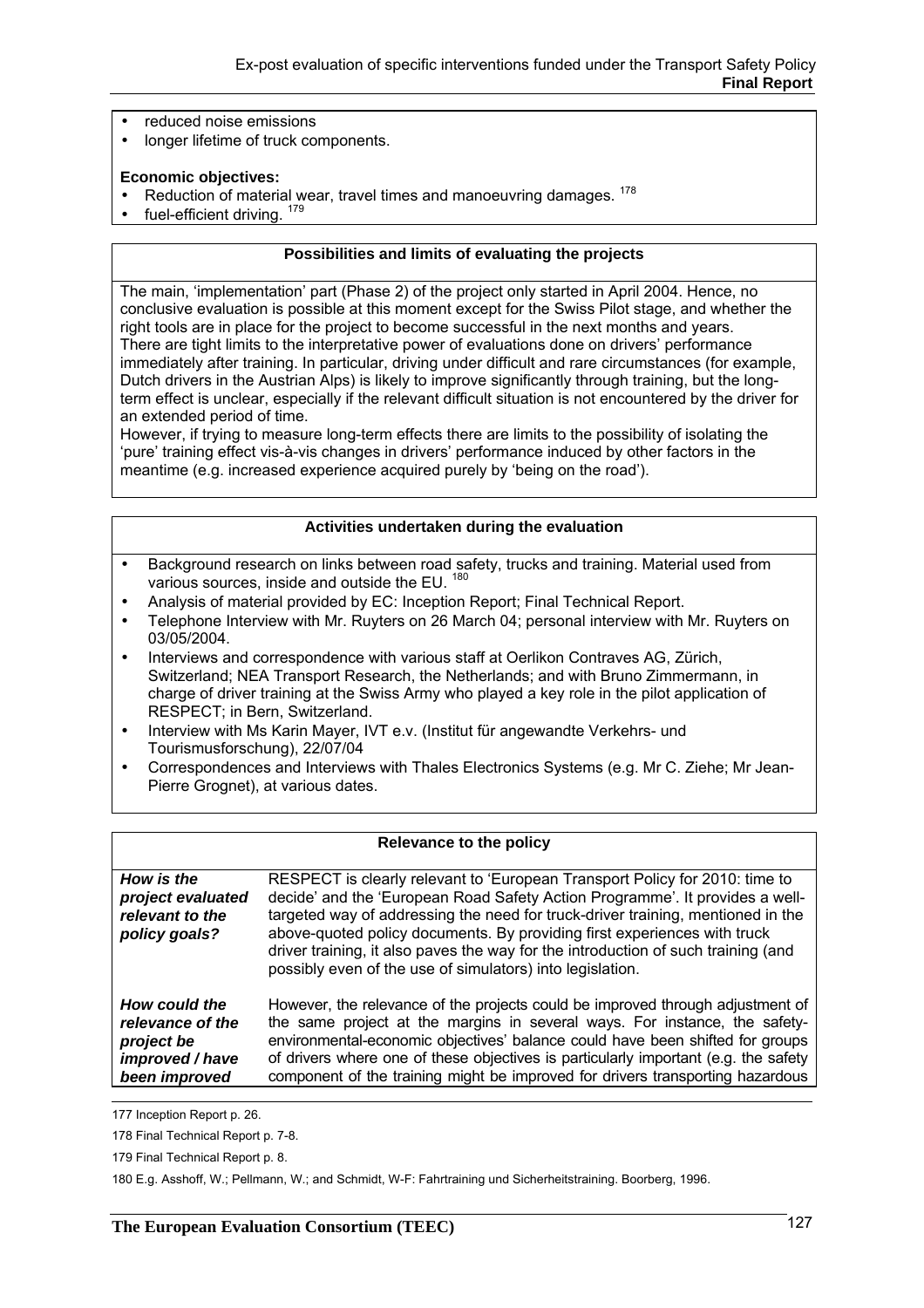| through<br>adjustments at<br>the margins?   | chemicals). Linked to this is a second idea, namely that the training might need to<br>provide specialised courses for particular groups of drivers. For instance, the<br>drivers transporting hazardous chemicals might require specialised training on<br>particular days. Similarly, one might develop a training component on avoiding<br>accidents with pedestrians for drivers largely operating in built up areas.<br>It should be noted that lengthy discussions have already taken place on further<br>targeting the training, on individual needs or smaller group needs. These were<br>rejected during the discussions by the scientific institutes represented within the<br>consortium. The main reason quoted was that the number of variables is already<br>quite high (4 countries, several companies per country participating). Allowing for<br>different training modules would further increase the number of variables. <sup>181</sup><br>Nevertheless, the evaluators are not in full agreement with this line of argument.<br>For instance, the fact that the project is conducted in four countries does not<br>increase the complexity of the training project. On balance, the benefits from<br>more specialised training are considered to outweigh the problems. |
|---------------------------------------------|----------------------------------------------------------------------------------------------------------------------------------------------------------------------------------------------------------------------------------------------------------------------------------------------------------------------------------------------------------------------------------------------------------------------------------------------------------------------------------------------------------------------------------------------------------------------------------------------------------------------------------------------------------------------------------------------------------------------------------------------------------------------------------------------------------------------------------------------------------------------------------------------------------------------------------------------------------------------------------------------------------------------------------------------------------------------------------------------------------------------------------------------------------------------------------------------------------------------------------------------------------------------------------------------|
| <b>Further project-</b><br>specific remarks | None                                                                                                                                                                                                                                                                                                                                                                                                                                                                                                                                                                                                                                                                                                                                                                                                                                                                                                                                                                                                                                                                                                                                                                                                                                                                                         |

| <b>Overall Rating on Relevance: HIGH</b> |  |
|------------------------------------------|--|
|                                          |  |

| <b>Effectiveness</b>                                                                           |                                                                                                                                                                                                                                                                                                                                                                                                                                                                |  |
|------------------------------------------------------------------------------------------------|----------------------------------------------------------------------------------------------------------------------------------------------------------------------------------------------------------------------------------------------------------------------------------------------------------------------------------------------------------------------------------------------------------------------------------------------------------------|--|
| Has the project<br>evaluated been<br>effective in<br>addressing its<br>specific<br>objectives? | It is currently difficult to measure the effectiveness of the project except for the<br>(very limited) results of the Swiss Pilot stage and whether the right tools are in<br>place for the project to become successful in the next months and years. The<br>reason for this is that by the time of the evaluation only Phase 1 of RESPECT<br>had been completed.<br>Phase 2 only started in April 2004, thus not making a comparable evaluation<br>possible. |  |
|                                                                                                | Hence, this effectiveness evaluation will concentrate on assessing the<br>achievements of Phase 1; and on results from the Swiss training programme.                                                                                                                                                                                                                                                                                                           |  |
|                                                                                                | As for "defining and making operational the training programme", the training<br>programme has been clearly defined. It has so far only been made operational<br>in Switzerland, but this has according to all sources available to the evaluators<br>not been due to the contractors but due to EC-internal procedural changes<br>that delayed the start of Phase 2. <sup>182</sup>                                                                           |  |
|                                                                                                | The project has now recently started in the Netherlands (April 2004).                                                                                                                                                                                                                                                                                                                                                                                          |  |
|                                                                                                | In defining a measurement and evaluation scheme, the project has built-in<br>effectiveness measurement tools applied by the entities organising the<br>project:                                                                                                                                                                                                                                                                                                |  |
|                                                                                                | Firstly, a number of variables measure the driver characteristics before the<br>training in test knowledge on regulation, road safety, techniques of control,<br>and drivers' behaviour.                                                                                                                                                                                                                                                                       |  |
|                                                                                                | At the same time, control information (information from drivers that do not<br>participate) is collected. This information can be collected at the participating<br>companies (but from non-participating drivers), and concerns mostly<br>quantifiable information, such as fuel consumption and damage/accident<br>information.                                                                                                                              |  |

 <sup>181</sup> Interview with Mr. Ruyters, 03 05 04.

<sup>182</sup> Ibid.

<sup>183</sup> Inception Report p. 67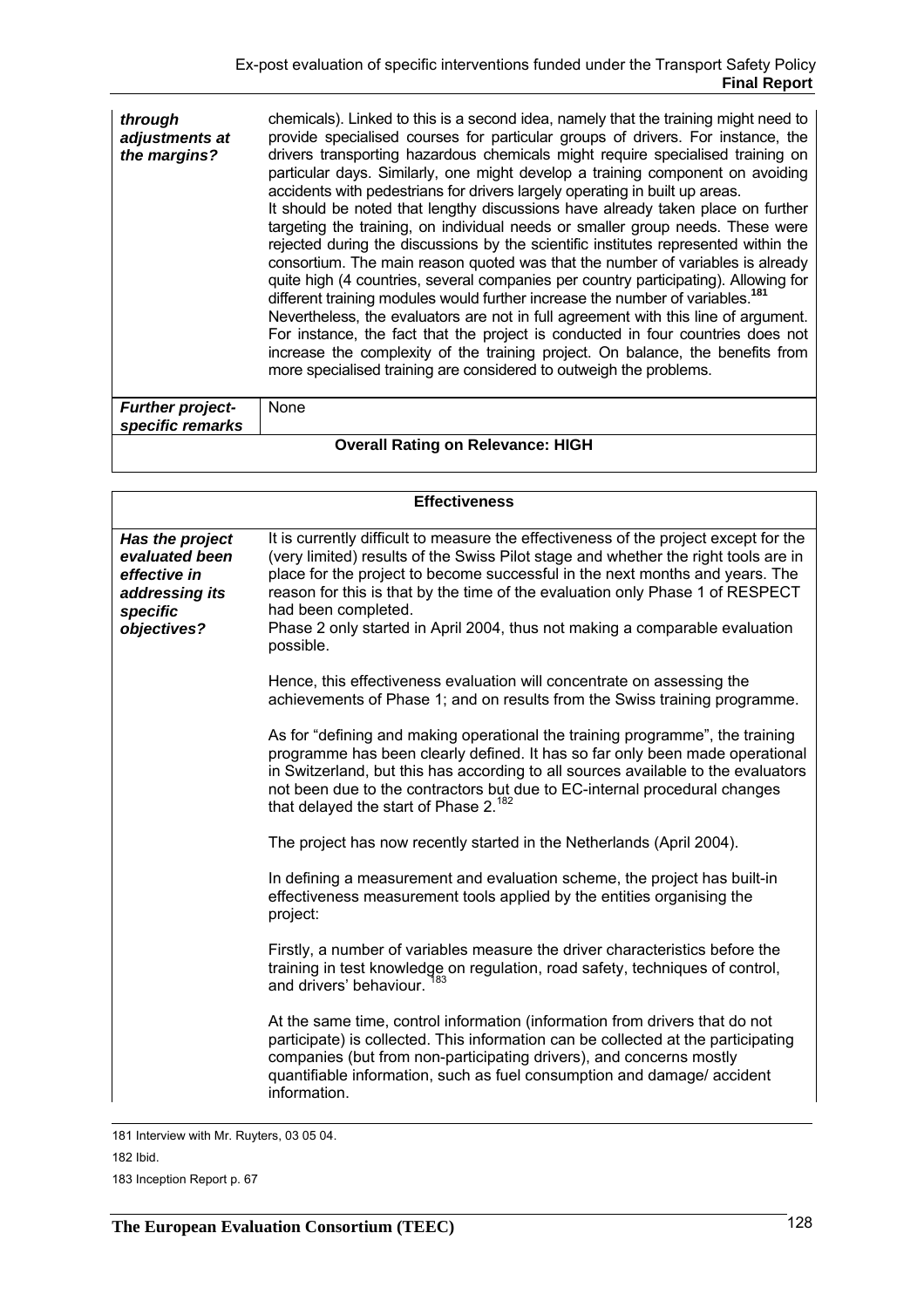|                                                                                 | The same variables are measured for the drivers after the training<br>programme. The control group or control information will measure the<br>"natural" evolution of driver characteristics without training. Taking this into<br>account, the quantitative estimation of training takes place by comparing the<br>data sets of the driver sample before and after training.                                                                                      |
|---------------------------------------------------------------------------------|-------------------------------------------------------------------------------------------------------------------------------------------------------------------------------------------------------------------------------------------------------------------------------------------------------------------------------------------------------------------------------------------------------------------------------------------------------------------|
|                                                                                 | Secondly, assessment is done by means of a standardised test session on<br>the simulator (including built-in indicators on the simulator to measure<br>satisfaction of the training objectives).                                                                                                                                                                                                                                                                  |
|                                                                                 | Thirdly, RESPECT also directs questionnaires at participating transport<br>companies which are mainly of a qualitative nature:                                                                                                                                                                                                                                                                                                                                    |
|                                                                                 | Finally, the qualitative analysis of the training programme takes place through<br>estimating the behaviour of trained drivers in real traffic. The method for this<br>assessment is still under review in the consortium.                                                                                                                                                                                                                                        |
|                                                                                 | The evaluators believe the above measures to be appropriate to evaluate the<br>effectiveness of the project's outcomes: the evaluation correctly uses the<br>methodological principles <sup>184</sup> of using control information or random sampling.<br>Potential biasing factors are to be considered very carefully as firms or drivers<br>who participate in the experiment may be structurally different from the<br>'population' of all firms and drivers. |
|                                                                                 | However, so far these effectiveness measurements have not been applied to the<br>project, as the project is still at too early a stage. Hence, while the built-in<br>evaluation tools of the project are sophisticated, no actual results were available.<br>It should also be mentioned that there is still disagreement in the consortium on<br>the assessment stage; not all partners see it as feasible to get reliable data.                                 |
|                                                                                 | As for the Swiss Pilot project, no detailed analysis of the data of this training has<br>been made. Some preliminary results include<br>- For the practical driving test (test with driving examiner):<br>Test result before training 2.4, test result after training 1.7 (scale: $1 =$<br>excellent, $2 = \text{very good}, 3 = \text{good}, 4 = \text{sufficient}.$<br>- For the category 'Economical driving': Fuel reduction of 9.5%. <sup>185</sup>          |
| <b>Have the outputs</b><br>been effective in<br>addressing the<br>policy goals? | From the very limited early results available it appears that the outputs have<br>been effective in addressing the policy goals. However, more conclusive<br>evidence from the planned broader 'in-project'-evaluation activities (described<br>above) must be collected.                                                                                                                                                                                         |
| How could the<br>effectiveness of<br>the project be<br>improved / have          | Clearly, additional training might help here (e.g. on first aid); as might the<br>training of a higher number of truck drivers, if a higher budget was available<br>186<br>(with the latter measures also leading to greater statistical validity of any<br>future evaluation through a greater number of observation).                                                                                                                                           |
| been improved<br>through<br>adjustments at                                      | The statistical accuracy of the test could be improved through stratification by<br>company size, driver age or experience.                                                                                                                                                                                                                                                                                                                                       |
| the margins?                                                                    | An option to be considered is one-or two-day refresher training sessions. There is<br>evidence that this increases the long-term usefulness of driver training. This<br>shown by the French experience, where refresher sessions have for years been<br>applied in truck driver training; in the airline industry, where simulators are widely                                                                                                                    |

184 RESPECT-Workplan. Submitted by NEA Transport research and training to the EC, DG TREN, October 2001.

185 Results provided in a personal correspondence by Mr J. Jetten of the NEA, the Netherlands, 17 May 2004.

186 Results provided in a personal correspondence by Mr J. Jetten of the NEA, the Netherlands, 17 May 2004.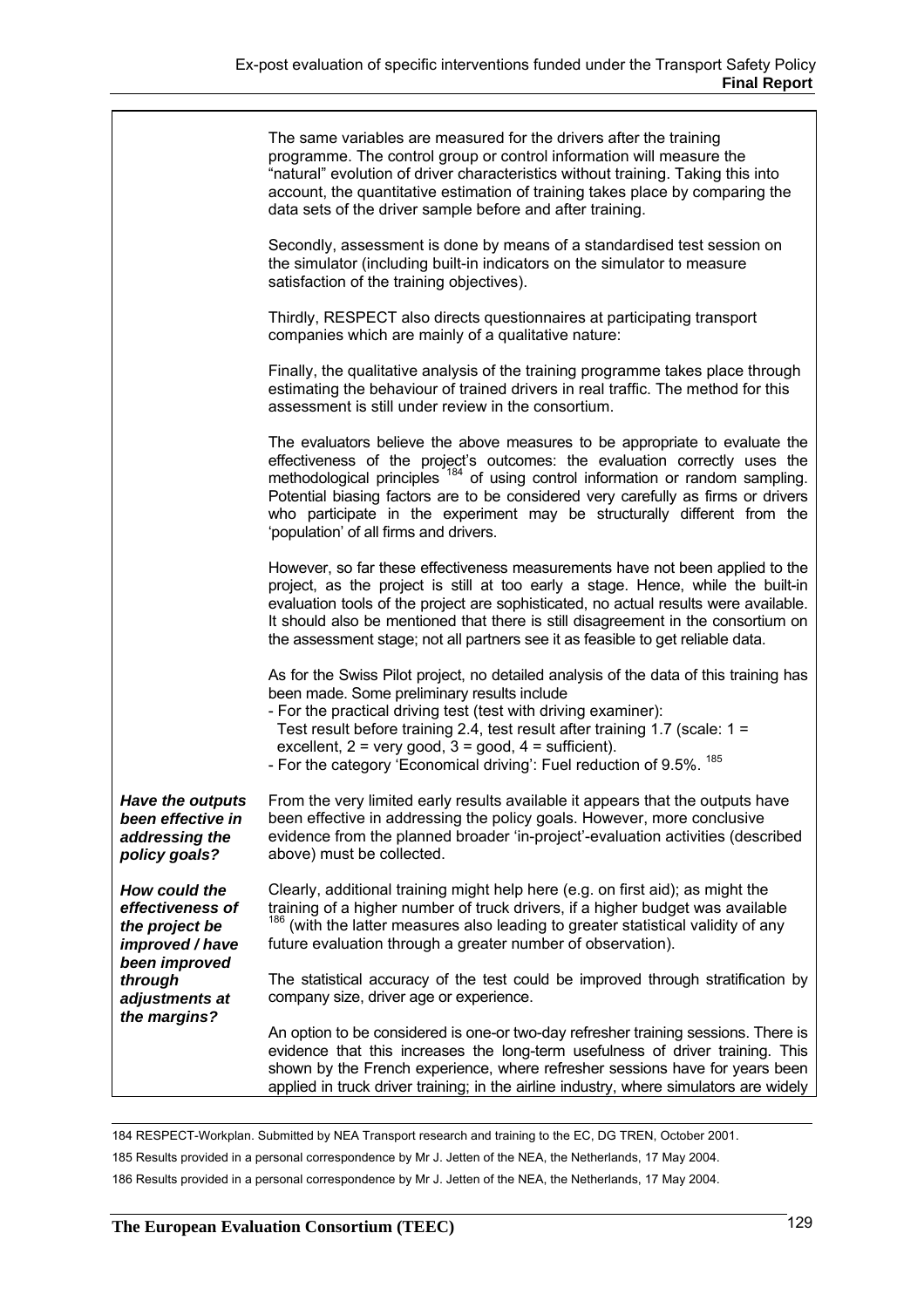|                                             | applied for pilots and refresher sessions are considered indispensable; and<br>finally, from relevant psychological research looking at the relative benefits of<br>different driver training 'strategies' with or without refresher sessions. <sup>187</sup><br>There might also be use in monitoring the effectiveness of the project through<br>investigating the data structures of insurance companies, thus benefiting from<br>private sector knowledge: if insurance firms experience a lower accident risk<br>among drivers who have undergone RESPECT-training and choose to impose<br>lower premiums on the companies employing these drivers, then this is a good<br>indicator for the effectiveness of RESPECT. |
|---------------------------------------------|-----------------------------------------------------------------------------------------------------------------------------------------------------------------------------------------------------------------------------------------------------------------------------------------------------------------------------------------------------------------------------------------------------------------------------------------------------------------------------------------------------------------------------------------------------------------------------------------------------------------------------------------------------------------------------------------------------------------------------|
| <b>Further project-</b><br>specific remarks | None                                                                                                                                                                                                                                                                                                                                                                                                                                                                                                                                                                                                                                                                                                                        |

| <b>Overall Rating on Effectiveness: HIGH (based on early indications)</b> |  |
|---------------------------------------------------------------------------|--|
|---------------------------------------------------------------------------|--|

| <b>Sustainability</b>                                   |                                                                                                                                                                                                                                                                                                                                                                                                                                                                                                                                           |  |  |
|---------------------------------------------------------|-------------------------------------------------------------------------------------------------------------------------------------------------------------------------------------------------------------------------------------------------------------------------------------------------------------------------------------------------------------------------------------------------------------------------------------------------------------------------------------------------------------------------------------------|--|--|
| Is the initiative<br>sustainable in the<br>longer term? | A key factor in the sustainability of RESPECT is its ability to attract demand<br>for the training among companies. Should the training not be seen as<br>beneficial for the concerns of the companies, it is unlikely that their<br>participation would be sustainable.                                                                                                                                                                                                                                                                  |  |  |
|                                                         | In the training so far conducted, RESPECT has been very successful at<br>attracting the participation of truck companies. For example, in Switzerland,<br>strong publicity led to more applications than could be accepted; the same is<br>already happening in the Netherlands, where the project is currently starting.<br><sup>188</sup> In terms of the sustainability of demand, however, there is a need to<br>ensure that the training is tailored to be beneficial to companies, and that this<br>message is adequately conveyed. |  |  |
|                                                         | The visibility of the project could be increased by the introduction of driver<br>certificates, and this would be closely tied to the Commissions intentions of<br>making this type of driver training mandatory. This, in turn, could open the way<br>for considerable outside funding.                                                                                                                                                                                                                                                  |  |  |

**Impact** 

 187 Interview with Ms Karin Meyer, Institute für Angewandte Verkehrs- und Tourismusforschung, Mannheim, Germany, 22/07/04/

188 Mr Herald Ruyters, telephone interview, 26th March.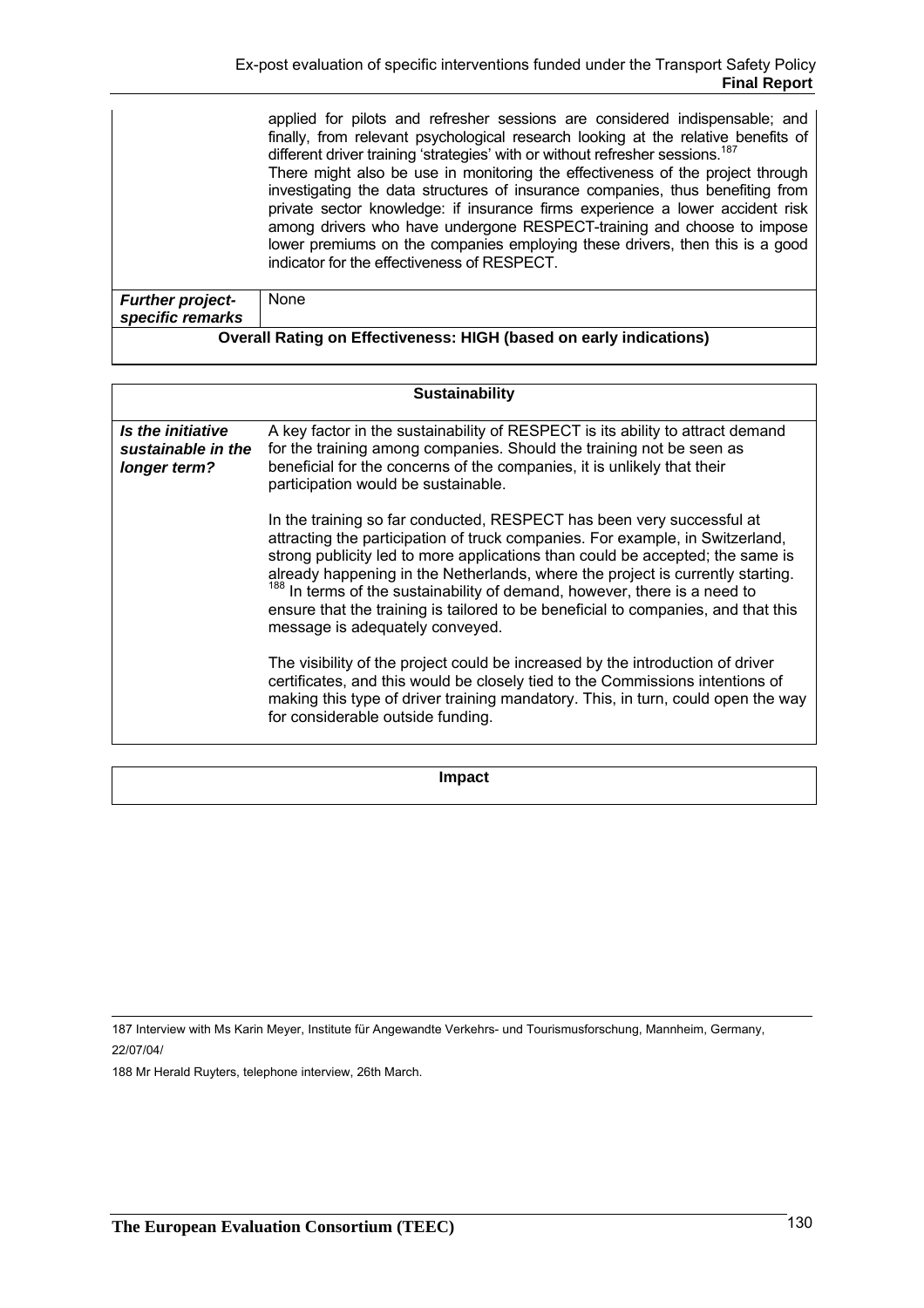| Impact on policy<br>making or on<br>broader policy<br>objectives | The entire project (phases 1 and 2) is designed to be one way of<br>implementing various earlier-defined policies, formulated for economic, safety<br>and environmental goals, and thus aimed at supporting industry and/ or<br>Members States.<br>Its purpose is to:<br>Give an example of how transport safety legislation can be transposed<br>into national legislation;<br>Help to shape future policy goals, namely the insertion of simulators in<br>$\bullet$<br>training programmes;<br>Serve as an example in defining what features are most important for<br>high-end simulators. <sup>190</sup>                                                                                                                                                                                                                                                                                                                                                                                                                                                                                                                                                                                                                                                                                                                                                                                                                                                                                                                                                                                                                      |  |  |
|------------------------------------------------------------------|-----------------------------------------------------------------------------------------------------------------------------------------------------------------------------------------------------------------------------------------------------------------------------------------------------------------------------------------------------------------------------------------------------------------------------------------------------------------------------------------------------------------------------------------------------------------------------------------------------------------------------------------------------------------------------------------------------------------------------------------------------------------------------------------------------------------------------------------------------------------------------------------------------------------------------------------------------------------------------------------------------------------------------------------------------------------------------------------------------------------------------------------------------------------------------------------------------------------------------------------------------------------------------------------------------------------------------------------------------------------------------------------------------------------------------------------------------------------------------------------------------------------------------------------------------------------------------------------------------------------------------------|--|--|
|                                                                  | Impacts relating to these areas could not be observed at the European or<br>national level due to the early stage at which the project is in, with one of the<br>few exceptions being the reference to high-end simulators in the Directive<br>2003/59/EC.<br>Indeed, this Directive makes man y references to the need for aspects of<br>truck driver training that are already being applied through RESPECT.<br>Nevertheless, while direct evidence of the policy impact of RESPECT is<br>scarce, the evaluators believe that RESPECT Phase 1 has, as outlined above,<br>set a strong framework on the basis of which Phase 2 is likely to succeed,<br>with impact (especially in the form of enabling governments to formulate                                                                                                                                                                                                                                                                                                                                                                                                                                                                                                                                                                                                                                                                                                                                                                                                                                                                                                |  |  |
| <b>Secondary</b><br>impacts on other<br><b>Policies</b>          | national legislation) likely to eventually be high.<br>Secondary impacts on other policies include:<br>Impact / Outcomes relevant to health policy, mainly through reductions in<br>$\bullet$<br>vehicle-emissions-related health problems.<br>Impact / Outcomes relevant to 'global' environmental policy. The project<br>$\bullet$<br>documents discuss benefits from emissions reduction in relatively broad<br>terms. Implicitly, this seems to mean on local and regional benefits from<br>emissions, i.e. a reduction in the emissions causing local and regional<br>public health (respiratory diseases) and environmental (destruction of<br>forests and buildings) problems, (for example through $SO2$ or small<br>particulate matter). A broader perspective would also take into account<br>reduced carbon emissions with a moderating effect on climate change<br>and important implications for countries that have committed to limiting<br>their carbon emissions under the United Nations Framework Convention<br>on Climate Change and the Kyoto Protocol (including public revenue<br>generation – see next bullet).<br>Impact / Outcomes relevant to fiscal policy. These mainly relate to savings<br>$\bullet$<br>to the public purse through reduced number of injuries and decreased<br>wear on roads. Moreover, in an emerging global carbon market / carbon<br>trading scheme, projects such as RESPECT could, if they could prove to<br>lead to sizeable carbon emissions reductions, provide a net income to the<br>public purse.<br>None of these effects have been measured. However, given what the |  |  |
|                                                                  | evaluators consider to be an effective project design (as laid out in the section<br>on effectiveness above) these positive secondary effects are almost certain to                                                                                                                                                                                                                                                                                                                                                                                                                                                                                                                                                                                                                                                                                                                                                                                                                                                                                                                                                                                                                                                                                                                                                                                                                                                                                                                                                                                                                                                               |  |  |

 189 Correspondence with Mr. Herald Ruyters, EC, 15 April 2004. In the same context, however, Mr. Ruyters stressed that the preparation and negotiations for the study started already way before the actual start of the project in 2002, and hence quite a few elements have influenced the decision making process of Directive 2003/59/EC (European Directive for Training of professional drivers). In this RESPECT, the reference to high-end simulators within this Directive is a direct result of the preparatory activities for this project.

190 Interview with Mr. Ruyters, 03/05/04.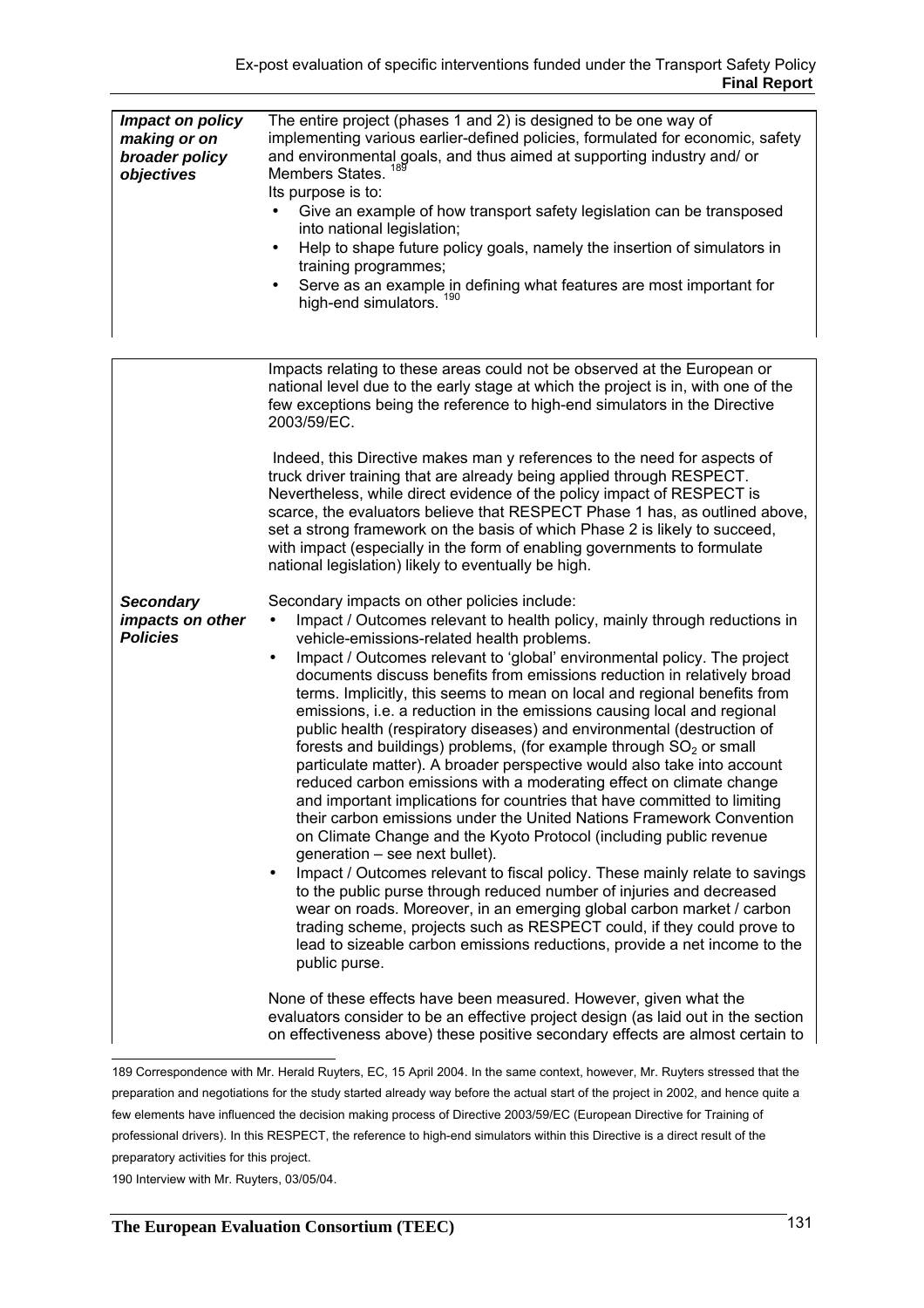|                                   | occur.                                                                                                                                                                                                                                                                                                                                                                                                                                                                                                                                                                                                                                                                                                                                                                                                                                                                                                                                                                  |  |
|-----------------------------------|-------------------------------------------------------------------------------------------------------------------------------------------------------------------------------------------------------------------------------------------------------------------------------------------------------------------------------------------------------------------------------------------------------------------------------------------------------------------------------------------------------------------------------------------------------------------------------------------------------------------------------------------------------------------------------------------------------------------------------------------------------------------------------------------------------------------------------------------------------------------------------------------------------------------------------------------------------------------------|--|
| <b>Communication</b><br>and media | Publicity and the level of communication differ from country to country.<br>Switzerland has had much of the training, and most press coverage. A<br>meeting of all stakeholders in February 2003 was used to publicise the project<br>in Switzerland. It was so well received that there were too many candidates -<br>the opposite of what had been expected, because transport companies make<br>losses in the short term while their drivers are on training. In Germany, the<br>Netherlands and France, there was less publicity (e.g. through the institute<br>CCV in the Netherlands or the institute AST in France). One key reason for<br>this were the delays experienced in the project, which made earlier publicity<br>obsolete. <sup>191</sup>                                                                                                                                                                                                             |  |
|                                   | Within the consortium, plans exist to establish a website and to disseminate<br>results at conferences and seminars. 192                                                                                                                                                                                                                                                                                                                                                                                                                                                                                                                                                                                                                                                                                                                                                                                                                                                |  |
| Impact on<br><i>industry</i>      | There has been considerable impact on industry, with industry participating<br>eagerly in the stages of the project so far undertaken. Moreover, research<br>indicates that industry is gaining considerably from RESPECT <sup>193</sup> . As shown<br>below under 'efficiency', there is evidence that the economic profit from this<br>training amounted to about 1,000 euros per driver per annum. Since<br>RESPECT offers a 3-day training programme, the economic profit should at<br>least be 1,000 euros per driver per annum. This means that the benefit for the<br>transport companies involved in the project would amount to 800,000 euros<br>per annum. It is therefore likely that the project will be an attractive one to<br>industry in the future, and engage the transport industry on a sustained basis.<br>Of course, this relies on successful implementation of phase II, and that the<br>economic benefits to industry are communicated widely. |  |
|                                   | <b>Overall Rating on Impact: HIGH</b>                                                                                                                                                                                                                                                                                                                                                                                                                                                                                                                                                                                                                                                                                                                                                                                                                                                                                                                                   |  |

| <b>Efficiency</b>                            |                                                                                                                                                                                                                                                                                                                                                                                                                                                                                                                                                                                                                                                                                                                                      |  |  |
|----------------------------------------------|--------------------------------------------------------------------------------------------------------------------------------------------------------------------------------------------------------------------------------------------------------------------------------------------------------------------------------------------------------------------------------------------------------------------------------------------------------------------------------------------------------------------------------------------------------------------------------------------------------------------------------------------------------------------------------------------------------------------------------------|--|--|
| <b>Efficiency in the</b><br>use of resources | As with the other areas of evaluation presented above, an analysis of the<br>efficiency of RESPECT can currently only be carried out in a preliminary<br>fashion due to the early stage at which the project found itself at the time of<br>evaluation. The evaluators nevertheless consulted various sources to be able<br>to assess the efficiency of resource use; the degree of efficiency with which<br>the program was run so far; and finally took some basic figures provided by<br>researchers on the likely savings to firms and society at large, and on this<br>basis quantified the potential financial benefits from RESPECT to compare<br>them against the costs (as well as against the EC contribution to RESPECT). |  |  |
|                                              | The evaluators consulted several sources and stakeholders to assess the<br>efficiency of resources use; several different issues were found or raised.<br>These included the opinion of the project manager, that there was not enough<br>effort made to find the cheapest possible consortium due to time constraints.<br><sup>194</sup> Contractors, on the other hand, mainly raised the point that delayed<br>payments led to considerable losses in this project since the running costs for<br>the simulators are very high, and the publicity for the training was at times<br>obsolete by the time the training got underway. Given the size of the EC share                                                                 |  |  |

191 Telephone interview with Herald Ruyters, 26th March

194 Face-to-face interview with Herald Ruyters, 03/05/04.

<sup>192</sup> NEA: RESPECT phase II. July 2003.

<sup>193</sup> As mentioned in the section on efficiency, there is evidence that the benefits to transport companies involved in the project amounts to 800,000 euros per annum.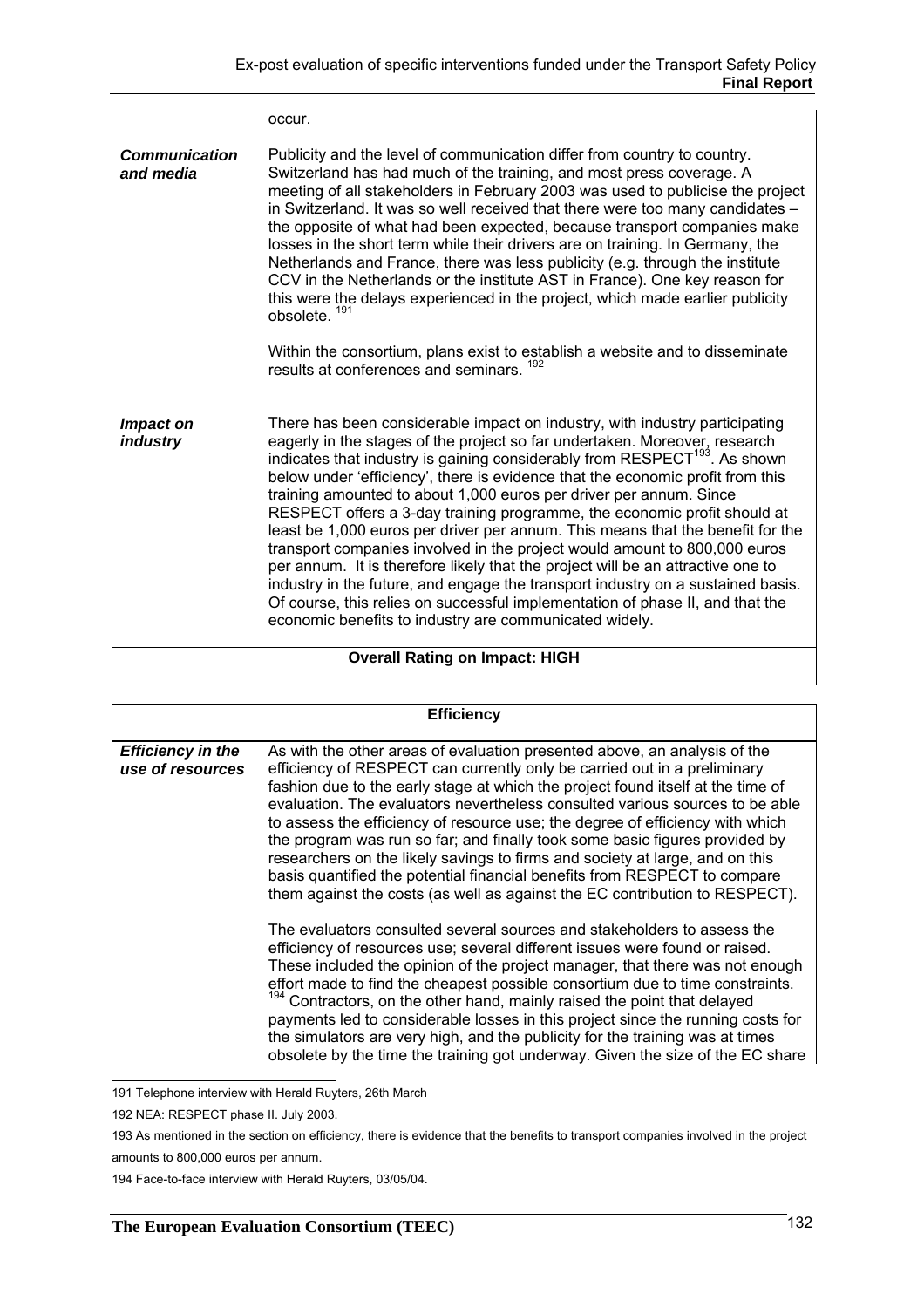|                                                            | in the project's funding, the late payments considerably affected the project's<br>efficiency. <sup>195</sup>                                                                                                                                                                                                                                                                                                                                                                                                                                                                                                                                                                                                                                                    |
|------------------------------------------------------------|------------------------------------------------------------------------------------------------------------------------------------------------------------------------------------------------------------------------------------------------------------------------------------------------------------------------------------------------------------------------------------------------------------------------------------------------------------------------------------------------------------------------------------------------------------------------------------------------------------------------------------------------------------------------------------------------------------------------------------------------------------------|
|                                                            | Thus, a key measure to increase the efficiency of the project would be, in the<br>opinion of the evaluators, not to split the project into two phases. In fact, the<br>project suffered from delays between Phase I and II (with phase II only<br>starting in April 2004). Originally conceived to yield more control on the part of<br>the EC over the funds allocated, new financial regulations in 2003 led to a<br>delay in the start of Phase II, with switches in contractors leading to further<br>delays.                                                                                                                                                                                                                                                |
| Cost<br>effectiveness in<br>terms of results<br>and impact | One way to judge the cost effectiveness is to calculate the benefits for the 800<br>drivers that will be trained in the Netherlands. A Dutch transport company (its<br>name being known to the Research Institute NEA but not provided to the<br>evaluators for confidentiality reasons) started a 1-day training for their drivers<br>several years ago. Their finding was that the economic profit from this training<br>amounted to about 1,000 euros per driver per annum. Since RESPECT offers<br>a 3-day training it is reasonable to assume that the economic profit will be at<br>least 1,000 euros per driver per annum. This means that the benefit for the<br>transport companies involved in the project would amount to 800,000 euros<br>per annum. |
|                                                            | A second way to judge the cost effectiveness is to calculate the estimated<br>benefits in social cost. One driver will cover approximately 100,000 km per<br>annum, hence for the 800 foreseen in the Netherlands drivers, this means 80<br>million km. In the Netherlands the monetary value of mortal victims is<br>estimated to be on average 0,06 euros/ truck km and of hospitalised victims<br>0,015 euros / truck km.                                                                                                                                                                                                                                                                                                                                     |
|                                                            | Then we can make the following calculation:<br>80 million km p.a. leads to a monetary loss of 4,800,000 euros p.a.<br>through loss of life (80,000,000 km times 0.06 euros).<br>80 million km p.a. leads to a monetary loss of 1,200,000 euros p.a.<br>through loss of injuries (80,000,000 km times 0.015 euros).                                                                                                                                                                                                                                                                                                                                                                                                                                               |
|                                                            | If we reasonably assume a 10% reduction in accidents <sup>197</sup> , we obtain:                                                                                                                                                                                                                                                                                                                                                                                                                                                                                                                                                                                                                                                                                 |
|                                                            | Savings of 480,000 euros p.a. for reduced loss of life.<br>Savings of 120,000 euros p.a. for reduced injuries.                                                                                                                                                                                                                                                                                                                                                                                                                                                                                                                                                                                                                                                   |
|                                                            | This yields a benefit of 600,000 euros p.a. for the Netherlands alone, i.e. 750<br>euros per driver for 800 drivers.                                                                                                                                                                                                                                                                                                                                                                                                                                                                                                                                                                                                                                             |
|                                                            | Given all of the above calculations and comparing this to the total budget of<br>the project (1,912,370 euros), we can conclude that:                                                                                                                                                                                                                                                                                                                                                                                                                                                                                                                                                                                                                            |
|                                                            | There is efficiency at the company level as soon as four companies are<br>$\bullet$<br>involved (which is currently the case).<br>• Efficiency at the public level as soon as 2550 drivers are trained<br>(1,912,370: 750) under current costs.                                                                                                                                                                                                                                                                                                                                                                                                                                                                                                                  |
|                                                            | Applying the same numbers to the EC contribution of 50% (i.e. 1,912,370<br>Euros: 2 = 956,185 Euros) yields:                                                                                                                                                                                                                                                                                                                                                                                                                                                                                                                                                                                                                                                     |
|                                                            | Efficiency at the company level as soon as two companies are involved.                                                                                                                                                                                                                                                                                                                                                                                                                                                                                                                                                                                                                                                                                           |

195 Interview with Mr. Bruno Zimmermann, Bern, Switzerland, 21/04/05.

196 Personal correspondence by Mr. J. Jetten of the NEA, the Netherlands, 17 May 2004.

197 As provided by Mr Herald Ruyters during interview at the EC, Monday 3 April.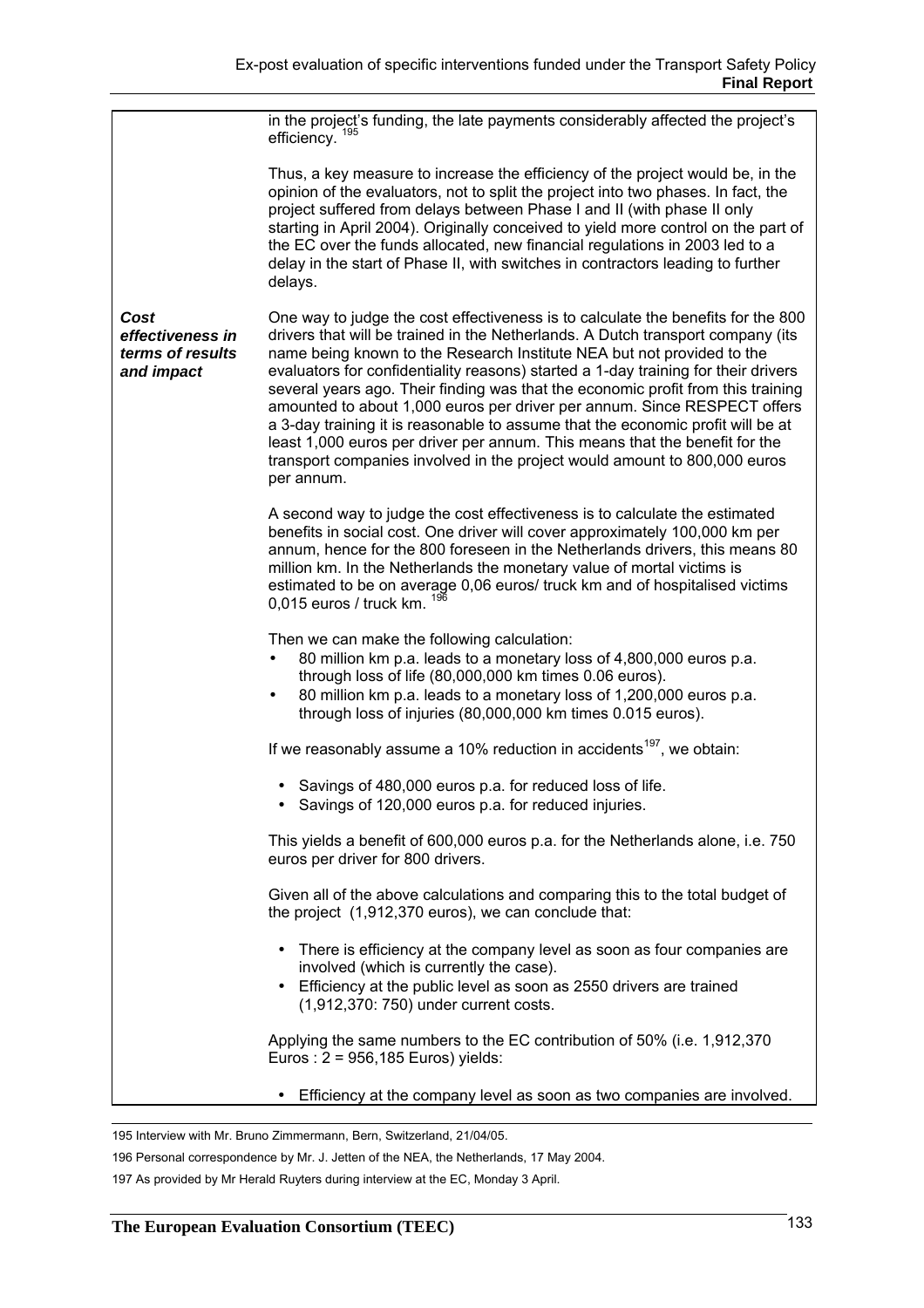• Efficiency at the public level as soon as 1275 drivers are trained (956,185: 750) under current costs.

However, it has to be borne in mind that taking only 50% of the total sum actually used for RESPECT distorts the picture – e.g., the above Dutch transport company might have concluded a different savings figure if training had only be administered with half the amount actually provided. The efficiency calculations at the EC contribution level therefore have to be taken as an approximation.

**Overall Rating on Efficiency: HIGH**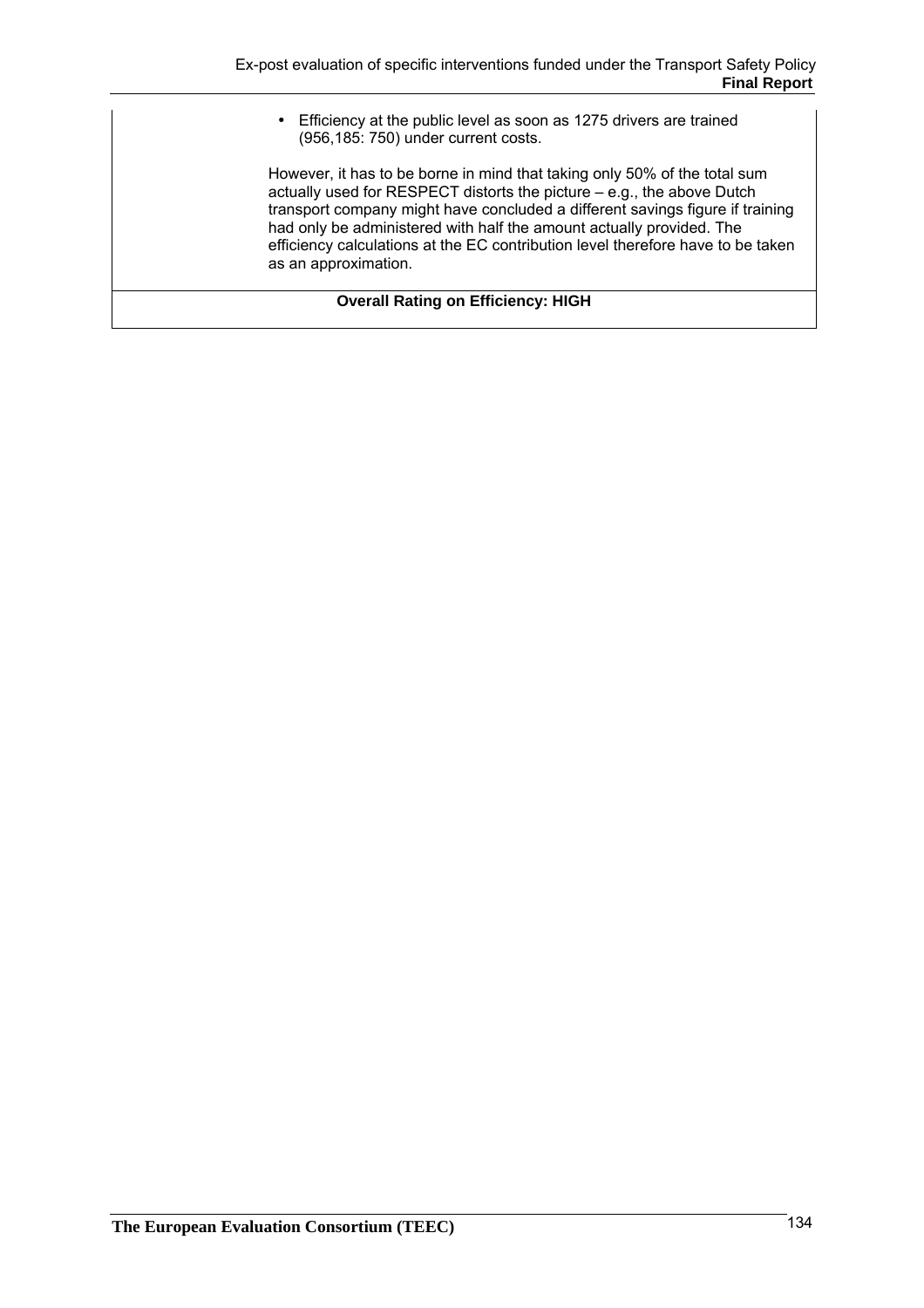#### **Scope for integration of indicators into the monitoring of current and future interventions**

#### **Assessment of the theory**

The assessment of the theory component can be done by tests on computers or by multiple-choice questionnaires. Advanced testing procedures (e.g. computer-based tests that adapt to candidates' knowledge levels) can provide relatively reliable assessments' of the development of a group's skill level over time.

Until a few years ago, the fact that every group of examinees had to be asked different questions in 'their' test, led to a lack of comparability of test results between different groups or of the same group over time (e.g. because the level of overall difficulty in any given test was to a degree a matter of subjective judgement). However, during the last few years, standardised testing procedures have advanced considerably. It is now possible to develop tests in which a candidate has to answer a sequence of computer-based questions, and is only able to proceed to the next question once the current question is answered. Based on the record of answers at any given point in time, the computer program adapts the level of difficulty as the test goes along, using a vast pool of thousands of possible questions of different levels of difficulty.

This has vastly increased the comparability of test results between several groups of examinees at the same point in time or the same examinees at different points in time. These new testing techniques hence lend themselves much better for replicable indicators. It might be used to assess the theory part of RESPECT, because subjecting the same group of examinees to the same standardised test, immediately following their theory training and once a few weeks later, will allow a judgement to be made on how much of a long-term learning effect on safety theory knowledge RESPECT has.

An additional advantage is that these tests can be administered anywhere in the world as long as standardisation (through common software) is ensured. This means that examinees may not need to travel back to the point of training for their second testing.

#### **Assessment of the practice**

In comparing the practical and theoretical components, establishing reliable indicators for the practical component is much more complex task than that for the theoretical aspect. In fact, establishing indicators for the practical part of RESPECT will be possible only for quantifiable and comparable types of tests. These include, for example, the distance needed to bring vehicle to a halt at a specific speed, goods load and type of weather condition. Other aspects of the training for which quantifiable and comparable indicators might be developed are fuel consumption statistics; statistics on adherence to driving and resting times (keeping in mind that failure to adhere to laws on resting times is one of the most frequent causes of road accidents involving trucks).

For some parts of the training it may be impossible to establish indicators – in particular the 'psychological' part, which attempts to influence drivers' behaviour. However, provided that the costs (high in both resources and time) were acceptable, it would be possible to undertake a survey of drivers' attitudes and self-reported behaviour, both at the baseline (zero) and some time after the training was completed. This type of survey would capture quantifiable information on the drivers' attitudes and behaviour, by using a closed questionnaire. Information would be collected via a series of leading questions (i.e. in the last month have you had to use an emergency break? Why? In the last 6-months, how many times have you not had an adequate rest period? Why?). Providing driver confidentiality is ensured, this type of survey could provide sufficient information to extrapolate the findings in terms of national level impact. It could also assist project managers in attributing impact to the programme by surveying the control group at the same time.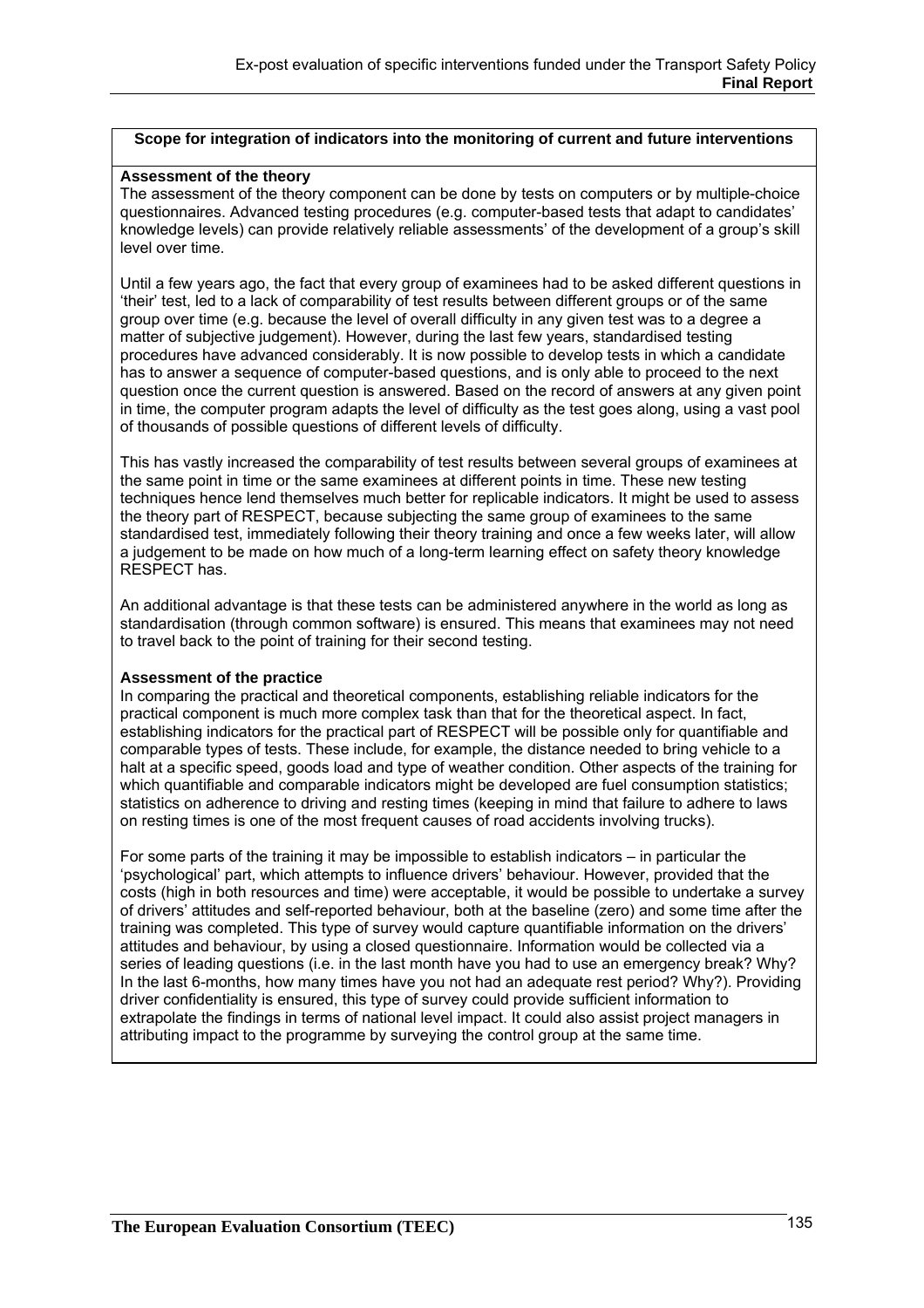#### **Suitability of extension / future recurrence of similar activities**

In terms of an extension of evaluation methodologies, there is a method being developed in France. It includes an assessment of the drivers on a truck before and after the training with the help of onboard tools plus sensors. <sup>198</sup> This will allow for the use of indicators for measurement of effectiveness, as stipulated in the previous section of this evaluation grid, and it is recommended that this methodology be adopted.

In terms of an extension of the programme, whilst it has provisionally scored 'high' on all evaluative areas, there are possibilities for improving the performance of the project. Options for this include extending it to other vehicles / vehicle drivers. For example, there is increasing concern about continuity in to other verneles? vernele unvers. For example, there is increasing context is about coach accidents in Europe. <sup>199</sup> Current knowledge on safety In the coach context is still limited. <sup>200</sup> This is also highlighted in the White Paper on Transport.<sup>201</sup>

Other possibilities are to extend the geographical scope by extending to additional European countries; the development of driver certificates; follow-up training schemes (e.g. on specialised areas like urban driving); and training on how to deal with the negative effects of fatigue and monotony on driver concentration.

The Final Technical Report includes further suggestions on project extension activities, including driving with dangerous goods, first aid, use of fire extinguisher, how to handle stress, maintenance of the vehicle, international laws / regulations. The Final Technical Report also argues that motivational aspects should be given more emphasis in driver education than it is done at present. Second, active learning methods should be widely applied also in driver education. <sup>203</sup>

Extensive evaluation of the trade-off between the objective of reducing accidents and other objectives, e.g. reduction of fuel consumption (the trade-off here existing in the fact that fuel-efficient driving is, for inexperienced drivers, at first more difficult, leading to less safety for all road users): *"It is to be noted that training aiming at the reduction of fuel consumption can be counter productive to training aiming at the reduction of accidents." <sup>204</sup>*

As the project started in April / May 2002, it is necessary to evaluate the long-term effects at a later point in time. However, as mentioned above, if trying to measure long-term effects, there are limits to the possibility of isolating the 'pure' training effect vis-à-vis changes in drivers' performance induced by other factors in the meantime.

## **Ways of improving value added from the funding**

There are considerable possible secondary effects on policies that were hardly considered in the project planning. Hence, introducing training components to ensure the project has maximum effects on these policies could increase value added from funding. In particular, so far emissionsrelated health problems were not a major component of the theoretical training. If this was integrated into the training, i.e. through training on emissions-reduced driving, drivers might particularly be taught to apply these techniques near urban agglomerations to avoid the negative effects from local air pollution.

 198 Inception report p. 7.

<sup>199</sup> This was especially the case in 2003, which saw a very high number of fatal accidents involving coaches. E.g., during the period of May and June 2003 and for German tourist coaches alone, there were three serious accidents, causing six, 28 and 33 deaths respectively (Source: Electronic Archives of the 'West German Broadcasting Corporation', Cologne, Germany). 200 EC (2001): Road Safety – Results from the transport research programme.

<sup>201</sup> The European Commission: European Transport Policy: time to decide (2001), p. 26.

<sup>202</sup> Face-to-face interview with Bruno Zimmermann, Bern / Switzerland, 23/05/2004.

<sup>203</sup> RESPECT: Final Technical Report.

<sup>204</sup> Inception Report, p.6.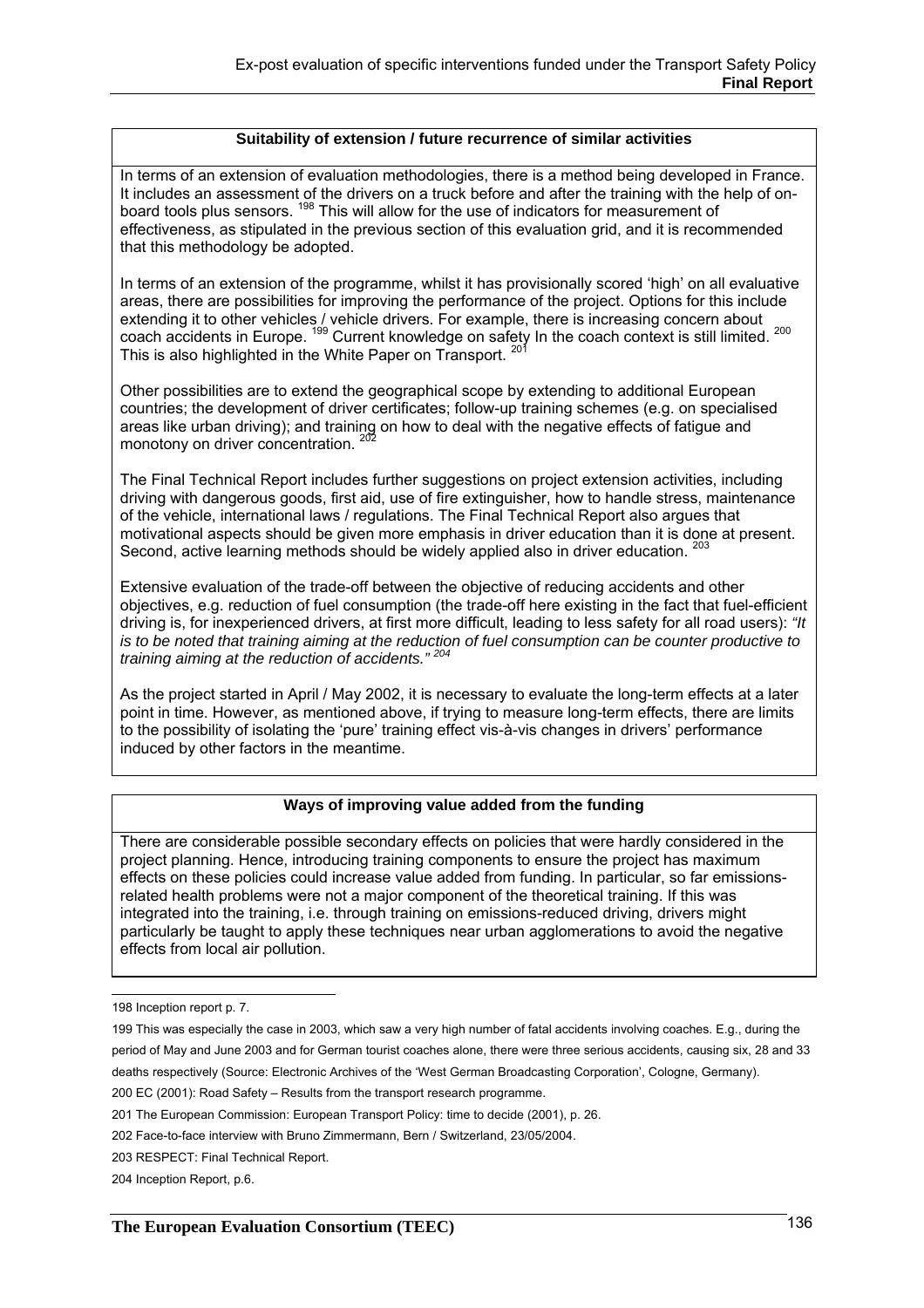Additionally, the effects on the wear on roads by the project were not assessed closely. If it is quantifiable and high, then savings on road repair might make the project financially more viable. This might also make negotiations with local or regional administrations more fruitful, in case these can reap financial benefits in terms of fewer road repairs through RESPECT.

Further funding possibilities might be had from institutions that benefit from the multiplier effect of RESPECT: Scientific research reports will eventually be made publicly available, once accepted by EC. There will also be dissemination (through seminars etc) by the research institutes involved. Hence the EC, but also National Governments, are to use training initiatives in the transport sector, possibly even in vehicles other than trucks.

Training institutes may also benefit from findings, as may simulator manufacturers. Finally, transport research institutes may benefit from the learning experience. If there are indeed quantifiable longterm benefits for all these institutions, they will be hard pushed to refuse co-funding.

Most importantly, the truck companies have so far not been involved to the maximum possible extent, given the sizeable benefits arising to them from the training (e.g. through reduced involvement of the firm's trucks in accidents; reduced wear of the firms' trucks, etc). <sup>205</sup> The high savings to companies shown in the efficiency section above suggest that companies should be encouraged to carry a considerable part of the costs.

#### **Conclusions**

**Relevance: HIGH** The project has a very straightforward link to reductions in truck-related accidents on European roads. It provides a well-targeted and nevertheless comprehensive way of addressing the need for truck-driver training mentioned in the EC Transport Safety Policy documents. By providing first experiences with truck driver training, it also paves the way for the introduction of such training (and possibly even of the use of simulators) into legislation. However, RESPECT is so far only provided in general terms; the evaluators would suggest at least a degree of more specialised training modules (e.g. for drivers of dangerous goods). Improvements on this aspect would very likely move the project towards very high relevance.

**Effectiveness: HIGH** However, the possibility of conclusive assessment is limited to date due to the project still being at too early a stage*.* Hence, the evaluation of effectiveness concentrates on assessing the achievements of Phase 1 ("defining and making operational the training programmes; defining a measurement and evaluation scheme."); and on whatever results there are from the Swiss training programme.

- The training programme has been clearly defined and has successfully been made operational in Switzerland.
- The project has convincing built-in effectiveness measurement tools that take into account the complex aims of the project, and are sophisticated from a statistical viewpoint. Clearly, however, the success of these effectiveness tools in practice remains to be seen.
- As for initial results from the Swiss training programme, these have been positive.

Test results before training were 2.4, after training 1.7 on scale from 1 (excellent) to 4 (sufficient). Fuel reduction effects amounted to 9.5% after the training compared to before the training. However, the evaluators point out that the project has so far only been taking place in Switzerland and measurable results have been scarce.

The effectiveness of the project could still be improved by numerous means, including by increasing the statistical accuracy of results through stratification by company size or driver age or experience; refresher-training sessions (which have been shown to increase the effectiveness of RESPECT-

 205 The NEA Transport Research Institute calculates that benefits are approx. 800,000 euros per company, which so far leads to a large net benefit to companies (which in turn explains the strong interest currently shown by companies in participating). NEA: RESPECT Phase II, July 2003. Correspondence with Mr. J. Jetten of NEA, 17 May 2004. However, it should be noted that some stakeholders do believe that the limits to firms' contributions to the project will soon be reached (e.g. Mr Bruno Zimmermann during interview in Bern, Switzerland, on 21/05/04).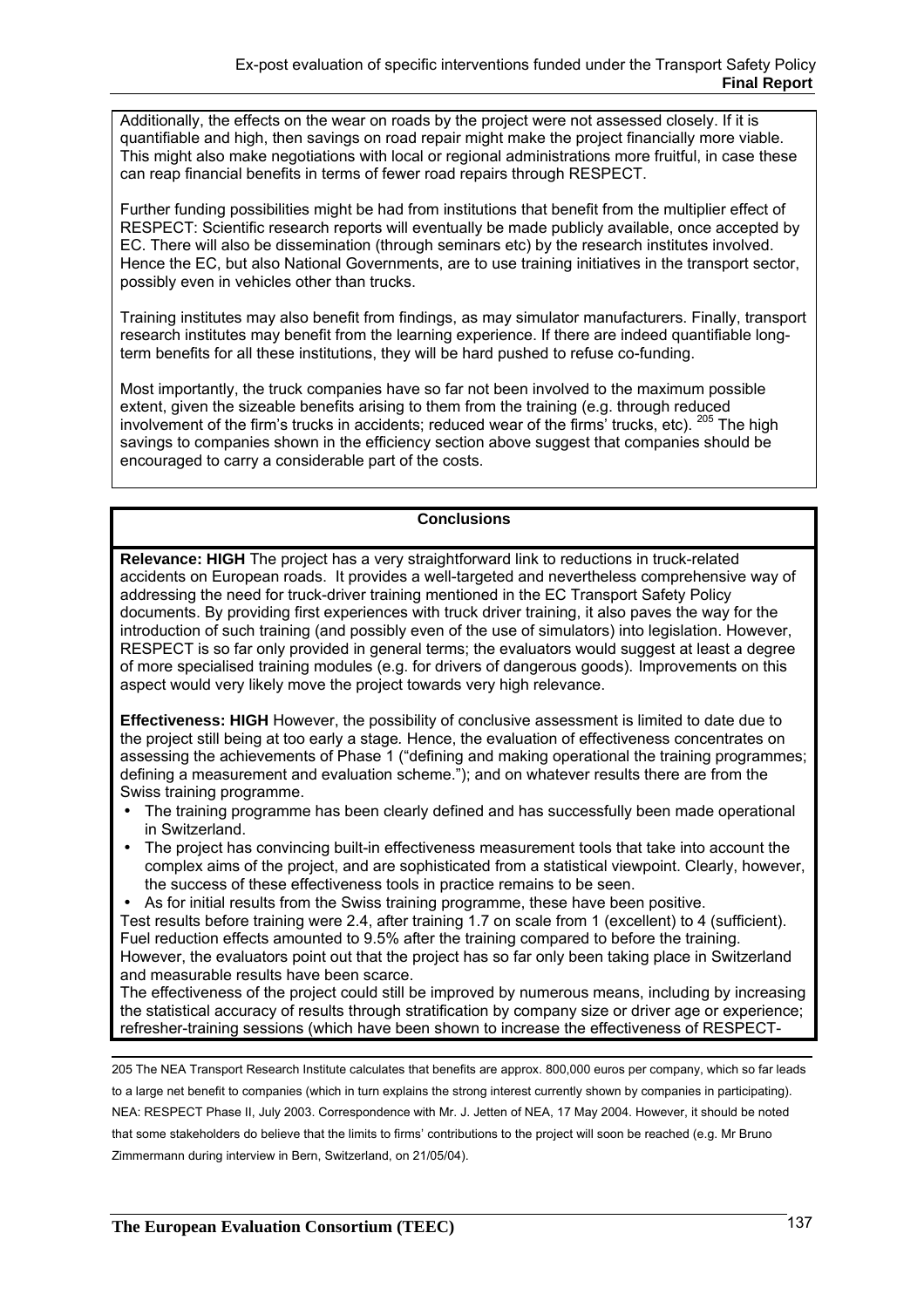type measures); or investigating the data structures of insurance companies on whether these give lower premiums to companies whose drivers have completed a 'RESPECT'-training.

**Impact: HIGH** The entire project (phases 1 and 2) is designed to be one way of implementing various earlier-defined policies, formulated for economic, safety and environmental goals, and thus aims at supporting industry and / or Members States.  $^{20}$ 

Due to the early stage at which the project finds itself, little impact could so far be observed at the European or national level, with one of the few exceptions being the reference to high-end simulators in the Directive 2003/59/EC. Nevertheless, the evaluators believe that RESPECT Phase 1 has set a strong framework on the basis of which Phase 2 is likely to succeed, with impact (especially in the form of helping governments to formulate national legislation) likely to eventually be high or very high.

Industry is participating eagerly in the stages of the project so far undertaken and research indicating that industry is gaining considerably from RESPECT (which will in turn ensure industry participation in the future).

The particularly high level of highly likely secondary impacts, especially on health and the environment should be noted.

**Efficiency: HIGH** The total budget of the project was 1,912,370 euros. An assumed 10% accident reduction leads to savings of 600 000 euros per annum with training for 800 drivers, i.e. 750 euros of savings per driver. Benefits to companies in the Netherlands (800,000 euros per company p.a). suggest that:

- There is efficiency at the company level as soon as four companies are involved (which is currently the case).
- There will be efficiency at the public level as soon as 2550 drivers are trained (1,912,370: 750) under current costs.

#### **Recommendations**

**Future funding: Further funding at previous levels.** This is currently still necessary at the very least until the completion of Phase 2 to obtain tangible results (on the basis of which a decision for any further funding for extension and / or similar activities should be taken). However, the project management should be encouraged to seek considerable financial contributions from firms for future activities, since the above efficiency calculations suggest that the benefits to companies are currently high.

**Improve value added of the funding:** This should focus on taking secondary effects on wear on roads or on environmental benefits into account more explicitly in assessment of project benefits. This may also open avenues for other funding sources (i.e., public entities interested in these secondary effects, such as regional administrations interested in decreasing the wear on their roads).

<sub>206</sub> Correspondence with Mr. Herald Ruyters, EC, 15 April 2004. In the same context, however, Mr. Ruyters stressed that the preparation and negotiations for

the study started already way before the actual start of the project in 2002, and hence quite a few elements have influenced the decision making process of

Directive 2003/59/EC (European Directive for Training of professional drivers). In this RESPECT, the reference to high-end

simulators within this Directive is a direct result of the preparatory activities for this project.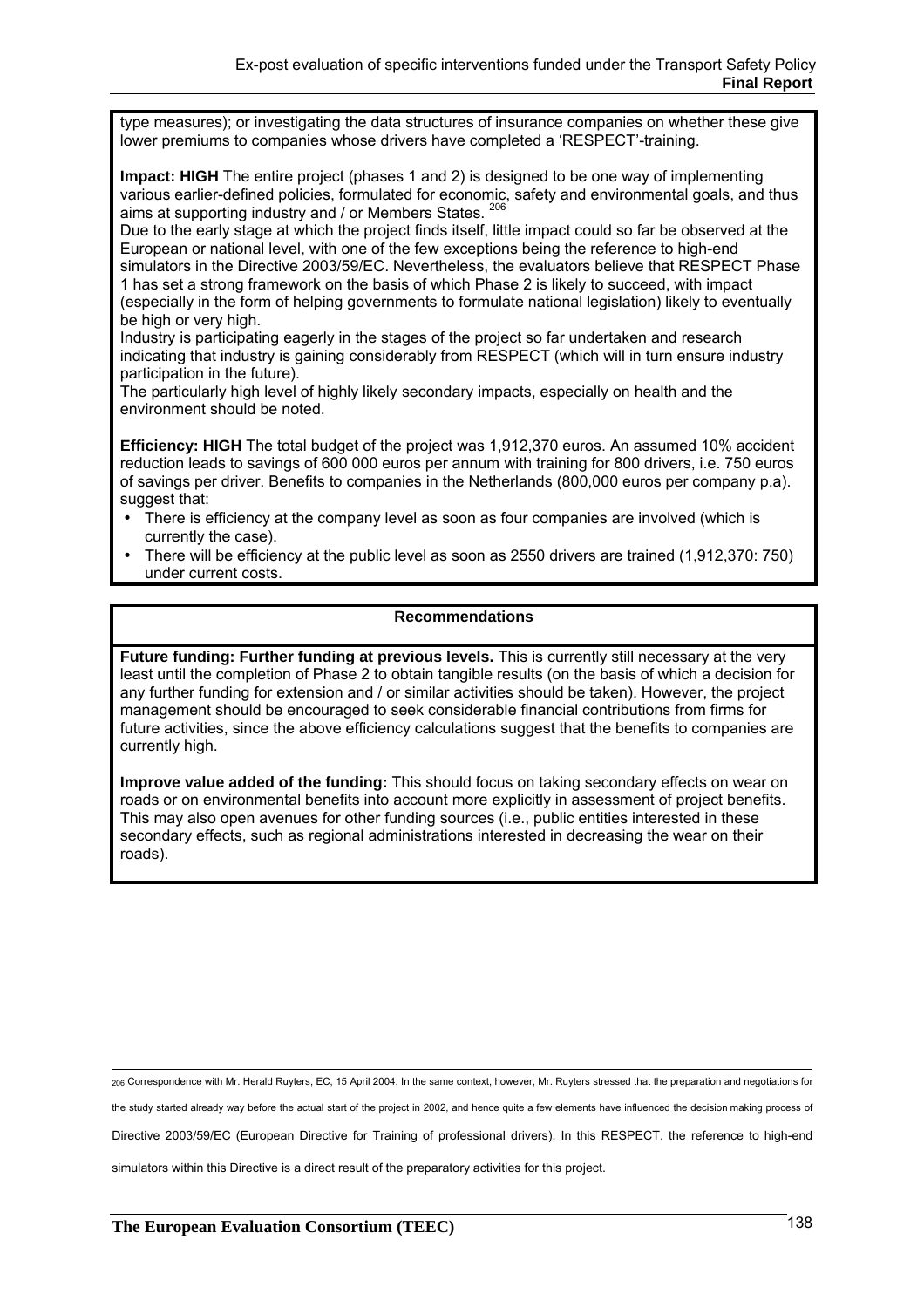# **7.6 CARE**

There have been several contracts related to the CARE Database since its feasibility study in 1989. The Care Database programme has benefited from 12 separate commitments since inception which include; information management and technical support to; strategic projects and research and development projects. Three were outside the CARE budget (STAIRS, CRASH and PENDANT). All 12 have been included for completeness.

| Project title,<br>number and type | CARE Plus Phase I and II (B96-B2 7020-SIN 2624-SUB and B97-B2<br>7020-SIN 5934-SUB) - Strategic project |                |                                      |
|-----------------------------------|---------------------------------------------------------------------------------------------------------|----------------|--------------------------------------|
| <b>Type of funding</b>            | Subvention                                                                                              | % of financing | 50%                                  |
| <b>Overall EC budget</b><br>€     | € 689.680                                                                                               | Contract: year | 1996-2000                            |
| Budget for fees $\epsilon$        | No information available                                                                                | N. person/days | CARE Plus II:<br>1332<br>person/days |

| Project title,<br>number and type | (B2000-B2 7020B SIN2.273205-SUB) -<br><b>Strategic</b><br>project<br>Asteryx<br>project |                |                          |
|-----------------------------------|-----------------------------------------------------------------------------------------|----------------|--------------------------|
| <b>Type of funding</b>            | Subvention                                                                              | % of financing | 50%                      |
| <b>Overall EC budget</b><br>€     | € 109.115                                                                               | Contract: year | 2000-2003                |
| Budget for fees $\epsilon$        | No information available                                                                | N. person/days | No information available |

| Project title,<br>number and type | Standardisation of accident and injury registration systems STAIRS<br>(SIN9896000754) - Research and development project |                |                                 |
|-----------------------------------|--------------------------------------------------------------------------------------------------------------------------|----------------|---------------------------------|
| <b>Type of funding</b>            | Subvention                                                                                                               | % of financing | No information available<br>207 |
| <b>Overall EC budget</b><br>€     | € 294.479                                                                                                                | Contract: year | No information available        |
| Budget for fees $\epsilon$        | No information available                                                                                                 | N. person/days | No information available        |

| Project title,<br>number and type | European Road Safety information system (CRASH) - Research and<br>development project |                |                          |
|-----------------------------------|---------------------------------------------------------------------------------------|----------------|--------------------------|
| <b>Type of funding</b>            | Subvention                                                                            | % of financing | No information available |
| <b>Overall EC budget</b><br>€     | € 63.100                                                                              | Contract: year | No information available |
| Budget for fees $\epsilon$        | No information available                                                              | N. person/days | No information available |

**Project title, PENDANT – Research and development project**  $^{208}$ 

207 The information received on these projects is ("CARE Related projects") Project name – Number- Type and Overall EC

Budget. (Information sent by Jean Paul REPUSSARD on May 18th, 2004).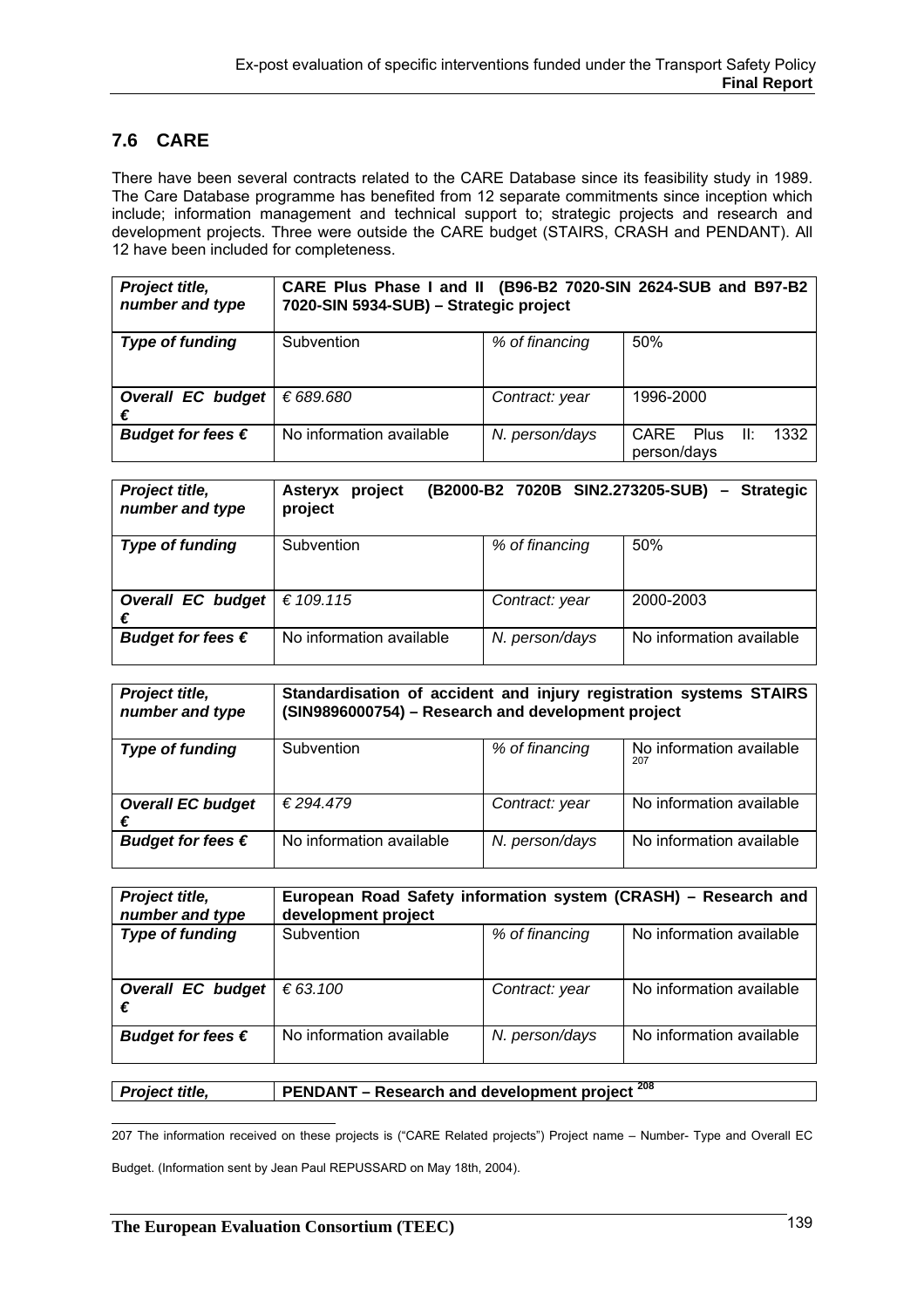| number and type                        |                          |                |                          |
|----------------------------------------|--------------------------|----------------|--------------------------|
| <b>Type of funding</b>                 | Subvention               | % of financing | No information available |
| Overall EC budget $\in$ 3.000.000<br>€ |                          | Contract: year | 2003-2004-2005           |
| Budget for fees $\epsilon$             | No information available | N. person/days | No information available |

| Project title,<br>numbers and type | Development and maintenance of CARE Database (B96-B2 7020-SIN<br>001487, B97-B2 7020-SIN 3160-SER-CARE and SINB9897007969) <sup>209</sup> - IT<br>and management project |                |                          |
|------------------------------------|--------------------------------------------------------------------------------------------------------------------------------------------------------------------------|----------------|--------------------------|
| <b>Type of funding</b>             | Service Contract                                                                                                                                                         | % of financing | 100% $\overline{^{210}}$ |
| <b>Overall EC budget</b><br>€      | € 852.735 <sup>211</sup>                                                                                                                                                 | Contract: year | 1996/1997                |
| Budget for fees $\epsilon$         | No information available                                                                                                                                                 | N. person/days | Approx. 300.             |

| Project title,<br>number and type | Development and maintenance of CARE Database (B98-B2 7020 SIN<br>6464-SER-Anite) - IT and management project |                |            |
|-----------------------------------|--------------------------------------------------------------------------------------------------------------|----------------|------------|
| <b>Type of funding</b>            | Service Contract                                                                                             | % of financing | 100%       |
| <b>Overall EC budget</b><br>€     | € 693.740 <sup>2</sup>                                                                                       | Contract: year | 1997       |
| Budget for fees $\epsilon$        | No information available                                                                                     | N. person/days | Approx 300 |

| Project title,<br>number and type | Développement Base de Données CARE (SI2 137940) - IT and<br>management project |                |                          |
|-----------------------------------|--------------------------------------------------------------------------------|----------------|--------------------------|
| <b>Type of funding</b>            | Service Contract                                                               | % of financing | 100%                     |
| <b>Overall EC budget</b><br>€     | € 30.594                                                                       | Contract: year | 1999                     |
| Budget for fees $\epsilon$        | No information available                                                       | N. person/days | No information available |

| <b>Project</b><br>title,<br>number and type | CARE Maintenance and Development (B2000-B2 7020A SIN2 17176-<br>SER, SI2 317956 and SI2.322640) - IT and management project |                |           |
|---------------------------------------------|-----------------------------------------------------------------------------------------------------------------------------|----------------|-----------|
| Type of funding                             | Service Contract                                                                                                            | % of financing | 100%      |
| Overall EC budget $\in$ 75.613<br>€         |                                                                                                                             | Contract: year | 2000-2001 |

208 This CARE-related project started in February 2003 and will finish in year 2005.

209 Information provided by Jean-Paul Repussard, DG TREN by correspondence during April 2004.

210 Information provided by Jean-Paul Repussard by email on May 14th.

211 Total amount paid based on hand written notes on the contract.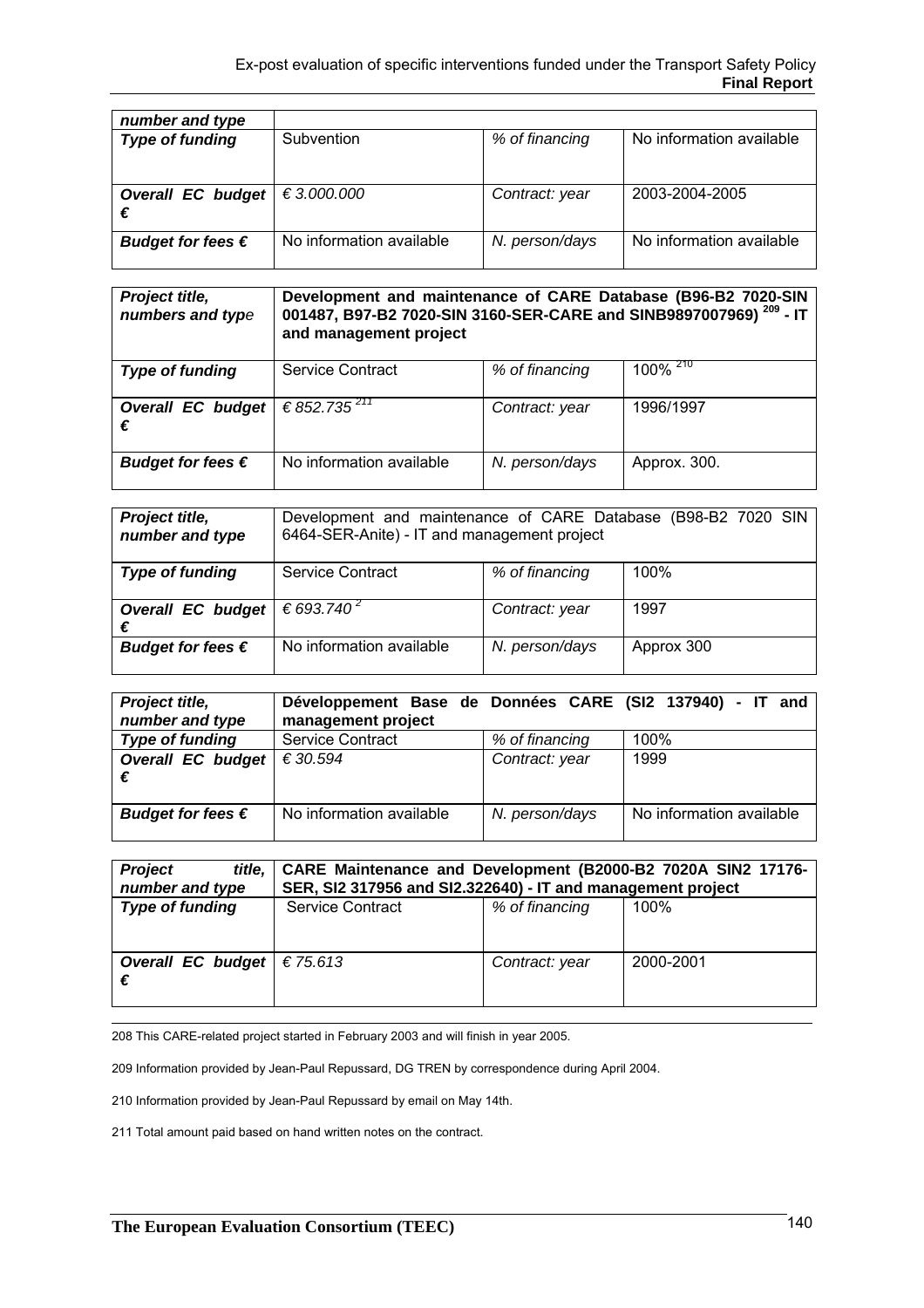| No information available<br>N. person/days<br>Budget for fees $\epsilon$ | No information available |
|--------------------------------------------------------------------------|--------------------------|
|--------------------------------------------------------------------------|--------------------------|

| Project title,<br>number and type | Development and maintenance of CARE Database (B2000 B2 7020 A<br>SIN 2.249261-SER) - IT and management project |                |                          |
|-----------------------------------|----------------------------------------------------------------------------------------------------------------|----------------|--------------------------|
| <b>Type of funding</b>            | Service Contract                                                                                               | % of financing | 100%                     |
| <b>Overall EC budget</b><br>€     | €48.278                                                                                                        | Contract: year | 2000                     |
| Budget for fees $\epsilon$        | No information available                                                                                       | N. person/days | No information available |

| <b>Project</b><br>title,<br>number and type | Projects which provide technical manpower to DG TREN 212 - IT and<br>management project |                |            |
|---------------------------------------------|-----------------------------------------------------------------------------------------|----------------|------------|
| <b>Type of funding</b>                      | <b>Service Contract</b>                                                                 | % of financing | 100%       |
| <b>Overall EC budget</b><br>€               | € 284.779                                                                               | Contract: year | 2002-2003  |
| Budget for fees $\epsilon$                  | No information available                                                                | N. person/days | Approx 300 |

| Project title,<br>number and type | CARE Thematic Expertise (B2000-B2 7020A SIN2.290644-SER) - IT and<br>management project |                |                          |
|-----------------------------------|-----------------------------------------------------------------------------------------|----------------|--------------------------|
| <b>Type of funding</b>            | Service Contract                                                                        | % of financing | 100%                     |
| <b>Overall EC budget</b><br>€     | € 29.850                                                                                | Contract: year | 2000                     |
| Budget for fees $\epsilon$        | No information available                                                                | N. person/days | No information available |

#### **Background and genesis**

In 1984 the European Parliament requested the creation of a Community road accident database in connection with its resolution in 1986 on Community measures for the reduction of road  $accidents<sup>213</sup>$ .

In 1988 an expert group of the OECD outlined the way towards a "Framework for consistent traffic and accident statistical database". In 1989 the Commission announced the creation of an accident database.<sup>214</sup> Based on a feasibility study conducted by the Commission, the High-Level-Group on Road Safety in its meeting October 1992 confirmed the necessity of the creation of such a database.

In 1993, the Commission presented both its White Paper on the Future Development of the Common Transport Policy and its communication for an action programme on road safety, where the matter was again considered a priority. A proposal was presented to the Council and the European Parliament in July 1993, which states *"The creation of a Community database on road accidents is one of the priorities selected by the high-level group of representatives of the Governments of the Member States <sup>215</sup>* ". This proposition was adopted on 30 November 1993.

The initial phase of CARE formally commenced on April 1st 1994. CARE is a database on road accidents that result in death or injury. Due to its complexity, long lifetime, diversity of providers and several administrative issues.<sup>216</sup> the CARE programme has been developed under 12 project funding streams since its inception.

 212 Includes contracts with Bureau Van Dijk, Ariane II and Trasys.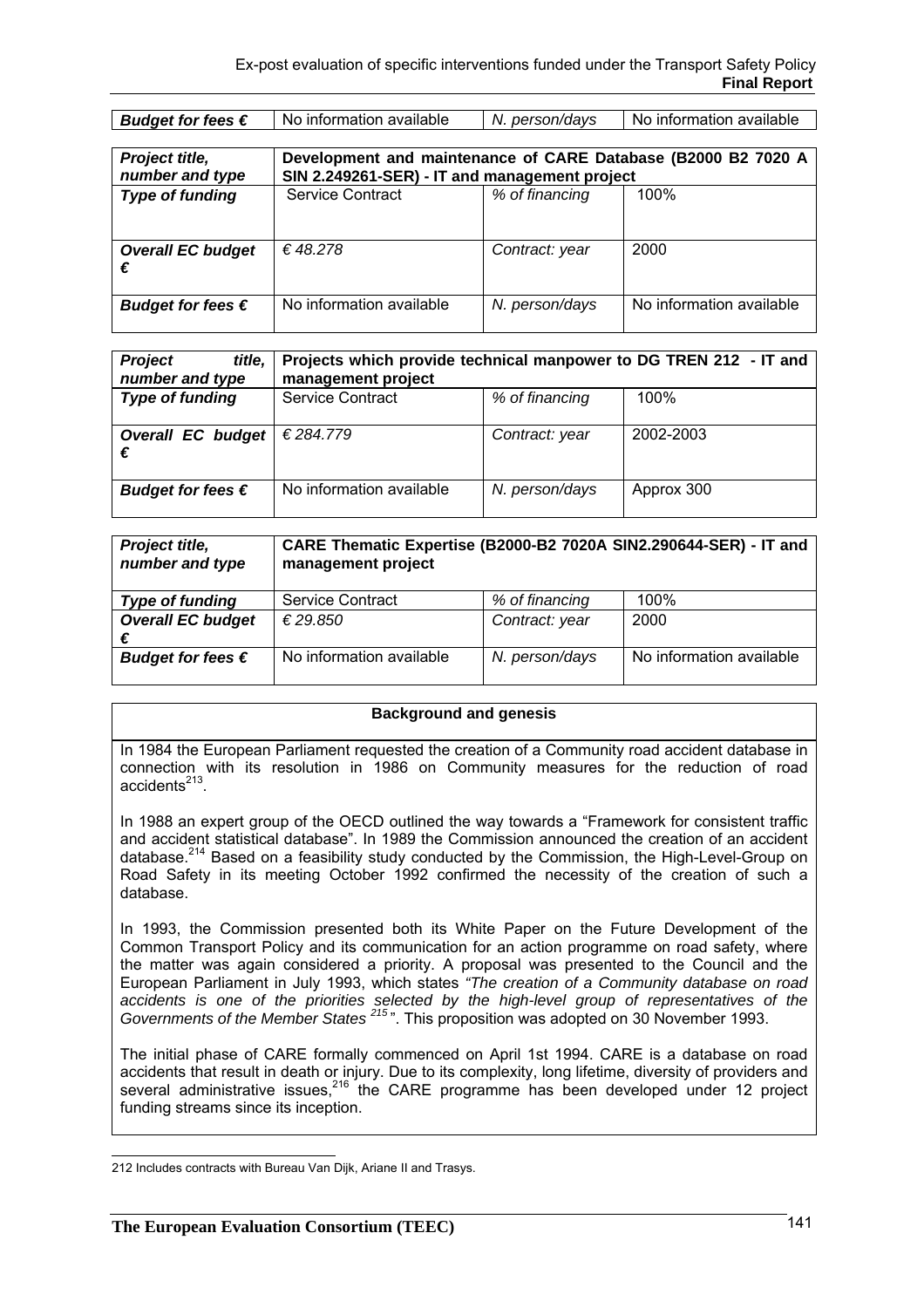|                                                   | <b>Typology of project</b>                                                                                                                                                                                                                                                                                                                                                        |
|---------------------------------------------------|-----------------------------------------------------------------------------------------------------------------------------------------------------------------------------------------------------------------------------------------------------------------------------------------------------------------------------------------------------------------------------------|
| The role of the<br>project in the<br>policymaking | Road traffic accidents in the European Union claim more than 40,000 lives<br>annually and leave more than 1.7 million people injured, representing<br>estimated costs, both direct and indirect of Euro 160 billion <sup>217</sup> .                                                                                                                                              |
| process                                           | The Commission has proposed an ambitious target of reducing by 50% the<br>number of road fatalities by the year 2010. <sup>218</sup>                                                                                                                                                                                                                                              |
|                                                   | Within this framework, the specific role of CARE is as follows:                                                                                                                                                                                                                                                                                                                   |
|                                                   | "A database created and managed at Community level would make it possible<br>to identify and quantify the problems, evaluate the efficiency of any measures<br>taken and determine the relevance of any Community action <sup>219</sup> ".                                                                                                                                        |
|                                                   | The creation of the CARE database constituted a major step towards<br>facilitating comparative road safety work on a European scale as well as<br>towards sound decision-making regarding road safety in European Transport<br>politics.                                                                                                                                          |
| The methodology<br>adopted                        | The first phase of the database development (1988 - 1993) consisted of a<br>feasibility study for the creation of the CARE database. The feasibility study<br>led to a positive result. <sup>220</sup>                                                                                                                                                                            |
|                                                   | The second phase of the development (1993 - 1996) concerned the pilot<br>operation of the CARE database, during which CARE had to deal with all<br>operational problems and be ready for an overall evaluation. The positive<br>results of this evaluation opened the way for the further development of CARE<br>into an integrated information system.                           |
|                                                   | The third phase of the development (1996 -1999) concerned the<br>harmonisation of the data contained in the database allowing data to be<br>compared between Community Members. Some of the projects of this phase<br>are: "Development and Maintenance of CARE Database" and<br>"Développement Base de Données CARE".                                                            |
|                                                   | The fourth phase of the project (1999 - 2003) concerned the full operation of<br>the system and the improvement in the comparability of the data. Two projects<br>were especially important in this phase: "Asteryx" and "CARE Plus (phase I<br>and II)". The work on the fourth phase included the creation of the information<br>structure for hosting the "CARE plus II" data. |
| Geographical                                      | The CARE Database covers the 15 EC Member States pre enlargement.                                                                                                                                                                                                                                                                                                                 |

213 Asteryx Final Report, October 2003, p.13.

214 European Commission communication: "Road Safety: a priority for the community", March 1989.

215 Council Decision 93/704/EC.

216 "I can presume that for various administrative reasons- some contracts were split" Jean Paul Repussard email on May

14th.

217 CARE database website (http://europa.eu.int/comm/transport/care).

218 White Paper on the European Policy for Transports, September 2001.

219 Council Decision 93/704/EC.

220 CARE database website (http://europa.eu.int/comm/transport/care).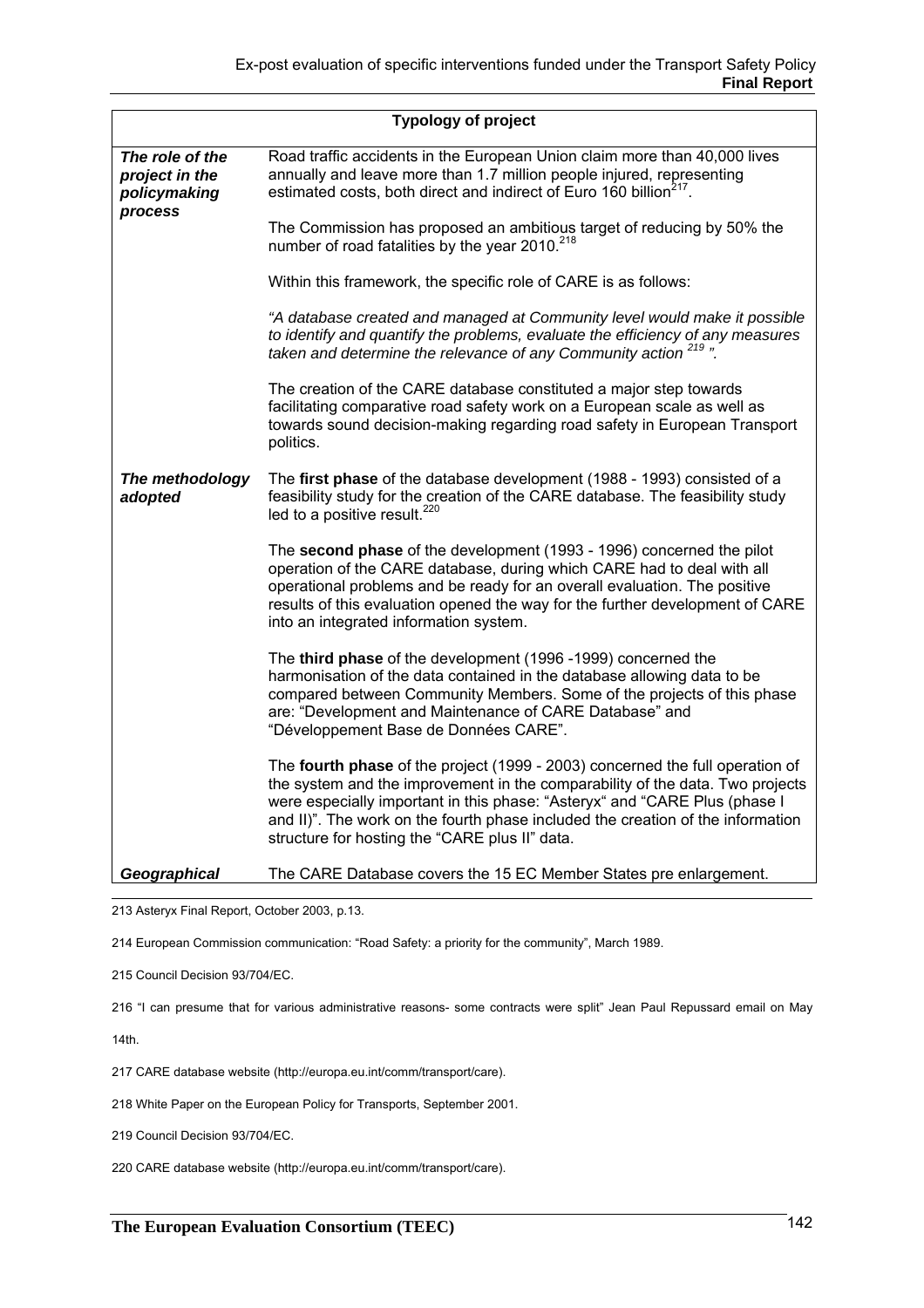| coverage | Germany is the only EC Country that has not provided data to the database.<br>German data -including confidential details- are sent to E-Stat but E-Stat is not<br>allowed to pass them to DG TREN. A "cleaning" of confidential data by E-Stat<br>is currently in preparation but is still unavailable at July 2004.                                         |
|----------|---------------------------------------------------------------------------------------------------------------------------------------------------------------------------------------------------------------------------------------------------------------------------------------------------------------------------------------------------------------|
|          | The enlargement of the EU is a new challenge for CARE, in terms of data<br>availability and comparability from the new members.                                                                                                                                                                                                                               |
|          | The latter two points are addressed by the Asteryx project: "The Commission"<br>is asked to encourage Germany to provide accident data to CARE at the<br>earliest convenience possible" and "The Commission should start the<br>introduction process of the 10 new Member States' accident database at the<br>earliest convenience possible. <sup>221</sup> " |

#### **Specific project objectives**

The aim of the CARE database is to provide an objective record of road accidents on a consistent basis in a readily accessible database.

The CARE database was constituted with the following specific objectives:

- 1. Constitution of a database which focuses on road accidents which result in death or injury.
- 2. Hosting of data on road accidents from the Member States with a high level of disaggregation, allowing maximum flexibility and potential for data analysis.
- 3. Comparison and evaluation of the efficiency of road safety measures.
- 4. Promotion of the exchange of information and experience <sup>222</sup>.
- 5. Serve as a basis to develop new road safety measures.

Two strategic projects are of special relevance to CARE Database.

- **CARE Plus I and II**: road safety data from different countries are not comparable because of different definitions, terminology, etc. An important step towards the improvement of the comparability of national road accident statistics held in CARE is achieved by restructuring existing national road accident files within the CARE system.<sup>223</sup>
- **Asteryx Project:** assessment of the value of CARE to the research community and identify future directions of development through a process of problem identification as experienced by 'users'. The implementations of these initiatives will help CARE maximise its value. <sup>224</sup>

#### **Possibilities and limits of evaluating the project**

The detailed database is restricted to authorised users. No thorough survey of user's opinion on the utility and functionality of the database is available. The Evaluation has contacted users and practitioners in the field of transport safety in order to ascertain their views on the programme and the database itself. It has not proved possible to gather information on the number of man days input under the work stream so as to be able to calculate fee rates.

#### **Activities undertaken during the evaluation**

- Background research into the policy context and the project.
- Analysis of the background documentation including contract documents and CARE website.

221 Asteryx Final Report, October 2003, "Recommendations and Conclusions", recommendations 6.1.7 and 6.1.9, p. 51-52.

222 Council Decision 93/704/EC.

223 CARE Plus 2 Final Report, March 2000, p.6.

224 Asteryx Final Report, October 2003, p.12.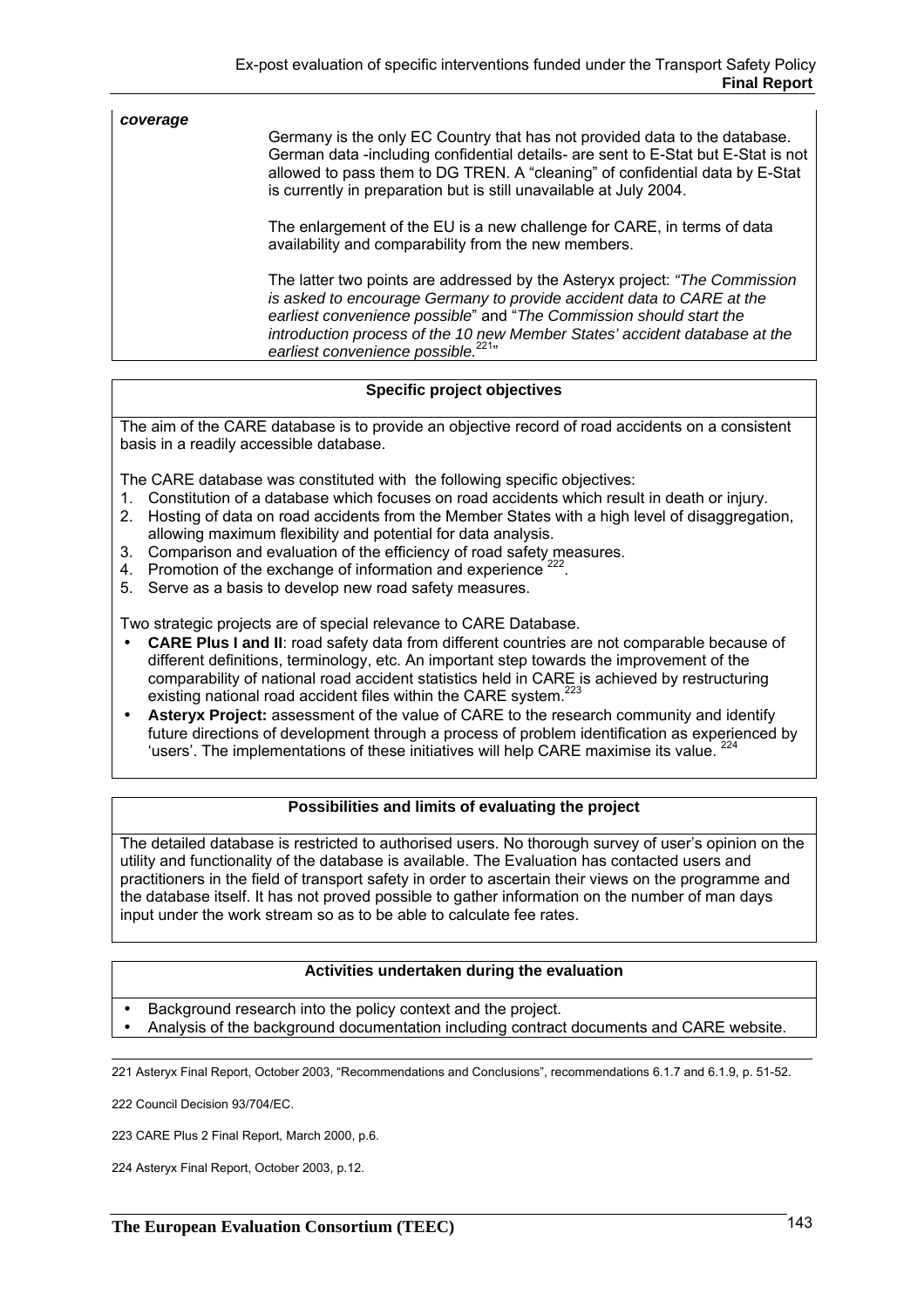- Interview with Jean Paul Repussard, EC Contact.
- Contacts with Mr Evangelitis, TRASYS, Belgium.
- Contact with Mr Stefan Hoglinger, Austrian Road Safety Board.
- Interview with Valerie Davis, Principal Statistician, UK Department for Transport.
- Contact with Oliver Carsten, ITS, University of Leeds, UK
- Contact with Henk Pongers, Rvtv.
- Contact with Philippe Lejeune, Ministere de l'equipment des transports et du logement, France.
- Contact with Ingrid Van Schagen, SWOV, Netherlands.

Contact with Benjamin Rowland Huguenin ICRC.

|                                                                        | <b>Relevance to the Policy</b>                                                                                                                                                                                                                                                                                                                                                                                                                                                                                                                                                                                                                                                                                                                                                                                                                                                                                                                                                  |
|------------------------------------------------------------------------|---------------------------------------------------------------------------------------------------------------------------------------------------------------------------------------------------------------------------------------------------------------------------------------------------------------------------------------------------------------------------------------------------------------------------------------------------------------------------------------------------------------------------------------------------------------------------------------------------------------------------------------------------------------------------------------------------------------------------------------------------------------------------------------------------------------------------------------------------------------------------------------------------------------------------------------------------------------------------------|
| Is the project<br>evaluated<br>relevant to the<br><b>Policy goals?</b> | The key question to assess the relevance of the project is:<br>Has the CARE database been relevant to the Commission objective of<br>reducing by 50% the number of road fatalities by the year 2010 <sup>225</sup> via the<br>implementation of new road safety measures?                                                                                                                                                                                                                                                                                                                                                                                                                                                                                                                                                                                                                                                                                                       |
|                                                                        | Looking at the objectives set for CARE, we find that its objectives are highly<br>relevant to this policy goal:                                                                                                                                                                                                                                                                                                                                                                                                                                                                                                                                                                                                                                                                                                                                                                                                                                                                 |
|                                                                        | Objective 1: Constitution of a database which focuses on road accidents<br>which result in death or injury.<br>The database defines the relative volume of different kinds of road accidents<br>(and the different degrees of 'seriousness' of these road accidents). Reliable<br>road traffic accident information allows the identification and monitoring of the<br>effectiveness of road safety related projects across Member States.<br>Objective 2: Hosting of data on road accidents from the Member States with a<br>high level of disaggregation, allowing maximum flexibility and potential for data<br>analysis.                                                                                                                                                                                                                                                                                                                                                    |
|                                                                        | Collating data in this form allows for consistent comparisons between<br>countries, thus enabling policymakers to compare the specific problems of<br>different countries. Significant differences in accident trends between<br>countries can be identified, allowing one country to benefit from experience of<br>others that have been successful in implementing measures to tackle such<br>problems. For example, if the disaggregated database reveals a predominant<br>pattern in the nature of accidents where speeding is identified, as the main<br>cause, comparisons could then be made with data from other countries with<br>similar speed limit policies for a corresponding accident trend. Disaggregated<br>data will allow the cause of accidents to be identified more accurately.                                                                                                                                                                           |
|                                                                        | Objective 3: Comparison and evaluation of the efficiency of road safety<br>measures.<br>This will allow policymakers to judge the relative efficiency of different road<br>safety measures, thus enabling them to allocate resources between different<br>measures in the most cost effective way.<br>Objective 4: Promotion of the exchange of information and experience.<br>Exchange of information provides a data source for bench marking and thus<br>allowing best practice in road safety measures and policies to be identified in<br>Europe.<br>Objective 5: Serve as a basis to develop new road safety measures.<br>There are ongoing efforts in Member States to identify innovative measures of<br>reducing road traffic accident without having a detrimental effect on the local<br>environment or economy. The monitoring of new road safety measures, such<br>as the 20mph zones in the UK, will be useful in monitoring the performance of<br>such measures. |

 225 White Paper on the European Policy for Transports, September 2001.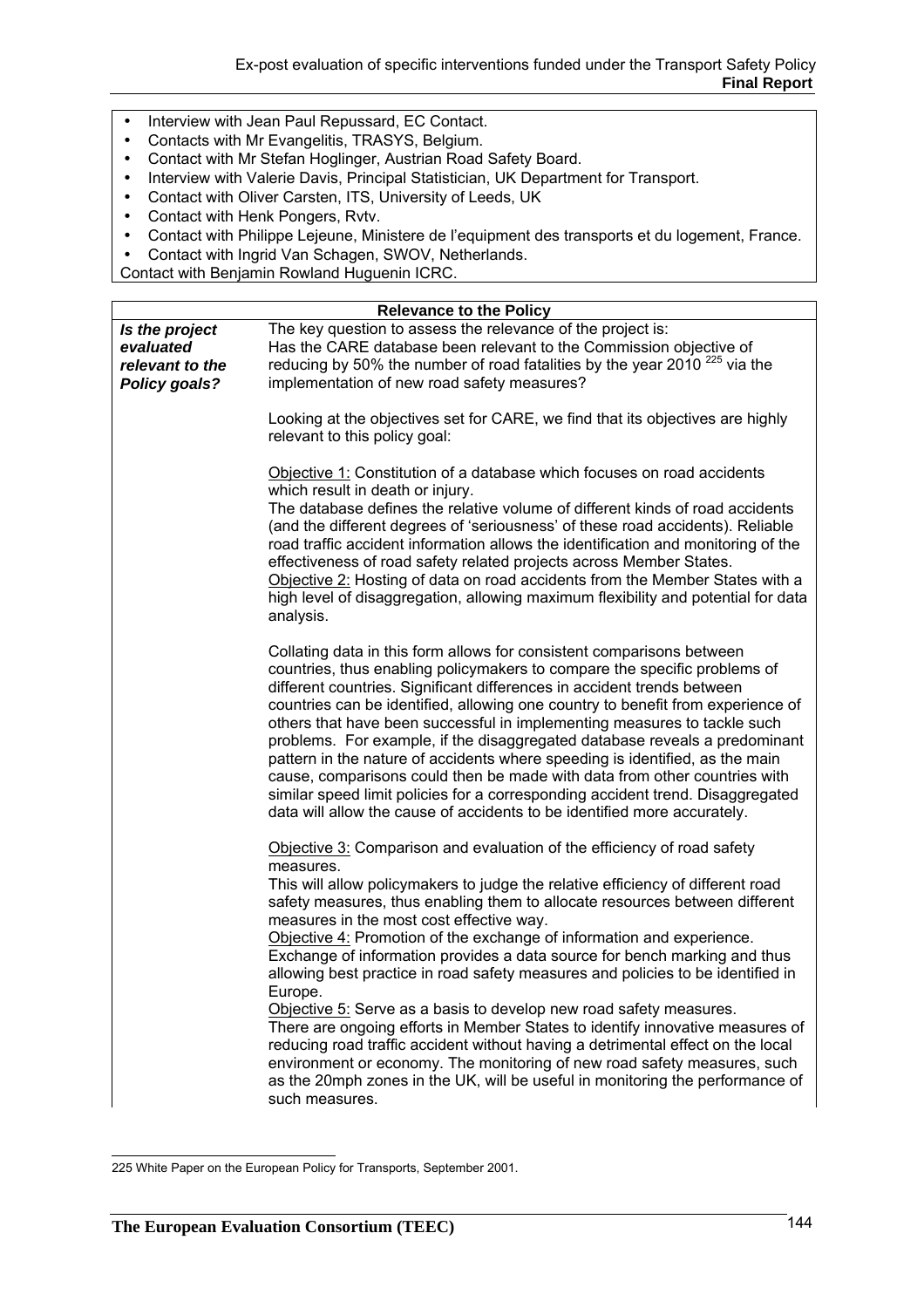| How could the<br>relevance of the<br>project be<br>improved / have<br>been improved<br>through<br>adjustments at<br>the margins? | The project is central to the effective understanding of policy through a single<br>set of consistent and coherent data. The principal way to enhance relevance<br>was to complete the database so that it fully reflects EU-15 attributes. |
|----------------------------------------------------------------------------------------------------------------------------------|---------------------------------------------------------------------------------------------------------------------------------------------------------------------------------------------------------------------------------------------|
| <b>Further project-</b><br>specific remarks                                                                                      | None                                                                                                                                                                                                                                        |

|  | <b>Overall Rating on Relevance: HIGH</b> |  |
|--|------------------------------------------|--|

|                                                   | <b>Effectiveness</b>                                                                                                                                                                                                                                                                                                                                                                                                                                                                                                                                                                                                     |
|---------------------------------------------------|--------------------------------------------------------------------------------------------------------------------------------------------------------------------------------------------------------------------------------------------------------------------------------------------------------------------------------------------------------------------------------------------------------------------------------------------------------------------------------------------------------------------------------------------------------------------------------------------------------------------------|
|                                                   |                                                                                                                                                                                                                                                                                                                                                                                                                                                                                                                                                                                                                          |
| Has the project<br>evaluated been<br>effective in | The effectiveness of CARE database in achieving the specific objectives is as<br>follows:                                                                                                                                                                                                                                                                                                                                                                                                                                                                                                                                |
| addressing its<br>specific                        | Technical Operation and Constitution of the CARE database and<br>website.                                                                                                                                                                                                                                                                                                                                                                                                                                                                                                                                                |
| objectives?                                       | The CARE database was founded in 1993. Several projects were<br>implemented to ensure the technological operation of the database, namely<br>"CARE Maintenance and Development", "Development and maintenance of<br>CARE database" and Développement Base de Données CARE". The CARE<br>database was successfully implemented, but certain technical problems were<br>highlighted in the Asteryx project. <sup>226</sup> Training courses were held to overcome<br>these problems. While access to the general CARE data provided on the DG<br>TREN website is unrestricted, access to detailed data is very restricted. |
|                                                   | Full disaggregated data on road traffic accidents from the Member<br>states, flexibility and potential for data analysis.<br>One of the main problems in obtaining a full set of disaggregated data from<br>Member States is the lack of data from Germany, which contributes with a<br>significant share to the EU accident rates. Their strict privacy laws coupled by<br>the reciprocal agreements on the use of data between Member States have<br>prevented some countries from fully participating in the development of the<br>database.                                                                          |
|                                                   | Another issue, addressed by the Asteryx Program <sup>227</sup> , is the accession to the<br>European Union of the 10 New Member States. Regarding these countries<br>"The whole process of identifying the available data, establishing the<br>transformation rules and testing the results is now addressed within the<br>framework of the "Safety Net" project" <sup>228</sup> .                                                                                                                                                                                                                                       |
|                                                   | Comparison and evaluation of the effectiveness of road safety<br>measures.<br>During recent years, not all Member State's accident data has been made<br>available as expected <sup>229</sup> , either due to delays in data delivery or data                                                                                                                                                                                                                                                                                                                                                                            |

226 For example, the totals of some queries are erroneous; no information on how long a query will last (Asteryx Final Report,

October 2003, p.23).

227 "The Commission should start the introduction process of the 10 New Member States' accident databases at the earliest

convenience possible " Recommendation from Asteryx Final Report, October 2003, p.52.

228 Jean Paul Repussard email on May 14th.

229 Italy's and Holland's data are missing from 1999 and 2000.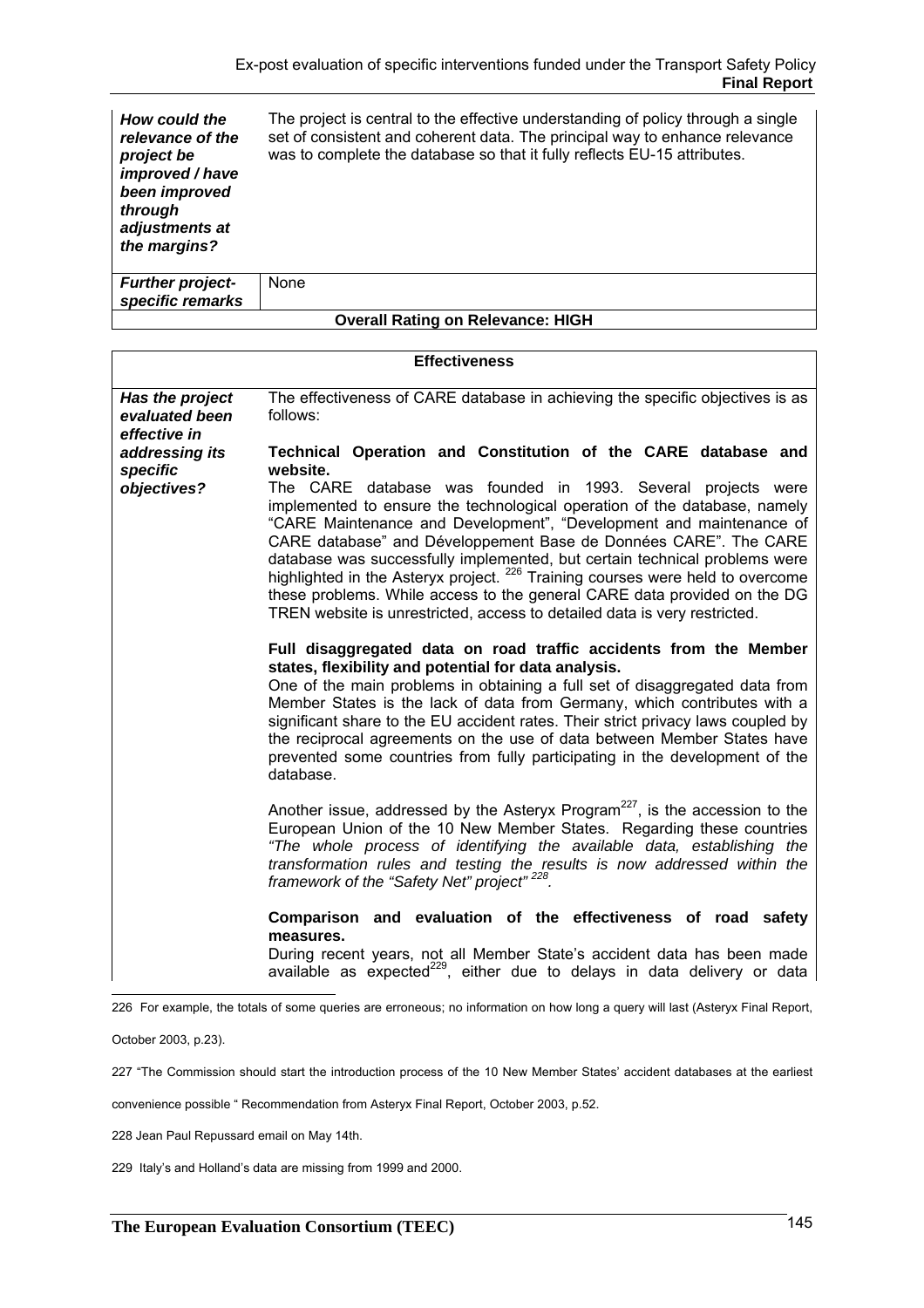integration. Therefore, comparative research is restricted to a limited number of years.

The CARE Plus I and II projects have contributed to the comparability of data among different countries by setting a list of common variables. Within CARE specific definitions have been provided, but compatibility issues still exist with even with the same definitions between member states.

#### **Promotion of the exchange of information and experience.**

At present, a very minor part of the research community in the road safety field has access to CARE.<sup>230</sup> The enlargement of the CARE user community is important to maximise the exchange of information and increase the level or resource available to obtain full benefit of the database at the national level.

CARE is regarded as a very useful free tool which is very well received by users in the Commission and EU national experts<sup>231</sup>. However, there is a perceived lack of recognition of the database even among researchers because of the difficulties of access to the detailed CARE data $^{23}$ 

#### **Serve as a basis to develop new road safety measures**.

The CARE database is important in assessing effectiveness of new road safety measures. For example, CARE was important in helping identify failure to wear seat belts as one of the main causes of worsening effects of road accidents $^{233}$ . This led to the implementation of new road safety measures regarding the issue. $234$  CARE has been cited by the International Committee of the Red Cross (ICRC) as providing the statistics which inspired its child road safety campaign.

The database is reported by users<sup>235</sup> to be well known but relatively inaccessible – mainly arising from data exchange and privacy laws. This restricts its effective use more widely and dissuades practitioners from using EU data.

Administratively, the CARE database consists of many projects which must add to complexity of project delivery and possibly increased transaction costs for the Commission.

| <b>Have the outputs</b><br>been effective in<br>addressing the<br>Policy goals? | Yes. While it is difficult to be precise as to cause and effect, the ability to<br>provide directly comparable data across the Member States and thus expose<br>marked differences in accident incidence are likely to have had a shaming<br>effect on those with highest accident rates. Additionally the analysis carried<br>out on the data has informed and guided policy in key safety areas such as<br>seat belt legislation. |
|---------------------------------------------------------------------------------|-------------------------------------------------------------------------------------------------------------------------------------------------------------------------------------------------------------------------------------------------------------------------------------------------------------------------------------------------------------------------------------------------------------------------------------|
| How could the<br>effectiveness of<br>the project be<br>improved / have          | The effectiveness of the database could be improved as follows.<br>Make a CARE helpdesk available for database users during working<br>$\bullet$<br>hours to respond in real time to users.<br>Improve the web site functionality by:<br>$\bullet$                                                                                                                                                                                  |

230 Asteryx Final Report, October 2003, p.50. No further quantified data are available.

231 Philippe Lejeune, Ministere de l'equipment des transports et du logement, France

232 Oliver Carsten, ITS.

233 European Road Safety Action Program – June 2003, p.8.

234 European Road Safety Action Program – June 2003, p.12.

235 UK DfT; Institute for Transport Studies, Leeds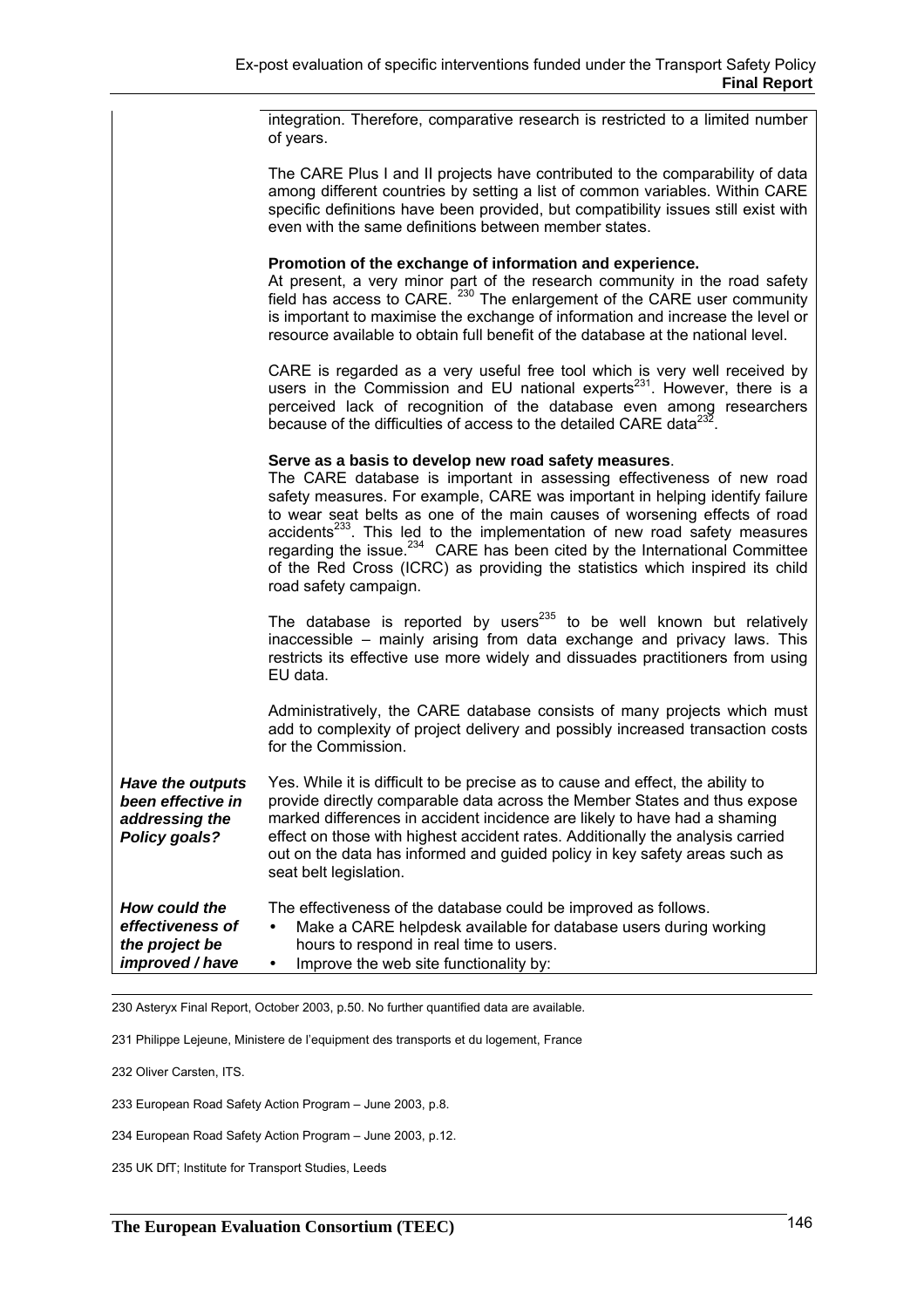| been improved<br>through<br>adjustments at<br>the margins? | - Publicising the website to different stakeholders (authorities at a<br>national and regional and local level, private sector) for example by<br>targeted emails.<br>- Improve data available on web site to include aggregated data as<br>provided by the UN's IRTAD database<br>- Creating an on line forum to facilitate the exchange of experience<br>among members.<br>Explore with Germany how their data on road accidents can be made<br>available on database without compromising their privacy laws.<br>Continue with the analysis and incorporation to CARE of the new Member<br>State accident database.<br>Encourage Member States to send data on time. Most delays are due to<br>internal problems between the road administration and the national<br>statistical office. Therefore, this relationship should be improved.<br>Explore ways to enlarge the user base while preserving concerns over<br>data privacy. |  |
|------------------------------------------------------------|---------------------------------------------------------------------------------------------------------------------------------------------------------------------------------------------------------------------------------------------------------------------------------------------------------------------------------------------------------------------------------------------------------------------------------------------------------------------------------------------------------------------------------------------------------------------------------------------------------------------------------------------------------------------------------------------------------------------------------------------------------------------------------------------------------------------------------------------------------------------------------------------------------------------------------------|--|
| <b>Further project-</b><br>specific remarks                | None                                                                                                                                                                                                                                                                                                                                                                                                                                                                                                                                                                                                                                                                                                                                                                                                                                                                                                                                  |  |
| <b>Overall Rating on Effectiveness: MEDIUM</b>             |                                                                                                                                                                                                                                                                                                                                                                                                                                                                                                                                                                                                                                                                                                                                                                                                                                                                                                                                       |  |

| <b>Sustainability</b>                                                                    |                                                                                                                                                                                                                                                                                                                                                                                                                                                                                                                                                                                                                                  |  |
|------------------------------------------------------------------------------------------|----------------------------------------------------------------------------------------------------------------------------------------------------------------------------------------------------------------------------------------------------------------------------------------------------------------------------------------------------------------------------------------------------------------------------------------------------------------------------------------------------------------------------------------------------------------------------------------------------------------------------------|--|
| <b>Aspects likely to</b><br>continue / not<br>continue after<br>end of EC<br>involvement | The CARE database is a cross Community initiative, addressing European<br>Commission policy objectives, it is unlikely that it would continue without EC<br>involvement.<br>The Commission involvement is currently still necessary to:                                                                                                                                                                                                                                                                                                                                                                                          |  |
|                                                                                          | Continue with the technological development of the database.<br>$\bullet$<br>Develop the commonality of variables.<br>$\bullet$<br>Publicise CARE database and website.<br>$\bullet$<br>Engage the authorities of the different countries to send the accident data<br>and to improve the arrangement with regard to making database<br>accessible to a wider user-base.<br>Convince the authorities to send the missing data and develop policies in<br>$\bullet$<br>line with EC general transport policy.                                                                                                                     |  |
| <b>Factors</b><br>influencing<br>sustainability                                          | The long term sustainability of the database will be ensured by:<br>Effectively publicising and updating the website.<br>$\bullet$<br>Continuous effort to harmonise and homogenise the variables (CARE<br>$\bullet$<br>Plus is an example of this effort).<br>Making sure that the database is accurate and up to date.<br>٠<br>Encouraging Germany to allow incorporation of its accident data.<br>٠<br>Improving access of the database to a wider user base particularly the<br>$\bullet$<br>transport research community.<br>Underline the need to incorporate and analyse the data from new member<br>$\bullet$<br>States. |  |
| <b>Financing</b><br>alternatives                                                         | Financing alternatives are hard to find. The database is an EC requirement<br>with little apparent national advantage when viewed exclusively from that<br>perspective.<br>It might be possible that the major CARE stakeholders (mainly the participants<br>in Asteryx Project) group together to finance the database. These<br>stakeholders are the KFV (Austrian Road Safety Board), SWOV (Institute for<br>Road Safety Research - The Netherlands), CETE (Centre d'Etudes<br>Techniques de l'Equipement du Sud-Ouest - France) and DfT (Department                                                                          |  |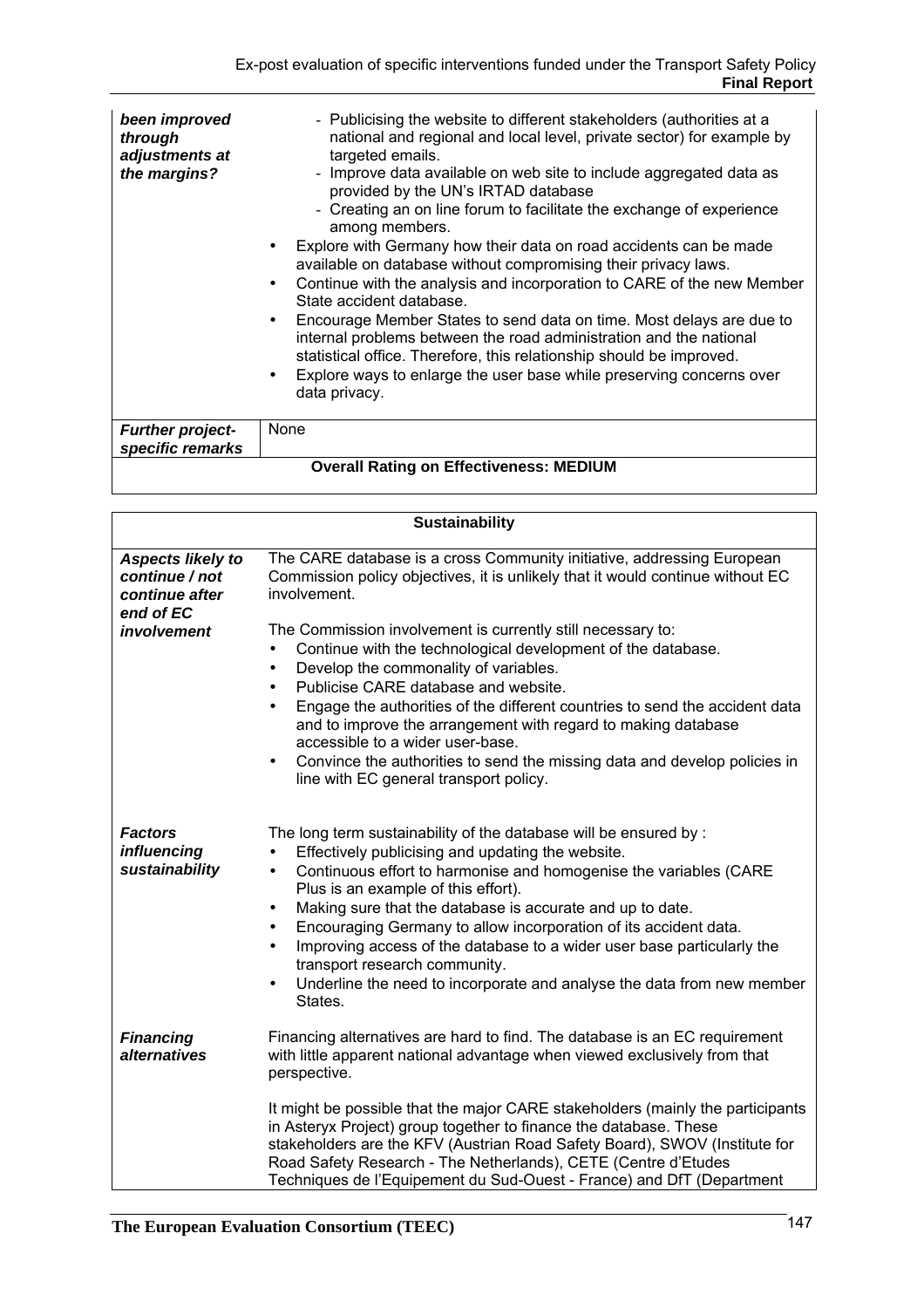For Transport – UK).

However, funding is only part of the problem. Without the cooperation of the Member States through the influence of the EC involvement it is very unlikely that a comprehensive set of free data would be made available allowing cross country comparison. This would undermine the rationale and benefit from the database.

| The impact of CARE database on policy making is very difficult to measure<br><b>Impact on Policy</b><br>and even more difficult to quantify. <sup>236</sup> CARE provides disaggregated data on<br>making<br>traffic accidents. It should however be noted that in the absence of the CARE<br>database, Community-wide information on Road Traffic Accidents will not be<br>available for policy formulation or monitoring.<br>There exists some difficulties in determining the tangible impact of CARE:<br>Drawing a clear link between the database and effects of new road safety<br>policies in Europe.<br>Even if there is proof for such a link, the quantification of any impact from<br>$\bullet$<br>CARE will be impossible, in particular if evaluators are interested in the<br>relative contribution from CARE on the new Road Safety Policy.<br>CARE represents a 'soft' way of influencing policy and hence its<br>contribution to new policies could be overlooked. even though it may have<br>had a significant contribution in identifying road safety measures.<br>Some examples where CARE has explicitly been mentioned for being at the<br>source of policy are<br>The European Road Safety Action Program's recommendations are<br>based on CARE database. <sup>237</sup><br>The identification that failure to wear seat belts was one of the main<br>$\bullet$<br>causes of worsening effects of road accidents <sup>238</sup> . This led to the<br>implementation of new road safety measures regarding the wearing of<br>seat belts. There was also support from EU for the campaign to wear seat<br>belt use at national level. 239<br>CARE has explicitly been mentioned as being at the source of a policy<br>$\bullet$<br>such as the European Road Safety Action Program's recommendations.<br>Additionally CARE has been cited by the ICRC as a source for its safe<br>child campaign.<br>The evaluation indicates that given the difficulty of direct measurement, it can<br>only be through conjecture that the availability and publication of comparative | Impact                                                                    |
|------------------------------------------------------------------------------------------------------------------------------------------------------------------------------------------------------------------------------------------------------------------------------------------------------------------------------------------------------------------------------------------------------------------------------------------------------------------------------------------------------------------------------------------------------------------------------------------------------------------------------------------------------------------------------------------------------------------------------------------------------------------------------------------------------------------------------------------------------------------------------------------------------------------------------------------------------------------------------------------------------------------------------------------------------------------------------------------------------------------------------------------------------------------------------------------------------------------------------------------------------------------------------------------------------------------------------------------------------------------------------------------------------------------------------------------------------------------------------------------------------------------------------------------------------------------------------------------------------------------------------------------------------------------------------------------------------------------------------------------------------------------------------------------------------------------------------------------------------------------------------------------------------------------------------------------------------------------------------------------------------------------------------------------------------------------------------------------------|---------------------------------------------------------------------------|
|                                                                                                                                                                                                                                                                                                                                                                                                                                                                                                                                                                                                                                                                                                                                                                                                                                                                                                                                                                                                                                                                                                                                                                                                                                                                                                                                                                                                                                                                                                                                                                                                                                                                                                                                                                                                                                                                                                                                                                                                                                                                                                |                                                                           |
| throughout Europe and keeping the issue high on the agenda.                                                                                                                                                                                                                                                                                                                                                                                                                                                                                                                                                                                                                                                                                                                                                                                                                                                                                                                                                                                                                                                                                                                                                                                                                                                                                                                                                                                                                                                                                                                                                                                                                                                                                                                                                                                                                                                                                                                                                                                                                                    | data has been influential in supporting policy development in road safety |

236 The quantification of the contribution of the CARE database on the reduction of the number of accidents could be made on

accidents before and after the implementation of CARE database were available. However, there remains of course the

problem of isolation of the CARE effect versus e.g. improvements in road infrastructure or vehicle safety.

237 Communication from the Commission – European Road Safety Action Program – June 2003. The objective of the

document is to give a set of recommendations to achieve the objective of halving the number of road accidents by 2010.

238 European Road Safety Action Program – June 2003, p.8.

239 European Road Safety Action Program – June 2003, p.12.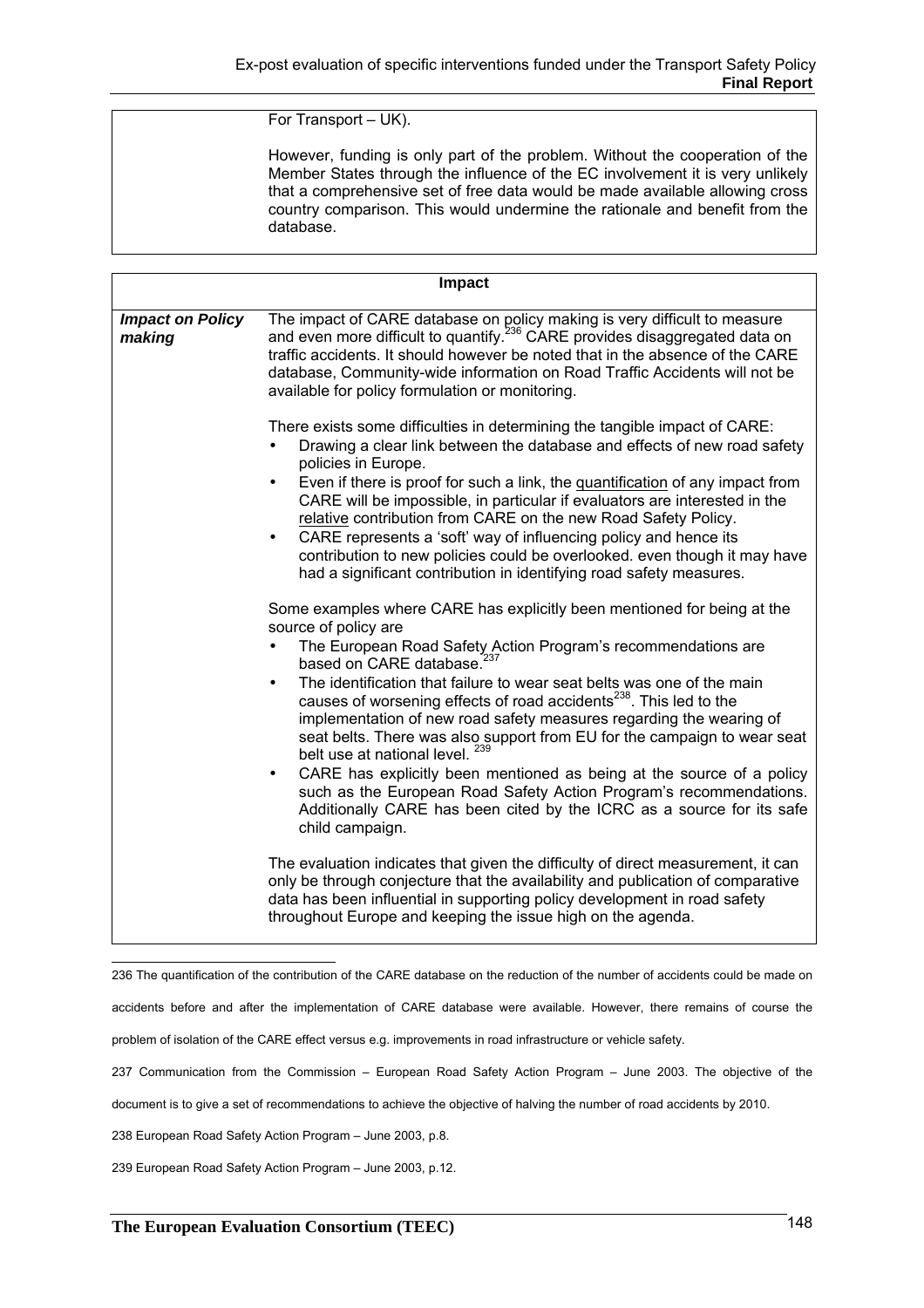| <b>Secondary</b>                  | None discernable                                                                                                                                                                                                                                                                                                                                                                                                                                                                                                                                                                                                                                                                                                                                                                                                                                                                                                                                                                                                                                                                                                                                                                                                                          |
|-----------------------------------|-------------------------------------------------------------------------------------------------------------------------------------------------------------------------------------------------------------------------------------------------------------------------------------------------------------------------------------------------------------------------------------------------------------------------------------------------------------------------------------------------------------------------------------------------------------------------------------------------------------------------------------------------------------------------------------------------------------------------------------------------------------------------------------------------------------------------------------------------------------------------------------------------------------------------------------------------------------------------------------------------------------------------------------------------------------------------------------------------------------------------------------------------------------------------------------------------------------------------------------------|
| impacts on other                  |                                                                                                                                                                                                                                                                                                                                                                                                                                                                                                                                                                                                                                                                                                                                                                                                                                                                                                                                                                                                                                                                                                                                                                                                                                           |
| policies                          |                                                                                                                                                                                                                                                                                                                                                                                                                                                                                                                                                                                                                                                                                                                                                                                                                                                                                                                                                                                                                                                                                                                                                                                                                                           |
|                                   |                                                                                                                                                                                                                                                                                                                                                                                                                                                                                                                                                                                                                                                                                                                                                                                                                                                                                                                                                                                                                                                                                                                                                                                                                                           |
| <b>Communication</b><br>and media | The CARE information system is communicated on the DG TREN web site<br>and systematically at numerous conferences. <sup>240</sup> Nevertheless, publicity is not<br>developed sufficiently around the CARE database. The Asteryx Project<br>pointed out the importance of the development of a newsletter to further<br>promote awareness of CARE and its objectives. <sup>241</sup><br>CARE data has been used in the following studies (completed in October<br>2003) as highlighted on the DG TREN website:<br>Number of fatalities in CARE-countries for the accident features<br>concerning a. mopeds and b. speed limit motorways (SWOV,<br>Netherlands)<br>Heavy goods vehicle accidents (KfV, Austria)<br>٠<br>Rear-end or chain accidents (SWOV, Netherlands)<br>$\bullet$<br>Motorcycle accidents (KfV, Austria)<br>$\bullet$<br>Evolution and Typology of Accidents and Severity (CETE, France)<br>Investigating explanatory factors in fatality trends and rates between EU<br>$\bullet$<br>countries Investigating differences in definitions and collection procedures<br>(DfT, United Kingdom)<br>Cost benefit analysis of retrofitting of blind spot mirrors to trucks and<br>$\bullet$<br>buses (Jacobs Consultancy, UK) |
| Impact on<br><i>industry</i>      | Little observed or recorded. No proactive involvement of industry.                                                                                                                                                                                                                                                                                                                                                                                                                                                                                                                                                                                                                                                                                                                                                                                                                                                                                                                                                                                                                                                                                                                                                                        |
|                                   | <b>Overall Rating on Impact: MEDIUM</b>                                                                                                                                                                                                                                                                                                                                                                                                                                                                                                                                                                                                                                                                                                                                                                                                                                                                                                                                                                                                                                                                                                                                                                                                   |
|                                   |                                                                                                                                                                                                                                                                                                                                                                                                                                                                                                                                                                                                                                                                                                                                                                                                                                                                                                                                                                                                                                                                                                                                                                                                                                           |

|                                                            | <b>Efficiency</b>                                                                                                                                                                                                                                                                                                                                                                                                                                                                                                                |
|------------------------------------------------------------|----------------------------------------------------------------------------------------------------------------------------------------------------------------------------------------------------------------------------------------------------------------------------------------------------------------------------------------------------------------------------------------------------------------------------------------------------------------------------------------------------------------------------------|
| <b>Efficiency in the</b><br>use of resources               | About Euro 5.7 million has been invested by the EC into the development and<br>maintenance of the CARE database to date. Currently, the annual<br>maintenance and update costs are fully met by EC funding. This appears to<br>be running at the level of about Euro 100,000 per annum. If we assume that<br>the average fee rate is Euro 500 per day, this is equivalent to approximately<br>one full time equivalent; it would suggest that maintenance and update<br>resources are being used efficiently.                    |
|                                                            | However, the CARE programme, overall has had a large number of individual<br>contracts and support funded irregularly. This is likely to have had a high<br>transaction coordination cost. A more streamlined approach to funding and<br>programme management should be targeted in the future. A move to longer<br>term funding commitments, if not specific budgets, might enable more<br>efficiency to be gained, while accepting that the recent and potential future EU<br>expansion can make long term planning difficult. |
| Cost<br>effectiveness in<br>terms of results<br>and impact | No cost-benefit analysis has ever been carried out within the CARE project.<br>Since CARE does not produce the same kind of easily identifiable outputs that<br>other projects produce, therefore a classic input/ output analysis is difficult.<br>Benefits from a reduction in accident rates cannot be directly related to a<br>reduction in accidents. Nevertheless, information on over Euro 160 billion<br>worth of accidents through a single database costing about Euro 100,000 per                                     |

 240 Correspondence with Jean Paul Repussard on 14 May.

<sup>241</sup> Asteryx Final Report, October 2003, p.52.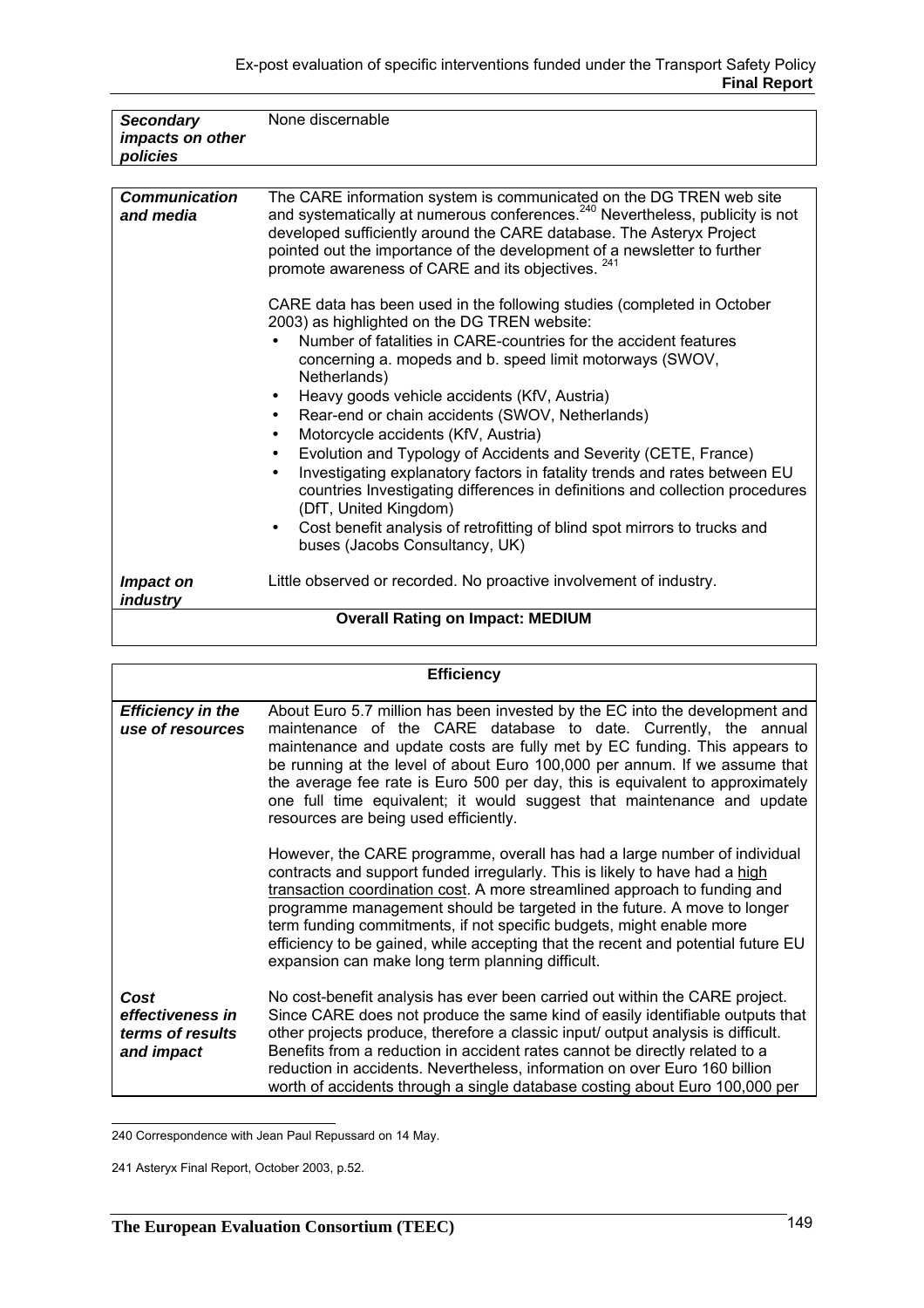annum, suggests that the cost per item of information provided relative to the overall cost of accidents is low.

In terms of the cost-effectiveness of outcomes from the use of the database, It is likely that constant exposure to comparable data across the Member States must have been partly the reason for improved efforts all-round in implementing accident reduction measures.

# **Overall Rating on Efficiency: MEDIUM**

# **Scope for integration of indicators into the monitoring of current and future interventions**

Indicators for the development and use of CARE are not collected. There is currently no plan for identifying suitable indicators within the CARE Organisation.

The objective indicators in the CARE project would relate to the delivery and availability of up-todate, comparable and accurate accident statistics. There are no specific indicators to measure this quality aspect.

To assess the efficiency of CARE database in achieving its specific goals, several indicators could be implemented, these include:

- User group satisfaction with technical operation of database e.g. ease of access and flexibility in undertaking analysis.
- User group appreciation of CARE as a tool in monitoring national policies.
- Number of hits on the CARE website and accesses to the database. <sup>242</sup>
- The number of mentions of CARE database in the road safety press indicated recognition within the professional bodies.
- Rating of the availability of the CARE website and 'sub-sites'.
- Indicator on full data availability.

### **Suitability of extension / future recurrence of similar activities**

Possible extension / complementary activities for CARE include:

- Continued update and widening of access to the database.
- Research into specific aspects of accident causation. The recent Asteryx project to define directions for research is indicative of the way forward.
- Continued exploration of different accident definitions and the impact on statistics.
- Possible extension to compare with hospital data in Member States as a logic check.

### **Ways of increasing value added from the funding**

Funding under a single series long term contract may reduce administrative burden and provide for a more stable working arrangement.

A Communication plan around the CARE database and web site could be set up to publicise the database and its outputs.

### **Conclusions**

to do it.

 242 DG Press is supposed to provide that information, but is, according to DG TREN Contact Mr Repussard, currently unable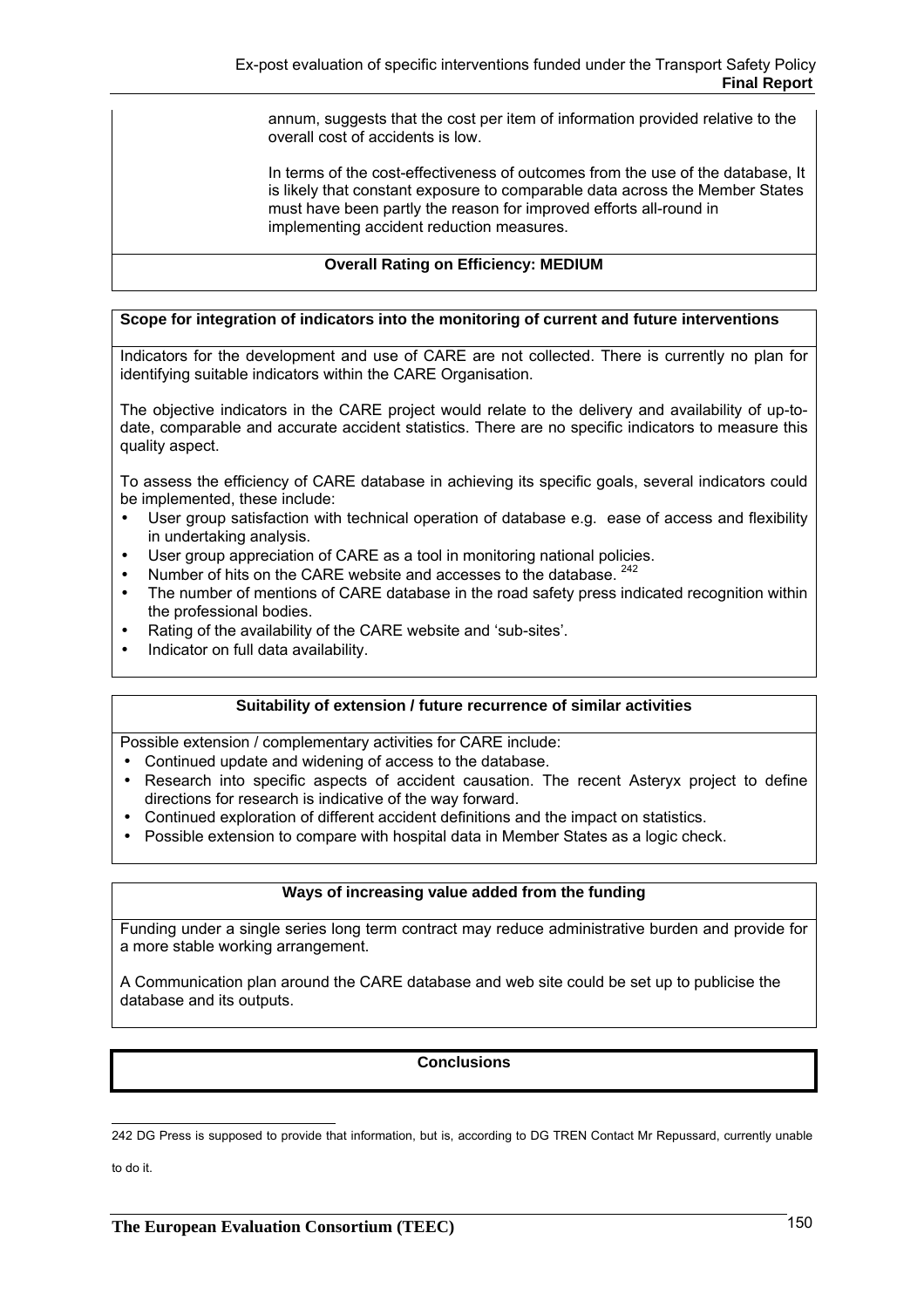**Relevance: HIGH** CARE is highly relevant to achieving EC policy goals. It is the only pan-European source of comparative statistics and as such provides the only means of monitoring the progress, or otherwise, of overall improvements in road safety and particular safety initiatives.

**Effectiveness: MEDIUM** While CARE has been cited in the development of EC policy and in the continued quantification of its progress in achieving policy goals, the overall effectiveness of the programme is held back through incomplete data and lack of access to the detailed data in the database.

**Impact: MEDIUM** CARE data is routinely used in EC documents and publicity relating to road accident statistics. The direct impact of CARE database on policy making is, however, very difficult to measure or quantify. Key to this difficulty is the establishment of a clear link between the database and new road safety policies in Europe; the quantification of such links. Nevertheless there are examples where CARE has explicitly been mentioned as being at the source of a policy such as the European Road Safety Action Program's recommendations. Additionally CARE has been cited by ICRC as a source for its safe child campaign.

**Efficiency: MEDIUM** Most aspects of the evaluation carried out to date by the evaluators lead to the conclusion that resources are being used efficiently in producing data on Euro 160 billion worth of accidents for a contribution of around Euro 100,000. However, there are opportunities to reduce administration transaction / coordination costs.

Concerning cost effectiveness in terms of results and impact, no cost-benefit analysis has ever been carried out by CARE.

### **Recommendations**

**Future funding:** Funding for the database will have to continue from EC funds if the benefits of the system are to be retained. Additional funding will be required to extend the database to the enlargement countries.

**Improve value added of the funding:** It will be beneficial to consider separately the maintenance function and the development functions of the database. There is a considerable value in just updating and recording the evolving situation including extension to the new Member States. Development of the database and the use of its data for comparative purposes should be put on a firmer long term basis.

Funding for wider publicity, research of specific accident types or causation or other detailed investigations could be funded as projects on a case by case basis.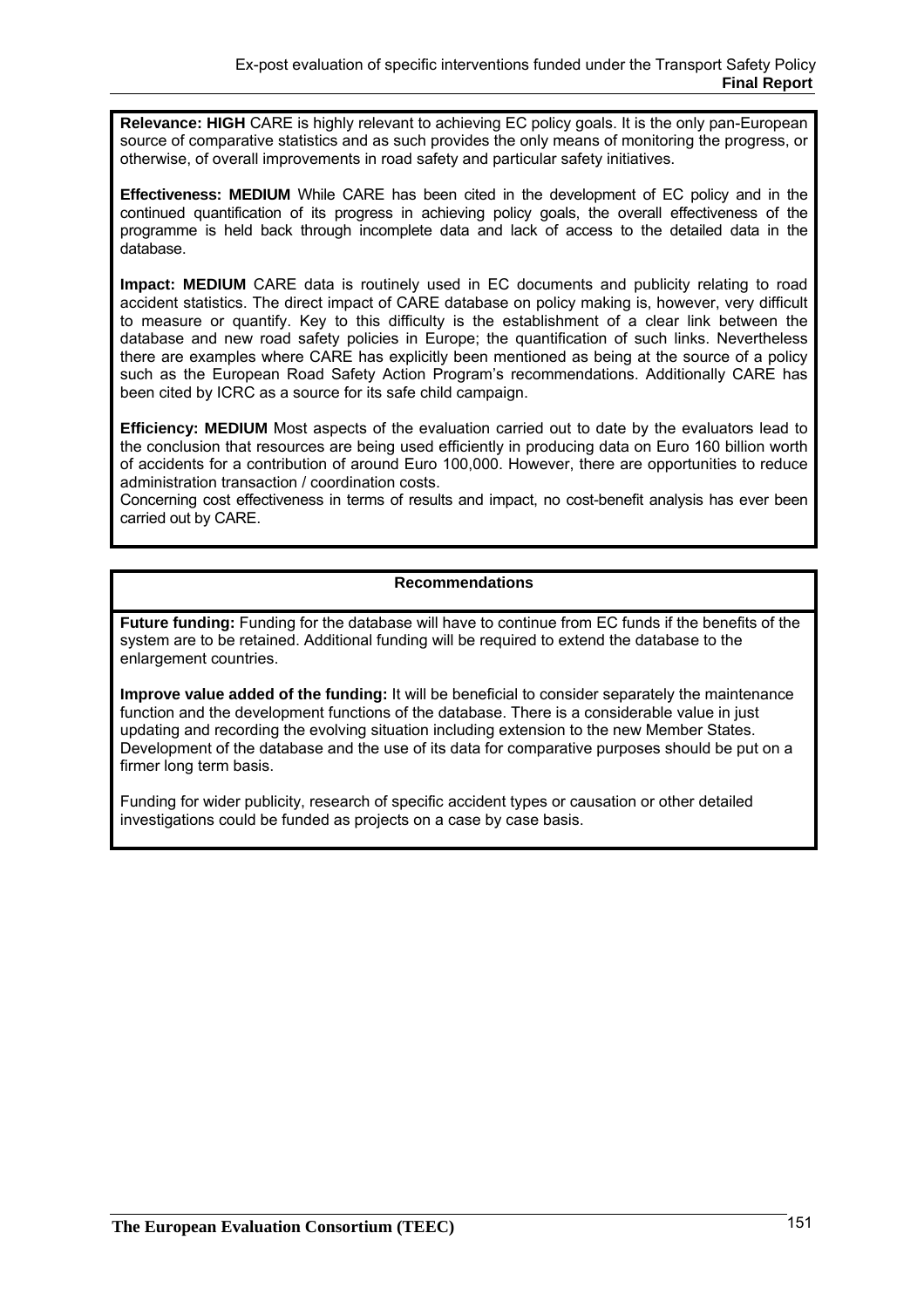# **7.7 SARTRE**

| <b>Project title</b>                                               | Social Attitudes to Road Traffic Risk in Europe SARTRE III   |                      |                                                    |
|--------------------------------------------------------------------|--------------------------------------------------------------|----------------------|----------------------------------------------------|
| Type of funding $\mu^V$                                            | <b>Research Study</b>                                        | % of financing       | 50%                                                |
| <b>Overall EC budget</b><br>allocated for this                     | <b>SARTRE III</b>                                            | Contract: year       | The project began in 2002<br>and is still ongoing. |
| project in $\epsilon$                                              | € 2,366,825 of which the<br>EC contribution is<br>€1,183.100 |                      |                                                    |
| <b>Budget for fees</b><br>allocated for this<br>project $\epsilon$ | € 661 750                                                    | No of<br>person/days | No detailed information<br>available.              |

#### **Background and genesis**

The aim of SARTRE is to gather data on social attitudes and behaviour from a cross section of car drivers in Europe. The results of the survey are to be used to provide, across countries and over time, a comparative analysis of attitudes and behaviour which might be an influence on the causes of accidents and how they might be addressed.

SARTRE III is the third phase of the project that began in 1991 with SARTRE I. The SARTRE I survey (1991 – 1994) was carried out in 15 European countries (10 European Union Member States and 5 non European Union Countries), interviewing 1000 licence holders in each country. A single questionnaire with approximately 200 questions, translated into the relevant language, was used by interviewers visiting people in their homes. The questionnaire was divided into several sections: assessment of risks in general and road risks in particular; the rating of one's own and the behaviour of others on the road; attitudes to speed limits and speeding behaviour as well as regarding alcohol, safety belts and related road safety measures. Following the presentation of SARTRE I conclusions and recommendations to the European Union Road Safety High Level Group in 1994, it was decided to repeat the survey every 5 years.

Accordingly, for SARTRE II (1996 – 2000), a second survey was carried out in 1996-1997 in 19 European countries, of which thirteen were EU Member States. The questionnaire was very similar to SARTRE I, but some new items were added relating to efforts aimed at preserving air quality.

SARTRE III covers 23 countries, including several former applicant countries (recent members since May 2004), members of FERSI (Forum of European Research Institute) and other countries. "*Considering on the one hand the increasing level of mobility between EU and its various neighbours and the consequences for traffic safety, and on the other hand the imminent enlargement of the Union, it has been considered very important to integrate in the same observations and analyses Union countries with the next members and neighbours."<sup>243</sup>*

### **Project stakeholders:**

Various European road safety authorities participated as national sponsors, co-funding the project:

- Kuratorium für Verkehrsicherheit & Österreichischer Verkehrssicherheitsfonds, AUSTRIA
- IBSR/ BIVV, Belgian Institute for Road Safety, BELGIUM
- HAK, Hrvatski AutoKlub, CROATIA
- ETEK, Cyprus Science and Technical Chamber, CYPRUS
- Ministry of Transport, CZECH REP
- DTF, Danmarks TransportForsknin, DENMARK

243 Contract n° SUBV-B2702B-E3-SARTRE III-2002- S0715410- Annex I - Detailed Project Description, Social Attitudes to

road traffic risk in Europe, phase 3, SARTRE III.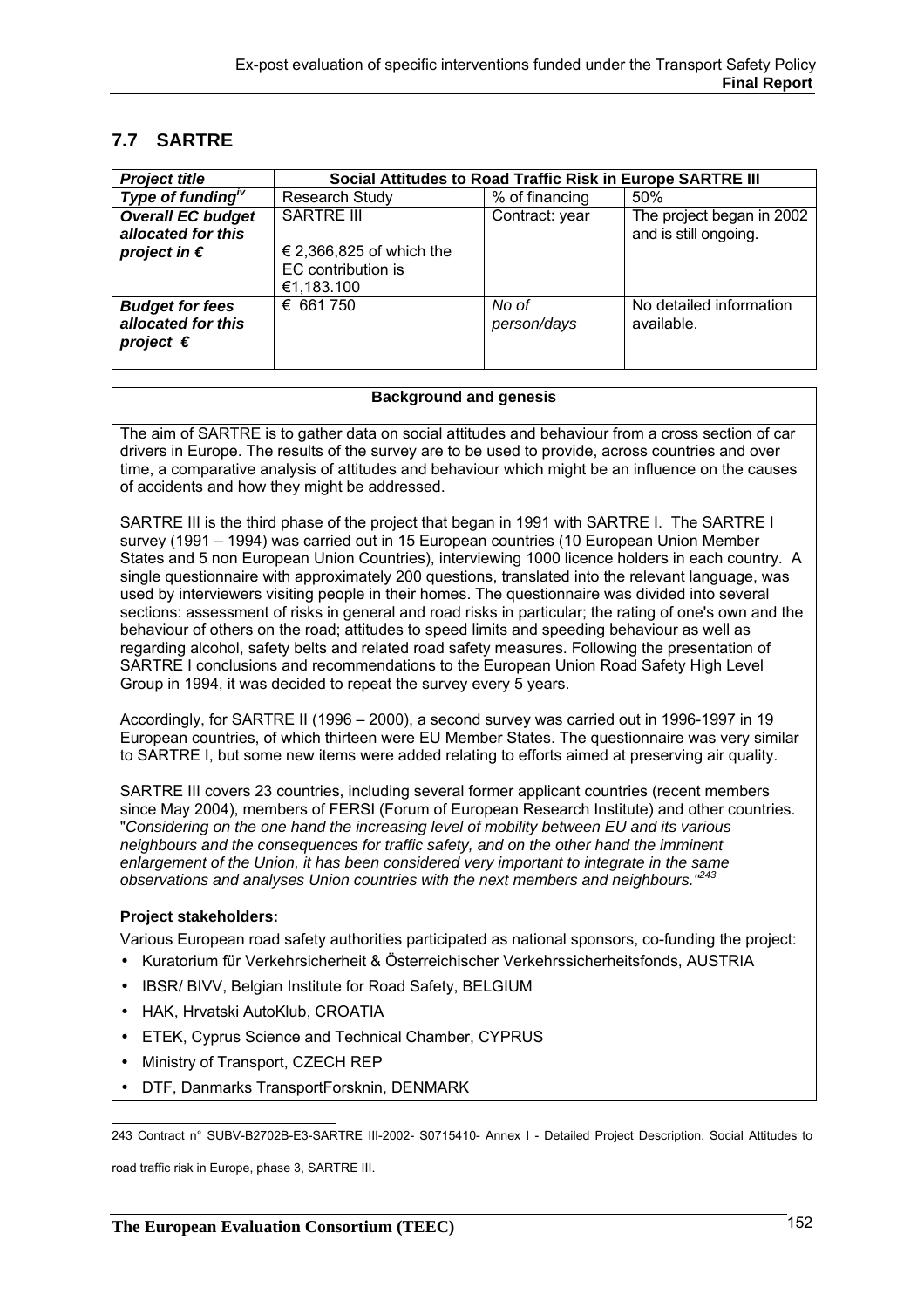- STRATUM, ESTONIA
- Ministry of Transport and Communications, FINLAND
- Direction de la Sécurité et de la Circulation Routière, FRANCE
- BASt, Bundesanstalt für Strassenwesen, GERMANY
- Certh/ HIT, GREECE
- Technical and Information Services on National Roads (ÁKMI Kht), HUNGARY
- NRA, National Road Authority, Ministry of Environment, IRELAND
- Ministry of Public Works, ITALY
- SWOV, Stichting Wetenschappelijk Onderzoek Verkeersveiligheid and Directoraat-Generaal Personenvervoer (DGP) van het Minsterie van Verkeer en Waterstaat, NETHERLANDS
- ITS, Instytut Transportu Samochodowego, POLAND
- Prevenção Rodoviária Portuguesa, PORTUGAL
- ASSp, Asociácia supervízorov a sociálnych poradcov, SLOVAKIA
- Slovene Road Safety Council, SLOVENIA
- DGT, Direccion General de Trafico, SPAIN
- SNRA, Swedish National Road Administration, SWEDEN
- BPA/BFU/UPI, Swiss Council for Accident Prevention, SWITZERLAND
- Road Safety Division, Department of Transport Environment and Regions, UK

# **Typology of project**

| The role of the<br>project in the<br>policy making<br>process. | The SARTRE projects provide political authorities, the European Commission<br>and the High Level Group on Road Safety with feedback and<br>recommendations on driver attitudes and opinions and their acceptability of<br>road safety measures. They are, by their nature, research projects that seek<br>to evaluate the attitudes of European road users and look for socio-cultural<br>factors that could help to explain such attitudes. It provides the only pan-<br>European, continuous, objective analysis of driver attitudes.<br>The in-depth analysis of road user attitudes toward road safety measures and<br>their risk, as well as their variation across countries, provides the scientific |
|----------------------------------------------------------------|-------------------------------------------------------------------------------------------------------------------------------------------------------------------------------------------------------------------------------------------------------------------------------------------------------------------------------------------------------------------------------------------------------------------------------------------------------------------------------------------------------------------------------------------------------------------------------------------------------------------------------------------------------------------------------------------------------------|
|                                                                | basis for future legislative and policy measures in this area. In particular, the<br>collected data can help to identify best practices across countries, assist in the<br>prioritisation of measures, and ultimately lead to the harmonisation of some<br>practices at the European level.                                                                                                                                                                                                                                                                                                                                                                                                                 |
| The methodology<br>adopted                                     | Using a survey approach, extensive data on attitudes and self-reported<br>behaviour of car drivers was gathered and analysed. Representative surveys<br>were carried out in each country on the basis of an identical questionnaire<br>(translated into the respective languages of each country) with the same<br>methodological criteria. Initially designed by SARTRE I and refined by<br>SARTRE II, the SARTRE III version has kept to the 100 core questions for<br>SARTRE I to allow for comparisons over time. Another 30 questions were<br>added to cover new developments and to reflect more recent concerns of road<br>safety authorities.                                                       |
|                                                                | The sample consisted of 1000 car drivers per country and the fieldwork was<br>carried out by local poll agencies. Survey guidelines, produced by the project,<br>helped in both the sampling and the fieldwork to guarantee comparability<br>across the country's results. To facilitate the interpretation of results, a<br>contextual analysis was conducted for each country to highlight specific<br>factors with a bearing on driver behaviour, such as existing legislation, seat                                                                                                                                                                                                                     |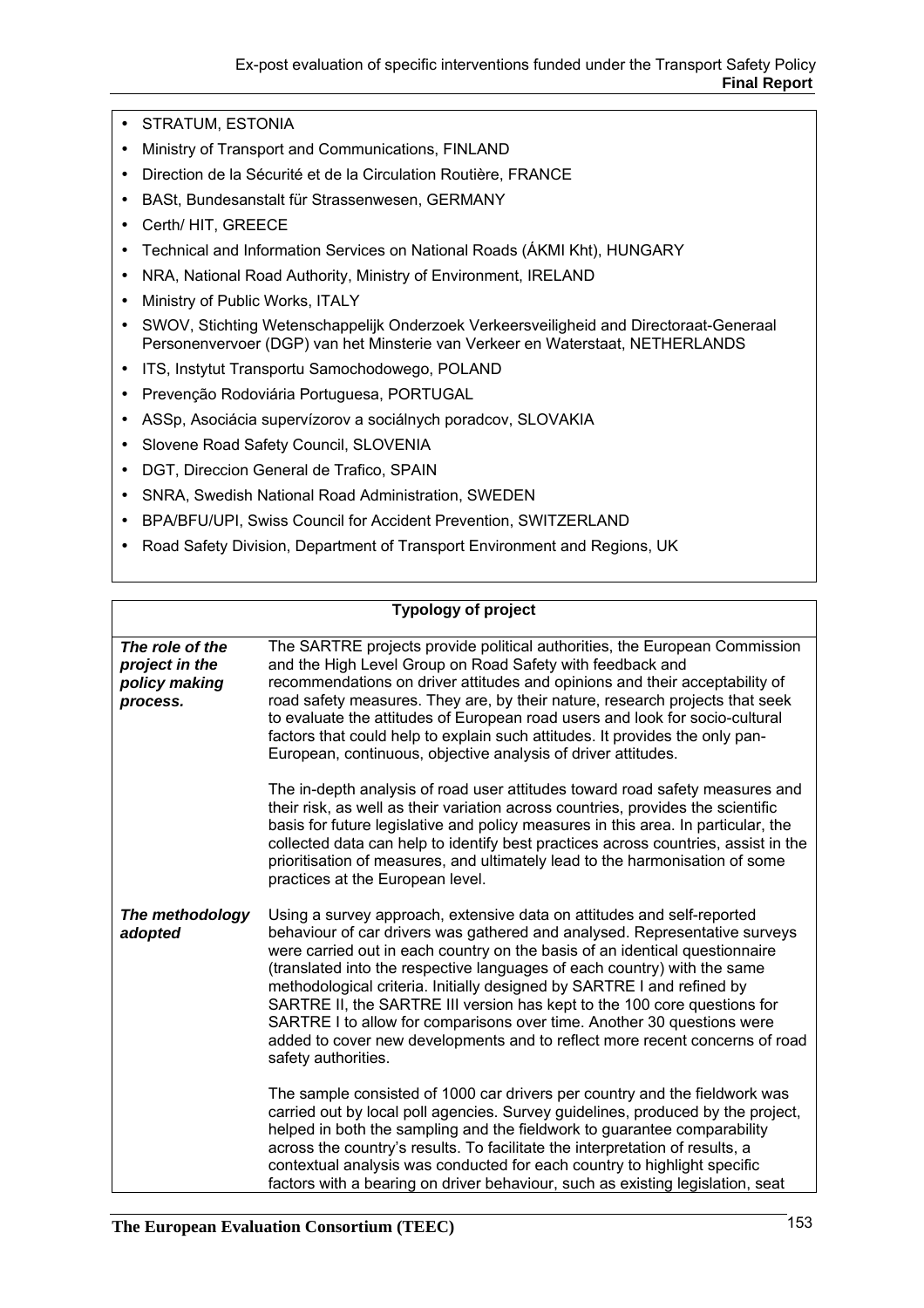|                          | belt regulations, speeding and drinking-driving restrictions, accident<br>information, and campaigns being conducted.                                                                                                                                                                                                                                                                                                                                                                                                                                                                                                                                                                                                                                                                  |
|--------------------------|----------------------------------------------------------------------------------------------------------------------------------------------------------------------------------------------------------------------------------------------------------------------------------------------------------------------------------------------------------------------------------------------------------------------------------------------------------------------------------------------------------------------------------------------------------------------------------------------------------------------------------------------------------------------------------------------------------------------------------------------------------------------------------------|
|                          | Two levels of data analysis were defined:<br>The first level considers the main results directly obtained from the survey.<br>Specific behaviour discussed includes driving under the influence of<br>alcohol, speeding, and seat belt installation and use, taking also into<br>account demographic variables (age, gender, income, etc). and contextual<br>variables (enforcement, legislation, technology).<br>• At the second level, an in-depth analysis considers the importance of the<br>results and their interlinkages. For example, can the age or nationality of<br>the driver explain different attitudes to road safety measures? Changes in<br>behaviour or attitudes between SARTRE II and SARTRE III in areas<br>investigated in both surveys will also be addressed. |
|                          | Data analysis is conducted using qualitative and quantitative methods.<br>Quantitative methods include descriptive and inference statistical methods.                                                                                                                                                                                                                                                                                                                                                                                                                                                                                                                                                                                                                                  |
| Geographical<br>coverage | Austria, Belgium, Cyprus, Croatia, Czech, Denmark, Estonia, Finland, France,<br>Germany, Greece, Hungary, Ireland, Italy, Netherlands, Poland, Portugal,<br>Slovakia, Slovenia, Spain, Sweden, Switzerland, United Kingdom.                                                                                                                                                                                                                                                                                                                                                                                                                                                                                                                                                            |

#### **Specific project objectives**

In line with the objectives of SARTRE II, the main goals of the study/ ies are:

- To evaluate the attitudes of European road users toward traffic regulations.
- To look for socio-cultural factors that lead to risky behaviour.
- To compare the efficiency of measures put into force by studied countries to find best practices.
- To point out evolutions from one phase to the next.  $244$

As to SARTRE III, these objectives are pursued with the aim to "*provide a follow up of the first and second phases of SARTRE project. An up to date survey of actual car drivers' attitudes and reported behaviour will be established. Beyond this primary objective, the work will allow any changes occurring between the 3 phases in the original countries to be identified, and to position new participants among the previous one.*" 245

The ultimate, although rather loose objective is "*to contribute to Road Safety improvement in giving to each country some tools to learn from its neighbours and perhaps to harmonise some practices at European scale…"*

Finally, the dissemination of the results is considered a key aspect for the project. Although the ultimate aim is to influence driver attitudes and behaviour, the first aim is to inform and educate legislators and enforcement organisations.

# **Possibilities and limits of evaluating the projects**

While all the basic information required for the evaluation was available, it is important to stress that SARTRE III has not yet been completed. So far, only the first level of analysis has been completed so that any evaluation cannot assess the overall effectiveness, impact and efficiency of the completed project and only draws partial conclusions.<sup>246</sup> Nevertheless, the evaluation can be

 244 See http://SARTRE.inrets.fr/english/SARTRE2E/objectS2-en.htm - SARTRE 2 objectives.

<sup>245</sup> SARTRE III Detailed project description page 4.

<sup>246</sup> SARTRE III, European Drivers and Road Risk, Part 1, Report on Principal Findings, May 2004.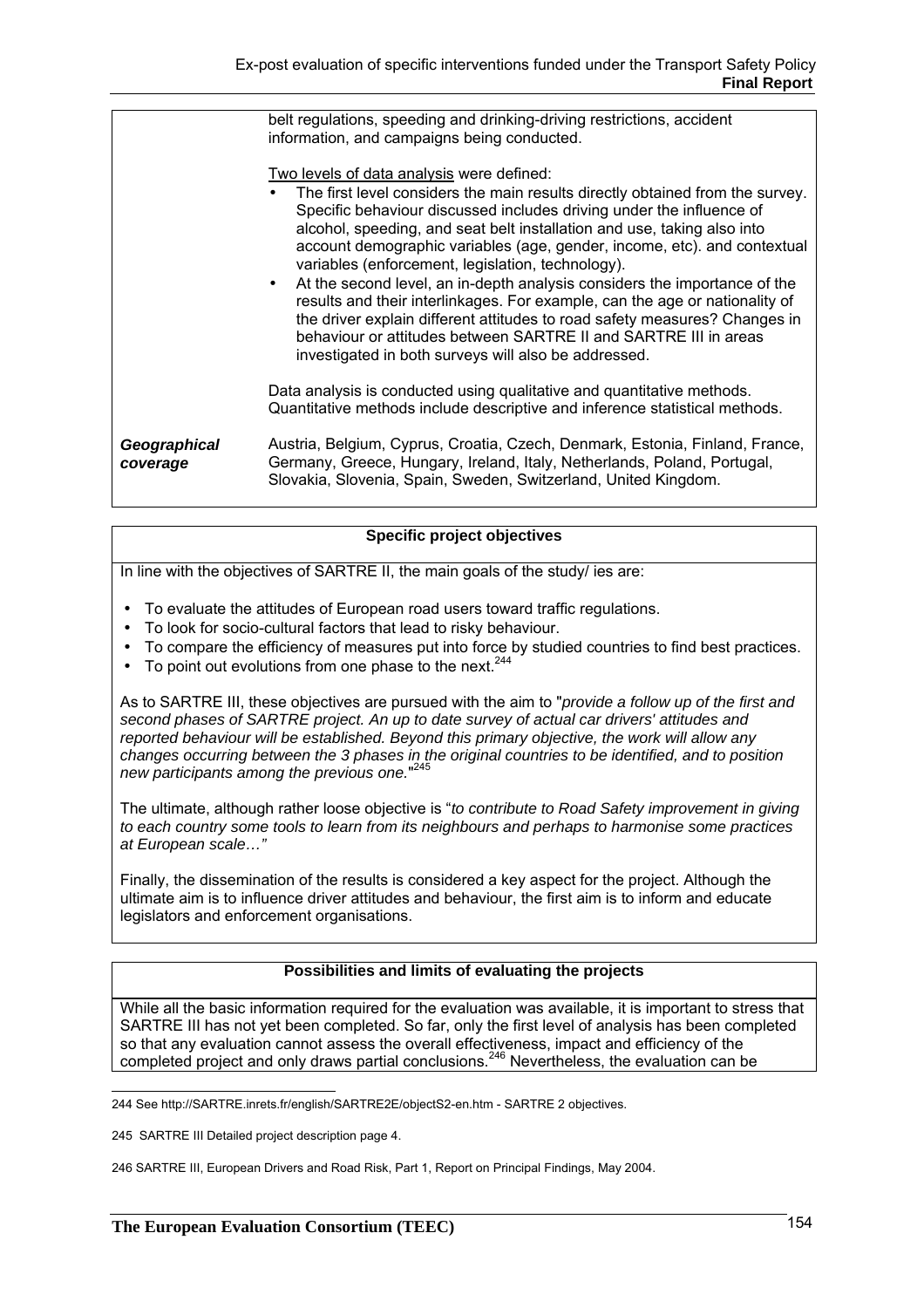considered within the context of the overall SARTRE programme.

As a research project, SARTRE III is aimed at generating broadly comparable data on road user behaviour and attitudes. Policy relevance, impact, and effectiveness with regard to the policy goals can therefore not always be directly established. Nevertheless, the results provide a unique source of cross-Member State comparable data.

#### **Activities undertaken during the evaluation**

- Background research on road safety inside and outside the EU.
- Analysis of material provided by EC.
- SARTRE III, European Drivers and Road Risk, Part 1 Report on principal findings, May 2004.
- SARTRE II, The attitude and behaviour of European car drivers to road safety, Part 1 Report on principal results, April 1998; Part 2 Report on in depth analysis, April 1998 and Part 4 Report on Central European countries, November 1998.
- SARTRE I European Drivers and Traffic Safety, in depth analysis, Presses de Ponts Chaussées, Paris 1994.
- Internet research (especially http://SARTRE.inrets.fr and related sites, search engines).
- Telephone/contact with Mr. Norroy, EC; Mr. Cauzard, Inrets; and Mr. SARDI, SIPSiVi, Charles Goldenbled, SWOV; John Fitzsimons, NRA, Ireland, Allan Quimby, TRL UK.

|                                                                     | Relevance to the policy                                                                                                                                                                                                                                                                                                                                                                                                                                                                                                                                   |
|---------------------------------------------------------------------|-----------------------------------------------------------------------------------------------------------------------------------------------------------------------------------------------------------------------------------------------------------------------------------------------------------------------------------------------------------------------------------------------------------------------------------------------------------------------------------------------------------------------------------------------------------|
| How is the<br>project evaluated<br>relevant to the<br>policy goals? | The project is highly relevant to the EC policy goal of improving road safety. $247$<br>An understanding of the attitude of drivers with regard to road traffic risk is a<br>prerequisite for increasing the effectiveness and the acceptability of safety<br>policies throughout Europe. The results are used to focus work on the most<br>relevant ways to encourage improved behaviour and enforcement and help to<br>avoid waste through misquided initiatives.                                                                                       |
|                                                                     | In all countries participating in the SARTRE surveys, speeding, driving under<br>the influence of alcohol and the wearing of seatbelts are regulated, and while<br>regulations are often similar, they are applied with different degrees of rigour.<br>Comparative studies like SARTRE can help countries learn from best practice<br>and understand how human factors and "local" laws and enforcement<br>activities influence road safety. The results assist in targeting measures locally<br>to implement pan-European legislation or best practice. |
|                                                                     | Monitoring the attitudes and behaviour of drivers is also an important input for<br>the evaluation of the effectiveness of regulations and countermeasures as<br>well as their degree of acceptance among the public. The results assist policy<br>makers to judge the acceptability and efficacy of their policy aspirations.                                                                                                                                                                                                                            |
|                                                                     | Survey results show that drivers recognise the need for EU-wide<br>harmonisation of road safety regulations, standards, enforcement and<br>sanctions, which might encourage legislators to seek to attain a higher<br>standard in their Member States in the area of road safety.                                                                                                                                                                                                                                                                         |
|                                                                     | The results provide evidence on driver attitudes toward new technologies in<br>the field of road safety. This can be used to support EC aspirations in using<br>modern technologies more effectively across the transport sector                                                                                                                                                                                                                                                                                                                          |

 247 The 2001 White Paper "European Transport Policy for 2010: time to decide" sets out 60 practical measures to improve the

quality and efficiency of transport in Europe by 2010. Up until 2005, the EC priority in the field of road safety measures will be

on the exchange of best practices.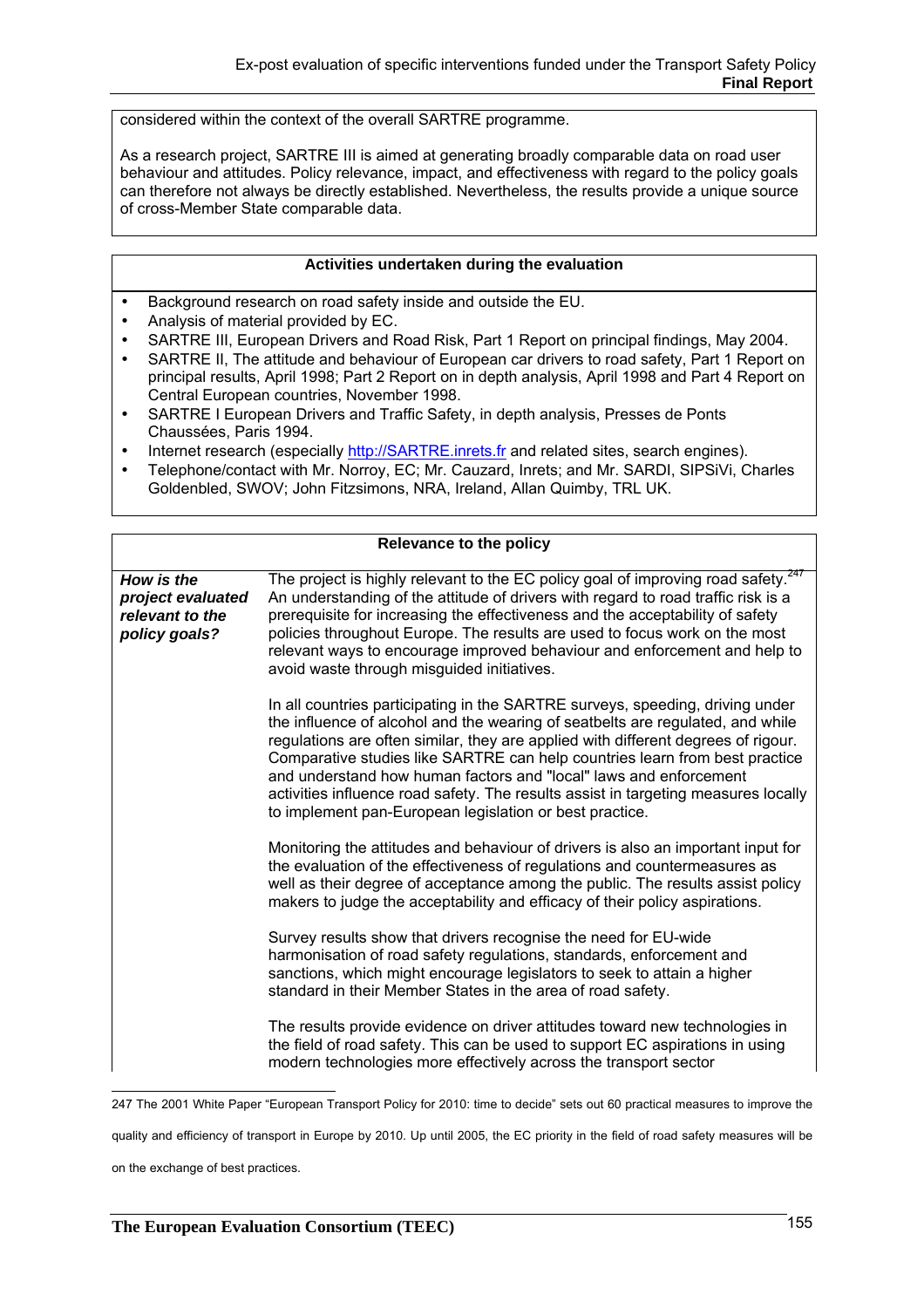| How could the<br>relevance of the<br>project be<br>improved / have<br>been improved<br>through<br>adjustments at<br>the margins? | The key for such a survey is the balance between continuity and relevance. This<br>was at the heart of the SARTRE III preparations and is the best way of ensuring<br>continued relevance.                                                                                                                                                                                                                                                                                      |
|----------------------------------------------------------------------------------------------------------------------------------|---------------------------------------------------------------------------------------------------------------------------------------------------------------------------------------------------------------------------------------------------------------------------------------------------------------------------------------------------------------------------------------------------------------------------------------------------------------------------------|
|                                                                                                                                  | A substantial part of the preparation for SARTRE III was dedicated to reviewing<br>the questionnaire by dropping irrelevant questions and introducing new ones<br>concerning the development of new technologies or the harmonisation of traffic<br>laws in Europe. A number of meetings took place to evaluate the modification of<br>the questionnaire and to agree upon a new version. The results of this review<br>were presented to the High Level Group for fine-tuning. |
| <b>Further project-</b><br>specific remarks                                                                                      | No further remarks.                                                                                                                                                                                                                                                                                                                                                                                                                                                             |
| <b>Overall Rating on Relevance: HIGH</b>                                                                                         |                                                                                                                                                                                                                                                                                                                                                                                                                                                                                 |

|                                                                                                | <b>Effectiveness</b>                                                                                                                                                                                                                                                                                                                                                                                                                                                                                                                                                                                                                                                                                                                                       |
|------------------------------------------------------------------------------------------------|------------------------------------------------------------------------------------------------------------------------------------------------------------------------------------------------------------------------------------------------------------------------------------------------------------------------------------------------------------------------------------------------------------------------------------------------------------------------------------------------------------------------------------------------------------------------------------------------------------------------------------------------------------------------------------------------------------------------------------------------------------|
| Has the project<br>evaluated been<br>effective in<br>addressing its<br>specific<br>objectives? | The effectiveness has to be considered against the objectives.<br>Objective 1 To undertake the survey. This has been effectively carried out and<br>the information collected is usable for the purposes intended.<br>Objective 2 To analyse and draw conclusions form the survey data. The initial<br>report (European Drivers and Road Risk, SARTRE 3, June 2004) provides<br>clear evidence that this work is being undertaken.<br>Objective 3 To disseminate the results. This work is currently underway with<br>the publication of the June 2004 report and future events being planned<br>include a conference in Paris in November 2004.                                                                                                           |
|                                                                                                | In regard to objectives 1 and 2 SARTRE has been fully successful. In regard<br>to objective 3 it is still work in progress but initial results are encouraging.                                                                                                                                                                                                                                                                                                                                                                                                                                                                                                                                                                                            |
|                                                                                                | The size of the sample (more than 1,000 drivers interviewed in each country)<br>and the information gathered (more than 100 core questions) establish to date<br>a unique database for EU-wide, comparative analysis of driver attitudes and<br>behaviour related to road safety issues. The contextual data collected during<br>the study provides indispensable background information to the understanding<br>of similarities and differences in driver attitudes and behaviour across<br>countries. Information gathered by the survey in the area of new technologies,<br>such as speed warning, permitted alcohol levels and fatigue warning devices<br>and black-box systems yield information on driver attitudes, facilitating that<br>same task. |
|                                                                                                | To provide for a wide dissemination, the results are presented on the ad hoc<br>website (http:/SARTRE.inrets.fr/). Summaries of the results for both SARTRE I<br>and II designed for the general public can be consulted in English and French,<br>and some of the printed publications may be downloaded. Given the initial<br>stages of SARTRE III, there is however no information of substance available<br>on this project on the website.                                                                                                                                                                                                                                                                                                            |
|                                                                                                | More generally, the availability of a semi-permanent observatory of attitudes<br>and behaviour of car drivers, something similar to a Eurobarometer on road<br>safety, is an invaluable tool to check the evolving opinion of European citizens<br>about road safety and assess public acceptance of possible future legislative<br>and policy measures. With regard to monitoring the road safety situation, they<br>compare the current situation with the results of earlier surveys, trace changes<br>over time, and to identify past successes and upcoming problems and issues<br>of concern.                                                                                                                                                        |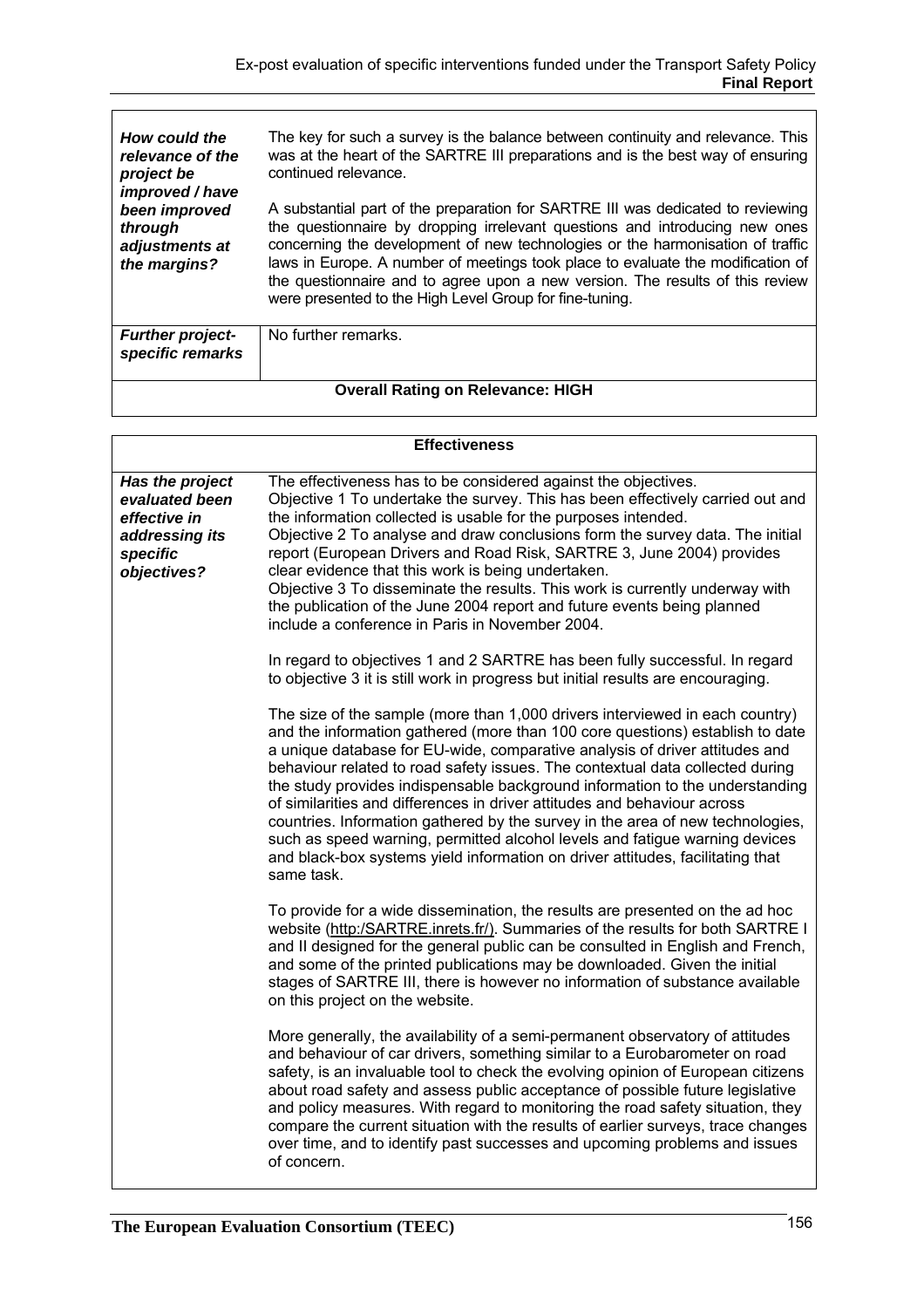| Have the outputs<br>been effective in<br>addressing the<br>policy goals?                                                                                                                                                                                                            | Clearly yes. The goal of SARTRE is to inform and support policy making and<br>the spread of best practice. It is fundamental in overcoming Member States'<br>objections to apparently insurmountable differences which make the safety<br>issue unsolvable.                                                                                             |
|-------------------------------------------------------------------------------------------------------------------------------------------------------------------------------------------------------------------------------------------------------------------------------------|---------------------------------------------------------------------------------------------------------------------------------------------------------------------------------------------------------------------------------------------------------------------------------------------------------------------------------------------------------|
| How could the<br>effectiveness of<br>the project be<br>improved / have<br>been improved                                                                                                                                                                                             | SARTRE is well known to national safety authorities and researchers. They<br>participate in the setting up of the questionnaire and have access to the<br>results. There might be scope for further communication and use of the results<br>through an overall safety attitudes campaign. This could be directed at a<br>number of different levels:    |
| through<br>adjustments at<br>the margins?                                                                                                                                                                                                                                           | At the research community – through detailed dissemination of results to<br>interested and known research organisations. This is being pursued through<br>the project at present but there might be scope for further access to the details<br>of the survey for analysis of particular problems.                                                       |
|                                                                                                                                                                                                                                                                                     | At the level of legislators – the results of SARTRE are presented in a rigorous<br>academic manner. There is scope for a more public/ non technical report of<br>findings. This might be included within the project but specifically required for<br>assembly and delivery by a marketing/PR specialist rather than a safety<br>research organisation. |
|                                                                                                                                                                                                                                                                                     | At the cross project level – where details of the results from SARTRE can be<br>explicitly required reading (through the terms of reference) for any project<br>funded through the budget line.                                                                                                                                                         |
| <b>Further project-</b>                                                                                                                                                                                                                                                             | None                                                                                                                                                                                                                                                                                                                                                    |
| specific remarks                                                                                                                                                                                                                                                                    |                                                                                                                                                                                                                                                                                                                                                         |
| <b>Overall Rating on Effectiveness: HIGH</b><br>(The overall rating for the SARTRE programme is judged HIGH while that for SARTRE 3 has to be<br>considered MEDIUM as the project is incomplete and the effectiveness through dissemination of<br>results can not be assessed yet). |                                                                                                                                                                                                                                                                                                                                                         |
|                                                                                                                                                                                                                                                                                     |                                                                                                                                                                                                                                                                                                                                                         |

**Sustainability**  *Is the initiative sustainable in the longer term?*  There are always competing demands for national funds for road safety analysis. It is likely that without EC involvement the individual partners would not be able to sustain their level of commitment to the programme. The extensive survey and fieldwork is resource-intensive and timeconsuming. Approximately 50% of the project budget was devoted to subcontracting poll agencies in the respective countries. The other 50% of the budget was used on project management and technical expert liaison in each of the participating countries. Given the need to follow the same approach in designing the questionnaire, sampling, and analysing the data collected, strong co-ordination between national partners is essential. External support facilitates this co-ordination. To date the project costs have been split between the EC and national governments (support for research institutes). Increased support from either of these sides is unlikely to be forthcoming. While other sources of finance are conceivable, e.g. car or safety support manufacturers or (national) automobile clubs, the absence of a clear policy objective and a direct legislative impact promising more tangible benefits to these agents renders their involvement unlikely.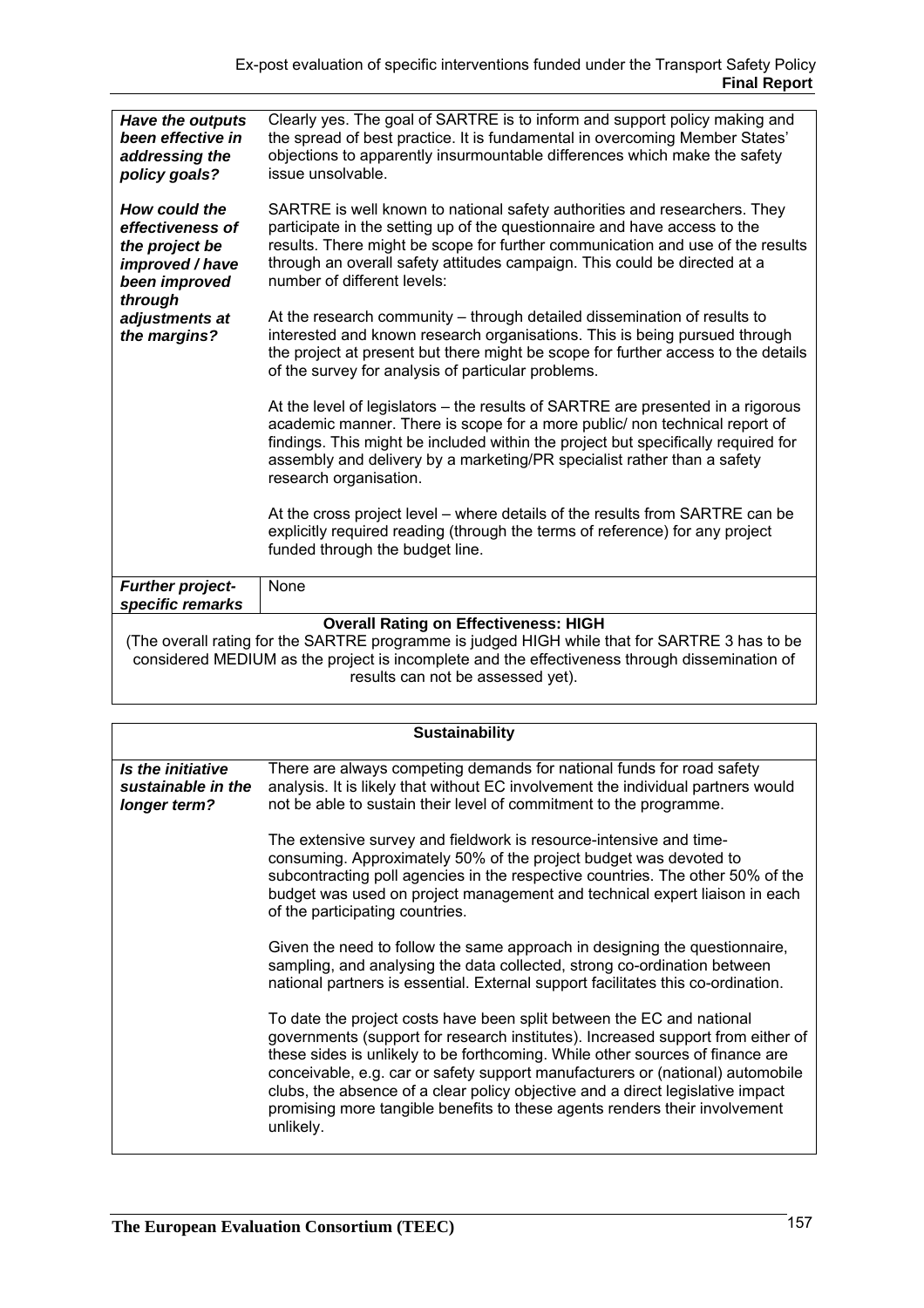| <b>Factors</b> | Key factors affecting sustainability are:                                                                                                                                                                                                                                                                                                                                                                                                                                                                              |
|----------------|------------------------------------------------------------------------------------------------------------------------------------------------------------------------------------------------------------------------------------------------------------------------------------------------------------------------------------------------------------------------------------------------------------------------------------------------------------------------------------------------------------------------|
| influencing    |                                                                                                                                                                                                                                                                                                                                                                                                                                                                                                                        |
| sustainability | Keeping to the original spirit of the project $-$ a standard core of the same<br>questions which provides a unique time trend, together with a varied<br>section which is updated to reflect relevant topics. The survey should<br>avoid trying to do too much.                                                                                                                                                                                                                                                        |
|                | Make sure that the results of the project are widely used and are available<br>to decision makers in the EC and in Member States (including police,<br>driver organisations, safety agencies, the public through general news<br>media). This should be as part of a coordinated PR/ communications<br>strategy not just an add-on to the research project.<br>Try and get industry involved through possible (part) sponsorship of the<br>questionnaire or through linking their product improvements specifically to |
|                | results from SARTRE. This could be achieved without prejudice to the<br>independence of the survey and results (the donations are included in the<br>general fund for the survey, the firm gets the right, for example, to be<br>included in publicity as a sponsor). The direct reference to SARTRE in<br>post survey developments by sponsors should help to boost the overall<br>awareness of the work undertaken.                                                                                                  |

|                                                                  | Impact                                                                                                                                                                                                                                                                                                                                                                                                                                                                                                                                                                                                                                                                                                                    |
|------------------------------------------------------------------|---------------------------------------------------------------------------------------------------------------------------------------------------------------------------------------------------------------------------------------------------------------------------------------------------------------------------------------------------------------------------------------------------------------------------------------------------------------------------------------------------------------------------------------------------------------------------------------------------------------------------------------------------------------------------------------------------------------------------|
| Impact on policy<br>making or on<br>broader policy<br>objectives | The results from SARTRE underscore the "transport with a human face" theme<br>that permeates the White Paper. The central view of "Brussels" from the<br>individuals in the Member States can be carefully balanced with the country<br>specific results and techniques and approaches adapted to the different cultural<br>and emotional responses to achieve the desired result. Consequently the impact<br>of SARTRE on broader policy objectives could be high as it provides a<br>benchmark of objective feedback from those who are at the receiving end of good<br>intentioned regulation.                                                                                                                         |
|                                                                  | As already noted, the SARTRE surveys provide an invaluable tool to check the<br>evolving opinion of European citizens about road safety and assess public<br>acceptance of possible future legislative and policy measures. In particular,<br>SARTRE has played a certain role in the decision to reduce speed in urban<br>areas <sup>248</sup> and in informing the debate on acceptability of low or zero tolerance for<br>alcohol levels while driving. <sup>249</sup>                                                                                                                                                                                                                                                 |
|                                                                  | More generally and in view of the fact that SARTRE III is still ongoing, the project<br>results have shown that there are frequently very marked differences between<br>countries that might have been considered, or expected, to be similar. These<br>major differences between similar countries have to be carefully taken into<br>account when designing safety interventions. For example, results from SARTRE<br>3 indicate that while 10% of UK drivers might be expected to drive without a seat<br>belt 67% of Italian drivers would do so. Similarly, while 80% of UK drivers accept<br>rigorous enforcement, only 45% of Danish drivers do. Danes are twice as likely to<br>exceed speed limits as the Swiss. |
|                                                                  | Psycho-social factors recorded, such as driver attitudes, opinions, reported<br>behaviours and perceptions and the prevailing context, e.g. economic<br>circumstances and enforcement activities under way, also play a significant role<br>in determining the degree of success of individual measures.                                                                                                                                                                                                                                                                                                                                                                                                                  |

 248 See footnote 192.

<sup>249</sup> Telephone conversation, SWOV, Netherlands.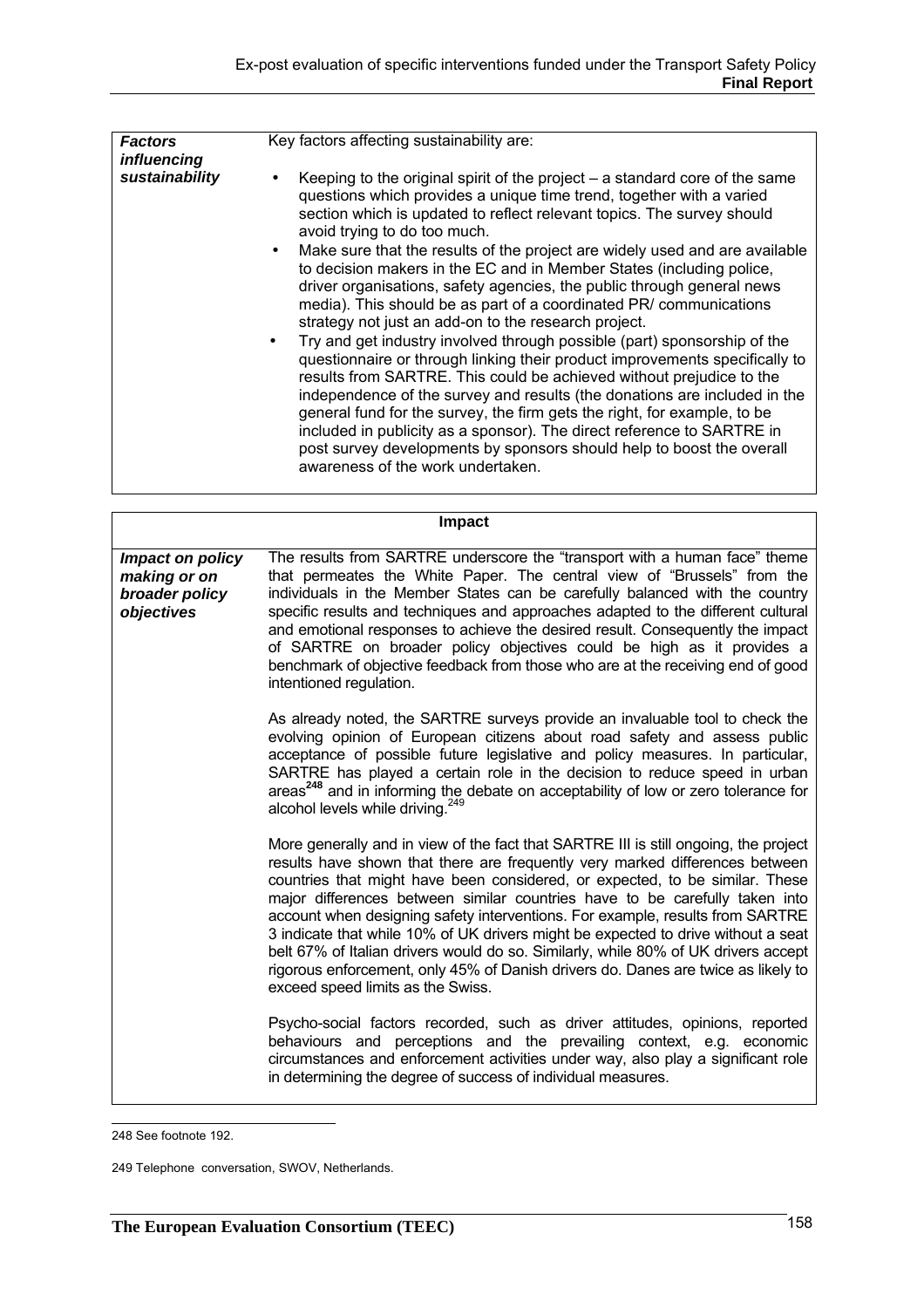|                                                                                                                                                                                                                                                                             | Furthermore, the in-depth analysis of survey results and the identification of<br>interrelationship between, e.g. age and drink driving behaviour, will also enable<br>the drafting of targeted policy measures to improve driver behaviour and make<br>roads safer.                                                                                                                                                              |  |
|-----------------------------------------------------------------------------------------------------------------------------------------------------------------------------------------------------------------------------------------------------------------------------|-----------------------------------------------------------------------------------------------------------------------------------------------------------------------------------------------------------------------------------------------------------------------------------------------------------------------------------------------------------------------------------------------------------------------------------|--|
| <b>Secondary</b><br>impacts on other<br>policies (not<br>mentioned in<br>project<br>documents<br>unless indicated<br>otherwise)                                                                                                                                             | One of the most valuable secondary impacts of the project was the creation of<br>a network of European road safety researchers and experts. The project has<br>provided an opportunity for collaborating on both practical problems and with<br>regard to improving knowledge.                                                                                                                                                    |  |
| <b>Communication</b><br>and media                                                                                                                                                                                                                                           | Broadening communication of the results of SARTRE could highly increase<br>the impact of the project.                                                                                                                                                                                                                                                                                                                             |  |
|                                                                                                                                                                                                                                                                             | A number of initiatives to give publicity to the project SARTRE III are planned.<br>A synthesis of Task 3 is already completed and was published in June 2004,<br>New pages on the existing SARTRE website, and a brochure for a wide public<br>audience are also planned for later this year. The Contractor claims that they<br>already undertake a great deal of publicity work for the project that they are<br>not paid for. |  |
|                                                                                                                                                                                                                                                                             | Seminars to publicise the intermediate results and the approach were<br>organised during the work in Warsaw, Cyprus, and Ferrara. A major<br>conference is planned for November 2004 in Paris to publicise the overall<br>results of the work to date.                                                                                                                                                                            |  |
|                                                                                                                                                                                                                                                                             | Nevertheless there is little direct evidence that the information collected and<br>analysed is directly used and referred to. The technical presentation of results<br>is suitable for a research audience but is not readily absorbed in that form by<br>other possible beneficiaries.                                                                                                                                           |  |
| Impact on<br>industry                                                                                                                                                                                                                                                       | While information from surveys such as SARTRE provide general background<br>on the changing attitudes of EU citizens and therefore what they might<br>respond to from new/improved products, there is no direct link to impacts on<br>industry.                                                                                                                                                                                   |  |
| <b>Overall Rating on Impact: MEDIUM</b><br>(while the information collected and presented provides an invaluable data set on attitudes and is<br>well used in the research community there is some scope for further impact through better non-<br>technical communication) |                                                                                                                                                                                                                                                                                                                                                                                                                                   |  |

|                                              | <b>Efficiency</b>                                                                                                                                                                                                                                                                                                               |
|----------------------------------------------|---------------------------------------------------------------------------------------------------------------------------------------------------------------------------------------------------------------------------------------------------------------------------------------------------------------------------------|
| <b>Efficiency in the</b><br>use of resources | The project aims to collect, analyse and disseminate information from a large<br>sample of drivers across Europe. The only really independent and effective<br>way of collecting such information is through a comprehensive coordinated<br>survey of the type which is carried out through SARTRE.                             |
|                                              | The collection of 23,000 interviews and their analysis once every five years for<br>a cost of Euro52 per interview (EC contribution just half of this) compares well<br>with recent experience in the UK where quoted costs from a polling company<br>were £50 (Euro70 per interview).                                          |
|                                              | The polling agencies are recruited each time, through a competitive bidding<br>process, thus ensuring cost-efficient surveys. Given that the survey takes<br>place once every five years and is pan-European it is not feasible to consider<br>the continuing use of single polling agency – firms in the market will enter and |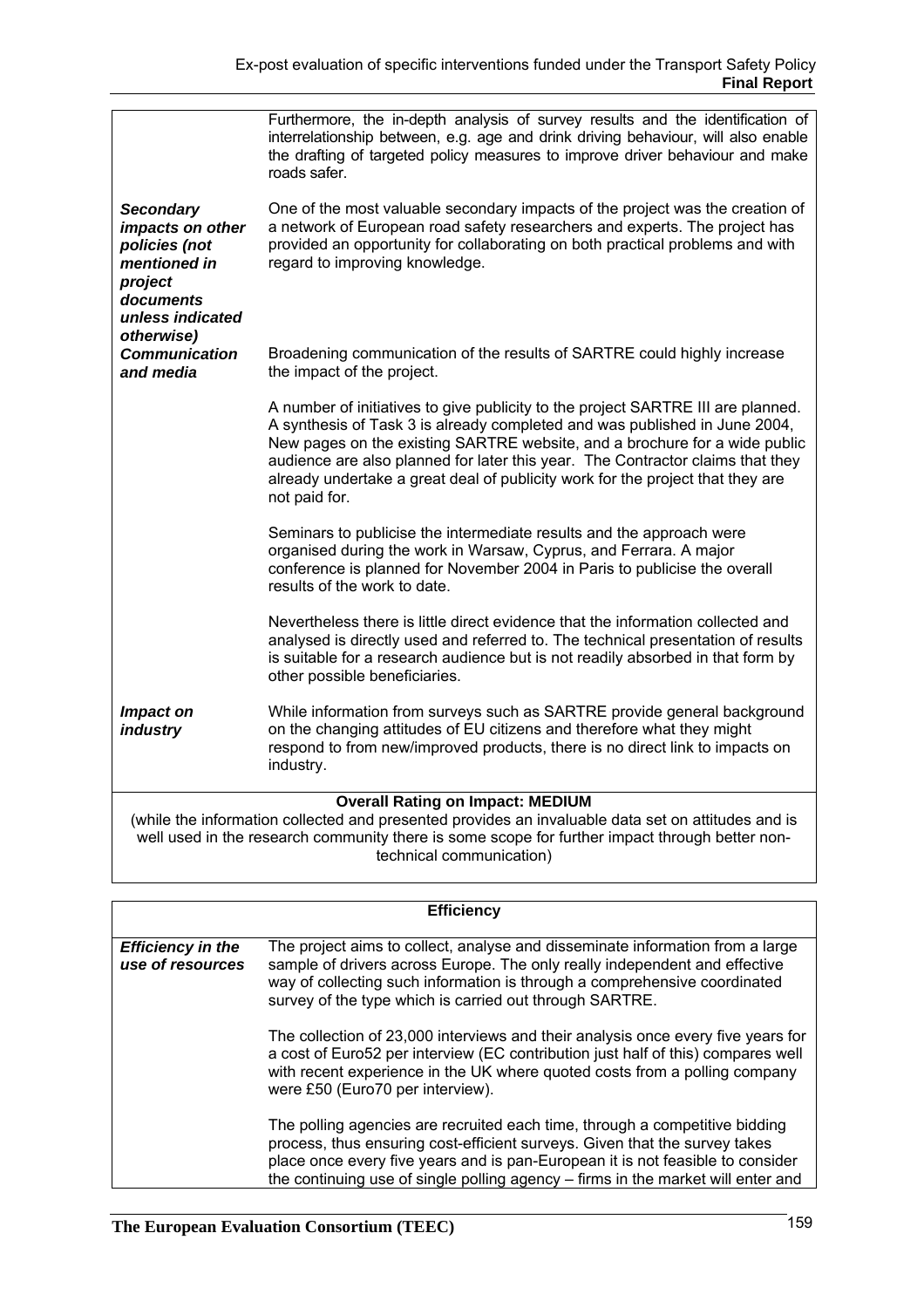leave over such a period and methods of data collection and analysis will evolve – Individual polling companies might not have a significant presence in each country. There might be some scope for considering contracting the project management of the survey to a single body to ensure compatibility. *Cost effectiveness in terms of results and impact*  No cost-benefit analysis of the SARTRE project is required to be carried out as part of the project. Given that there is a need to collect comparative data from face to face interviews with drivers then there is really no alternative to a large scale interview/ survey programme of the sort undertaken through SARTRE. To this extent the question at the immediate level of efficiency is was the cost of the survey reasonable? As set out in the section above, this appears to be the case against experience with other known surveys. It might be possible to consider the cost effectiveness of the results through, for example, assessing the impact of a particular accident cause which was identified through SARTRE (e.g. low speeds in residential areas) and considering what might have been the cost if a blanket untargeted approach had been adopted. Given that the cost of prevention/ enforcement can run into millions on any particular action with no certainty that action is likely to succeed, the spending of the equivalent of Euro 200,000 per annum to gain better information as to the target market and the effect is likely to be a most cost-effective use of funds. **Overall Rating on Efficiency: HIGH** 

# **Scope for integration of indicators into the monitoring of current and future interventions**

The principal indicators incorporated into the project at present relate exclusively to the delivery of identified outputs within the project budget and timescale, that is the survey (completed), the analysis (part complete) and the dissemination (underway).

There might be some scope for the use of Euro/interview costs as a control measure on efficiency particularly if the EC element of the work can be isolated from the participants' requirement for interchange over and above the direct needs of the project.

Nevertheless the key monitoring indicators should relate to the effectiveness of the outputs from SARTRE in influencing driver behaviour and ultimately accidents. This might be achieved by counting citations, explicit uses in policy making, use in PR campaigns, direct citation in product developments or enforcement campaigns.

A measurement of the impact of the SARTRE can be obtained by crosschecking the changes in attitudes and self-reported behaviour of car drivers with the CARE database.<sup>250</sup>

### **Suitability of extension / future recurrence of similar activities**

SARTRE provides the only pan-European assessment of drivers' attitudes and reported behaviour. It provides key inputs into policymaking and the assessment of the effectiveness of policy measures in the field of road safety.

Collection of these data should continue to be undertaken on a regular basis. A five-year period is broadly adequate when combined with annual safety/ accident statistics which are collected in each Member State and collated through the CARE database.

To obtain broadly comparable data, to carry out fieldwork across Europe, to maintain a common reference point and to disseminate results, as widely as possible, continued support by the EC will almost certainly be required.

 250 CARE database website (http://europa.eu.int/comm/transport/care)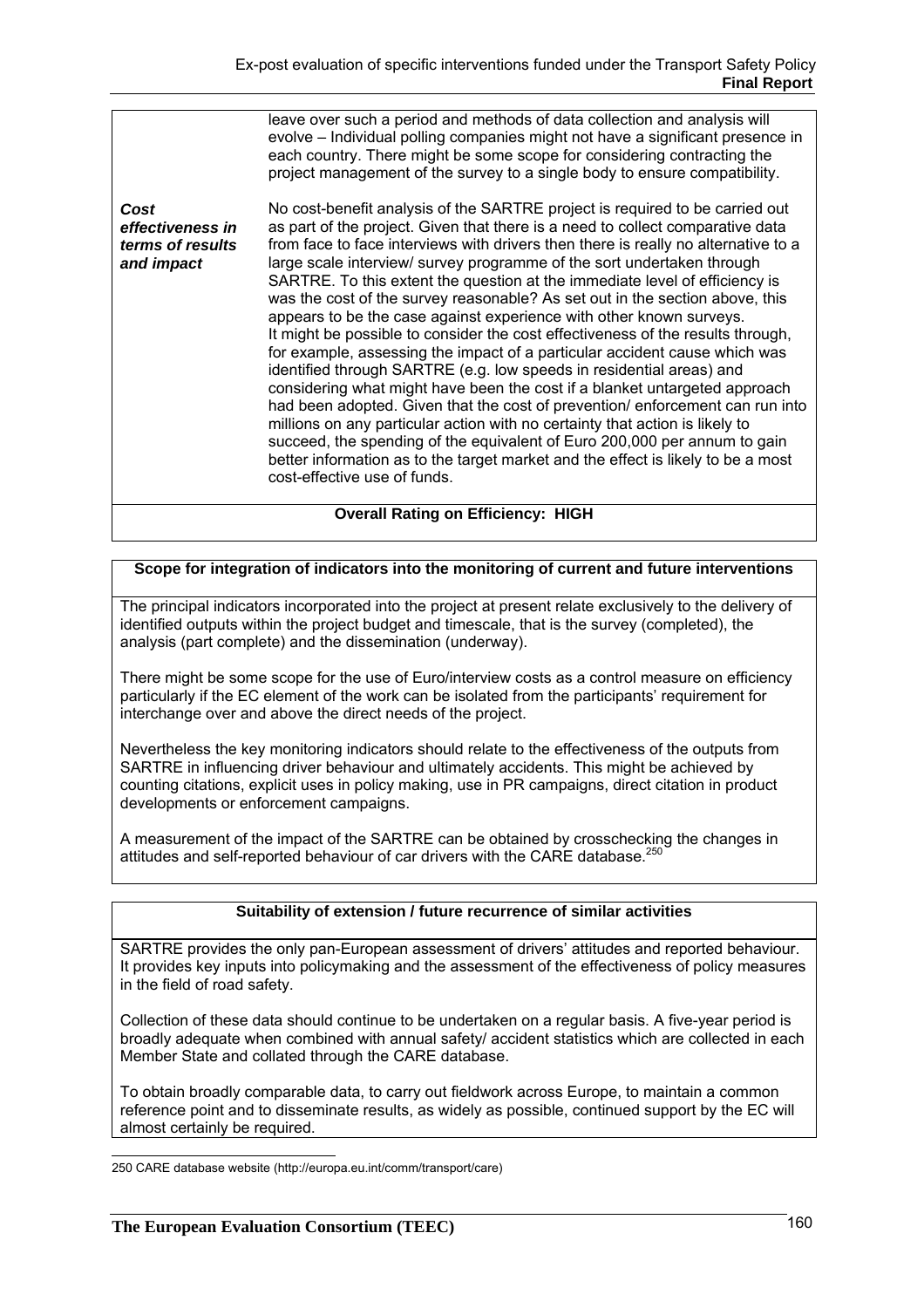### **Ways of improving value added from the funding**

Now that the sampling procedures and the questionnaires have been widely tested and the SARTRE results are generally considered useful, improving value added from the funding has to be aspired to next. Potential includes:

• It might be possible to undertake the surveys more cost effectively through regional sourcing of surveys or through the use of panels and Internet surveys. However, this might jeopardise the beneficial effect of cross-fertilisation of research communities throughout the EU.

Ensure that the results of the survey are widely and expertly disseminated to decision makers (politicians, legislators, interested organisations/ agencies/ NGOs, the general public through newspapers, magazines TV) in a coordinated and professional manner. This is most likely to be effected through a specialist PR firm and a separate PR/ media campaign.

### **Conclusions**

**Relevance: HIGH** SARTRE is highly relevant to achieving EC policy goals. It is the only pan-European source of comparative driver attitudes and as such provides the only means of monitoring the progress, or otherwise, of overall reaction to road safety legislation, enforcement and particular safety initiatives.

**Effectiveness: HIGH** SARTRE has successfully delivered a series of consistent and comparable attitudinal surveys of drivers across Europe. It has informed the development of EC safety policy through encouragement of specific targeted approaches and concentration on key factors. Nevertheless its results have not been as widely used as they have been presented mainly in an academic manner.

**Impact: MEDIUM** Overall impact is difficult to determine. While results from the research appear to be used throughout EC documents there is often no specific mention made of SARTRE. For example in the EC Communication European Road Safety Action Programme, while the need for socio-economic studies and behavioural research are mentioned, SARTRE as such is not named at all. There needs to be a concerted effort to present the information in an accessible manner.

**Efficiency: HIGH** The cost of data acquisition appears to be well in line with commercial experience. The ability to target expensive accident reduction measures more effectively is likely to more than repay the annual cost of the survey.

### **Recommendations**

**Complete current efforts under the framework of SARTRE III.** The SARTRE programme provides a unique basis, for policy or legislative initiatives in the area of road safety and driver behaviour, through an evolving understanding of attitudes and acceptance of enforcement.

**Improve the communication strategy and exploit synergies**, e.g. by assessing, establishing and expanding collaboration with relevant awareness campaigns and databases. The wider spread the use of the SARTRE information in an accredited form the more useful it will be seen to be by both legislators/enforcers and by the driving public.

**Explore more cost-effective ways of conducting Europe-wide fieldwork**, by making more extensive use of the internet/communication or by contracting a limited number of companies to conduct the fieldwork regionally.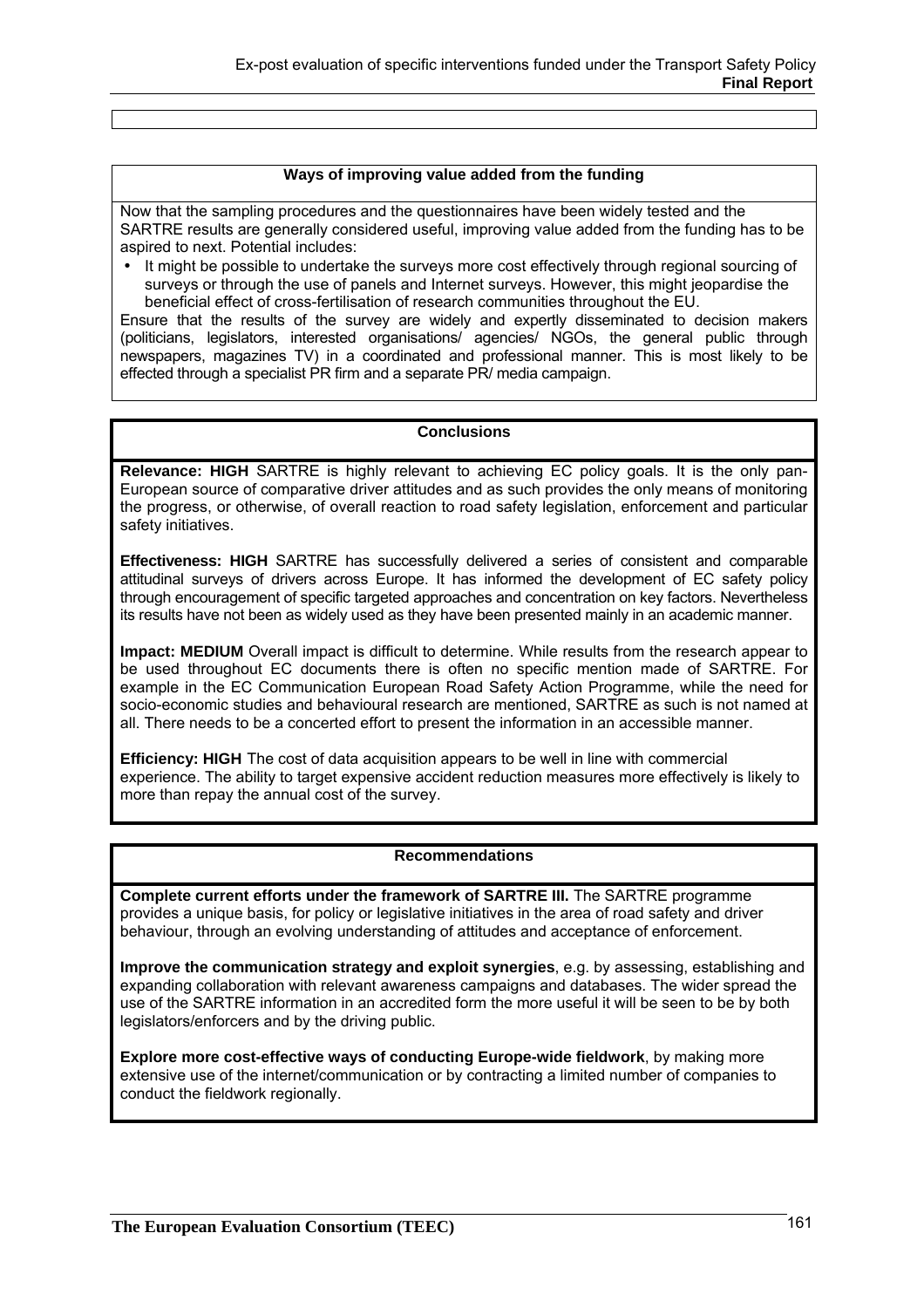# **7.8 TISPOL**

| Project title,<br>numbers and type                                                               | TISPOL Operations Project SUB-B27020B-E3-TISPOL-2002-SO7.13046      |                   |               |
|--------------------------------------------------------------------------------------------------|---------------------------------------------------------------------|-------------------|---------------|
| <b>Type of funding</b>                                                                           | Subvention                                                          | % of financing    | 40%           |
| <b>Overall EC budget</b><br>€                                                                    | Total Budget: €2.139 391 <sup>251</sup><br>EC contribution €800,000 | Contract: year    | 2002/2005     |
| Budget for fees $\epsilon$<br>((Overall EC budget<br>minus<br>reimbursables and<br>direct costs) | Budget for staff: $\epsilon$ 1 734 180                              | N.<br>person/days | $3,176^{252}$ |

#### **Background and genesis**

The first initiative leading towards the creation of TISPOL was organised in March 1996, where police officials of different traffic police forces met and decided that the co-operation between traffic police forces should be formalised. <sup>253</sup> The project Co-operation of the Traffic Police, the basis of the TISPOL Organisation, commenced in the beginning of 1997 with EC support.

During 1998, TISPOL gave high priority to alcohol, drugs and driving and the first cross-border road policy initiative was developed.

TISPOL became a formal independent legal entity in 1999 with the aid of the Institute for Traffic Care. $25$ 

TISPOL organises an annual conference to discuss the latest developments in traffic and roads policing. The first conference in Amsterdam in 2000 launched the restructured TISPOL Organisation and set up the objectives of the organisation for the future.

The TISPOL Operations Project was launched in 2002 to support dissemination of best practices and latest techniques on traffic safety issues throughout Europe.

# **Typology of project**

| The role of the<br>project in the<br>policymaking<br>process | The objective of the EU Road Safety Policy is to reduce accidents and injuries<br>on European roads. For example, "the European Parliament has adopted a<br>resolution on the adoption of common measures to reduce road accidents. <sup>255</sup><br>To address the issue of road traffic accidents, <sup>256</sup> the European Commission<br>has furthermore proposed an ambitious target of reducing, by 50%, the<br>number of road fatalities by the year 2010. <sup>257</sup> |
|--------------------------------------------------------------|-------------------------------------------------------------------------------------------------------------------------------------------------------------------------------------------------------------------------------------------------------------------------------------------------------------------------------------------------------------------------------------------------------------------------------------------------------------------------------------|
|                                                              | With the main mission of TISPOL being to "bring together the Roads and<br>Traffic Police Forces in Europe and promote the development of road safety                                                                                                                                                                                                                                                                                                                                |

251 TISPOL Operations Project, Financial Report, August 2003.

252 Includes TISPOL Organisation, Alcohol Project, Mermaid Project and National Representatives from 20 countries.

253 TISPOL Operations Project, Financial Report, August 2003.

254 ITC is a Dutch organisation in charge of the implementation of traffic safety activities to positively influence road traffic

users (http://www.itctraffic.com/).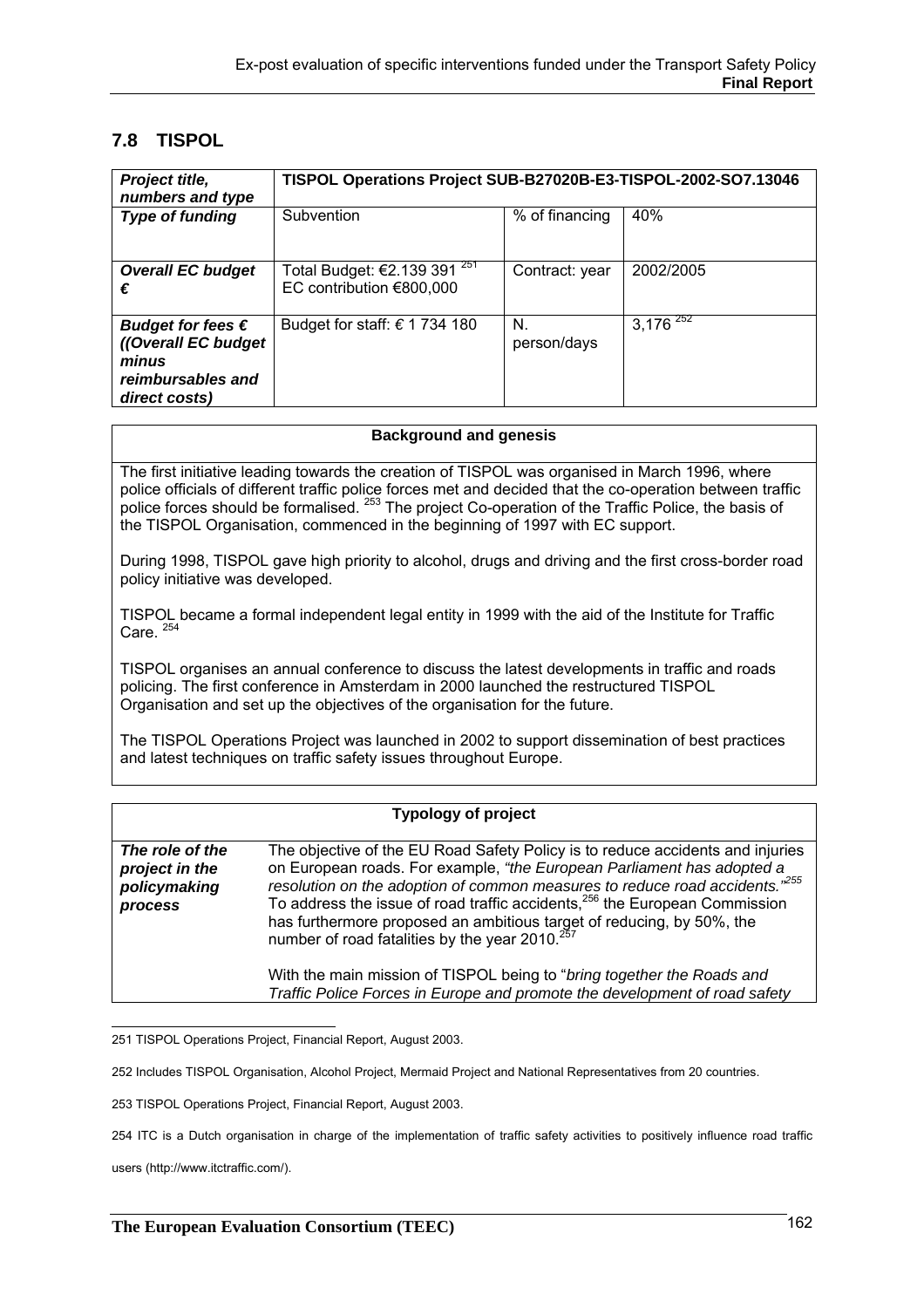|                            | and law enforcement of road policy within Europe", the operation plays an<br>important role in working towards the achievement of this target. <sup>258</sup>                                                                                                                                                              |
|----------------------------|----------------------------------------------------------------------------------------------------------------------------------------------------------------------------------------------------------------------------------------------------------------------------------------------------------------------------|
|                            | In broad terms, TISPOL's role in the policymaking process is to render<br>existing regulations and enforcement more effective.                                                                                                                                                                                             |
| The methodology<br>adopted | TISPOL Operations Project primarily consists of a series of pan-European<br>initiatives on road safety checks and improvement to safety measures. These<br>relate to alcohol and driving, commercial vehicle and bus/coach<br>roadworthiness, techniques for safe driver monitoring and dissemination on<br>best practice. |
|                            | The methodology is phased and planned on an annual cycle with specific<br>activities planned over the three year period. <sup>259</sup> "                                                                                                                                                                                  |
| Geographical<br>coverage   | At the beginning of the project (2002), the member countries of the TISPOL<br>Organisation were: Belgium, England, Finland, Germany, Ireland,<br>Netherlands, Northern Ireland, Norway, Scotland, Slovenia, Spain and<br>Switzerland.                                                                                      |
|                            | During the project (2002-2004), the following countries joined the network:<br>260<br>Czech Republic, France, Greece, Italy, Luxembourg, Poland, and Portugal.<br>Therefore TISPOL is relevant to the European geographic area, not just the<br>political Union.                                                           |

# **Specific project objectives**

TISPOL Project was launched to improve the enforcement of the road traffic laws, and attempt to reduce the casualty rate. TISPOL aims to reach its objectives by creating a more co-ordinated approach.  $^{261}$ 

# **TISPOL's specific objectives** are to:<sup>262</sup>

- demonstrate the latest techniques available for traffic enforcement.
- commence a process to harmonise and standardise the enforcement approach between participating forces.
- lay the foundations of a dedicated database and information network to enable best practice to be exchanged and research ideas to be generated.
- to increase public awareness and involvement of the media.

255 Council Decision 93/704/EC.

256 The CARE database shows that road traffic accidents in the European Union claim more than 40,000 lives annually and

leave more than 1.7 million people injured, representing estimated costs, both direct and indirect of 160 billion euros.

257 2001 White Paper, "European Transport Policy for 2010: time to decide.

258 TISPOL Operations Project Phase 1 – Final Report p.2.

259 Project documents & interview with David Rowland, TISPOL General Secretary, May 24th 2004.

260 TISPOL Operations Project Phase 1 – Final Report p.3. At the time this report is written, TISPOL is considering the

applications of Moldova and Romania.

261 TISPOL Operations Project Phase 1 – Detailed project description p.3.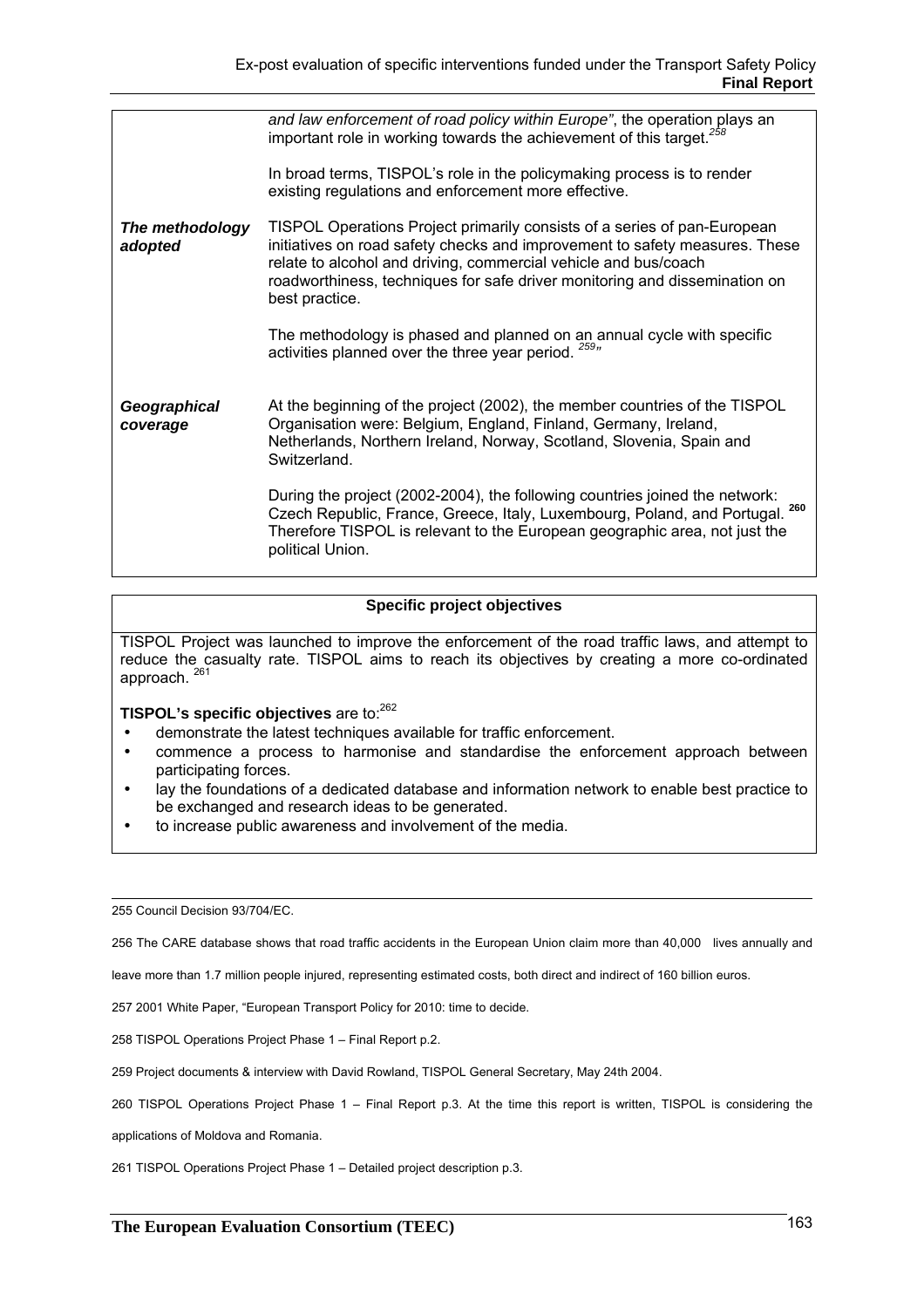# **Possibilities and limits of evaluating the project**

The Organisation Project at TISPOL is currently underway. While it is relatively straightforward to evaluate the one off impact of a number of the activities that TISPOL has coordinated the overall evaluation is more difficult to achieve. For example the number of vehicles and drivers discovered to be unfit to continue their journey at the time of the pan-European road side enforcement exercises can be assessed as an activity. On the other hand, the wider take up of improved practices and better enforcement has not yet been systematically measured or reported on within the project.

### **Activities undertaken during the evaluation**

- Background research into the policy context and that of the project.
- Analysis of the background material.
- Interview with Ms. Carla de Vries of DG TREN, 14/05/2004.
- The grid was sent to Ms. Carla de Vries for validation on 24/05/2004.
- Interview with Mr. David Rowland, TISPOL General Secretary, 24/05/2004.
- Interview with Mr. Roland Aellen, Swiss Federal Roads Authority, 17/06/2004
- Emailed relevant national police departments participating in the organisation, which included Belgium, Czech Republic, Finland, Germany, Greece, Finland, Hungary, Ireland, Italy, Luxembourg, Moldova, Northern Ireland, Norway, Portugal, Slovenia, Spain, Romania and the UK.

| <b>Relevance to the Policy</b>                                      |                                                                                                                                                                                                                                                                                                                                                                                                                                                                                                                                                              |  |  |
|---------------------------------------------------------------------|--------------------------------------------------------------------------------------------------------------------------------------------------------------------------------------------------------------------------------------------------------------------------------------------------------------------------------------------------------------------------------------------------------------------------------------------------------------------------------------------------------------------------------------------------------------|--|--|
| How is the<br>project evaluated<br>relevant to the<br>Policy goals? | The key test for relevance of the project is: Has the implementation of the<br>TISPOL Project contributed to the Commission objective of halving the<br>number of road fatalities by 2010? No systematic analysis of this has been<br>undertaken within the scope of the project. It is difficult to examine how one<br>particular intervention, namely one-off large scale road side checks for<br>example, affects road accident statistics.                                                                                                               |  |  |
|                                                                     | Nevertheless, the improved cooperation between the police forces of the<br>Member States and improved and uniformly enforced implementation of traffic<br>legislation is a key part of the EU safety policy and as such this is a significant<br>element in support of the policy.                                                                                                                                                                                                                                                                           |  |  |
|                                                                     | Independently, using the CARE statistics, it might be argued that between<br>10,000 and 15,000 lives might be saved each year if all EU-15 countries had<br>the same fatality rate as the lowest in the sample. While this might not be<br>effected solely through better enforcement, at the opposite extreme if there<br>was only a 1% fall in fatalities in only the four worst performing states, a<br>possible target for enforcement led improvements, this could be estimated to<br>save up to 50 lives each year, valued at about Euro75 million/yr. |  |  |
|                                                                     | While the legislative basis to improve road safety exists in all European<br>countries, effective enforcement is crucial to reducing road fatalities. Given the<br>wide variety of approaches across Europe, TISPOL promotes learning from<br>other countries' successes and contributes to more effective co-ordination of<br>cross-border efforts.                                                                                                                                                                                                         |  |  |

262 In some cases TISPOL objectives were defined too broadly, as in "TISPOL Operations Project Phase 1 – Detailed project

description p.3". (Example: "Organising and co-ordinating multinational operative campaigns"). The specific objectives presented in this study are a redefinition of those.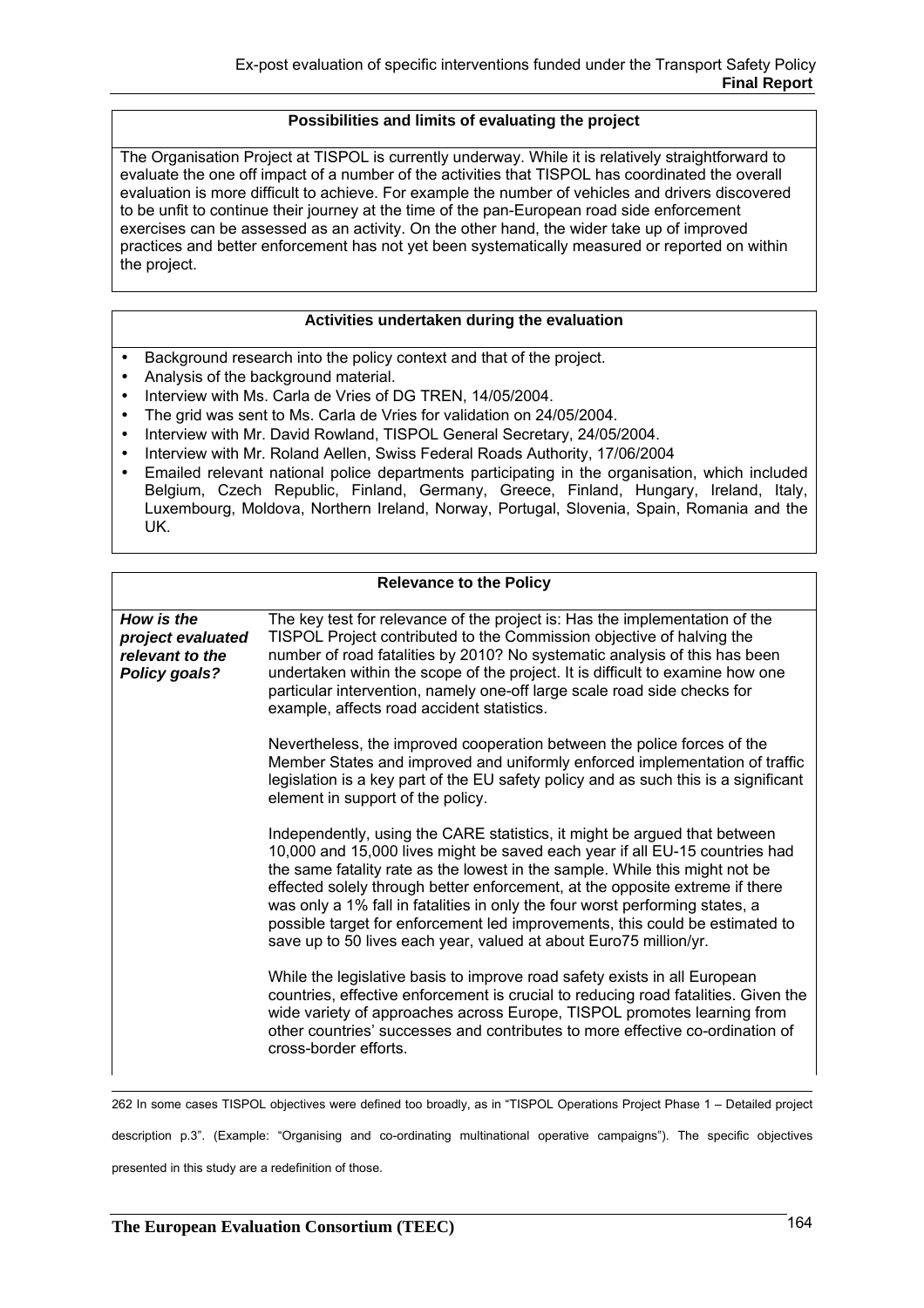*How could the relevance of the project be improved / have been improved through adjustments at the margins?*

A more focused set of objectives might have been better to achieve improved relevance. The stated objectives are for a very wide spread implementation of simultaneous road checks as well as a more localised speed enforcement technique and training/ information sharing. Initial results reported in the project reports suggest that more locally based approaches to enforcement might have been more effective.

# **Overall Rating on Relevance: HIGH**

| <b>Effectiveness</b>                              |                                                                                                                                                                                                                                                                                                                                                                                                                                                                                                                                                                                                                              |  |  |
|---------------------------------------------------|------------------------------------------------------------------------------------------------------------------------------------------------------------------------------------------------------------------------------------------------------------------------------------------------------------------------------------------------------------------------------------------------------------------------------------------------------------------------------------------------------------------------------------------------------------------------------------------------------------------------------|--|--|
| Has the project<br>evaluated been<br>effective in | To address the specific objectives of the project, TISPOL launched several<br>multinational operative campaigns (Objective 1):                                                                                                                                                                                                                                                                                                                                                                                                                                                                                               |  |  |
| addressing its<br>specific<br>objectives?         | Drinking and Driving: An annually co-ordinated activity conducted across<br>Europe to reduce the driving under the influence of alcohol and to attract<br>media attention on the subject. <sup>263</sup> More than 250,000 drivers over 20<br>European countries were stopped and checked. More than 9,900 persons<br>$(4\%)^{264}$ were arrested.                                                                                                                                                                                                                                                                           |  |  |
|                                                   | <b>• European Operation Mermaid:</b> An initiative directed against<br>commercial heavy goods vehicles to improve road safety and<br>detect road crime. 265 Over 100,000 heavy goods vehicles have<br>been stopped with over 39,000 offences in total (out of<br>which 13,000 had dangerous conditions and were not allowed to<br>continue their journeys).                                                                                                                                                                                                                                                                  |  |  |
|                                                   | • European Operation Bus: Police checked 28,470 passenger<br>service vehicles and detected 3,835 offences ranging from<br>dangerous vehicles to breaches of hour drivers legislation.<br>Around 13.5% of the vehicles checked were illegal.<br>. Operation Speed: A speed enforcement campaign on the<br>Amsterdam-Berlin corridor using new technology. Vehicles are<br>checked in Amsterdam and re-checked in Berlin. By comparing<br>the data, it can be calculated if the driver breached the legal<br>driving hours or exceeded the legal speed limit for his class of<br>vehicle. Results are not yet fully available. |  |  |
|                                                   | The other objectives were addressed as follows:<br>Lay the foundation of a dedicated database: In August 2003, the<br>dedicated database had not been fully established, <sup>266</sup> the preparation<br>work was undertaken.<br>Harmonise and standardise the enforcement approach between<br>$\bullet$<br>participating countries: Some of the campaigns serve as a basis to<br>harmonise the enforcement approaches in the EU. For example, the<br>Drinking and Driving initiative was used to "prepare common definitions,<br>and develop a systematic approach to breath/blood testing in all road                    |  |  |

 263 TISPOL Operations Project Phase 1 - p.8.

264 Traditionally, this rate was only 1.2%. This was considered not to be an effective use of police resources. Improvements in

the location of police control and the type of vehicle stopped led to an improved detection rate of 4%.

265 TISPOL Operations Project – Detailed description. Phase 1 – Appendix I - p. 9.

266 TISPOL Operations Project Phase 1 –p.10.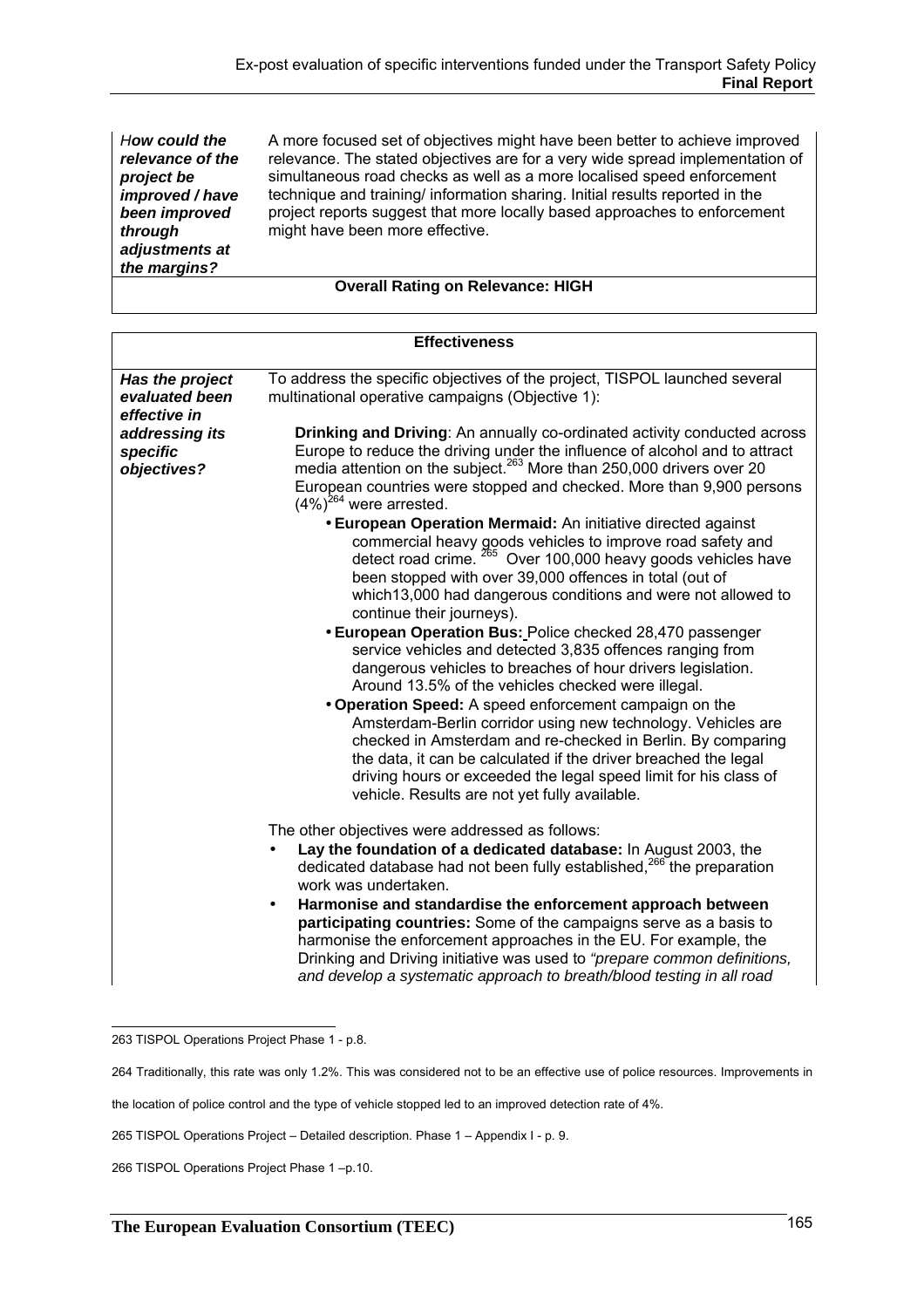|                                                                                                                                      | collisions. <sup>3267</sup> Despite the efforts to standardise drinking and driving<br>policies, they are still not harmonised. <sup>268</sup><br>Exchange information between relevant stakeholders and serve as a<br>transfer point for best practices: Several initiatives mentioned including<br>the Drinking and Driving campaign, which improved the alcohol detection<br>rate by 3% and this practice were transferred to other police forces, new<br>technology for long distance speed checking, cross force training and<br>familiarisation sessions. Three conferences organised by TISPOL further<br>served as a good opportunity to exchange information. The third one, held<br>in the Canary Islands, Spain, was especially successful. Delegates from<br>four continents were present.<br>Increase public awareness and involvement of the media in the work<br>of traffic police and in the dangers of driving: TISPOL has secured the<br>help of McCann-Erickson, leader of a marketing company, to produce<br>road safety material. |
|--------------------------------------------------------------------------------------------------------------------------------------|--------------------------------------------------------------------------------------------------------------------------------------------------------------------------------------------------------------------------------------------------------------------------------------------------------------------------------------------------------------------------------------------------------------------------------------------------------------------------------------------------------------------------------------------------------------------------------------------------------------------------------------------------------------------------------------------------------------------------------------------------------------------------------------------------------------------------------------------------------------------------------------------------------------------------------------------------------------------------------------------------------------------------------------------------------|
|                                                                                                                                      | The TISPOL website <sup>269</sup> is operational and provides abbreviated publicly<br>available information on the work of TISPOL. There is also a members section<br>which gives access to more detailed information.                                                                                                                                                                                                                                                                                                                                                                                                                                                                                                                                                                                                                                                                                                                                                                                                                                 |
| How could the<br>effectiveness of<br>the project be<br>improved / have<br>been improved<br>through<br>adjustments at<br>the margins? | The effectiveness of the TISPOL Operations Project could have been<br>improved through a more focused attention to a limited number of locally<br>informed activities and outputs. Possible focus could have been on:<br>Introduction of new technology.270 Diffuse speed technology, actually<br>$\bullet$<br>implemented in the Netherlands, France and Austria, all over Europe.<br>Continue efforts to harmonise the road policing practice among different<br>$\bullet$<br>countries with specific areas (one or two) chosen.<br>Launch the dedicated database as planned. An implementation plan<br>$\bullet$<br>should be defined as well as the functionalities and specificities of the<br>database.<br>investigate the need for translation into Spanish, French and German. If<br>English is the common policing language then this resource might be<br>better targeted at translation of specific training/implementation                                                                                                                 |
| Have the outputs<br>been effective in<br>addressing the<br>Policy goals?                                                             | techniques.<br>The TISPOL campaigns directly reduced the number of defective vehicles and<br>removed a number of defective drivers. As a result it is likely that a number of<br>fatalities and injuries on the road were averted.                                                                                                                                                                                                                                                                                                                                                                                                                                                                                                                                                                                                                                                                                                                                                                                                                     |
|                                                                                                                                      | However, the Phase I Final Report notes that: "Whilst the Europe wide<br>campaigns have produced some results, members believe that more localised<br>campaigns and the exchange of data across borders may be more                                                                                                                                                                                                                                                                                                                                                                                                                                                                                                                                                                                                                                                                                                                                                                                                                                    |

267 TISPOL Operations Project Phase 1 –p.8.

268 Commission Recommendation of January 2001 states the maximum permitted blood alcohol content for drivers of

motorised vehicles (0.5 mg/ml for "normal" drivers and of 0.2 mg/ml for inexperienced drivers). This recommendation is not fully

implemented in EU countries.

269 http://www.TISPOL.org/content/Home

270 A system has been developed whereby at a transit point the number plates are read and stored digitally. At a second,

another device again reads the number plates. Indications on speed, for example, are given when a number plate recorded at

the first point arrives at the second.

271 TISPOL Operations Project 2002 – 2005 – Phase I Final Report p. 7.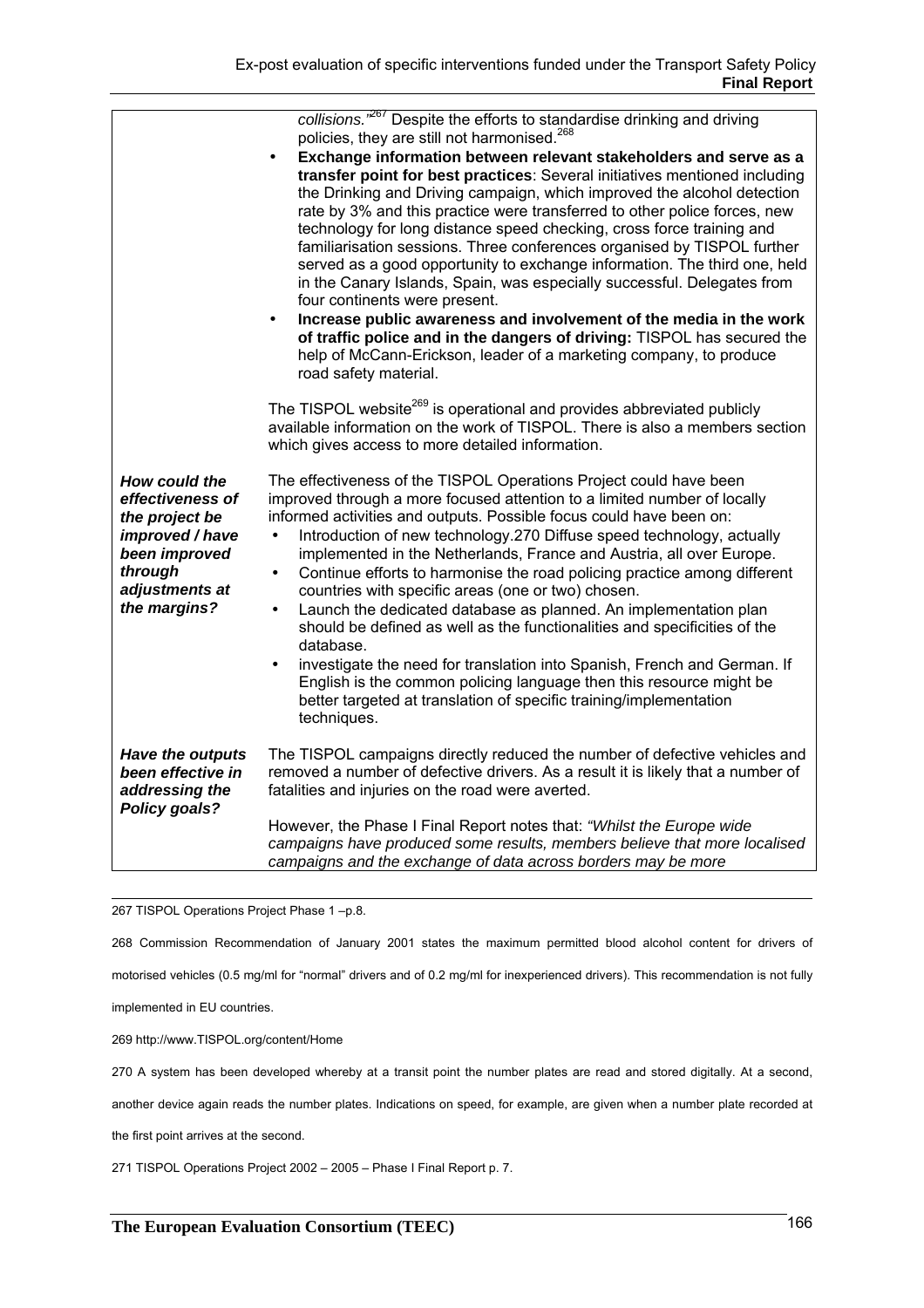|                                             | effective. <sup>271</sup> The mentioned report does, however, not provide further analysis<br>of this statement. Other TISPOL initiatives (database, public awareness) were<br>also not considered to be very effective. Nevertheless, the project is still<br>ongoing and there is time to address these deficiencies. |
|---------------------------------------------|-------------------------------------------------------------------------------------------------------------------------------------------------------------------------------------------------------------------------------------------------------------------------------------------------------------------------|
|                                             | Improved implementation of traffic enforcement is likely to have been effected<br>through the work of TISPOL.                                                                                                                                                                                                           |
| <b>Further project-</b><br>specific remarks | None                                                                                                                                                                                                                                                                                                                    |

| <b>Sustainability</b>                                                                    |                                                                                                                                                                                                                                                                                                                                                                                                                                                                                   |  |  |
|------------------------------------------------------------------------------------------|-----------------------------------------------------------------------------------------------------------------------------------------------------------------------------------------------------------------------------------------------------------------------------------------------------------------------------------------------------------------------------------------------------------------------------------------------------------------------------------|--|--|
| <b>Aspects likely to</b><br>continue / not<br>continue after<br>end of EC<br>involvement | The TISPOL Organisation is likely to continue but in a reduced form without<br>EC support. Certainly high profile blanket operations such as those carried out<br>under the Operations Project would be most likely to disappear. Additionally<br>the cross border initiatives (following international traffic, sharing best practice,<br>sharing technologies, pressing for standardisation of enforcement) might also<br>weaken as each jurisdiction caters for its own needs. |  |  |
|                                                                                          | Nevertheless, the TISPOL Organisation managed to subsist during part of its<br>history without EC involvement <sup>272</sup> This indicates that the organisation could<br>exist without EC funding, but its scope would clearly be reduced.                                                                                                                                                                                                                                      |  |  |
|                                                                                          | The stronger police forces are likely to continue to work together and the<br>weaker forces most likely to fall out. The weaker forces are likely to be the<br>ones most in need of the support offered by TISPOL.                                                                                                                                                                                                                                                                |  |  |
| <b>Factors</b><br><i>influencing</i><br>sustainability                                   | The willingness of the police forces of different countries to exchange<br>information, participate in the campaigns and harmonise the road safety<br>policies, is an important factor influencing the sustainability of the TISPOL<br>Organisation.                                                                                                                                                                                                                              |  |  |
|                                                                                          | Continued relevance of the work carried out under the auspices of TISPOL<br>and the dissemination of best practice through its named channels.                                                                                                                                                                                                                                                                                                                                    |  |  |
|                                                                                          | Increasing the profile of the work of TISPOL within the police organisations<br>and with the national and EC legislators.                                                                                                                                                                                                                                                                                                                                                         |  |  |
|                                                                                          |                                                                                                                                                                                                                                                                                                                                                                                                                                                                                   |  |  |

 272 http://www.TISPOL.org/content/About/lang/English/8.phtml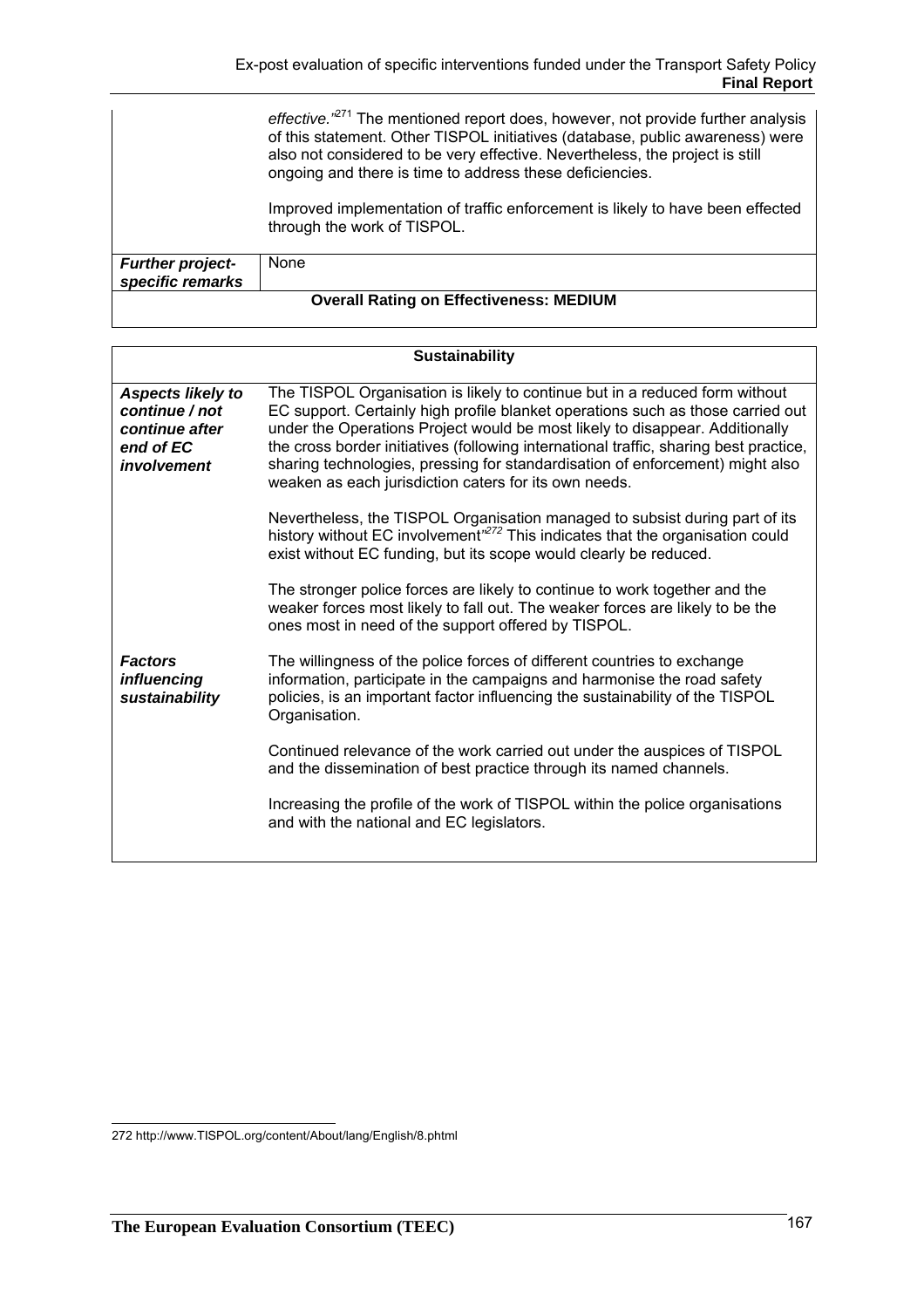| <b>Financing</b><br>alternatives                 | Nowadays, TISPOL receives around 30-40% funding from EC (probably 36%<br>currently). Co-financing comes from the members themselves (individual<br>police forces) and this funding provides largely for attendance at conferences.<br>In addition the national forces also cover the cost of police in the<br>enforcement exercises.<br>Alternative financing might be from a levy of TISPOL stakeholders collectively<br>to finance the TISPOL Organisation (TISPOL full members). These<br>stakeholders are the police forces of Belgium, Czech Republic, Finland,<br>France and Germany. While this might be possible, it is unlikely to pass the<br>test of budget investigation if only a limited number of forces are supporting all<br>others. The weaker forces, most in need of assistance are the ones most<br>likely to withdraw or be neglected in these arrangements.                                                                                                                                                                                                                                                                                       |
|--------------------------------------------------|--------------------------------------------------------------------------------------------------------------------------------------------------------------------------------------------------------------------------------------------------------------------------------------------------------------------------------------------------------------------------------------------------------------------------------------------------------------------------------------------------------------------------------------------------------------------------------------------------------------------------------------------------------------------------------------------------------------------------------------------------------------------------------------------------------------------------------------------------------------------------------------------------------------------------------------------------------------------------------------------------------------------------------------------------------------------------------------------------------------------------------------------------------------------------|
|                                                  | <b>Impact</b>                                                                                                                                                                                                                                                                                                                                                                                                                                                                                                                                                                                                                                                                                                                                                                                                                                                                                                                                                                                                                                                                                                                                                            |
| <b>Impact on Policy</b><br>making                | Impact on policy making is not the direct purpose of this project. This project is<br>being conducted to support the uniform enforcement of existing policy across<br>the EU.<br>The results of the TISPOL Euro-wide enforcement campaigns have provided<br>evidence that there are significant benefits to be gained from better<br>enforcement. To this extent their work has been influential in supporting the<br>implementation of policy particularly towards enforcement and the adoption of<br>best practices by all members.                                                                                                                                                                                                                                                                                                                                                                                                                                                                                                                                                                                                                                    |
| <b>Secondary</b><br>impacts on other<br>policies | There have been a number a ways in which other impacts have arisen:<br>Enhanced collaboration generally between police forces This has<br>been one of the principal outcomes from the project that police forces in<br>the Member States now can communicate more effectively with each<br>other.<br>Highlighted the need for the harmonisation of the legislation of<br>different countries: TISPOL should continue to encourage the<br>harmonisation of the legislation approaches. <sup>274</sup> Different legal systems in<br>different but neighbouring countries can cause difficulties for drivers. <sup>275</sup><br>Harmonisation of legislation is seen by the authorities as the basis for the<br>implementation of the best practices in road safety.<br>Encouraged innovation in enforcement/ technology: The creation of<br>an ad-hoc Commission with experts from different countries on this issue<br>can enhance innovation at a European level. Areas for innovation include<br>the development of easy detection tools for alcohol and drugs, for<br>example tools to detect alcohol in blood and the improvement of speed<br>limit control systems. |

274 In a recent Seminar given by TISPOL in The European Commission/DG TREN regarding road safety and alcohol, it was

stated: "How much alcohol is safe? For a Swedish driver: 0.2 0/00, for a Dutch driver: 0.5 0/00, British driver: 0.8 0/00. If you

 273 Interview with David Rowland, TISPOL General Secretary, May 24th 2004.

believe this….You must be drunk."

<sup>275</sup> Email exchange, May 10th.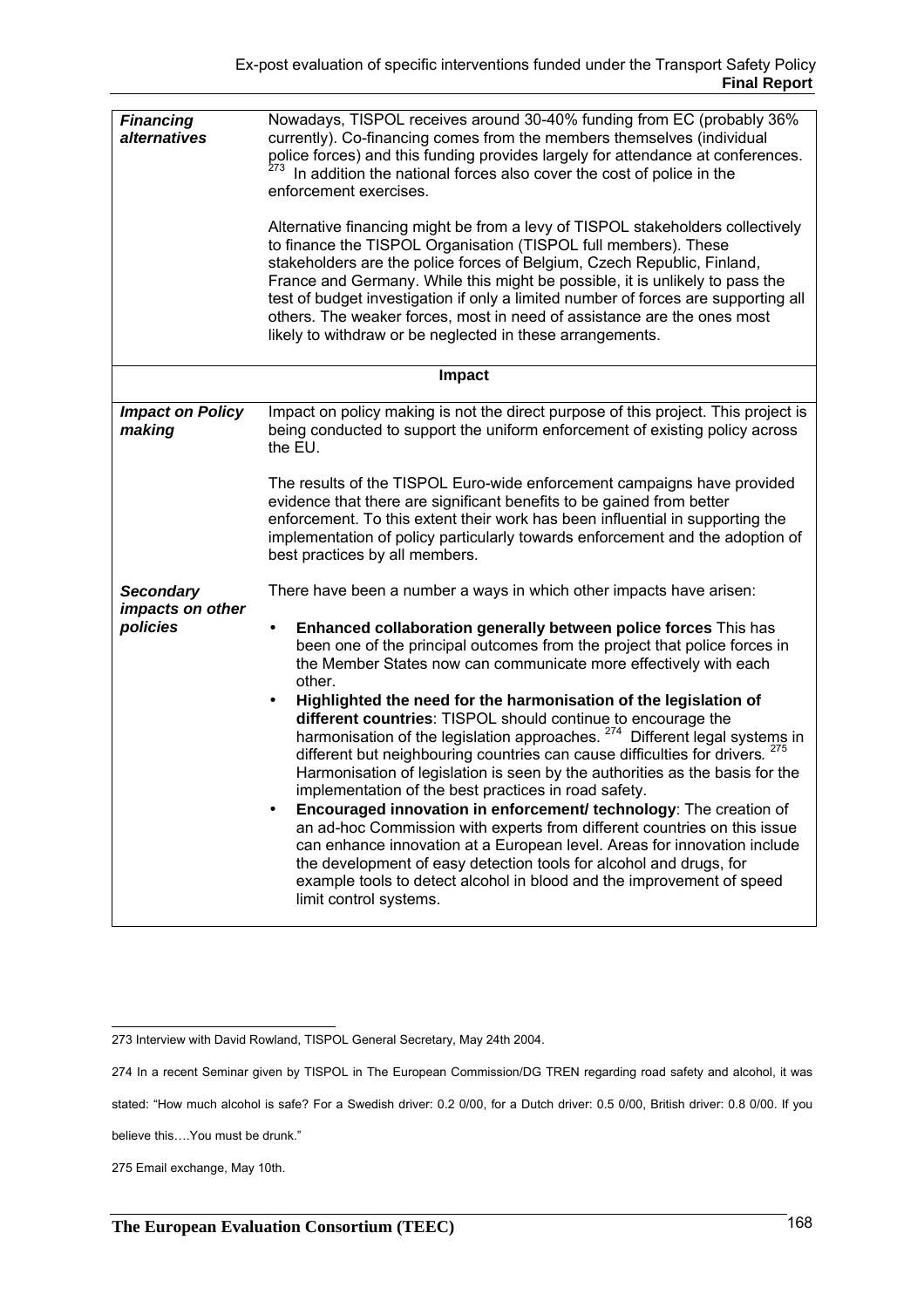| <b>Communication</b><br>and media       | Communication is a key issue to increase the impact of TISPOL campaigns.<br>TISPOL's contract with McCann-Erickson shows the effort of the organisation<br>to maximise the benefits.                                                                                                                  |  |
|-----------------------------------------|-------------------------------------------------------------------------------------------------------------------------------------------------------------------------------------------------------------------------------------------------------------------------------------------------------|--|
|                                         | The TISPOL website contains some interesting articles published on the<br>subject, <sup>276</sup> but the quality and quantity of media coverage is low. TISPOL<br>largely communicates through its website, and occasional press releases. It is<br>developing a new media strategy for Phase 3."277 |  |
| <i>Impact on</i><br>industry            | Improved police techniques in checking drivers and vehicles leads to<br>improved industry standards and equipment. Closer cooperation between<br>police and manufacturers can also be pursued.                                                                                                        |  |
| <b>Overall Rating on Impact: MEDIUM</b> |                                                                                                                                                                                                                                                                                                       |  |

| <b>Efficiency</b>                                          |                                                                                                                                                                                                                                                                                                                                                                                                        |  |  |
|------------------------------------------------------------|--------------------------------------------------------------------------------------------------------------------------------------------------------------------------------------------------------------------------------------------------------------------------------------------------------------------------------------------------------------------------------------------------------|--|--|
| <b>Efficiency in the</b><br>use of resources               | TISPOL initiatives relating to coordinated police checks on vehicles and the<br>sharing of good practice between Member States were efficient considering its<br>results. The cost to the EC was Euro550 per person day. In addition the police<br>forces contributed over Euro20 million in kind through manpower resources.                                                                          |  |  |
| Cost<br>effectiveness in<br>terms of results<br>and impact | The work of TISPOL appears to be spread across a wide front on all aspects<br>of enforcement. Much of the effort in this project has gone into a limited<br>number of high profile pan-European exercises which while effective in their<br>own right might have been more so in they had been better directed with local<br>knowledge. This was set out in the regular reports from the project team. |  |  |
|                                                            | Nevertheless, even if only one fatal injury (cost Euro1.5 m) was averted at the<br>time from the 26,000 defective drivers and vehicles taken off the road through<br>the coordinated work during the project, it was money well spent.                                                                                                                                                                 |  |  |
|                                                            | However, a more focussed approach on technology sharing and best practice<br>might yield better results in terms of accident avoidance.                                                                                                                                                                                                                                                                |  |  |
| <b>Overall Rating on Efficiency: MEDIUM</b>                |                                                                                                                                                                                                                                                                                                                                                                                                        |  |  |

# **Scope for integration of indicators into the monitoring of current and future interventions**

TISPOL initiatives have naturally led to some clear and quantifiable results in terms of defectives vehicles and drivers removed. However this misses the point. The objective should be for the longterm sustainability of improvements to enforcement Europe wide. A series of indicators based on the outcomes – improved techniques leading to reduced accidents in a more cost effective manner needs to be researched and put in place.

Suggested indicators can be categorised as follows:-

### **Enforcement**

- Penalty/ fines issued
- Number of vehicles inspected at the roadside
- Court cases pursued for named offences
- Records of defective vehicles withdrawn from national fleet

 276 http://www.TISPOL.org/content/Media\_Centre

<sup>277</sup> Interview with David Rowland, TISPOL General Secretary, May 24th 2004.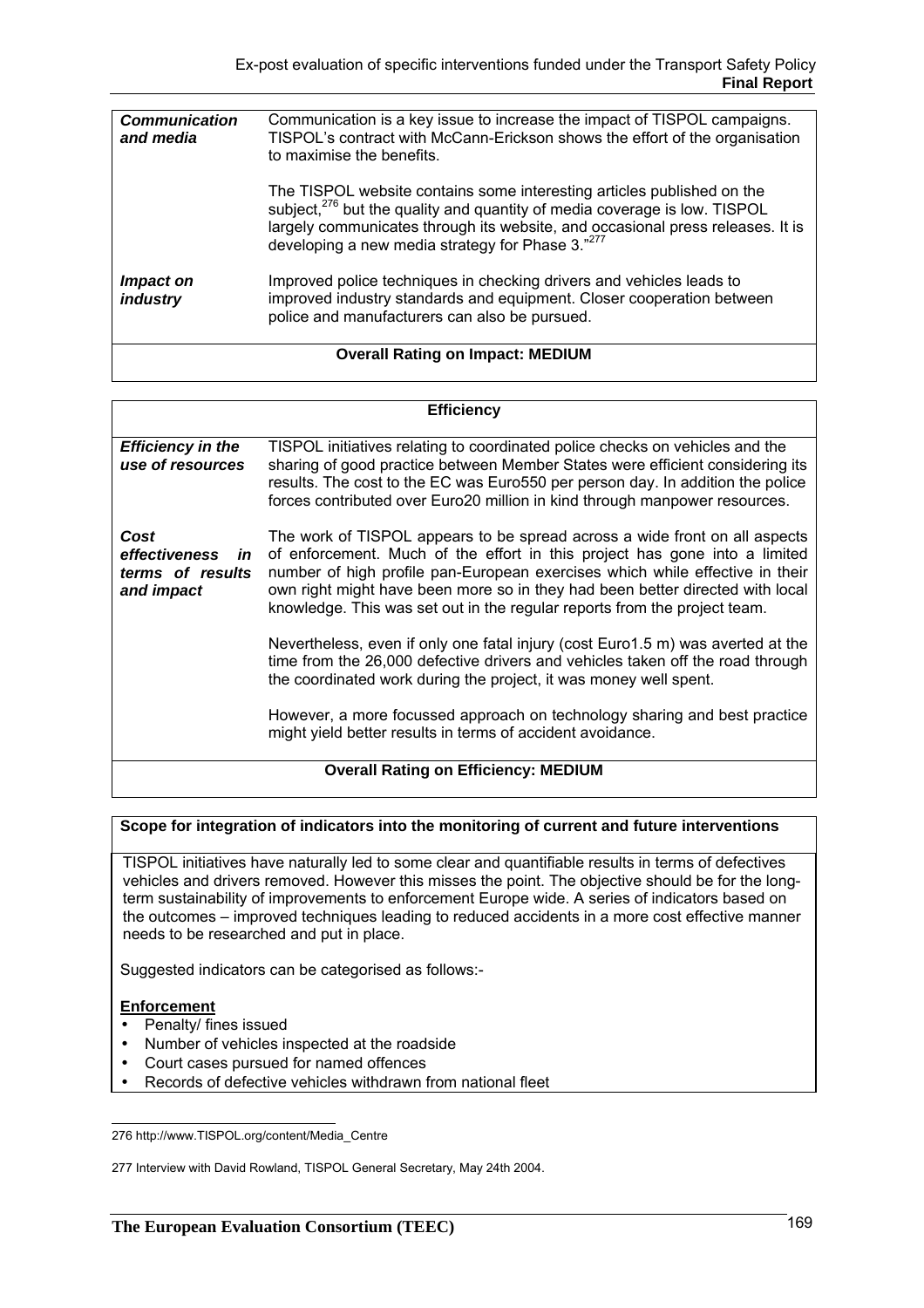- Accident rates
- Adoption of new and better technology e.g. Operation Speed in Amsterdam-Berlin
- Measure awareness of media campaigns to increase public awareness e.g. public surveys

#### **Best practices**

- Evidence of harmonisation of Member State legislation
- Evidence of legalisation enacted in member states
- Best practices identified and codified
- Training days for police forces
- Conferences, with number of attendees noted and analysis of post feedback gained by all attendees

#### **Suitability of extension / future recurrence of similar activities**

 The work of supporting improved enforcement techniques through TISPOL should continue. These initiatives include sharing best practices among police forces, improving detection rates effectively and reducing the number of illegal bus and heavy commercial vehicles on European roads.

TISPOL initiatives need to be more clearly communicated not only internally to their police audience but also more widely to national and EC legislators.

EC funded activities undertaken through the organisation should seek to build on local knowledge to maximise effectiveness. EC funded activities should focus on more limited regional intercooperation between Member State police forces.

# **Ways of increasing value added from the funding**

There are several initiatives to increase the value added from the funding:

- Focus the work through TISPOL on the sharing of best practice and the testing of new techniques.
- Enhance pan-European police collaboration to implement road safety best practices and campaigns.
- Encourage the harmonisation of road safety legislation to implement common best practices via the action of TISPOL authorities.
- Improve dissemination including the website and database.
- Investigate the need for translation of more work.

### **Conclusions**

**Relevance: HIGH** TISPOL is highly relevant to achieving EC policy goals. It is directed at improving enforcement and best practice safety initiatives across all Member State police forces.

**Effectiveness: MEDIUM** The Operational Project in support of TISPOL has had mixed results. While the coordinated checking of vehicles across Europe identified a significant number of defectives, the blanket approach might have been better affected through a more targeted approach. Similarly the website and database elements were poorly defined. On the other hand, cross border cooperation on speed enforcement techniques was low-key and perceived to be very effective.

**Impact: MEDIUM** The impact so far is judged to be medium. High profile one-off vehicle checks of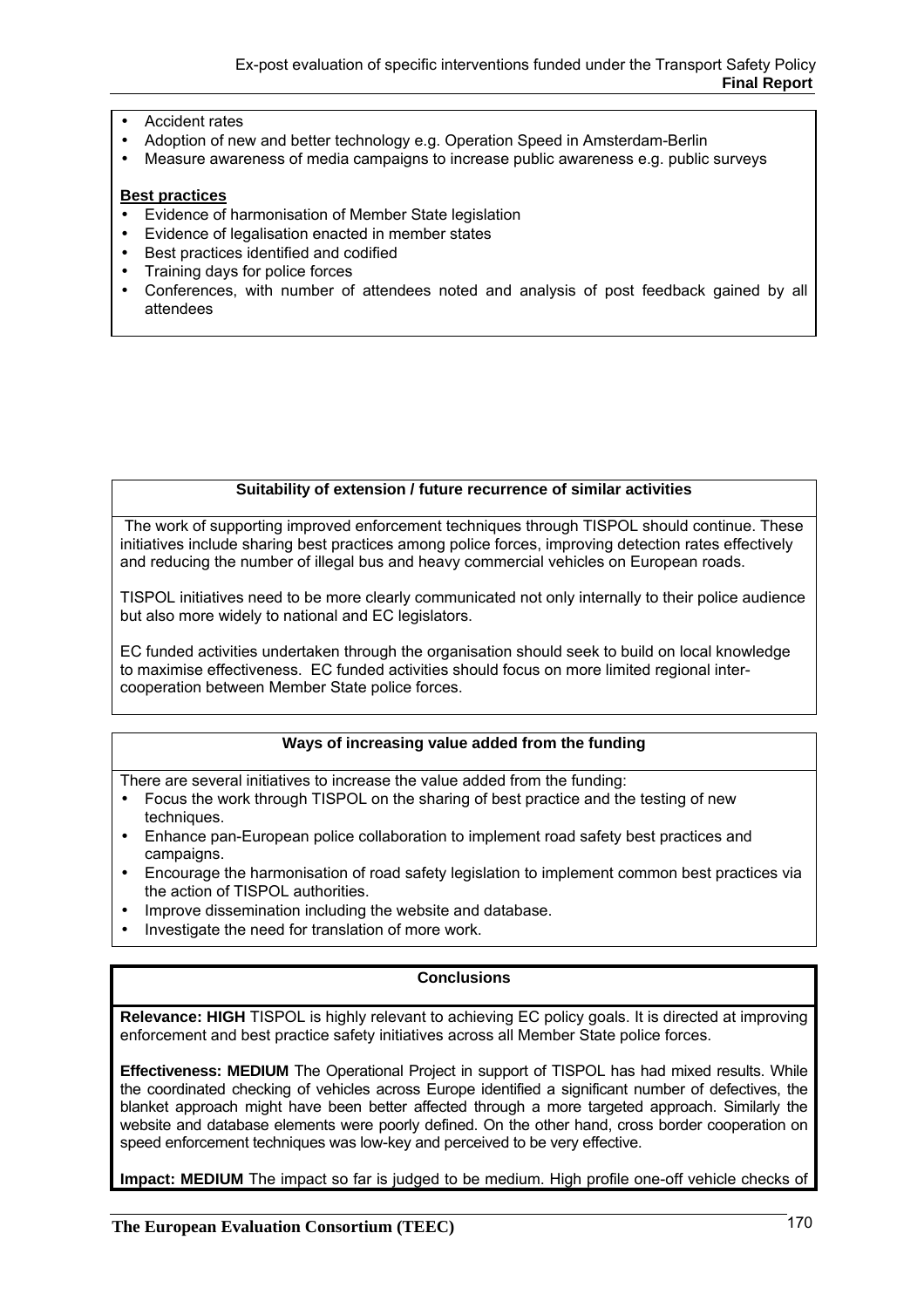suspect cost effectiveness have taken a high proportion of the support while low key cross border or inter-force communications initiatives have been undertaken alongside. This suggests a need for a refocusing of the objectives of the support.

**Efficiency: MEDIUM** While the direct record of potential accidents averted is good the TISPOL reports indicate that the considerable effort involved might have been better used at more locally targeted initiatives.

# **Recommendations**

**Continue and increase funding.** The work of TISPOL in encouraging inter police force cooperation is one of the means of meeting EC goals of enforcement harmonisation. It is likely that funding will have to be increased to integrate the new Member States.

**Better focus on fewer objectives/activities.** The results to date indicate that centrally organised grand projects are not the most effective way to support the EC goals. A more focused and measurable set of activities and objectives should be considered. This might include specific enforcement technologies (e.g. related to corridor attributes – speeding, vehicle theft, accident types etc) or twinning between established and new Member State police forces.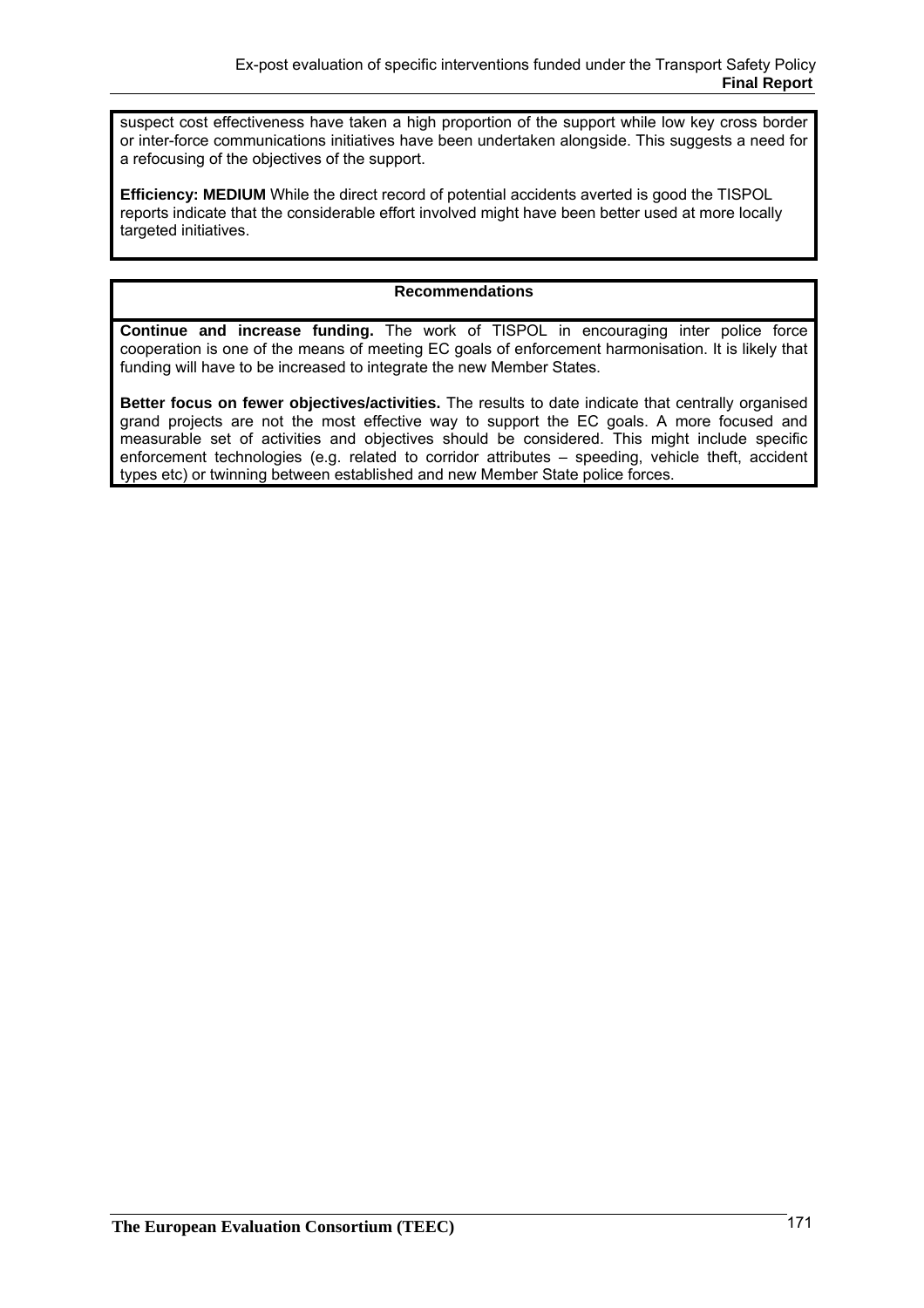# **7.9 EQUASIS**

| Project title,<br>numbers and type | Project EQUASIS Phase I B98-B2 7020 SIN 3684-SUB CAAM/P D3 1998<br>005 |                |                         |
|------------------------------------|------------------------------------------------------------------------|----------------|-------------------------|
| <b>Type of funding</b>             | Subvention                                                             | % of financing | 50%                     |
| EC budget $\epsilon$               |                                                                        |                | €460,546 <sup>278</sup> |
| Overall budget $\epsilon$          | €921,092                                                               | Contract: year | 1998-2000               |
| Budget for fees $\epsilon$         | €435,606                                                               | N. person/days | $1125^{279}$            |

| Project title,<br>numbers and type             | Project EQUASIS Phase II SUBP/B2 - 702B - SI2.317018/2000 |                |                                |
|------------------------------------------------|-----------------------------------------------------------|----------------|--------------------------------|
| <b>Type of funding</b><br>EC budget $\epsilon$ | Subvention                                                | % of financing | 50%<br>€311,450 <sup>280</sup> |
| Overall budget $\epsilon$                      | €622,987                                                  | Contract: year | 2001                           |
| Budget for fees $\epsilon$                     | €200,414                                                  | N. person/days | 108 $\overline{0}^{\,281}$     |

| Project title,<br>numbers and type                | Project EQUASIS Phase III SUBP/B2 - 702 - SI2.327376/2001 |                |                 |
|---------------------------------------------------|-----------------------------------------------------------|----------------|-----------------|
| <b>Type of funding</b>                            | Subvention                                                | % of financing | 40%<br>€279,589 |
| EC budget $\epsilon$<br>Overall budget $\epsilon$ | €698,972 <sup>282</sup>                                   | Contract: year | 2002            |
|                                                   |                                                           |                |                 |
| Budget for fees $\epsilon$                        | €252,656                                                  | N. person/days | $1080^{4}$      |

| Project title,<br>numbers and type                | Project EQUASIS Phase IV SUBP/B2-702B-S07.13436/2002 |                |                  |
|---------------------------------------------------|------------------------------------------------------|----------------|------------------|
| <b>Type of funding</b>                            | Subvention                                           | % of financing | 33%              |
| EC budget $\epsilon$<br>Overall budget $\epsilon$ | $€700,628$ <sup>283</sup>                            | Contract: year | €231,207<br>2003 |
| Budget for fees $\epsilon$                        | €257,709                                             | N. person/days | $1080^{4}$       |

278 Compte Rendu Financier – Project EQUASIS – July 2000, p. 1.

279 Contract Project EQUASIS – Annex II (Cost estimations).

280 Convention de Subvention Project EQUASIS Phase II – May 2001, p.2.

281 Two persons working full time and four persons working at 50% (meeting with George BARCLAY, May 24th).

282 Convention de Subvention Project EQUASIS Phase III – December 2001, p.2.

283 Convention de Subvention Project EQUASIS Phase IV – November 2002, p.2.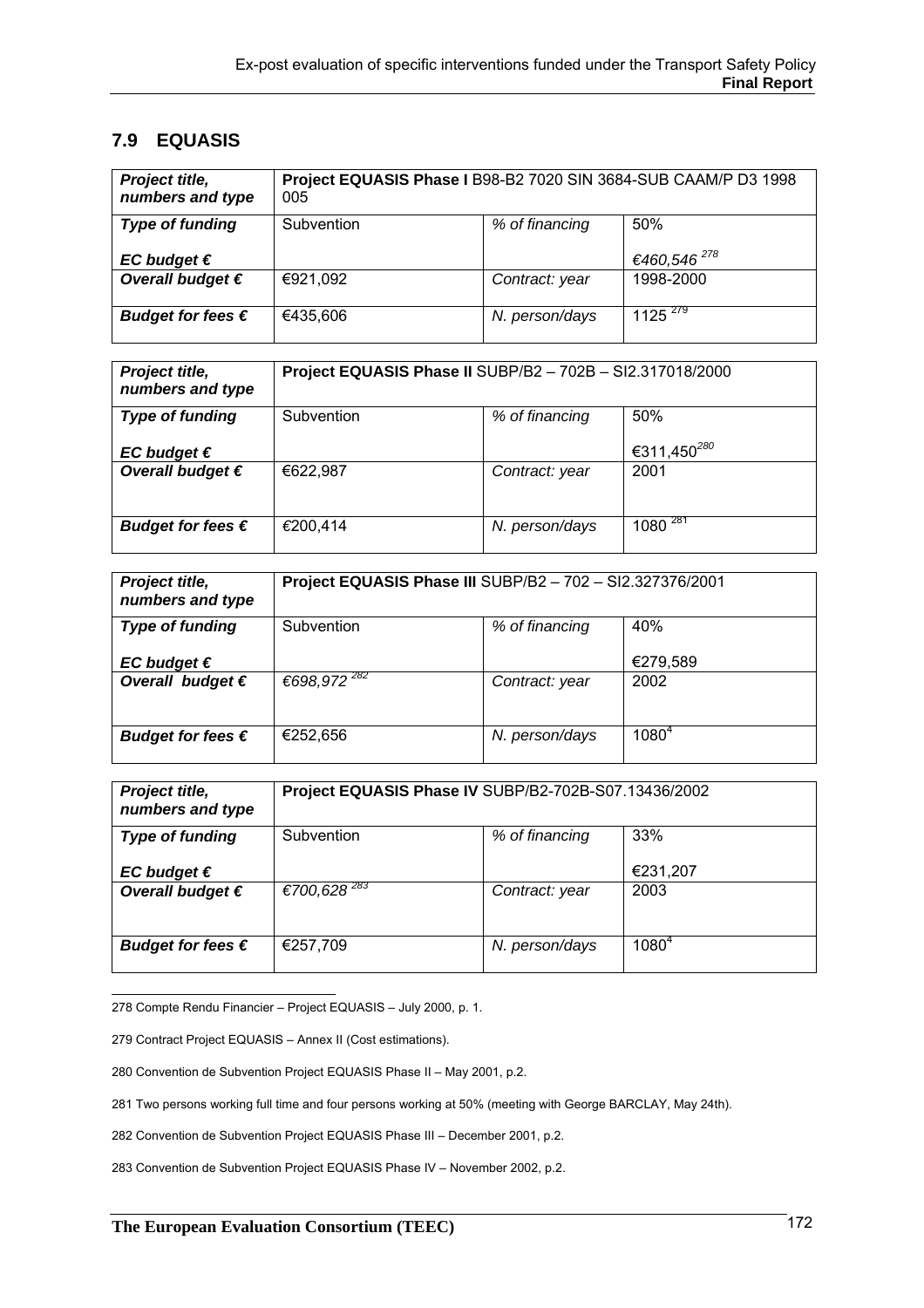## **Background and genesis**

The European Commission defined a new strategy in 1998 to improve maritime safety. Subsequently a campaign called « Quality Shipping »  $284$  was launched. A Charter on « Quality Shipping » was signed by the key players on the maritime scene with the objective of encouraging maritime transport leaders to have a more responsible attitude towards maritime safety. One of the concrete results of this campaign was the creation of a worldwide database (EQUASIS) that contains information about the quality and security of vessels.

The EQUASIS project was launched to gather information on the quality and security of ships. This information had hitherto been dispersed and difficult to access. EQUASIS also aimed at creating an information system to make this information accessible to evervone via the Internet.<sup>285</sup>

|                                   | <b>Typology of project</b>                                                                                                                                                                                                                                                                                                                                                                  |
|-----------------------------------|---------------------------------------------------------------------------------------------------------------------------------------------------------------------------------------------------------------------------------------------------------------------------------------------------------------------------------------------------------------------------------------------|
| The methodology<br>adopted        | EQUASIS was implemented in four phases:                                                                                                                                                                                                                                                                                                                                                     |
|                                   | The first phase of the database development (1988-2000) consisted of the<br>following tasks:                                                                                                                                                                                                                                                                                                |
|                                   | Involving main stakeholders, namely the European Commission and<br>DAMGM <sup>286.</sup>                                                                                                                                                                                                                                                                                                    |
|                                   | Feasibility study of the database.<br>Detailed functional and technological analysis.                                                                                                                                                                                                                                                                                                       |
|                                   | The second phase (the phase covered year 2001) included:<br>Development of the website.<br>Setting up partners with data providers.<br>Day to day administration of EQUASIS.                                                                                                                                                                                                                |
|                                   | The third phase (2002) consisted of:<br>Consolidation of the database.<br>Day to day administration of EQUASIS.<br>Evaluate the introduction of technical improvements.                                                                                                                                                                                                                     |
|                                   | The tasks of the fourth phase (2003) involved:<br>Development of new functionalities. <sup>287</sup><br>Day to day administration of EQUASIS.                                                                                                                                                                                                                                               |
| The role of the<br>project in the | The objective of the EU maritime safety policy is to eradicate substandard<br>shipping through a convergent application of internationally agreed rules. <sup>288</sup>                                                                                                                                                                                                                     |
| policymaking<br>process           | EQUASIS is a database created and managed at the international level to<br>inform the shipping community about the quality and security of vessels.<br>EQUASIS provides transparent information about ships, which helps the<br>actors involved in maritime transport to choose vessels that fulfil maritime<br>security standards and comply with internationally agreed rules. This is to |

284European Commission website

285 EQUASIS website (http://www.EQUASIS.org/).

286 «Direction des Affaires Maritimes et des Gens de Mer » Institution directly linked to the French Ministry of Transport.

287 These new functionalities help inspectors to make ship control in ports and give access to the database information by ship

manager (meeting with George BARCLAY, May 24th 2004).

<sup>(</sup>http://europa.eu.int/comm/transport/maritime/safety/index\_en.htm)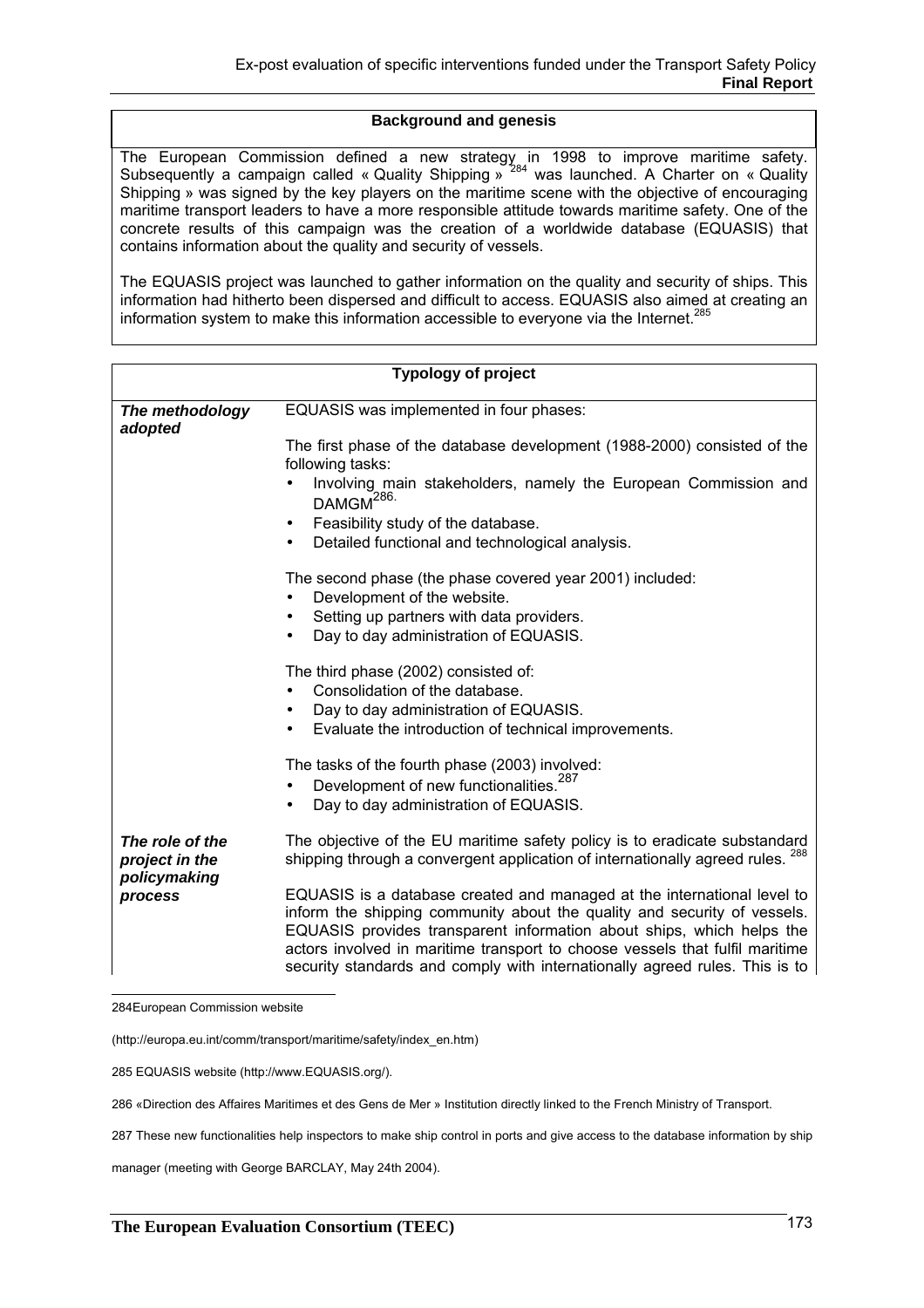|                             | overcome a recognised deficiency in the maritime transport business, which |  |  |  |
|-----------------------------|----------------------------------------------------------------------------|--|--|--|
|                             | is characterised by incompleteness and lack of transparency of             |  |  |  |
| information. <sup>289</sup> |                                                                            |  |  |  |

Choosing safer ships leads to a reduction in substandard shipping and better application of international rules. Overall, the EQUASIS initiative results directly from and works towards EU maritime safety policy objectives.

*Geographical coverage*  As it is available on the internet, the EQUASIS database is at the disposal of the entire shipping community worldwide.

> In 2003, approximately 50% of the users were European. Of the rest, approximately 20% were from Asia (including Russia) and 10% from North America.

#### **Specific project objectives**

The aim of the EQUASIS project is to provide a readily available database covering safety related information on the whole worldwide fleet.<sup>290</sup> The database does not generate new data but provides a single contact source from a number of established but separate databases worldwide.

EQUASIS specific objectives are to:

- Promote the exchange of unbiased information and transparency in maritime transport with respect to the utilisation of substandard vessels.
- Provide users with a tool to improve the selection of ships in terms of maritime safety.291 *"With EQUASIS, shippers 292 have the information they need to distinguish good ships from bad and act accordingly by giving preference to the compliant vessels." <sup>293</sup>*

### **Possibilities and limits of evaluating the project**

The information received (contracts, Convention de Subventions, evaluation of the project) is relevant and complete. A thorough survey of user's opinion on the utility and functionality of the database does not exist.<sup>294</sup>

288 European Commission website

(http://europa.eu.int/comm/transport/maritime/safety/index\_en.htm).

289 Rapport Final – Project EQUASIS – July 2000, p.2.

290 EQUASIS website (http://www.EQUASIS.org/).

291 EQUASIS is used on a voluntary basis, there is no legal pressure to use this database

292 Persons or entities that contract ships for commercial (or other) purposes.

293 Paper submitted to ICONS (International Commission of Shipping) by the UK Government (Department of Environment,

Transport and Regions) October 2000. Available on http://www.icons.org.au/images/92%20UK%20Govt.pdf.

294 Interview with George BARCLAY, May 24th 2004.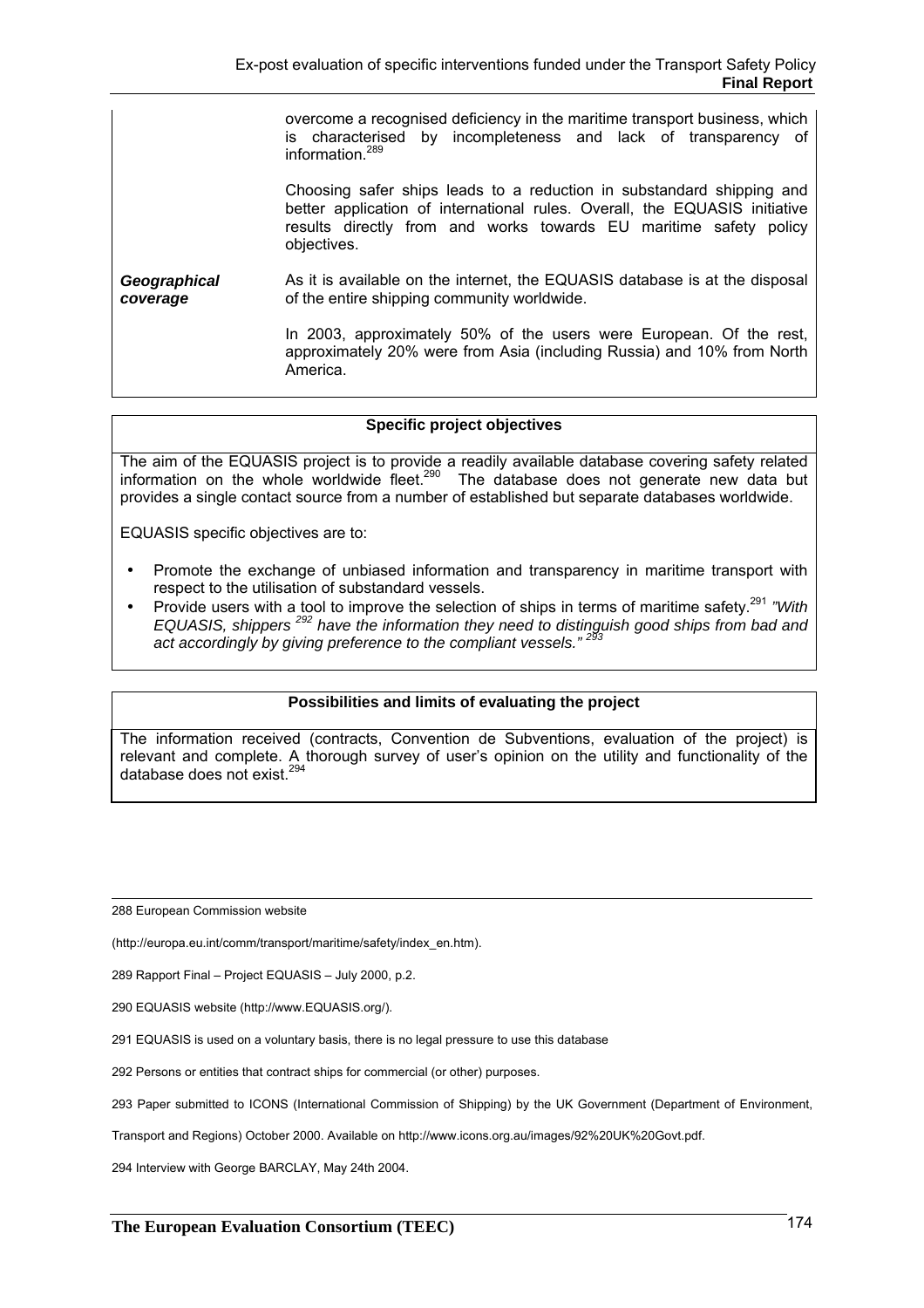#### **Activities undertaken during the evaluation**

- Background research into the policy context and the project.
- Analysis of the background material.
- Correspondence with Mr. Jesus Bonet Company
- Interviews with Howard Longley, maritime insurance, Brice Martin IMO
- Correspondence with Olaisen Kjell of Det Norske Veritas (an international risk management service firm working with EQUASIS).

#### **Contractor**

- EQUASIS Director Mr George Barclay (telephone and in person in Paris).
- Contacted Intertanko Peter Swift, Capt. Howard Snaith
- Correspondence with Rob Lomas, Intercargo

#### **Advisory bodies**

- Correspondence with Colin Wright, Senior Technical Officer, IACS Permanent Secretariat
- Correspondence with Maurizio Zini PSC Project Officer and Assessor, EMSA
- Correspondence with Londonoffshore Ltd.

#### **Beneficiaries**

E-mail questionnaires were sent to a number of stakeholders including:

- The American Bureau of Shipping,
- the China Classification Society.
- DNV Risk Management Services, and
- Germanischer Lloyd Safety Consultants.

|                                                                    | <b>Relevance to the Policy</b>                                                                                                                                                                                                                                                                                                                        |
|--------------------------------------------------------------------|-------------------------------------------------------------------------------------------------------------------------------------------------------------------------------------------------------------------------------------------------------------------------------------------------------------------------------------------------------|
| Is the project<br>evaluated<br>relevant to the                     | The objective of the EU maritime safety policy is to eradicate substandard<br>shipping through a convergent application of internationally agreed rules.                                                                                                                                                                                              |
| Policy goals?                                                      | The EQUASIS database is designed to provide free information about the<br>quality and security of the ships to all type of users.                                                                                                                                                                                                                     |
|                                                                    | EQUASIS is relevant to the policy goals because most of the users are future<br>contractors of ships, <sup>295</sup> who use the information on the database to contract<br>vessels that meet shipping standards. By facilitating the contracting of safer<br>vessels, EQUASIS thus works directly toward the eradication of substandard<br>shipping. |
|                                                                    | The project has been well received and was deemed useful in decision<br>making amongst the maritime community. <sup>296</sup>                                                                                                                                                                                                                         |
| How could the<br>relevance of the<br>project be<br>improved / have | Overall the project appears to be well targeted i.e. directly providing<br>information to meet EU policy in reducing the number of unsafe vessels<br>though providing information readily from a cross section of sources.                                                                                                                            |
| been improved<br>through<br>adjustments at<br>the margins?         | EQUASIS could be an effective tool to assist establishment of a common<br>targeting system and common detention appeal process across all the MoU's,<br>and to further encourage common high standards internationally not just in<br>Europe $297$                                                                                                    |

295 According to the statistics on EQUASIS, one out of four users contract a vessel after consulting EQUASIS database.

297 Captain Howard Snaith, INTERTANKO

<sup>296</sup> Telephone interview, Intercargo.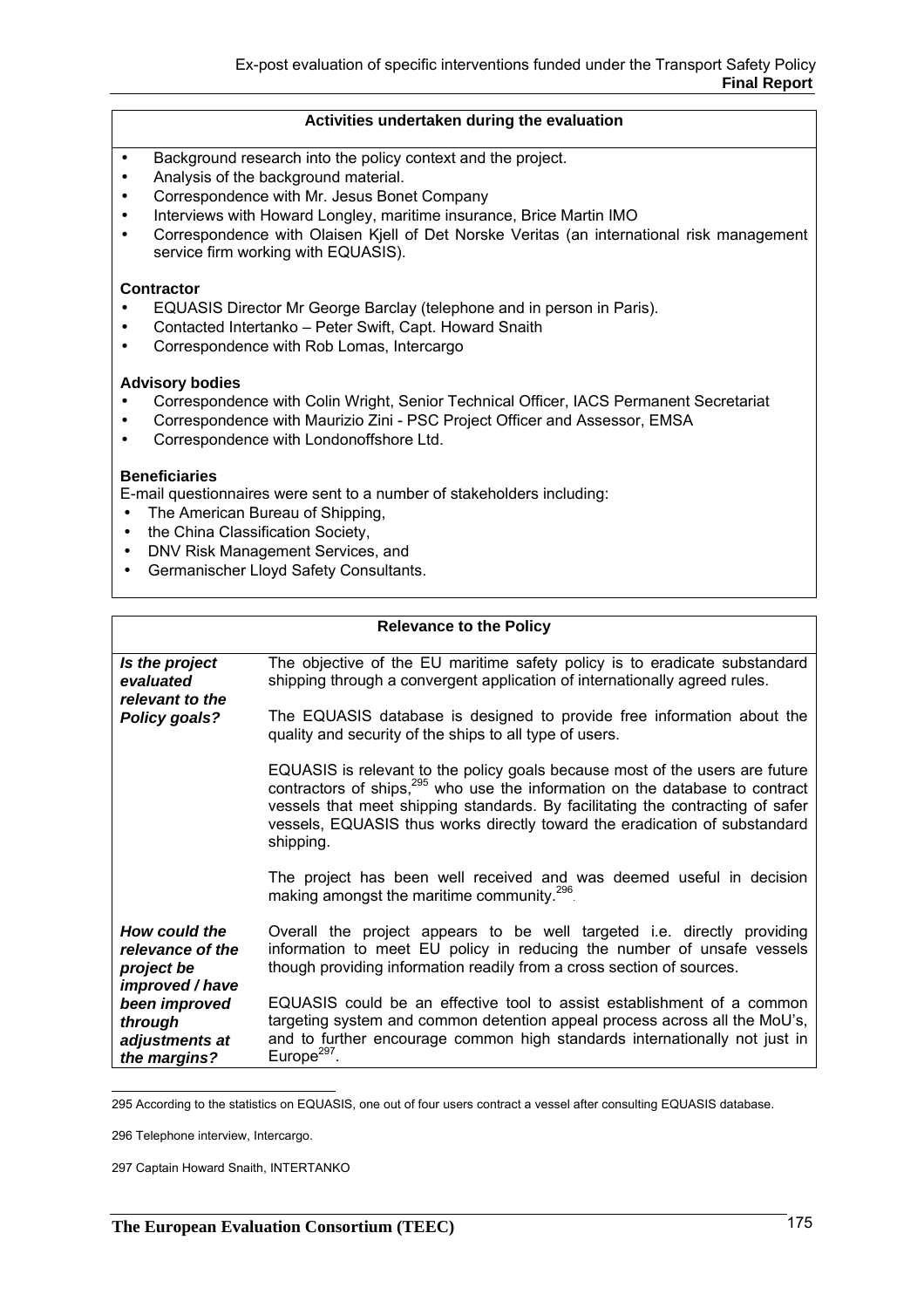| <b>Further project-</b> | <b>None</b>                                   |
|-------------------------|-----------------------------------------------|
| specific remarks        |                                               |
|                         |                                               |
|                         |                                               |
|                         | <b>Overall Rating on Relevance: VERY HIGH</b> |

|                                                                     | <b>Effectiveness</b>                                                                                                                                                                                                                                                                                                                                                                                                                                                                                                                                                                                                                                                                                                                                                                                                                                                                                                                                                                                                                                                                                       |
|---------------------------------------------------------------------|------------------------------------------------------------------------------------------------------------------------------------------------------------------------------------------------------------------------------------------------------------------------------------------------------------------------------------------------------------------------------------------------------------------------------------------------------------------------------------------------------------------------------------------------------------------------------------------------------------------------------------------------------------------------------------------------------------------------------------------------------------------------------------------------------------------------------------------------------------------------------------------------------------------------------------------------------------------------------------------------------------------------------------------------------------------------------------------------------------|
| Has the project<br>evaluated been<br>effective in<br>addressing its | Yes. It has delivered the outputs which were expected, there is evidence that<br>real practitioners in the field use the outputs and there is an increasing use of<br>the database underscoring its credibility in the marketplace. <sup>298</sup>                                                                                                                                                                                                                                                                                                                                                                                                                                                                                                                                                                                                                                                                                                                                                                                                                                                         |
| specific<br>objectives?                                             | The project has been very successful in providing excellent assistance in detention monitoring work <sup>299</sup> . It provides a single point access for obtaining<br>ship and company details and detention details.                                                                                                                                                                                                                                                                                                                                                                                                                                                                                                                                                                                                                                                                                                                                                                                                                                                                                    |
|                                                                     | The EQUASIS database is a tool that provides free, centralised and complete<br>data on vessel security 300 for all type of users.                                                                                                                                                                                                                                                                                                                                                                                                                                                                                                                                                                                                                                                                                                                                                                                                                                                                                                                                                                          |
|                                                                     | The number of users is one key element to evaluate the effectiveness of<br>EQUASIS. During the year 2000, there were 30 new registrations per day<br>(approximately 70% consulted the database). Between December 2001 and<br>December 2002, the number of users increased from 3,200 to 6,200. Users<br>have increased in 2003. According to the Final Report for Phase 1 for the<br>EQUASIS project, initial objectives were largely surpassed. 301                                                                                                                                                                                                                                                                                                                                                                                                                                                                                                                                                                                                                                                      |
|                                                                     | Data is compiled primarily from an amalgamation of data from ICAS and<br>Lloyds databases. Data from the total fleet of 39,500 international vessels on<br>the ICAS database as well as data on all vessels in excess of 100 tonnes<br>world wide from Lloyds means that the database has virtually all the ocean<br>going vessel included within it. EQUASIS is making an important effort to<br>include more data in the website. The quality of the available information in<br>the database is a recognised concern. Data accessed through the database is<br>dependent on updates from the contributors. This might be slow in arriving<br>particularly data relating to recently changed circumstances of a vessel.<br>During 2002, the EQUASIS team received 500 reports from users that data on<br>the database was erroneous, this related to less than 1% of hits on the<br>website in that year. If data is perceived to be unreliable then users will lose<br>trust in it. 302 An important part of the present and future work of the team is to<br>ensure that data is valid and up to date. |

298 IACS Permanent Secretariat and Londonoffshore

299 Captain Howard Snaith, INTERTANKO

300 The database contains the following information by ship: Identification information (Ship Number, Type of Ship, Flag, Ship

Manager, Fleet Manager, Name of Ship, Gross tonnage, Year of build, etc)., Class Certificate, Auditing information (Date of

Audit, Responsible for Audit, Date of expiration).

301 "Une projection a la fin de l'année 2000......laisse entrevoir un potentiel d'environ 5000 abonnés, ce qui dépasse largement

les espérances initiales » Rapport Final – July 2000 p.9.

302 Correspondence with Olaisen Kjell of Det Norske Veritas (an international risk management service firm working with

EQUASIS).

 $\mathbf{I}$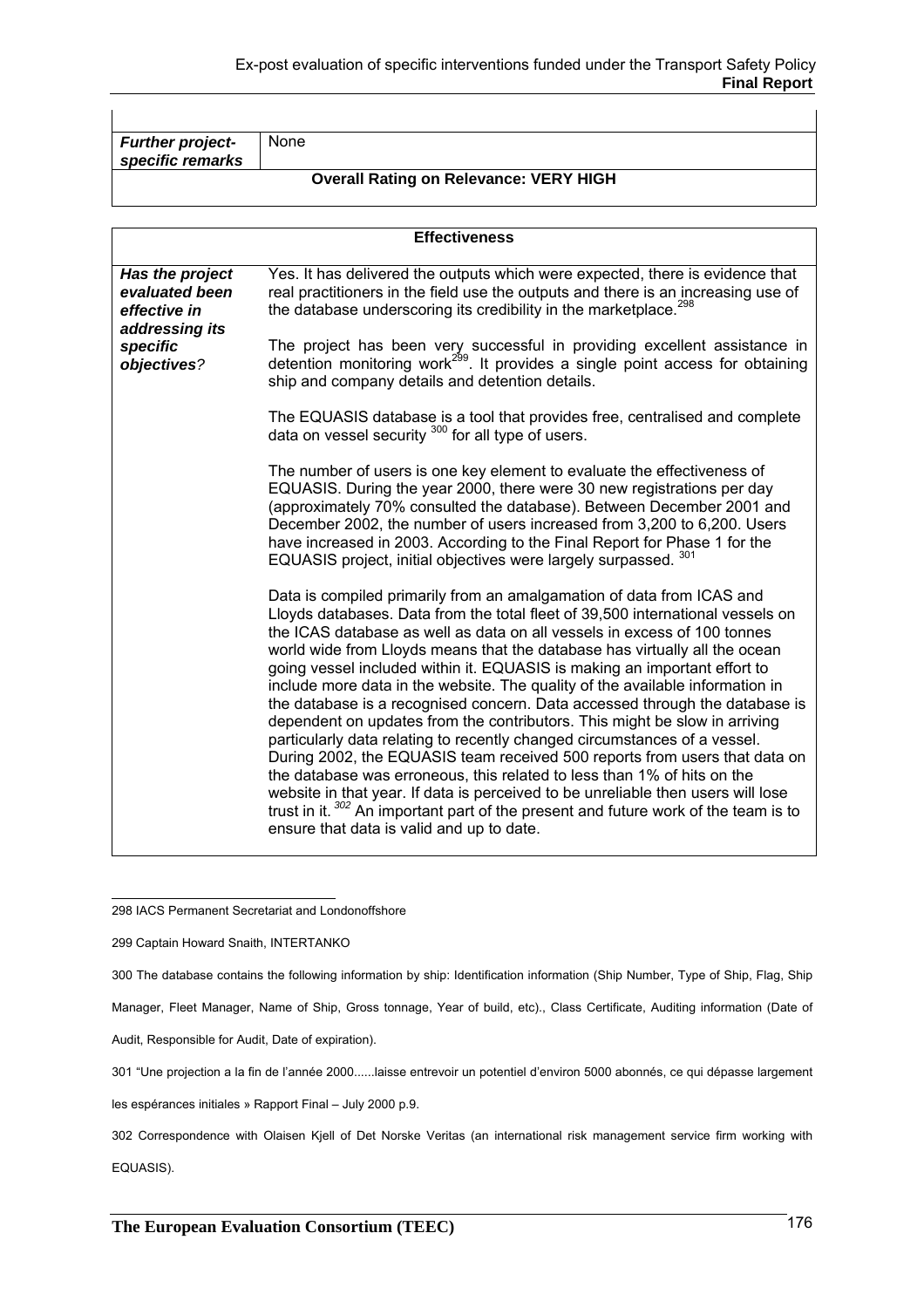|                                                                                                                                      | Some technical issues were encountered during years 2001 and 2002. The<br>service was interrupted several times during 2002, but only for short periods.<br>During 2003 and 2004 the EQUASIS server was improved and a security<br>firewall was added. 303                                                                                                                                                                                                                                                                                                                                                                                                                                                       |
|--------------------------------------------------------------------------------------------------------------------------------------|------------------------------------------------------------------------------------------------------------------------------------------------------------------------------------------------------------------------------------------------------------------------------------------------------------------------------------------------------------------------------------------------------------------------------------------------------------------------------------------------------------------------------------------------------------------------------------------------------------------------------------------------------------------------------------------------------------------|
|                                                                                                                                      | EQUASIS aims to promote the exchange of unbiased information and<br>transparency in the maritime transport with respect to the utilisation of<br>substandard vessels and addresses two main audiences:                                                                                                                                                                                                                                                                                                                                                                                                                                                                                                           |
|                                                                                                                                      | The freighters <sup>304</sup> who have an information system to help them choose the<br>$\bullet$<br>ships that fulfil the standards.<br>The Ports' Control Officers who can now carry out their inspection based<br>$\bullet$<br>on the information provided by EQUASIS in a much more effective way.                                                                                                                                                                                                                                                                                                                                                                                                           |
|                                                                                                                                      | EQUASIS has made efforts to improve the relationship with its users. The<br>website, for example, has a feedback form.                                                                                                                                                                                                                                                                                                                                                                                                                                                                                                                                                                                           |
| Have the outputs<br>been effective in<br>addressing the<br><b>Policy goals?</b>                                                      | It is not fully clear whether the outputs have addressed policy goals as it is not<br>fully clear from the statistics which are collected why users contacted the<br>database and the use they made of the data. Nevertheless, there is evidence<br>from the website of a wide range of users from a broad cross-section of<br>participants in the maritime sector, and from a wide range of countries that<br>make repeated use of the database <sup>305</sup> . They also are making use of it in<br>increasing numbers. This would suggest that it is a valuable reference tool for<br>decision makers who are considering the suitability (and safety) of vessels<br>which they are considering for charter. |
| How could the<br>effectiveness of<br>the project be<br>improved / have<br>been improved<br>through<br>adjustments at<br>the margins? | The main way to improve effectiveness of the database at the margin could be<br>to ensure the accuracy and timeliness of the data through enhanced<br>participation from data providers. This might be by:<br>Proactively seek for new providers of information, to expand the<br>$\bullet$<br>information on the vessels in the database. Examples include port<br>authorities which have current information on vessel status.<br>Additionally there might be other areas for development including:<br>Conducting a survey to understand how users are using the database. Do<br>they really use it in their decision to avoid contracting substandard<br>vessels?                                            |
| <b>Further project-</b><br>specific remarks                                                                                          | None                                                                                                                                                                                                                                                                                                                                                                                                                                                                                                                                                                                                                                                                                                             |
|                                                                                                                                      | <b>Overall Rating on Effectiveness: HIGH</b>                                                                                                                                                                                                                                                                                                                                                                                                                                                                                                                                                                                                                                                                     |

process.

306 Result of website use 2002/04

 303 Mr George BARCLAY, interview 24th May.

<sup>304</sup> In French, les affréteurs (Rapport Final – July 2000 p.2).

<sup>305</sup> Detailed reports on website use segmented by category of user and nationality are collected during the registration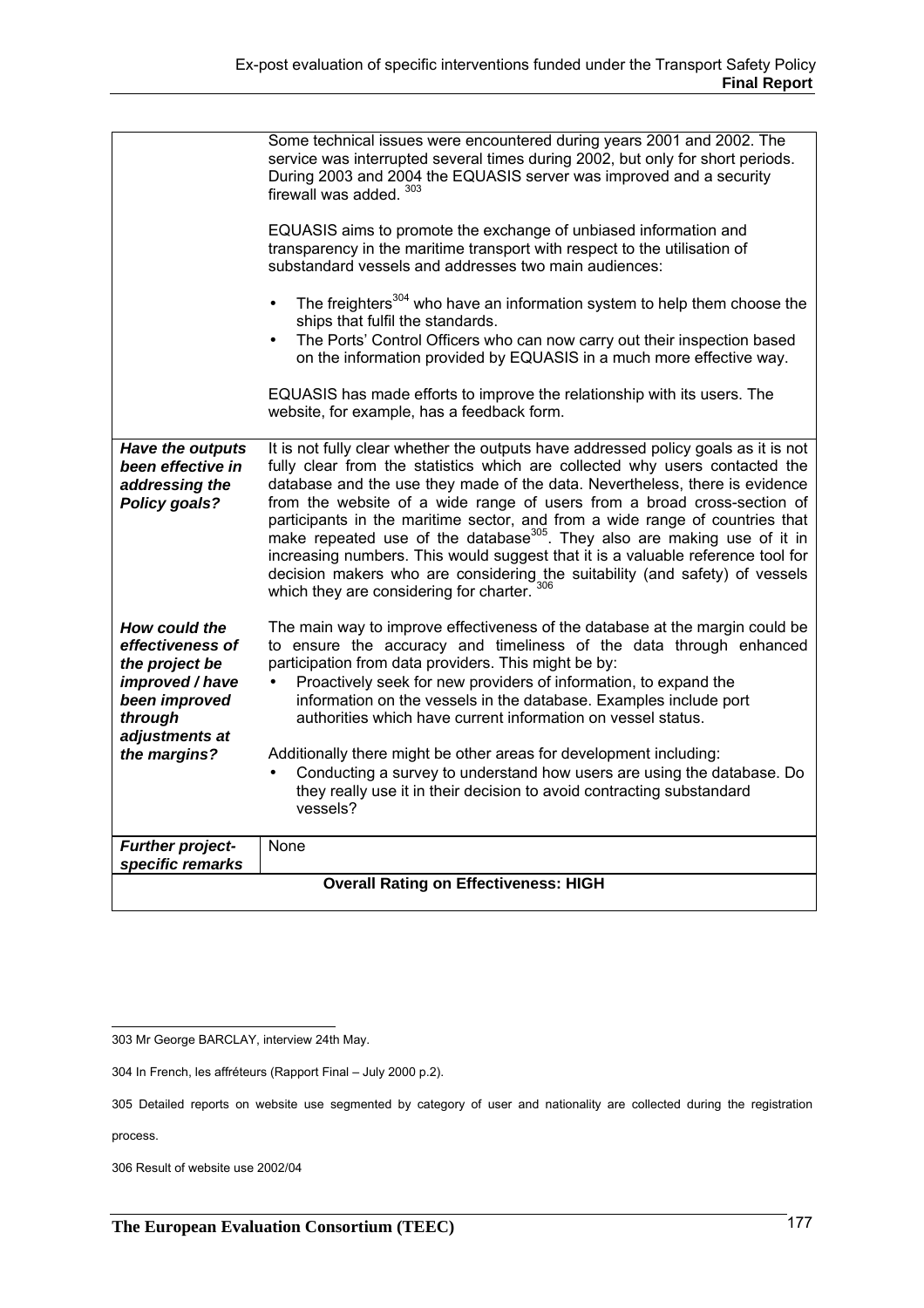|                                                                                   | <b>Sustainability</b>                                                                                                                                                                                                                                                                                                                                                                                                                                                                                                                                                                                                                                                                                                                                                                                                                                                                                                                                                                                                                                                                                   |
|-----------------------------------------------------------------------------------|---------------------------------------------------------------------------------------------------------------------------------------------------------------------------------------------------------------------------------------------------------------------------------------------------------------------------------------------------------------------------------------------------------------------------------------------------------------------------------------------------------------------------------------------------------------------------------------------------------------------------------------------------------------------------------------------------------------------------------------------------------------------------------------------------------------------------------------------------------------------------------------------------------------------------------------------------------------------------------------------------------------------------------------------------------------------------------------------------------|
| Aspects likely to<br>continue / not<br>continue after<br>end of EC<br>involvement | The Commission involvement at present is key to:<br>Continuing national interest in the database.<br>Encouraging the different partners to continue to send updated data.<br>$\bullet$<br>Maintaining an international acceptance of objectivity.<br>$\bullet$<br>It is possible that the current EC partial funding is the spur to ensuring free-to-<br>user access                                                                                                                                                                                                                                                                                                                                                                                                                                                                                                                                                                                                                                                                                                                                    |
| <b>Factors</b><br><i>influencing</i><br>sustainability                            | The sustainability of the database will be determined by:<br>The quality of information available in terms of accuracy, relevance and<br>completeness.<br>Efforts to publicise the website and to make it more accessible, and easy<br>to use.<br>• Sufficient funding and industry cooperation to carry out these two tasks.<br>Should the quality and ease of access be assured, then a fundamental way to<br>underpin sustainability would be to make registration and use of the database<br>mandatory or at least recognise its use in financial transactions.<br>Naturally, any dilution of the need to supply full data by cooperating agencies<br>will fundamentally weaken the "one-stop-shop" nature of the EQUASIS<br>database.<br>In the short term, sustainability is affected by the adequate completion of the<br>database and its updating performance to include timely data on all vessels<br>required by EU legislation.<br>Once the database is properly established, long term sustainability should be<br>affected only by maintenance costs for keeping the database up to date. |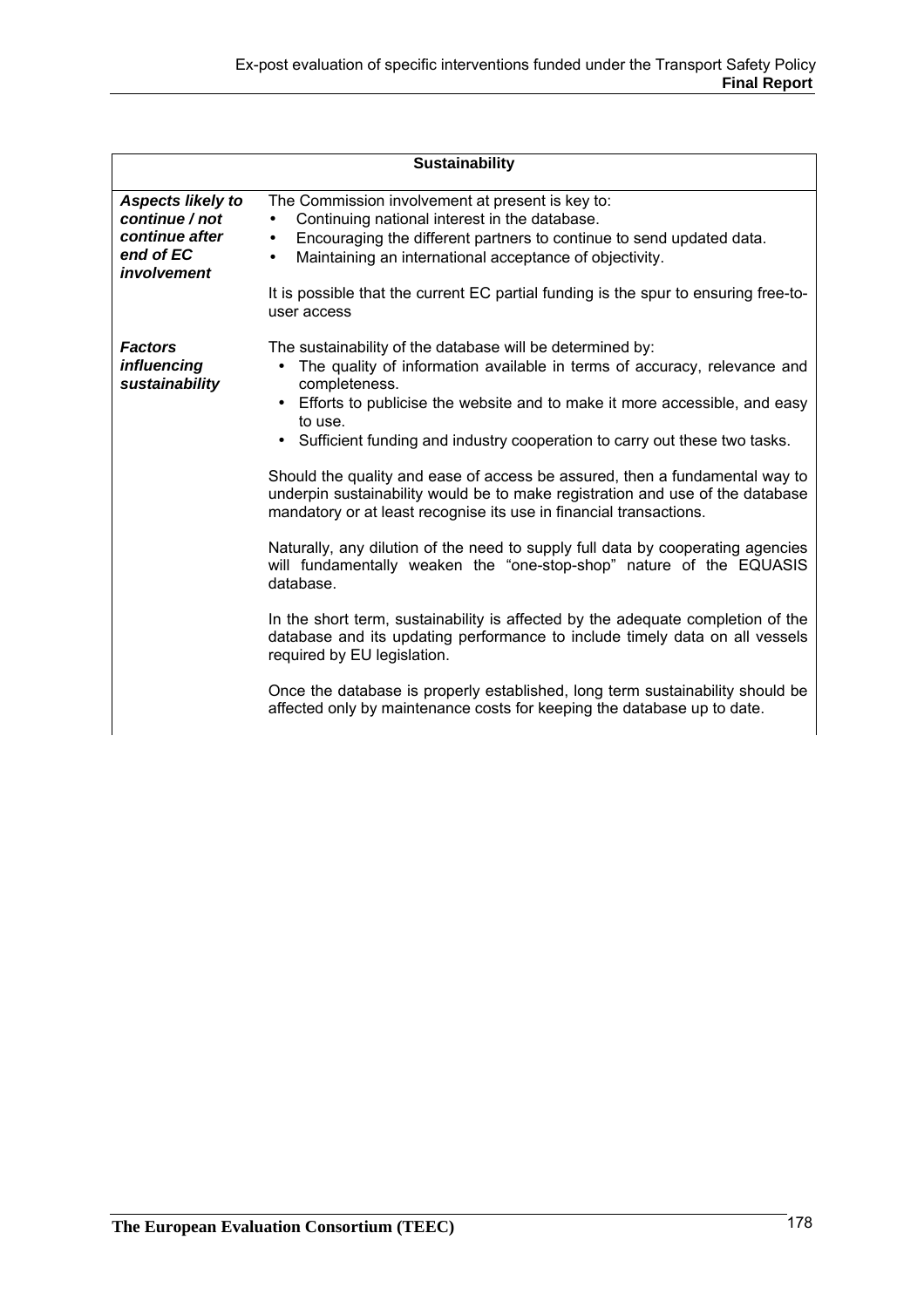| <b>Financing</b><br>alternatives  | EC financing has been reduced with time, from 50% in 1998 to a target of<br>26% in 2004. Nevertheless, EQUASIS representatives rated this funding as<br>"very important" <sup>307</sup> . Six national maritime departments currently are the<br>primary contributors.                                                                                                                                                                                                                   |
|-----------------------------------|------------------------------------------------------------------------------------------------------------------------------------------------------------------------------------------------------------------------------------------------------------------------------------------------------------------------------------------------------------------------------------------------------------------------------------------------------------------------------------------|
|                                   | At present, one of the key attributes of the database is that it is free-to-users.<br>As a result EQUASIS does not generate its own revenue. As alternatives,<br>Governments could take the full cost; or<br>Associations in trade, ship owners, charters, insurers, bankers, and<br>shipbrokers could finance the project through a levy/membership fee.                                                                                                                                |
|                                   | Private payment for the database in any way other than a token nature might<br>fundamentally change the nature of the database and its user profile. There<br>might be legal obstacles in obtaining cooperation from publicly funded<br>databases, pressure to ensure accurate data would rise as there would now<br>be an implied contract with users, the users would be reduced to bona fide<br>members of the community who are probably already aware of vessel safety<br>features. |
|                                   | Nevertheless, once the database is firmly established and becomes the<br>trusted source for objective data on vessel condition, there should be the<br>opportunity for the EC to consider the withdrawal of its funding at the end of<br>the development phase. Funding could pass to the other public sector bodies<br>currently involved and from private sources.                                                                                                                     |
|                                   |                                                                                                                                                                                                                                                                                                                                                                                                                                                                                          |
|                                   | <b>Impact</b>                                                                                                                                                                                                                                                                                                                                                                                                                                                                            |
| <b>Impact on Policy</b><br>making | EQUASIS is the result of, not an input to, policy making. The intention is to<br>make ship safety information available to the entire shipping community. 308<br>EQUASIS is thus not intended to have a direct impact on policymaking but is a<br>means of affecting a stated policy.                                                                                                                                                                                                    |
|                                   | However, by constantly reminding the maritime community of the need for and<br>value of safety information, it keeps safety issues at the forefront of users and,<br>indirectly, policy makers. This should lead to a reduction in unsafe vessels<br>operating and a rise in maritime community awareness.                                                                                                                                                                               |
|                                   | The main target is to highlight and hence decrease the use of substandard<br>vessels. However a clear definition of a substandard vessel is prone to<br>difficulty and the database may be only indicative of potential problems and<br>cannot provide guarantees as to seaworthiness of a vessel.                                                                                                                                                                                       |

 307 Mr George BARCLAY, interview 24th May.

<sup>308</sup> Mr Jesus BONNET COMPANY, DG TREN email, 10th May.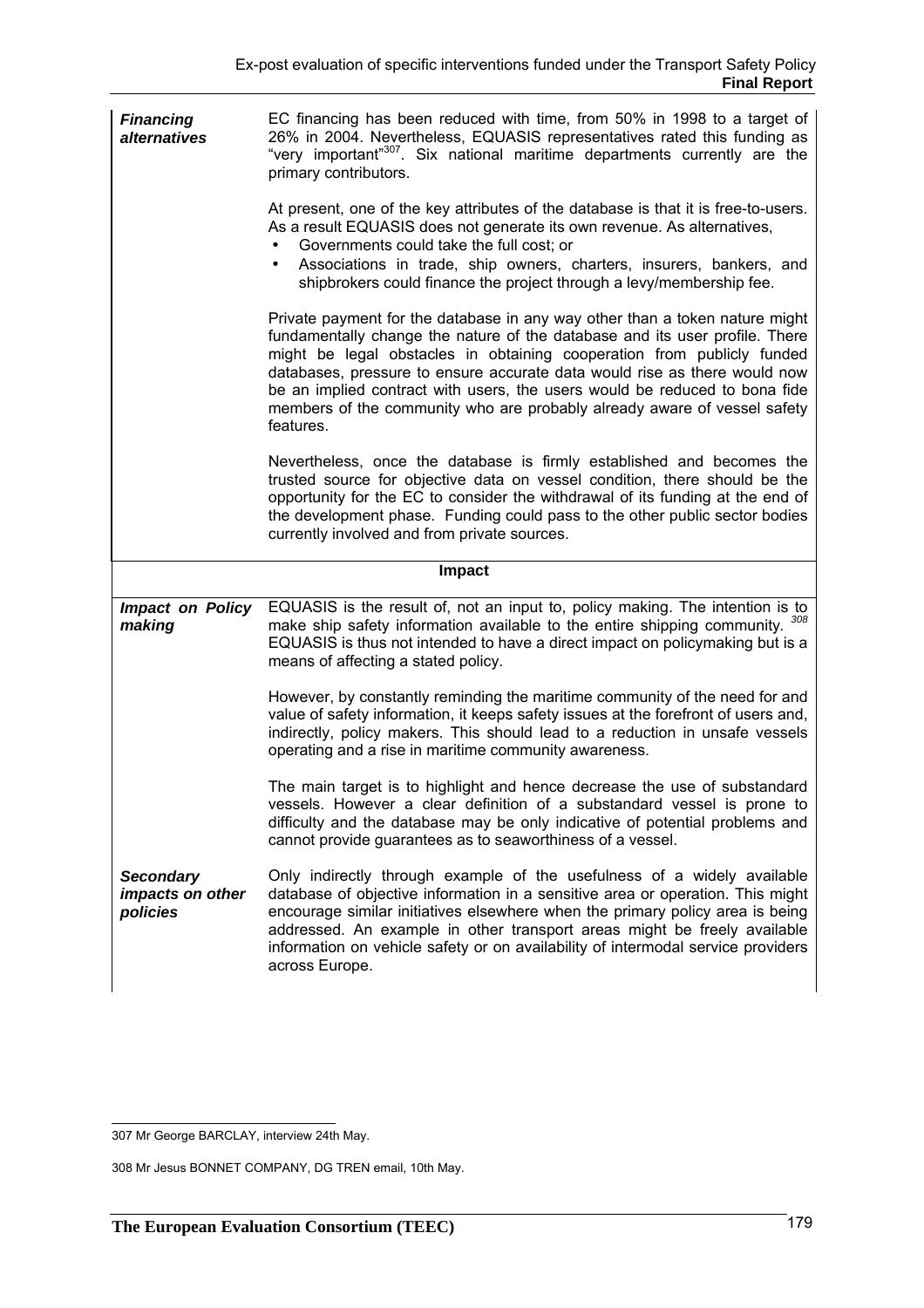| <b>Communication</b><br>and media | Initiatives on this topic were:<br>Promotion of EQUASIS website in international conferences during<br>2001/2. <sup>309</sup><br>Regular presence in the international maritime press. For example, during<br>2002, EQUASIS was mentioned 940 times in the BBC.<br>EQUASIS is referred to in authoritative forums such as the International<br>$\bullet$<br>Commission of Shipping <sup>310</sup>                                                                                                                                                                                                                                                                                                                                                                                                                                                                                                                 |
|-----------------------------------|-------------------------------------------------------------------------------------------------------------------------------------------------------------------------------------------------------------------------------------------------------------------------------------------------------------------------------------------------------------------------------------------------------------------------------------------------------------------------------------------------------------------------------------------------------------------------------------------------------------------------------------------------------------------------------------------------------------------------------------------------------------------------------------------------------------------------------------------------------------------------------------------------------------------|
| Impact on<br><i>industry</i>      | The high and rising use of the database by a broad cross section of the<br>maritime community suggests that it is having a significant impact on the<br>industry. However, there is no objective indicator of impact on decision<br>making.<br>There might be ways of increasing the impact through:<br>Increasing the number of ship contractors that visit the website. This<br>could be achieved through a better communication strategy and<br>advertising campaigns.<br>Encouraging insurers to make the use of EQUASIS a prerequisite to<br>$\bullet$<br>contracting a vessel to transport goods.<br>Encouraging insurance companies to introduce incentives that<br>$\bullet$<br>discriminate against poor safety records (and using EQUASIS to check<br>safety record).<br>Encouraging banks to vary their financing terms according to safety<br>$\bullet$<br>records, using EQUASIS in the process. 311 |
|                                   | <b>Overall rating on Impact: MEDIUM</b>                                                                                                                                                                                                                                                                                                                                                                                                                                                                                                                                                                                                                                                                                                                                                                                                                                                                           |

#### **Efficiency**

| <b>Efficiency in the</b><br>use of resources | Overall funding has remained at about Euro 600-700,000 per annum over the<br>three years since 2000, while the EC commitment has fallen from 50% at the<br>outset to 26% in the 2004 contract. Sharing costs with other administrations<br>keeps the Community contribution at a low level. <sup>312</sup> The concentration on<br>collation of existing data sources means that maximum leverage of existing<br>information is assured.                                                                                                                         |
|----------------------------------------------|------------------------------------------------------------------------------------------------------------------------------------------------------------------------------------------------------------------------------------------------------------------------------------------------------------------------------------------------------------------------------------------------------------------------------------------------------------------------------------------------------------------------------------------------------------------|
|                                              | Ongoing costs relate to both maintenance and development of the database.<br>There is a significant amount of data maintenance to be done to make sure<br>that data is accurate and up to date as well as continued development of the<br>database to include further descriptive information relating to vessel condition.<br>As the database has a finite and a well defined user community (decision<br>makers in the selection of vessels), we should expect that in the future, once<br>the database is established the cost will fall to maintenance only. |

 309 Rapport sur le déroulement du programme EQUASIS pendant l'année 2002, p. 1.

<sup>310</sup> International Commission of Shipping, 2001 conference in Sydney

<sup>311</sup> Paper submitted to ICONS (International Commission of Shipping) by the UK Government (Department of Environment,

Transport and Regions) October 2000. Available on http://www.icons.org.au/images/92%20UK%20Govt.pdf.

<sup>312</sup> Mr Jesus BONET COMPANY, DG TREN email, 10th May.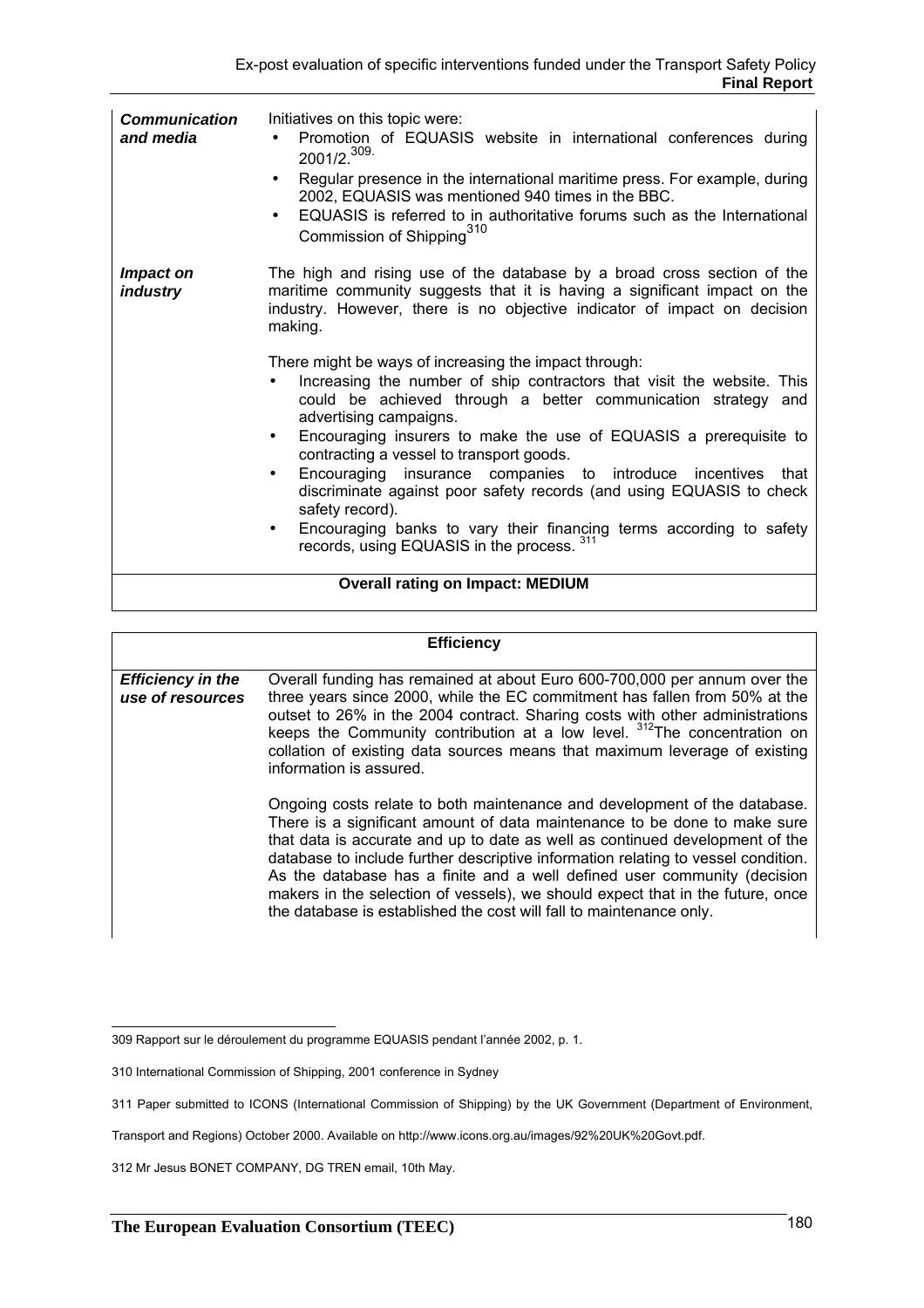| Cost<br>effectiveness in<br>terms of results | In general terms, an internet-based information tool/ database has a wide<br>outreach at relatively low cost.                                                                                                                                                                                                                                                                                                                                                                                                                                         |
|----------------------------------------------|-------------------------------------------------------------------------------------------------------------------------------------------------------------------------------------------------------------------------------------------------------------------------------------------------------------------------------------------------------------------------------------------------------------------------------------------------------------------------------------------------------------------------------------------------------|
| and impact                                   | The benefits of the use of the database are difficult to quantify. <sup>313</sup> Ideally, cost<br>effectiveness should be measured by comparing the benefits of EQUASIS<br>(reduced pollution in coasts, reduced damage in environment) with the cost of<br>the database. At present, no such cost-analysis is available. In the absence of<br>this measure we have used the usage of the data as a surrogate measure.                                                                                                                               |
|                                              | On the basis of the usage of the database there is clearly an increasing<br>community of users and of web site activity. This has increased from an<br>average of about 4,800 users/ month in 2002 to over 7,800 user/ month in<br>2003. If users did not find it useful they would not use it - especially repeat<br>users. However, we don't know how many repeat users there are. The cost<br>per hit halved between 2002-2003, and is expected to halve again in 2004, as<br>evidenced by continued rising usage in the first few months of 2004. |
|                                              | A value of \$3 million is placed on a fatal accident averted in the maritime<br>sector. <sup>314</sup> If one fatality every 4 years were to be avoided by the use of the<br>database it would have covered its full annual operating costs.                                                                                                                                                                                                                                                                                                          |
|                                              | <b>Overall Rating on Efficiency: HIGH</b>                                                                                                                                                                                                                                                                                                                                                                                                                                                                                                             |
|                                              | Scope for integration of indicators into the monitoring of current and future interventions                                                                                                                                                                                                                                                                                                                                                                                                                                                           |

 313 Mr George BARCLAY, interview 24th May.

<sup>314</sup> IACS Permanent Secretariat, IMO formal risk assessment.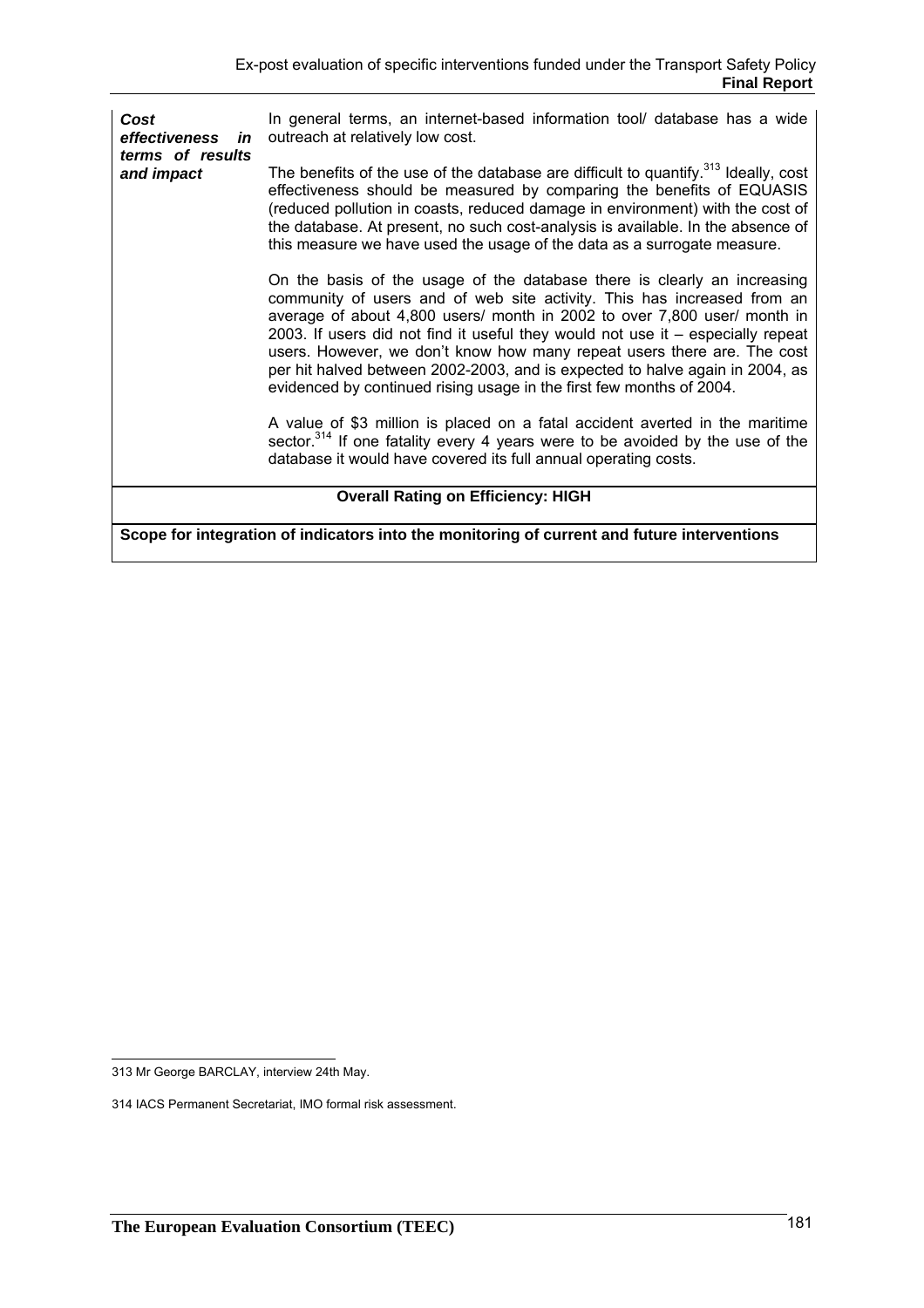The database nature of EQUASIS makes it particularly open to quantified monitoring of its activities. There are several indicators that are interesting to measure EQUASIS. Regarding the database such as the number, type, and purpose of users of EQUASIS database<sup>315</sup>. Data is routinely and copiously collected during the ordinary operation of the database and fully reported in their feedback. A comprehensive set of indicators can readily be devised. It is also easy to record the availability of the database, noting downtime. This monitoring aspect could be extended to place the database within the context of the world fleet:

- Percentage of contractors that check EQUASIS database before choosing a vessel (by country).
- Statistics on substandard shipping independently collected.

Of more concern are the outcomes from the interaction with the database. How does one measure quality of information and the use to which it is put? This might be attempted by a simple follow-up email (the address is collected during the website registration process) some weeks after an inquiry asking about quality and use of data. This might be on a sample basis across user types and nationalities. Monitoring could also be extended to the publicity given to EQUASIS through:

- Number of mentions of the EQUASIS database in specialised press.
- Number of presentations/seminars related to EQUASIS.

However once established, this should be used carefully. The maritime community is quite small and once the database's usefulness is established its spread by word of mouth and a few welltargeted mentions in the relevant technical press are likely to be sufficient. Continued self-publicity might simply be an excuse for travel and conference attendance. INTERTANKO believe that there are excellent opportunities to expand the role of EQUASIS by supplying more detailed information to the general public and to continue to increase transparency<sup>316</sup>. INTERTANKO is working with www.Q88.com in developing their web site which lists very detailed information for vessels, which they hope can be linked to the EQUASIS web site in due course.

#### **Suitability of extension / future recurrence of similar activities**

The maritime community appears to appreciate the value added to maritime security generated by EQUASIS. There is a concrete on-going plan for 2004, which consists of the following points:

- Disseminate relevant information concerning the quality and safety of the world merchant fleet.
- Enhance the database functionality (namely "Flag State Information" and "Port State Control" both of which relate to current and changing information on the status of a vessel. This is particularly important to ensure timely information)..
- Refine information concerning ship operators in order to improve their identification
- Technical evolution of the database in order to improve its reliability and consistency.<sup>317</sup>

#### **Ways of increasing value added from the funding**

Several initiatives could be carried out to increase the value added from the funding <sup>318</sup>:

- Communication of the database to main stakeholders.
- Improvement of the quality of EQUASIS data, via improving the timeliness with which changing data is provided.
- •
- Minimisation of technological problems with the website.

318 Most of these initiatives were treated in more depth in previous sections of this study.

 315 Mr George BARCLAY, interview 24th May.

<sup>316</sup> Captain Howard Snaith, INTERTANKO

<sup>317</sup> Mr Jesus BONNET COMPANY, DG TREN email, 10th May.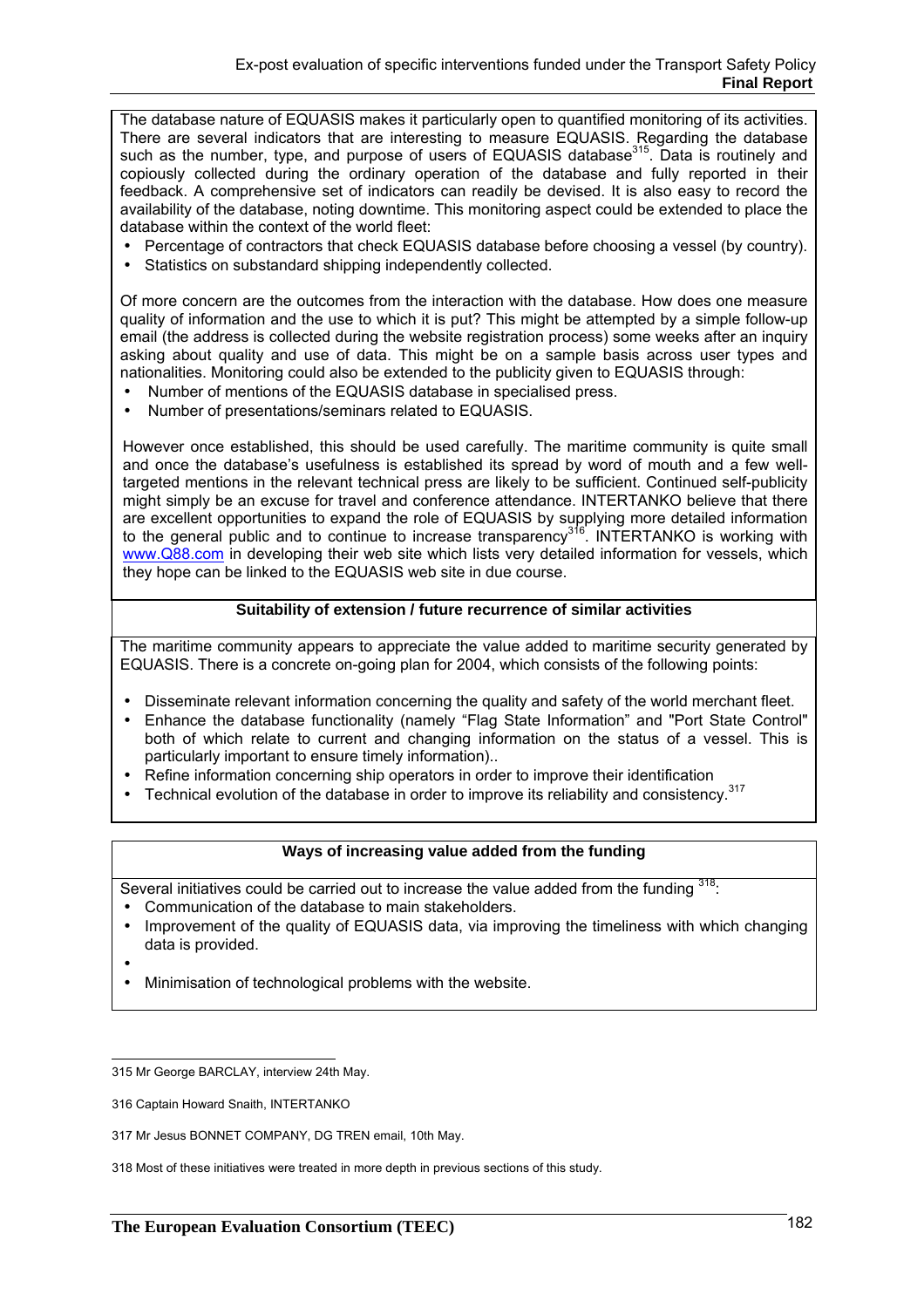• Conducting of surveys on the main users of the database to assess benefits and identify areas for further development of the database.

For the longer term, EC should consider whether it is possible to remove EC funding in what should be a proven application in the commercial market.

### **Conclusions**

**Relevance: VERY HIGH** The project is well targeted. It directly provides information on the quality of vessels prior to use thus promoting the use of safe vessels and the withdrawal, through lack of use, of unsafe vessels; a key target of EU policy.

**Effectiveness: HIGH** The database provides the only internationally accessible one-stop shop for consideration of vessel safety characteristics. It is provided free at the point of use. There are an increasing number of registered users and evidence of contact with and inspection of the database. There is still some concern about the quality and timeliness of the data so it cannot be totally relied on.

**Impact: MEDIUM** The impact is difficult to measure. While the number of users has risen there is no confirmation that the data is used for decision making for the use of safer vessels. Further monitoring of users through follow up emails would assist measurement.

**Efficiency: HIGH** The cost per inquiry of delivering the database information continues to fall rapidly (halving in each of the last two years) reflecting the cost effective nature of the work.

#### **Recommendations**

**Further funding is required.** The aim is to establish EQUASIS as THE single source for authoritative data on vessel safety. Funding should be focused on ensuring that this objective is achieved.

Improving value added of the funding:

- Ensure that users are getting the information that they need to assess the quality of shipping. This will require a user survey/feedback.
- Improve the quality of EQUASIS data, timely data inputs from its main data providers.
- Enhance database functionality.
- Implement the proposed indicators to better assess the effectiveness and efficiency of the database.
- There might be scope for further communication with the maritime community about the database in particular insurers and charters. The maritime community is limited but there are opportunities to extend the use of the database for example into the Far East.

For the longer term, DG TREN should consider whether it is possible to remove EC funding in what should be a proven application in the commercial market.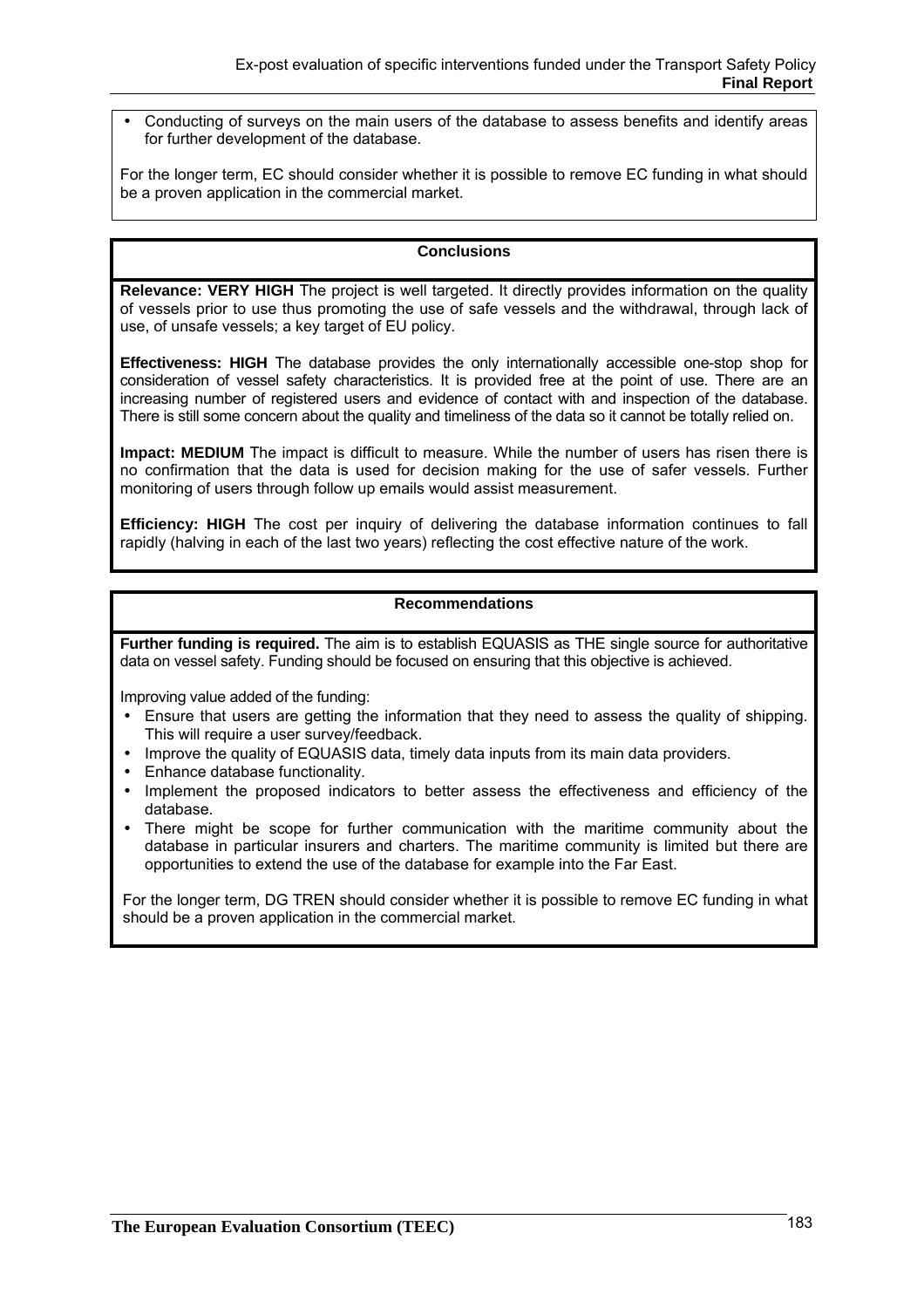# **7.10 EuroBOB**

| <b>Project title and</b><br>number                                                             |                                                                                                                                                                     | EuroBOB 2001 - 2003                                                                     |                                  |
|------------------------------------------------------------------------------------------------|---------------------------------------------------------------------------------------------------------------------------------------------------------------------|-----------------------------------------------------------------------------------------|----------------------------------|
| <b>Type of funding</b>                                                                         | Subvention                                                                                                                                                          | % of financing                                                                          | 44.66% 2001-2002                 |
|                                                                                                |                                                                                                                                                                     |                                                                                         | 41.05% 2002-2003                 |
| <b>Overall EC budget</b><br>€                                                                  | Total Cost 2001-2002:<br>€1,759,554<br>EC Contribution 2001-<br>2002: € 785,750<br>Total Cost 2002-2003:<br>€2,664,759<br>EC Contribution 2002-<br>2003: €1,094,000 | Contract: year                                                                          | $2001 - 2002$ ; $2002 -$<br>2003 |
| Budget for fees $\epsilon$<br>(Overall EC budget<br>minus<br>reimbursable and<br>direct costs) | €298,726,5 <sup>319</sup>                                                                                                                                           | N. person/days<br>(Overall person<br>days, irrespective<br>of categories of<br>experts) | Information not available        |

### **Background and genesis**

It is estimated that excessive blood alcohol concentration is involved in 1 out of 4 accidents and better drink-driving management could prevent up to 10,000 fatalities in the EU annually. <sup>320</sup> Among 15-25 year olds, road accident deaths represent the first cause of mortality (26.4%).<sup>321</sup> These statistics are the background to the implementation of a campaign against drinking and driving through a 'designated driver' approach in Belgium, France, the Netherlands, Luxemburg and Greece. ('Bob' is the personalisation of the designated driver who refrains from alcohol consumption). The campaign started in Belgium 1995; it has since been extended to the Netherlands, Greece and France, which all applied the concept to their 'Don't drink and drive' campaigns.

The key idea is to enable European partners to build on a strong basic concept, defined in a concise list of specifications, while on the other hand leaving them with a considerable degree of freedom to adapt the concept to local taste and sensibilities. On the other hand, using the original name and logo in different countries has the advantage of considerably increasing cross-border recognition.

|                                                   | <b>Typology of project</b>                                                                                                                                                                                                                      |
|---------------------------------------------------|-------------------------------------------------------------------------------------------------------------------------------------------------------------------------------------------------------------------------------------------------|
| The role of the<br>project in the<br>policymaking | Lowering the number of road casualties related to drinking and driving, using<br>the combination of mass media, police and local activities in pubs in line with<br>the objectives of the EU Council Resolution on Road Safety of 26 June 2000. |
| process<br>The methodology<br>adopted             | In each country, a different set of measures was applied. For reasons of<br>space constraints, we will provide a list of the main actions of two countries                                                                                      |

 319 Grant Agreement EuroBOB 2002-2003, Annex III, p. 45.

320 Seminar 'Designated Driver Campaigns in Europe: A common approach to Fight Drink Driving.' 27 May 2003, Brussels.

321 Grant Agreement Euro Bob 2002-2003, Annex I-B.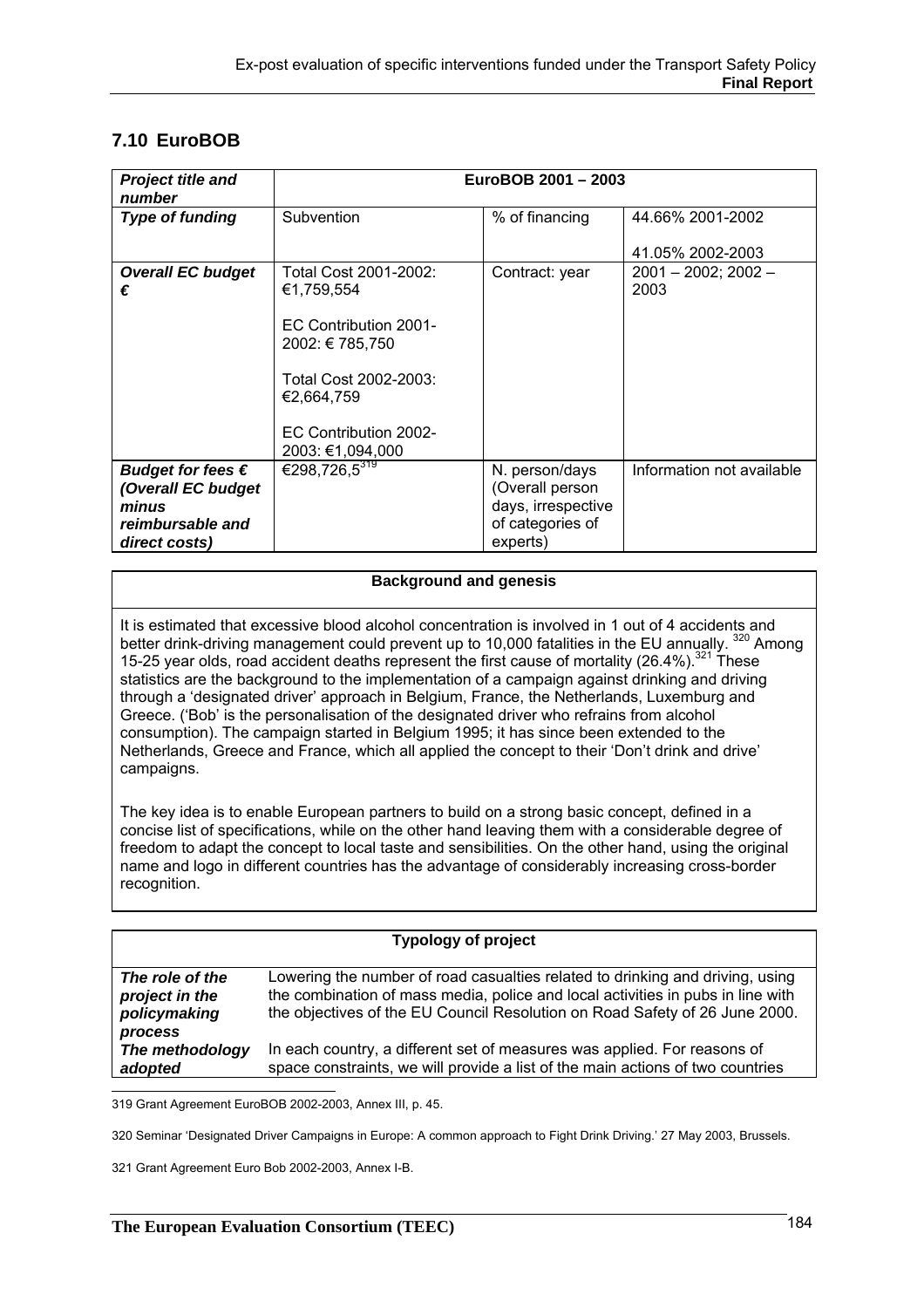only. Belgium and France concentrating on the following sets of activities:

#### **Belgium:**

- A 'Bob-bus' with a 'drinking and driving simulator' goes to local initiatives or parties, provides information and provides alcohol tests with the same equipment that the Belgian police use. The Bob-bus had 33,155 visitors in  $2001^{322}$
- More than 9,000 pub managers received a free pack of Bob promotional materials.
- Distribution of Bob posters.
- Bob TV adverts.
- Bob musical radio adverts.
- Establishment of a Bob Internet page (www.bob.be), including a Bob of the month contest, and events column.
- Establishment of rotating advertising panels.

#### **France:**

- A poster campaign in discotheques.
- Local actions, usually in cooperation with nightclubs, including making breathalyser tests available, or the provision of non-alcoholic drinks.

Further, miscellaneous campaign elements in various countries included:

- Distribution in schools and on university campuses of 'prevention kits' containing breathalysers, information leaflets, or tables allowing an individual to judge his or her susceptibility to alcohol given his / her weight, gender.
- Concentration on merchandising in everyday goods, to ensure that young people encounter the 'Bob-message' in their daily lives: key-rings, beermats, T-shirts, serving trays, balloons, stickers, pens, folders, banners, window stickers.
- Staff hired by EuroBOB are sometimes present at the entry of nightclubs to help groups of young people choose the designated driver. The designated driver then obtains a wristband that entitles him to free nonalcoholic drinks all night, with his alcohol level controlled throughout by the EuroBOB staff.
- Mass email-campaign: an information email is sent to several thousand young people with essential information both about the effects of drinking and driving and about EuroBOB. The email is designed in a way to encourage young people to forward it to their friends, hence propagating the EuroBOB message instantaneously.

The method is one of an 'evolving project'. This is most clearly visible in the Belgian case, where the project originated. Firstly, people had to know 'who Bob was' (1995/1996; 1996/1997), afterwards their attitude toward drink driving had to be changed towards a clear recognition that drinking does not mix with driving (1997/1998; 1998/1999; 1999/2000), and the latest campaigns (2000/2001; 2001/2002) are targeted at a behaviour change towards choosing a 'designated driver' at the start of the evening.<sup>3</sup>

EuroBOB has a common basic concept, but aims at adopting itself to local tastes and sensibilities.

*Geographical* Belgium, France, the Netherlands, Luxemburg and Greece until 2002. The UK

322 Bob Final Report 2002.

323 EC, Belgian Brewers Association, IBSC: Bob Final Report 2002.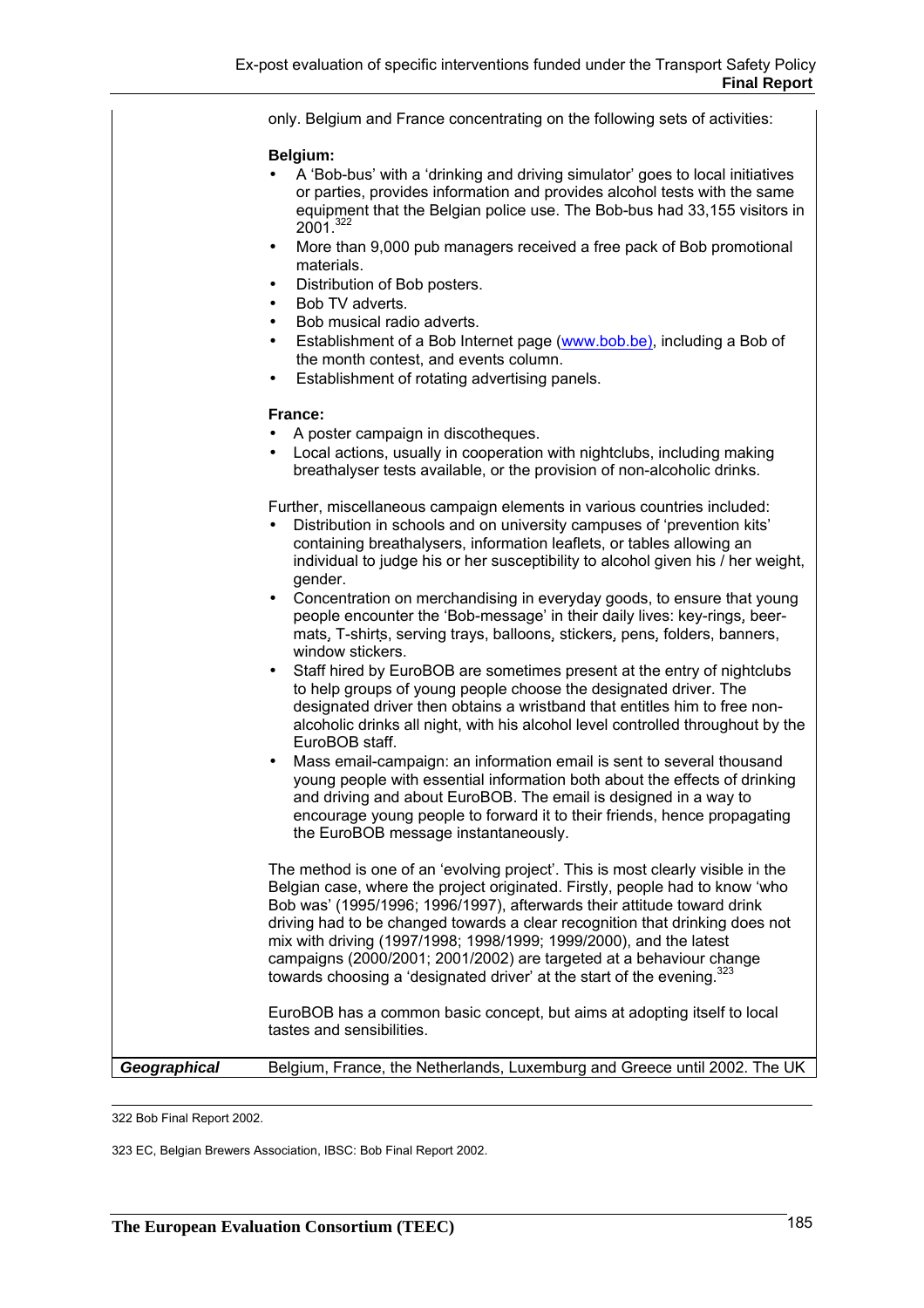| coverage | joined in 2003; Ireland joined in 2004. Possible future members (with whom    |
|----------|-------------------------------------------------------------------------------|
|          | there have been negotiations at some point in the recent past) include Malta, |
|          | the Czech Republic and Austria.                                               |
|          | $\sim$ $\sim$ $\sim$ $\sim$ $\sim$ $\sim$ $\sim$ $\sim$                       |

#### **Specific project objectives**

The 'Bob' designated driver campaign is aimed at lowering the number of road casualties related to drinking and driving, using a combination of awareness-raising by mass-media, police controls and local campaigns in bars and pubs. A cross-border campaign will most certainly lead to an increased awareness of problems associated with drinking and driving throughout Europe, and will thus positively influence behaviour.<sup>324</sup>

### **Possibilities and limits of evaluating the project**

EuroBOB consist of a very diverse set of activities (as described in the background section of this evaluation grid) and includes, mass email campaigns and distribution of prevention kits on campuses. Moreover, the selection of which of these activities are applied at a national level differs from country to country. There is not one type of 'Bob' campaign, which leads to some difficulty of comparing the Bob campaign in its effectiveness.

Moreover, the methodological complexities associated with measuring progress against the overall objective, (lowering of the number of road casualties related to drinking and driving) decreases the opportunities for providing a rigorous Impact evaluation of EuroBOB. There are clear limits in linking EuroBOB to effects on accident statistics. The link between the campaign and road accident statistics is almost impossible to establish with certainty. Only with a complex evaluation methodology, including attrition analysis, proxy indicators and large scale surveys, would it be possible to evaluate EuroBOB's impact. The fact that this has not been undertaken to date is an issue that stakeholders have raised as undermining the project. $325$ 

#### **Activities undertaken during the evaluation**

- Desk research with various documents provided by the EC, contractors or stakeholders. No Final Report was yet available for 2003 (it is currently being drafted).
- Further desk research with outside background material on campaigns against drinking and driving.
- Personal interviews with Mr. Peter de Nieve of the Institut Belge pour la Sécurité Routière; Mr. Patrick Norroy of DG TREN, both on 14/05/2004.
- Various correspondences and conversations with EuroCare, an alliance of voluntary and nongovernmental organisations working on the impact of the European Union on alcohol policy in Member States.
- Correspondences / Interviews with Andrew McNeill of the Institute of Alcohol Studies, UK.

|                                                                 | <b>Relevance to the Policy</b>                                                                                                                                                                                                                                                                                                                                             |
|-----------------------------------------------------------------|----------------------------------------------------------------------------------------------------------------------------------------------------------------------------------------------------------------------------------------------------------------------------------------------------------------------------------------------------------------------------|
| Is the project<br>evaluated<br>relevant to the<br>Policy goals? | The project is clearly highly relevant to the policy goals:<br>Drinking and driving remains a serious problem on European roads,<br>resulting in high levels of death and injury. It is estimated that excessive<br>blood alcohol concentration is involved in 1 out of 4 accidents and better<br>drink-driving management could prevent up to 10,000 fatalities in the EU |

 324 Grant Agreements between the EC and the Institut Belge pour la Sécurité Routière, October 2001 (for the Campaign 2001-

325 Interview with Andrew McNeill of the Institute for Alcohol Studies (IAS), UK.

<sup>2002)</sup> and December 2002 (for the campaign 2002-2003).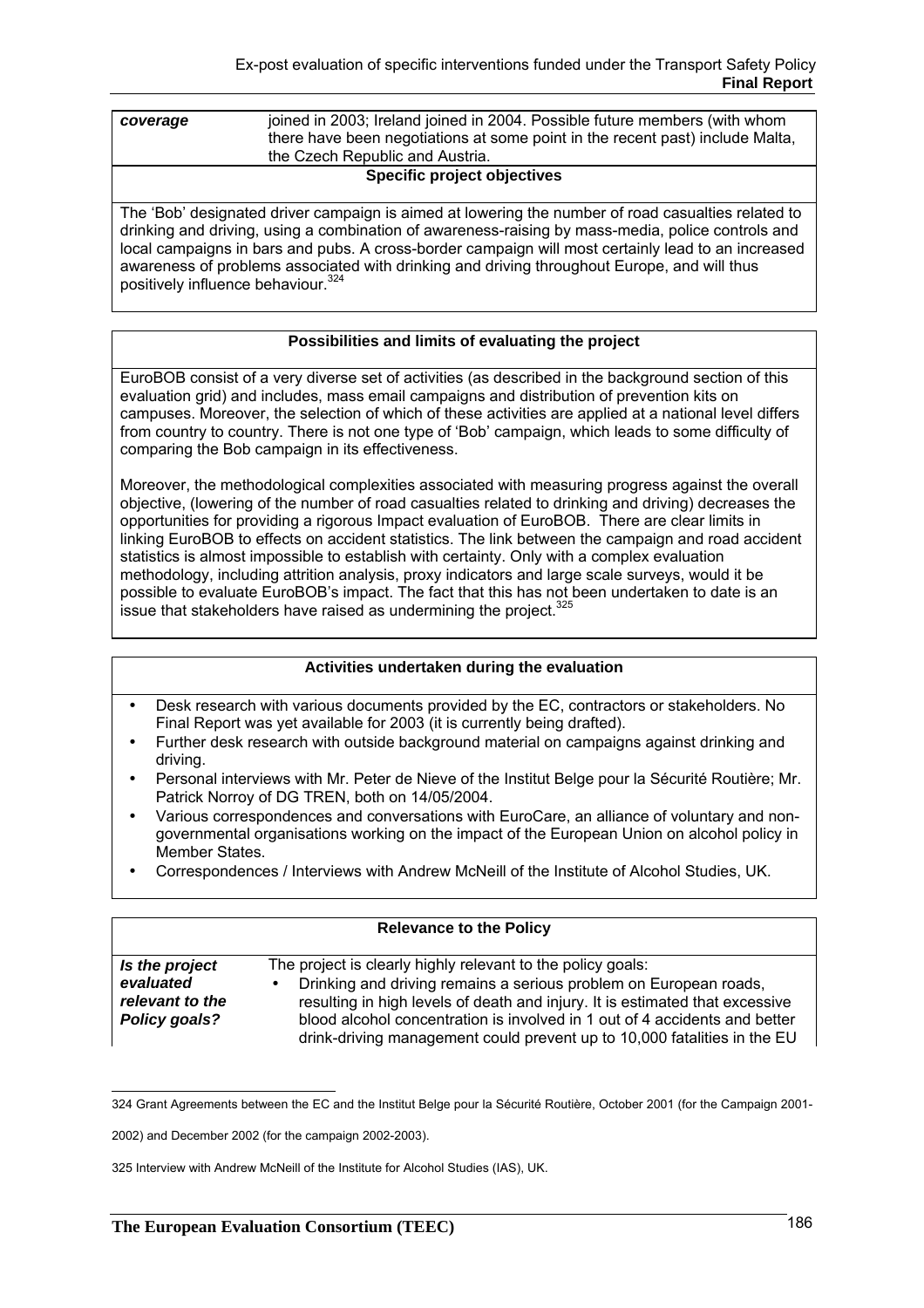|                                                                                                                                  | annually. $326$<br>Young people generally have a disproportionately high representation<br>among serious traffic accidents: young drivers up to the age of 24 are<br>involved in a quarter of all traffic accidents with death and serious<br>injuries. <sup>327</sup><br>Both of the above problems combined lead to the most serious of all<br>$\bullet$<br>statistics – namely drinking and driving among young people. Road<br>accident deaths are the leading cause of deaths (26.4%) among 15-25<br>year olds. <sup>328</sup> Even when their blood alcohol contents (BACs) are not high,<br>young drinkers are involved in driving accidents at higher rates than older<br>drivers with similar BACs. <sup>329</sup><br>Awareness-raising with a view to change behaviour. <sup>330</sup> |
|----------------------------------------------------------------------------------------------------------------------------------|--------------------------------------------------------------------------------------------------------------------------------------------------------------------------------------------------------------------------------------------------------------------------------------------------------------------------------------------------------------------------------------------------------------------------------------------------------------------------------------------------------------------------------------------------------------------------------------------------------------------------------------------------------------------------------------------------------------------------------------------------------------------------------------------------|
| How could the<br>relevance of the<br>project be<br>improved / have<br>been improved<br>through<br>adjustments at<br>the margins? | The group targeted by the project is still fairly broad (young people is defined<br>in various ways and ranges from 15 to 25). The relevance of the project could<br>be improved by identifying more precise target groups, especially those in the<br>above age bracket. One approach would be to focus slightly more on male<br>rather than female drivers in this age bracket, they are more likely to have<br>accidents involving alcohol consumption. <sup>331</sup><br>The relevance of the project could have been improved by further increasing<br>young people's sensibility to the dangers of alcohol and driving in a broader<br>and all encompassing way.                                                                                                                           |
| <b>Further project-</b><br>specific remarks                                                                                      | None                                                                                                                                                                                                                                                                                                                                                                                                                                                                                                                                                                                                                                                                                                                                                                                             |
|                                                                                                                                  | <b>Overall Rating on Relevance: VERY HIGH</b>                                                                                                                                                                                                                                                                                                                                                                                                                                                                                                                                                                                                                                                                                                                                                    |

#### **Effectiveness**

*Has the project evaluated been effective in addressing its specific objectives?* Within the confines of this evaluation, it has not been possible to evaluate the link between EuroBOB's awareness raising activities, and impacts on the number of alcohol related accidents. However, there have been substantial amounts of research on this issue, although according to research carried out by EuroCARE; the evidence on the usefulness of designated driver campaigns is mixed.332 Several road safety research institutes/ associations (e.g. those involved in EuroBOB, e.g. the Institut Belge pour la Sécurité Routirère) do consider the approach generally effective. Whilst other researchers have suggested that designated driver campaigns are not very

326 Seminar 'Designated Driver Campaigns in Europe: A common approach to Fight Drink Driving.' 27 May 2003, Brussels.

327 Deutscher Verkehrssicherheitsrat, www.dvr.de

328 Grant Agreement Euro Bob 2002-2003, Annex I-B.

329 U.S. Department of Health and Human Services. Ninth Special Report to The U.S. Congress on Alcohol and Health. (June,

1997) Available at http://odphp.osophs.dhhs.gov/pubs/HP2000/hppub97.htm.

330 Hotel, R. (1990) Random Breath testing and random stopping programmes in Australia.

331 Alcohol Concern, Fact sheet 4 on Drink-drive accidents. 'Alcohol Concern', is a UK national voluntary agency on alcohol

misuse (www.alcoholconcern.org.uk ).

332 EuroCARE (2003): Drinking and Driving in Europe – a report to the European Union, page 27. Saint Ives, England.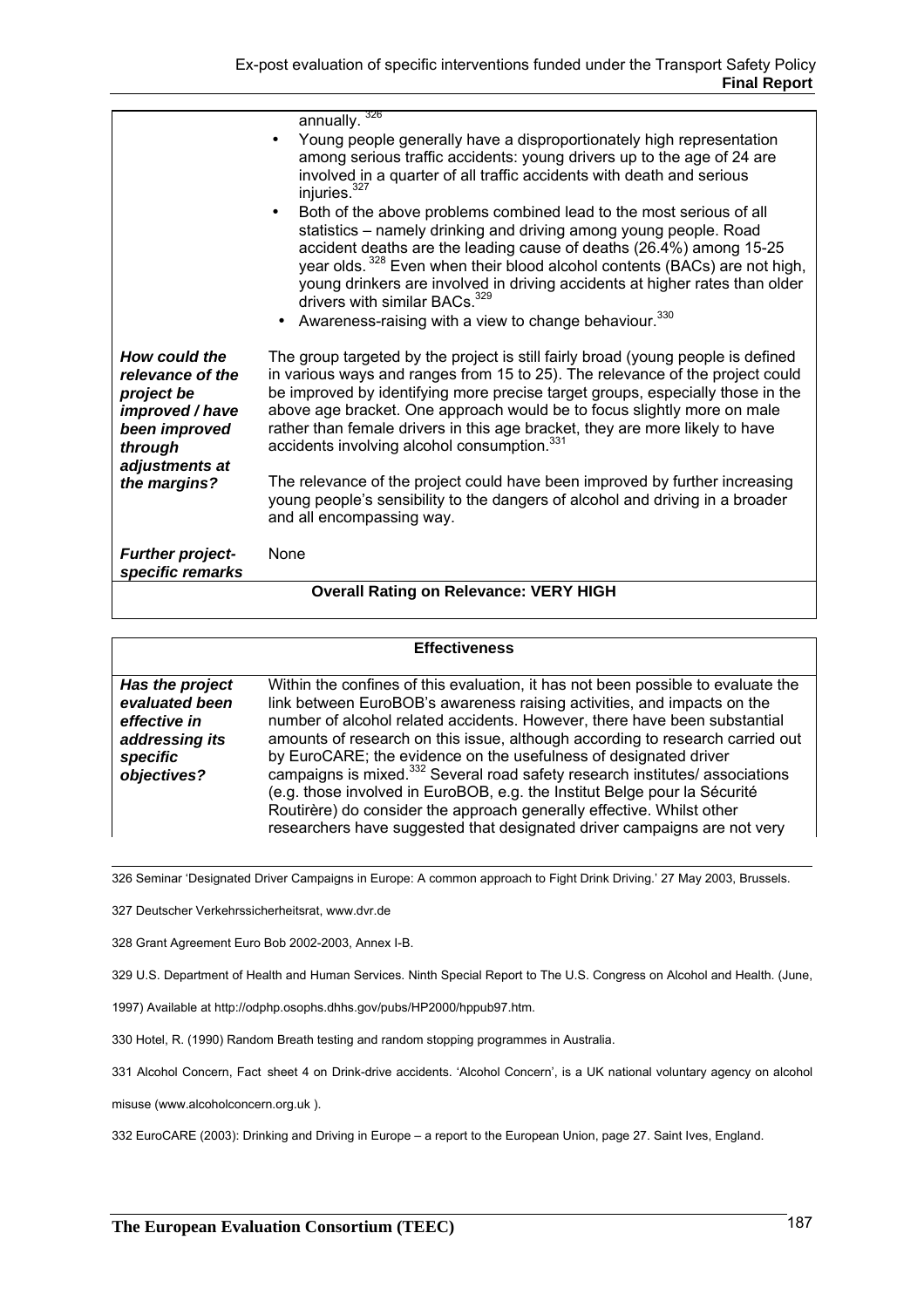| driving. <sup>333</sup> |                                   | effective as a measure to prevent alcohol-impaired driving, pointing out that<br>there is no evidence to date that they lead to a reduction in drinking and                                                                                                                                                                                                            |        |                     |           |                                                                                                                                                                                                                                           |
|-------------------------|-----------------------------------|------------------------------------------------------------------------------------------------------------------------------------------------------------------------------------------------------------------------------------------------------------------------------------------------------------------------------------------------------------------------|--------|---------------------|-----------|-------------------------------------------------------------------------------------------------------------------------------------------------------------------------------------------------------------------------------------------|
| driver campaigns:       |                                   | are generally thought to strongly increase the success rate of designated                                                                                                                                                                                                                                                                                              |        |                     |           | Nevertheless the EuroBOB campaign is including two features in its work that                                                                                                                                                              |
|                         | and their cultural specificities. | Firstly, there is evidence that there is a higher success rate for designated<br>driver programmes that are designed for a specific community <sup>334</sup> . This is<br>reflected in EuroBOB, where the design is focused on the individual nations                                                                                                                  |        |                     |           |                                                                                                                                                                                                                                           |
|                         |                                   | Secondly, it is acknowledged that the combination of designated driver<br>campaigns with locally and temporally coordinated repressive campaigns<br>usually raises the effectiveness of the designated driver campaign:<br>"(The)use of random breath testing leads to drastic reduction of driving<br>campaigns and are carried out often and in good visibility."335 |        |                     |           | under influence of alcohol if controls are accompanied by intensive publicity                                                                                                                                                             |
|                         |                                   | may provide indications of effectiveness in meeting objectives. An<br>examination of various EuroBOB reports it seems that the internal logic of<br>working towards specific objectives has not been adequately addressed.                                                                                                                                             |        |                     |           | Though the design of the project and the selection of performance measures,                                                                                                                                                               |
|                         |                                   | In the Final Report, 'Awareness of Bob' and 'Media Impact' are counted as<br>to an impact on objectives have not been elaborated.                                                                                                                                                                                                                                      |        |                     |           | major campaign results. However, both of these points should be mentioned<br>as successful in message dissemination and achievement of outcomes, rather<br>than as a campaign result (impact) - The assumptions that activities will lead |
|                         |                                   | Campaign) in Belgium led to the results in the following table.                                                                                                                                                                                                                                                                                                        |        |                     |           | Hence, the 'Memory Campaign' (i.e. how many respondents had heard of the                                                                                                                                                                  |
| Basic = all $%$         |                                   | Total<br>Male                                                                                                                                                                                                                                                                                                                                                          | Female | Gender Age<br>$-35$ | $35 - 54$ | $55+$                                                                                                                                                                                                                                     |
| <b>Yes</b>              | 74                                | 79                                                                                                                                                                                                                                                                                                                                                                     | 69     | 79                  | 79        | 63                                                                                                                                                                                                                                        |

333 EuroCARE (2003): Drinking and Driving in Europe – a report to the European Union, page 6. Saint Ives, England.

334 Hingson, R.; McGovern, T.; Howland, J.; Heeren, T.; WInter, M. and Zakoes, R. (1996): Reducing alcohol-impaired driving

in Massachusetts: The Saving Lives Program. American Journal of Public Health, 86, 6: 791:797.

335 Homel, R. 1990, Random breath testing and random stopping programs in Australia, Wilson, and Mann: Drinking and

driving. Advances in research and prevention. The Guilford Press, N.Y., 1990.

336 Presentation of the campaign "C'est la fête, BOB conduit" ("It's party time, and it's Bob who is driving"). Press conference

by Ms Isabelle Durant, Vice-Prime Minister, Minister for Mobility and Transport, President of the Belgian Institute for Road

Safety. Brussels, 29 November 2001.

337 EC; Brasseurs Belges; Institut Belge pour la Securite Routiere: EuroBOB – Final Report, 12/2002.

338 EC; Brasseurs Belges; IBSR: EuroBOB – Final Report, 12/2002, p. 21.

339 EC; Brasseurs Belges; IBSR: EuroBOB – Final Report, 12/2002, p. 21.

340 EC; Brasseurs Belges; IBSR: EuroBOB – Final Report, 12/2002, p. 21 p. 23 and p. 42 respectively.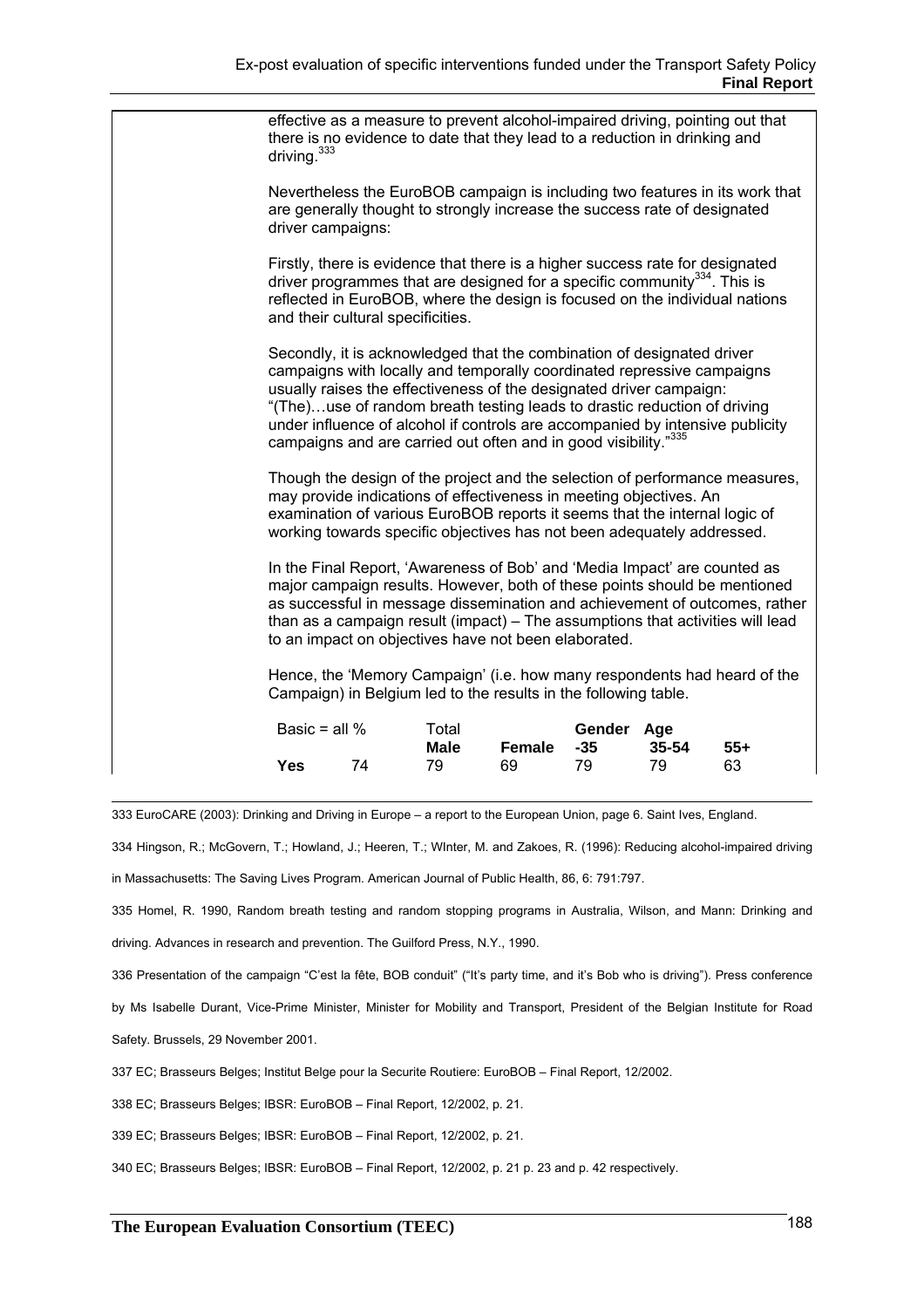#### Recognition of EuroBOB in Belgium

Moreover, considering respondents' practical experiences with Bob, among respondents, 36% had proposed themselves to be a Bob, 35% had been selected at some point as a Bob, 66% know somebody who had been elected as Bob, and 43% had been driven by a Bob. For the under 35's, each of these figures was even higher.<sup>336</sup> This type of survey on practical implications of EuroBOB, which appears central to the project, was only conducted in a very limited fashion in the other participating countries.

Additional questions included whether those who had proposed themselves to be a designated driver had done so because of having seen the campaign.

The campaign also extensively presents police control results, e.g. in Belgium<sup>337</sup>, but might have made more clear the link between the EuroBOB campaign and these police control results. Already, the police control results on their own encountered some methodological difficulties (as the report acknowledges, *"with regard to the results of these controls, we must be very careful about generalising conclusions: the data collection is done on a voluntary basis, which means that the number of participating police forces and those who send the results to the IBSR change every year."*) 338 If one combines this with the methodological challenge of establishing a clear link between the EuroBOB campaign and police control results, the challenge in assessing the effectiveness of EuroBOB becomes evident.

Similarly, the Final Report for EuroBOB in France mentions alcohol controls but might have made clearer the explicit link with EuroBOB. The conclusions of the Final Report for France also mostly discuss message dissemination results.339 The Final Report for Greece also concentrates on message dissemination and equates success in message dissemination with a successful EuroBOB campaign (which is of little effect if, as the conclusions for Greece state, that *"not even half of the persons from the target group think that drink driving is dangerous"*, even though it is in turn an encouraging sign that *"most Greek drivers between 18 and 39 indicate that they are willing to modify their behaviour as a result of the campaign").*340

For the Netherlands, the assessment does go beyond message dissemination into whether EuroBOB has actually changed young drivers' actual behaviour (i.e. young drivers not only having heard about EuroBOB but actually agreeing among each other who will be the 'designated driver'). The evidence cited in the report suggests that this preparedness has not increased significantly since the start of EuroBOB in the Netherlands but explains this by the fact that this percentage of 'preparedness' was already high in a preliminary survey before EuroBOB started.

The Dutch report also reports from surveys on whether the campaign has 'changed the agenda' of conversations among young people, i.e. whether it has helped to bring the issue of drinking and driving and designated drivers into conversations. Again, this already seems to have been widespread in the Netherlands before the campaign so that no large increase due to EuroBOB could be seen.

On several occasions, reports on EuroBOB links an increase of the campaign during the months of December and January to fewer intoxicated drivers during the same period. However, the causal connection might have been established in a rigorous manner.

Thus, the campaign can only show to have partly achieved its objectives. While "lowering the number of road casualties related to drinking and driving" is of course a highly ambitious objective to agree to, the campaign might do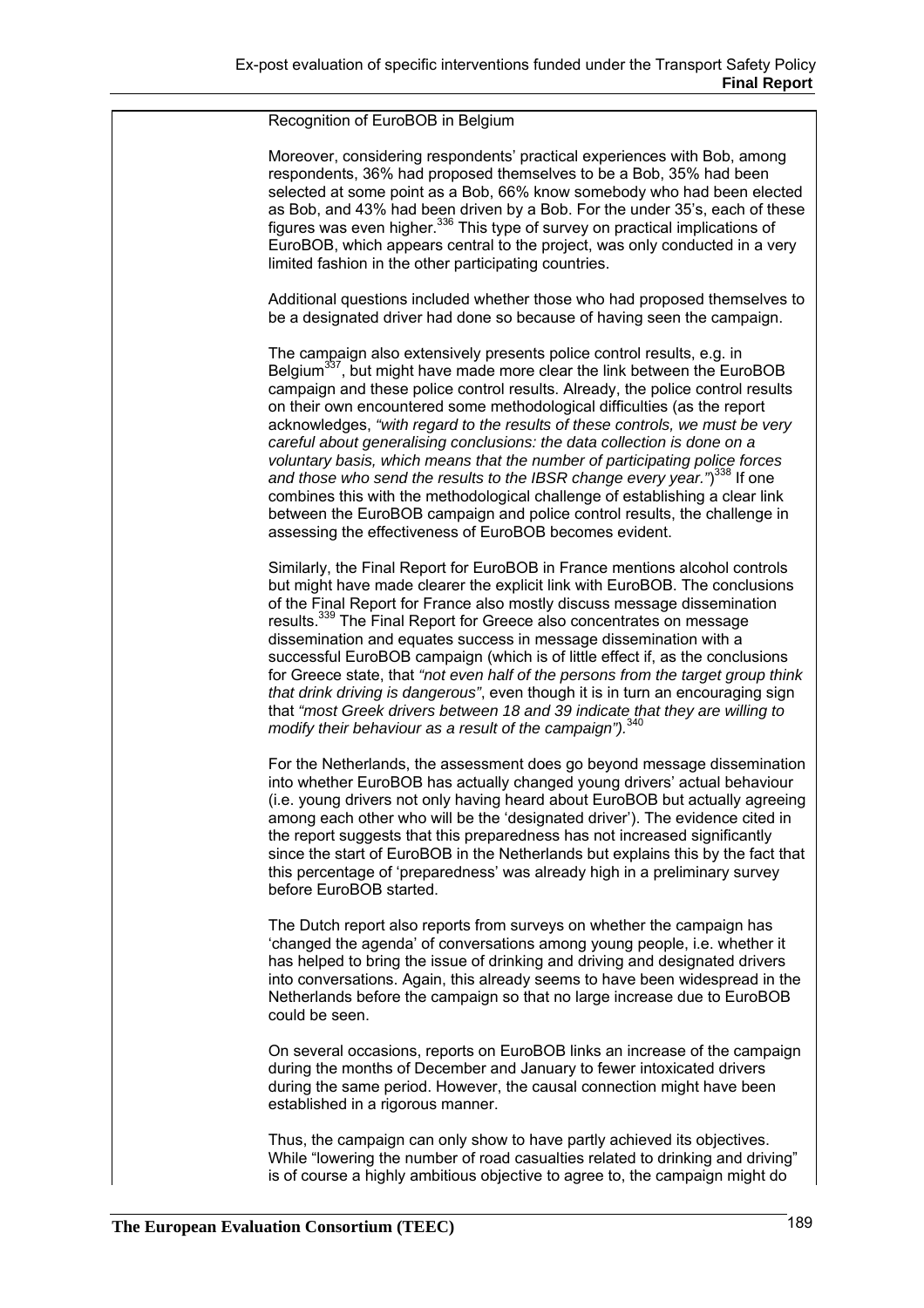| well to go beyond measuring message dissemination towards attempting to<br>measure behavioural change.                                                                                                                                                                                                                                                                                                                                                                       |  |  |
|------------------------------------------------------------------------------------------------------------------------------------------------------------------------------------------------------------------------------------------------------------------------------------------------------------------------------------------------------------------------------------------------------------------------------------------------------------------------------|--|--|
| However, it is admittedly in the very nature of an awareness-raising campaign<br>that its precise impact is difficult to evaluate. But, especially given that<br>EuroBOB applies many of the right measures to be effective, there is a need<br>for the project itself to explicitly make these logical links to the ultimate<br>objectives (i.e. reduction of drinking and driving among young people), and at<br>least attempt to measure them.                            |  |  |
| There might still be scope for improvement on this front, given that mere<br><b>Have the outputs</b><br>media dissemination seems to be the main measure of success for EuroBOB,<br>been effective in<br>with very few results on whether this message has actually changed the<br>addressing the<br>behaviour of young drivers. Clearly, this would be methodologically very<br>Policy goals?<br>difficult to do, but EuroBOB Reports should go further in attempting this. |  |  |
| How could the<br>EuroBOB has to go beyond mere 'message dissemination' if it is to be<br>effective.<br>effectiveness of                                                                                                                                                                                                                                                                                                                                                      |  |  |
| the project be<br>Some of the stakeholders working with EuroBOB in Belgium have also<br>improved / have<br>demanded a better collaboration with the police forces and better figures on<br>been improved<br>alcohol-related accidents. In future, research institutes in Belgium are hoping<br>through<br>for all breath testing to be conducted at random to allow for more rigorous<br>adjustments at<br>statistical analyses. <sup>341</sup><br>the margins?              |  |  |
| None<br><b>Further project-</b><br>specific remarks                                                                                                                                                                                                                                                                                                                                                                                                                          |  |  |
| <b>Overall Rating on Effectiveness: MEDIUM</b>                                                                                                                                                                                                                                                                                                                                                                                                                               |  |  |

|                                                        | <b>Sustainability</b>                                                                                                                                                                                                                                                                                                                                                                                                                                                                                        |
|--------------------------------------------------------|--------------------------------------------------------------------------------------------------------------------------------------------------------------------------------------------------------------------------------------------------------------------------------------------------------------------------------------------------------------------------------------------------------------------------------------------------------------------------------------------------------------|
| <b>Factors</b><br><i>influencing</i><br>sustainability | A strong public interest in combating drinking and driving, and consequent<br>public financing for EuroBOB and complementary activities, is one of the main<br>factors influencing sustainability. For instance, France has seen an intense<br>interest, with much media attention, in road safety and alcohol and driving<br>issues. The attention paid to, and the money given to EuroBOB will also be<br>dependent on this broader level of public awareness, which relies in turn on<br>various factors. |
|                                                        | One factor is accident statistics; but there could also be unforeseeable events.<br>For instance in France, public awareness of safety issues among young road<br>users has been much increased recently by the case of a young tetraplegic<br>accident victim writing (with the help of a journalist) a book $342$ about his<br>experiences. This unexpected factor has stirred much debate in France about<br>road safety issues among the 15-25 age group (the main target group for<br>EuroBOB).         |
|                                                        | It should also be kept in mind that the effects of the campaigns are short, and<br>require many repetitions if it is to continue to be effective. <sup>343</sup>                                                                                                                                                                                                                                                                                                                                             |
| <b>Aspects likely to</b><br>continue / not             | This is likely to differ for different countries. While the financing of EuroBOB is<br>on a sound footing, for example, in Belgium (due to non-EC financing, such as                                                                                                                                                                                                                                                                                                                                         |

 341 Personal interview with Mr. Peter de Nieve of the Institut Belge pour la Sécurité Routière, Brussels, 14/05/04.

343 Interview with Mr. Norroy, 14/05/04.

<sup>342</sup> Vincent Humbert: « Je vous demande le droit de mourir. « Editions Michel Lafon, 2003.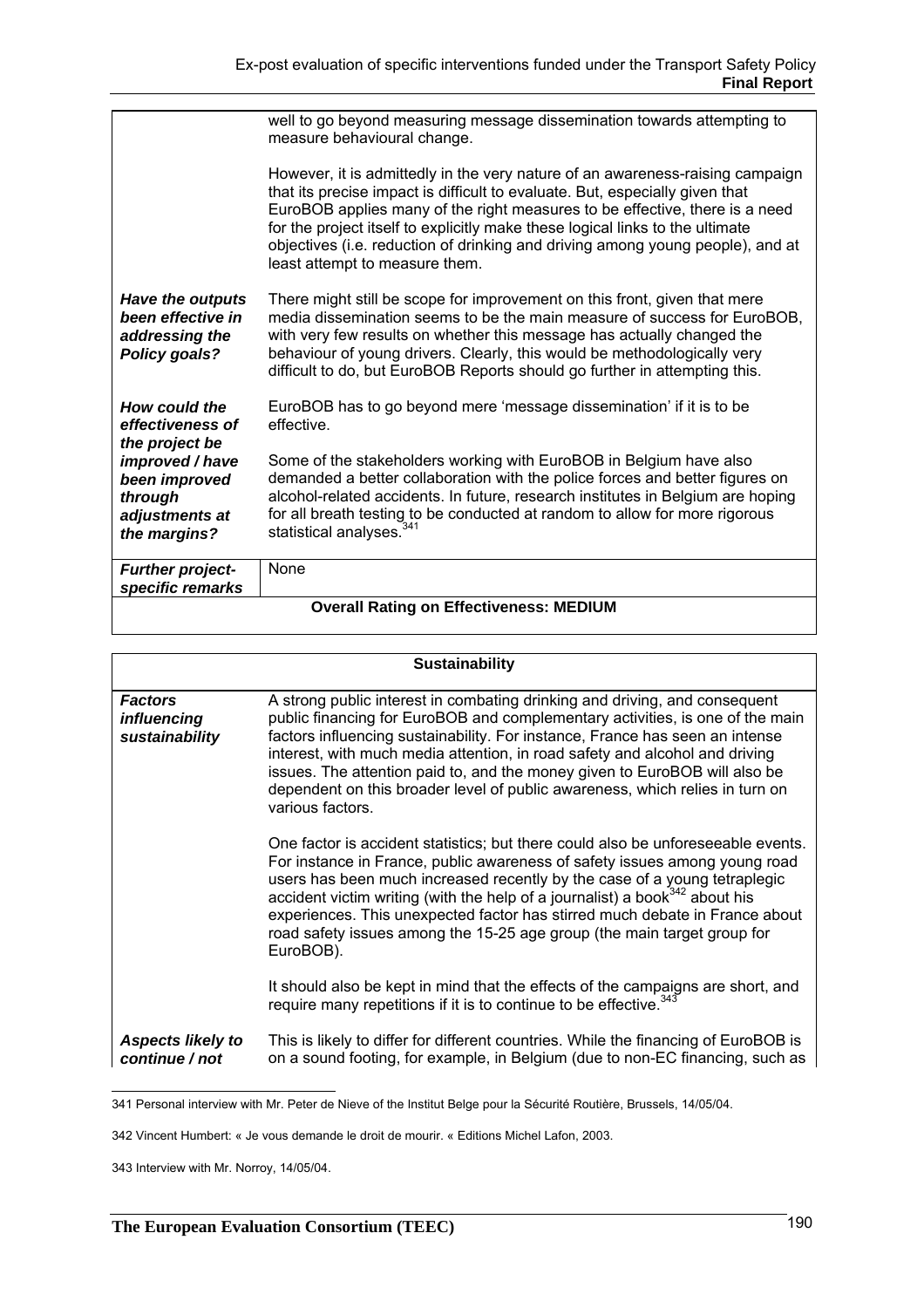| continue after<br>end of EC<br>involvement | national public financing or the contributions from the drinks industry; in fact<br>initially EuroBOB in Belgium did finance itself without EC help), the financing<br>in more recent participant countries (Greece, Portugal) is much more<br>dependent on the EC. <sup>344</sup>                                                                                                                                                                                                                                                                                                                                                                                                                                                                                                                                                                                                                                                                                                                                                                             |  |  |  |
|--------------------------------------------|----------------------------------------------------------------------------------------------------------------------------------------------------------------------------------------------------------------------------------------------------------------------------------------------------------------------------------------------------------------------------------------------------------------------------------------------------------------------------------------------------------------------------------------------------------------------------------------------------------------------------------------------------------------------------------------------------------------------------------------------------------------------------------------------------------------------------------------------------------------------------------------------------------------------------------------------------------------------------------------------------------------------------------------------------------------|--|--|--|
|                                            | EC Funding for EuroBOB is mainly seen by the managers of the campaign as<br>an initial 'big-push'-investment that is meant to lead to financial self-<br>sustainability, <sup>345</sup> especially in light of the fact that the credibility bonus of<br>having obtained EC financing functions as a leveraging device for obtaining<br>further financing from elsewhere. <sup>346</sup>                                                                                                                                                                                                                                                                                                                                                                                                                                                                                                                                                                                                                                                                       |  |  |  |
| <b>Financing</b><br>alternatives           | Public funding at national level.<br>Funding through private associations for road safety. Numerous such<br>$\bullet$<br>associations exist throughout the EU, sometimes initiated by victims of<br>alcohol-related road accidents or their families. Since these associations<br>often do not have access to large funds, they might represent a less<br>expensive alternatives rather than a source of funding. However, given<br>the plethora of such organisations and the ease with which they can be<br>set up, there is an issue of investigating clearly here which of these<br>associations work in the most professional and financially transparent<br>manner. <sup>347</sup> Moreover, there is a risk that these associations will not want<br>to see themselves as a 'low-cost-alternative' to do work that was<br>previously done by paid civil servants or private researchers.<br>There is evidently also the option of further involvement from the drinks<br>$\bullet$<br>industry: however, this is rightly considered problematic by many |  |  |  |

344 Personal interview with Mr. Peter de Nieve of the Institut Belge pour la Sécurité Routière, Brussels, 14/05/04.

345 Ibid.

346 Personal interview with Mr. Peter de Nieve of the Institut Belge pour la Sécurité Routière, Brussels, 14/05/04.

347

- European Federation of Road Traffic Victims, www.fevr.org
- Fédération des Associations de la Route pour l'Education, France, www.federation- fare.net
- Fondation Anne Cellier Contre l'Insécurité Routière, France, www.fondation- annecellier.org
- Ligue Contre la Violence Routière, France, perso.wanadoo.fr/lcvr
- Strassenopferhilfe -VFS, Switzerland, www.strassenopfer.ch
- Associazione Italiana delle Famiglie delle Vittime della Strada (AIFVS), Italy (no website).
- Campaign Against Drinking and Driving (CADD), UK, www.cadd.org.uk
- The National Society of Polio and Accident Victims in Denmark (no website)
- Föreningen SMART, (Sweden) (no website)
- Deutsche Interessengemeinschaft für Verkehrsunfallopfer (Dignitas), Germany, www.verkehrsunfallopferdignitas.de
- Hellenic Association for Road Traffic Victim Support, Greece (no website)
- RoadPeace, UK, www.roadpeace.org
- StradaAmica, Associazione per la Sicurezza degli Utenti Deboli della Strada, Italy, space.tin.it/scuola/ffrera
- Vereniging Verkeersslachtoffers, The Netherlands, www.verkeersslachtoffers.nl

22 Personal interview with Mr Peter DeNieve of the Belgian Road Safety Institute, 14/05/04.

23 International Centre for Alcohol Policies (2002), www.icap.org : ICAP Report 11 - Blood Alcohol Concentration Limits

Worldwide.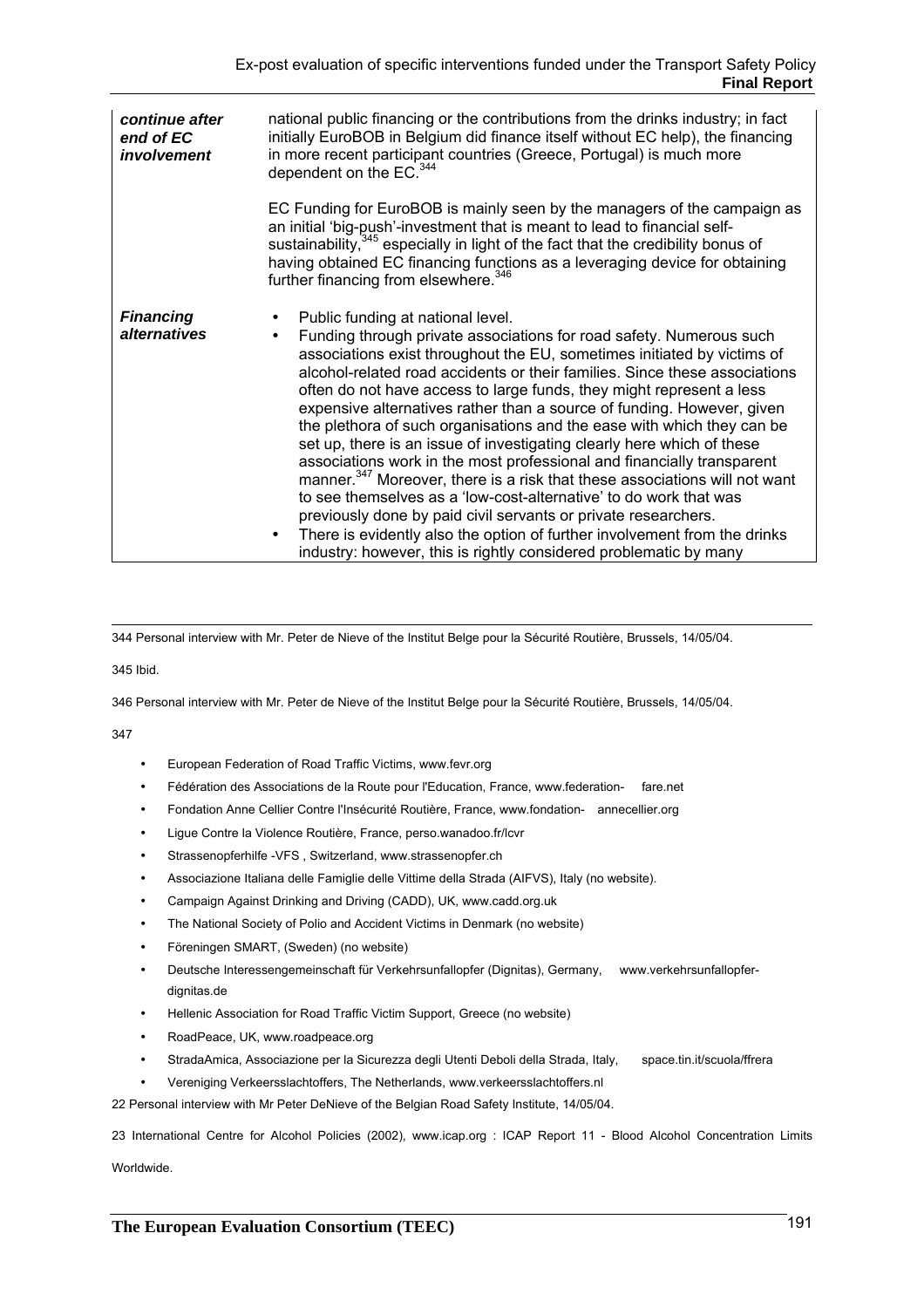stakeholders, given that the credibility of campaigns might be impaired if it appears to give a platform to the drinks industry to market its products.  $348$ 

| Impact                                           |                                                                                                                                                                                                                                                                                                                                                                                                                                                                                                                                                                                                                                                                                                     |  |  |  |  |  |
|--------------------------------------------------|-----------------------------------------------------------------------------------------------------------------------------------------------------------------------------------------------------------------------------------------------------------------------------------------------------------------------------------------------------------------------------------------------------------------------------------------------------------------------------------------------------------------------------------------------------------------------------------------------------------------------------------------------------------------------------------------------------|--|--|--|--|--|
| <b>Impact on Policy</b><br>making                | EuroBOB has had some impact on policy making and on its impulsion a<br>recommendation has been produced in 2002, and it is likely that a second one<br>will be carried out. It has also had some impact at the MS level, for example<br>the Dutch Minister of Transport has repeatedly insisted on designated driver<br>campaigns being a key means to improved road safety. <sup>349</sup>                                                                                                                                                                                                                                                                                                         |  |  |  |  |  |
|                                                  | The designated driver campaign however is precisely a way of 'non-<br>repressively' improving road safety. Moreover, it has been shown that in the<br>context of drinking and driving, further legislative efforts may be largely<br>ineffective. For instance, one of the EU's top performers on road safety (the<br>UK) has a legal limit of blood alcohol level of 0.8 mg/ml, whereas two of the<br>EU's countries with the worst road safety record (Belgium and France) have<br>lower limits of 0.5 mg/ml. <sup>350</sup> The key difference might be differences in<br>enforcement of current legislation, making new legislation on drinking and<br>driving a lower priority. <sup>351</sup> |  |  |  |  |  |
|                                                  | Therefore, in addition to some direct impacts on policymaking, EuroBOB does<br>appear to be aligned with some policies of some of its national governments.                                                                                                                                                                                                                                                                                                                                                                                                                                                                                                                                         |  |  |  |  |  |
| <b>Secondary</b><br>impacts on other<br>policies | Public spending: in the short run, campaigns like EuroBOB can only work if<br>accompanied by alcohol controls and repressive measures (severe<br>punishment for drivers caught over the drink drive limit). If, however,<br>campaigns like EuroBOB lead to a profound change in attitude towards less<br>drinking and driving, then (careful) experiments with fewer alcohol controls<br>and repressive measures might be envisaged. This could lead to savings on<br>policing costs.                                                                                                                                                                                                               |  |  |  |  |  |
| <b>Communication</b><br>and media                | The EuroBOB campaign was promoted via TV slots, radio advertising,<br>billboard advertising, national-language internet sites etc. Much of this<br>communications work constitutes the very core of the EuroBOB campaign,<br>and has been described extensively above in this evaluation. What is more,<br>the success in getting the message across is one of the main achievements of<br>the campaign.                                                                                                                                                                                                                                                                                            |  |  |  |  |  |
| Impact on<br><i>industry</i>                     | Several countries have successfully involved Alcohol Producer Associations,<br>e.g. the Beer Brewer and Pub Associations in UK and Spain <sup>352</sup> . In Spain, the<br>Beer Brewers Association has also, in the context of EuroBOB, increased<br>marketing of low-alcohol beer.                                                                                                                                                                                                                                                                                                                                                                                                                |  |  |  |  |  |
| <b>Overall Rating on Impact: HIGH</b>            |                                                                                                                                                                                                                                                                                                                                                                                                                                                                                                                                                                                                                                                                                                     |  |  |  |  |  |

### **Efficiency**

348 EuroCARE (2003): Drinking and Driving in Europe – a report to the European Union, page 6. Saint Ives, England.

349 Ibid.

352 www.beerandpub.com; www.cerveceros.org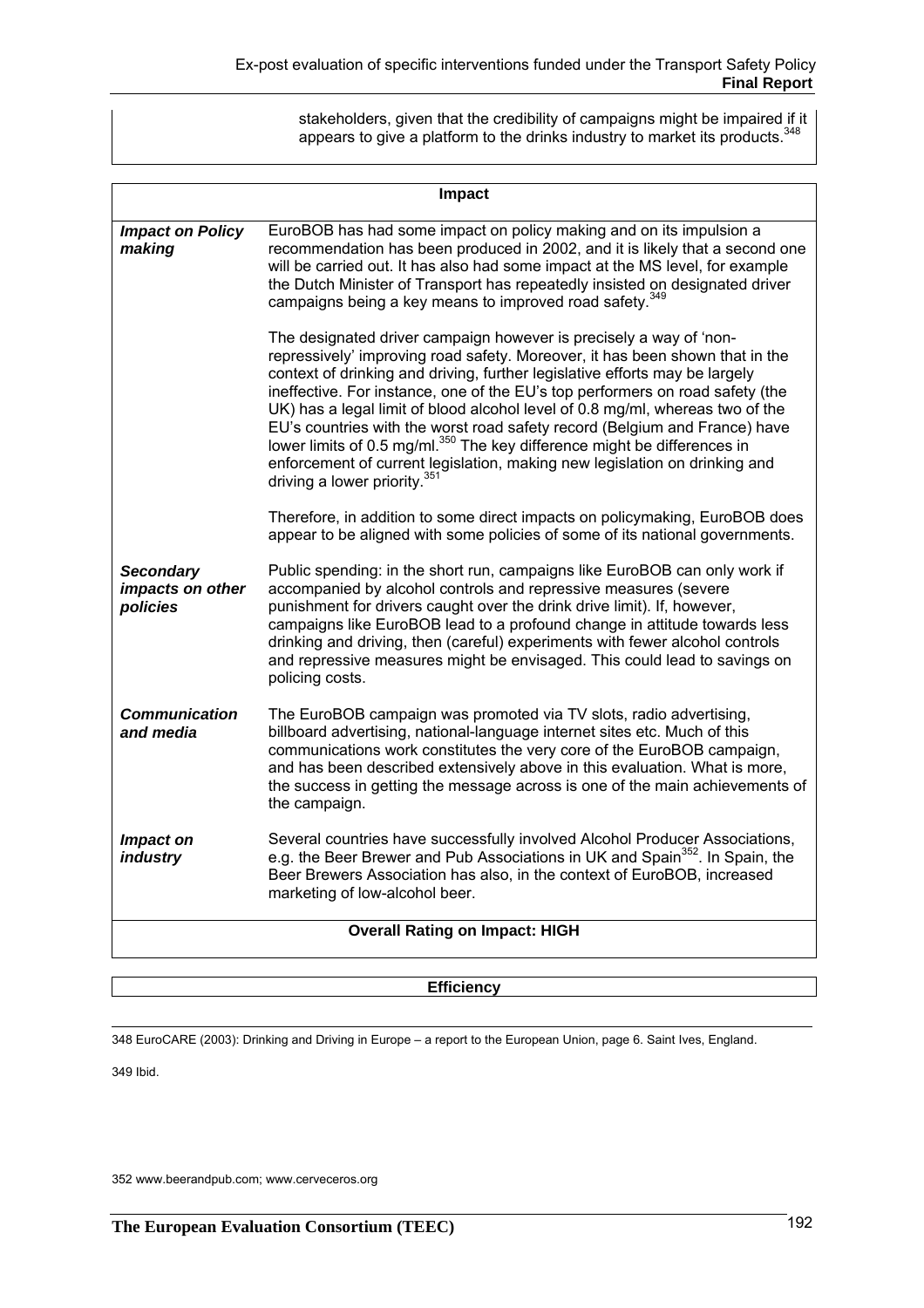| <b>Efficiency in the</b><br>use of resources               | With an EC contribution of 1,879,750 Euros over the past two years alone, i.e.<br>939,875 Euros p.a. (compared to 8,640,573 Euros average annual spending<br>on Transport Safety, i.e. EuroBOB representing close to 1/8 of average annual<br>spending), EuroBOB might appear an expensive project for the EC, forcing<br>the EC to consider difficult trade-offs between this and other projects.<br>However, this assessment should be seen in the light of the fact that EuroBOB<br>is also a project with an unusually wide distribution across Europe, with<br>Belgium, France, the Netherlands, Luxembourg and Greece and soon a<br>series of other countries taking part. Campaigns in the new participant<br>countries are likely to enjoy lower costs due to the 'learning economies' from<br>earlier experience. |  |  |  |  |  |
|------------------------------------------------------------|----------------------------------------------------------------------------------------------------------------------------------------------------------------------------------------------------------------------------------------------------------------------------------------------------------------------------------------------------------------------------------------------------------------------------------------------------------------------------------------------------------------------------------------------------------------------------------------------------------------------------------------------------------------------------------------------------------------------------------------------------------------------------------------------------------------------------|--|--|--|--|--|
|                                                            | The Institut Belge pour la Sécurité Routière itself claims that EuroBOB is<br>efficient, but provides only limited reasons for this. For instance, the Institute<br>states that EuroBOB is efficient because media costs do not need to be<br>covered by the EC, thus neglecting the fact that the costs of material or staff<br>covered by the EC still make for a very sizeable budget. In any event, the<br>mere fact that media costs are covered by other sources says little about the<br>efficiency in the use of resources in EuroBOB.                                                                                                                                                                                                                                                                             |  |  |  |  |  |
|                                                            | EuroBOB has been inefficient in the use of some resources. Firstly, at times<br>there has been wastage of funds, as was the case when the Spanish<br>campaign decided to switch the name of the designated driver half way<br>through the campaign, thus inflating the costs of production of promotional<br>material. Also, having several different campaigns instead of one European<br>implies potential for duplication and hence sub-optimal use of resources.<br>While the above discussion on effectiveness has argued for having country-<br>specific campaigns (and cited evidence that indeed this might make EuroBOB<br>more effective), this aspect of the campaign has to be monitored closely for its<br>use of synergies to minimise the risk of suboptimal resource use.                                  |  |  |  |  |  |
| Cost<br>effectiveness in<br>terms of results<br>and impact | Given the difficulty of measuring the results of EuroBOB as an awareness<br>raising campaign, it is not easy to make conclusive statements about the cost<br>effectiveness in terms of results and impacts. While for other Transport Safety<br>projects currently evaluated (such as EuroNCAP or RESPECT) there is at<br>least a rough indication of the number of lives saved which can in turn be<br>compared to the spending on the project, no such indication is available for<br>EuroBOB.                                                                                                                                                                                                                                                                                                                           |  |  |  |  |  |
| <b>Overall Rating on Efficiency: MEDIUM</b>                |                                                                                                                                                                                                                                                                                                                                                                                                                                                                                                                                                                                                                                                                                                                                                                                                                            |  |  |  |  |  |
|                                                            |                                                                                                                                                                                                                                                                                                                                                                                                                                                                                                                                                                                                                                                                                                                                                                                                                            |  |  |  |  |  |

### **Scope for integration of indicators into the monitoring of current and future interventions**

How many young people actually choose to become a Bob or how many groups choose to designate a Bob?

Surveys based on interviews: how many people observing, "don't drink and drive" rules claim to have been influenced by EuroBOB?

Is there a geographical and temporal correlation between positive developments in accident statistics on the one hand and the intensity of EuroBOB activities in that location and during that time span?

### **Suitability of extension / future recurrence of similar activities**

There are various measures to combat drink driving which can be cited as options for extension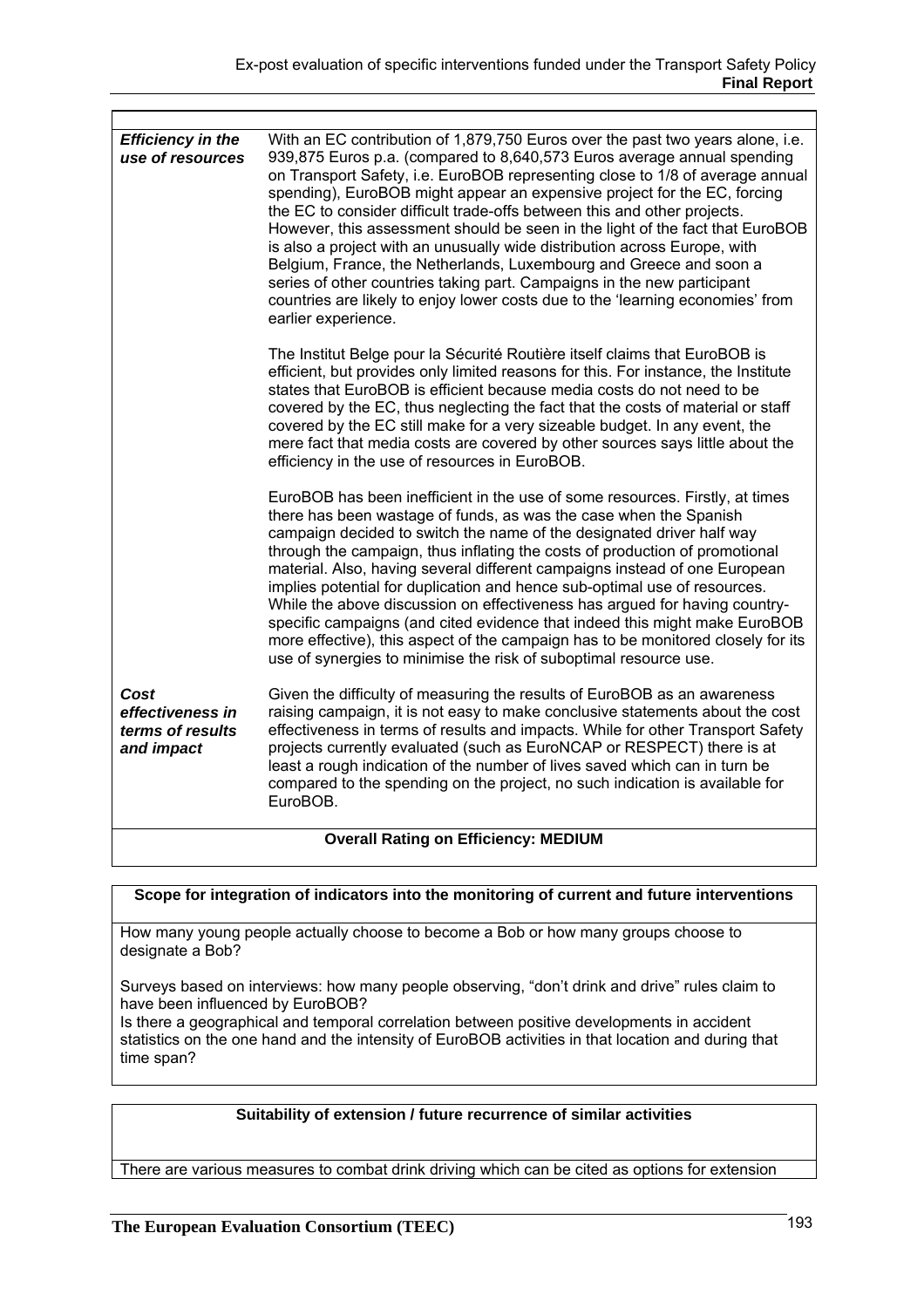### including:

- lowering legal limits and changing severity or swiftness of punishments
- preventing reoccurrence of drinking and driving (license suspension; treatment programmes)
- restrictions on young or inexperienced drivers (especially licensing restrictions; lower legal limits for young drivers)
- reducing availability of alcohol (raising price; regulating sales).

However, a discussion of these measures and how the interplay with EuroBOB could work for each of them would go beyond the scope of this evaluation. Our discussion on suitability of extension / future recurrence of similar activities will therefore only focus on awareness-raising campaigns and particularly designated-driver campaigns.

First and foremost, the most straightforward extension activity is for EuroBOB to be extended to more countries. The UK joined in 2003; Ireland in 2004; and possible future members (with whom there have been negotiations) include Malta, the Czech Republic and Austria. (For experienced members such as Belgium, the main work now focuses on tasks such as the harmonisation of databases).

Already, EuroBOB relied to some extent on other stakeholders, e.g. manufacturers of alcoholic drinks as well as pub owners. The responsibility for educating and providing information about the dangers of drinking and driving is not exclusively that of the government. The manufacturers of alcoholic drinks and those who run pubs, bars, and discos can also play an active role. Hence, the evaluators propose the following extension activities:

- The promotion of non-alcoholic drinks (including non-alcoholic beer). Such a campaign already exists in Spain involving Cerveceros de España, National Traffic Authority, National Federation of Driving Schools CNAE, Royal Automobile Club of Spain RACE, Spanish Association of Petrol Suppliers AOP, Spanish Highway Association AEC, and Motorist Aid Association ADA.
- Negotiations with associations of producers of alcoholic drinks, e.g. Cerveceros de España has a self-regulation advertising code forbidding its members to promote beer at motor events or in motoring magazines.<sup>353</sup>
- Good Practice Guides for Pubs, as undertaken by the British Beer and Pub Association, should be promoted at the European level.<sup>354</sup>

EuroBOB might be combined with increased efforts on teaching about alcohol and driving at the level of driving schools.

EuroBOB might do well to identify other high-risk groups apart from the 15-25 age group (a risk group is not necessarily defined by age but possibly by other common characteristics).

Moreover, one 'deeper' issue that the EuroBOB campaign has to address is why many young people do not insist that a person who has been drinking should not drive – with the likely answer being peer pressure. Hence, a useful project extension activity might be to conduct interview-based surveys, and do awareness-raising accordingly. Linked to this is the criticism of the designated driver concept that has arisen in France, namely, that the designated driver campaign might be ineffectual if it neglects the negative safety impact of passengers who have been drinking on a (sober) young driver. However, setting up such a campaign will prove much harder since it effectively aims at generally lowering alcohol consumption among young people, which will prove much less popular with the target group itself and would evidently have to be done without the help

See also the website of the British Beer and Pub Association, www.beerandpub.com.

355 'La carretera te pide SIN' / 'The road demands non-alcoholic drinks'. Presentation by Mr. Jacobo Olalla Marañón – Director General, Cerveceros de España at the Seminar: Seminar: Designated Driver Campaigns in Europe: A common approach to Fight Drink Driving. 27 May 2003, Brussels.

 353 'La carretera te pide SIN' / 'The road demands non-alcoholic drinks'. Presentation by Mr Jacobo Olalla Marañón – Director General, Cerveceros de España at the Seminar: Seminar: Designated Driver Campaigns in Europe: A common approach to Fight Drink Driving. 27 May 2003, Brussels.

<sup>354</sup> Pan-European Designated Driver Campaign – integrated approach A way of raising awareness in young people at school. Presentation by Janet Witheridge, Deputy Director, Health and Social Issues, British Beer and Pub Association, UK, at the Seminar: Designated Driver Campaigns in Europe: A common approach to Fight Drink Driving. 27 May 2003, Brussels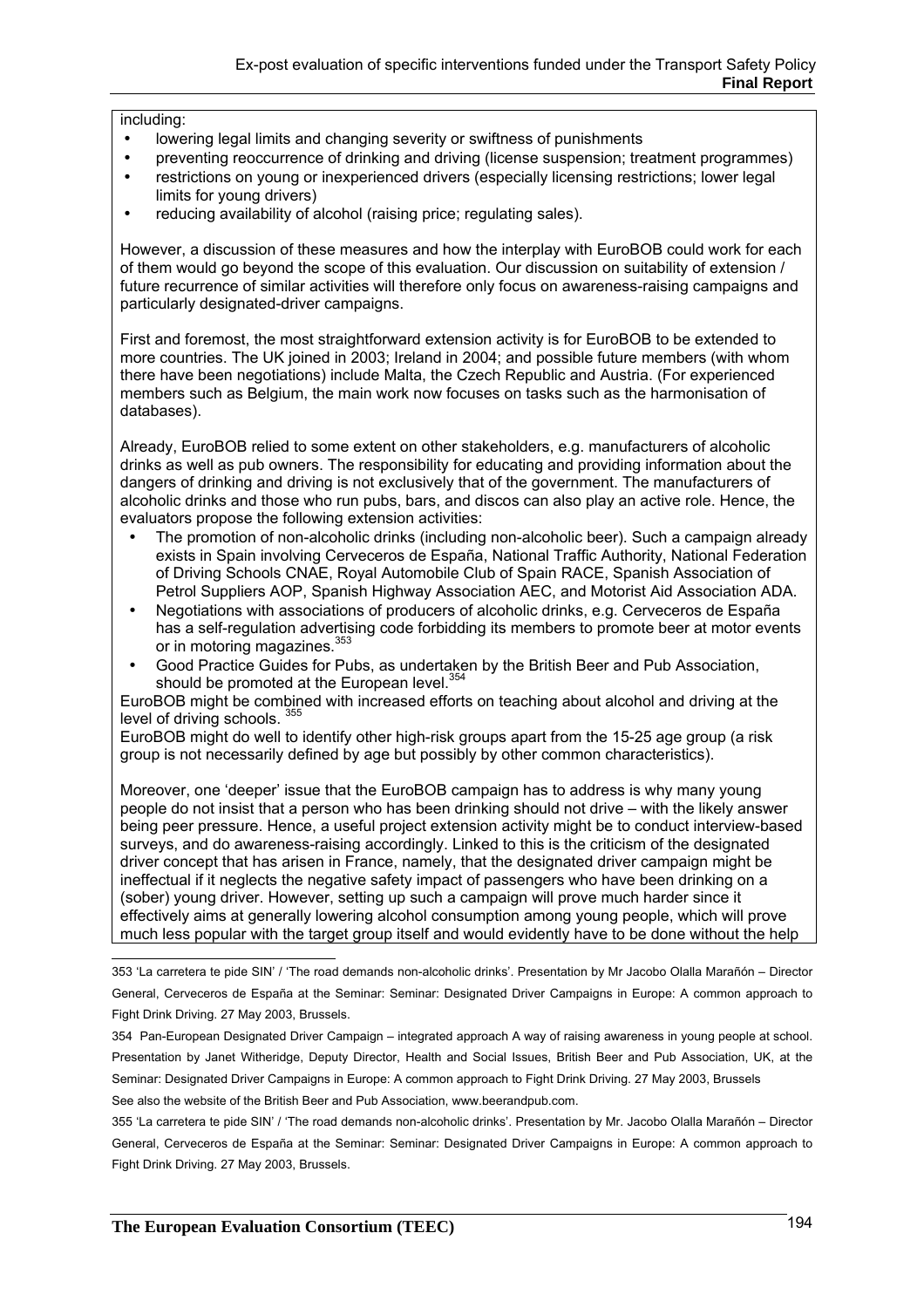currently provided by the drinks industry (which currently supports the campaign e.g. in Belgium and the UK).

#### **Ways of increasing value added from the funding**

The campaign should aim to go beyond measuring message dissemination towards attempting to measure behavioural change. In other words, it does not suffice to carry out the EuroBOB campaign and subsequently conduct surveys on whether young people have 'heard of EuroBOB'. The Campaign should establish whether young people have refrained from drinking and driving and whether they have designated a sober driver in response to the EuroBOB campaign.

### **Conclusions**

### **Relevance**: **VERY HIGH**

Drinking and driving remains a serious problem on European roads, resulting in high levels of death and injury. It is estimated that excessive blood alcohol concentration is involved in 1 out of 4 accidents and better drink-driving management could prevent up to 10,000 fatalities in the EU annually.

Road accident fatalities are particularly pronounced among young drivers. Road accident deaths represent the first cause of mortality (26.4%) among 15-25 year olds.  $357$ 

Awareness-raising with a view to changes in behaviour, as EuroBOB attempts, is key to tackling this problem.

However, defining groups at risk more narrowly might still improve relevance.

#### **Effectiveness: MEDIUM**

While there is still some disagreement in the transport safety research community about the effectiveness of designated driver campaigns, EuroBOB includes two crucial features that are vital for effectiveness: firstly, it includes specific design for individual countries; secondly, it combines designated driver campaigns with locally and temporally coordinated repressive campaigns. However, mere media dissemination seems to be the main measure of success for EuroBOB, with very few results on whether this message has actually changed the behaviour of young drivers (not to mention an actual reduction in road accidents involving the target group). Clearly, both of these would be methodologically very difficult to do, but EuroBOB reports should at least attempt to go further in this direction. The evaluators recognise that it is in the very nature of an awarenessraising campaign that its precise impact is difficult to evaluate. However, EuroBOB at least might have to go beyond mere 'message dissemination' into measuring behavioural change (have young people refrained from drinking and driving and have they designated a sober driver in response to the EuroBOB campaign) if it is to be effective.

**Impact: HIGH** The project was not intended to have a direct policy impact, although it has had some impact in 2002. Other policy impacts are likely to be limited because the designated driver campaign is a way of 'non-repressively' improving road safety. In addition, there has been considerable impact on media and on industry. The EuroBOB campaign was promoted and mediated via TV spots, radio advertising, billboard advertising, national-language internet sites. As for industry, several participating countries have successfully involved Alcohol Producer Associations, e.g. the Beer Brewer and Pub Associations in UK and Spain.

**Efficiency: MEDIUM** on efficiency in use of resources. Cost of effectiveness in terms of results and impacts is impossible to measure due to methodological difficulties.

With an EC contribution of 1,879750 Euros over the past two years alone, i.e. 939,875 Euros p.a. (compared to 8,640,573 euros average annual spending on Transport Safety) EuroBOB is an unusually expensive project for the EC, forcing the EC to consider difficult trade-offs between this and other projects. However, this assessment should be seen in the light of the fact that EuroBOB is also a project with an unusually wide distribution across Europe, with Belgium, France, the Netherlands, Luxembourg, Greece, UK and Ireland and soon a series of other countries taking part.

There are, however, fields to be recognised in which there is scope for improvement on the use of resources of EuroBOB. Notably having several different campaigns instead of one European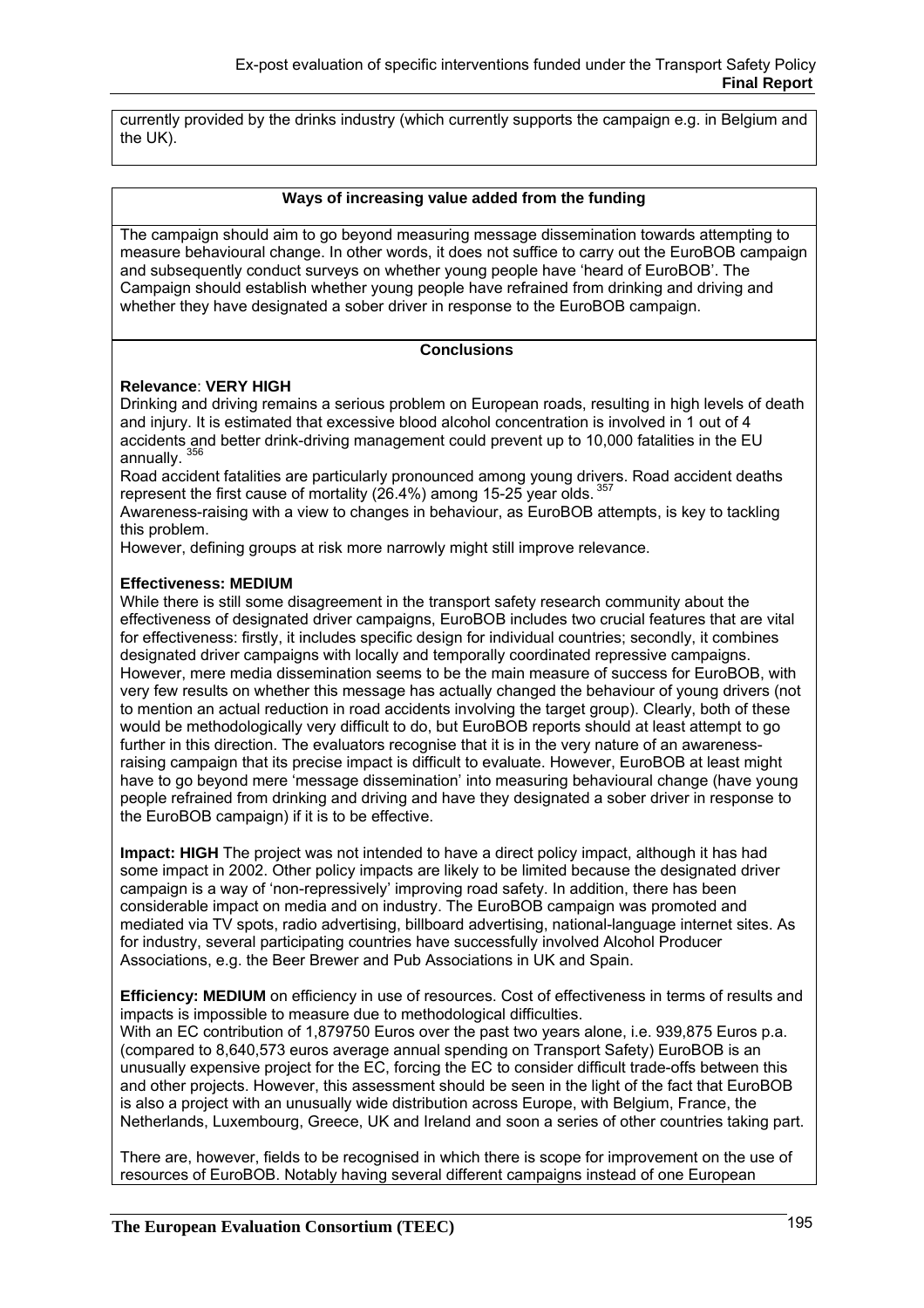#### **Recommendations**

**Future funding: Further funding at current levels.** While there is some scope for running EuroBOB more efficiently and cheaply, the concept is important for awareness raising and is arguably the only large-scale initiative at a pan-European level. Given the need to expand this awareness raising to additional countries (including new EU member state), funding should be continued at levels allowing for this, accompanied by discussions with the contractors on how to increase effectiveness and efficiency. These measures, together with a gradual phasing-out of funding for the early EuroBOB countries, should lead to a situation where current funding levels or at best marginally increased funding levels should suffice.

**Improve value added of the funding:** Measures might include further cooperation with brewers and pub owners e.g. on good practice guides; or more narrowly defining of risk groups. Most importantly, however, it is imperative to focus the project on more concrete results (have young people actually chosen to designate a 'sober' driver?) rather than on pure message dissemination.

implies potential for duplication and hence sub-optimal use of resources. While the above discussion on effectiveness has argued for having country-specific campaigns (and cited evidence that indeed this might make EuroBOB more effective), this aspect of the campaign has to be monitored closely for its use of synergies to minimise the risk of suboptimal resource use.

Cost effectiveness in terms of results and impact is currently impossible to measure for EuroBOB, given the difficulty of measuring the results of EuroBOB as an awareness raising, campaign. While for other Transport Safety projects currently evaluated (such as EuroNCAP or RESPECT) there is at least a rough indication of e.g. the number of lives saved which can in turn be compared to the spending on the project, little such indication is available for EuroBOB.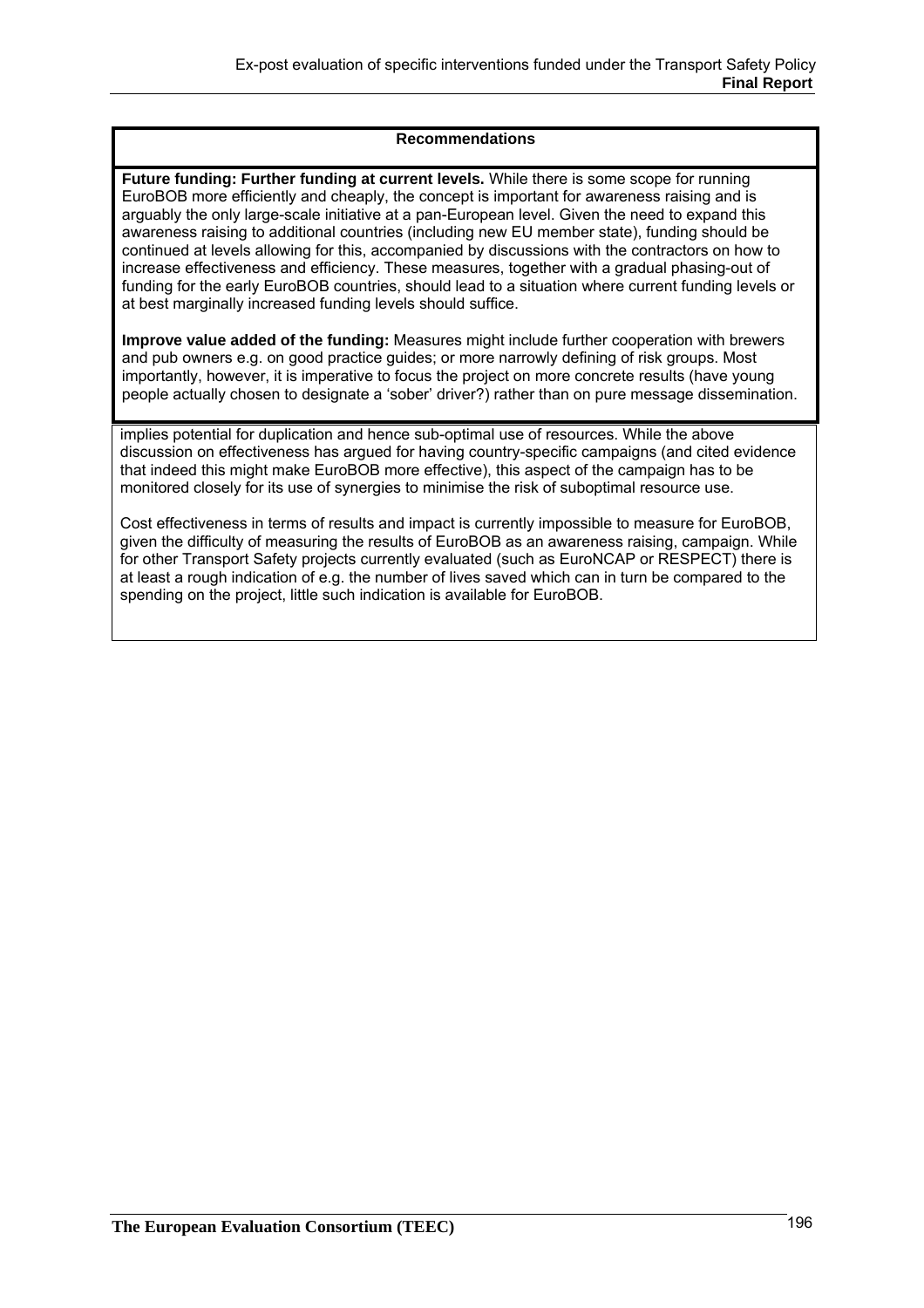# **1 ANNEX 1: TASK SPECIFICATIONS FOR THE ASSIGNMENT:**

# **EX POST EVALUATION OF SPECIFIC INTERVENTIONS FUNDED UNDER THE TRANSPORT SAFETY POLICY**

# **1.1 BACKGROUND FOR THE EVALUATION**

The Unit responsible for the Financial Resources & Activity Based Management (Unit A1) of the Directorate-General for Energy and Transport (DG TREN) plans to outsource an expertise to carry out an ex post evaluation, aiming to assess some specific projects funded under the Transport Safety Policy.

## *1.1.1 Description of the activities to be evaluated*

The Transport Safety Policy is funded on an annual basis under the budget line B2- 7020 (from 2004 according to the new Activity Based Budgeting under the 06 02 03), in compliance with the general competencies allowed by the Treaty to the Commission.

The general objective of this policy is to reduce accidents by improving the safety of inland, air and sea transport, without unduly affecting the economic efficiency of these transport modes. It can be split by means of transport.

In order to reduce the complexity of evaluating the entire policy, some selected projects will be evaluated as case studies to provide information about the projects' achievements and management as well as their perspectives and cost-opportunity to continue to fund this kind of actions. In this way, the case studies will give a policy overview too.

### *1.1.1.1. Road Transport Safety*

The specific objective is reducing casualties by improving quality and applying existing regulations more effectively.

Several actions or/and measures have been launched to attain this objective by tightening up controls and penalties.

### *1.1.1.2 Air Transport Safety*

The specific objective is to control the growth in Air Transport, tackle saturation of the skies, maintain safety standards and protect the environment.

### *1.1.1.3 Maritime Transport Safety*

The specific objective is to reduce maritime accidents by ensuring the safety of sea transport, enhancing all aspects of navigational safety and pollution prevention in Europe's seas, convergence of legislation, technical standards and administrative monitoring practices relating to transport safety.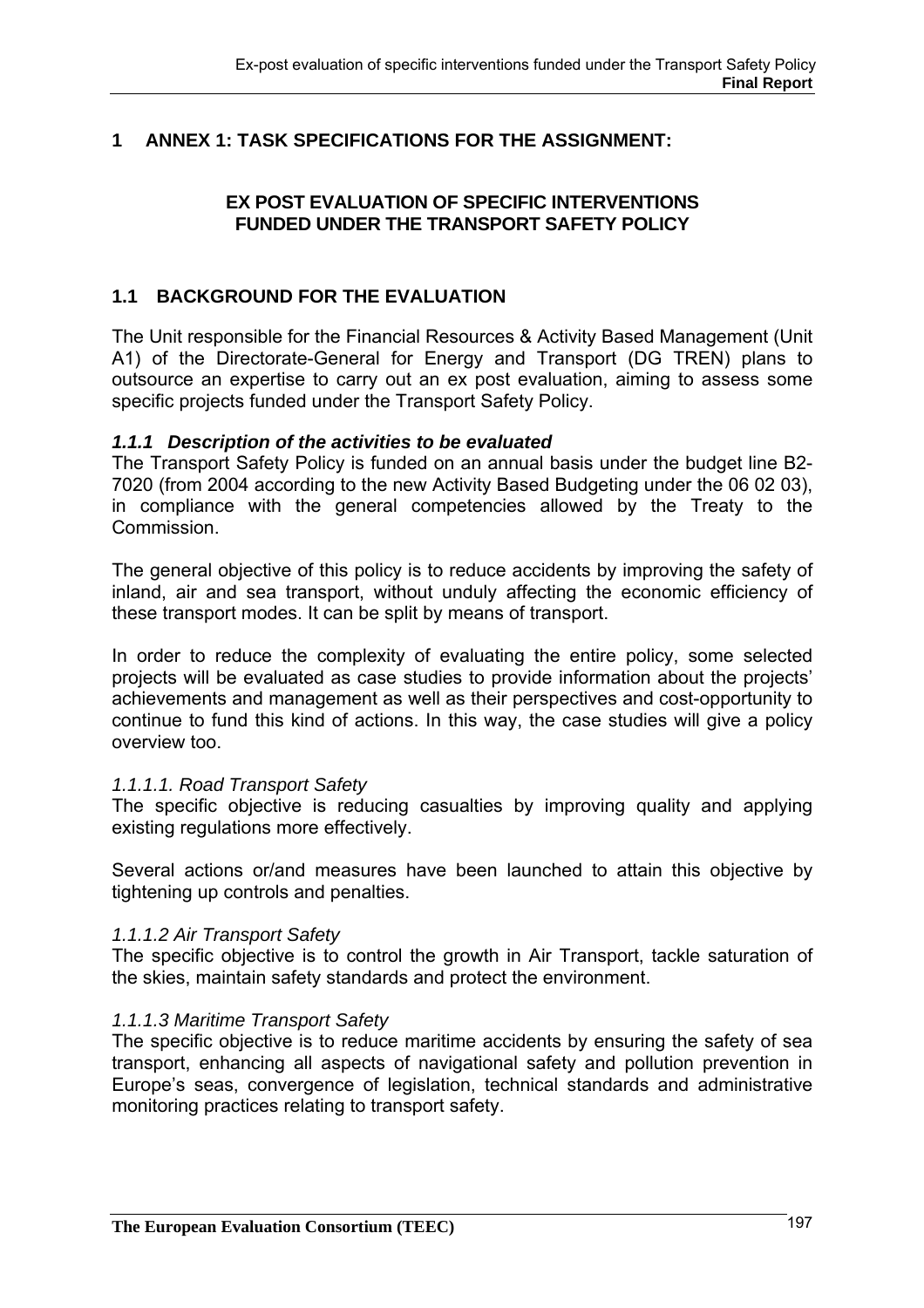## *1.1.2 Rationale and aims of the evaluation*

These actions are co-financed under the Transport Safety Policy in accordance with **Articles 71**, **80**, **154**, **155** and **156** of the Treaty establishing the European Community giving to the Commission the prerogative of specific competence in these fields.

There is no other basic instrument for these interventions as they are not part of a specific programme.

According to the Financial Regulation, actions funded on an annual basis have to be subject to an evaluation every six years.

The aim of this evaluation is to provide the European Commission with the results of its interventions in this policy, as well as an overview of its overall effects in order to orient future interventions.

Considering the high number of projects funded during the last three years and the implementation of some projects divided into different phases and funded on a multiannual basis, a limited number of projects have been chosen because of their relevance, illustrating the specific objectives of the European Community (EC) Transport Safety Policy.

Evaluating these projects as case studies will offer an overview of their effects as well as a perception of their impacts on the entire policy.

### *1.1.3 Scope of the evaluation*

Referring to each objective of the Transport Safety Policy, the projects selected for evaluation are the following;

- ¾ **"Operational Grant for EQUASIS information system"**: a multiannual action with the operational objective of setting up a database to increase the safety of maritime traffic in European waters.
- ¾ **"EuroNCAP"**: a multiannual action with the operational objective of setting up a New Car Assessment Programme in order to create a safer market offering adequate consumer information.
- ¾ **"European Transport Safety Council (ETSC) studies, conferences, lectures and co-ordination of experts action"**: a multiannual action with the operational objective of increasing information exchange and dialogue among transport safety stakeholders, such as authorities, industrialists, operators, scientific institutes and consumers.
- ¾ **"CESARE (I, II)"**: a multiannual action with the operational objective of designing and introducing an interoperable service for electronic fee collection on tolled network in the ASECAP Member States. CESARE III is planned
- ¾ **"Periodic training and testing through simulators (Phase I and II)"**: a multiannual action with the operational objective of completing data on the effectiveness of permanent education of truck drivers.
- ¾ **"CARE":** a multiannual action with the operational objective of setting up and developing an accident database.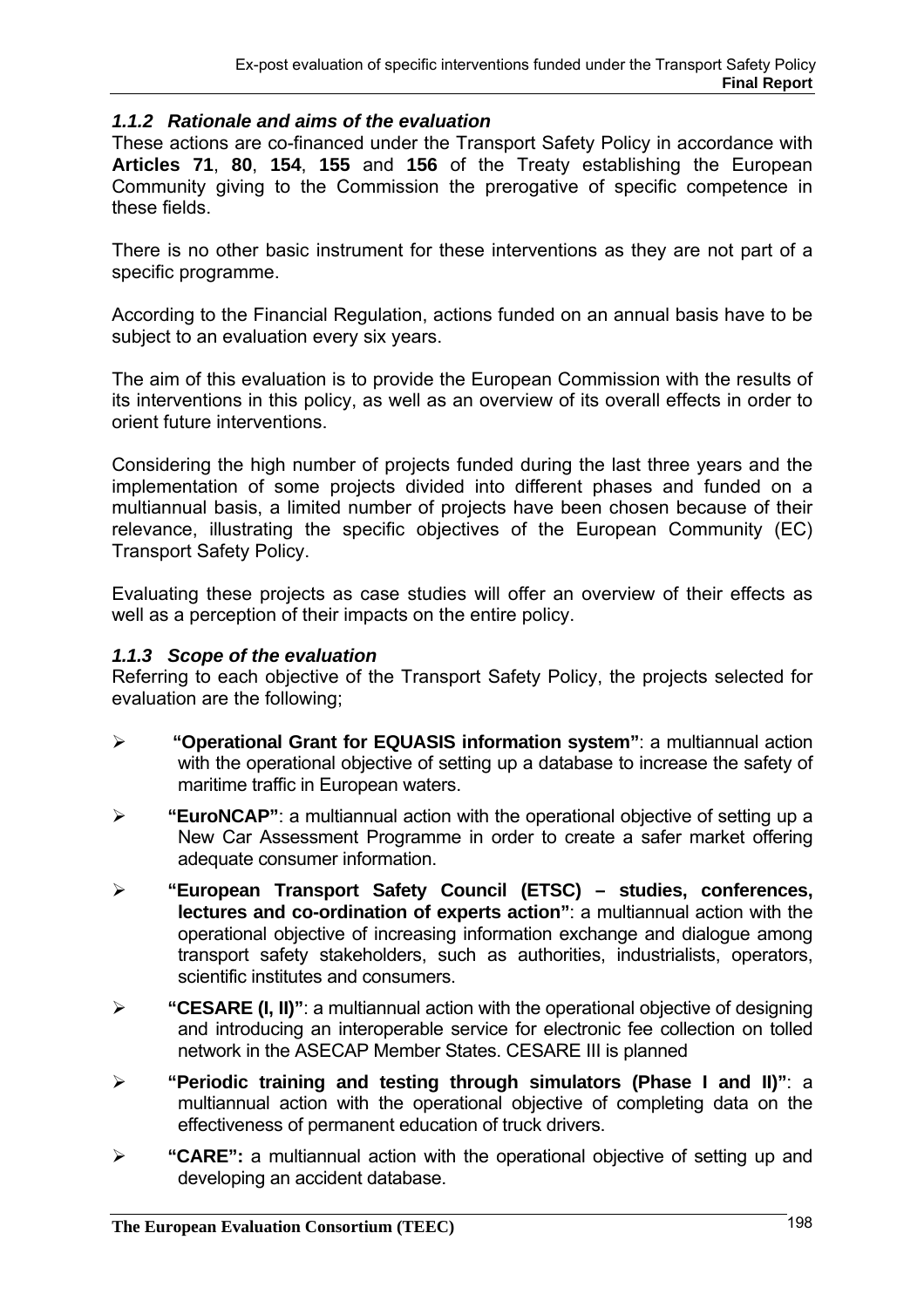- ¾ **"SARTRE"**, Phase I and II. with the operational objective of informing about users behaviour related to safety transport measures.
- ¾ **"TISPOL":** Data base on trucks and buses and Enforcement 2002-2003 Phase I. The Phase II is planned.
- ¾ **"ROSITA"** Phase I and II. with an operational objective dealing with the users behaviour related to safety transport measures.
- ¾ **"Designated driver campaign EuroBOB":** an information campaign on users behaviour.

# **1.2 OBJECTIVES AND TASKS OF THE ASSIGNMENT**

The objectives are to provide an **ex post evaluation** based on case studies and a general overview on the basis of the findings for the projects above.

The Contractor will focus on each single project and on the policy taking into account its findings concerning each project's evaluation.

He will evaluate the achievement of its global objective of reducing accidents and casualties in road, maritime and Air Transport means, taking into particular account the sustainable development aspects of the projects.

The Contractor will assess the relevance of the projects above with respect to the policy's general objective. Based on its findings, the Contractor shall propose its recommendations of areas of improvement for these projects in order to comply more effectively and efficiently with the policy's global objective.

The planned evaluation particularly aims to put forward a **judgement of value on the selected above projects** co-financed by the Safety Transport budget line (B2- 7020) in order to:

- identify their achievements and impacts with respect to the operational, specific and general objectives;
- draw conclusions on the effectiveness and efficiency of these projects and to be in a position to integrate indicators into the monitoring of current and future interventions;
- allow the Commission to judge the suitability of an extension and a future recurrence of similar activities;
- take action, if necessary, to improve the added value of the funding.

The broad purpose of the evaluation study is to comply with Commission's good governance standards such as improvement of projects' management, accountability and optimal allocation of budgetary resources.

The narrow purpose of the evaluation study is to depict the net effects (direct and indirect) of these projects, both on collectives and individual beneficiaries they were designed to serve.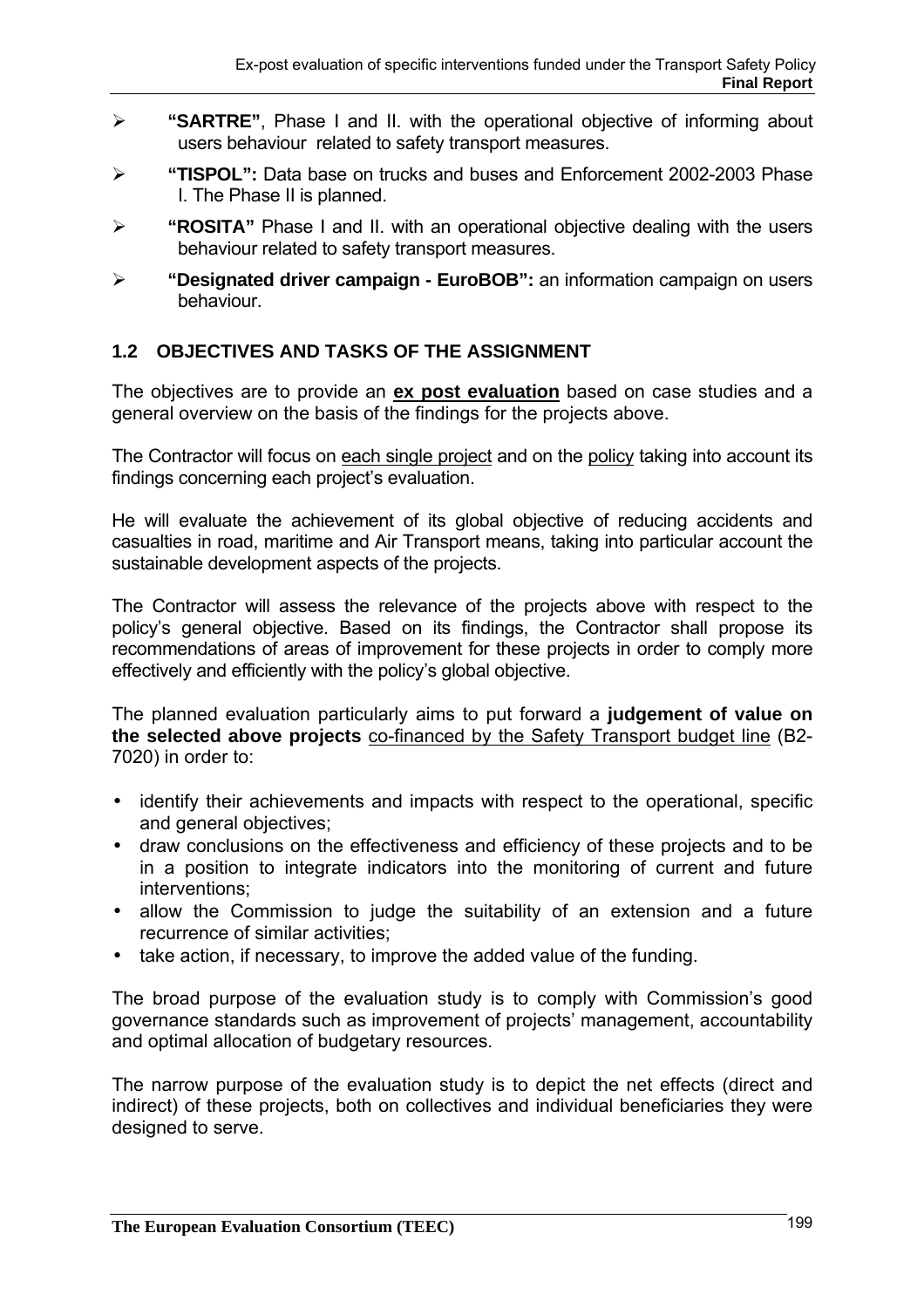The required task is mainly to measure their (desired, unexpected, systemic or side) effects on a scale spanning from their bottom to top objectives.

The evaluation study will specifically be used by the Directorate-General for Energy and Transport of the European Commission to improve the monitoring of studies and in order to direct its choices at the time of project selection or when launching similar activities in the future. It will be communicated to the Committees dealing with the major institutional stakeholders, such as the European Parliament, the Council, the Social and Economic Committee and the Committee of the Regions.

This evaluation will also take into consideration the aforementioned institutional stakeholders when producing the reports to be submitted to the Commission.

# **1.3 REPORTING AND DELIVERABLES**

The contractor is requested to produce and present the following reports:

1) an **inception report**, which will describe the findings;

2) a **draft final report**, which content has to be discussed with the Commission;

3) a **final version of the report**, resulting from the comments and approval of the Commission.

Each report shall be supplied in 4 copies in paper form and one copy in electronic form, either in MS Word or in HTML format.

For the draft of the final report and the final version of the report, the contractor shall produce two kinds of sample; a written sample (exhaustive and literate version) and a presentation sample (summarised version supported with slides presentation).

# **1.4 ORGANISATION AND TIMING**

A steering group will be constituted with the representative of the services in charge of the Policy. It will participate to the meetings with the Contractor.

Shortly after the signature of the contract, a **kick-off meeting** will be held in Brussels in order to settle all the details to be undertaken.

Not later than three months after the signature of the contract, an inception report depicting the preliminary findings is to be submitted to the Commission.

The first payment will be made after the approval of the inception report.

Not later than five months after the signature of the contract the draft final report is to be submitted to the Commission.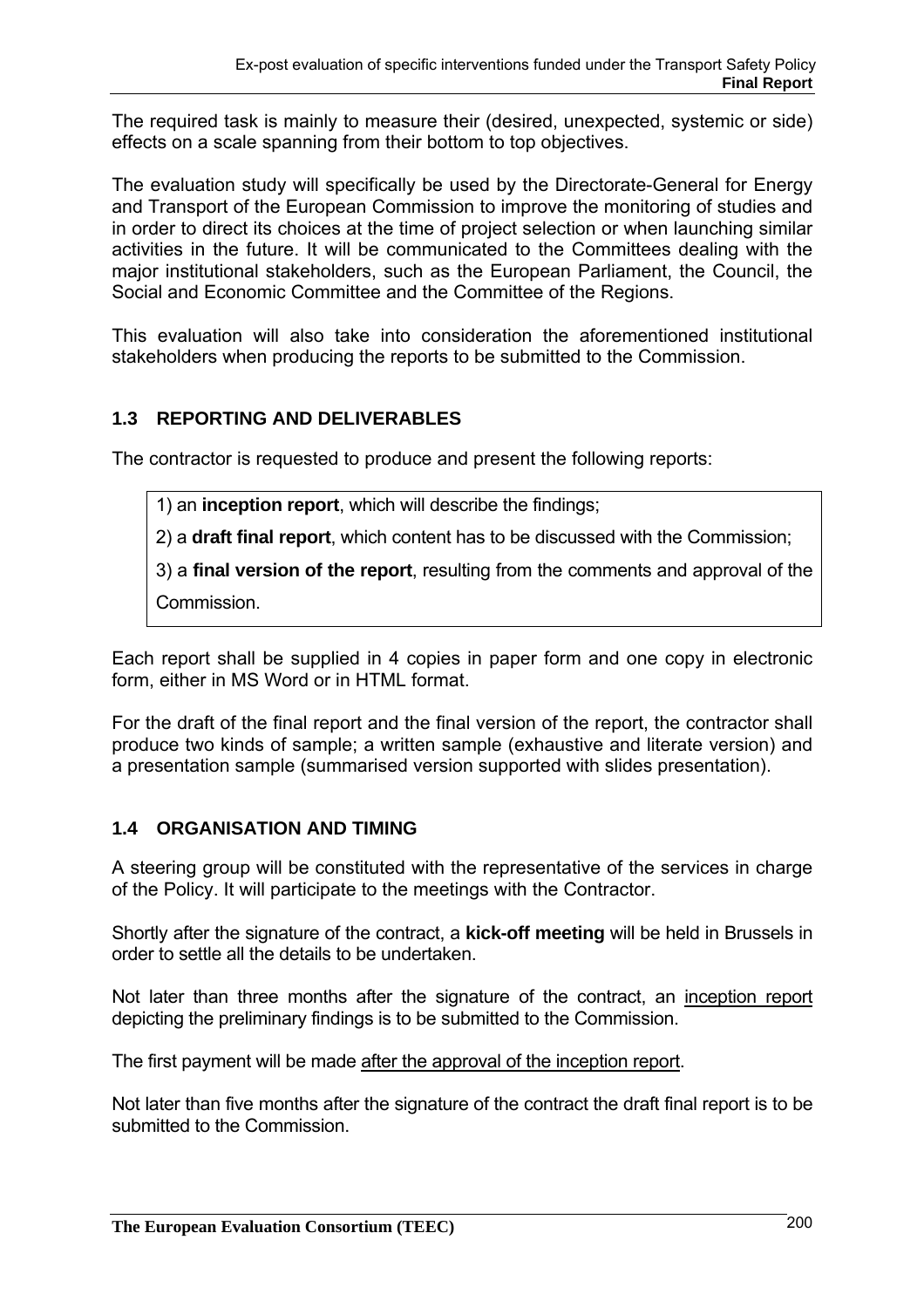Within 10 working days after the submission of this draft final report the Commission will provide the contractor with its comments on the draft final report and the date of a **final meeting** in Brussels will be agreed upon in order to discuss the Commission's comments.

Unless otherwise agreed, the final version of the report, which shall fully reflect the Commission's comments, is to be submitted 5 working days after the final meeting.

The Commission will approve the final report within 15 working days form its reception.

Any correspondence with the Commission and any document or report produced during the evaluation work shall be either in English or French upon the Contractor's choice.

The copyright of the services undertaken under this multiple framework contract will reside with the Commission. The Commission services will be responsible for deciding the possible dissemination of the evaluation and its related materials produced under this joint contract.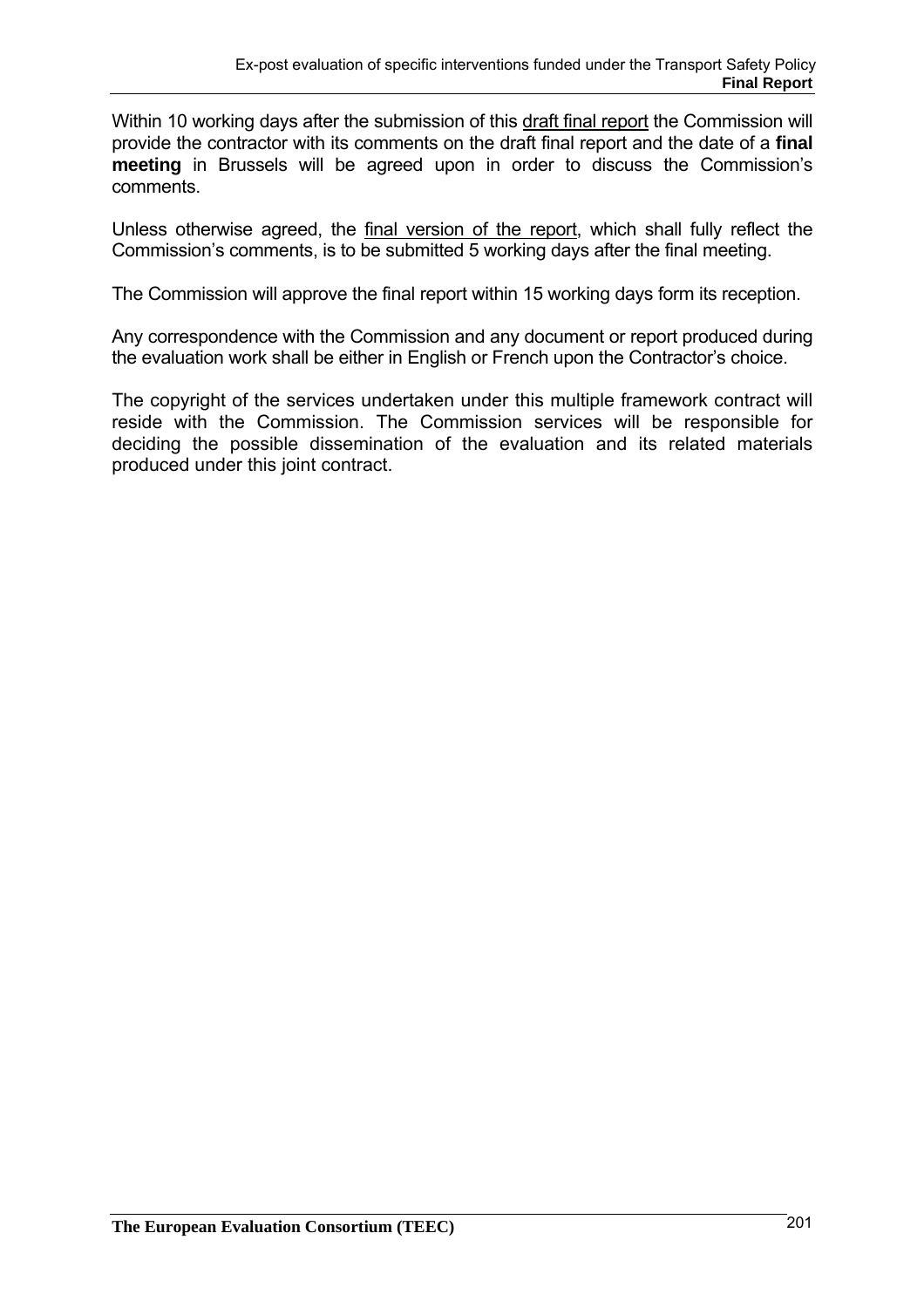## **2 ANNEX 2: INITIAL METHODOLOGY**

The initial methodology included a section on project identification, the method of analysis and the work plan.

### *2.1.1 Project identification*

The projects that have been funded with the Policy are described in more detail in the table below.

| No.            | Projets séléctionnée Sécurité des transports                                                                        | <b>Resp</b>    | <b>Amount</b> |
|----------------|---------------------------------------------------------------------------------------------------------------------|----------------|---------------|
| 1              | Operational Grant for EQUASIS information system                                                                    | G <sub>2</sub> | 609,059       |
| 2              | <b>EuroNCAP</b>                                                                                                     | E2             | 5,200,000     |
| 3              | European Transport Safety Council (ETSC) – studies,<br>conferences, lectures and co-ordination of experts<br>action | E <sub>3</sub> | 944,375       |
| 4              | CESARE (I, II)                                                                                                      | E <sub>4</sub> | 1,000,000     |
| 5              | Periodic training and testing through simulators (Phase<br>and II)                                                  | E <sub>3</sub> | 956,000       |
| 6              | <b>CARE</b>                                                                                                         | E <sub>3</sub> | 1,560,000     |
| $\overline{7}$ | SARTRE I, II et III                                                                                                 | E <sub>3</sub> | 1,200,000     |
| 8              | <b>TISPOL</b>                                                                                                       | E <sub>3</sub> | 1,400,000     |
| 9              | <b>ROSITA</b>                                                                                                       | E <sub>3</sub> |               |
| 10             | Designated driver campaign - EuroBOB                                                                                | E <sub>3</sub> | 1,100,000     |

The 10 projects are described under 1 generic heading and the initial work will seek to classify this selection within the wider range of projects to see to what extent these are representative of the programme and Policy as a whole.

Up to 2 of the 10 projects were selected for early examination in Month 2 and the remainder will be visited in Month 4.

### *2.1.2 The method of analysis*

To meet the stipulations of the task assignment, a simple logframe is used as a reference to design the analytical tools for each project to tease out the intervention logic inherent in the initiative: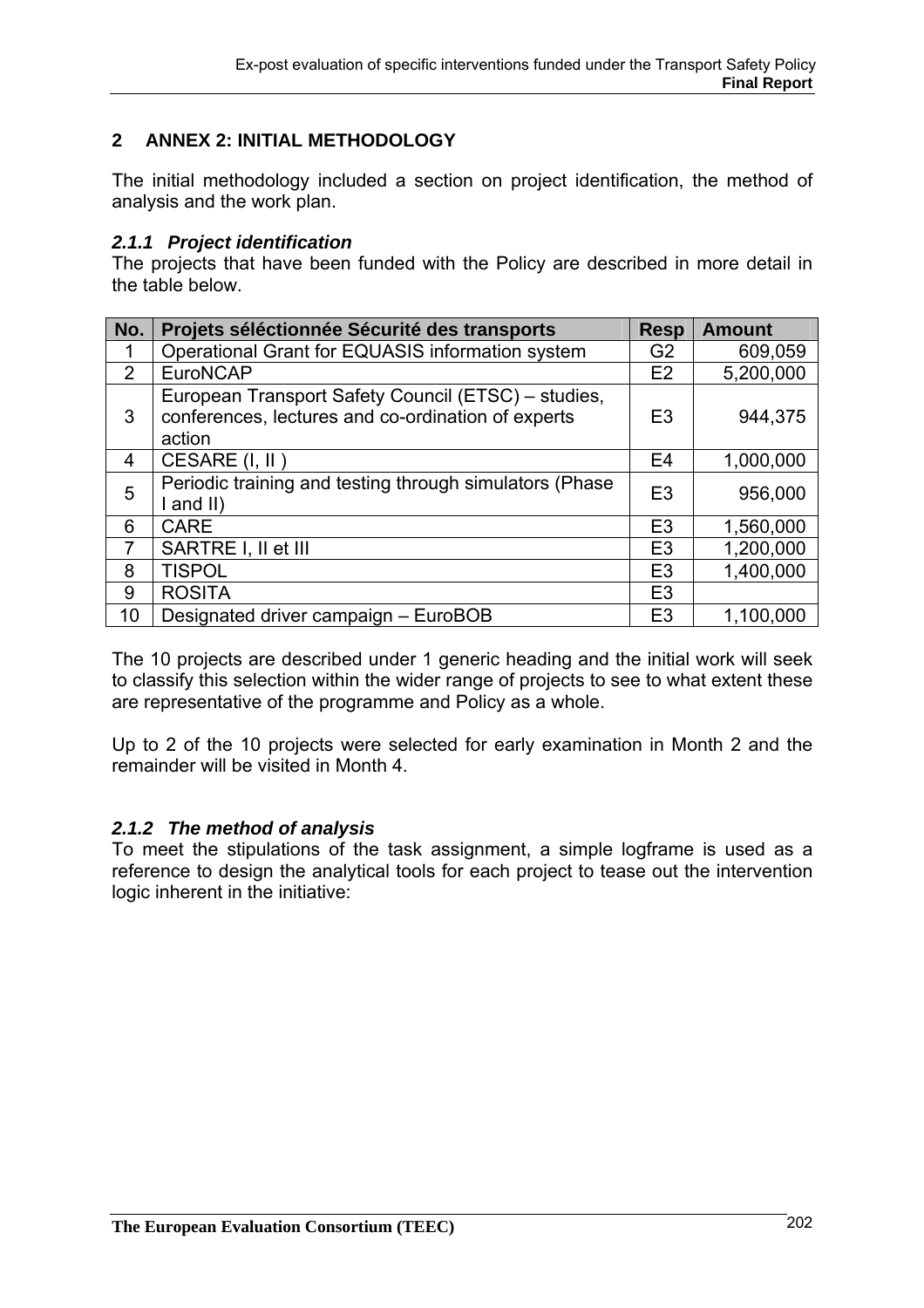| Logframe<br>components | <b>Intervention</b><br>logic | <b>OVIs</b>  | <b>SOVs</b>  | <b>Assumptions</b><br>risks | and |
|------------------------|------------------------------|--------------|--------------|-----------------------------|-----|
| <b>Policy impact</b>   |                              |              |              |                             |     |
| <b>Purpose</b>         |                              |              |              |                             |     |
| <b>Results</b>         |                              |              |              |                             |     |
| <b>Outputs</b>         |                              |              |              |                             |     |
| <b>Activities</b>      |                              | <b>Means</b> | <b>Costs</b> |                             |     |
| <b>Pre-conditions</b>  |                              |              |              |                             |     |

 **Note:** OVI=Objectively Verifiable Indicator; SOV=Source Of Verification

In particular, the framework is being used to draw analytical tools to address the following items:

- Project results and impacts with respect to policy objectives and rationale;
- Conclusions on the effectiveness and efficiency of the projects;
- Indicators for monitoring.

Evidence is being gathered to complete the tools through:

- The initial descriptive analysis;
- Visits to projects;
- Telephone interviews with different stakeholders.

The aggregation of the logframes tools will provide the basis for the wider examination of the Policy and the evaluation of:

- The suitability of an extension and a future recurrence of similar activities;
- Actions, if necessary, to improve the added value of the funding.

The deliverables will be in the form of a final report in both electronic and hard copy format, in English, supporting by analytical material, such as individual case study logframe.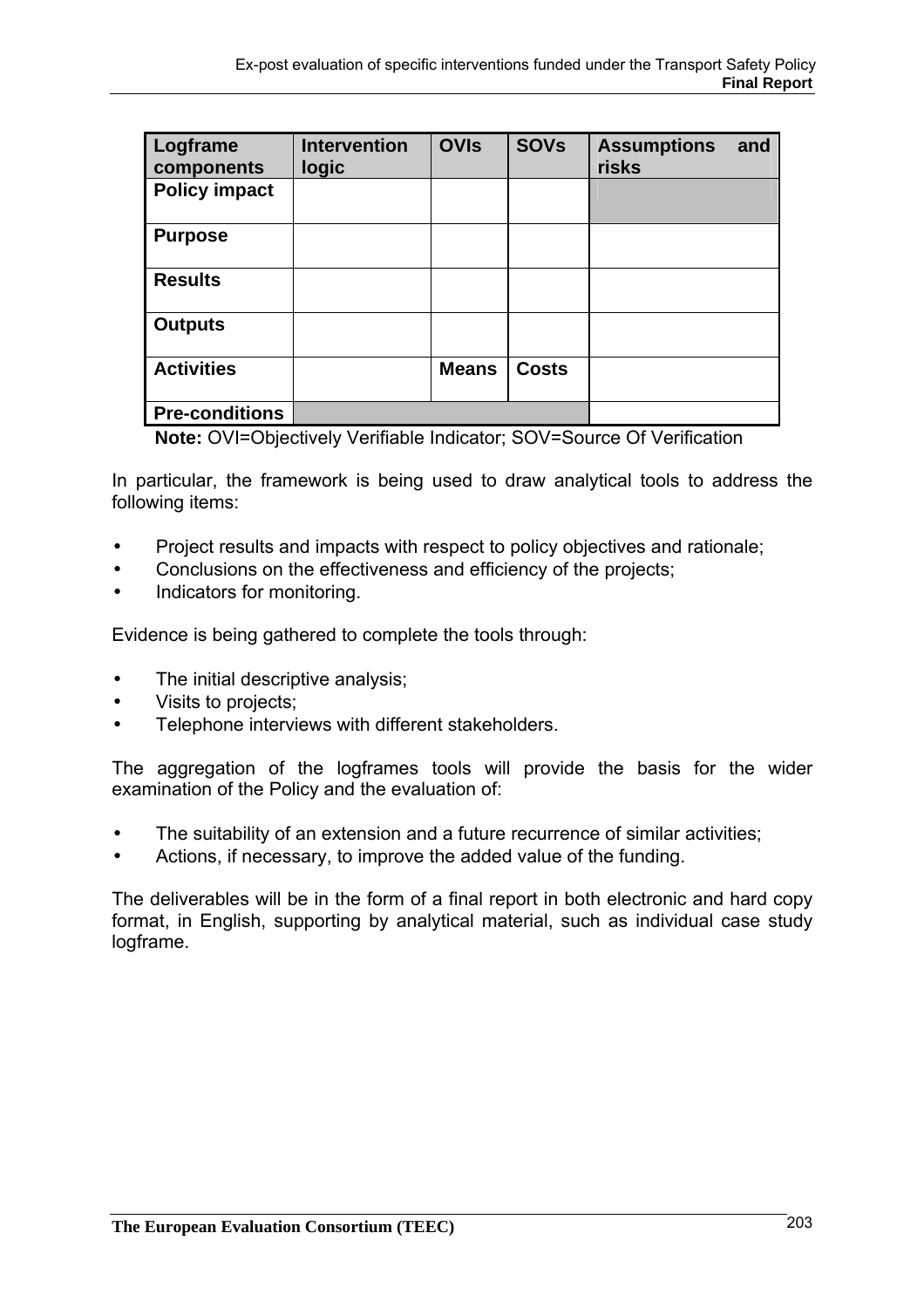# **3 ANNEX 3: POLICY CONTEXT**

This section presents the initial background research into European Commission Transport Safety Policy, the concern of this evaluation.

## **3.1 Air Transport Safety**

Regarding the Air Transport Safety, Europe already enjoys a privileged situation because, with a third of global traffic, only a tenth of accidents occur there. Security has always been a matter of concern in the field of aviation, in particular since the Lockerbie bombing in 1988. However, this concern has always been addressed on an essentially national and intergovernmental basis rather than a Community one.

The White Paper "European Transport Policy for 2010: time to decide " addressed this issue, concluding that the cooperation between the Community and the administrations of the European states, within the Joint Aviation Authorities (JAA), reached its limits. The most important limitation was found on the legislative front, since this organization lacked real power. The Commission has therefore proposed the establishment of a European Aviation Safety Authority (EASA)<sup>358</sup>, which would provide the essential machinery for all aspects of Air Transport activities.

## *3.1.1 The Creation of a European Agency for Aviation Safety*

The European Aviation Safety Agency (EASA) formally came into being on 28 September 2003. It was created to pursue specific regulatory tasks in the field of aviation Safety.

The Agency would help the European Commission to shape new rules for aviation Safety in the following areas:

- The certification of aeronautical products, parts and appliances test.
- The approval of organisations and personnel engaged in the maintenance of these products.
- The approval of air operations.
- The licensing of air crew.
- The safety oversight of airports and air traffic services operators.

The Agency has also been given the power to manage executive tasks related to aviation Safety, such as:

- Issuing type certificates for aeronautical products.
- Assisting the European Commission in the monitoring of the application of rules and in the implementation of safeguard measures.

The attacks on 11 September showed that there is an unprecedented dimension to the terrorist threat which raises the need for coherence in all cooperation efforts (banks, police, courts, etc). and effective action. It has therefore been decided to introduce an EU Security Policy in order to give legal force to the rules and mechanisms for cooperation at EU level.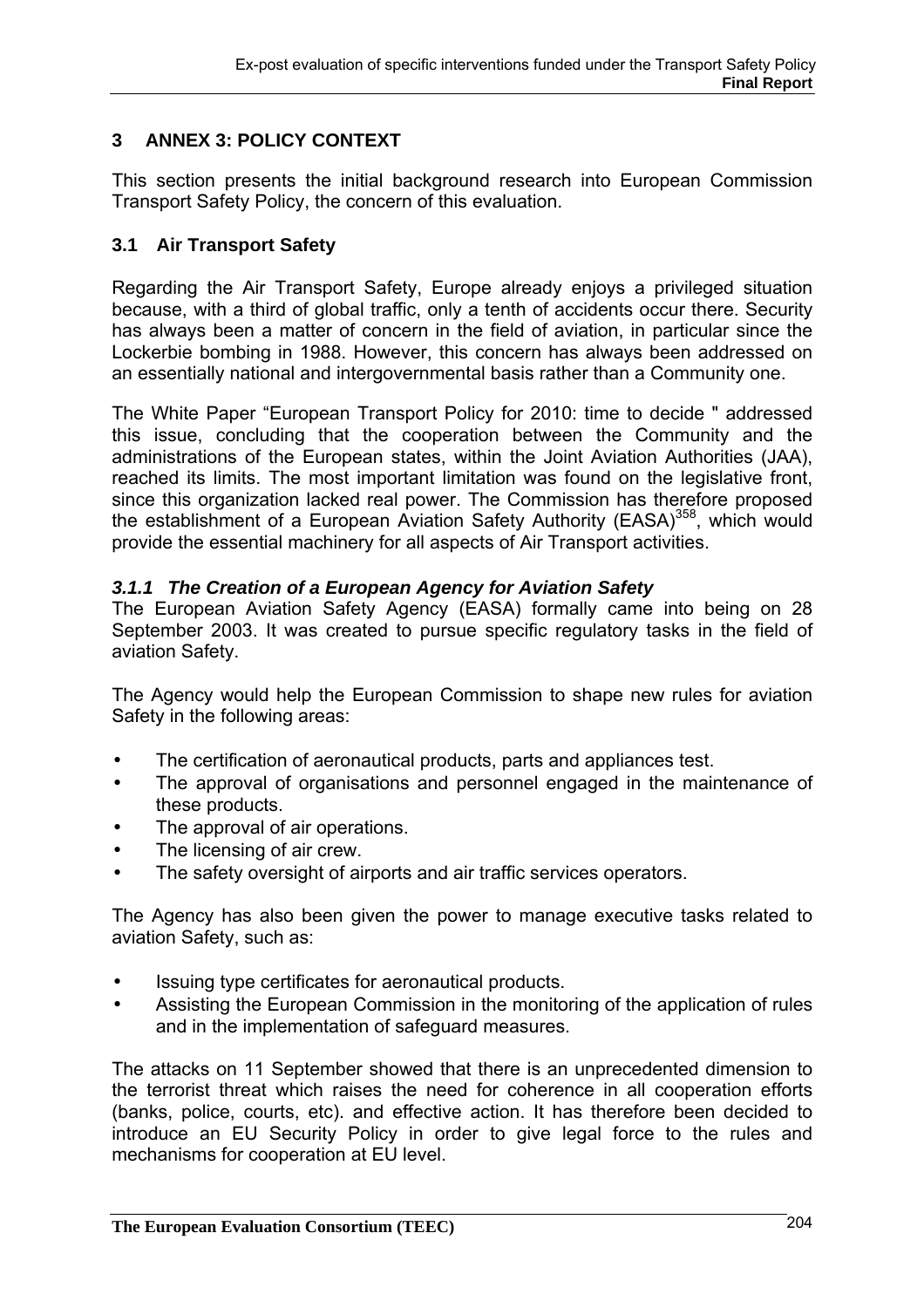# **3.2 Maritime Safety**

Despite the existence of a well developed international legal framework regarding safety at sea, some operators break the rules, putting crews and the environment at risk, taking benefit from unfair competition. Hence, the EU Maritime Safety Policy aims at eradicating substandard shipping through a convergent application of internationally agreed rules.

# *3.2.1 1993 - 2000: The start of the Common Maritime Safety Policy*

In its 1993 Communication "A Common Policy on Safe Seas"<sup>359</sup>, the Commission analyses the Maritime Safety situation in Europe and outlines a framework for a common Maritime Safety Policy based on four pillars:

- Convergent implementation of existing international rules.
- Uniform enforcement of global International rules by the port states.
- Development of navigational aids and traffic surveillance infrastructures.
- Reinforcement of the EU's role as the driving force for global International rule making.

# *3.2.2 The Erika's Packages I & II*

On 12 December 1999, the Erika, a 25 year-old single-hull oil tanker flying the Maltese flag and chartered by TOTAL-FINA, broke in two 40 nautical miles off the southern tip of Brittany, polluting almost 400 kilometres of French coastline. The wreckage of the Erika highlighted the risk presented by old, poorly maintained ships and the need to reinforce and harmonise European rules on Maritime Safety and the control of ships in ports.

After the accident the European Commission prepared measures designed to increase Maritime Safety off our coastlines substantially. On March 2000, the Commission adopted a first series of proposals, known as the Erika I package, which was quickly followed by a second set of measures, the Erika II package. The Erika I package provides an immediate response to certain shortcomings highlighted by the Erika accident by:

- Stepping up controls in ports
- Greater control of the activities of classification societies
- Elimination of single-hull tankers

The Erika II package comprises three additional measures designed to bring a radical improvement in Maritime Safety in European Union waters:

- The creation of a European Maritime Safety Agency charged with improving the enforcement of EU Maritime Safety rules.
- The establishment of an information system to improve the monitoring of traffic in European waters.
- A mechanism to improve compensation for victims of oil spills  $360$  and in particular the raising of the upper limits on the amounts payable in the event of major oil spills in European waters.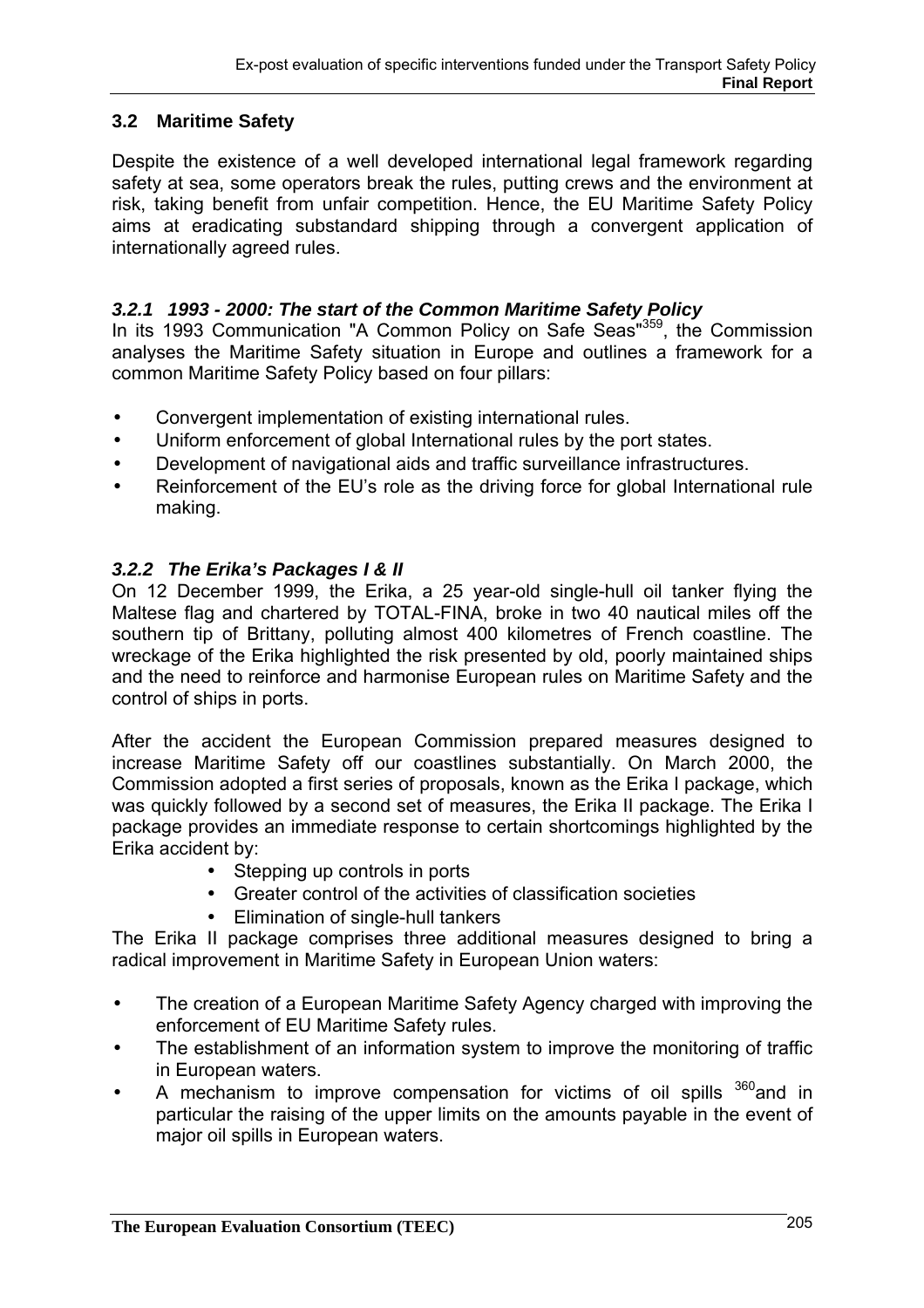# **3.3 Rail Safety**

As it is addressed in The White paper "European Transport Policy for 2010: time to decide" improving the Rail Safety is one of the milestones of the European Transport Safety Policy.

The growing demand for international services in the context of network and system interoperability combined with the opening of the market has therefore meant rethinking the approach to Rail Safety first. Interoperability must guarantee a level of safety equal to that achieved today in the national context. In order to achieve this objective the Commission adopted several directives:

- The directive on the interoperability of the high-speed rail system<sup>361</sup>
- The directive on the conventional rail system  $362$

This entails simultaneous action at two levels:

- At the technical level, standards need to be set for each component of the railway system (track, rolling stock, signalling system, operating procedures, etc)..
- At the administrative level, duties and responsibilities need to be established for all stakeholders, from the infrastructure managers to the Community authorities, and including the railway undertakings and the national authorities.

# **3.4 Road Safety**

The EUR-15 has now more than 40,000 fatalities and 1.7 million persons injured every year in road accidents, at a total cost estimated at 160 billion €/year. To modify this situation the Commission has proposed an ambitious target to reducing by 50% the number of road fatalities by the year 2010. $363$ 

In order to contribute to the achievement this target the Commission has published a European Road Safety action programme. This programme offers a framework for all partners and it guides the EU action by:

- Stimulating road users towards a more responsible behaviour, in particular through a better respect of existing rules, initial and continuous training of private and professional drivers and a better enforcement against dangerous behaviour.
- Making vehicles safer through improved technical performance standards; improving the road infrastructure, in particular through the identification and diffusion of best practices and the elimination of black spots.

The measures proposed in the White Paper to improve Road Safety may be summarised as follows:

• Harmonise inspections and penalties by the end of 2001.